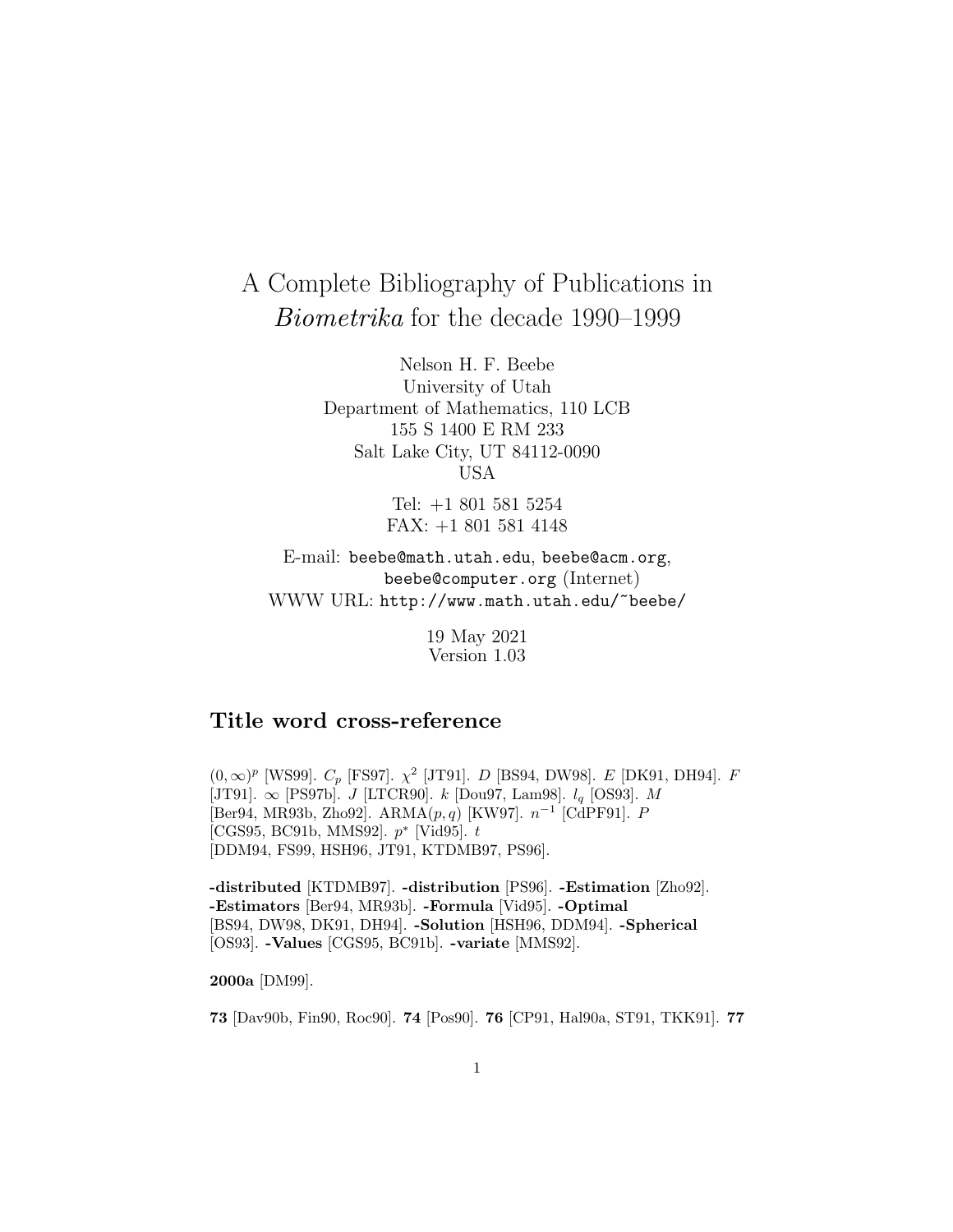[FC91, MM99, Rud91, Sch94]. **78** [RB92, Tho93]. **79** [Gle96, JS93, PC93].

**80** [Fir95, RLS94, Zel96]. **81** [GT95, Lie96, McC96, PP95]. **83** [BT99, MKGL98]. **84** [Kus99, MO05, UM99]. **85** [DM99]. **86** [Kos01]. **87i** [Dav90b]. **88b** [Roc90]. **88e** [Fin90].

**90f** [CP91, Pos90]. **90g** [Hal90a]. **91a** [Sch94]. **91c** [ST91, TKK91]. **91f** [FC91, Rud91]. **91i** [MM99]. **92k** [Tho93]. **93a** [RB92]. **93f** [Gle96]. **93j** [PC93]. **94a** [JS93]. **94b** [Fir95]. **94e** [Zel96]. **94g** [RLS94]. **95a** [PP95]. **96d** [McC96]. **96f** [Lie96]. **98a** [BT99]. **98d** [MKGL98]. **98k** [Kus99]. **99c** [UM99].

**Aberration** [WZ93]. **Abilities** [CM99]. **Absolute** [Mor92]. **Abundance** [BC98]. **accelerate** [LRW98]. **Accelerated** [Jon97, Lin92, LWY98, Rob92, RT92a]. **Accept** [Per99]. **Accept-Reject** [Per99]. **Accommodate** [Gri95]. **Accommodation** [Sha90]. **Accounting** [Raf96]. **Accuracy** [TLP95]. **Accurate** [DF91, DMY92, DE92, Llo96a, WC99a]. **Adaptation** [DBL97, DJ94]. **Adaptive** [B¨uh99, Don91, HT98, MS97, Tho91b]. **Adding** [MO97, MO05]. **Additive** [HK96, KL98, LY94, LOY98, LH96, Lin97b, MS99, MS94, So99, YB97]. **Additivity** [CLT95]. **Addressing** [FR99]. **Adequacy** [CB97, Gli99, KW97, Li91b]. **Adjusted** [BNC94, BN95a, KS97, ZT97, BNM93]. **Adjusting** [Alh90, GW98, Lin92]. **Adjustment** [Cor98, Kak96, MC91, Sev99, WJU97, Won91]. **Adjustments** [DS93, SA93]. **Affects** [FK96]. **Affine** [BMM95]. **Affine-Resolvable** [BMM95]. **After** [CW96, HS97, Woo92, Zha92]. **Against** [ALP98, LL92]. **Age** [Ahm98, BM93, EH90]. **Age-Specific** [BM93]. **Aggregate** [Car97, PS95b]. **Aggregation** [ZHH<sup>+</sup>98]. **Ahmad** [Kum93]. **AIC** [FS97, HT91, HT98]. **AIDS** [BM93, Din96, GLV99, Vis96]. **Akaike** [BN95b]. **Akaike-Type** [BN95b]. **Algorithm** [AA94, BB99, DMS98, LR94, Luc94b, Mal95, MR93a, NZ99, SA93, KTDMB97, LRW98]. **Algorithms** [JJL91, RT96]. **Aliased** [Wu93]. **All-or-None** [FR99]. **Allocation** [GK93, RZ91, Wan91]. **Allows** [GH90a]. **Alternating** [CZD93]. **Alternative** [MS90a, MR99, MW90, Rin96]. **Alternatives** [ALP98, LL92, MW92, Yao93]. **Amendment** [ST91]. **Amendments** [Ano04, Azz97, BT99, Bly95, CP91, Dav90b, DM99, Fin90, Fir95, FC91, GT95, Hal90a, JS93, Kos01, Kus99, Lie96, MM99, MKGL98, MO05, McC96, PP95, Pos90, PC93, RLS94, RB92, Roc90, Sch94, Tar90, Tho93, TKK91, UM99, Whi97, Wis90, Zel96]. **Amount** [Wan99]. **Analyses** [HL99, JVDW94, KW94, Smi91, WSL90, XL99]. **Analysing** [FL93]. **Analysis** [AC95, AG97, BT95, Cha91a, CS98, CL99b, CWY95, CG98, CW96, CV91b, Dro98, DM92b, ESM95, FK98, FR99, FGS91, Fuk99, Gam92, GKR98, Gle92, GR95, Gra94b, Gri95, HFC90, Jun96, KB90, KBB90, KR92, Lee90, Lev90, LY94, MW94, MD95b, MKL97, MB92b, Mor91, Mor93, MW90,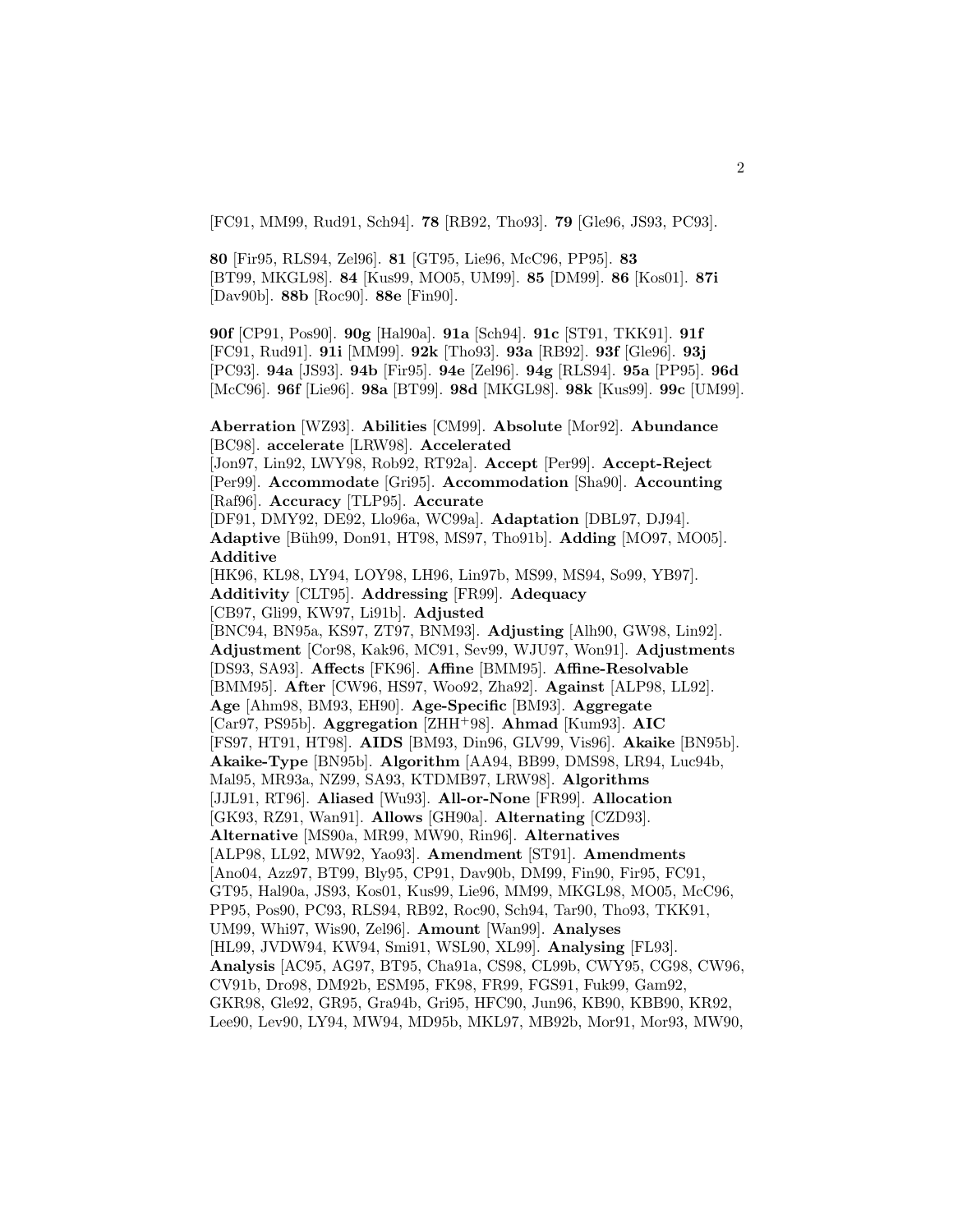NZ99, Nie99a, Oma91, PD99, Pat91, Pau90, PS95a, PH97, RI93, Rin96, RV91, Sam97, Sch93, SP96, SJDT93, Sch90b, Sch97, SP97, Shi97, STM93, ST98, TLH98, Wan96, WYL90, WW93, YWH98, ZH91, Zha94, ZHH<sup>+</sup>98, BAM95, Bin97, BHB92a, Dua93, Gle96, Mij90a]. **Analytical** [DMY93]. **Ancillarity** [Sev93]. **Application** [AM94, Azz94, Azz97, BHD98, BB92, DY91, DBL97, DGS94, Din96, EGS96, FG93, GLV99, Gol91, Luc96, MO97, ML95, Nak90, RS95, RW98, TLP95, Vis96, Fry95, MO05]. **Applications** [AGG97, CW96, DM91, GFG99, LTW99, LWK94, Pou99, Sch97]. **Approach** [BK96, BH90, BT95, BFV99, Buo96, EGS96, Fon90, Gam92, GG98, GS95, GL94, Hir91, Hsi96, LTCR90, MWC97, NJ93, Pau90, Sam97, Swe95a, WC99b, Won92, Woo92, GR98]. **Approaches** [AS98, VS93]. **Approximate** [Bel90, Dav86, Dav90b, DF91, DMY92, DS93, HL95, HSH96, KB90, Lav95, PP99, PR92, Raf96, Sev94, Swe95a, TKK89, TKK91, DDM94]. **Approximating** [WL96]. **Approximation** [BH94b, CW90, DY91, Lie94a, Lie94b, Liu98, Luc96, Rab93, Sev98a, Von96, Wol93, Lie96, Mij90a, Mij90b, MR93b]. **Approximations** [BB90, BHB92b, CFR94, DFF90, DM91, DMY93, HN95, Jen92, JFR94, Kuo99, OSS91, Ska93, Spa91, Swe95b, Wan92, BHB92a]. **Arbitrarily** [Luc94a]. **ARIMA** [Oda93]. **Arising** [LRW93]. **ARMA** [GZW97, PKK90]. **Armed** [LL92]. **Arrays** [BT96b, Che98, Sit93, Wu91]. **Ascertainment** [HT96]. **Asking** [Kuk90]. **Asmussen** [MM90, MM99]. **Assays** [Dav90a]. **Assess** [NJ93]. **Assessing** [CJ99, HP96b, Sla99, WC92a]. **Assessment** [AG97, HSH96]. **Associate** [GD97]. **Associated** [HHLR94]. **Association** [Bly94, LLH91, Shi98, ZHH<sup>+</sup>98, Bly95]. **Associations** [BRL96]. **Assumed** [ZK95]. **Assumption** [Tsa90]. **Asymptotic** [AHT92, BHD98, Bro90, CBD94, Din96, FV98, GH90b, KS91, Kom96, Li92, RV91, Ste90a, Wal92]. **Asymptotically** [Ahm93, DC91, HKT90, Pig90, Ste93]. **Asymptotics** [BNL94, CNF95, MD93, PP94, Sch97, Swe92, PP95]. **Attributable** [DB94, Llo96b]. **Augmentation** [LWK94, MV99, WT90]. **Author** [Ano92a]. **Autocorrelated** [Azz94, Azz97, PK98]. **Autocorrelation** [Mon94]. **Autocorrelations** [Li92, NA93, VB91]. **Automatic** [Chi92, Paw96]. **Autonomous** [AM94]. **Autoradiography** [AA94]. **Autoregression** [CLT95, GZW97, Lie94b, Wan92, WL97a, Lie96]. **Autoregression-Based** [GZW97]. **Autoregressions** [BK95]. **Autoregressive** [Ahn93, BBO98, CT98, HN93, HT99, Kav91, KAW92, Luc94b, Ma97, Nie97, PF93, PS97a, Pos87, Rah99, HST90, Pos90]. **Autoregressive-Integrated-Moving** [Ahn93]. **Autoregressive-Moving** [Kav91, Luc94b, PS97a, Pos87, Pos90]. **Auxiliary** [CQ93, Kuk93, RKM90, RP95, ZP95]. **Average** [Ahn93, Fin86, GZW94, Had95, Hal89, Kav91, KAW92, Luc94b, Ma97, PS97a, Pos87, Fin90, Hal90a, Pos90].

**B** [Cox90, FS90, Kem90, Poc90]. **Back** [Ano90a, Ano90b, Ano90c, Ano90d, Ano91a, Ano91b, Ano91c, Ano91d,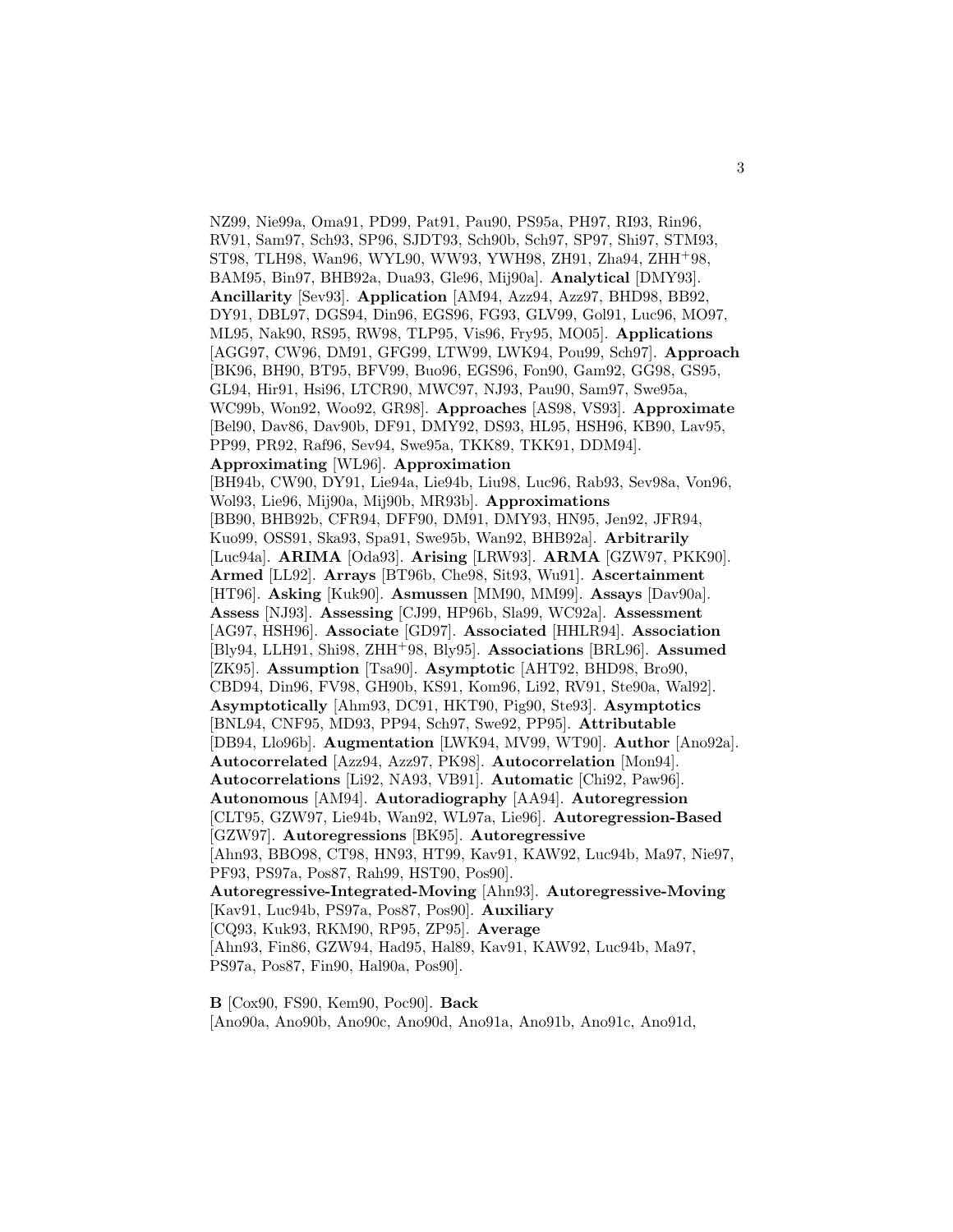Ano92b, Ano92c, Ano92d, Ano92e, Ano92f, Ano93a, Ano93b, Ano93c, Ano93d, Ano94a, Ano94b, Ano94c, Ano94d, Ano95a, Ano95b, Ano95c, Ano95d, Ano96a, Ano96b, Ano96c, Ano96d, Ano97a, Ano97b, Ano97c, Ano97d, Ano98a, Ano98b, Ano98c, Ano98d, Ano99a, Ano99b, Ano99c, Ano99d]. **Backcalculation** [Din96]. **Balance** [LD91]. **Balanced** [GD97, ME98, MB93, RS99, Sit93, UM90, Udd90, Wu91, DK91]. **Bands** [HL99, LFW94]. **Bandwidth** [BHP98, Chi90, Chi91, Chi92, Hal90b, HSJM91, HGK92, RT97, WW90, WMP95]. **Bandwidths** [Chi90]. **Bartlett** [BHB92a, CS95, Cor98, DS93, Kak96, LK90, Mij90a, MC91, Nie97, Won91]. **Bartlett-Type** [Kak96, MC91]. **Based** [Ber90, Buc91, CP95, DDNN93, DO99, EH93, FL93, GZW97, Gou90, GT94, HKT90, HSJM91, HPT99, Hil90, Hir91, HKH92, HH93, HZ95, JN93, KW94, Kle93, LTCR90, Li98, LWY93, LN95, Nie99b, PWY94, QZ97, Rom90, Sat96, Sev90, Sit93, ST93, Swe92, TGF90, Vid95, WYL90, Wu91, YWL92, Zha99, ZK95, Zim91, GT95]. **Bases** [PW96]. **Bayes** [Efr93, FG93, LT92, MR92a, MB92a, O'N92, PY90, PR94b, Raf96, REKB98]. **Bayesian** [RLS94, AC95, BBW99, BGM96, BFV99, BM96, Cha91a, CS98, DG95, Dat96, DMS98, DW98, DF91, DM91, DS93, Dup95, EGS96, Fon90, FRW99, GK91, GR94, GS95, GR98, Gre95, Gri95, HS93, HL97, Kim91, Len91, Loh95, MY97, MS92a, MB92b, MEW96, MR97, OS93, PdBP95, PS95a, RLS93, RH99, Smi91, Swe95a, Swe95b, WJU97]. **Bayesian-Frequentist** [BBW99]. **Begg** [Cox90, FS90, Kem90, Poc90]. **Behaviour** [JF99, Wol90]. **Behrens** [Kim92]. **Beliefs** [GW98]. **Bernoulli** [FC91, FC90a, WNG94]. **Better** [Ahm98, EH90]. **Between** [CR92, EK96, Hon96, HP96b, Par97a, SD92, Sun94, dLA91, BNM93, Bin97, Far90, MR93b]. **Beyond** [Per99]. **Bias** [Alh90, BL95, BG96, CH98, DH92, DM95, Fir93, Fir95, GLV99, GGI92, HN93, Hal90b, HT91, JLN95, LK90, MRMRMP99, mN93a, NJ93, Neu99, NA93, PG91, PD97b, Ros92, Sil97, YD90]. **Bias-Corrected** [mN93a]. **Biased** [Beg90b, GK93, Jon91, RZ91, Wan96]. **Bilinear** [Gab98]. **Binary** [AC95, BG92, CZD93, CC95, CW92, CW94b, DB94, ESM95, FL93, LLH91, LD98, NL96, Neu99, RI93, TW97, Vla90, ZH91, ZP90]. **Binning** [HPT98]. **Binomial** [CH90, NM95, PW90, Tar79, Tar90, Wis68, Wis90]. **Bioassay** [GK91, RLS93, RLS94]. **Bioequivalence** [HSH96, HH93, HHLR94, WHD99, DDM94]. **Biological** [DBL97]. **Biometrika** [BT99, CP91, Dav90b, DM99, Fin90, Fir95, FC91, Gle96, GT95, Hal90a, JS93, Kos01, Kus99, Lie96, MM99, MKGL98, MO05, McC96, PP95, Pos90, PC93, RLS94, RB92, Roc90, Rud91, Sch94, ST91, Tho93, TKK91, UM99, Zel96, Ano90e, Ano92g]. **Biplots** [Gow90, Gow92]. **Birth** [OSS91]. **Bivariate** [CFG97, DBL97, LY93, Nie99a, OM92, Paw96, PW90, Shi98, TC98, Vis96, WW97, HP96a]. **Blackwellisation** [CR96]. **Block** [Ano99e, Bos96, BM96, DM96, GL92, GD97, ME92, UM90, Udd90, UM97, UM99]. **Blocking** [HHJ95]. **Bonferroni** [Ano04, Rom90, SC96, WJU97]. **Bootstrap** [BH94b, DY91, DHW92, DH92, DMY92, DH91, FR96, HHJ95, HPT99, HZ95,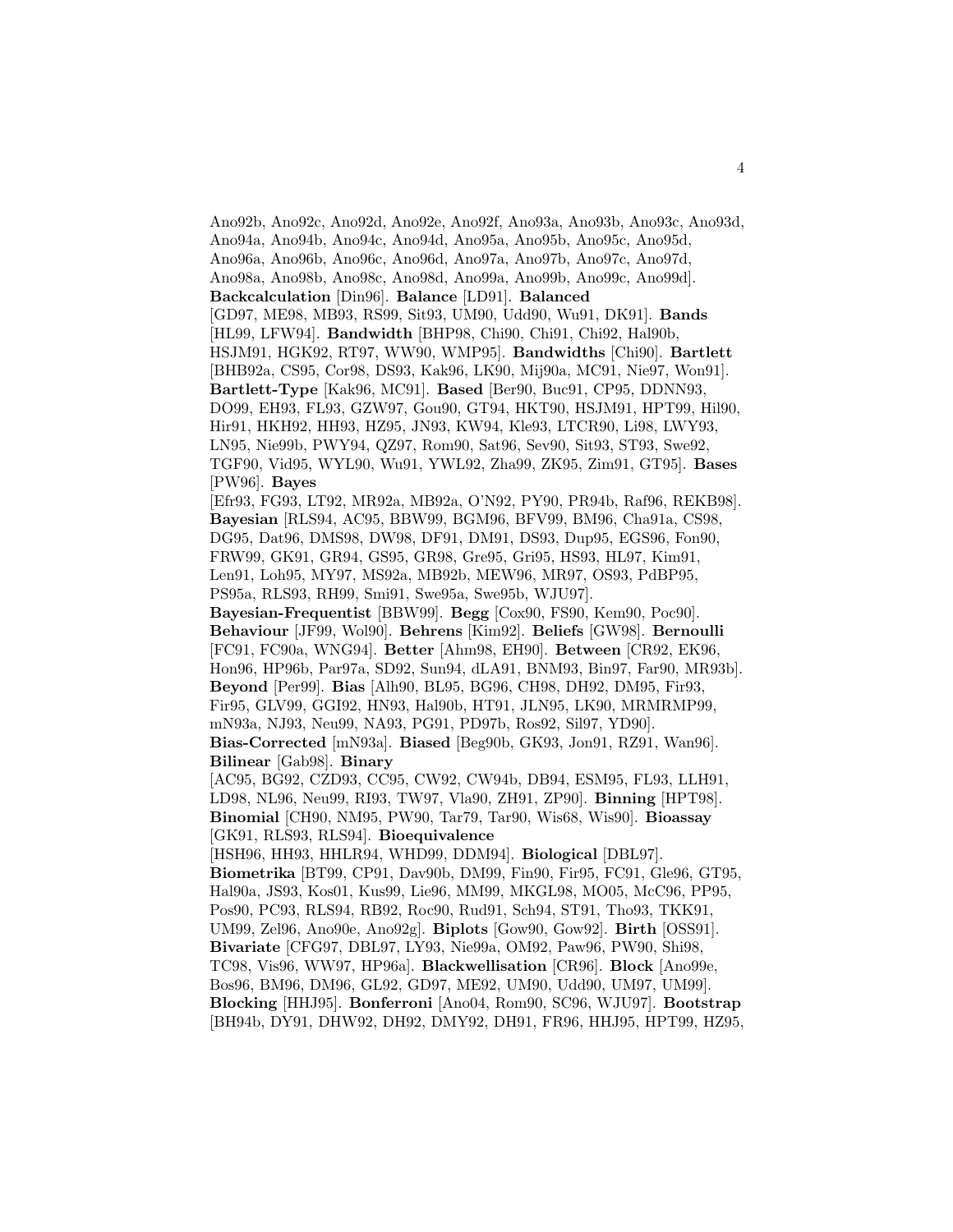JFR94, YD90]. **Bootstrapping** [New96]. **Boscovich** [Far90]. **Both** [ALP98]. **Boundaries** [Pro99]. **Boundary** [WT90]. **Bounded** [PS95a]. **Bounds** [JS92, JS93, LRW93, Liu96c, RR93]. **Box** [HW93, Dua93]. **Box-Counting** [HW93]. **Breaking** [CG93]. **Buckley** [Cur96].

**C.** [Cox90, FS90, Kem90, Poc90]. **Calculating** [WT90]. **Calculation** [TW97]. **Calculations** [Efr93, JT91]. **Calibration** [BO91, FV98, Oma98]. **Cancer** [Kor93]. **Canonical** [GP95, GP97, Mor93, NF95, Nie99a, Rin96, Sch90b]. **Capture** [CJ91, Dup95, GR92, Llo92b, Llo92a, Smi91, WC92b, YHL96]. **Capture-Recapture** [CJ91, Dup95, GR92, Smi91, WC92b, YHL96]. **Capturing** [JF99]. **CAR** [STS99]. **Carcinogenicity** [MW92]. **Carlo** [BC91b, BH94b, BR99b, CK96, CS98, DF99, DK97, FMS97, Gam98, Gre95]. **CART** [DMS98]. **Case** [CL99b, HPZF99, LTCR90, LB95, MR97, QZC97, QZ97, Qin98, Rab97, Sam97, SJDT93, SW97, SZ99, TX93, WC93, WW93, WC92a, Whi95, Whi97, Wil91, XL99, Zha99, ZHH<sup>+</sup>98]. **Case-Cohort** [CL99b]. **Case-Control** [CL99b, HPZF99, LTCR90, LB95, MR97, QZC97, QZ97, Qin98, Rab97, Sam97, SJDT93, SW97, WC93, WW93, Whi95, Whi97, Wil91, XL99, Zha99, ZHH<sup>+</sup>98]. **Cases** [CJ99, Gho99]. **Categorical** [AL93, Glo96, LR98, MD95b, PdBP95, STM93, ST98, VS93]. **Cauchy** [McC92]. **Causal** [CW95, Daw95, FGS95, Fre95, HN93, IR95, Pea95a, Pea95b, Rob95, Ros95, Sha95, Sob95]. **Cause** [MW92, Lam98]. **Cause-of-Death** [MW92]. **cause-specific** [Lam98]. **Causes** [FRY98]. **Censored** [BML91, BSD96, CWY95, Cur96, DF91, ES90a, FYW98, GG94, HS90, KL98, LSY99, MZ92, MW90, Par97a, PR94a, PC92, RTA95, Sat96, SZ95, UW92, VH98, WYL90, Zho92, Zim91, Fry95, PC93]. **Censoring** [Cha91a, HG90, HL96, LY93, LRW96, PdBP95, RR95, TC98, WW97, WW98, YWH98]. **Central** [RT96]. **Certain** [BT96b]. **Chain** [CK96, DF99, Gam98, MB92a, Rud90, STC97, BR99b, FMS97, Gre95, Rud91]. **Chains** [BT98]. **Change** [BT96a, FC90b, GH90b, Hen90, Loa91, ME98, MW90, Rus91, Yao93, BT99]. **Change-Over** [ME98, Rus91]. **Change-Point** [Hen90, MW90]. **Change-Points** [Yao93]. **Changed** [FC90a, WNG94, FC91]. **Changepoint** [JF99, LTC97]. **Changes** [MW90]. **Characterisation** [EK96]. **Characteristic** [LTW99, Pep97, VB96]. **Characterization** [AT90]. **Characterizing** [RT92b]. **Checking** [FGH91, Gli99, LWY93, SL96]. **Chi** [CdPF91, GL97, HKH92, Zha99]. **Chi-Squared** [CdPF91, GL97, HKH92, Zha99]. **Choice** [BFV99, GE90, GG98, HGK92, Sun94, GR98]. **Choose** [Chi90]. **Circular** [KN94, Riv97]. **Class** [Ber94, DM91, GH90a, GD97, Glo96, GFG99, Jon97, Lit94, NM95, Pig90, Ste91, DK91, Lam98]. **Classes** [Sil97]. **Classic** [CBD94, FBCN97]. **Classification** [CM98, O'N92, Vla90]. **Clinical**

[Beg90b, GD96, HZ97, Kor93, KF93, LKT96, Lin91, LL92, Pat91, RI93, SK97,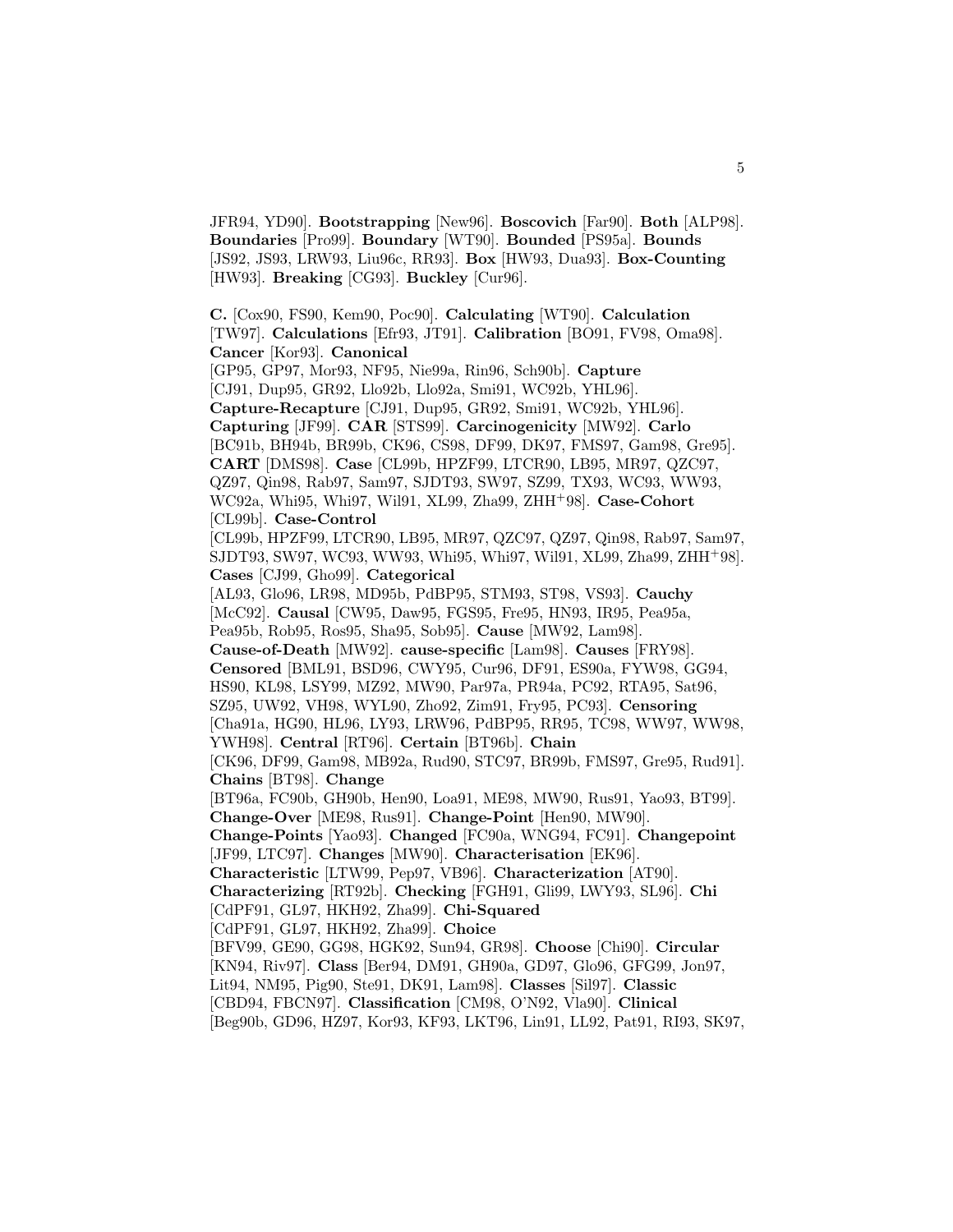TWF96, TW97, Wan91, WSL90]. **Closed** [Had95, MY97]. **Cluster** [MS97, RJ90, Tho91b]. **Clustered** [QZC97, BP99]. **Clustering** [BRL96, BC98]. **Coefficient** [HRWY98, KT99, KS91, Nag91, Rah99]. **Coefficients** [MM97b]. **Coherence** [Ait90]. **Coherent** [DDNN93]. **Cohort** [CL99b, XL99]. **Coin** [Beg90b]. **Collapsibility** [MM90, MM99]. **Collection** [BGM96, VH98]. **Collinearity** [SD92]. **Column** [JS92, LD91, SB91, JS93]. **Columns** [UM90, Udd90]. **Combinations** [ABS99]. **Combined** [FR99, ZHH<sup>+</sup>98]. **Combining** [CM99, KC92, MS92a, MW97]. **Comments** [Kum93]. **Common** [mN93a, NF95, Pig90, Sch91b, Sch99, Dou97]. **Commonality** [EH93]. **comparative** [DDM94]. **Comparing** [CH90, GL92, Hir91, LRW96, MMLH92, PG93, VB96, ZL90]. **Comparison** [CES92, GGI92, HS90, HKH92, LTW99, UW92, VS93, Wak90, XL99]. **Comparisons** [LWK94, SWT90, Ste90b]. **Competing** [Dew92, FK96, FRY98, GR90, GR95, ZK95, Lam98]. **Complete** [GK94]. **Completely** [CL99a, BAM95]. **Complex** [RS99]. **complexity** [FMS97]. **Complications** [FR99]. **Component** [BL95, HKH92, KR92, Lin97a, MS90b, Nay91, Sch91b, Sch99, SG97, SC92]. **Components** [AAL90, Sch97, Shi97, ST99]. **Compositions** [ABS99]. **Compound** [Wal92]. **Computation** [Buc94, DGS94, GG94, Liu98, Gre95]. **Computational** [FMS97]. **Computing** [Bea91]. **Condition** [Jef90]. **Conditional** [BH90, Bel90, BK95, BB99, DF91, DM91, DMY93, FYT96, FY98, FGS91, Lev90, LT92, LI96b, Liu98, McC92, MV99, MRMRMP99, Mor91, MC91, Pro97, Sev90, Sev92, Swe95a, WL96, WL97b, WL97a]. **Conditionality** [LM98]. **Conditionally** [CK96]. **Conditioned** [EL97]. **Conditioning** [PP99, Sev94]. **Conditions** [Kos99, WW97, Kos01]. **Conference** [EN95]. **Confidence** [BK96, Che96, CL98, CW96, DMY92, DE92, Efr93, HHLR94, HL99, KSZ91, LY99, LFW94, Liu96c, Mon97, RR93, Rin96, Ros92, Sch90b, TW97]. **Confounders** [DM95]. **Confounding** [PW96, Rob92]. **Conjugate** [BFV99, GP97]. **Conservative** [Ano04, SC96]. **Consistency** [GG94, Hu97, SO96, Wes91]. **Consistent** [JN93, ZT97]. **Constancy** [CHK95]. **Constrained** [CS98, HM93, SG97, Wan91, WP92]. **Constraints** [RLS93, Sil92, RLS94]. **Constructing** [ME92]. **Construction** [BMM95, JR90, Liu96c, Rus91, Wil90, Won92, Wu93]. **Constructions** [UM90, Udd90]. **Contact** [HN90]. **contacts** [Far90]. **Content** [GP95, WT90]. **Contingency** [MM90, dLvdH91, MM99]. **Continual** [OR98, SO96]. **Continuity** [Duf90]. **Continuity-Corrected** [Duf90]. **Continuous** [CT98, FOS94, Kom93, LR98, Llo96b, Vla90, YHL96]. **Continuum** [Ste90b]. **Contoured** [GR94]. **Contrast** [Mit93, Ree91, Dua93]. **Contrast-Type** [Mit93]. **Contrasts** [Con92]. **Control** [CL99b, HPZF99, LTCR90, LB95, MR97, QZC97, QZ97, Qin98, Rab97, Sam97, SJDT93, SW97, WC93, WW93, Whi95, Whi97, Wil91, XL99, Zha99, ZHH<sup>+</sup>98]. **Controlled** [RN90]. **Convergence**

[HT95b, LR94, RT96, BR99b, KTDMB97]. **Convergent** [JJL91]. **Convex**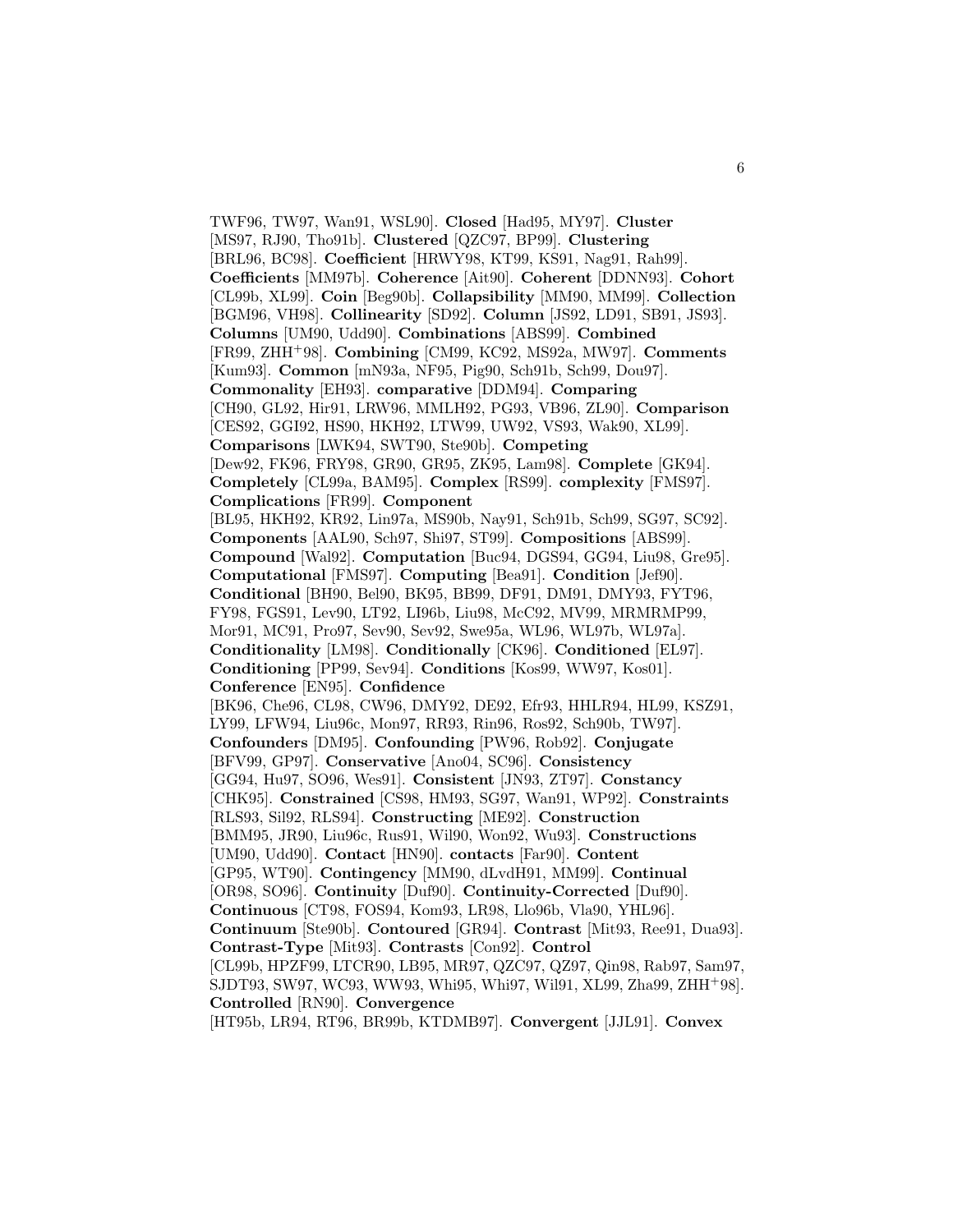[ABS99]. **Convexity** [Mit93]. **Convolution** [HT97]. **Copula** [ZK95]. **Copulas** [CFG97]. **Corpuscle** [VH90]. **Corrected** [CW96, Duf90, HT91, Nak90, mN93a, PG91]. **Correcting** [Buo96]. **Correction** [BL95, LK90, Lev90, Nie97]. **Corrections** [Ano04, Azz97, Bly95, CS95, CP91, Dav90b, Fir95, FC91, Gle96, GT95, JS93, Kos01, Lie96, MKGL98, MO05, McC96, Pos90, PC93, RLS94, Rud91, Sch94, Tar90, Tho93, TKK91, Whi97, Wis90, Zel96, BT99, DM99, Fin90, Hal90a, Kus99, MM99, PP95, RB92, Roc90, UM99]. **Correlated** [Ano99e, CP95, GD96, HGK92, HPZF99, Kun91, LLH91, LD98, RJ90, SL96, UM97, ZP90, UM99]. **Correlation** [ALP98, Bel90, Cro95, JA90, KS91, KN94, Kle93, Nie99a, Pau90, Sch97, VR90, Wat90, Wol90]. **Correlations** [Smy94]. **Cost** [KF93]. **Count** [JLCSS99]. **Counter** [LB95]. **Counter-Matching** [LB95]. **Counting** [HW93, LWY98, Wel94]. **Counts** [Ber90]. **Covariables** [FR91]. **Covariance** [Hon96, Hu97, KBB90, KN94, LWK94, Pou99, PC92, PC93, SG97, ZPB91]. **Covariances** [NL98]. **Covariate** [KS97, RP95, WD96a, ZP95]. **Covariate-Adjusted** [KS97]. **Covariates** [HL96, Lin92, LI96b, NJ93, Orm98, Pai96, PT97, RT92a, VS93, VH98]. **Coverage** [MR99]. **Cox** [BNM93, Bin92, CL99b, DGS94, Dua93, LWY93, MM97b, MC91, PT97, SL96]. **Cramér** [ÖH97]. **Criteria** [CBD94, DO99, FBCN97, HH93, HT95b, KK96]. **Criterion** [Anr99, BN95b, HT91, Pau98, QGG96, Sun94, VS95, Mij90b]. **Cross** [AM94, BCN94, DH92, Kun91, Paw96, PH97, Smy94, ST98, VS95]. **Cross-Correlations** [Smy94]. **Cross-Over** [Kun91]. **Cross-Sectional** [AM94]. **Cross-Spectral** [ST98]. **Cross-Spectrum** [Paw96]. **Cross-Validation** [DH92, VS95]. **Cross-Validatory** [BCN94]. **Crosses** [CM99, DM96, GD97, GK94, Muk97]. **Crossover** [BT95, FG93, Gri95]. **Crossvalidatory** [HT98]. **Cumulants** [Li98]. **Cumulative** [DDNN93, HKH92, LWY93, Ska93, SB96]. **Cure** [RR93]. **Current** [LOY98]. **Curvature** [Gua95, SC93]. **Curve** [CHT99, ES90b, FR91, Hal90b, HMT95, HPT98, MEW96, RLS93, RLS94]. **Curved** [BN95a]. **Curves** [FGH91, Hsi96, LTW99, LFW94, Pep97, VB96, ZL90]. **Cusp** [Wan95]. **Cusum** [Buc91, EH93].

#### **D** [Roc90]. **Data**

[AM94, Azz94, Azz97, BRL96, BML91, BM93, Bin92, BSD96, Buc94, BCN94, CP95, CZD93, Car97, CM91, CL99a, CWY95, CH90, CH99, Cur96, Dav90a, Dav92, DF91, DM92b, Dup95, ES90a, FJ98, FYW98, GG94, Gle92, GR95, Gol91, Gra94a, Gri95, HSJM91, HHJ95, Hei94, HRWY98, HPZF99, HL96, JA90, Jon91, JC92, JLCSS99, Kas90, KR92, KF93, Lan92, LOY98, LSY99, LLH91, Lit94, LR98, LTC97, MW94, MS99, MD95a, MR92b, MV99, MKL97, Mor91, MW90, ML95, NZ99, PD99, Par97a, Pat91, Pau90, PdBP95, PS97a, Pep92, PR94a, Pou99, PC92, PS95b, QZC97, QZ97, RTA95, Rab97, RI93,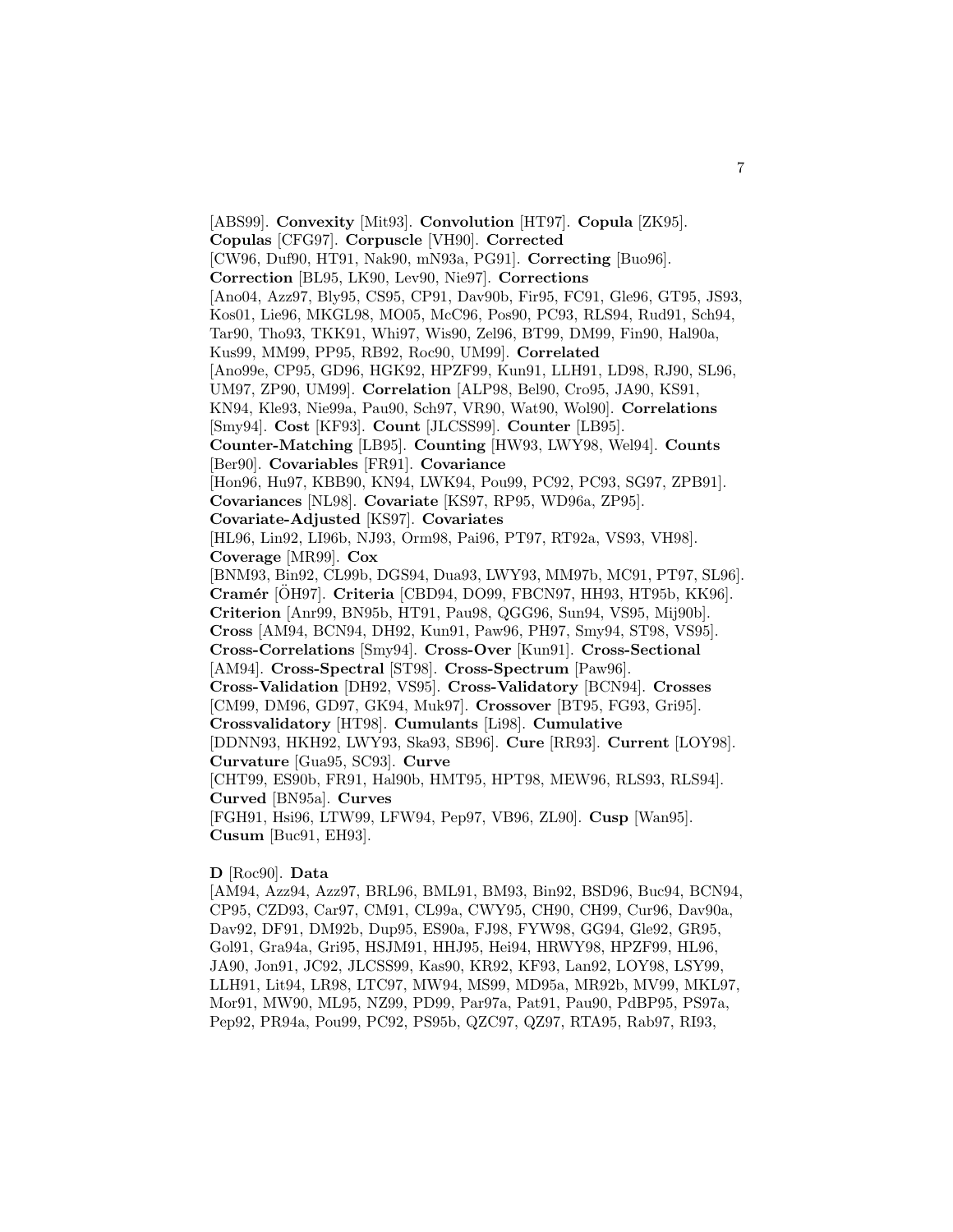Rah99, RKM90, RS92, RS95, RS99, RP95, RJ90, Sat96, SW97, STH94, SZ95, SL96, SD99b, TLH98, UW92, VH98, VB91, Wan96, Wat90, WT90]. **Data** [WYL90, WW93, Whi95, Whi97, Wil91, WC92b, Yin90, ZH91, Zha99, ZHH<sup>+</sup>98, ZP95, BP99, Dou97, Fah94, Fry95, Gle96, HP96a, PC93]. **Data-Based** [HSJM91]. **Data-Translated** [Kas90]. **Databases** [REKB98]. **Death** [MW92, Fry95]. **Debugging** [CMY93, Gou90]. **Decentred** [Riv97]. **Decision** [BFV99]. **Deck** [RS92]. **Decomposable** [GG99, RW98]. **Decomposition** [AS98, AGG97, Wes97]. **Deconvolution** [SB96]. **Defectives** [Gri94, Wri92]. **Defined** [Jor93, Tsa94]. **Definition** [Nag91]. **Degrees** [BR99a]. **Delay** [HT96]. **Delayed** [VH98]. **Deletion** [PQ96]. **Densities** [FYT96, TKK89, WL92, TKK91]. **Density** [Ait90, BHHJ98, Che96, Chi91, Chi92, CH99, DG93, HSJM91, Jon91, JLN95, Len91, Qin98, SES90, SW91, Vid95, WG95, WT90, Wes91]. **Dependence** [DM90, GH90a, GGR95, HPZF99, Jon96]. **Dependency** [HP96b]. **Dependent** [BCN94, HHJ95, LRW96, ME92, ME98, MM97b, PD99, RT97, Rob92, RT92a, RR95, WW98, YWH98, ZK95]. **Derivative** [CHT99, MKGL96, MKGL98]. **Derived** [Cox93, Mor91]. **Deriving** [EJ92]. **Design** [Beg90b, BG92, Cha91b, CH90, DM92a, DC91, DW98, EGS96, HPT98, LLH90, Loh95, MMB97, ZH91, dLA91]. **Design-Unbiased** [DC91]. **Designing** [TW90]. **Designs** [AR96, Ano99e, BMM95, BT95, BS94, BM96, CR93, CM99, CS91, DW96, DW98, DM96, EN95, GL92, GD97, Hu98, JS92, Kun91, Kus97, LD91, ME92, ME98, MB93, O'B92, PK98, PD97b, PR92, RN90, Rus91, SWT90, SB91, UM90, Udd90, UM97, WJ96, Won92, Wu93, WZ93, BAM95, DK91, DH94, JS93, Kus99, UM99]. **details** [Far90]. **Detecting** [Buc91, CM97, Lef91, Pan93, Ros92, WNG94]. **Detection** [HZ97, PG93, Wan95, Zel93, Zel96]. **Determination** [AT90, DF99, GG99, Nag91, Pos87, Gre95, Pos90]. **Determining** [HH93]. **Deterministic** [Ahn93]. **Deviance** [Li93, QGG96]. **Deviations** [Mor92, New96]. **diabetes** [Fry95]. **Diagnosis** [FADD94]. **Diagnostic** [HS93, MRMRMP99, Pep97]. **Diagnostics** [CJP92, GT94, HW91, KT99, PQ96, WG91, GT95]. **Diagrams** [CW95, Daw95, FGS95, Fre95, IR95, Pea95a, Pea95b, Rob95, Ros95, Sha95, Sob95]. **Diallel** [CM99, DM96, GD97, GK94, Muk97]. **Difference** [BK96, BNL94, CR92, HKT90, HN95, Pro97]. **Difference-Based** [HKT90]. **Differenced** [Oda93]. **Differences** [Cha91b, Gra94a]. **Differencing** [Li91a, Luc96]. **Different** [MS92a]. **Differential** [GL97, SO98]. **Diffusion** [PR94b]. **Dimension** [HW93, OK91, WC99b]. **Dimension-Reduced** [WC99b]. **Dimensional** [Gow90]. **Dimensions** [FLR90]. **Directed** [BNC94, BN95a, SBSP99]. **Direction** [AM94, CH93]. **Discrepancy** [Cor98]. **Discrete** [FJ98, Fah94, Gol91, Liu96a, PR94b]. **Discrete-State** [Liu96a]. **Discretization** [Chi91]. **Discretized** [Buc94]. **Discriminant** [CV91b, DHR99, HFC90, O'N92, RV91, Wak90]. **Discriminating** [dLA91]. **Discrimination** [CF91, DH92, EK96, Vla90]. **Discussion** [Beg90a, Cox90, CW95, Daw95, FS90, FGS95, Fre95, IR95, Kem90, Poc90,

8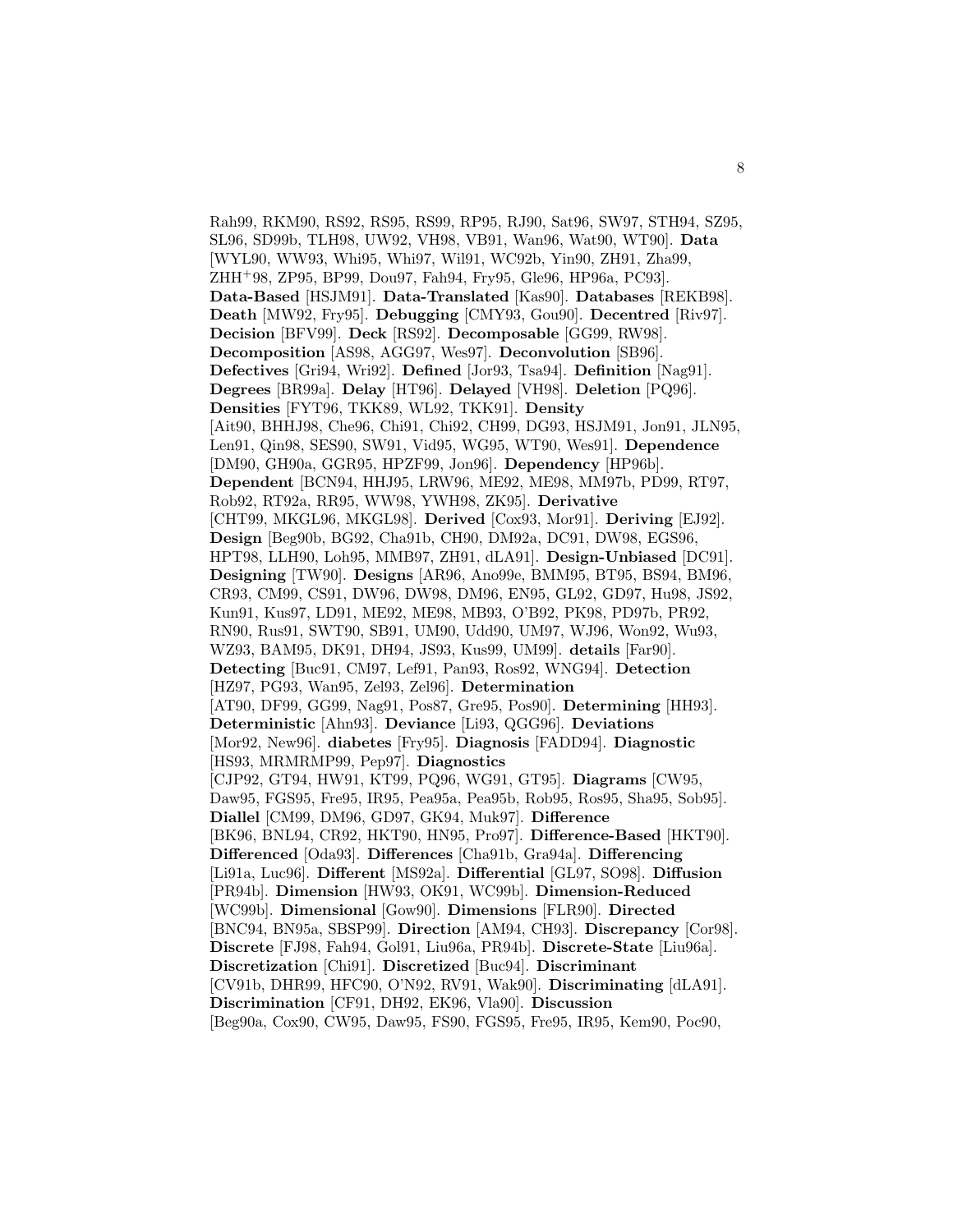Rob95, Ros95, Sha95, Sob95]. **Discussions** [Pea95b]. **Disease** [Gra94b, Mal95, PS95b, SZ99, TLP95, VJP97, Zel93, Zel96]. **Diseases** [GP95, HN90]. **Dispersion** [BL95, FBCN97, GG97, MM91, New96]. **Distance** [BHD98, Zim91, OH97]. ¨ **Distance-Based** [Zim91]. **Distributed** [Fin86, Fin90, KTDMB97]. **Distribution** [Ahm98, AD96, BHD98, Ber90, BSD96, BHP98, Bro90, CDH92, CdPF91, CW94b, DMY93, EH90, GP97, HT96, HL98, Kor93, Kuk93, KS96, KW97, MN93b, NM95, NHK92, OM92, PF93, RKM90, Shi95, Ska93, ST93, SB96, STS99, Tar79, Tar90, VJP97, VH98, VB96, WD96b, ZT97, BP99, CH93, PS96]. **Distribution-Free** [VB96]. **Distributional** [JF99]. **Distributions** [Ahm93, BH94a, BB90, CBD94, DT99, EK96, GGR95, GH90b, Kom96, Kuo99, LRW93, LRW96, LSY99, MO97, MM91, MR92a, MMLH92, PW90, Riv94, RT92b, Sla99, STS99, Taw90, Vid98, WS99, MO05]. **Disturbance** [Koo93]. **Divergence** [BHHJ98, Bly94, Bly95]. **Double** [BO91, DMY92]. **Drift** [GS91]. **Drop** [MKL97]. **Drop-Out** [MKL97]. **Dual** [GKR98, GL92]. **Due** [NJ93, Neu99, DM95]. **Duration** [WW98]. **Durbin** [Rab93]. **Dynamic** [B¨uh99, Fah94, Gam92, Gam98, HW91, Pan93]. **Dynamical** [FYT96].

**Early** [HZ97, Zel93, Zel96]. **ECM** [LR94, MR93a]. **ECME** [KTDMB97, LR94]. **Edge** [JSAHM98]. **Editorial** [Daw92, Daw93]. **Editorship** [Ano90e, Ano92g]. **Edwards** [MM90, MM99]. **Effect** [BML91, Che91, Chi91, Dav92, LTCR90, MB93, PY90, RZ91, RT92b]. **Effective** [CQ93, WMP95]. **Effectiveness** [KF93, ZL90]. **Effects** [AL93, Bea91, Car97, DG93, FH91, JVDW94, Lin97a, Loh95, MMB97, NHK92, NL96, New96, Oma91, OJ93, Sch91a, SPP96, Von96, WD96a]. **Efficiency**

[JS92, Kus97, Llo94, NL96, Neu99, RV91, Slu91, SD99b, DK91, JS93, Kus99]. **efficiency-balanced** [DK91]. **Efficient** [Ano99e, BHHJ98, Bos96, DGS94, FY98, GSC95, HT95b, Lin97b, MV99, Nie99b, PG91, Pig90, PR92, QF91, Qui99, Rab97, SD99a, UM97, VJP97, VH98, UM99]. **Efficiently** [GL97]. **Eigenprojections** [Sch97]. **Electron** [AA94, JVDW94]. **Elimination** [Lis93, Sev94, Til96]. **Ellipsoidally** [LR98]. **Elliptically** [GR94]. **Empirical** [Bag98, CQ93, Che96, Cor98, CW95, Daw95, FGS95, Fre95, GP95, HFC90, Hsi96, IR95, LM98, LM99, LT92, MB92a, Mon97, Pea95a, Pea95b, Rob95, Ros95, Sev99, Sha95, ST93, Sob95, MR93b]. **Empty** [SB91]. **Endpoints** [M¨ul91]. **Enhancements** [CHT99]. **Enhancing** [HT97]. **Entropy** [CDL94, WG95]. **Envelope** [STM93]. **Epidemic** [Din96, Yao93]. **Equality** [MM91, Lam98]. **Equation** [AM94, BNL94, Buo96, Jef90, Lee90, Li98, Pau90]. **Equations**

[CP95, CL99a, Cox93, GL97, HM98, HZ95, Lie98, LLH91, PQ96, SO98, Zha94]. **Equineighboured** [Udd90]. **Equivalence** [BK96, Bel90, HW97]. **Error** [BHO99, Buo96, Car97, CMR99, Che91, Chi91, DH92, FGS91, Jef90, O'N92, WD96a, WG91]. **Errors** [Ano99e, GR94, Hal89, KAW92, Kun91, Li92, ME92, MR97, Nak90, RT97, Sch93, SP96, UM97, ZH91, Hal90a, KTDMB97, UM99].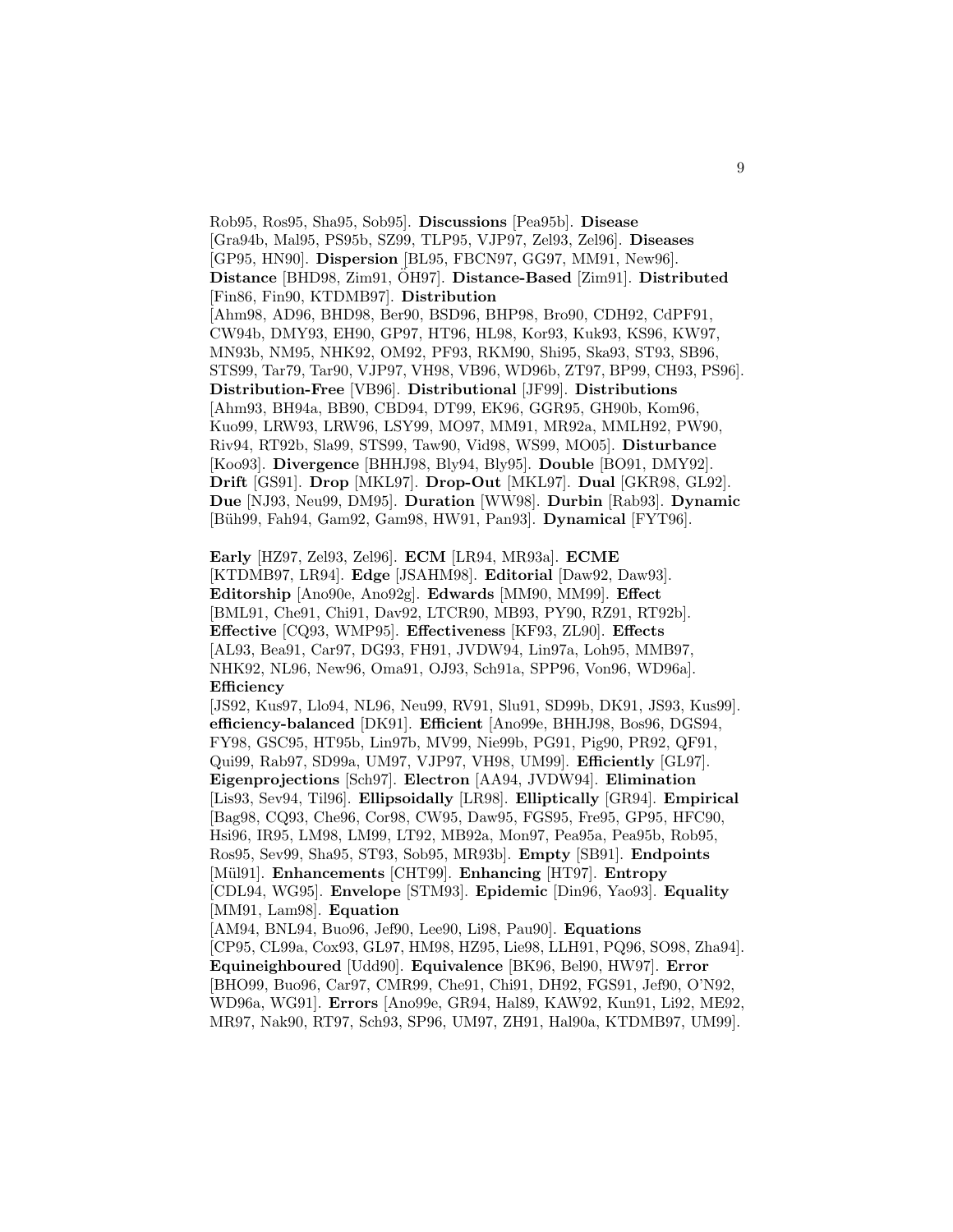**Errors-in-Variables** [Nak90, SP96]. **Estimate** [OSS91, SW94]. **Estimated** [Con90]. **Estimates** [Bea91, Bro90, CC95, CW90, CV91b, DH92, Fir93, HRWY98, OK91, SES90, SW91, TX93, ZK95, Fir95]. **Estimating** [AM94, BM93, Buo96, CP95, Cha92b, CL99a, Cox93, GL97, God91, HL95, HM98, HZ95, HT96, Kav91, Kor93, Kuk93, Li98, Lie98, LN95, LLH91, Llo96b, MZ92, NL98, Nay91, PWY94, Pau90, PD97b, PQ96, QT91, Rab93, RKM90, RZ91, TLP95, WW90, Zha94]. **Estimation** [Ait90, AA94, BC91a, BHHJ98, Bax94, BC98, BG96, CFG97, CMF98, Cha91b, CMY93, CQ93, Che96, Chi91, Chi92, CH99, Dav90a, DP98, Dou97, Dro98, Dup95, DK97, EF90, Fah94, FYT96, FY98, FADD94, FC90b, GZW97, GE90, GGR95, GR92, GLV99, GK93, GW96, HKT90, HM90, HSJM91, HMT95, HPT98, HN90, HM93, HFC90, HG90, HPZF99, HL96, HL98, HT98, Jef90, Jon91, JLN95, KN94, Kle93, LSY99, LH96, Lin97b, LH99, Llo92b, Luc97, MY97, MS90b, MR93a, MS90c, NL96, Nie99b, Pau90, PG91, Paw96, Per95, PS97b, PC92, QF91, Qui99, Rab97, RS92, RS95, Ree91, Rob92, RT92a, RR95, Sch91a, SGW93, Sev92, SG97, She98, SZ99, SO98, Ste93, Sun94, TKT91, TWF96, VJP97, VH90, VH98, VR90, Vis96, WC93, WW98, Wel94, Wes91, WC92b, Woo92]. **Estimation** [Zho92, Zim91, BR99b, Fry95, PC93]. **Estimative** [Vid98]. **Estimator** [BC91a, BML91, BSD96, Car97, CT98, Cha92b, GZW94, GGI92, JF99, Len91, Lie94b, LY93, MD95a, mN93a, WMP95, WD96b, ZT97, Lie96]. **Estimators** [Ber94, CDH92, CHT99, CM98, Cur96, DC91, Din96, HN93, Hal90b, HW93, HS90, Hor90, Lie98, LWK94, MB92a, Mül91, PP92, PK91, Pig90, SB96, Ste91, Sun94, SD99b, TC98, UW92, WW97, WP92, CH93, HST90, MR93b, OH97]. ¨ **Evaluate** [HZ97]. **Evaluation** [DCCL94, LM98]. **Event** [FK98]. **Events** [LSY99]. **Evidence** [DM98, Gri94, Wri92, DM99]. **Exact** [Bha96, BB99, JT91, KS92, Luc94b, Ma97, PS97a, PP99]. **Examinations** [Par97b, Zel93, Zel96]. **Example** [FLR90]. **Exceedances** [STC97]. **Excess** [Sas96]. **Exchangeability** [Sug93]. **Exchangeable** [GW98]. **Existence** [NM95]. **Expansion** [WL92, LRW98]. **Expansions** [AHT92, Wan93, Wat90]. **Experiment** [VB96]. **Experimental** [DM92a, ZH91, dLA91]. **Experiments** [CJ91, Llo92b, Llo96a, Loh95, MS92a, MW97, PD97a, WP92, YHL96]. **Explained** [Sch90a, Sch92, Sch94]. **Explanatory** [Wel94]. **Explicit** [WP92]. **Exploratory** [Sun91]. **Exponential** [BN95a, BH94a, CFR94, CP89, CW94b, DE92, ES90a, GD90, GP97, MO97, McC94, McC96, SY96, TX93, YB91, ZP90, CP91, MO05]. **Exposure** [DB94, TW90]. **Extended** [XTL99]. **Extending** [Gri95]. **Extension** [LR94, MM90, BP99, DDM94, MM99]. **Extensions** [LR98]. **External** [MD95b]. **Extra** [MN93b, Mor91]. **Extra-Multinomial** [Mor91]. **Extra-Poisson** [Mor91]. **Extrabinomial** [Rud90, Rud91]. **Extrapolation** [DW96, SB96]. **Extreme** [CFG97, LT96, OM92, Shi95, Taw90]. **Extremes** [BT98].

**Factor** [JS92, Llo96b, MD95b, MB93, Sta97, JS93]. **Factorial** [CS91].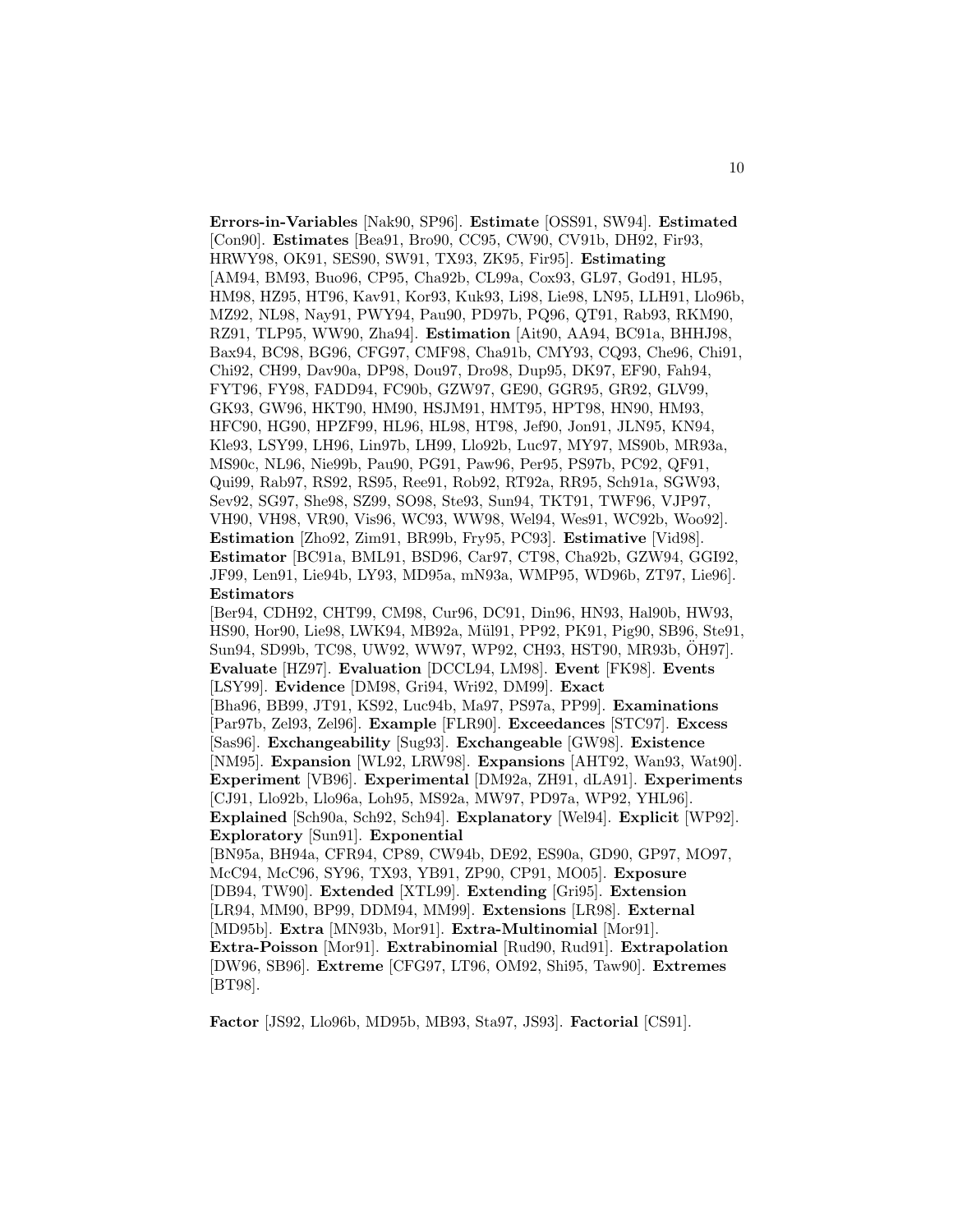**Factors** [DB94, MR92a, PY90, PR94b, PS95b, Raf96, Rob92, WZ93]. **Failure** [BRL96, CP95, CMY93, Dew92, FK96, Gli99, GR90, GR95, HP96b, HPZF99, Jon97, KF93, LRW96, LWY98, Orm98, PC92, PH97, Rob92, RT92a, SL96, Tsa90, ZP95, HP96a, PC93]. **Failure-Time** [BRL96]. **Failures** [FRY98]. **Familial** [Gle92, KR92, Pau90, Gle96]. **Families** [BH94a, BD95, DE92, GD90, GGR95, MO97, McC94, MO05, McC96]. **Family** [CP89, GP97, HPZF99, MO97, SY96, WS99, Whi95, Whi97, ZHH<sup>+</sup>98, CP91, MO05]. **Fast** [Buc94, DCCL94, DMY92, Luc94b, Luc96, QF91, Qui99]. **Faster** [LR94]. **Feasibility** [SW91]. **Fewer** [Rus91]. **Field** [GH90a, WI98]. **Fields** [AM94, Die91, FMS97]. **Filtering** [GR94, WC99b]. **Finding** [LLH90, SZ99]. **Finite** [CDH92, CSB92, CQ93, CDL94, DC91, Kuk93, KS96, KW97, MB92a, MN93b, MS90c, PK98, SB96, Wan93, WD96b, Wat90, BP99, FMS97]. **Finite-Sample** [KS96, KW97]. **First** [AT90, Cha91b, Had95, Li98, Lie94b, Wan92, Lie96]. **First-Order** [Lie94b, Wan92, Lie96]. **Fisher** [CH93, Kim92, O'N92, OM92, Pro97, Shi95]. **Fit** [Ahm93, Bag98, BD95, EH93, KL98, MK91, QZ97, Ree93, RB91, Shi98, Tar79, YB97, Zha99, RB92, Tar90]. **Fits** [Mor92]. **Fitting** [Ber93, Bin92, ES90b, MM97b, MEW96, NHK92, SW97, Wil91]. **Fixed** [DW98]. **Following** [EF90, Liu96c, LH99, TWF96]. **Forecasting** [SD99a]. **Forecasts** [Liu96b]. **Forensic** [DM98, REKB98, DM99]. **forerunner** [PS96]. **Form** [Had95, KS92]. **Forms** [Kuo99, Lie94a, Par97a]. **Formula** [FRW99, Vid95]. **Formulae** [ME92]. **Four** [GGI92, WZ93]. **Four-Level** [WZ93]. **Fractal** [HW93, OK91]. **Fractional** [Luc96, NA93]. **Fractionally** [Oda93]. **Frailty** [DBL97, FK96, Gli99]. **Framework** [Hil90, JN93, MR93a, Pep97, Swe95b]. **Free** [JR90, VB96]. **Freedom** [BR99a]. **Frequency** [JSAHM98, QT91, QF91, Qui99, WC92b]. **Frequentist** [BBW99, DG95, Dat96, FRW99, MD93, SY96]. **Front** [Ano90f, Ano90g, Ano90h, Ano90i, Ano91e, Ano91f, Ano91g, Ano91h, Ano92h, Ano92i, Ano92j, Ano92k, Ano92l, Ano93e, Ano93f, Ano93g, Ano93h, Ano94e, Ano94f, Ano94g, Ano94h, Ano95e, Ano95f, Ano95g, Ano95h, Ano96e, Ano96f, Ano96g, Ano96h, Ano97e, Ano97f, Ano97g, Ano97h, Ano98e, Ano98f, Ano98g, Ano98h, Ano99f, Ano99g, Ano99h, Ano99i]. **Full** [XL99]. **Function** [BSD96, CDH92, Had95, HT98, JJL91, Jon96, Kor93, LK90, Li93, LTW99, LY93, Llo96b, Ma97, MS92b, Nak90, O'N92, PC92, Pro99, QT91, Sev98a, ST93, SB96, TC98, Vis96, WD96b, WW97, Wat90, PC93]. **functional** [Dou97]. **Functionals** [BN97]. **Functions** [BHP98, CB97, Cox93, CB94, Dat96, Dav90a, DDNN93, DM91, DMY93, FY98, God91, HL95, Jor93, Kuk93, MG94, NL98, OJ93, Par97b, PWY94, RKM90, Sev98b, Sil97, Ska93, TKK89, WG95, Wak90, WL92, Bin97, TKK91]. **Further** [Gri94, KW97, Sch92, Far90].

**G** [PS97b]. **Gamma** [BHO99, Gli99, WI98]. **Gap** [LSY99]. **Gauss** [LP94]. **Gaussian** [Fin90, Ber94, CK96, Die91, DK97, Fin86, GG99, KS96, PD97b,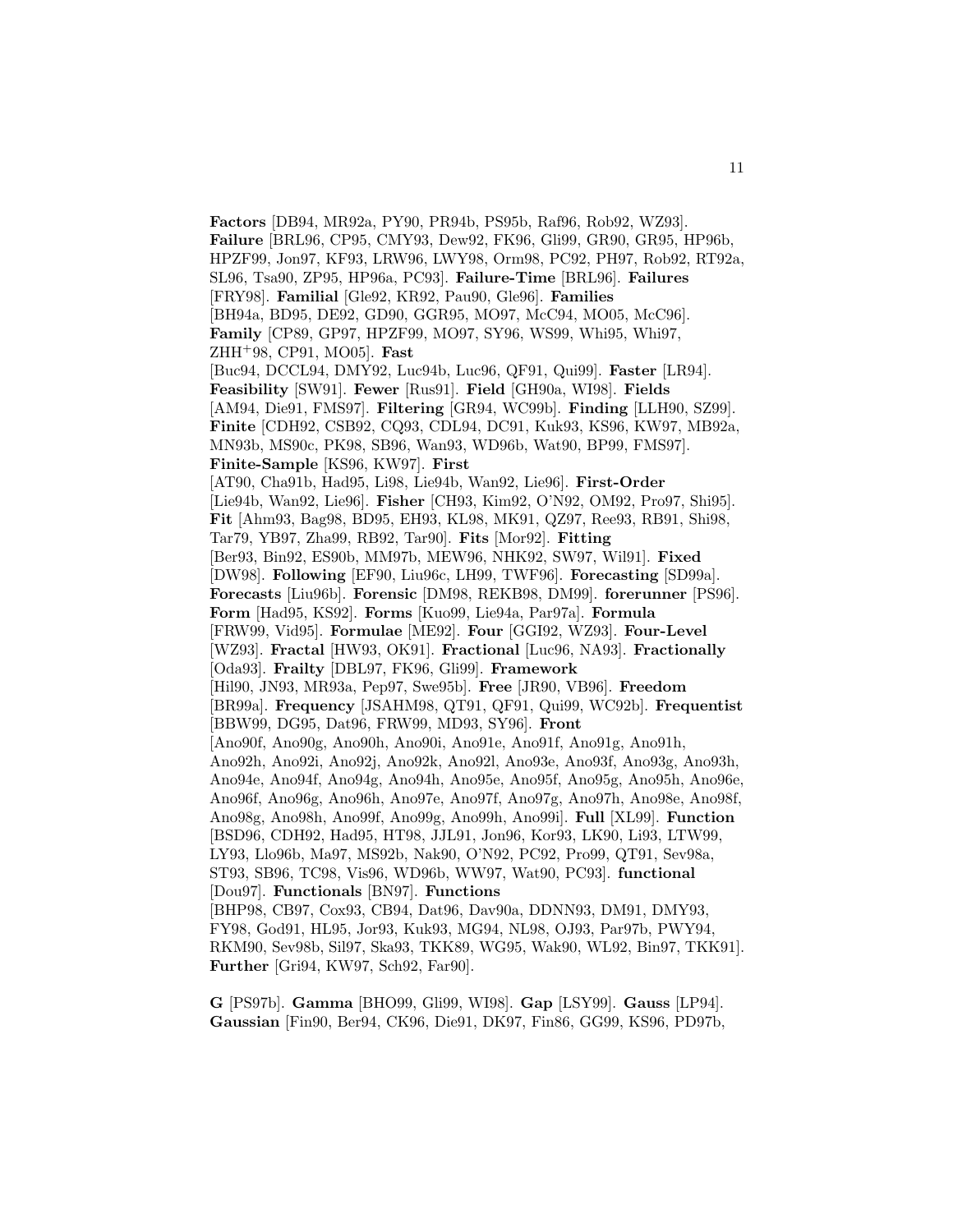RW98, She94, SP97, Sta97]. **General** [BML91, Bea91, BN95b, FRW99, GL94, GFG99, HL95, Hei94, HM98, Hil90, Kos99, LD91, LR98, Luc96, MR93a, Nag91, PdBP95, Sha90, WW93, Kos01]. **Generalisation** [Qui99, HP96a]. **Generalised** [BL95, BS94, CL99a, CBD94, CNF95, Cro95, FBCN97, Gab98, Gam98, KK96, Lin97a, OH97, PW96, PQ96, QGG96, Raf96, SD99b, VS95, GR98]. ¨ **Generalized** [Ber93, BB90, BHB92b, Gow92, LLH91, MG94, MS90b, Mor92, Nak90, NJ93, RJ90, Sch91a]. **Generating** [LD98]. **Geometric** [NJ93, RT96]. **Gibbs** [CK94, GR92, LWK94, Liu96a]. **Gill** [Cha92a]. **Gittins** [Wan91]. **Globally** [JJL91]. **Good** [Rus91]. **Goodness** [Ahm93, Bag98, BD95, EH93, KL98, MK91, QZ97, Ree93, RB91, Shi98, Tar79, Tar90, Zha99, RB92]. **Goodness-of-Fit** [Ahm93, Bag98, EH93, KL98, QZ97, Ree93, Shi98, Zha99]. **Graphical** [DF99, DP98, GG99, RW98, Sta97, WC92a]. **Gröbner** [PW96]. **Group** [BB92, CGS95, CL98, EJ92, EF90, LH99, PD97b, SPP96]. **Grouped** [FG93, Par97a, STH94]. **Groups** [Sch91b]. **Growth** [FR91].

**Haenszel** [HP96a, LP93]. **Haenszel-type** [LP93]. **Hannan** [Pos90, Pos87]. **Hard** [HT98]. **Harmonic** [Bro90]. **Hastings** [RT96]. **Having** [CdPF91]. **Hazard** [CP95, FK98, GP95, Hen90, Loa91, MW90, MWC97, Nie99b, OJ93, PH97, UW92, Lam98]. **Hazards** [AF95, Bin92, DS95, EK96, GT94, KC92, LFW94, LOY98, PT97, Sas96, Sat96, Sch90a, Sch92, Wan96, GT95, Sch94]. **Heavily** [BML91]. **Hermite** [LP94]. **Heterogeneity** [Dav92, LP93, Orm98, REKB98]. **Heterogeneous** [KBB90, Llo92b]. **Heteroscedastic** [CB94, DW98, WL97b]. **Heteroscedasticity** [CHT98, WL97a]. **Heuristic** [Efr97]. **Hidden** [Che98]. **Hierarchical** [DF99, HL97, REKB98, Sha90, STS99]. **High** [CHT99, FLR90, Nie99b, WC99a]. **High-Derivative** [CHT99]. **High-Order** [WC99a]. **High-Quality** [Nie99b]. **Higher** [Kak96, MD93, PP94, PP95]. **Higher-Order** [PP94, PP95]. **Highest** [WT90]. **History** [AG97, FK98, Bin97, Far90, PS96, Sti92]. **HIV** [BM93, Ber90, FADD94, TLP95]. **Holgate** [Bin97]. **Homogeneity** [LLH90, Llo92a, VV96, Wis68, Wis90]. **Hot** [RS92]. **Hotelling** [Mij90b]. **Human** [Zha94]. **Hyperbolic** [Smy94]. **Hypotheses** [BBW99, Con90, MR92a, Sil92, ZH91]. **Hypothesis** [DS95, Efr97, EF90, RJ90].

**Ideal** [DJ94]. **Identically** [Fin86, Fin90]. **Identifiability** [GL94]. **Identification** [AM94, AT90, DM98, GZW97, PKK90, RH99, Sha90, Sta97, DM99]. **Ignorability** [Hei94]. **II** [ES90a]. **illness** [Fry95]. **illness-death** [Fry95]. **Image** [Buc94, NR99]. **Imaging** [GS95]. **Immunes** [MZ92]. **Imperfect** [DM98, DM99]. **Importance** [BB99, DH91, GW96]. **Improved**

[Ano04, CP89, CP91, EJ92, HS93, HST90, SC96]. **Improving** [PP99].

**Imputation** [BR99a, RS92, RS95, WR98]. **Imputed** [MR92b].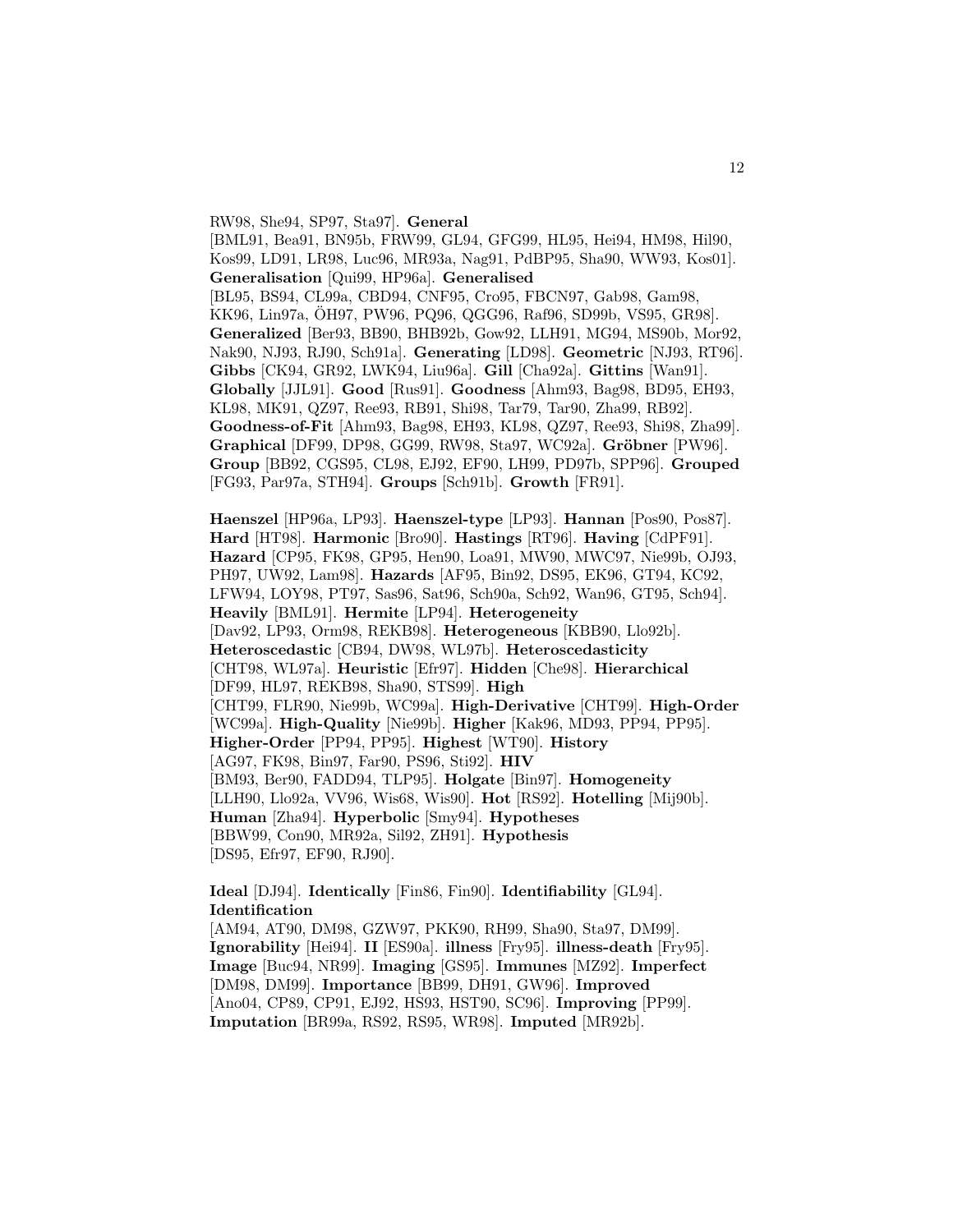**Inadmissibility** [BC91a]. **Incidence** [BM93, DDNN93, MW92]. **Including** [GK91]. **Incomplete** [Bos96, GD97, Hei94, Lan92, Lin91, LI96b, Lit94, MD95a, PD99, Pat91, PS97a, PS97b, UM90, Udd90, YWH98]. **Incomplete-Data** [Hei94]. **Incompletely** [VS93]. **Incorporating** [Gra94b]. **Increase** [KF93]. **Increment** [PD97b]. **Independence** [Hon96, LT96, MK91, ST93, Tsa90, Sti92]. **Independent** [Fin86, PD97b, Fin90, Bin97]. **Index** [Ano92a, XTL99]. **Indicator** [SK97]. **Indicators** [DBL97]. **Indices** [Wan91]. **Indirectly** [Kuk90]. **Individual** [HW97]. **Individuals** [FADD94]. **Inequality** [Rom90, Sil92]. **Infected** [FADD94]. **Infection** [BM93, FADD94]. **Infectious** [GP95, HN90]. **Inference** [CG93, CJ91, DG95, Dat96, DFF90, DF91, DM91, DS93, FGS91, FRW99, HS93, LTW99, LT92, Loa91, McC92, NL98, NR99, OC94, OS93, Pep92, Sat96, Sev98b, Sug93, Sun94, Swe95a, YHL96, Zha92, FS99]. **Inferences** [Beg90b, KB90, LRW93, Qin98, YB91]. **Influence** [BD91b, CJ99, CV91b, Jor93, MRMRMP99, OJ93, PS95a, SD92, Shi97, SC93, WC92a, WG91]. **Influential** [Lef91]. **Influenza** [DM90]. **Information** [Ano90j, Ano90k, Ano91i, Ano91j, Ano92m, Ano92n, Ano93i, Ano94i, Ano94j, Ano95i, Ano96i, Ano97i, Ano97j, Ano98i, Ano99j, Anr99, AKW93, CQ93, Con92, ES90a, Gra94b, HL96, KK96, Kuk93, Lan92, Liu98, MW97, MKGL96, Nie99b, OM92, PK91, PS97b, RKM90, Shi95, SB98, dLA91, HST90, MKGL98]. **Informative** [PdBP95]. **Informativeness** [TLP95]. **Initial** [Bea91]. **Insensitivity** [Orm98]. **Instrumental** [Li95]. **Integral** [Wol90, SW94]. **Integrated** [Ahn93]. **Integration** [LN95]. **Intensity** [Par97b, Slu91, Zim91]. **Intention** [FR99]. **Intention-to-Treat** [FR99]. **Interaction** [DB94]. **Interactions** [Tho91a, Wu93, Tho93]. **Intercept** [WW93]. **Interclass** [KS91, KN94]. **Intercorrelated** [HT99]. **Interim** [HL99, KW94, WSL90]. **Interpolation** [AHT92, GS91, HT97]. **Interpretation** [Qui99]. **Interval** [BSD96, GG94, HFC90, RTA95, Sat96, TWF96, TW97, Fry95]. **Interval-Censored** [RTA95, Fry95]. **Intervals** [BK96, Che96, CL98, CW96, DMY92, DE92, Efr93, HPT99, HHLR94, LY99]. **Intraclass** [Pau90]. **Intrinsic** [BK95]. **Invariant** [BNC94, BN95a]. **Inverse** [AS98]. **Invertibility** [Oda93]. **Inverting** [WG95]. **Investigation** [HFC90]. **Isotonic** [DHR99]. **Isserlis** [RW98]. **Iterated** [BH94b]. **Iteratively** [Jor93, Tsa94].

**J.** [CW95, Daw95, FGS95, Fre95, IR95, Rob95, Ros95, Sha95, Sob95]. **Jackknife** [PP92, RS92, SW94]. **James** [Cur96]. **Jeffreys** [Kas90]. **Joint** [HL98, Pou99]. **Jorgensen** [Tsa94]. **Jump** [Wan95, Gre95]. **June** [Far90].

**Kalman** [GR94, WC99b]. **Kaplan** [SW94]. **Karl** [Sti92]. **Kernel** [Chi91, Chi92, CM98, GE90, Gra94b, HSJM91, HGK92, Jon91, Kuk93, LN95, MM97a, M¨ul91, RT97, SES90, VH90, Wel94, Wes91]. **Known** [GLL92, LH96]. **Kriging** [MKGL96, MKGL98]. **Kullback** [GR98, HST90]. **Kurtosis** [KBB90].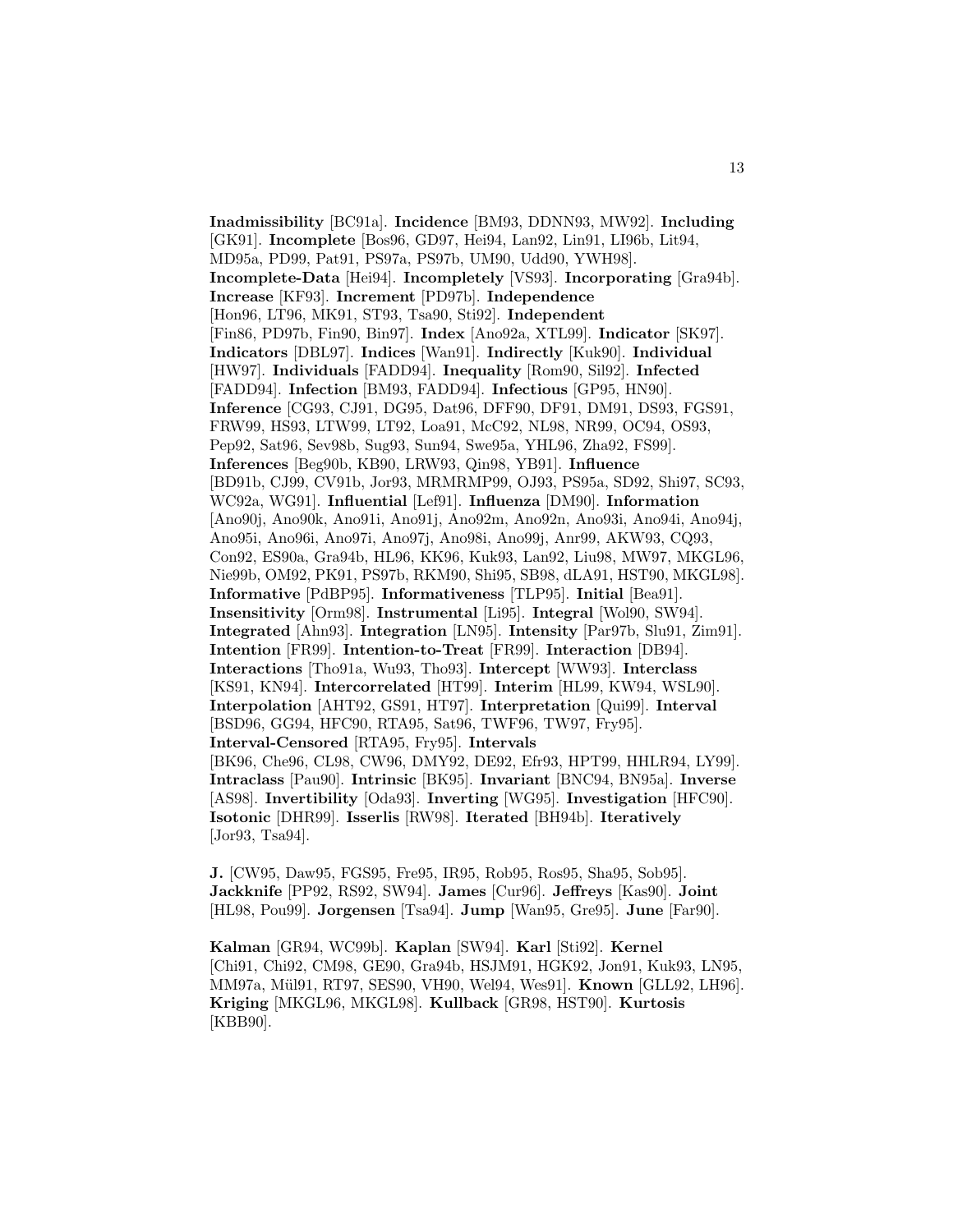**Lag** [ZL90]. **Lagrange** [Li91a]. **Landmark** [DM92b, MW94]. **Laplace** [Lie94a, Von96, WG95, Wol93, WL92]. **Large** [Chr94, New96, PF93, WR98]. **Large-Sample** [WR98]. **late** [Bin97]. **Latency** [Ber90]. **Lattice** [WJ96]. **Lawley** [Mij90b]. **Least** [CT98, Chr94, HN90, Lie94b, Mor92, Pro97, QGG96, Lie96]. **Least-Absolute-Deviations** [Mor92]. **Least-Squares** [HN90]. **Left** [UW92]. **Leibler** [GR98, HST90]. **Length** [Efr97, Jon91, RB91, RB92, Wan96]. **Length-Biased** [Wan96]. **Level** [CS91, WZ93]. **Levels** [BRL96, FLR90, Sun91]. **Leverage** [SC93]. **Life** [Ahm92, AG97, Bax94, EK96, Kor93, Kum93, Lin92, OD90]. **Lifetables** [MWC97]. **Lifetime** [HL96, VJP97]. **Likelihood** [AA94, Bag98, BC91a, BN91, BN95a, BSD96, CG93, CFR94, CQ93, Che96, CS95, CP89, CW90, CR92, CB94, Dav86, DCCL94, DP98, Die91, DK97, Efr93, Fah94, Fir93, FL93, FC90b, GG94, GLV99, GH90b, Gou90, GL94, Had95, HPT99, HL95, Hen90, HM93, JF99, JJL91, Jen92, Kas90, LTCR90, Lav95, LM98, LM99, LY99, Lev90, Li93, Luc94b, Luc96, LTC97, Ma97, MD95a, MR92a, MS92b, MR92b, MR93a, Mon97, MC91, ML95, mN93a, Nie99a, NR99, OK91, OSS91, Pai96, Pau90, PS97a, PP94, SBSP99, Sch93, SP96, SW97, Sev90, Sev98a, Sev98b, Sev99, She98, SP97, STH94, SA93, Swe95b, TX93, WP92, Won91, BNM93, CP91, Dav90b, FH91, Fir95, MR93b, PP95]. **Likelihood-Based** [FL93, Gou90, Sev90]. **Likelihood-Ratio** [Nie99a]. **Likelihoods** [BNC94, Bel90, DHW92, Fra90, Luc94a, MB92b, Wat90]. **Limit** [GGI92, RT96]. **Limiting** [CT98]. **Limits** [Vid98]. **Line** [BC98]. **Linear** [ABS99, Ber93, BB90, BB99, BL95, BS94, Cha92a, Che99, CH98, CJP92, CBD94, CNF95, CV91b, Cro95, DF99, DF91, FG93, FBCN97, FYW98, FLR90, FS97, Gam98, GSC95, HW91, HS97, HZ95, HT95b, Lan92, Lie98, Lin97a, Luc96, MG94, MS90b, Mon94, Mor92, MS90c, Nak90, NJ93, O'N92, Par97a, Pau98, PP92, PG93, PR94a, QGG96, Raf96, Ree91, RJ90, RT92b, RV91, Sch91a, Sil92, SD99b, VS95, Wak90, WYL90, WG91, XTL99, Yin90, YWL92, Zha92, Zho92, DH94, Dou97, GR98]. **Linearity** [CW94a, HT95a, Mit93, SF98]. **Link** [MG94]. **Linked** [HG90]. **Links** [LH96]. **Local** [Bly94, Bly95, CH98, FBCN97, HMT95, Jon96, SD92, Sev93, Shi97, SC93]. **Locally** [CH90, VH98]. **Locate** [Gri94, Wri92]. **Locating** [FC90a, FC91]. **Location** [BHD98, BD95, FOS94, Liu96c, LR98, Pol91, Sev92]. **Location-Scale** [BD95, FOS94]. **Log** [BN91, BB99, DF99, GR90, HFC90, Lan92, Lin92, MMLH92, mN93a, Slu91, ZL90]. **Log-Linear** [BB99, DF99]. **Logistic** [Alh90, Azz94, Azz97, BH90, BD91b, CZD93, Chr94, CF91, Duf90, HL97, KC92, Lev90, NHK92, QZ97, RV91, SJDT93, TW90, VS93, WC93, Whi95, Whi97, Zha99]. **Logrank** [KS97]. **Long** [Ber93, Ber94, BT96a, BBO98, GH90a, Jun96, Luc96, PD99, RT97, BT99]. **Long-Memory** [Ber93, Ber94, BT96a, BBO98, BT99]. **Long-Range** [PD99, RT97]. **Long-Term** [Jun96]. **Longitudinal** [FL93, HRWY98, JA90, JLCSS99, LKT96, MS99, MKL97, ML95, Pou99, Rah99, SD99b, TLH98].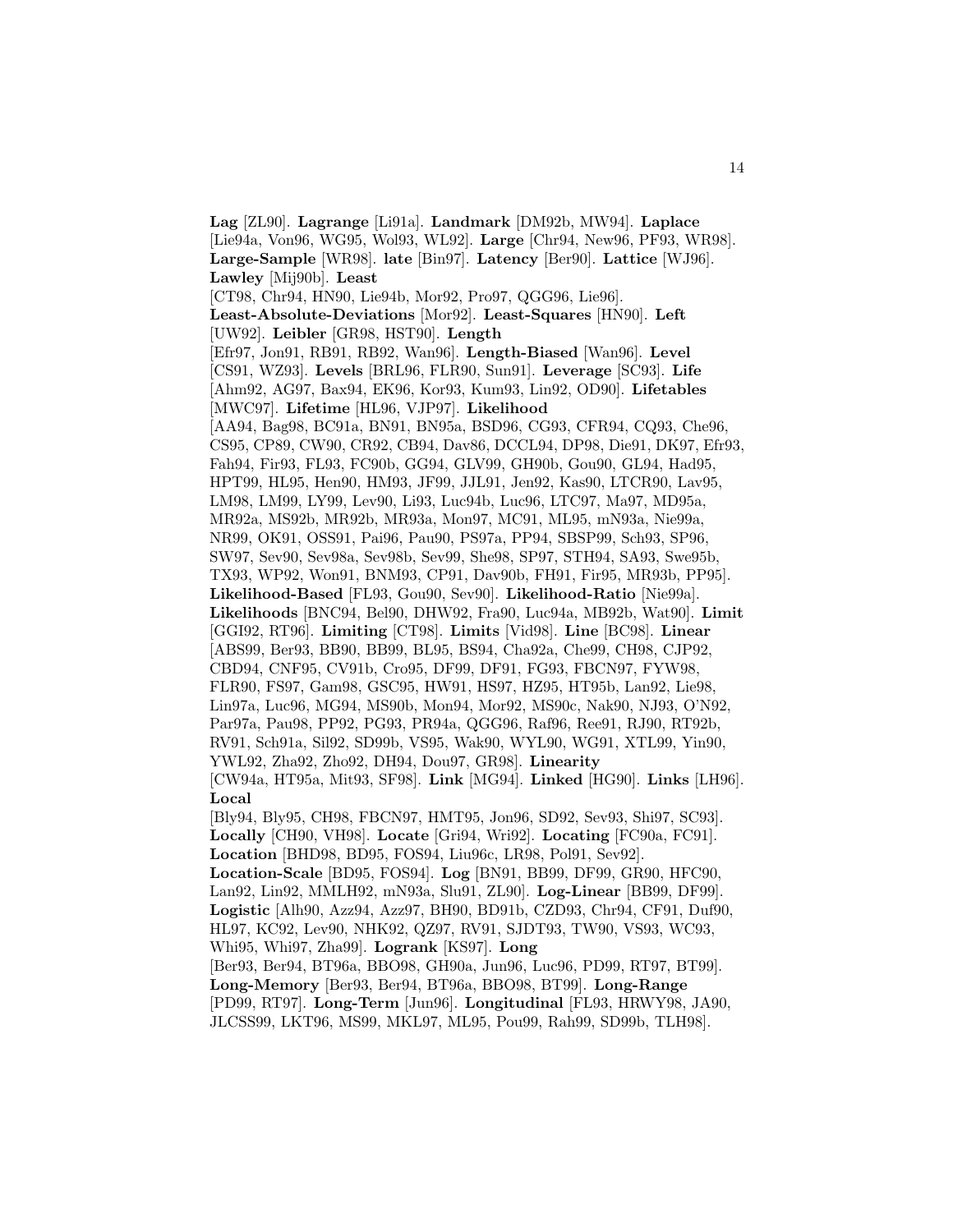**Look** [DM92a]. **Loss** [ES90a, GG98, Neu99]. **Lower** [RR93].

**M** [Roc90, PS97b]. **M/G/** [PS97b]. **Magnetic** [GS95]. **Mantel** [HP96a, LP93]. **Many** [LT92, SBSP99, VV96]. **Marginal** [Bel90, DFF90, DM91, ESM95, LN95, LLH90, MV99, STH94, SL96, TKK89, TLH98, ZK95, TKK91]. **Marginalization** [Wes91]. **Mark** [HL98]. **Marker** [Nie99b]. **Markers** [DBL97, JN93, Mal95]. **Markov** [Rud91, BT98, BR99b, CK96, CSB92, DF99, FMS97, Fry95, Gam98, Gre95, JC92, Li91b, MB92a, Rud90, STC97]. **Martingale** [LWY93, Llo92b, Llo94, TGF90]. **Martingale-Based** [LWY93, TGF90]. **Masked** [FRY98]. **Mass** [MM97a]. **Matched** [GKR98, LTCR90]. **Matching** [Gho99, LB95, MG97, MR99, RT92b, ST98]. **Matrices** [Con92, Hu97, Sch97]. **Matrix** [Cro95, Lan92, LLH90, Liu98, RW98, ZPB91]. **Matter** [Ano90a, Ano90b, Ano90c, Ano90d, Ano90f, Ano90g, Ano90h, Ano90i, Ano91a, Ano91b, Ano91c, Ano91d, Ano91e, Ano91f, Ano91g, Ano91h, Ano92b, Ano92c, Ano92d, Ano92e, Ano92f, Ano92h, Ano92i, Ano92j, Ano92k, Ano92l, Ano93a, Ano93b, Ano93c, Ano93d, Ano93e, Ano93f, Ano93g, Ano93h, Ano94a, Ano94b, Ano94c, Ano94d, Ano94e, Ano94f, Ano94g, Ano94h, Ano95a, Ano95b, Ano95c, Ano95d, Ano95e, Ano95f, Ano95g, Ano95h, Ano96a, Ano96b, Ano96c, Ano96d, Ano96e, Ano96f, Ano96g, Ano96h, Ano97a, Ano97b, Ano97c, Ano97d, Ano97e, Ano97f, Ano97g, Ano97h, Ano98a, Ano98b, Ano98c, Ano98d, Ano98e, Ano98f, Ano98g, Ano98h, Ano99a, Ano99b, Ano99c, Ano99d, Ano99f, Ano99g, Ano99h, Ano99i]. **Matusita** [BHD98]. **Maximal** [HKH92]. **Maximization** [STH94]. **Maximize** [CDL94]. **Maximizing** [JJL91]. **Maximum** [AA94, BC91a, BSD96, CW90, DP98, DK97, Fir93, FC90b, GG94, GLV99, GH90b, JF99, MD95a, MR93a, mN93a, OK91, OSS91, Pau90, SW97, She98, TX93, WG95, WP92, Fir95]. **Mean** [Ahm92, BD91a, BS94, DY91, DC91, GH90b, Kum93, MS90c, Pol91, Pou99, RP95, Sch90b, Wil90, WS94]. **Mean-Covariance** [Pou99]. **Means** [BHO99, NL98, PK91, Riv94]. **Measure** [Bag98, EK96, LLH91, Ste91, Ste93]. **Measurement** [Buo96, CR93, Car97, CMR99, Che91, FG93, Sch93, SP97, WD96a, WG91, Kus99]. **Measurements** [Kus97, MD95b, Pat91, SP96, SPP96, TLH98, WSL90, YWH98]. **Measures** [Azz94, Azz97, Cro95, FYT96, Gua95, Hir91, TW90]. **Measuring** [PY90, REKB98]. **Median** [Chr94, KW94, CH93]. **median-type** [CH93]. **Medical** [Par97b, Pep97]. **Meier** [SW94]. **Memory** [Ber93, Ber94, BT96a, BBO98, BT99]. **Method** [Bea91, BM93, BCN94, DT98, DF91, EJ92, FL93, Gra94b, JLN95, Kuk93, LB95, Li93, LN95, MO97, OR98, PWY94, RL99, RP95, SO96, SO98, WG95, MO05]. **Methodology** [MS92a, Nak90]. **Methods** [CS98, CL98, FG93, HT97, HPT99, HFC90, Llo94, MY97, NR99, Pau98, PdBP95, PG93, RT92b, TBK95, WC99a, WL96, ZPB91, BAM95, FMS97, SM93]. **Metropolis** [RT96]. **Microscope** [AA94]. **Minimal** [Udd90]. **Minimax** [Dro98, Won92]. **Minimaxity** [Ste90a]. **Minimising** [BHHJ98]. **Minimum** [GL97, GG98, WZ93]. **MINQUE**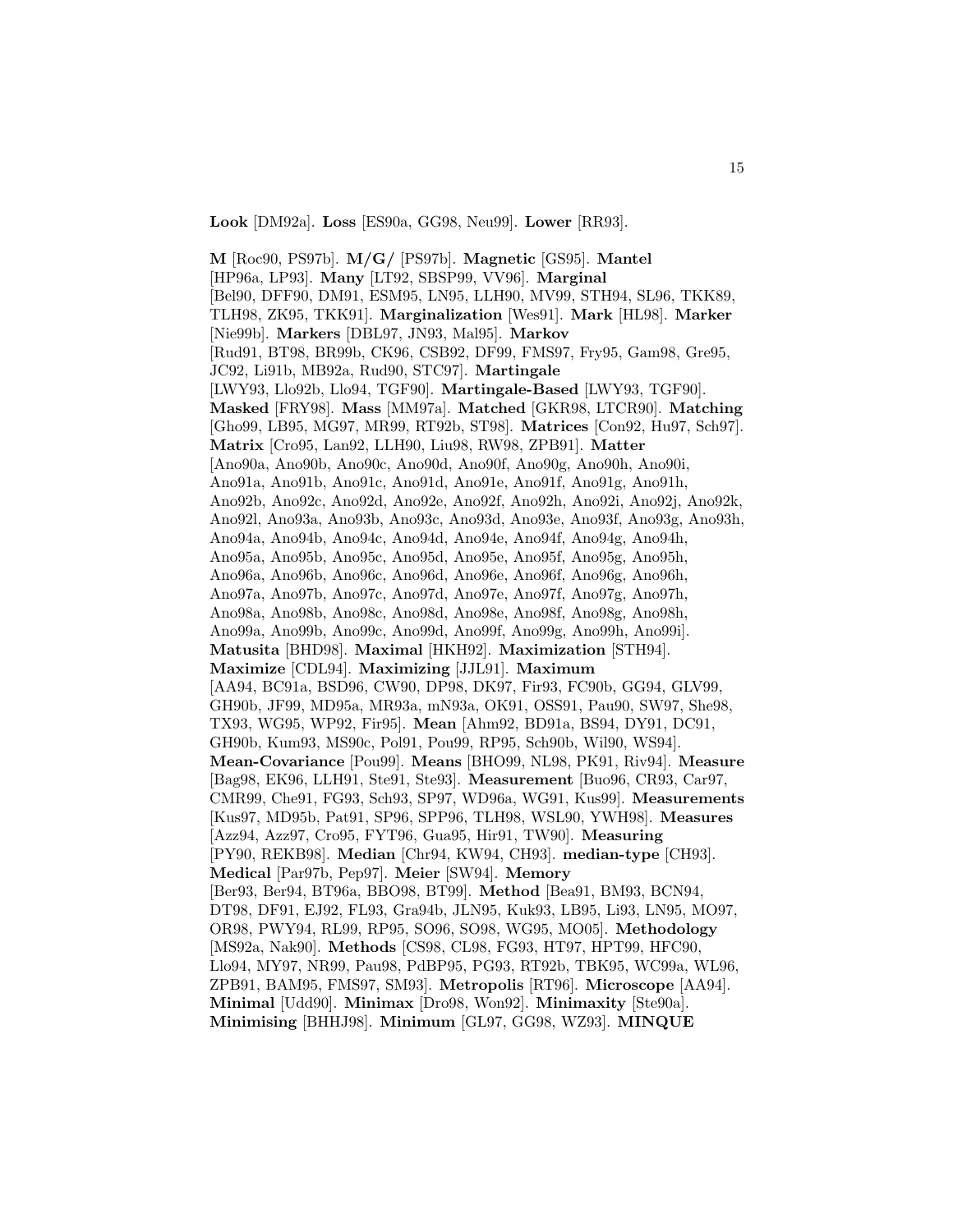[Kle93]. **Misclassification** [CH90, CV91b, ZH91]. **Misclassified** [CC95, Neu99]. **Mises** [CH93, ÖH97]. **Missing** [CL99a, Dew92, DP98, FR99, GR90, GR95, Gri95, Luc97, NZ99, Pai96, PT97, PK91, RS95, RP95, TLH98]. **Misspecification** [AF95, NHK92, SO96, XL99]. **Mitochondrial** [JVDW94]. **Mixed** [Bea91, BL95, CW92, DG93, GSC95, LR98, NM95, NHK92, NL96, Oma91, Pos87, Vla90, Von96, WD96a, Wol93, Wu91, Pos90]. **Mixed-Effects** [NHK92, NL96, Von96]. **Mixture** [GLL92, KC92, Lit94, MN93b, NHK92, BP99]. **Mixtures** [McC94, MEW96, McC96]. **Modality** [Die91]. **Model** [AL93, AF95, AGG97, AG97, BHD98, Bel90, BBO98, Ber90, BD91b, BGM96, Bro90, BN95b, BM96, CM91, CT98, CL99b, CV91a, Cro90, DG93, DF99, EK96, FK98, FOS94, FYW98, FGH91, FR91, Fuk99, GG98, GG99, Gli99, GR98, Had95, HW91, Hen90, Hil90, Hsi96, HZ95, HT95b, JC92, Jon97, JLCSS99, KT99, KK96, KC92, Lan92, LI96a, Li91b, Lin92, LWY93, LFW94, LY94, LLH90, LI96b, Liu96b, LR98, Llo92a, Loh95, Ma97, MS99, MM97b, MS94, MR97, NL96, Oma91, PT97, PS97a, Pol91, QGG96, Raf96, Rob92, RT92a, Rud90, Sat96, SO96, Shi98, Sil97, Sil92, Slu91, Smi91, Sta97, VS95, WL97b, XL99, YWL92, YB97, ZP90, Dua93, Gre95, HST90, KW97, Lam98, Rud91, SL96]. **Model-Based** [Hil90]. **Modelling** [BRL96, CZD93, Fah94, HT99, HG90, Kom93, Li92, MN93b, Pep97, Smy94, Taw90, BP99]. **Models** [AM94, Ahn93, AC95, BN97, BN95a, Bea91, Ber93, Ber94, Bin92, BB90, BB99, BT98, BL95, BC98, BS94, CK94, CK96, CMF98, CFR94, CWY95, CG98, CJP92, CP89, CBD94, CJ91, CW90, CW92, CNF95, CB94, Cro95, DBL97, DCCL94, De 97, DF99, DW98, DO99, DF91, DP98, DK97, EGS96, FK96, FBCN97, FR96, GZW94, GZW97, Gam98, GG97, GH90a, GSC95, GP95, GLV99, Glo96, GLL92, Gol91, Gua95, HN90, Hei94, HRWY98, Hu97, HT91, KT99, KL98, KS92, Koo93, Lee90, Li91b, Lin97a, LWY98, LH96, Lin97b, LI96b, Lit94, MG94, McC92, MS92b, MMB97, Mon94, Mon97, Mor92, MW90, Nak90, NM95, NHK92, NJ93, Nie97, NR99, O'B92, Orm98, OS93, Pai96, Pan93, Pau98, PP92, PG93, PP94, Pou99, PKK90, QZ97]. **Models** [Qin98, Raf96, Rah99, RL99, Ree91, RP95, REKB98, RJ90, RW98, SBSP99, Sch91a, SW97, Sha90, SG97, SZ99, STC97, SC92, ST99, Spa91, Ste90b, STS99, SD99b, TGF90, TLH98, TBK95, Von96, WD96a, WW93, WG91, Wil91, Wol93, WI98, XTL99, YB91, Zha92, Zha99, Zho92, dJS95, dLvdH91, dLA91, CP91, DH94, FS99, GR98, KTDMB97, LP93, PP95]. **Modification** [Ahm93, Mal95]. **Modified** [BN91, Buo96, CdPF91, CR92, Cro90, FS97, GR90, Jen92, KS96, LTCR90, Li95, Liu96a, Llo92b, Pos87, RS99, Rom90, SBSP99, Sev98a, Vid98, BNM93, Pos90]. **Modulated** [OC94]. **Moment** [HH93, Ste91, Ste93]. **Moment-Based** [HH93]. **Moments** [Bea91, GP97, Lie94a]. **Monitoring** [GD96, GFG99]. **Monotone** [Kak96, LR94, TLH98]. **Monte** [BC91b, BH94b, BR99b, CK96, CS98, DF99, DK97, FMS97, Gam98, Gre95]. **Monti** [KW97]. **Morel** [BP99]. **MOSUM** [CHK95]. **Movement** [Dup95].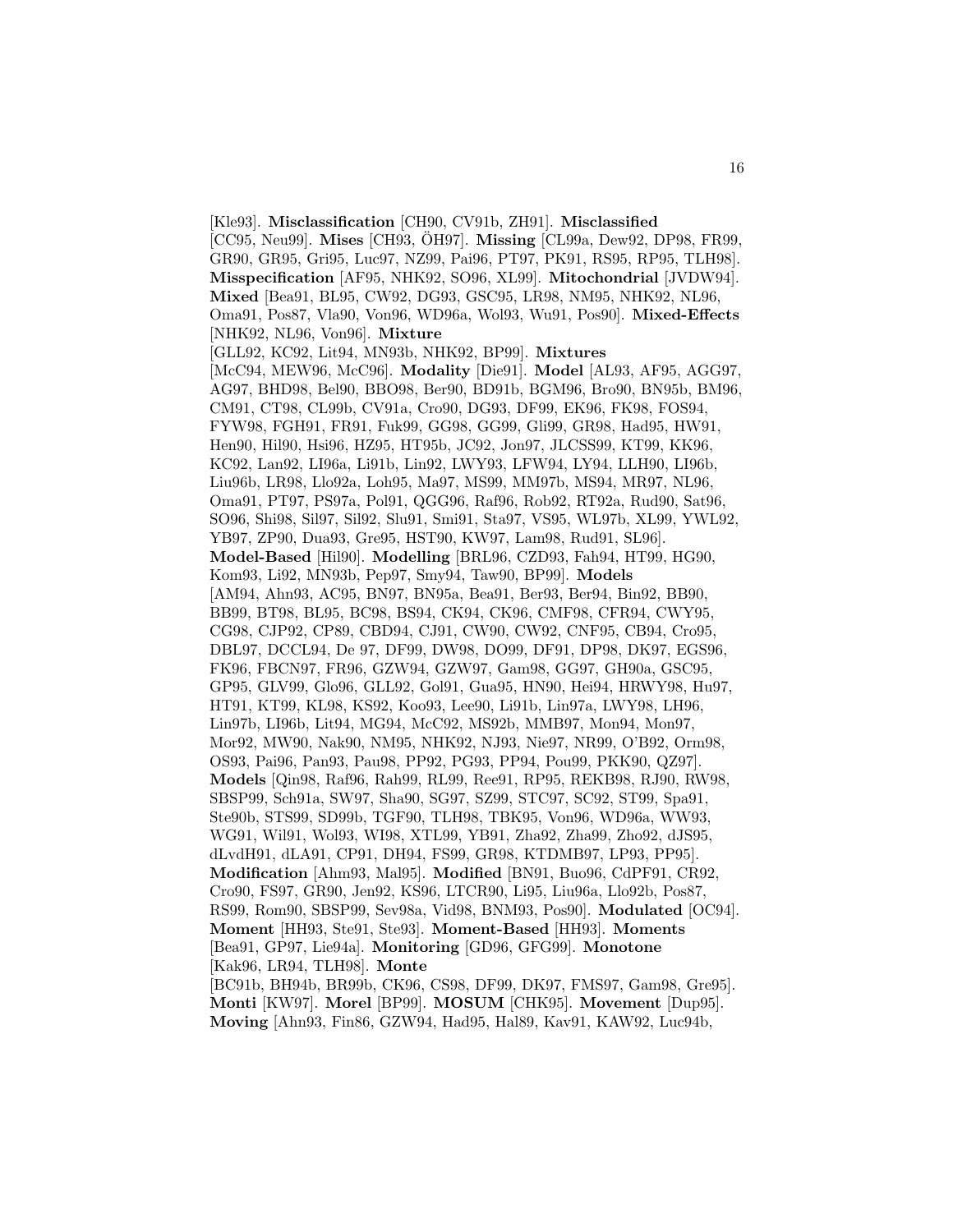Ma97, PS97a, Pos87, Fin90, Hal90a, Pos90]. **MR0836445** [Roc90]. **MR0855892** [Dav90b]. **MR0855914** [Fin90]. **MR0919846** [Pos90]. **MR0991422** [Hal90a]. **MR0991426** [CP91]. **MR1040637** [TKK91]. **MR1041430** [ST91]. **MR1603936** [MO05]. **Multi** [Sit93, TX93]. **Multi-Arrays** [Sit93]. **Multi-Step** [TX93]. **Multicentre** [RI93]. **Multidimensional** [RT96]. **Multilevel** [Gol91, Lee90]. **Multimodality** [SZ99]. **Multinomial** [BB92, CJ91, Din96, MN93b, Mor91, BP99]. **Multiparameter** [CFR94]. **Multiperiod** [Liu96b]. **Multiple** [BRL96, BR99a, CPV98, Dat96, FC90b, HM98, HKH92, LL92, Smi91, WR98, KTDMB97]. **Multiple-Armed** [LL92]. **Multiplicative** [FK98, FH91, Oma91, RZ91, Slu91, WW93]. **Multiplicative-Intercept** [WW93]. **Multiplier** [Li91a]. **Multiply** [MR92b]. **Multiply-Imputed** [MR92b]. **Multiresponse** [Gua95, KB90]. **Multitaper** [WMP95]. **Multivariate** [AAL90, AD96, BFV99, CZD93, CG98, DT99, ESM95, FG93, FOS94, FS99, FGS91, FS97, GGR95, Gli99, Glo96, JLCSS99, Kak96, KR92, LT96, Lin91, Ma97, MEW96, Orm98, PC92, PH97, SW91, Shi95, Sla99, Taw90, WS99, WHD99, WL97b, BHB92a, Kim92, Mij90a, MR93b, PC93]. **Nagaraj** [BP99]. **Nanda** [BHB92a, Mij90a]. **Near** [LT96, M¨ul91]. **Neighbour** [MB93, BAM95]. **Nested** [AR96, BBW99, LB95, Sam97, UM90, Udd90]. **Networks** [MS97]. **Neumann** [EH93]. **Neyman** [BC98, SM93]. **no** [BT99, CP91, Dav90b, DM99, Fin90, Fir95, FC91, Gle96, GT95, Hal90a, JS93, Kos01, Kus99, Lie96, MM99, MKGL98, MO05, McC96, PP95, Pos90, PC93, RLS94, RB92, Roc90, Rud91, Sch94, ST91, Tho93, TKK91, UM99, Zel96]. **Nodes** [SB91]. **Noise** [ALP98, NA93, So99, TKT91]. **Non** [BFV99, DK97, Fin86, Gho99, O'N92, RW98, She94, SP97, TLH98, Fin90]. **Non-Bayes** [O'N92]. **Non-Conjugate** [BFV99]. **Non-Decomposable** [RW98]. **Non-Gaussian** [DK97, Fin86, She94, SP97, Fin90]. **Non-Monotone** [TLH98]. **Non-Regular** [Gho99]. **Noncircular** [Wan92]. **Noncompliance** [FR99]. **None** [FR99]. **Nonignorable** [TLH98]. **Noninformative** [GG97, YB91]. **Noniterative** [GZW94, Pig90]. **Nonlinear** [AT90, BO91, Büh99, CLT95, CP89, DG93, FYT96, Gol91, Hu98, JVDW94, Li92, MR92a, O'B92, SC92, SC93, TKK89, Von96, WD96a, Wol93, WL92, CP91, DH94, TKK91]. **Nonlinearity** [HR99]. **Nonnormal** [BD91a, Dav90a, FLR90]. **Nonnormality** [Sla99]. **Nonnull** [CBD94]. **Nonparameter** [MW97]. **Nonparametric** [AKW93, BT95, BSD96, CFG97, CMR99, Cha91b, Che96, CHT99, CC95, DHR99, FK98, FGH91, Fry95, GK91, HKT90, HM90, HT97, HPT98, HK96, HT95a, HRWY98, HL98, JC92, KAW92, LY99, Len91, Lin91, LL92, LY93, LSY99, LN95, Lin97b, MD95a, MW90, NZ99, PG91, RLS93, RLS94, SES90, SGW93, Sil97, ST93, SM93, TC98, Vis96, WW97, WW98, Wel94]. **Nonrandom** [MKL97]. **Nonregular** [CB94, Cro90, Smi94]. **Nonresponders** [PR94a]. **Nonresponse** [Alh90]. **Nonseasonal** [ALP98].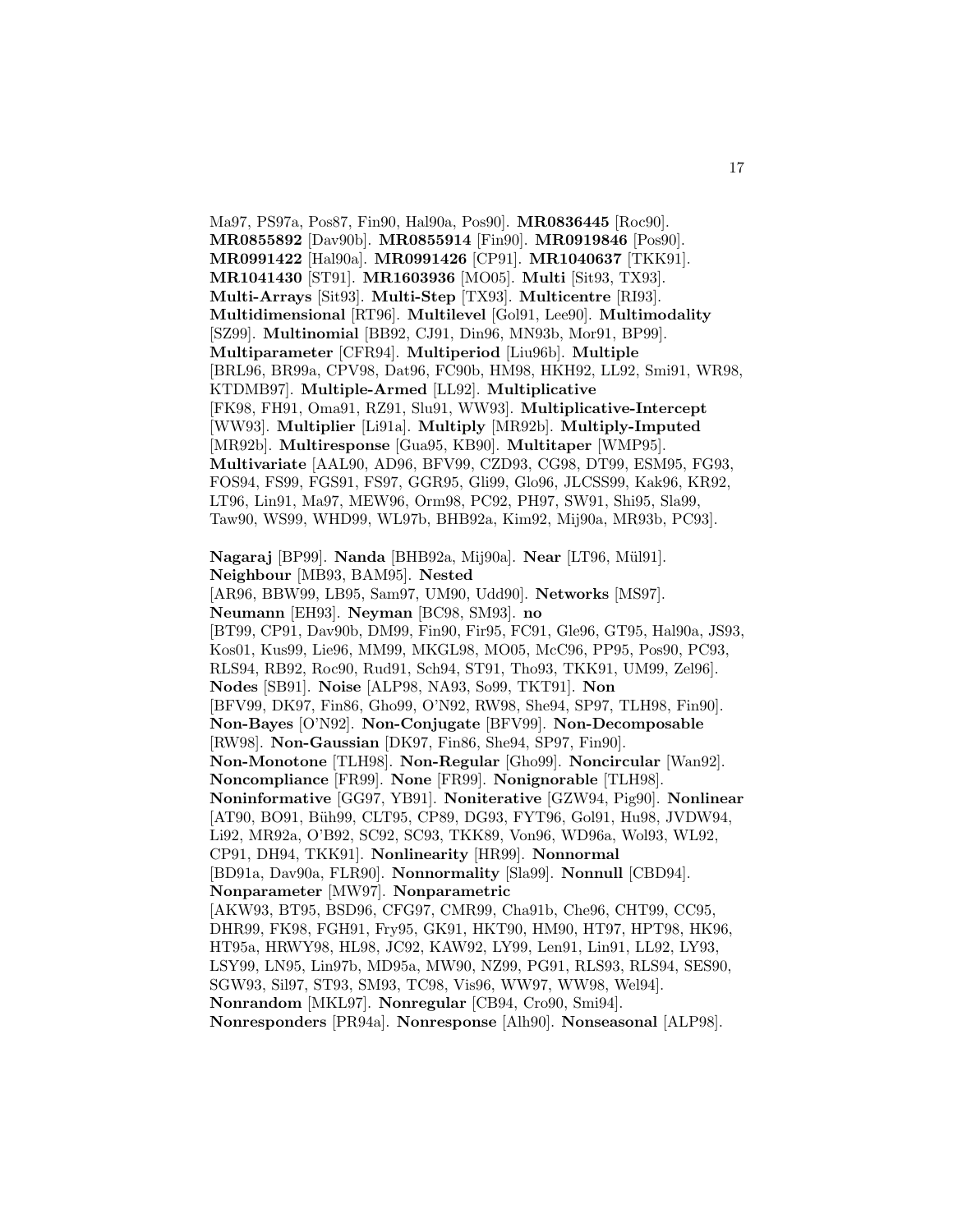**Nonstable** [SZ99]. **Nonstationary** [BBO98, DCCL94, Luc94b, Luc97]. **Normal** [Ahm93, AD96, Bel90, EGS96, GSC95, GLL92, Kuo99, Lit94, Liu98, MEW96, Pau98, RT92b, Mij90a, Mij90b]. **Normality** [Din96, MMS92]. **Note** [Böh94, BSD96, BNL94, BD95, Bro90, CM91, Cha92a, Cha92b, CR92, CW94b, CB94, Cur96, Dew92, DM95, GD90, Gle92, Gri94, GL94, HPT98, HR99, HSH96, Kav91, LD98, Nag91, NM95, O'B92, OD90, Par97a, PS95a, Rab97, SD92, SF98, Smy94, Tho91a, Tsa94, TC98, VS95, Vid98, Von96, WD96a, WJ96, WS94, Wol90, Wri92, Yat91, BNM93, Gle96, LP94, Tho93]. **Nuisance**

[God91, LM99, LT92, Lis93, MD93, RL99, SBSP99, Sev93, Sev94, Sev98b]. **Null** [Ahm93]. **Number** [DW98, Nay91].

**Object** [RH99]. **Observational** [Ros92]. **Observations** [CV91b, KL98, Lef91, Lin91, Luc94a, ME98, PY90, PR94b, Fry95]. **Observed** [Fra90, Lan92, VS93]. **Obtaining** [Lan92]. **Occasions** [Fon90]. **Odds** [AL93, HFC90, LLH91, mN93a, Pig90, She98]. **Offspring** [Kle93, VR90]. **Omitted** [DM95, NJ93, Orm98]. **One** [EJ92, FK96, Jef90, Loh95, MB93, PP94, Sil92, WC92b, PP95]. **One-Parameter** [PP94, PP95]. **One-Sided** [EJ92, Sil92]. **One-Way** [Loh95]. **Only** [FK96]. **Onset** [VJP97]. **Operating** [LTW99, Pep97, VB96]. **Optimal** [BGM96, BS94, CR93, CM99, Cha91b, CH90, DW96, DW98, DM96, EJ92, FD91, GK93, GK94, HKT90, HSJM91, Li98, Loh95, MMB97, MS90c, Muk97,

PK98, RN90, SWT90, Ste93, SB91, Wan99, Zel93, Zel96, DK91, DH94]. **Optimality** [BMM95, Buc91, DO99, Kus97, WJ96, Kus99]. **Optimised** [GW96]. **Optimum** [M¨ul91, dLA91]. **Order** [Anr99, AT90, Cha91b, CFR94, CdPF91, CNF95, Had95, HN95, Kak96, Kav91, LRW93, Lie94b, MD93, MG97, PF93, PP94, Pos87, Wan92, WC99a, Lie96, PP95, Pos90]. **Ordered** [AL93, BB92, GK91, LL92, SPP96]. **Ordering** [BGM96]. **Orders** [JR90]. **Ordinal** [MKL97]. **Orthogonal**

[BT96b, Che98, Dro98, Sit93, Wil90, WS94, Wu91]. **Orthogonality** [God91, ST99]. **Outbreaks** [DM90]. **Outcome** [Pep92, TW90]. **Outcomes** [FR99]. **Outlier** [BH90, PG93, Roc86, Roc90]. **Outliers** [Pan93, Sha90]. **Outlying** [Luc94a]. **Over-Influential** [Lef91]. **Overdispersed** [GD90]. **Overdispersion** [Böh94].

**Paired** [Dav92, Gra94a, MW94, Ste90b, VB96]. **Pairs** [GKR98]. **Pairwise** [NR99]. **Panels** [HT99]. **Paper** [Cox90, FS90, Kem90, Poc90, Bin97]. **Parameter** [BT96a, Bro90, CM97, CMF98, CS98, CHK95, Cox93, EF90, GL94, GP97, LRW98, MO97, MD93, PP94, SD92, Sev93, Sev98b, SY96, Swe92, Wil90, BT99, MO05, PP95]. **Parameter-Based** [Swe92]. **Parameter-Redundant** [CMF98]. **Parameterisation** [Pou99]. **Parameterization** [HS93]. **Parameters** [Anr99, Bel90, CP95, DFF90, GGR95, God91, KBB90, Kim91, LM99, LT92,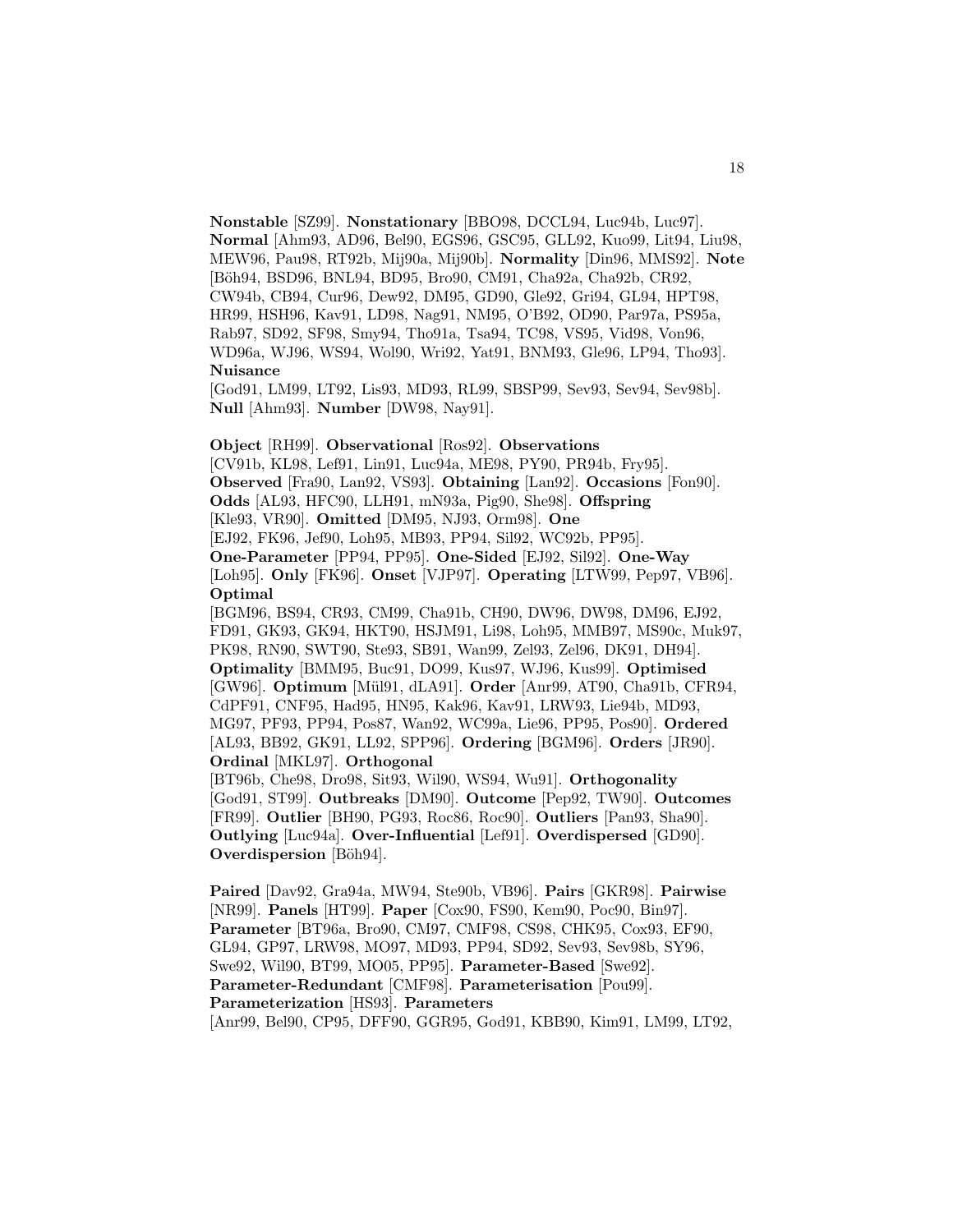Lis93, Liu96c, RL99, RJ90, SBSP99, Sev94, WS94, WL92, DH94, Dua93]. **Parametric**

[Ait90, CG93, CHT99, Dat96, LI96b, MS94, SZ99, TBK95, WR98]. **Parametrisations** [GSC95]. **Parent** [Kle93, VR90]. **Parent-Offspring** [Kle93, VR90]. **Partial** [Fon90, GD97, GL94, HMT95, Muk97, ML95, Sch99, She94, Sug93, SB98]. **Partially** [GD97, Luc94b, Luc97, Wu93, XTL99]. **Partitioning** [Büh99]. **Partly** [MS94]. **Pattern** [Lit94, ZPB91]. **Pattern-Mixture** [Lit94]. **Patterns** [OK91]. **Pearl** [CW95, Daw95, FGS95, Fre95, IR95, Rob95, Ros95, Sha95, Sob95]. **Pearson** [Sti92]. **Pedigrees** [Zha94]. **Penalised** [Wan99]. **Penalized** [Fah94]. **Percentage** [AAL90, Wal92]. **Performance** [HW93]. **Performing** [MR92b]. **Period** [BT95, CR93, Gri95]. **Periodic** [QT91, VB91]. **Periodicities** [Wal92]. **Periodogram** [Lee97]. **Perspective** [WJU97]. **Peskun** [Liu96a]. **Phase** [RS95, ST91]. **Philip** [Bin97]. **Phylogenies** [New96]. **Pillai** [BHB92a, Mij90a]. **pitfalls** [FS99]. **Pivotal** [PWY94]. **Pivotals** [Llo96a]. **Planning** [HZ97]. **Plate** [Buc94]. **Plots** [HM91, HS93]. **Point** [Gam92, Hen90, Loa91, MW90, NL98, Ste91, Ste93, TWF96, Zim91]. **Points** [AAL90, BO91, DW98, Flu90, FC90b, Wal92, Yao93]. **Poisson** [WI98, B¨oh94, CJ91, Lan92, Mor91, Sig91]. **Poisson/Gamma** [WI98]. **Poland** [Bin97]. **Polyefficiency** [Yat91]. **Polygon** [JSAHM98]. **Polynomial** [DW98, ES90b, PF93, Wat90]. **Polynomial-Trigonometric** [ES90b]. **Polytomous** [GK91]. **Pooled** [TLP95]. **Pooling** [MS92a]. **Population** [BC91a, CDH92, CDL94, DC91, Din96, Kuk93, MY97, MS90c, SB96, Wan93, WD96b]. **Populations** [BD91a, CSB92, CQ93, DS95, Hor90, PK98]. **Portmanteau** [KS96, KW97]. **Possibly** [Dav90a, Luc97]. **Post** [SK97]. **Post-Randomisation** [SK97]. **Posterior** [GG98, Hu97, MD93, NM95, Pol91, SY96, STS99, WT90, WC92a, WL92]. **Poststratification** [PK91]. **Potency** [RLS93, RLS94]. **Power** [BHHJ98, FBCN97, LM98, Li95, Pro97, WNG94, Dua93]. **Powerful** [Don91]. **Practicable** [Len91]. **practical** [Kim92]. **Precision** [Con92, Sun94]. **Predicted** [DO99]. **Prediction** [CJP92, DBL97, DCCL94, HPT99, JN93, Vid98, YWL92]. **Predictions** [TX93]. **Predictive** [BH94a, CJ99, Dav86, EGS96, GG98, HPT99, Kom96, LI96a, QGG96, Vid95, Vla90, Dav90b]. **Predictor** [Riv97]. **preferable** [BAM95]. **Prelude** [CH99]. **Prequential** [AG97]. **Presence** [CMR99, Cha91a, FR99, GS91, Hal89, LM99, LRW96, MD95b, MS90c, MD93, Rob92, RR95, Sev93, Sev98b, Wol90, dLA91, Hal90a]. **Prevalence** [TLP95]. **Principal** [Flu90, KR92, MS90b, Sch91b, Sch97, Sch99, Shi97]. **Principle** [PP94, PP95]. **Prior** [AKW93, Gri94, LI96a, PW90, RLS93, Wri92, dLA91, RLS94]. **Priors** [BB92, DG95, Dat96, GG97, Gho99, Lis93, Luc94a, MW97, MG97, MR99, SB98, YB91]. **Probabilistic** [PG93]. **Probabilities**

[CH90, DGS94, DFF90, DM91, Dup95, Fra90, FRW99, LI96a, Llo92b, MR99].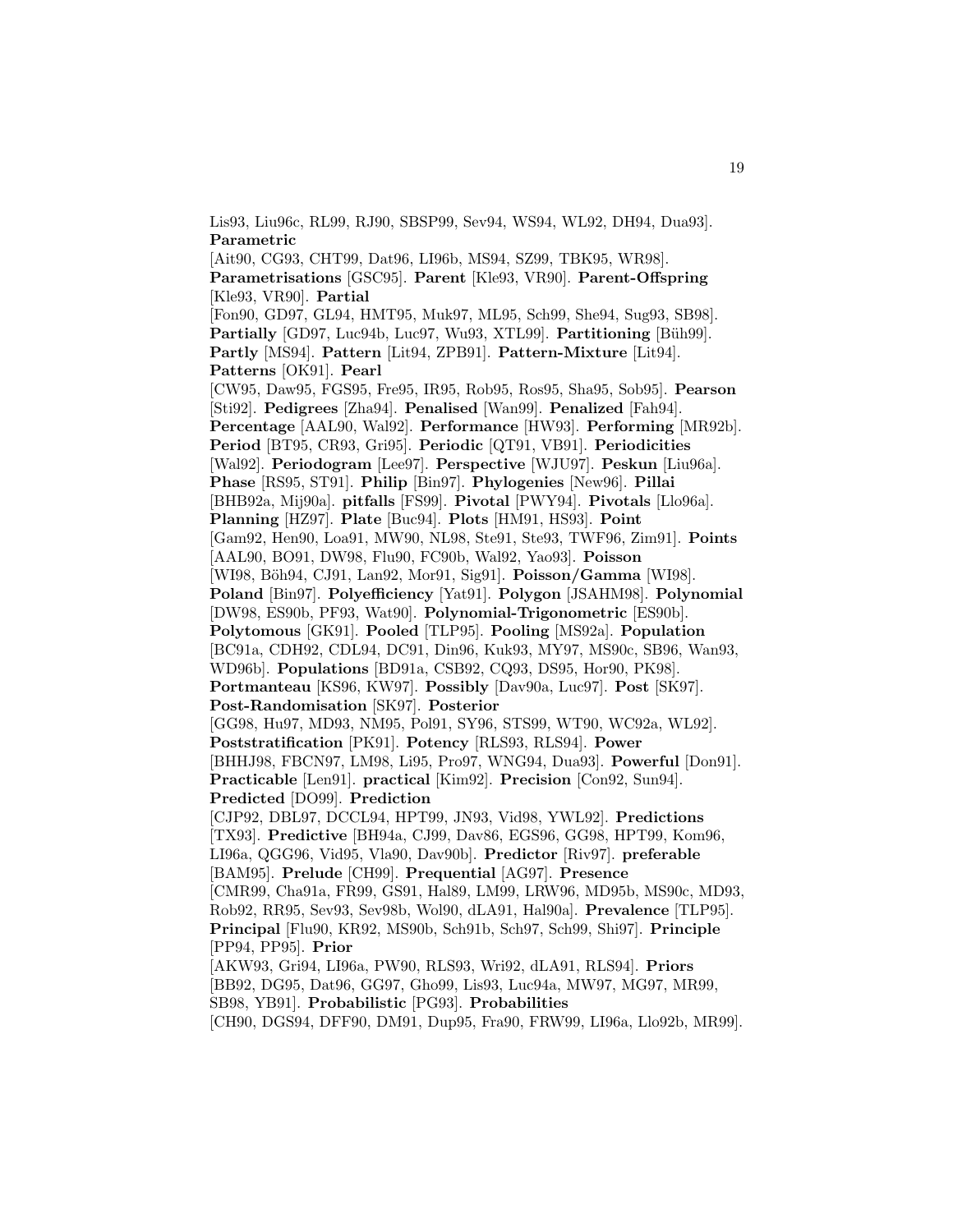#### **Probability**

[CV91b, DT98, DT99, Gho99, MM91, MG97, MR99, SD99a, Til96, WG95, Wan92, Woo92, YWL92, Bin97, Far90, PS96, ST91, Sti92, Bin97]. **Probable** [BHO99]. **Probit** [CG98, Sch93]. **Problem** [BB92, EGS96, Hen90, PR94a, VH90, Kim92]. **Problems** [AS98, CG93, CS98, DH92, Hu98, Wan93, WC99a, SM93]. **Procedure** [Ano04, CFG97, GGR95, MS90a, Pro97, Rom90, SC96, Til96, VB96]. **Procedures** [Buc91, DHR99, HKH92, HL97, SZ99, WR98]. **Process** [CJ99, Hsi96, Nay91, Fry95]. **Processes** [BBO98, Che99, Gam92, HN93, Kom93, LWY98, Luc94b, Luc96, NL98, Nay91, OC94, Oda93, OSS91, PR94b, Ree93, Ste91, Ste93, Wel94, Zim91]. **Product** [CM98, GGI92, SM93]. **Product-Limit** [GGI92]. **Profile** [BN95a, CR92, LK90, SBSP99, Sev98a, SA93, BNM93]. **Prognostic** [DBL97]. **Programmes** [HZ97, SZ99]. **Progression** [Gra94b]. **Projected** [MS92b, ML95, WL96]. **Projection** [Che98, Sun91]. **Projections** [Sch90b, GR98]. **Projective** [BT96b]. **Propensity** [RT92b]. **Proper** [MB92b, DK91]. **Properties** [Bha96, BT96b, CDH92, CT98, Che98, Kom96, LM98, Pro99, Riv94, Sev90]. **Property** [MR99]. **Proportion** [MZ92]. **Proportional** [AL93, AF95, Bin92, BS94, DS95, EK96, GP95, GT94, GT95, KC92, LFW94, PT97, Sas96, Sat96, Sch90a, Sch92, She98, Sch94, ST91]. **Proportionality** [Cha92a]. **Proportions** [GLL92]. **Proposal** [Mon94]. **Prospective** [WW93, Wil91]. **Providing** [DG95, Dat96]. **Pseudolikelihood** [Sam97]. **Publication** [Sil97]. **Pulses** [Kom93]. **Pure** [OSS91]. **Pursuit** [Sun91]. **PX** [LRW98].

**Quadratic** [CW94b, Kuo99, Lie94a, McC94, O'B92, Wak90, ZP90, McC96]. **quadrature** [LP94]. **Quality** [Kor93, Nie99b, ZT97]. **Quantile** [GW96, Hor90, KNP94, Kos99, LTW99, BR99b, Kos01]. **Quantiles** [Lav95, MD93, RKM90, SY96]. **Quantitative** [CW92]. **Quasi** [Bax94, FH91, HM93, Li93, Pai96, QGG96, RL99, Sti92]. **Quasi-Deviance** [QGG96]. **quasi-independence** [Sti92]. **Quasi-Likelihood** [HM93, Li93, Pai96, FH91]. **Quasi-Score** [RL99]. **Questions** [Kuk90]. **Queue** [PS97b].

**Random** [CL99a, DG93, Die91, Fin86, FH91, GH90a, JVDW94, Lin97a, Loh95, MMB97, OK91, Oma98, OJ93, Rah99, Sch91a, WI98, Fin90, FMS97]. **Random-Effects** [MMB97]. **Randomisation** [SK97]. **Randomised** [BM96]. **Randomization** [BB90, Don91]. **Randomized** [MS90a]. **Randomness** [KS96]. **Range** [GH90a, Liu96c, PD99, RT97, Wat90]. **Rank** [AAL90, Cha92a, GR90, Lin92, MMLH92, Nie99a, Par97a, PR94a, Sat96, Slu91, Tho91a, WYL90, Yin90, ZL90, dLvdH91, Tho93]. **Rank-Based** [Sat96]. **Rao** [CR96, MK91]. **Rare** [Gri94, TLP95, Wri92]. **Rate** [DH92, FADD94, HN90, Hen90, Jun96, Loa91, MW92, OJ93, UW92, KTDMB97].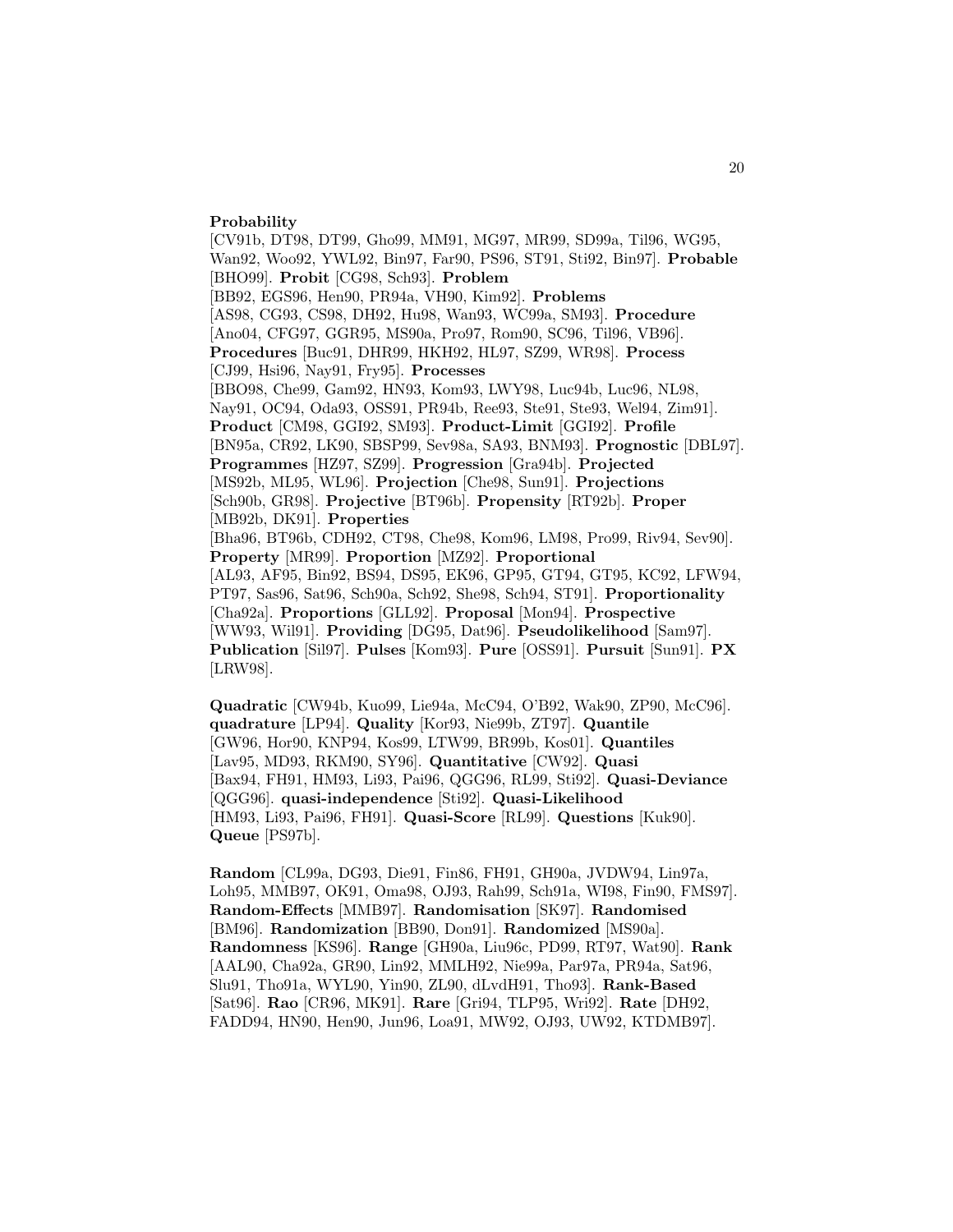**Rates** [CMY93, HT95b, MW90, MWC97, O'N92, YHL96, Lam98]. **Ratio** [BN91, BHO99, CP95, CS95, CP89, Hen90, HFC90, LY99, Lie94a, LLH91, LTC97, MR92b, MC91, mN93a, Nie99a, Pig90, Qin98, Sev99, Ste90a, Won91, Woo92, CP91]. **Ratios** [HL95, HW97, PH97]. **Reassessment** [OR98, SO96]. **Recapture** [CMY93, CJ91, Dup95, GR92, Gou90, Llo92b, Llo92a, Llo94, Llo96a, Smi91, WC92b, YHL96]. **Receiver** [LTW99, Pep97, VB96]. **Recentred** [MM97a]. **Record** [CG93]. **Recovery** [CM91]. **Recursive** [ME92, NZ99]. **Redistribution** [Mal95]. **Reduced** [CW90, Ste91, Ste93, WC99b, dLvdH91]. **Reducing** [PD97b, RL99]. **Reduction** [CH98, Fir93, JLN95, Fir95]. **Redundancy** [CM97]. **Redundant** [CMF98]. **Reference** [BB92, Lis93, SB98]. **Region** [WT90]. **Regions** [KSZ91, Mon97, Rin96, Sch90b]. **Regression** [AC95, Alh90, AF95, AKW93, Azz94, Azz97, BN97, BD91a, BH90, Ber93, Bro90, BFV99, Buo96, BN95b, CHT98, CMR99, Cha91b, Cha92b, Chr94, CC95, CB97, CB94, DGS94, DO99, DF91, Dro98, Duf90, EGS96, ESM95, ES90b, FY98, FLR90, FS97, Gab98, GE90, Glo96, GL94, Gua95, HKT90, HM90, HT97, HK96, HS97, HS90, HM91, HGK92, HL97, Hu97, HT91, HT95b, JVDW94, Jun96, KB90, Kim91, KSZ91, KAW92, KC92, Li91b, LOY98, LN95, LH96, Lin97b, LI96b, MS99, MS90b, MM97b, MMB97, Mit93, Neu99, O'B92, Pai96, Pan93, Pep97, PK91, PH97, QZ97, RTA95, RT97, RP95, Riv97, RJ90, RR95, RV91, Sch93, SP96, Sch90a, Sch92, SW97, She98, Sig91, Smi94, Smy94, Spa91, SC93, SD99b, TW90, VS93, Wan99, Wan96, WYL90, Whi95]. **Regression** [Whi97, Wil91, YB91, YWL92, Zha92, Zha99, ZP90, ZP95, FS99, KTDMB97, Sch94]. **Regressions** [CZD93, Jon97]. **Regret** [Dro98]. **Regular** [Gho99]. **Regularization** [TKT91]. **Reid** [BNM93, MC91]. **Reinsch** [CES92]. **Reject** [Per99]. **Rejective** [Rom90]. **Rejoinder** [Pea95b]. **Related** [Pau98]. **Relation** [Par97a, BNM93]. **Relationship** [SD92, MR93b]. **Relationships** [Mor93, Dou97]. **Relative** [BM93, ES90a, GL94, HM91, HT95b, RV91, Slu91]. **Remedy** [Chi90]. **Renewal** [MD95a, OC94]. **Renovated** [SZ95]. **Repeated** [AL93, Azz94, Azz97, CR93, Cro95, DM90, FG93, Hir91, HL99, Kus97, LKT96, MD95b, Pat91, RS99, SPP96, Sit93, WSL90, Wu91, YWH98, Kus99]. **Replacement** [DT98, Fon90, MS97, Til96]. **Replicate** [SP96]. **Replication** [Dav90a, RS99]. **Replications** [Sit93, Wu91]. **Representation** [Pol91]. **Representations** [Fin86, Fin90]. **Resampling** [CL98, DH91, PWY94]. **Research** [CW95, Daw95, FGS95, Fre95, IR95, Pea95a, Pea95b, Rob95, Ros95, Sha95, Sob95]. **Residual** [Ahm92, AC95, Cha91a, EK96, HM91, Kum93, Li92, Mon94, OD90, SGW93]. **Residuals** [Duf90, GT94, HGK92, LWY93, TGF90, GT95]. **Resistance** [Roc86, Roc90]. **Resolvable** [BMM95]. **Resonance** [GS95]. **Response** [AC95, Beg90a, BG92, Coa91, CW94a, CW92, ESM95, GK91, Gol91, HS90, HG90, Llo96b, MS90a, SF98, SK97]. **Responses** [AL93, CC95, FL93, GD96, Glo96, NM95, Neu99, TW97]. **Restoration** [TKT91]. **Restricted** [Die91, LRW93]. **Restriction** [Anr99]. **Results**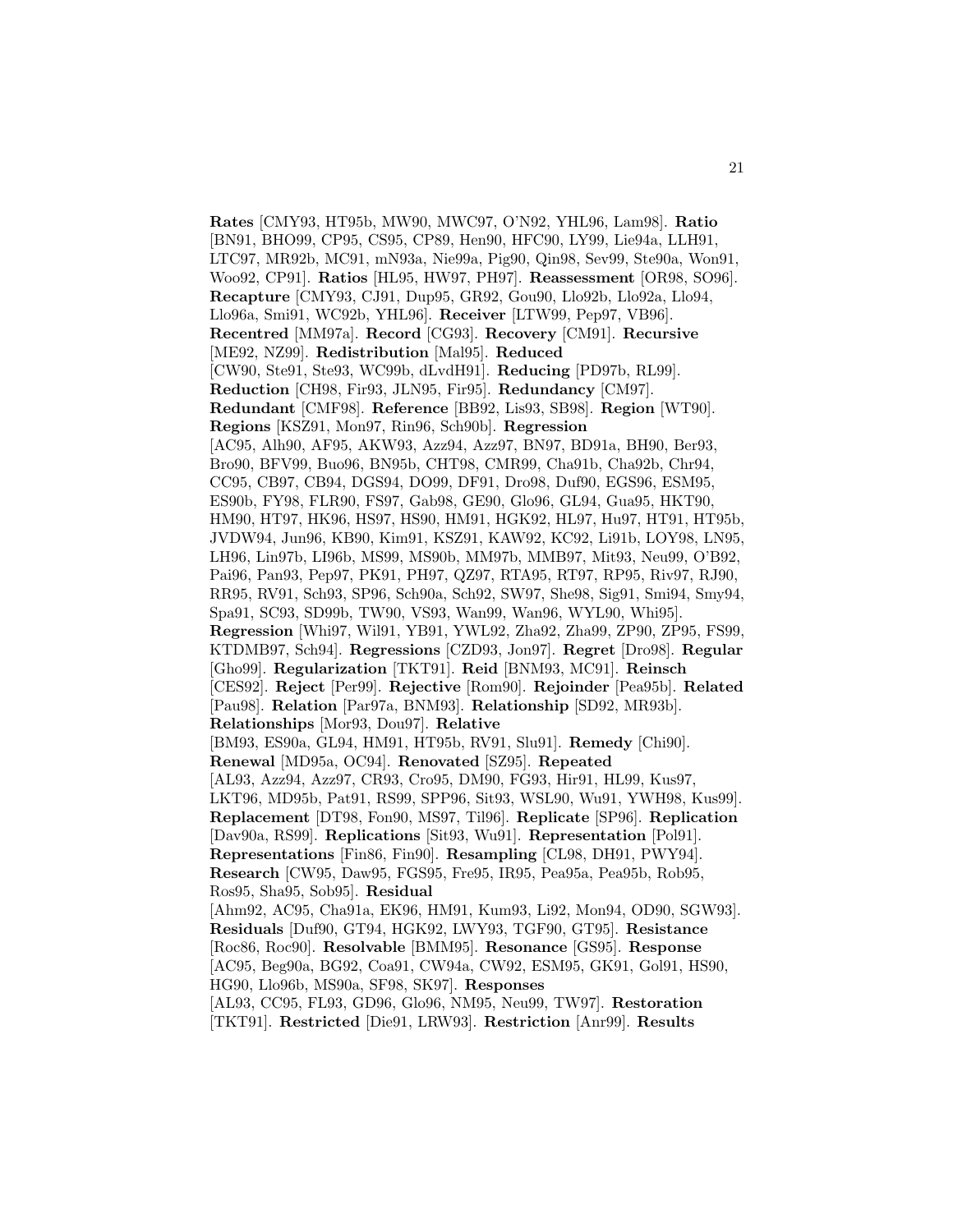[KW97, MM90, MS92a, Sch92, MM99]. **Retrospective** [WC99a]. **Reversibility** [Che99]. **Reversible** [Gre95]. **Revisited** [FOS94, SGW93]. **Right** [Mal95, Par97a, UW92, VH98]. **Right-Censored** [VH98]. **Ring** [CM91]. **Ring-Recovery** [CM91]. **Risk** [BM93, DB94, GL94, HM91, KL98, LY94, Llo96b, MS94, PS95b, WW93, YB97]. **Risks** [Dew92, FK96, FRY98, GR90, GR95, ZK95, Lam98]. **Rissanen** [Pos90, Pos87]. **Rival** [dLA91]. **Robust** [BH94a, BHHJ98, BG92, BN95b, CS91, CF91, DW96, Gra94a, Hor90, Jef90, KS97, OS93, Sil92, WC93, ZPB91]. **Robustness** [DM92a, FOS94, O'N92, Sev92, TX93]. **Rocke** [Roc90]. **Root** [FR96, GS91, Hal89, Nie97, Hal90a]. **Roots** [Ahn93, Bha96, HM98, Li95, PF93]. **Rounding** [PR92]. **Row** [JS92, LD91, SB91, JS93]. **Row-Column** [JS92, LD91, SB91, JS93]. **Rows** [UM90, Udd90]. **Rule** [Gou90, OR98]. **Rules** [AHT92, CMY93, HHJ95, HMT95, JN93, Kas90, O'N92, Sta97]. **Run** [JR90]. **Sacrifice** [WP92]. **Saddlepoint** [BB90, BHB92a, BHB92b, DY91, HN95, Jen92, JFR94, Kuo99, LK90, Lev90, Lie94b, Lie96, Spa91, Wan93, MR93b]. **Sample** [BR99a, DDNN93, GFG99, KL98, Kos99, KS96, KW97, MZ92, NA93, PF93, Pep92, Qin98, Sig91, SK97, Sun94, WR98, Kos01, ST91]. **Sampled** [Kom93]. **Sampler** [De 97, LWK94, Liu96a]. **Samples** [Roc86, VV96, WC92b, HST90, Roc90]. **Sampling** [BB99, CK94, CR96, CSB92, CDL94, DT98, Fon90, GR92, GW96, Gri94, LB95, MS97, MRMRMP99, PK98, Per99, PD97a, QZC97, RN90, RS95, SJDT93, Sug93, Tho91b, Til96, WC99a, Wri92, ST91]. **Scalar** [DFF90]. **Scale** [BD95, FOS94, Gra94a]. **Scaling** [STM93]. **Scan** [De 97, WNG94]. **Scatterplots** [SZ95]. **Scheduling** [Zel93, Zel96]. **Schemes** [CR96, LWK94, MV99]. **Schumacher** [Cha92a]. **Schwarz** [Pau98]. **Score** [CHT98, CdPF91, CNF95, KS92, LK90, MK91, Nak90, Orm98, RL99, RP95, RT92b, WL96]. **Scores** [Con90, WL96]. **Scott** [BC98, SM93]. **Screen** [BG92]. **Screening** [EN95, SWT90, SZ99, TLP95]. **Screens** [BGM96]. **Search** [HK96]. **Seasonal** [ALP98, Li91a, VB91]. **Seber** [CM91]. **Secant** [Ska93, Smy94]. **Second** [CNF95, MG97, PF93, Ste91, Ste93]. **Second-Order** [MG97]. **Sectional** [AM94]. **Seeking** [MV99]. **Segment** [FC90a, WNG94, FC91]. **Segregation** [Zha94]. **Selected** [MS97]. **Selection** [AGG97, BBO98, BHP98, BN95b, Chi91, CPV98, DGS94, Dro98, FR91, Fuk99, GLV99, HSJM91, HT95b, KK96, LI96a, Liu96b, QGG96, RT97, VS95, Zha92, HST90, ST91]. **Selector** [Chi92, Lee97]. **Selectors** [Chi90]. **Semilinear** [KSZ91]. **Semiparametric** [BN97, BM96, FJ98, GGR95, GLV99, HL97, Jon97, LTW99, LY94, MS99, MS92b, MR97, OC94, Qin98, RL99, RT92a, RJ90, RR95, SK97, YB97]. **Sensitive** [Kuk90, Luc94a]. **Sensitivity** [Dua93, FYT96, GKR98, RL99]. **Separating** [DM90]. **Sequence** [FC90a, WNG94, FC91]. **Sequences** [Bos96, ST98]. **Sequential** [BC91a, BBW99, BC91b, CGS95, CL98, Coa91, CW96, EJ92, EF90, GD96, Hu98, JT91, Lin91, LL92, Lin92, Liu96c, LH99,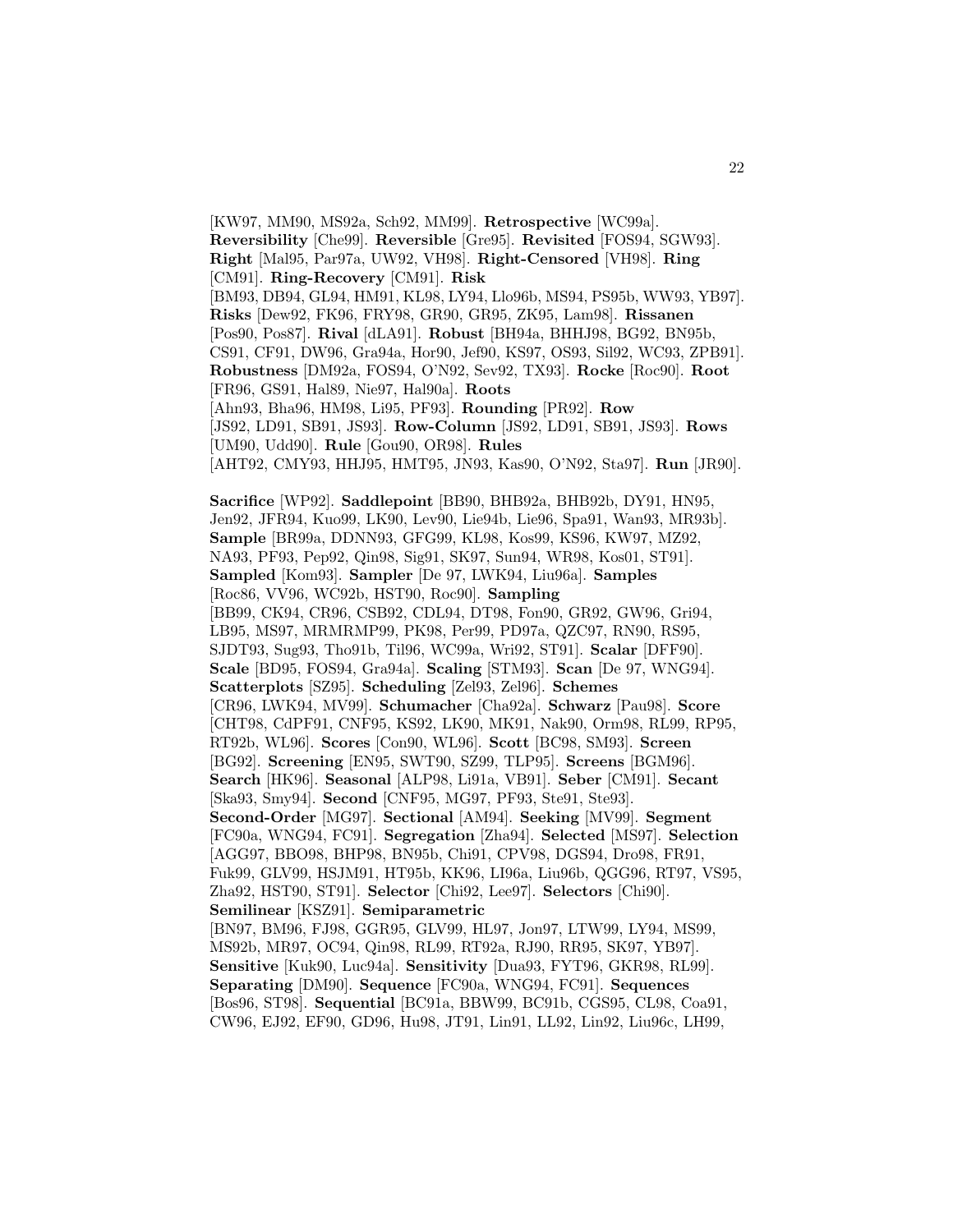PD97b, TWF96, TW97, TBK95, WSL90, Woo92]. **Sequentially** [Rom90]. **Serial** [ALP98, JA90, LSY99, ST93]. **Series** [AT90, Büh99, De 97, Dro98, Fin86, Fuk99, HR99, HT95a, HT99, Hon96, HT91, Kom93, KS92, KS96, Lef91, Li91b, Li92, Luc96, Luc97, Mon97, Paw96, SP97, So99, STM93, ST98, Udd90, VB91, WW90, Wes97, Wis68, Wol90, dJS95, Fin90, Wis90]. **Sets** [MR92b, Dou97]. **Setting** [NL96]. **Settings** [Ano99e, UM97, UM99]. **Several** [Liu96c, MW97, Sch91b, Won91]. **Shape** [DM92b, MW94, RLS93, RLS94]. **Sharp** [Wan95]. **Sharpening** [CH99]. **Short** [BBO98]. **Short-** [BBO98]. **Shrinkage** [CPV98, DJ94, Dro98]. **Sibling** [Kle93]. **Sided** [EJ92, Sil92]. **Siegel** [Wal92]. **Sieve** [She98]. **Signal** [Buc91, TKT91]. **Signed** [BN91, Jen92]. **Significance** [FLR90, Kim91, LKT96, Sev90, Sun91]. **Significant** [HK96, Pro97]. **silly** [BAM95, BAM95]. **Simes** [Ano04, SC96]. **Simple** [Anr99, FRW99, GZW94, GZW97, Gra94a, JLN95, Lee97, LY93, LR94, Vid95, Woo92]. **Simplified** [WW97]. **Simpson** [Far90]. **Simulation** [SO98, SB96, dJS95]. **Simulations** [EL97]. **Simultaneous** [BBW99, Efr97, GKR98]. **Single** [BL95, GL92, Sta97, XTL99, ZPB91]. **Single-Factor** [Sta97]. **Single-Index** [XTL99]. **Size** [BC91a, Din96, DM92b, MY97, Sig91, Udd90, WC92b, ST91]. **Sizes** [PK91]. **Skew** [AD96]. **Skew-Normal** [AD96]. **Skewed** [Hor90, Riv94]. **Slopes** [Oma98, Won91]. **Small** [BR99a, Roc86, VV96, HST90, Roc90]. **Small-Sample** [BR99a]. **Smaller** [Chi90]. **Smooth** [BD95, Buc91, DG93, DM91, Mül91]. **Smoother** [Koo93, dJS95]. **Smoothers** [MM97a]. **Smoothing** [BHP98, Buc94, CH98, EH93, FJ98, HMT95, HRWY98, KNP94, Lee97, TX93, Wan99]. **Smoothing-Based** [EH93]. **Solution** [HSH96, DDM94, Kim92]. **Solutions** [WP92]. **Some** [Ahm93, Ahn93, Bha96, Bos96, Che98, Cro90, GZW97, GR95, Kak96, Li91a, Li91b, OSS91, Sch91b, Sch97, SB91, UM90, Udd90]. **Sources** [DM90]. **Space** [CK94, CK96, CJ99, DCCL94, DK97, JLCSS99, Kom93, KS92, Koo93, She94, WC99b]. **Space-Time** [WC99b]. **Spaced** [JA90]. **Span** [Lee97]. **Spatial** [CJP92, Die91, DJ94, HN93, OK91, Wat90, WI98, Zim91]. **Spatially** [Ano99e, HT98, UM97, UM99]. **Specific** [AL93, BM93, CM99, Lam98]. **Specification** [GP95, LI96a]. **Specifications** [MS92a]. **Specified** [Ahm98, EH90]. **Speckman** [CES92]. **Spectral** [PG91, STM93, ST98, WMP95]. **Spectrum** [Paw96]. **Spending** [Pro99]. **Spherical** [OS93]. **Spline** [AKW93, Buc94, HS97, KAW92, Wan99]. **Splines** [CES92, KNP94, MKGL96, MKGL98]. **Splitting** [DT98]. **Spread** [HN90]. **Square** [AR96, BS94, WJ96]. **Squared** [CdPF91, GL97, HKH92, Zha99]. **Squares** [CT98, Chr94, HN90, Lie94b, Lie96]. **Stable** [BNC94, BN95a, SZ99]. **Stage** [SWT90]. **Standard** [Li92]. **State** [CK94, CK96, CJ99, DCCL94, DK97, JLCSS99, Kom93, KS92, Koo93, Liu96a, Ree93, She94]. **State-Space** [Kom93]. **Stationarity** [Kim91]. **Stationary** [BBO98, Fin86, Hon96, Luc94b, Fin90]. **Statistic** [BHB92b, CdPF91, HKH92, Jen92, MC91, Sev99, Wal92, WNG94, WC92a, Won91, BHB92a]. **Statistical** [AS98, Gam92, PD99, Riv94, SO98, WW90, WHD99]. **Statistics**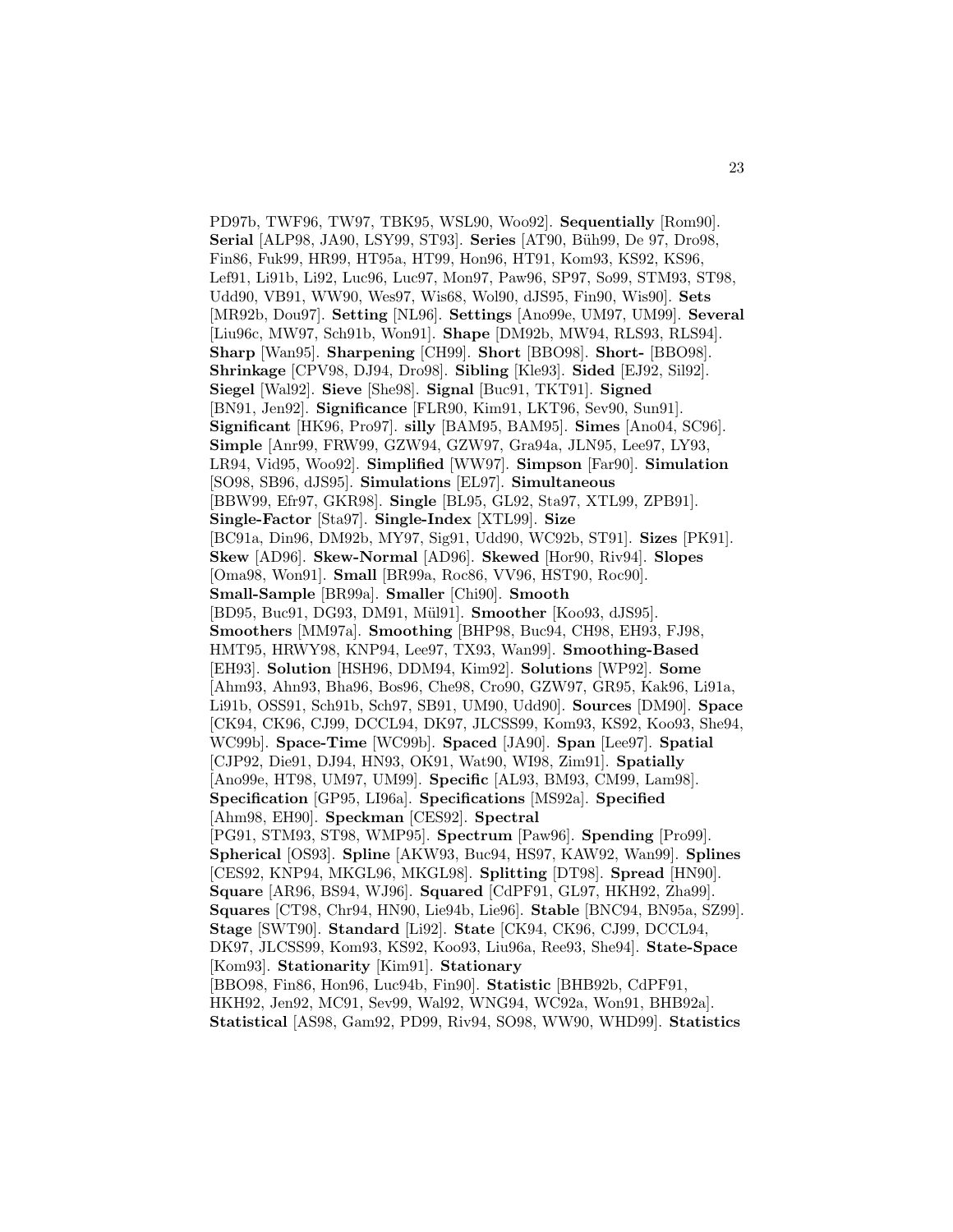[Ahm93, Cor98, CP89, Cox93, EL97, GFG99, HN95, Hil90, Jor93, Kak96, LT96, MMLH92, Par97a, Swe95b, Tsa94, WI98, Yin90, ZL90, Bin97, CP91, Far90, PS96, Sti92]. **Status** [HT96, LOY98]. **Step** [TX93]. **Stochastic** [Ber90, BNL94, EL97, FY98, GL97, Hu97, SO98]. **Stopping** [CMY93, Gou90, OR98]. **Strata** [Chr94, PK91]. **Strategy** [Pos87, Ste90a, Pos90]. **Stratified** [LB95, Tho91b]. **Strength** [Che98, HP96b]. **Strong** [Gri94, Hu97, Wri92]. **Structural** [Lee90]. **Structure** [KBB90, LWK94, PD97b]. **Structured** [LN95]. **Student** [FS99]. **Studentized** [DY91]. **Studies** [Bin97, Far90, FG93, HPZF99, LTCR90, Llo94, MR97, PS96, PS95b, Ros92, Sam97, SJDT93, Sti92, WC93, Whi95, ZHH<sup>+</sup>98, Whi97]. **Study** [TW90]. **Studying** [SA93]. **Subject** [AL93, CH90, HT96, PD97a, VV96, ZH91]. **Subject-Specific** [AL93]. **Subsampling** [Fuk99]. **Subsequent** [FR99]. **Subset** [CPV98, DGS94]. **Subspaces** [Sch91b, Sch99]. **Successive** [Fon90, WW98]. **Sufficient** [EL97]. **Suggested** [AHT92]. **Sums** [LWY93]. **Super** [Nie99b]. **Super-Efficient** [Nie99b]. **Superimposed** [Nay91]. **Supersaturated** [Wu93]. **Supplementary** [HL96]. **Surprising** [Car97]. **Surrogate** [KF93, Pep92, TW90]. **Surveillance** [FD91]. **Survey** [Bin92, MRMRMP99, RKM90, RS92, RS99, Sug93, Sun94]. **Surveys** [BC98, ST91]. **Survival** [Ahm98, CW96, Dup95, EH90, Fah94, FRY98, GR95, Gra94b, GFG99, Hsi96, HT96, HL98, JC92, Jun96, KW94, LY93, LFW94, LTC97, MW90, OJ93, SWT90, Shi98, STH94, TGF90, TC98, TBK95, VH98, Vis96, WW97, WYL90, WP92, YWL92, ZT97, ZK95, ZL90, Fry95]. **Survival/Sacrifice** [WP92]. **Survivor** [PC92, PC93]. **Symbolic** [SA93]. **Symmetric** [LR98]. **Symmetries** [DT99]. **Synergism** [DB94]. **Synthesis** [JVDW94]. **Synthetic** [GS95]. **System** [AM94]. **systematic** [BAM95]. **Systems** [DDNN93, FYT96, SO98, SD99a].

**T4** [Ber90]. **Tables** [Bax94, MM90, dLvdH91, MM99]. **Tail** [DFF90, DM91, Fra90, FRW99, Wan92]. **Tale** [FOS94]. **Technique** [QF91, Qui99]. **Techniques** [GZW97]. **telescoping** [SM93]. **Tend** [Chi90]. **Term** [Jun96]. **Test** [Ahm92, AAL90, Böh94, CL99a, CdPF91, Dew92, DT99, Don91, GR90, GS91, Hen90, HW97, Kak96, Kim91, Kum93, KW97, Liu96c, LH99, MW92, Mit93, Mon94, Nie97, Nie99a, Orm98, QZ97, Rom90, Shi98, ST93, Slu91, Wal92, Woo92, YB97, Zha99, HP96a, Mij90a, MMS92]. **Testing** [Ahm98, BK96, BT96a, BBW99, CGS95, CFR94, CW96, Con90, CB97, DS95, EH90, EF90, GLL92, Hal89, Hal90a, Hon96, LKT96, Li91b, Lin91, Lin97a, Llo92a, MM91, Mit93, Pep97, RJ90, SG97, SPP96, Tar79, Tar90, Tsa90, TLP95, VV96, VB91, Wis68, Won91, WL97a, Woo92, ZH91, ZPB91, BT99, Wis90]. **Tests** [Ahn93, ALP98, BH90, Bha96, BB99, BD95, CHT98, Cha92a, CLT95, CS95, CHK95, Coa91, CNF95, Cro90, DDNN93, EJ92, Efr97, EH93, FR96, GH90b, GT94, Gra94a, HR99, HT95a, HHLR94, JC92, KL98, KS97, Kos99, KS96, LTCR90, Li91a, Li95, LL92, Lin92, LTC97, MK91, MR92b, PP99, PR94a, Ree93, RB91, Sch91b, Sev90, Sil92, SK97, WHD99, WYL90, Yao93,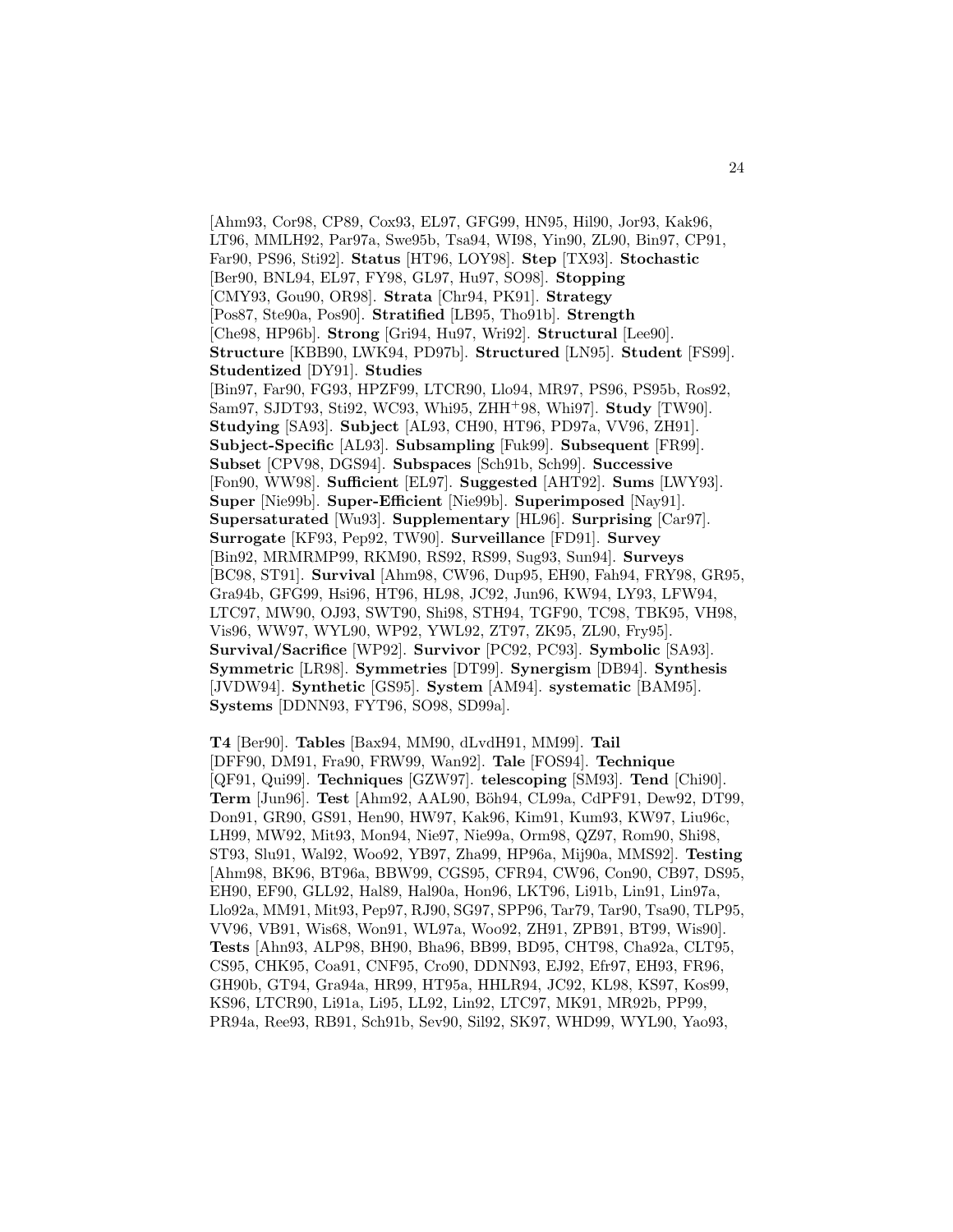GT95, JT91, Kos01, Lam98, RB92]. **Their** [Mor91]. **Theorem** [Liu96a]. **Theorems** [RT96]. **Theory** [BFV99, Kle93, WR98]. **There** [Rus91, ZL90]. **Thin** [Buc94]. **Thin-Plate** [Buc94]. **Third** [CFR94]. **Three** [BT95, Che98, CBD94, FBCN97, Gow90, Li98, VS93]. **Three-Dimensional** [Gow90]. **Three-Period** [BT95]. **Three-Treatment** [BT95]. **Threshold** [CT98, STC97, WL97a]. **Thresholding** [HT98]. **Time** [AT90, BRL96, Ber90, Büh99, CP95, Che99, De 97, Fin86, Fuk99, HR99, HT95a, HT99, Hon96, HRWY98, HP96b, HPZF99, HL98, Jon97, Kom93, KS92, KF93, KS96, Lef91, Li91b, Li92, LRW96, LWY98, LSY99, Llo96a, Luc97, MM97b, Mon97, Orm98, Paw96, PC92, PH97, RR93, Rob92, RT92a, SP97, So99, SL96, STM93, ST98, Tsa90, VB91, WW90, Wes97, WC99b, Wol90, YHL96, ZT97, ZP95, ZL90, dJS95, Fah94, Fin90, HP96a, HT91, PC93]. **Time-Dependent** [MM97b, Rob92, RT92a]. **Time-Reversibility** [Che99]. **Time-Varying** [HRWY98]. **Times** [Ahm92, Gli99, HL96, KW94, WW98, YWH98, Kum93]. **Timing** [Par97b]. **Total** [Mor91]. **trace** [BHB92a, Mij90a, Mij90b]. **Transect** [BC98]. **Transfer** [BN97]. **Transform** [Tho91a, Tho93]. **Transformation** [CWY95, FYW98, HPT98, HS97, Hsi96, MWC97, Dua93]. **Transformations** [ST99]. **Transforming** [CW94a, SF98]. **Transforms** [WG95]. **Translated** [Kas90]. **Transmitted** [Vis96]. **Transport** [JVDW94]. **Treat** [FR99]. **Treating** [Pan93]. **Treatment** [BML91, BT95, Dav92, FK96, FR99, FGS91, Kus97, RZ91, ZL90, Kus99]. **Treatment-Noncompliance** [FR99]. **Treatments** [CR93, GL92, GK93, Hir91, JR90, Kun91, Rus91]. **Trend** [CS91, JR90, MS90c]. **Trend-Free** [JR90]. **Trends** [Ahn93]. **Trial** [Pat91, RI93, TWF96, TW97, WSL90]. **Trials** [Beg90b, CL98, FG93, GD96, GLV99, HZ97, Kor93, KF93, LKT96, Lin91, LL92, SK97, Wan91, DDM94]. **Trigonometric** [ES90b]. **Truncated** [HL96, UW92, Woo92, Yin90]. **Truncation** [Tsa90]. **Tukey** [Yat91]. **Tumour** [MW92]. **Two** [BHO99, CR93, CS91, CH90, DM90, DB94, DDNN93, DS95, EK96, Fon90, GD97, Gri95, GFG99, Hon96, Hsi96, KL98, Kos99, Kos01, Kun91, Kus97, LRW96, MM91, MB93, MMLH92, Par97a, Qin98, RS95, Ree93, SWT90, SK97, SY96, WZ93, dLA91, DH94, Kus99, ST91]. **Two-Factor** [MB93]. **Two-Level** [CS91, WZ93]. **Two-Parameter** [SY96]. **Two-Period** [CR93, Gri95]. **Two-Phase** [RS95, ST91]. **Two-Sample** [DDNN93, GFG99, KL98, Kos99, Qin98, SK97, Kos01]. **Two-Stage** [SWT90]. **Two-State** [Ree93]. **Two-Treatment** [Kus97, Kus99]. **Type** [BN95b, Dew92, FK96, GR90, Kak96, Mit93, MC91, ZL90, CH93, LP93, ES90a]. **Types** [GR95].

**Ultrastructural** [CV91a, Mor93]. **Unbiased** [Cox93, DC91, Lie98, LH99]. **Uncertain** [MS92a]. **Uncertainty** [Raf96]. **Unconditional** [OJ93]. **Unconstrained** [Pou99]. **Underfitted** [HT91]. **Understanding** [BG96]. **Unequal** [CMY93, Dav90a, DT98, Til96]. **Unequally** [JA90]. **Unified**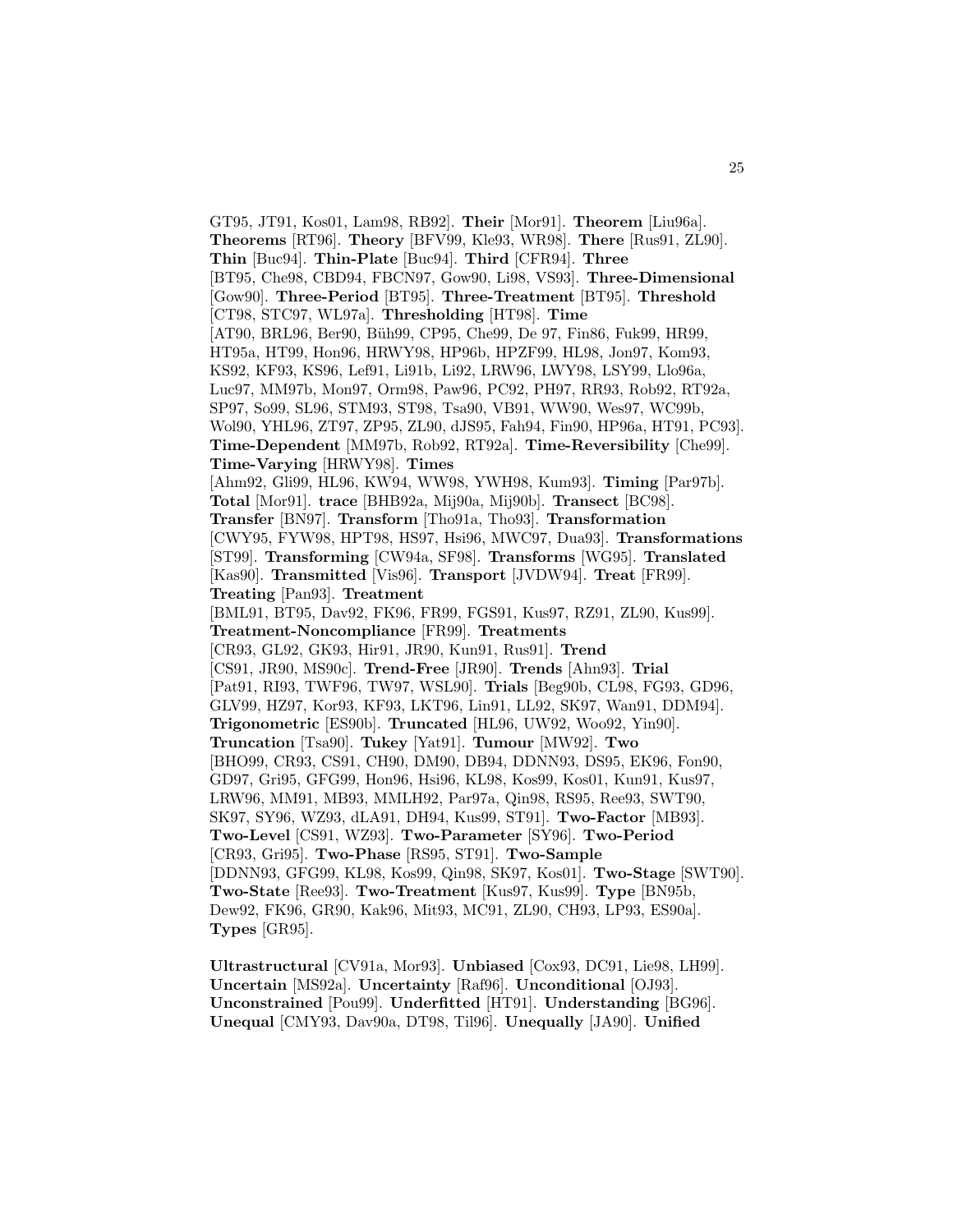[BBO98, Won92]. **Unifying** [BK96]. **Uniqueness** [Fin86, Fin90]. **Unit** [Ahn93, Bha96, FR96, GS91, Hal89, Li95, Nie97, Hal90a]. **Units** [Fon90, Rus91]. **Univariate** [LY93, Sla99, TC98]. **Universally** [SB91]. **Unknown** [Ahm98, FBCN97, MG94]. **Unreplicated** [CV91a]. **Unstable** [Coa91]. **Upper** [Liu96c]. **Usage** [CQ93]. **Use** [AA94, Cro95, Von96]. **Used** [Ahm98, EH90]. **Using** [Alh90, AGG97, Cha91b, CC95, Cro95, HPZF99, HL99, KT99, KF93, Kuk93, LLH91, Mal95, Mit93, MEW96, PT97, Pep92, PK91, PC92, RKM90, REKB98, RT92b, Sla99, Sta97, STS99, TKT91, VV96, WC92b, ZP90, Zha94, PC93, TW90].

**Vaccine** [GLV99]. **Validation** [DH92, Pep92, SJDT93, VS95]. **Validatory** [BCN94]. **Validity** [DG95, Dat96, GL94, HW97, MD93, SY96]. **Value** [CFG97, OM92, Shi95, Taw90]. **Values** [CGS95, DP98, LT96, Luc97, BC91b]. **Variability** [DH92]. **Variable** [Coa91, CW94a, Hal90b, HS90, Jef90, LI96a, SF98, YHL96, Zha92]. **Variables** [BD91b, BFV99, CW92, Fin86, FC90a, HK96, HL98, Kuo99, Li95, LD98, Mor91, MR97, Nak90, SP96, Vla90, Wel94, Fin90, FC91]. **Variance** [AAL90, BG96, BS94, BHB92b, Cha91b, Cha92b, Dav90a, DO99, FY98, HKT90, HM90, KS91, Lin97a, ME98, Oma91, PP92, Per95, RS92, RS95, SGW93, SC92, ST99, Sun94, BAM95]. **Variance-Balanced** [ME98]. **Variances** [JVDW94, Ree91, VV96]. **Variate** [Rin96, Sch90b, MMS92]. **Variates** [HP96b, Mor93, NF95]. **Variation** [Llo96a, MN93b, Rud90, Sch90a, Sch92, Rud91, Sch94]. **Varietal** [Con92]. **Varying** [HRWY98, KT99]. **Vector** [BNL94, HR99, Luc94b, Luc96, Luc97]. **Versions** [GGI92]. **Versus** [Dro98, Mit93]. **Vertically** [Vis96]. **Via** [GR92, Hu97, CM98, GR98, Liu98, MR93a, MV99, Par97b, WT90]. **Vital** [HT96]. **Volume** [Ano90j, Ano90k, Ano91i, Ano91j, Ano92m, Ano92n, Ano93i, Ano94i, Ano94j, Ano95i, Ano96i, Ano97i, Ano97j, Ano98i, Ano99j].

**Wars** [Bin97]. **Wavelet** [AS98, AGG97, CHT98, DJ94, HT98, Per95]. **Wavelets** [CPV98, Wan95]. **WaveShrink** [BG96]. **Way** [Loh95]. **Wei** [Beg90b]. **Weibull** [MO05, Cro90, MO97]. **Weight** [Sil97]. **Weighted** [CDL94, Chr94, GT94, MMLH92, ZL90, GT95, OH97]. **Weights** [GE90, LRW93]. **Welch** [DDM94, HSH96]. **Whether** [Ahm98, EH90]. **which** [GH90a]. **White** [ALP98]. **Wicksell** [VH90]. **Wilks** [BHB92b]. **Winsorized** [Riv94]. **Within** [Slu91, VV96]. **Within-Subject** [VV96]. **Without** [DT98, MS97, Til96]. **Working** [Cro95].

**XLII** [Far90]. **XLIII** [Sti92]. **XLIV** [PS96]. **XLV** [Bin97].

**Yield** [Ahm93]. **Youden** [AR96].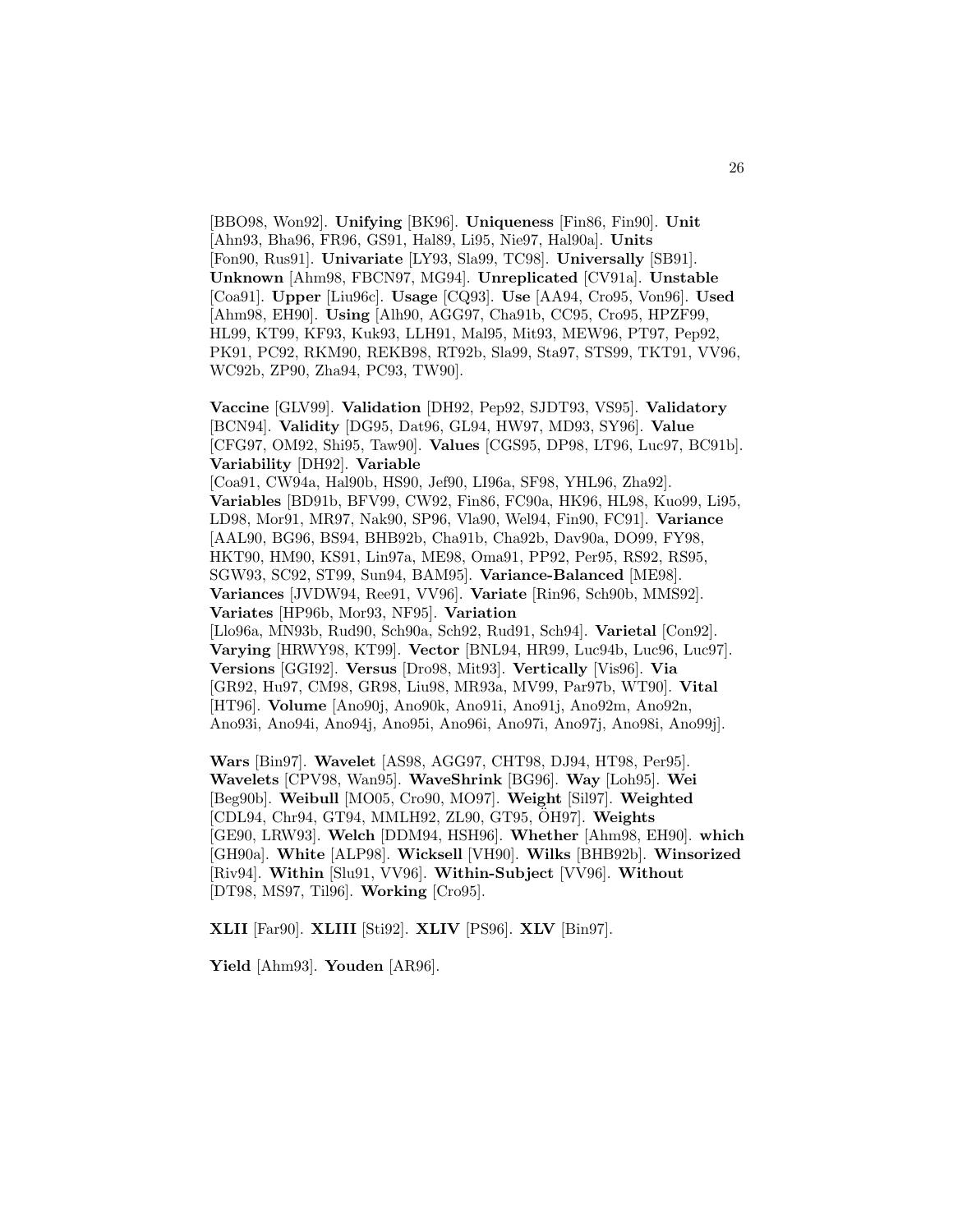## **References**

## **Aykroyd:1994:UEA**

[AA94] R. G. Aykroyd and C. W. Anderson. Use of the EM algorithm for maximum likelihood estimation in electron microscope autoradiography. Biometrika, 81(1):41–52, March 1994. CODEN BIOKAX. ISSN 0006-3444 (print), 1464-3510 (electronic). URL http://www.jstor.org/stable/2337048.

## **Amemiya:1990:PPT**

[AAL90] Yasuo Amemiya, T. W. Anderson, and Peter A. W. Lewis. Percentage points for a test of rank in multivariate components of variance. Biometrika, 77(3):637–641, September 1990. CODEN BIOKAX. ISSN 0006-3444 (print), 1464-3510 (electronic). URL http://www.jstor.org/stable/2337003.

## **Aitchison:1999:CLC**

[ABS99] J. Aitchison and J. Bacon-Shone. Convex linear combinations of compositions. Biometrika, 86(2):351–364, June 1999. CODEN BIOKAX. ISSN 0006-3444 (print), 1464-3510 (electronic). URL http://www.jstor.org/stable/2673517.

## **Albert:1995:BRA**

[AC95] Jim Albert and Siddhartha Chib. Bayesian residual analysis for binary response regression models. Biometrika, 82(4):747–759, December 1995. CODEN BIOKAX. ISSN 0006-3444 (print), 1464-3510 (electronic). URL http://www.jstor.org/stable/ 2337342.

## **Azzalini:1996:MSN**

[AD96] A. Azzalini and A. Dalla Valle. The multivariate skew-normal distribution. Biometrika, 83(4):715–726, December 1996. CO-DEN BIOKAX. ISSN 0006-3444 (print), 1464-3510 (electronic). URL http://www.jstor.org/stable/2337278.

## **Anderson:1995:MMP**

[AF95] Garnet L. Anderson and Thomas R. Fleming. Model misspecification in proportional hazards regression. Biometrika, 82(3): 527–541, September 1995. CODEN BIOKAX. ISSN 0006-3444 (print), 1464-3510 (electronic). URL http://www.jstor.org/ stable/2337531.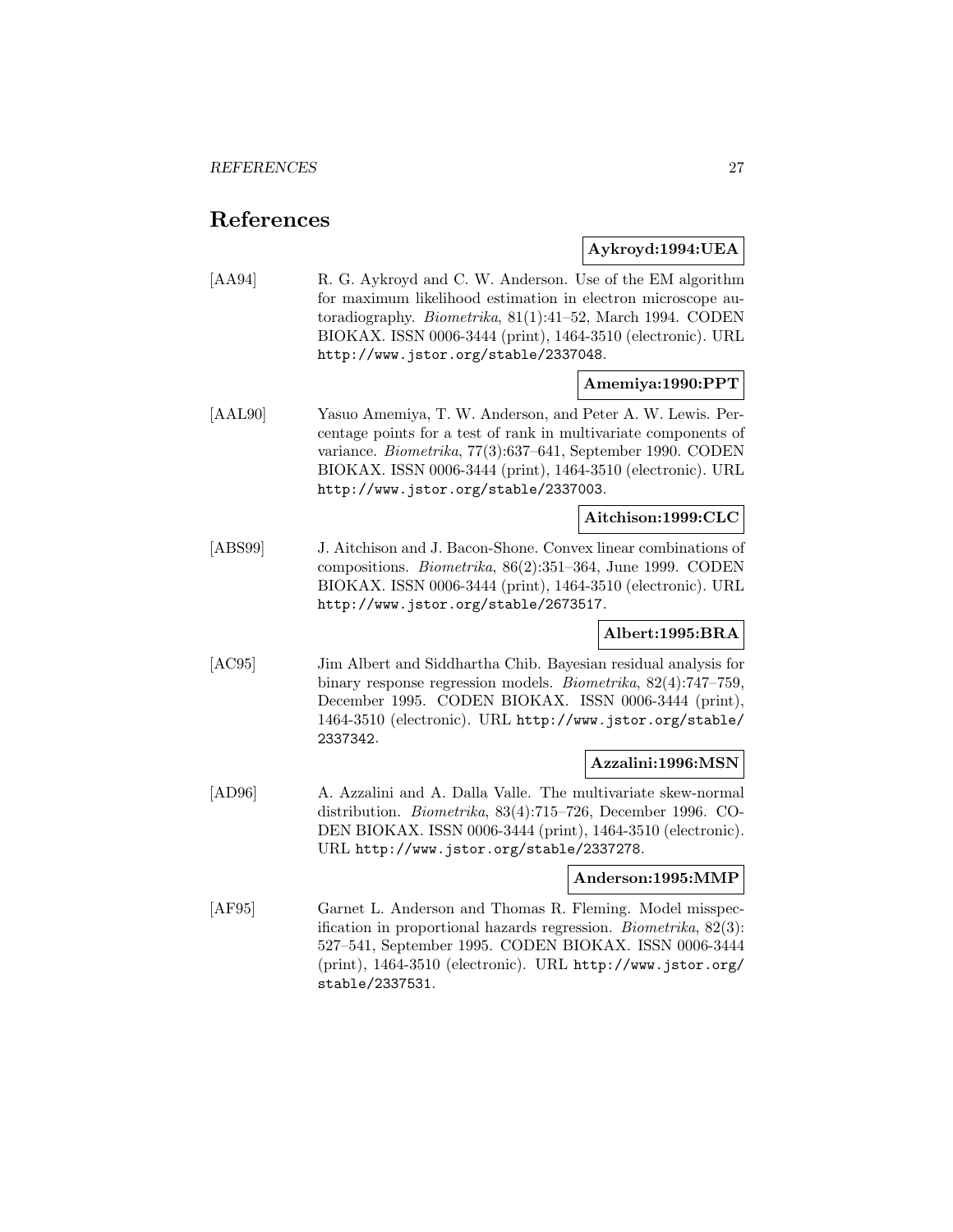## **Arjas:1997:PMA**

[AG97] Elja Arjas and Dario Gasbarra. On prequential model assessment in life history analysis. Biometrika, 84(3):505–522, September 1997. CODEN BIOKAX. ISSN 0006-3444 (print), 1464-3510 (electronic). URL http://www.jstor.org/stable/ 2337575.

#### **Antoniadis:1997:MSU**

[AGG97] Anestis Antoniadis, Irène Gijbels, and Gérard Grégoire. Model selection using wavelet decomposition and applications. Biometrika, 84(4):751–763, December 1997. CODEN BIOKAX. ISSN 0006-3444 (print), 1464-3510 (electronic). URL http:// www.jstor.org/stable/2337649.

## **Ahmad:1992:NTM**

[Ahm92] Ibrahim A. Ahmad. A new test for mean residual life times. Biometrika, 79(2):416–419, June 1992. CODEN BIOKAX. ISSN 0006-3444 (print), 1464-3510 (electronic). URL http:/ /www.jstor.org/stable/2336855. See comments [Kum93].

#### **Ahmad:1993:MSG**

[Ahm93] Ibrahim A. Ahmad. Modification of some goodness-of-fit statistics to yield asymptotically normal null distributions. Biometrika, 80(2):466–472, June 1993. CODEN BIOKAX. ISSN 0006-3444 (print), 1464-3510 (electronic). URL http:/ /www.jstor.org/stable/2337217.

## **Ahmad:1998:TWS**

[Ahm98] Ibrahim A. Ahmad. Testing whether a survival distribution is new better than used of an unknown specified age. Biometrika, 85(2):451–456, June 1998. CODEN BIOKAX. ISSN 0006-3444 (print), 1464-3510 (electronic). URL http://www.jstor.org/ stable/2337370.

## **Ahn:1993:STU**

[Ahn93] Sung. K. Ahn. Some tests for unit roots in autoregressiveintegrated-moving average models with deterministic trends. Biometrika, 80(4):855–868, December 1993. CODEN BIOKAX. ISSN 0006-3444 (print), 1464-3510 (electronic). URL http:// www.jstor.org/stable/2336877.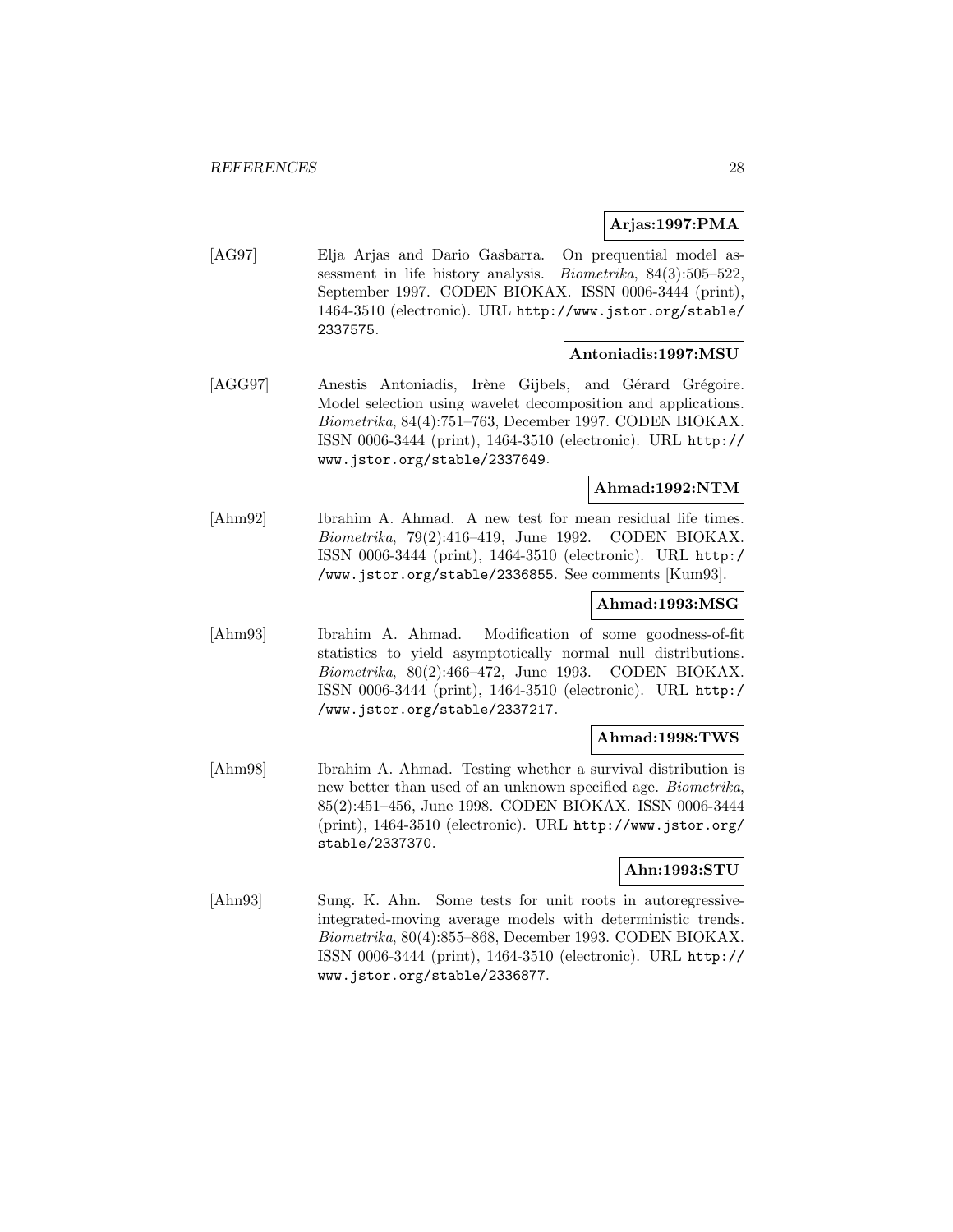**Anderson:1992:IRS**

[AHT92] Niall H. Anderson, Peter Hall, and D. M. Titterington. Interpolation rules suggested by asymptotic expansions. Biometrika, 79(3):651–653, September 1992. CODEN BIOKAX. ISSN 0006- 3444 (print), 1464-3510 (electronic). URL http://www.jstor. org/stable/2336796.

## **Aitchison:1990:CPD**

[Ait90] J. Aitchison. On coherence in parametric density estimation. Biometrika, 77(4):905–908, December 1990. CODEN BIOKAX. ISSN 0006-3444 (print), 1464-3510 (electronic). URL http:// www.jstor.org/stable/2337114.

**Ansley:1993:NSR**

[AKW93] Craig F. Ansley, Robert Kohn, and Chi-Ming Wong. Nonparametric spline regression with prior information. Biometrika, 80 (1):75–88, March 1993. CODEN BIOKAX. ISSN 0006-3444 (print), 1464-3510 (electronic). URL http://www.jstor.org/ stable/2336758.

## **Agresti:1993:POM**

[AL93] Alan Agresti and Joseph B. Lang. A proportional odds model with subject-specific effects for repeated ordered categorical responses. Biometrika, 80(3):527–534, September 1993. CODEN BIOKAX. ISSN 0006-3444 (print), 1464-3510 (electronic). URL http://www.jstor.org/stable/2337174.

## **Alho:1990:ANB**

[Alh90] Juha M. Alho. Adjusting for nonresponse bias using logistic regression. Biometrika, 77(3):617–624, September 1990. CODEN BIOKAX. ISSN 0006-3444 (print), 1464-3510 (electronic). URL http://www.jstor.org/stable/2337000.

## **Andrews:1998:TWN**

[ALP98] Donald W. K. Andrews, Xuemei Liu, and Werner Ploberger. Tests for white noise against alternatives with both seasonal and nonseasonal serial correlation. Biometrika, 85(3):727–740, September 1998. CODEN BIOKAX. ISSN 0006-3444 (print), 1464-3510 (electronic). URL http://www.jstor.org/stable/ 2337399.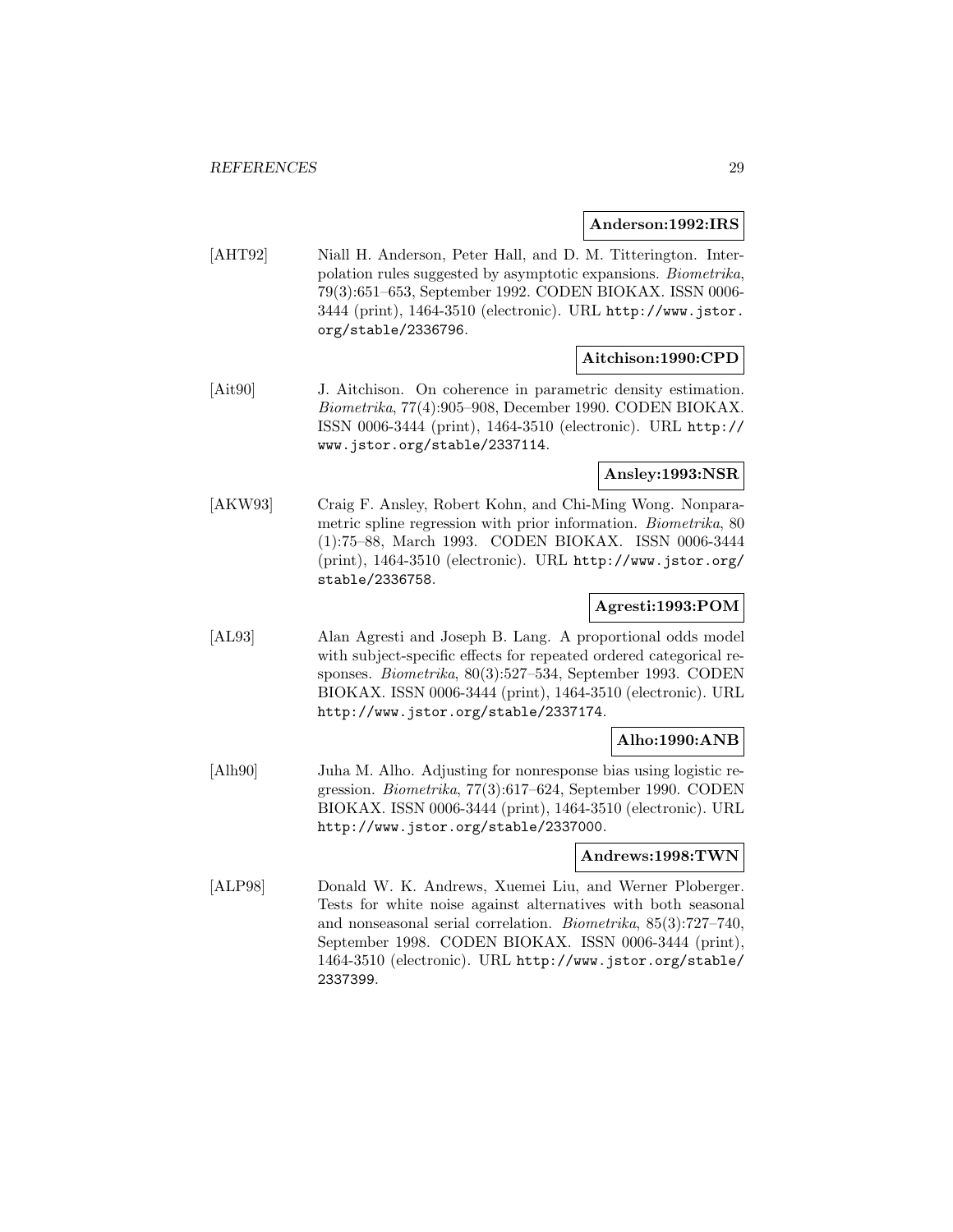#### **Abramson:1994:EDF**

[AM94] Ian Abramson and Hans-Georg Müller. Estimating direction fields in autonomous equation models, with an application to system identification from cross-sectional data. Biometrika, 81 (4):663–672, December 1994. CODEN BIOKAX. ISSN 0006- 3444 (print), 1464-3510 (electronic). URL http://www.jstor. org/stable/2337069.

## **Anonymous:1990:BMa**

[Ano90a] Anonymous. Back matter. Biometrika, 77(1):??, March 1990. CODEN BIOKAX. ISSN 0006-3444 (print), 1464-3510 (electronic). URL http://www.jstor.org/stable/2336074.

## **Anonymous:1990:BMb**

[Ano90b] Anonymous. Back matter. Biometrika, 77(2):??, June 1990. CODEN BIOKAX. ISSN 0006-3444 (print), 1464-3510 (electronic). URL http://www.jstor.org/stable/2336831.

## **Anonymous:1990:BMc**

[Ano90c] Anonymous. Back matter. Biometrika, 77(3):??, September 1990. CODEN BIOKAX. ISSN 0006-3444 (print), 1464-3510 (electronic). URL http://www.jstor.org/stable/2337013.

## **Anonymous:1990:BMd**

[Ano90d] Anonymous. Back matter. Biometrika, 77(4):??, December 1990. CODEN BIOKAX. ISSN 0006-3444 (print), 1464-3510 (electronic). URL http://www.jstor.org/stable/2337116.

#### **Anonymous:1990:EB**

[Ano90e] Anonymous. The editorship of Biometrika. Biometrika, 77(4): ??, December 1990. CODEN BIOKAX. ISSN 0006-3444 (print), 1464-3510 (electronic). URL http://www.jstor.org/stable/ 2337090.

#### **Anonymous:1990:FMa**

[Ano90f] Anonymous. Front matter. Biometrika, 77(1):??, March 1990. CODEN BIOKAX. ISSN 0006-3444 (print), 1464-3510 (electronic). URL http://www.jstor.org/stable/2336043.

#### **Anonymous:1990:FMb**

[Ano90g] Anonymous. Front matter. Biometrika, 77(2):??, June 1990. CODEN BIOKAX. ISSN 0006-3444 (print), 1464-3510 (electronic). URL http://www.jstor.org/stable/2336800.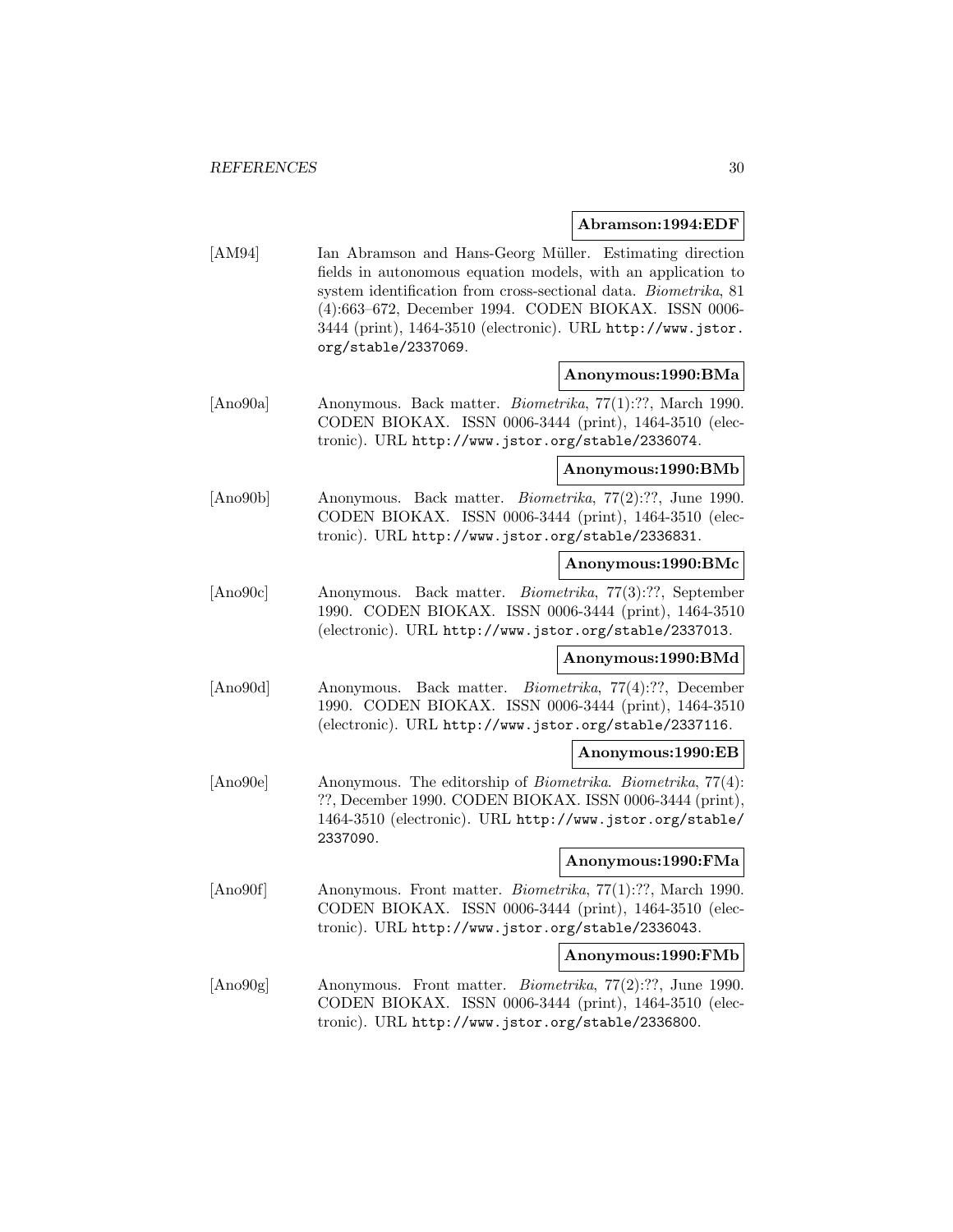#### **Anonymous:1990:FMc**

[Ano90h] Anonymous. Front matter. Biometrika, 77(3):??, September 1990. CODEN BIOKAX. ISSN 0006-3444 (print), 1464-3510 (electronic). URL http://www.jstor.org/stable/2336977.

**Anonymous:1990:FMd**

[Ano90i] Anonymous. Front matter. Biometrika, 77(4):??, December 1990. CODEN BIOKAX. ISSN 0006-3444 (print), 1464-3510 (electronic). URL http://www.jstor.org/stable/2337089.

## **Anonymous:1990:VIa**

[Ano90j] Anonymous. Volume information. Biometrika, 77(1):??, March 1990. CODEN BIOKAX. ISSN 0006-3444 (print), 1464-3510 (electronic). URL http://www.jstor.org/stable/2336042.

#### **Anonymous:1990:VIb**

[Ano90k] Anonymous. Volume information. Biometrika, 77(4):i–viii, December 1990. CODEN BIOKAX. ISSN 0006-3444 (print), 1464-3510 (electronic). URL http://www.jstor.org/stable/ 2337088.

## **Anonymous:1991:BMa**

[Ano91a] Anonymous. Back matter. Biometrika, 78(1):??, March 1991. CODEN BIOKAX. ISSN 0006-3444 (print), 1464-3510 (electronic). URL http://www.jstor.org/stable/2336919.

#### **Anonymous:1991:BMb**

[Ano91b] Anonymous. Back matter. Biometrika, 78(2):??, June 1991. CODEN BIOKAX. ISSN 0006-3444 (print), 1464-3510 (electronic). URL http://www.jstor.org/stable/2337275.

## **Anonymous:1991:BMc**

[Ano91c] Anonymous. Back matter. Biometrika, 78(3):??, September 1991. CODEN BIOKAX. ISSN 0006-3444 (print), 1464-3510 (electronic). URL http://www.jstor.org/stable/2337042.

#### **Anonymous:1991:BMd**

[Ano91d] Anonymous. Back matter. Biometrika, 78(4):??, December 1991. CODEN BIOKAX. ISSN 0006-3444 (print), 1464-3510 (electronic). URL http://www.jstor.org/stable/2336951.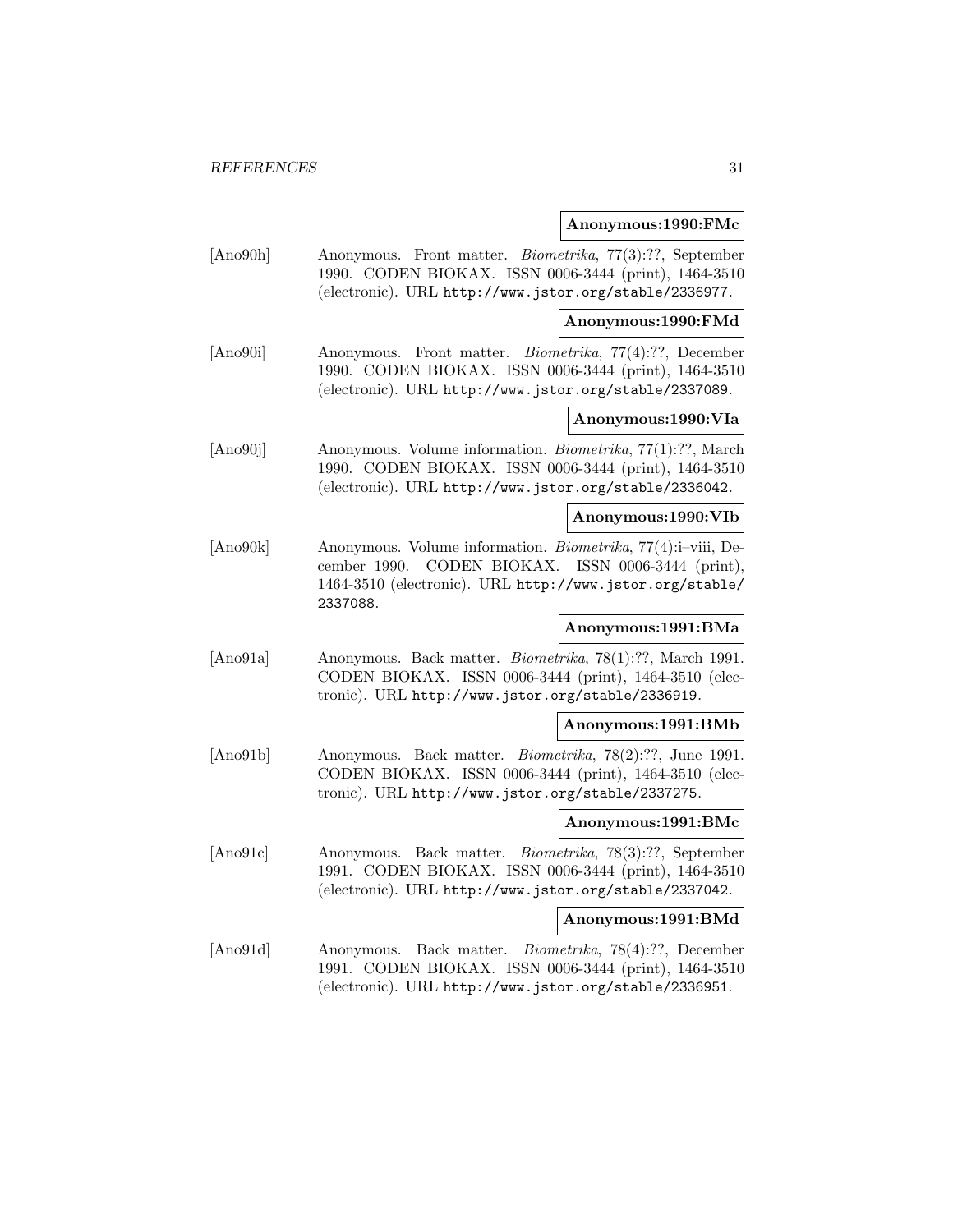#### **Anonymous:1991:FMa**

[Ano91e] Anonymous. Front matter. Biometrika, 78(1):??, March 1991. CODEN BIOKAX. ISSN 0006-3444 (print), 1464-3510 (electronic). URL http://www.jstor.org/stable/2336889.

**Anonymous:1991:FMb**

[Ano91f] Anonymous. Front matter. *Biometrika*, 78(2):??, June 1991. CODEN BIOKAX. ISSN 0006-3444 (print), 1464-3510 (electronic). URL http://www.jstor.org/stable/2337247.

## **Anonymous:1991:FMc**

[Ano91g] Anonymous. Front matter. Biometrika, 78(3):??, September 1991. CODEN BIOKAX. ISSN 0006-3444 (print), 1464-3510 (electronic). URL http://www.jstor.org/stable/2337014.

#### **Anonymous:1991:FMd**

[Ano91h] Anonymous. Front matter. Biometrika, 78(4):??, December 1991. CODEN BIOKAX. ISSN 0006-3444 (print), 1464-3510 (electronic). URL http://www.jstor.org/stable/2336921.

## **Anonymous:1991:VIa**

[Ano91i] Anonymous. Volume information. Biometrika, 78(1):??, March 1991. CODEN BIOKAX. ISSN 0006-3444 (print), 1464-3510 (electronic). URL http://www.jstor.org/stable/2336888.

#### **Anonymous:1991:VIb**

[Ano91j] Anonymous. Volume information. Biometrika, 78(4):i–viii, December 1991. CODEN BIOKAX. ISSN 0006-3444 (print), 1464-3510 (electronic). URL http://www.jstor.org/stable/ 2336920.

## **Anonymous:1992:AI**

[Ano92a] Anonymous. Author index. Biometrika, 79(??):1–62, 1992. CO-DEN BIOKAX. ISSN 0006-3444 (print), 1464-3510 (electronic). URL http://www.jstor.org/stable/2331431.

#### **Anonymous:1992:BMa**

[Ano92b] Anonymous. Back matter. Biometrika, 79(??):??, 1992. CO-DEN BIOKAX. ISSN 0006-3444 (print), 1464-3510 (electronic). URL http://www.jstor.org/stable/2331432.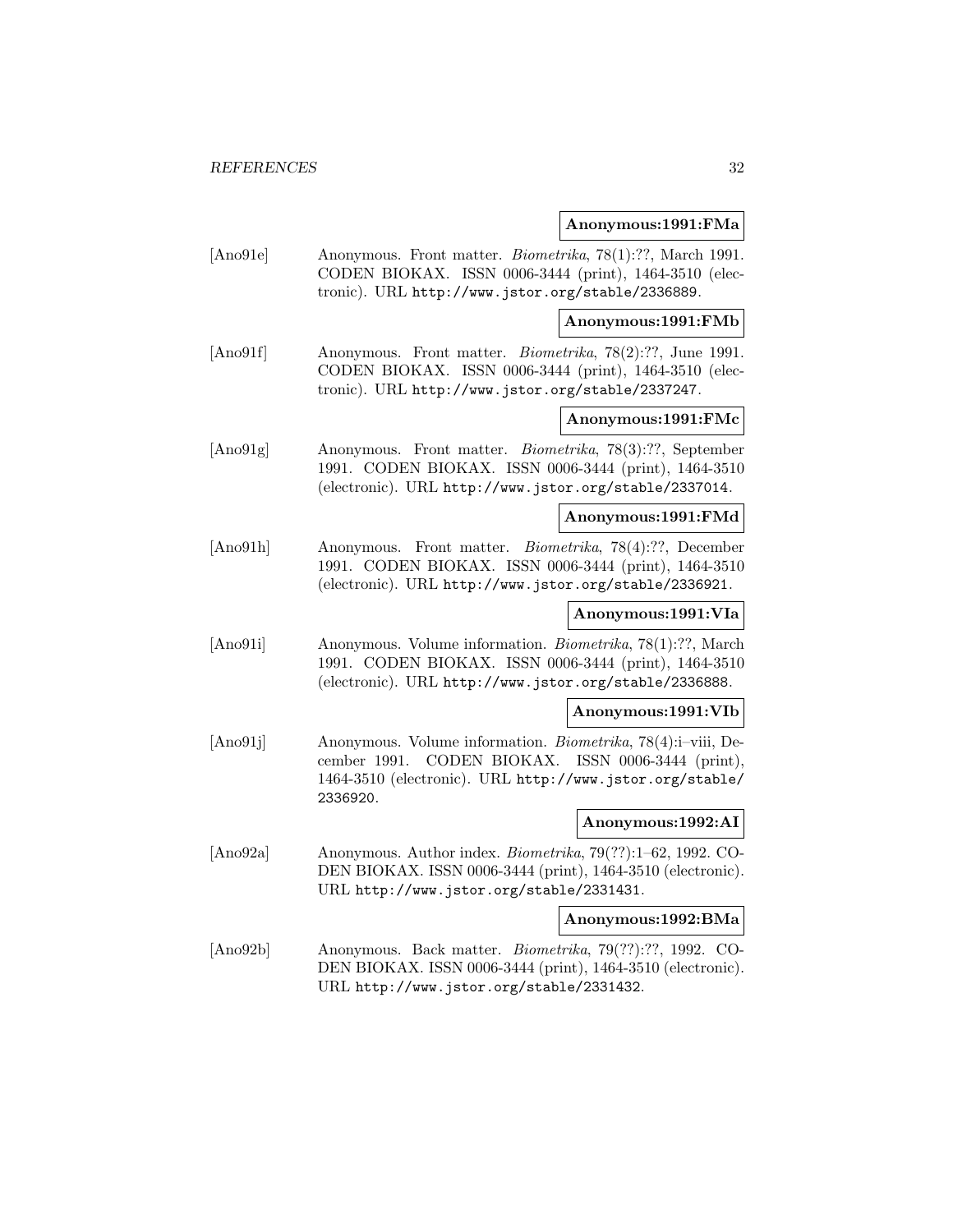#### **Anonymous:1992:BMb**

[Ano92c] Anonymous. Back matter. Biometrika, 79(1):??, March 1992. CODEN BIOKAX. ISSN 0006-3444 (print), 1464-3510 (electronic). URL http://www.jstor.org/stable/2337167.

**Anonymous:1992:BMc**

[Ano92d] Anonymous. Back matter. Biometrika, 79(2):??, June 1992. CODEN BIOKAX. ISSN 0006-3444 (print), 1464-3510 (electronic). URL http://www.jstor.org/stable/2336861.

## **Anonymous:1992:BMd**

[Ano92e] Anonymous. Back matter. Biometrika, 79(3):??, September 1992. CODEN BIOKAX. ISSN 0006-3444 (print), 1464-3510 (electronic). URL http://www.jstor.org/stable/2336799.

**Anonymous:1992:BMe**

[Ano92f] Anonymous. Back matter. Biometrika, 79(4):ix–x, December 1992. CODEN BIOKAX. ISSN 0006-3444 (print), 1464-3510 (electronic). URL http://www.jstor.org/stable/2337246.

**Anonymous:1992:EB**

[Ano92g] Anonymous. The editorship of *Biometrika*, *Biometrika*, 79(2): ??, June 1992. CODEN BIOKAX. ISSN 0006-3444 (print), 1464-3510 (electronic). URL http://www.jstor.org/stable/ 2336833.

#### **Anonymous:1992:FMa**

[Ano92h] Anonymous. Front matter. Biometrika, 79(??):??, 1992. CO-DEN BIOKAX. ISSN 0006-3444 (print), 1464-3510 (electronic). URL http://www.jstor.org/stable/2331430.

## **Anonymous:1992:FMb**

[Ano92i] Anonymous. Front matter. Biometrika, 79(1):??, March 1992. CODEN BIOKAX. ISSN 0006-3444 (print), 1464-3510 (electronic). URL http://www.jstor.org/stable/2337141.

**Anonymous:1992:FMc**

[Ano92j] Anonymous. Front matter. Biometrika, 79(2):??, June 1992. CODEN BIOKAX. ISSN 0006-3444 (print), 1464-3510 (electronic). URL http://www.jstor.org/stable/2336832.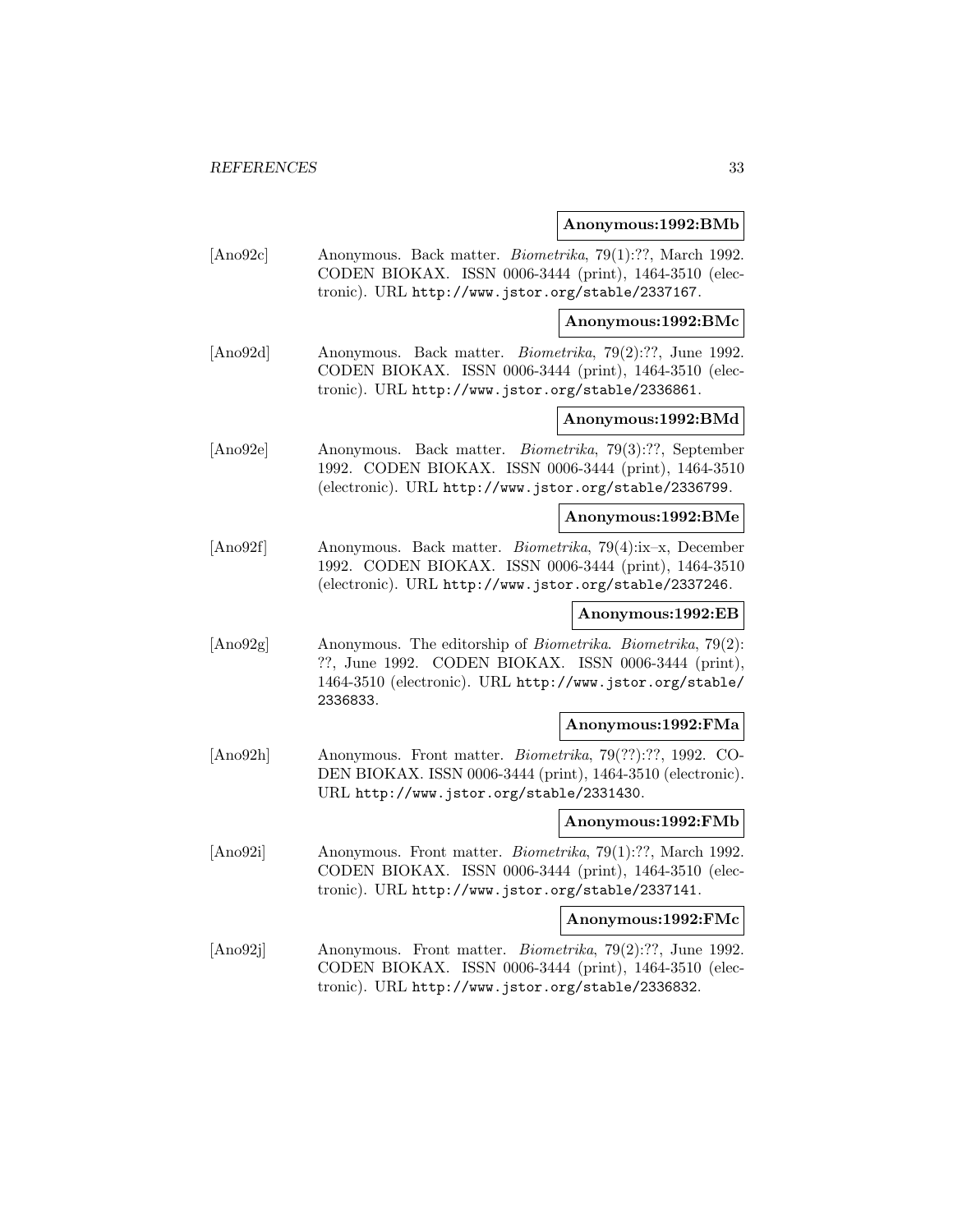#### **Anonymous:1992:FMd**

[Ano92k] Anonymous. Front matter. Biometrika, 79(3):??, September 1992. CODEN BIOKAX. ISSN 0006-3444 (print), 1464-3510 (electronic). URL http://www.jstor.org/stable/2336776.

**Anonymous:1992:FMe**

[Ano92l] Anonymous. Front matter. Biometrika, 79(4):??, December 1992. CODEN BIOKAX. ISSN 0006-3444 (print), 1464-3510 (electronic). URL http://www.jstor.org/stable/2337221.

## **Anonymous:1992:VIa**

[Ano92m] Anonymous. Volume information. Biometrika, 79(1):??, March 1992. CODEN BIOKAX. ISSN 0006-3444 (print), 1464-3510 (electronic). URL http://www.jstor.org/stable/2337140.

#### **Anonymous:1992:VIb**

[Ano92n] Anonymous. Volume information. Biometrika, 79(4):i–viii, December 1992. CODEN BIOKAX. ISSN 0006-3444 (print), 1464-3510 (electronic). URL http://www.jstor.org/stable/ 2337220.

## **Anonymous:1993:BMa**

[Ano93a] Anonymous. Back matter. Biometrika, 80(1):??, March 1993. CODEN BIOKAX. ISSN 0006-3444 (print), 1464-3510 (electronic). URL http://www.jstor.org/stable/2336775.

#### **Anonymous:1993:BMb**

[Ano93b] Anonymous. Back matter. Biometrika, 80(2):??, June 1993. CODEN BIOKAX. ISSN 0006-3444 (print), 1464-3510 (electronic). URL http://www.jstor.org/stable/2337219.

## **Anonymous:1993:BMc**

[Ano93c] Anonymous. Back matter. Biometrika, 80(3):??, September 1993. CODEN BIOKAX. ISSN 0006-3444 (print), 1464-3510 (electronic). URL http://www.jstor.org/stable/2337195.

#### **Anonymous:1993:BMd**

[Ano93d] Anonymous. Back matter. Biometrika, 80(4):??, December 1993. CODEN BIOKAX. ISSN 0006-3444 (print), 1464-3510 (electronic). URL http://www.jstor.org/stable/2336887.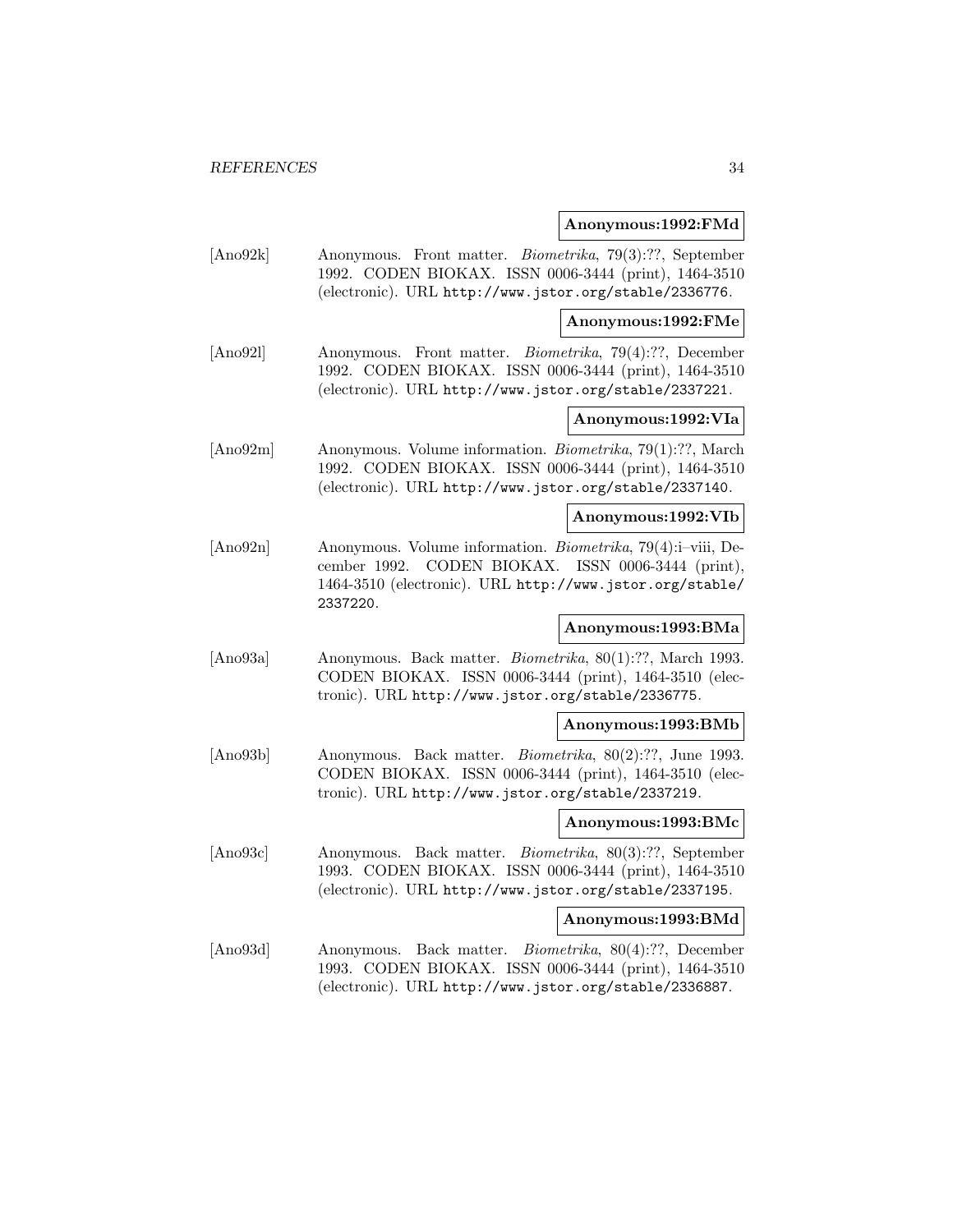#### **Anonymous:1993:FMa**

[Ano93e] Anonymous. Front matter. Biometrika, 80(1):??, March 1993. CODEN BIOKAX. ISSN 0006-3444 (print), 1464-3510 (electronic). URL http://www.jstor.org/stable/2336752.

**Anonymous:1993:FMb**

[Ano93f] Anonymous. Front matter. *Biometrika*, 80(2):??, June 1993. CODEN BIOKAX. ISSN 0006-3444 (print), 1464-3510 (electronic). URL http://www.jstor.org/stable/2337196.

## **Anonymous:1993:FMc**

[Ano93g] Anonymous. Front matter. Biometrika, 80(3):??, September 1993. CODEN BIOKAX. ISSN 0006-3444 (print), 1464-3510 (electronic). URL http://www.jstor.org/stable/2337168.

#### **Anonymous:1993:FMd**

[Ano93h] Anonymous. Front matter. Biometrika, 80(4):??, December 1993. CODEN BIOKAX. ISSN 0006-3444 (print), 1464-3510 (electronic). URL http://www.jstor.org/stable/2336863.

## **Anonymous:1993:VI**

[Ano93i] Anonymous. Volume information. Biometrika, 80(4):i–viii, December 1993. CODEN BIOKAX. ISSN 0006-3444 (print), 1464-3510 (electronic). URL http://www.jstor.org/stable/ 2336862.

#### **Anonymous:1994:BMa**

[Ano94a] Anonymous. Back matter. Biometrika, 81(1):??, March 1994. CODEN BIOKAX. ISSN 0006-3444 (print), 1464-3510 (electronic). URL http://www.jstor.org/stable/2337064.

## **Anonymous:1994:BMb**

[Ano94b] Anonymous. Back matter. Biometrika, 81(2):??, June 1994. CODEN BIOKAX. ISSN 0006-3444 (print), 1464-3510 (electronic). URL http://www.jstor.org/stable/2336976.

#### **Anonymous:1994:BMc**

[Ano94c] Anonymous. Back matter. Biometrika, 81(3):??, August 1994. CODEN BIOKAX. ISSN 0006-3444 (print), 1464-3510 (electronic). URL http://www.jstor.org/stable/2337139.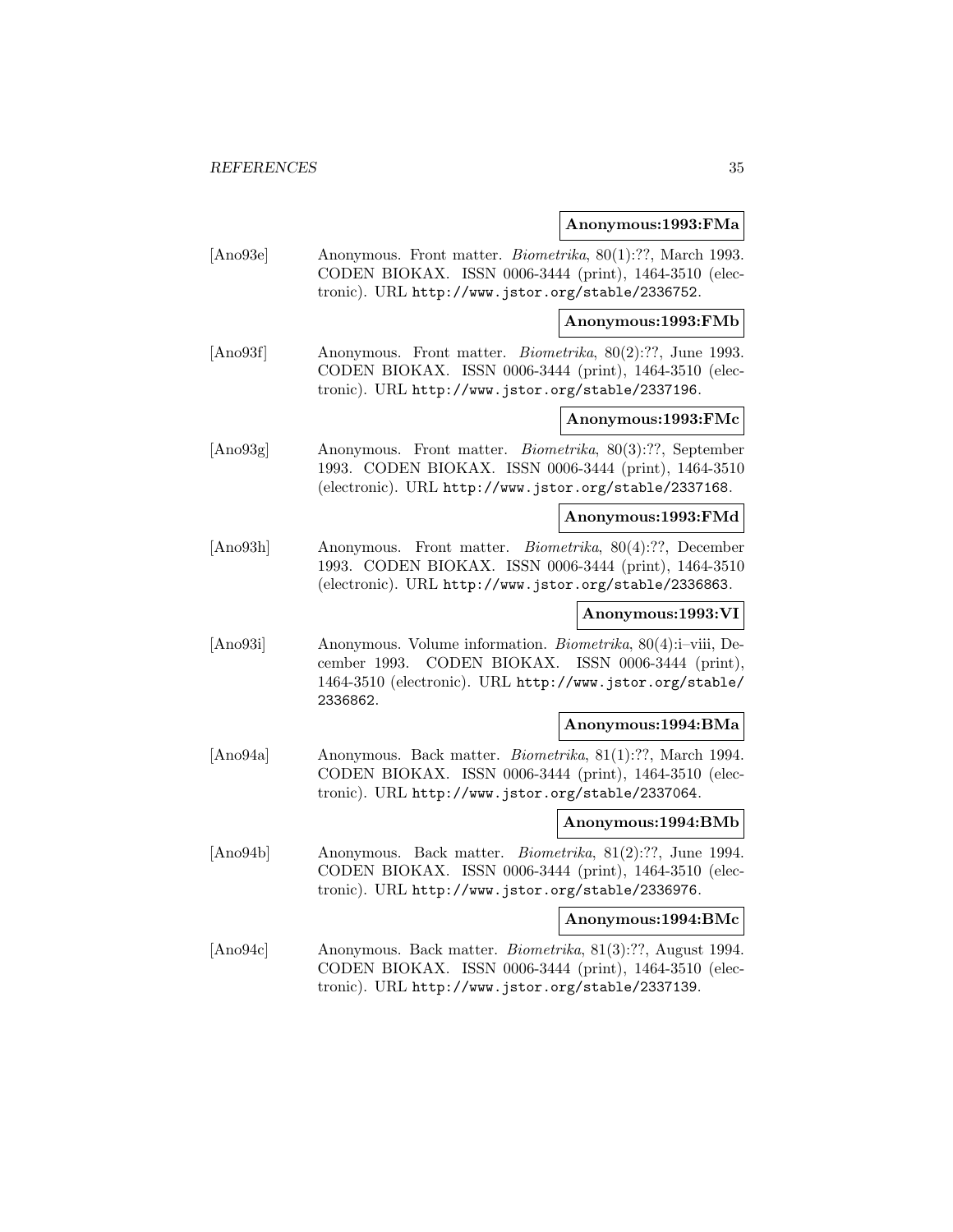#### **Anonymous:1994:BMd**

[Ano94d] Anonymous. Back matter. Biometrika, 81(4):ix–x, December 1994. CODEN BIOKAX. ISSN 0006-3444 (print), 1464-3510 (electronic). URL http://www.jstor.org/stable/2337087.

**Anonymous:1994:FMa**

[Ano94e] Anonymous. Front matter. Biometrika, 81(1):vi, March 1994. CODEN BIOKAX. ISSN 0006-3444 (print), 1464-3510 (electronic). URL http://www.jstor.org/stable/2337044.

## **Anonymous:1994:FMb**

[Ano94f] Anonymous. Front matter. *Biometrika*, 81(2):??, June 1994. CODEN BIOKAX. ISSN 0006-3444 (print), 1464-3510 (electronic). URL http://www.jstor.org/stable/2336952.

#### **Anonymous:1994:FMc**

[Ano94g] Anonymous. Front matter. Biometrika, 81(3):??, August 1994. CODEN BIOKAX. ISSN 0006-3444 (print), 1464-3510 (electronic). URL http://www.jstor.org/stable/2337117.

## **Anonymous:1994:FMd**

[Ano94h] Anonymous. Front matter. Biometrika, 81(4):??, December 1994. CODEN BIOKAX. ISSN 0006-3444 (print), 1464-3510 (electronic). URL http://www.jstor.org/stable/2337066.

#### **Anonymous:1994:VIa**

[Ano94i] Anonymous. Volume information. Biometrika, 81(1):??, March 1994. CODEN BIOKAX. ISSN 0006-3444 (print), 1464-3510 (electronic). URL http://www.jstor.org/stable/2337043.

#### **Anonymous:1994:VIb**

[Ano94j] Anonymous. Volume information. Biometrika, 81(4):i–viii, December 1994. CODEN BIOKAX. ISSN 0006-3444 (print), 1464-3510 (electronic). URL http://www.jstor.org/stable/ 2337065.

#### **Anonymous:1995:BMa**

[Ano95a] Anonymous. Back matter. Biometrika, 82(1):??, March 1995. CODEN BIOKAX. ISSN 0006-3444 (print), 1464-3510 (electronic). URL http://www.jstor.org/stable/2337646.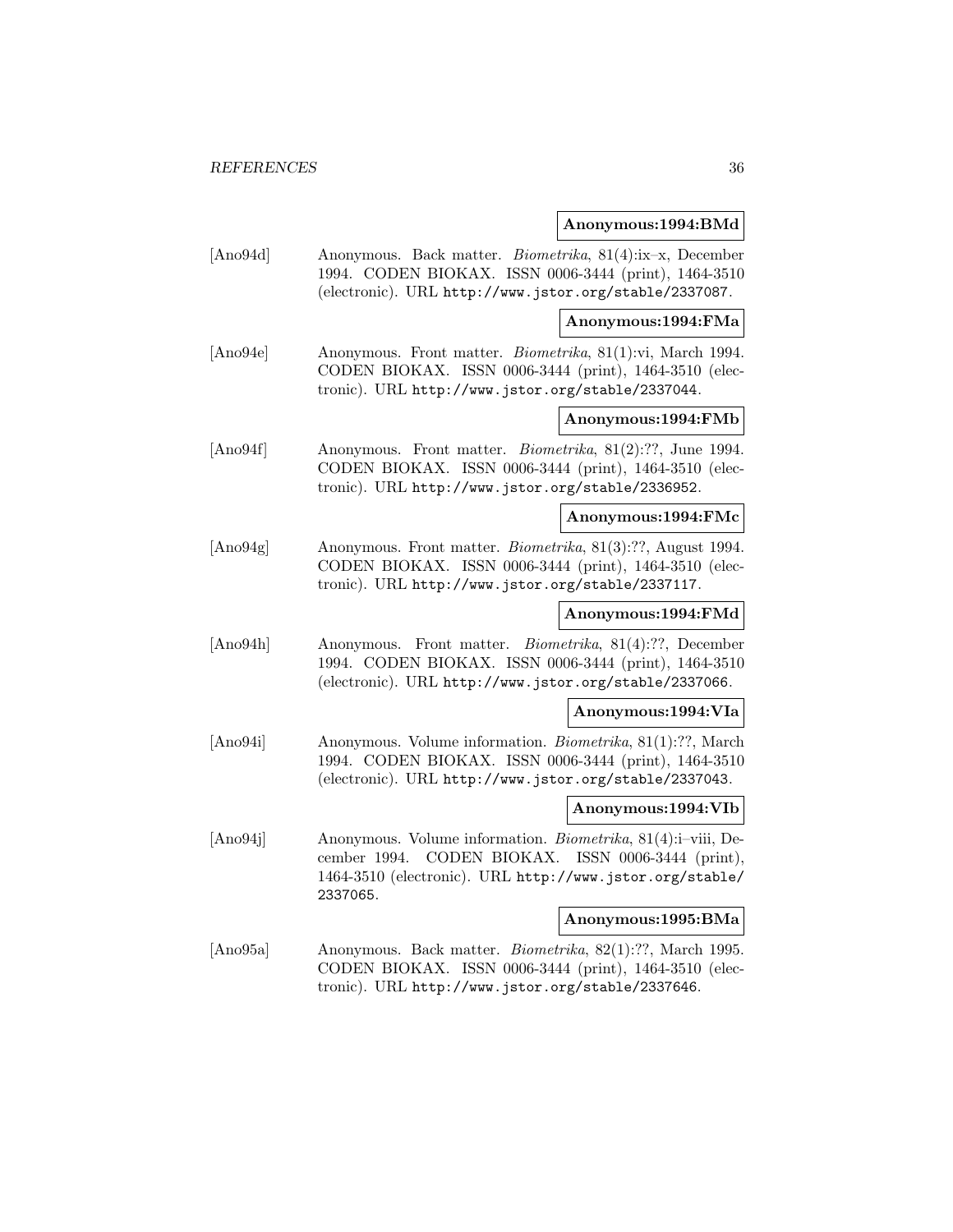### **Anonymous:1995:BMb**

[Ano95b] Anonymous. Back matter. Biometrika, 82(2):??, June 1995. CODEN BIOKAX. ISSN 0006-3444 (print), 1464-3510 (electronic). URL http://www.jstor.org/stable/2337426.

**Anonymous:1995:BMc**

[Ano95c] Anonymous. Back matter. Biometrika, 82(3):??, September 1995. CODEN BIOKAX. ISSN 0006-3444 (print), 1464-3510 (electronic). URL http://www.jstor.org/stable/2337548.

# **Anonymous:1995:BMd**

[Ano95d] Anonymous. Back matter. Biometrika, 82(4):??, December 1995. CODEN BIOKAX. ISSN 0006-3444 (print), 1464-3510 (electronic). URL http://www.jstor.org/stable/2337354.

### **Anonymous:1995:FMa**

[Ano95e] Anonymous. Front matter. Biometrika, 82(1):??, March 1995. CODEN BIOKAX. ISSN 0006-3444 (print), 1464-3510 (electronic). URL http://www.jstor.org/stable/2337622.

## **Anonymous:1995:FMb**

[Ano95f] Anonymous. Front matter. *Biometrika*, 82(2):??, June 1995. CODEN BIOKAX. ISSN 0006-3444 (print), 1464-3510 (electronic). URL http://www.jstor.org/stable/2337403.

# **Anonymous:1995:FMc**

[Ano95g] Anonymous. Front matter. Biometrika, 82(3):??, September 1995. CODEN BIOKAX. ISSN 0006-3444 (print), 1464-3510 (electronic). URL http://www.jstor.org/stable/2337525.

#### **Anonymous:1995:FMd**

[Ano95h] Anonymous. Front matter. Biometrika, 82(4):??, December 1995. CODEN BIOKAX. ISSN 0006-3444 (print), 1464-3510 (electronic). URL http://www.jstor.org/stable/2337328.

### **Anonymous:1995:VI**

[Ano95i] Anonymous. Volume information. Biometrika, 82(4):i–viii, December 1995. CODEN BIOKAX. ISSN 0006-3444 (print), 1464-3510 (electronic). URL http://www.jstor.org/stable/ 2337327.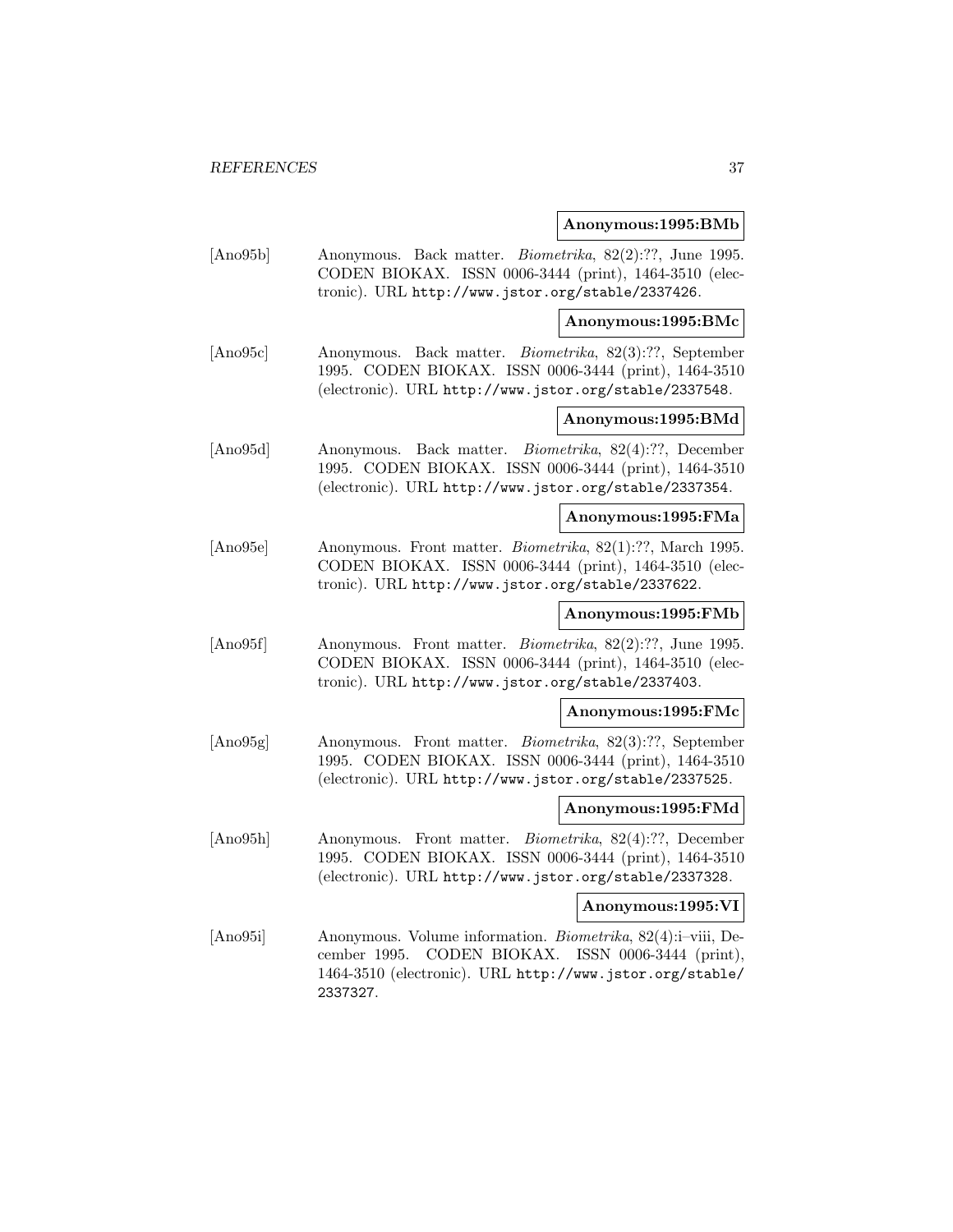### **Anonymous:1996:BMa**

[Ano96a] Anonymous. Back matter. Biometrika, 83(1):??, March 1996. CODEN BIOKAX. ISSN 0006-3444 (print), 1464-3510 (electronic). URL http://www.jstor.org/stable/2337453.

### **Anonymous:1996:BMb**

[Ano96b] Anonymous. Back matter. Biometrika, 83(2):??, June 1996. CODEN BIOKAX. ISSN 0006-3444 (print), 1464-3510 (electronic). URL http://www.jstor.org/stable/2337621.

# **Anonymous:1996:BMc**

[Ano96c] Anonymous. Back matter. Biometrika, 83(3):??, September 1996. CODEN BIOKAX. ISSN 0006-3444 (print), 1464-3510 (electronic). URL http://www.jstor.org/stable/2337524.

## **Anonymous:1996:BMd**

[Ano96d] Anonymous. Back matter. Biometrika, 83(4):??, December 1996. CODEN BIOKAX. ISSN 0006-3444 (print), 1464-3510 (electronic). URL http://www.jstor.org/stable/2337303.

# **Anonymous:1996:FMa**

[Ano96e] Anonymous. Front matter. Biometrika, 83(1):??, March 1996. CODEN BIOKAX. ISSN 0006-3444 (print), 1464-3510 (electronic). URL http://www.jstor.org/stable/2337427.

### **Anonymous:1996:FMb**

[Ano96f] Anonymous. Front matter. Biometrika, 83(2):??, June 1996. CODEN BIOKAX. ISSN 0006-3444 (print), 1464-3510 (electronic). URL http://www.jstor.org/stable/2337597.

#### **Anonymous:1996:FMc**

[Ano96g] Anonymous. Front matter. Biometrika, 83(3):??, September 1996. CODEN BIOKAX. ISSN 0006-3444 (print), 1464-3510 (electronic). URL http://www.jstor.org/stable/2337502.

### **Anonymous:1996:FMd**

[Ano96h] Anonymous. Front matter. Biometrika, 83(4):??, December 1996. CODEN BIOKAX. ISSN 0006-3444 (print), 1464-3510 (electronic). URL http://www.jstor.org/stable/2337277.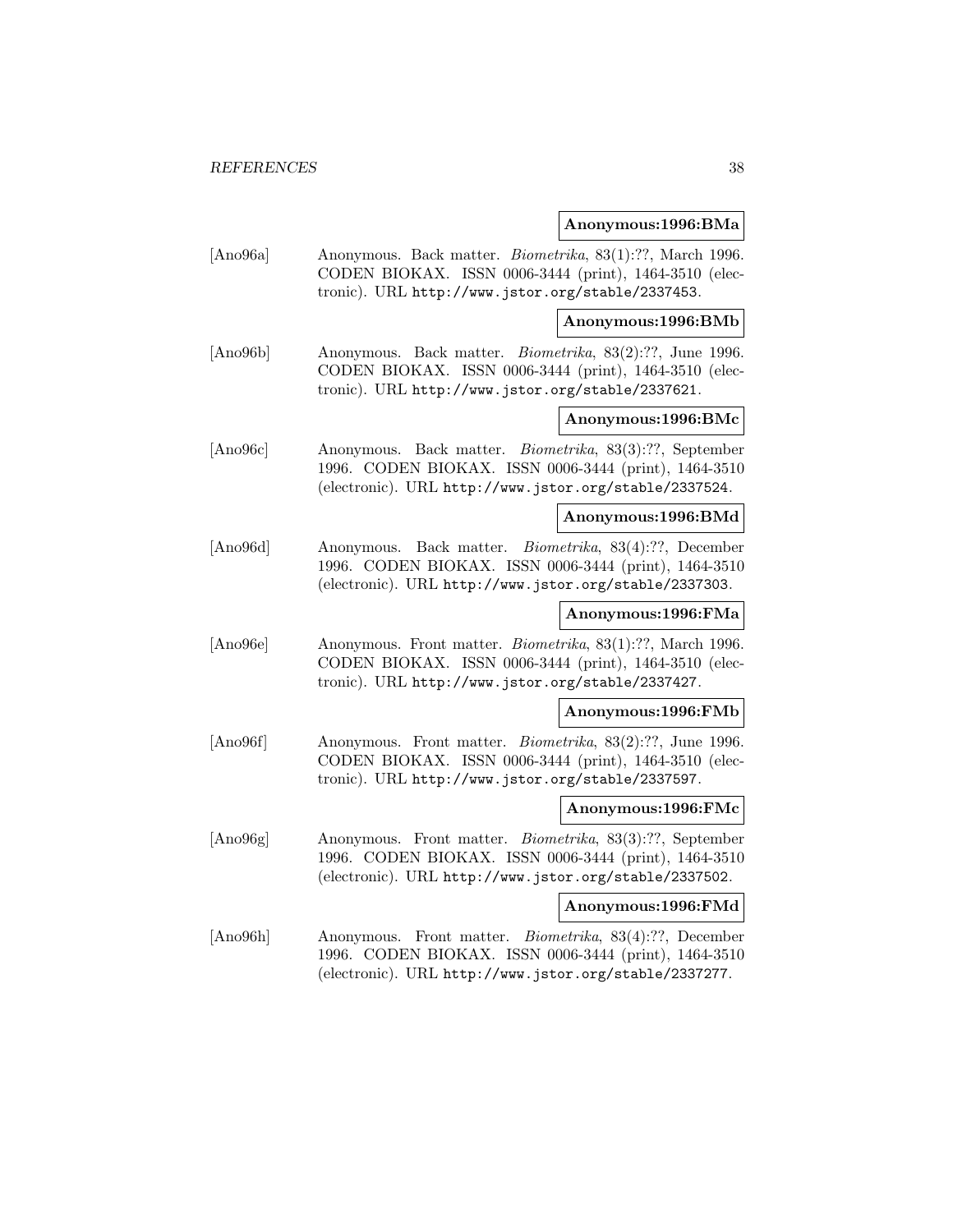### **Anonymous:1996:VI**

[Ano96i] Anonymous. Volume information. Biometrika, 83(4):i–viii, December 1996. CODEN BIOKAX. ISSN 0006-3444 (print), 1464-3510 (electronic). URL http://www.jstor.org/stable/ 2337276.

## **Anonymous:1997:BMa**

[Ano97a] Anonymous. Back matter. Biometrika, 84(1):??, March 1997. CODEN BIOKAX. ISSN 0006-3444 (print), 1464-3510 (electronic). URL http://www.jstor.org/stable/2337573.

# **Anonymous:1997:BMb**

[Ano97b] Anonymous. Back matter. Biometrika, 84(2):??, June 1997. CODEN BIOKAX. ISSN 0006-3444 (print), 1464-3510 (electronic). URL http://www.jstor.org/stable/2337478.

### **Anonymous:1997:BMc**

[Ano97c] Anonymous. Back matter. Biometrika, 84(3):??, September 1997. CODEN BIOKAX. ISSN 0006-3444 (print), 1464-3510 (electronic). URL http://www.jstor.org/stable/2337596.

## **Anonymous:1997:BMd**

[Ano97d] Anonymous. Back matter. Biometrika, 84(4):??, December 1997. CODEN BIOKAX. ISSN 0006-3444 (print), 1464-3510 (electronic). URL http://www.jstor.org/stable/2337674.

### **Anonymous:1997:FMa**

[Ano97e] Anonymous. Front matter. Biometrika, 84(1):??, March 1997. CODEN BIOKAX. ISSN 0006-3444 (print), 1464-3510 (electronic). URL http://www.jstor.org/stable/2337550.

## **Anonymous:1997:FMb**

[Ano97f] Anonymous. Front matter. Biometrika, 84(2):??, June 1997. CODEN BIOKAX. ISSN 0006-3444 (print), 1464-3510 (electronic). URL http://www.jstor.org/stable/2337454.

#### **Anonymous:1997:FMc**

[Ano97g] Anonymous. Front matter. Biometrika, 84(3):??, September 1997. CODEN BIOKAX. ISSN 0006-3444 (print), 1464-3510 (electronic). URL http://www.jstor.org/stable/2337574.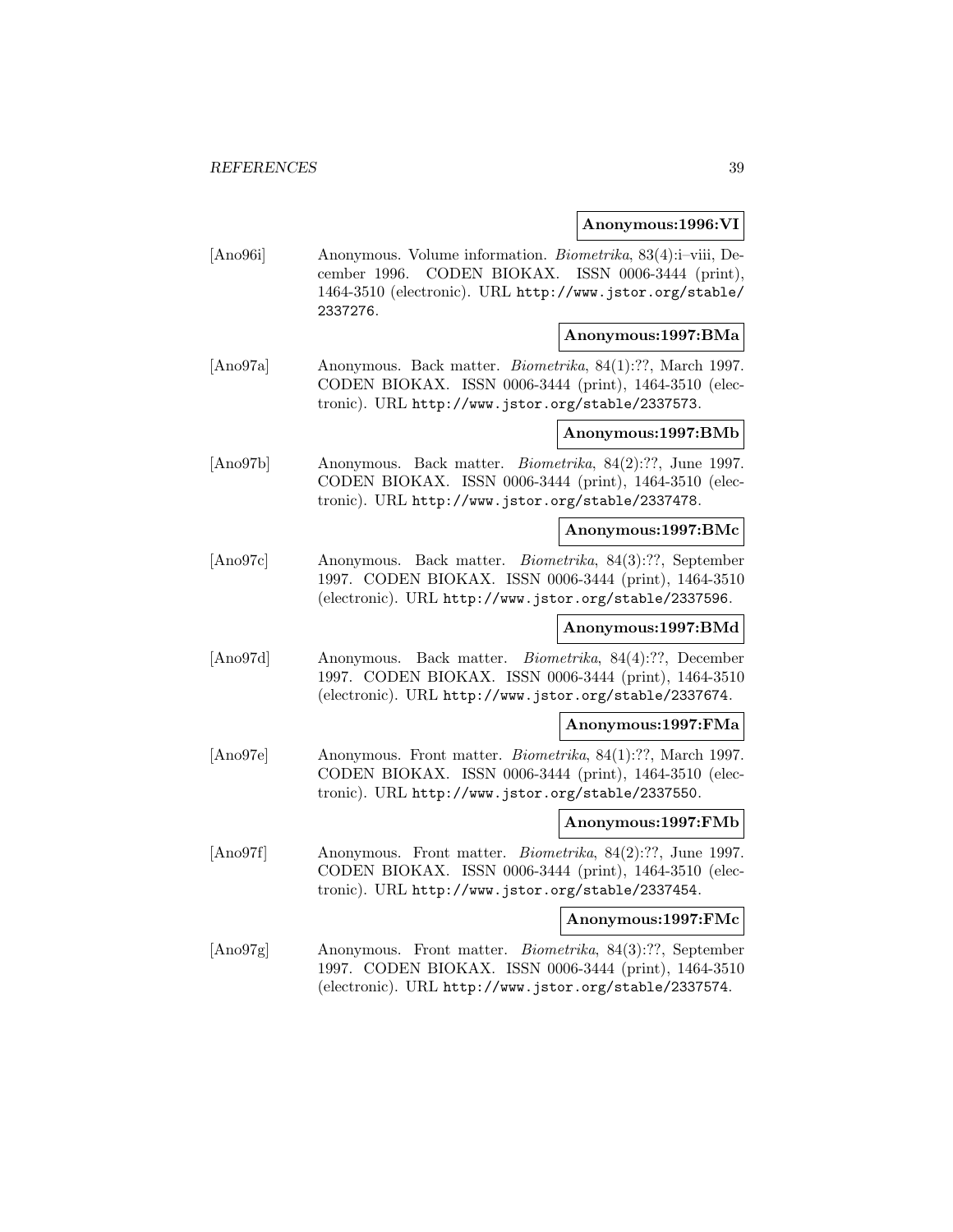### **Anonymous:1997:FMd**

[Ano97h] Anonymous. Front matter. Biometrika, 84(4):??, December 1997. CODEN BIOKAX. ISSN 0006-3444 (print), 1464-3510 (electronic). URL http://www.jstor.org/stable/2337648.

**Anonymous:1997:VIa**

[Ano97i] Anonymous. Volume information. Biometrika, 84(1):??, March 1997. CODEN BIOKAX. ISSN 0006-3444 (print), 1464-3510 (electronic). URL http://www.jstor.org/stable/2337549.

## **Anonymous:1997:VIb**

[Ano97j] Anonymous. Volume information. Biometrika, 84(4):i–viii, December 1997. CODEN BIOKAX. ISSN 0006-3444 (print), 1464-3510 (electronic). URL http://www.jstor.org/stable/ 2337647.

### **Anonymous:1998:BMa**

[Ano98a] Anonymous. Back matter. Biometrika, 85(1):??, March 1998. CODEN BIOKAX. ISSN 0006-3444 (print), 1464-3510 (electronic). URL http://www.jstor.org/stable/2337326.

## **Anonymous:1998:BMb**

[Ano98b] Anonymous. Back matter. Biometrika, 85(2):??, June 1998. CODEN BIOKAX. ISSN 0006-3444 (print), 1464-3510 (electronic). URL http://www.jstor.org/stable/2337380.

### **Anonymous:1998:BMc**

[Ano98c] Anonymous. Back matter. Biometrika, 85(3):??, September 1998. CODEN BIOKAX. ISSN 0006-3444 (print), 1464-3510 (electronic). URL http://www.jstor.org/stable/2337402.

## **Anonymous:1998:BMd**

[Ano98d] Anonymous. Back matter. Biometrika, 85(4):??, December 1998. CODEN BIOKAX. ISSN 0006-3444 (print), 1464-3510 (electronic). URL http://www.jstor.org/stable/2337501.

#### **Anonymous:1998:FMa**

[Ano98e] Anonymous. Front matter. Biometrika, 85(1):??, March 1998. CODEN BIOKAX. ISSN 0006-3444 (print), 1464-3510 (electronic). URL http://www.jstor.org/stable/2337304.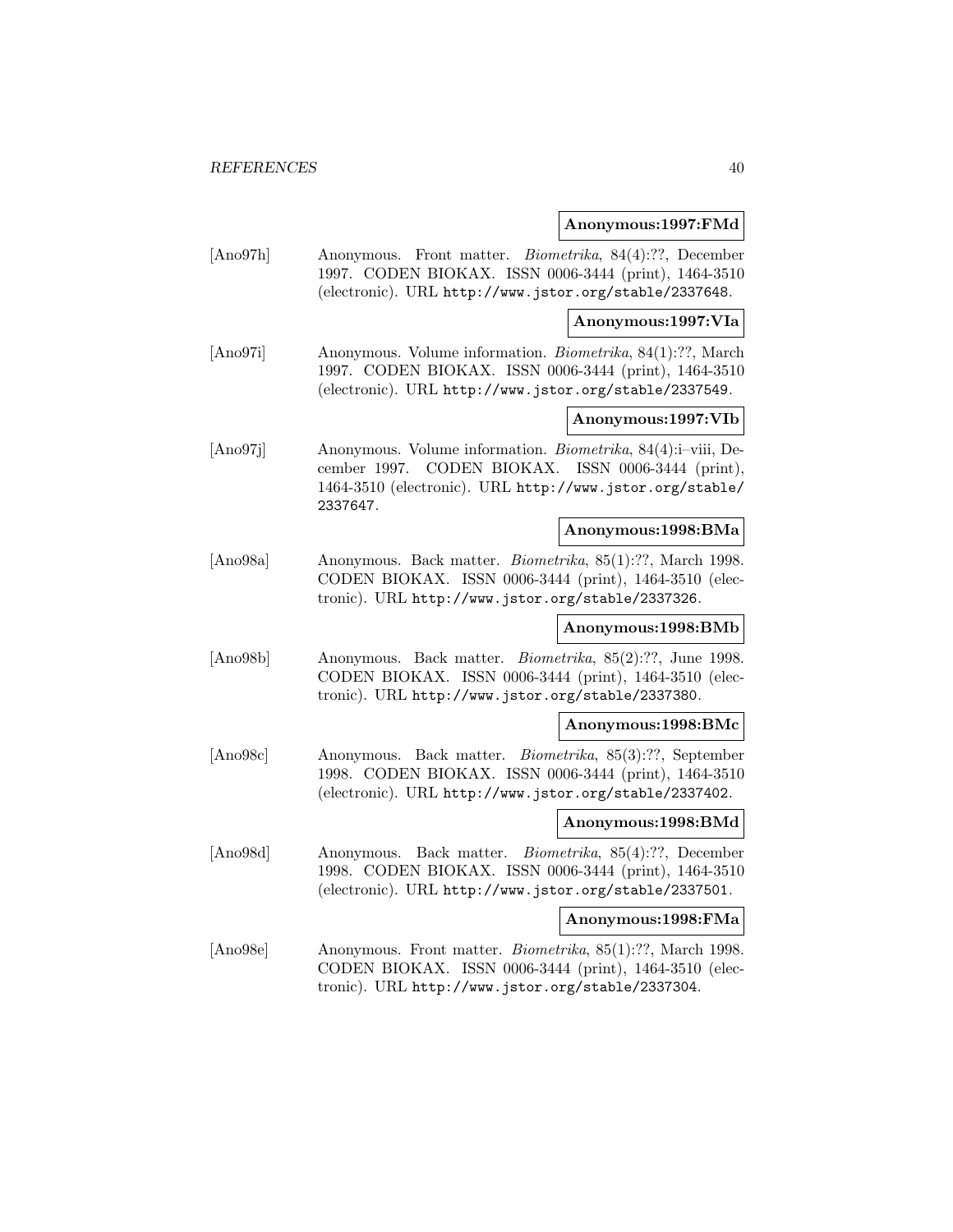### **Anonymous:1998:FMb**

[Ano98f] Anonymous. Front matter. Biometrika, 85(2):??, June 1998. CODEN BIOKAX. ISSN 0006-3444 (print), 1464-3510 (electronic). URL http://www.jstor.org/stable/2337355.

**Anonymous:1998:FMc**

[Ano98g] Anonymous. Front matter. Biometrika, 85(3):??, September 1998. CODEN BIOKAX. ISSN 0006-3444 (print), 1464-3510 (electronic). URL http://www.jstor.org/stable/2337381.

# **Anonymous:1998:FMd**

[Ano98h] Anonymous. Front matter. Biometrika, 85(4):??, December 1998. CODEN BIOKAX. ISSN 0006-3444 (print), 1464-3510 (electronic). URL http://www.jstor.org/stable/2337480.

#### **Anonymous:1998:VI**

[Ano98i] Anonymous. Volume information. Biometrika, 85(4):i–viii, December 1998. CODEN BIOKAX. ISSN 0006-3444 (print), 1464-3510 (electronic). URL http://www.jstor.org/stable/ 2337479.

## **Anonymous:1999:BMa**

[Ano99a] Anonymous. Back matter. Biometrika, 86(1):??, March 1999. CODEN BIOKAX. ISSN 0006-3444 (print), 1464-3510 (electronic). URL http://www.jstor.org/stable/2673555.

#### **Anonymous:1999:BMb**

[Ano99b] Anonymous. Back matter. Biometrika, 86(2):??, June 1999. CODEN BIOKAX. ISSN 0006-3444 (print), 1464-3510 (electronic). URL http://www.jstor.org/stable/2673530.

# **Anonymous:1999:BMc**

[Ano99c] Anonymous. Back matter. Biometrika, 86(3):??, September 1999. CODEN BIOKAX. ISSN 0006-3444 (print), 1464-3510 (electronic). URL http://www.jstor.org/stable/2673670.

#### **Anonymous:1999:BMd**

[Ano99d] Anonymous. Back matter. Biometrika, 86(4):??, December 1999. CODEN BIOKAX. ISSN 0006-3444 (print), 1464-3510 (electronic). URL http://www.jstor.org/stable/2673604.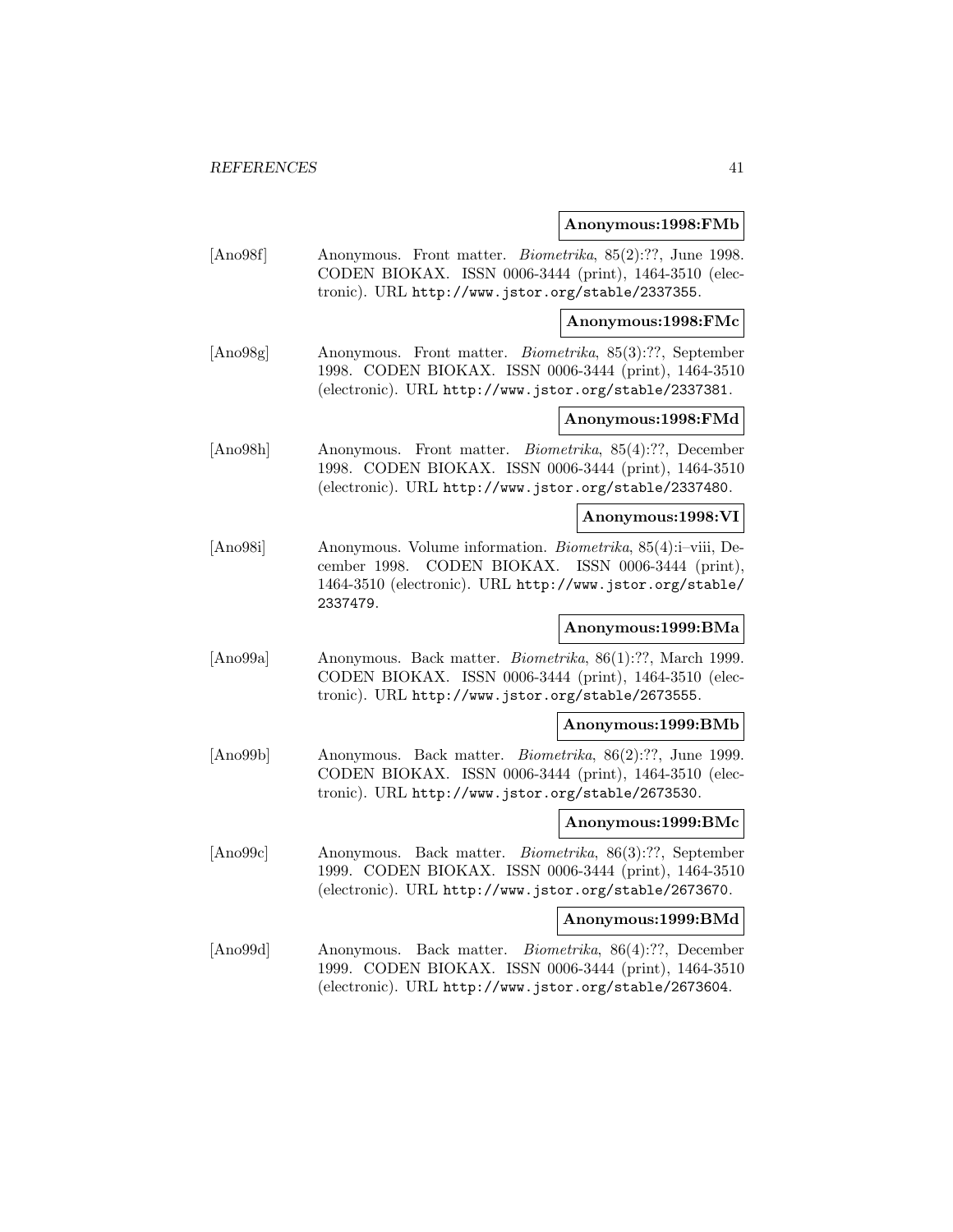### **Anonymous:1999:EBD**

[Ano99e] Anonymous. Efficient block designs for settings with spatially correlated errors. Biometrika, 86(1):233, March 1999. CODEN BIOKAX. ISSN 0006-3444 (print), 1464-3510 (electronic). URL http://www.jstor.org/stable/2673553.

### **Anonymous:1999:FMa**

[Ano99f] Anonymous. Front matter. *Biometrika*, 86(1):??, March 1999. CODEN BIOKAX. ISSN 0006-3444 (print), 1464-3510 (electronic). URL http://www.jstor.org/stable/2673531.

### **Anonymous:1999:FMb**

[Ano99g] Anonymous. Front matter. Biometrika, 86(2):??, June 1999. CODEN BIOKAX. ISSN 0006-3444 (print), 1464-3510 (electronic). URL http://www.jstor.org/stable/2673507.

#### **Anonymous:1999:FMc**

[Ano99h] Anonymous. Front matter. Biometrika, 86(3):??, September 1999. CODEN BIOKAX. ISSN 0006-3444 (print), 1464-3510 (electronic). URL http://www.jstor.org/stable/2673648.

## **Anonymous:1999:FMd**

[Ano99i] Anonymous. Front matter. Biometrika, 86(4):??, December 1999. CODEN BIOKAX. ISSN 0006-3444 (print), 1464-3510 (electronic). URL http://www.jstor.org/stable/2673581.

## **Anonymous:1999:VI**

[Ano99j] Anonymous. Volume information. Biometrika, 86(4):i–viii, December 1999. CODEN BIOKAX. ISSN 0006-3444 (print), 1464-3510 (electronic). URL http://www.jstor.org/stable/ 2673580.

## **Anonymous:2004:AC**

[Ano04] Anonymous. Amendments and corrections: "Is the Simes Improved Bonferroni Procedure Conservative?". Biometrika, 91(1):249–250, March 2004. CODEN BIOKAX. ISSN 0006-3444 (print), 1464-3510 (electronic). URL http:// biomet.oxfordjournals.org/content/91/1/249; http:/ /www.jstor.org/stable/20441095. See [SC96].

# **Anraku:1999:ICP**

[Anr99] Kazuo Anraku. An information criterion for parameters under a simple order restriction. Biometrika, 86(1):141–152, March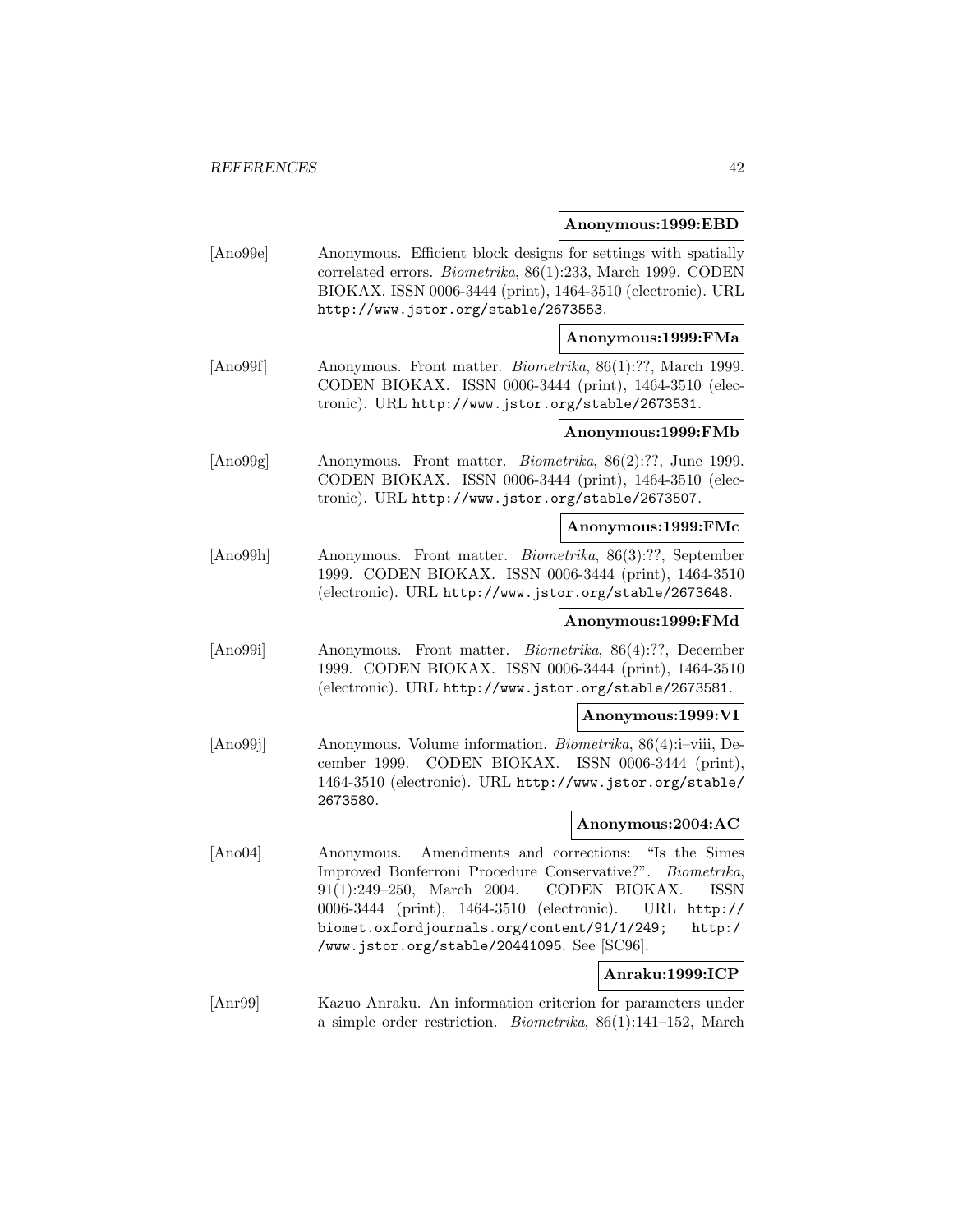1999. CODEN BIOKAX. ISSN 0006-3444 (print), 1464-3510 (electronic). URL http://www.jstor.org/stable/2673543.

**Altan:1996:NYS**

[AR96] S. Altan and D. Raghavarao. Nested Youden square designs. Biometrika, 83(1):242–245, March 1996. CODEN BIOKAX. ISSN 0006-3444 (print), 1464-3510 (electronic). URL http:// www.jstor.org/stable/2337448.

# **Abramovich:1998:WDA**

[AS98] F. Abramovich and B. W. Silverman. Wavelet decomposition approaches to statistical inverse problems. Biometrika, 85(1): 115–129, March 1998. CODEN BIOKAX. ISSN 0006-3444 (print), 1464-3510 (electronic). URL http://www.jstor.org/ stable/2337313.

# **Auestad:1990:INT**

[AT90] Bjørn Auestad and Dag Tjøstheim. Identification of nonlinear time series: First order characterization and order determination. Biometrika, 77(4):669–687, December 1990. CODEN BIOKAX. ISSN 0006-3444 (print), 1464-3510 (electronic). URL http://www.jstor.org/stable/2337091.

## **Azzalini:1994:LRA**

[Azz94] A. Azzalini. Logistic regression for autocorrelated data with application to repeated measures. Biometrika, 81(4):767–775, December 1994. CODEN BIOKAX. ISSN 0006-3444 (print), 1464-3510 (electronic). URL http://www.jstor.org/stable/ 2337079. See correction [Azz97].

## **Azzalini:1997:ACL**

[Azz97] A. Azzalini. Amendments and corrections: "Logistic Regression for Autocorrelated Data with Application to Repeated Measures". Biometrika, 84(4):989, December 1997. CODEN BIOKAX. ISSN 0006-3444 (print), 1464-3510 (electronic). URL http://www.jstor.org/stable/2337672. See [Azz94].

## **Baggerly:1998:ELG**

[Bag98] Keith A. Baggerly. Empirical likelihood as a goodness-of-fit measure. Biometrika, 85(3):535–547, September 1998. CODEN BIOKAX. ISSN 0006-3444 (print), 1464-3510 (electronic). URL http://www.jstor.org/stable/2337384.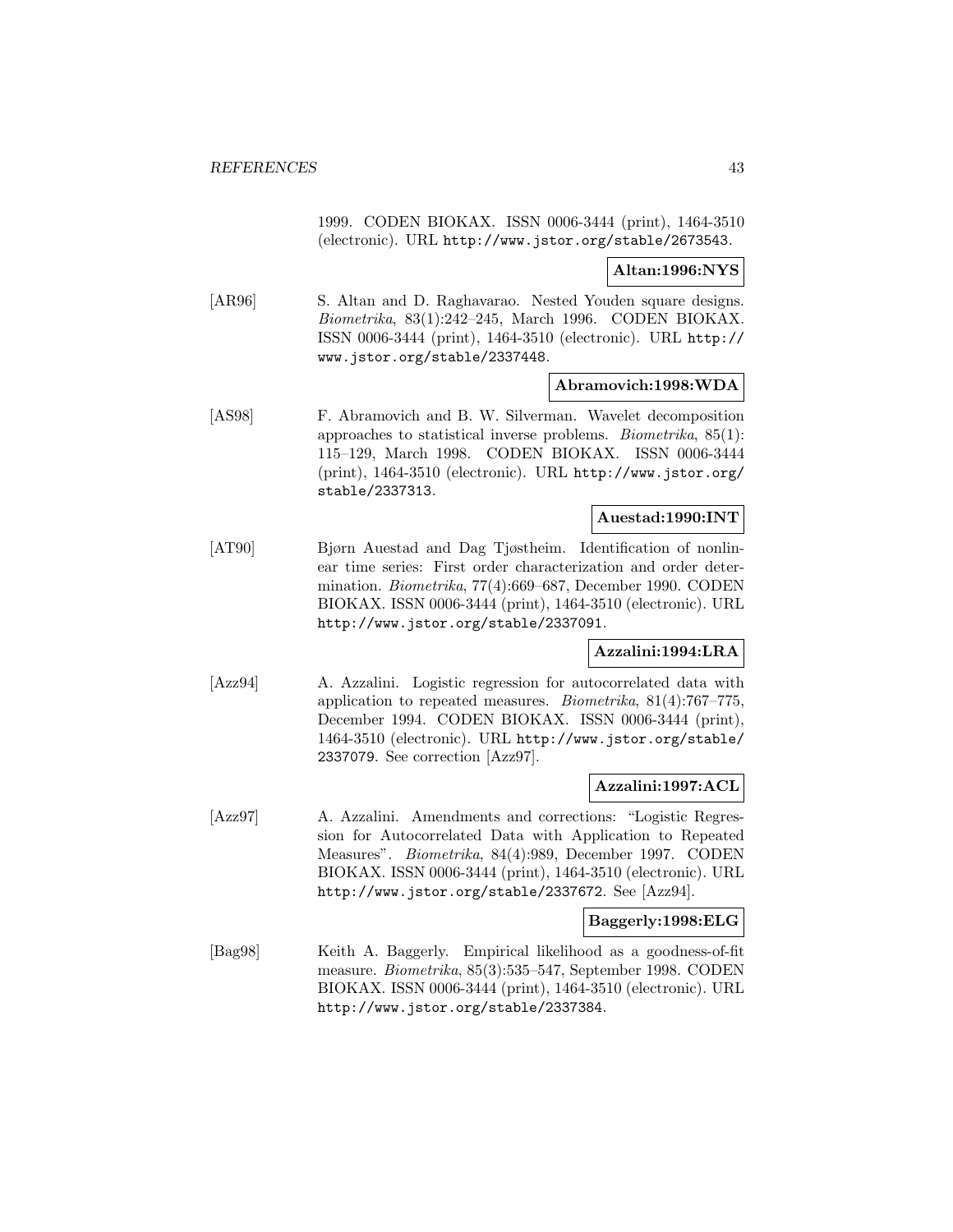# **Bailey:1995:NMP**

[BAM95] R. A. Bailey, J.-M. Azaïs, and H. Monod. Are neighbour methods preferable to analysis of variance for completely systematic designs? "Silly designs are silly!". Biometrika, 82(3):655–659, September 1995. CODEN BIOKAX. ISSN 0006-3444 (print), 1464-3510 (electronic). URL http://www.jstor.org/stable/ 2337543.

# **Baxter:1994:EQL**

[Bax94] Laurence A. Baxter. Estimation from quasi life tables. Biometrika, 81(3):567–577, August 1994. CODEN BIOKAX. ISSN 0006-3444 (print), 1464-3510 (electronic). URL http:// www.jstor.org/stable/2337127.

# **Booth:1990:RDS**

[BB90] James G. Booth and Ronald W. Butler. Randomization distributions and saddlepoint approximations in generalized linear models. Biometrika, 77(4):787–796, December 1990. CODEN BIOKAX. ISSN 0006-3444 (print), 1464-3510 (electronic). URL http://www.jstor.org/stable/2337101.

## **Berger:1992:OGR**

[BB92] James O. Berger and Jose M. Bernardo. Ordered group reference priors with application to the multinomial problem. Biometrika, 79(1):25–37, March 1992. CODEN BIOKAX. ISSN 0006-3444 (print), 1464-3510 (electronic). URL http://www. jstor.org/stable/2337144.

## **Booth:1999:ISA**

[BB99] James G. Booth and Ronald W. Butler. An importance sampling algorithm for exact conditional tests in log-linear models. Biometrika, 86(2):321–332, June 1999. CODEN BIOKAX. ISSN 0006-3444 (print), 1464-3510 (electronic). URL http:// www.jstor.org/stable/2673514.

## **Beran:1998:UMS**

[BBO98] J. Beran, R. J. Bhansali, and D. Ocker. On unified model selection for stationary and nonstationary short- and long-memory autoregressive processes. Biometrika, 85(4):921–934, December 1998. CODEN BIOKAX. ISSN 0006-3444 (print), 1464-3510 (electronic). URL http://www.jstor.org/stable/2337493.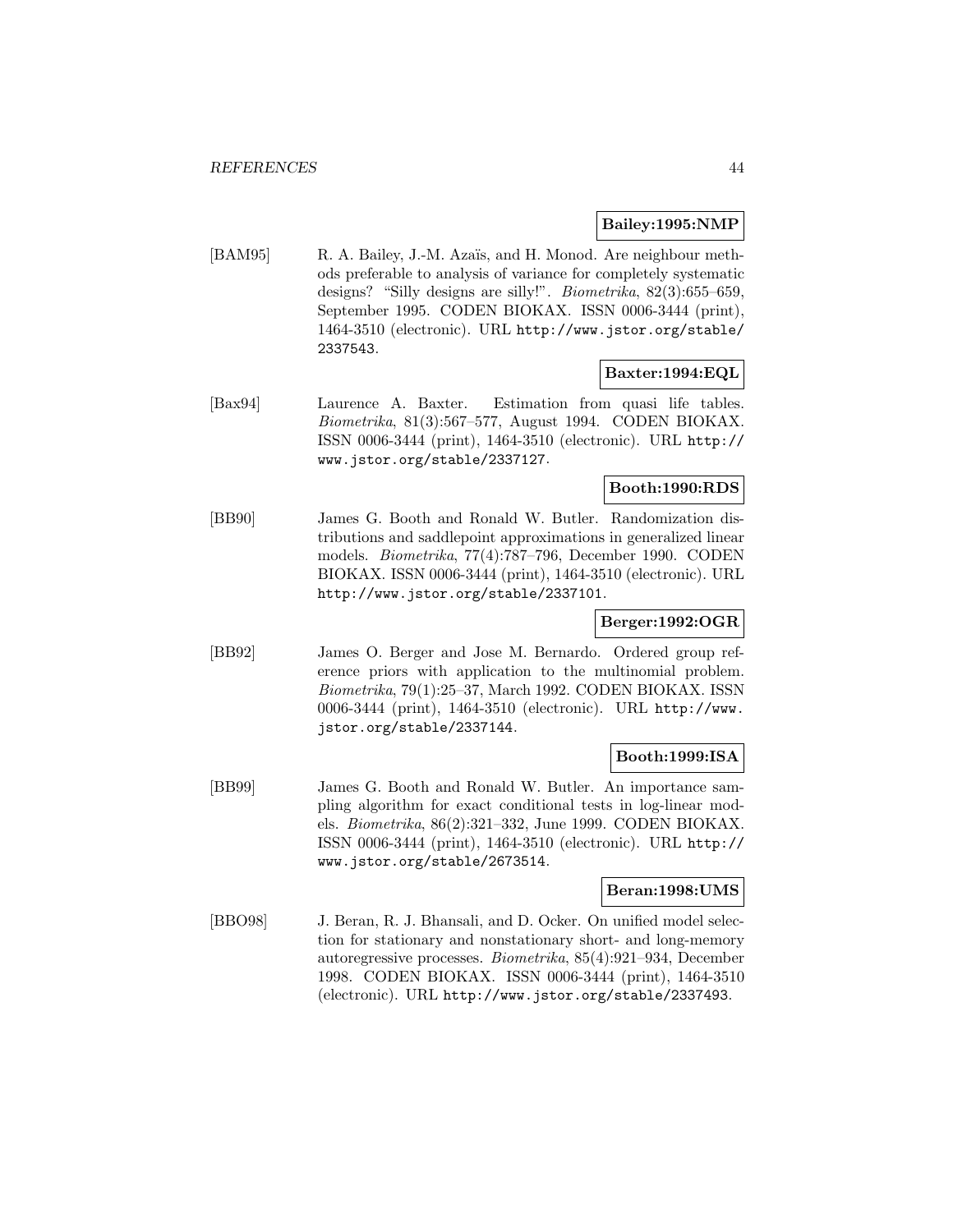### **Berger:1999:SBF**

[BBW99] James O. Berger, Benzion Boukai, and Yinping Wang. Simultaneous Bayesian-frequentist sequential testing of nested hypotheses. Biometrika, 86(1):79–92, March 1999. CODEN BIOKAX. ISSN 0006-3444 (print), 1464-3510 (electronic). URL http:// www.jstor.org/stable/2673538.

# **Bai:1991:IML**

[BC91a] Z. D. Bai and Mo Suk Chow. Inadmissibility of the maximum likelihood estimator in the sequential estimation of the size of a population. Biometrika, 78(4):817–823, December 1991. CO-DEN BIOKAX. ISSN 0006-3444 (print), 1464-3510 (electronic). URL http://www.jstor.org/stable/2336933.

# **Besag:1991:SMC**

[BC91b] Julian Besag and Peter Clifford. Sequential Monte Carlo p-values. Biometrika, 78(2):301–304, June 1991. CODEN BIOKAX. ISSN 0006-3444 (print), 1464-3510 (electronic). URL http://www.jstor.org/stable/2337256.

# **Brown:1998:CAE**

[BC98] B. M. Brown and Ann Cowling. Clustering and abundance estimation for Neyman–Scott models and line transect surveys. Biometrika, 85(2):427–438, June 1998. CODEN BIOKAX. ISSN 0006-3444 (print), 1464-3510 (electronic). URL http:/ /www.jstor.org/stable/2337368.

# **Burman:1994:CVM**

[BCN94] Prabir Burman, Edmond Chow, and Deborah Nolan. A crossvalidatory method for dependent data. Biometrika, 81(2):351– 358, June 1994. CODEN BIOKAX. ISSN 0006-3444 (print), 1464-3510 (electronic). URL http://www.jstor.org/stable/ 2336965.

# **Beath:1991:RMN**

[BD91a] Kenneth J. Beath and Annette J. Dobson. Regression to the mean for nonnormal populations. Biometrika, 78(2):431– 435, June 1991. CODEN BIOKAX. ISSN 0006-3444 (print), 1464-3510 (electronic). URL http://www.jstor.org/stable/ 2337271.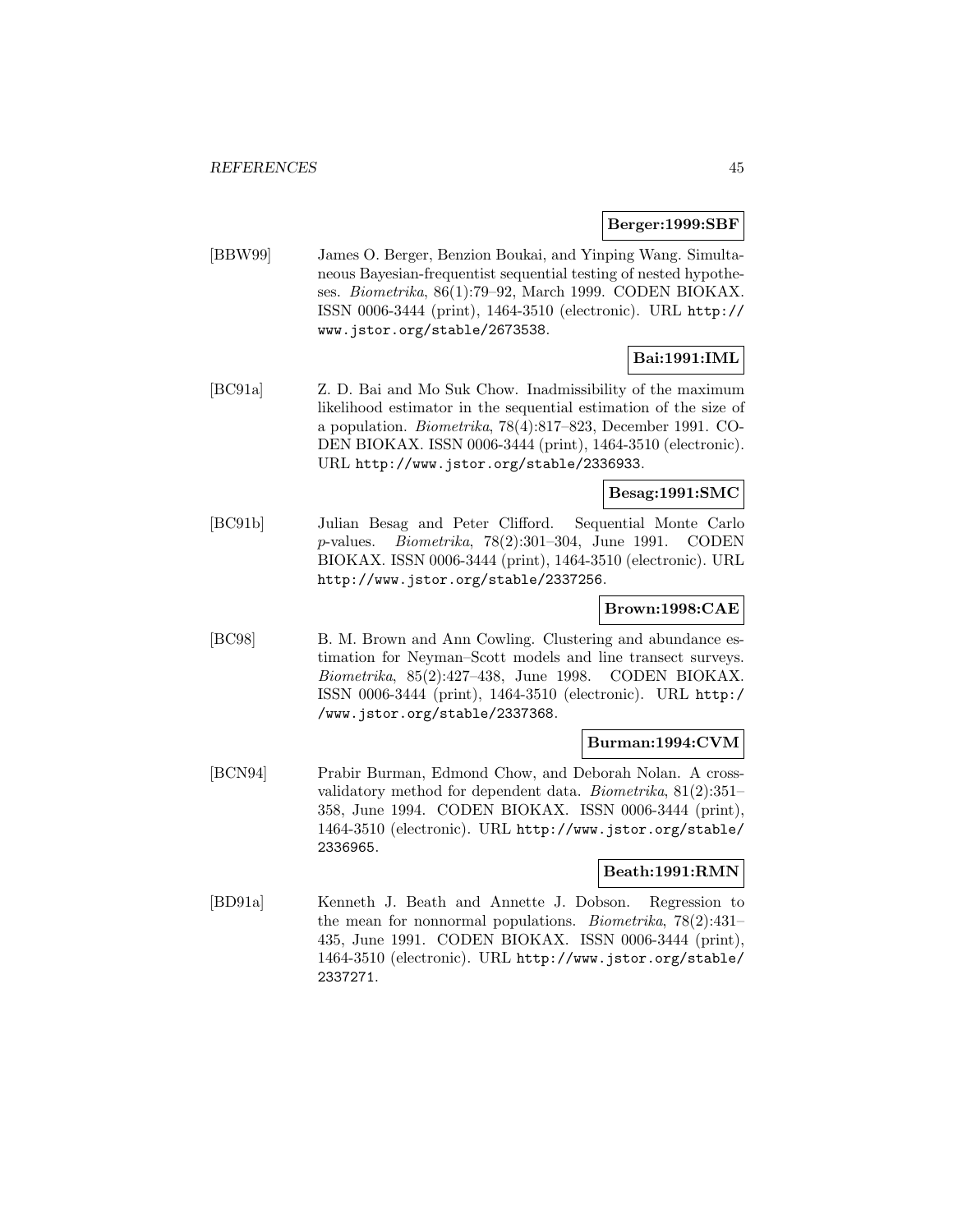### **Bhattacharjee:1991:IVL**

[BD91b] S. K. Bhattacharjee and I. R. Dunsmore. The influence of variables in a logistic model. Biometrika, 78(4):851–856, December 1991. CODEN BIOKAX. ISSN 0006-3444 (print), 1464-3510 (electronic). URL http://www.jstor.org/stable/2336937.

# **Boulerice:1995:NST**

[BD95] Bernard Boulerice and Gilles R. Ducharme. A note on smooth tests of goodness of fit for location-scale families. Biometrika, 82(2):437–438, June 1995. CODEN BIOKAX. ISSN 0006-3444 (print), 1464-3510 (electronic). URL http://www.jstor.org/ stable/2337422.

# **Beal:1991:CIE**

[Bea91] Stuart L. Beal. Computing initial estimates with mixed effects models: A general method of moments. Biometrika, 78(1):217– 220, March 1991. CODEN BIOKAX. ISSN 0006-3444 (print), 1464-3510 (electronic). URL http://www.jstor.org/stable/ 2336912.

# **Begg:1990:RD**

[Beg90a] C. B. Begg. Response to discussion. Biometrika, 77(3):484, September 1990. CODEN BIOKAX. ISSN 0006-3444 (print), 1464-3510 (electronic). URL http://www.jstor.org/stable/ 2336985. See [Beg90b].

### **Begg:1990:IWB**

[Beg90b] Colin B. Begg. On inferences from Wei's biased coin design for clinical trials. Biometrika, 77(3):467–478, September 1990. CO-DEN BIOKAX. ISSN 0006-3444 (print), 1464-3510 (electronic). URL http://www.jstor.org/stable/2336980. See discussion [FS90, Poc90, Kem90, Cox90] and reply [Beg90a].

### **Bellhouse:1990:EMA**

[Bel90] D. R. Bellhouse. On the equivalence of marginal and approximate conditional likelihoods for correlation parameters under a normal model. Biometrika, 77(4):743–746, December 1990. CO-DEN BIOKAX. ISSN 0006-3444 (print), 1464-3510 (electronic). URL http://www.jstor.org/stable/2337097.

### **Berman:1990:SMD**

[Ber90] Simeon M. Berman. A stochastic model for the distribution of HIV latency time based on T4 counts. Biometrika, 77(4):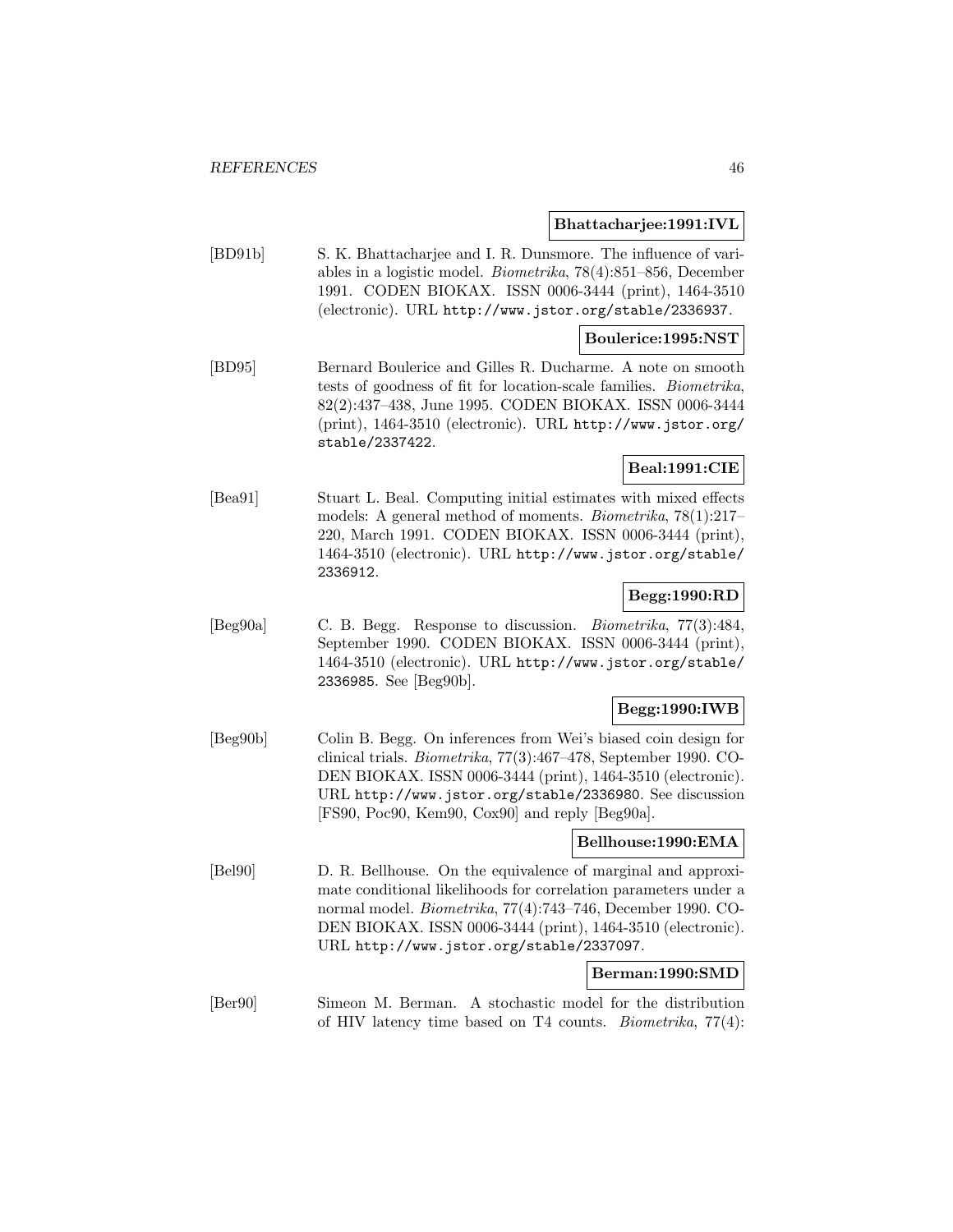733–741, December 1990. CODEN BIOKAX. ISSN 0006-3444 (print), 1464-3510 (electronic). URL http://www.jstor.org/ stable/2337096.

## **Beran:1993:FLM**

[Ber93] Jan Beran. Fitting long-memory models by generalized linear regression. Biometrika, 80(4):817–822, December 1993. CO-DEN BIOKAX. ISSN 0006-3444 (print), 1464-3510 (electronic). URL http://www.jstor.org/stable/2336873.

### **Beran:1994:CEG**

[Ber94] Jan Beran. On a class of M-estimators for Gaussian longmemory models. *Biometrika*, 81(4):755–766, December 1994. CODEN BIOKAX. ISSN 0006-3444 (print), 1464-3510 (electronic). URL http://www.jstor.org/stable/2337078.

## **Brown:1999:CVM**

[BFV99] Philip J. Brown, Tom Fearn, and Marina Vannucci. The choice of variables in multivariate regression: A non-conjugate Bayesian decision theory approach. Biometrika, 86(3):635–648, September 1999. CODEN BIOKAX. ISSN 0006-3444 (print), 1464-3510 (electronic). URL http://www.jstor.org/stable/ 2673659.

# **Boys:1992:RDS**

[BG92] R. J. Boys and K. D. Glazebrook. A robust design of a screen for a binary response. Biometrika, 79(3):643–650, September 1992. CODEN BIOKAX. ISSN 0006-3444 (print), 1464-3510 (electronic). URL http://www.jstor.org/stable/2336795.

# **Bruce:1996:UWV**

[BG96] Andrew G. Bruce and Hong-Ye Gao. Understanding WaveShrink: Variance and bias estimation. Biometrika, 83(4):727–745, December 1996. CODEN BIOKAX. ISSN 0006-3444 (print), 1464-3510 (electronic). URL http://www.jstor.org/stable/ 2337279.

### **Boys:1996:BMO**

[BGM96] R. J. Boys, K. D. Glazebrook, and C. M. McCrone. A Bayesian model for the optimal ordering of a collection of screens. Biometrika, 83(2):472–476, June 1996. CODEN BIOKAX. ISSN 0006-3444 (print), 1464-3510 (electronic). URL http:/ /www.jstor.org/stable/2337618.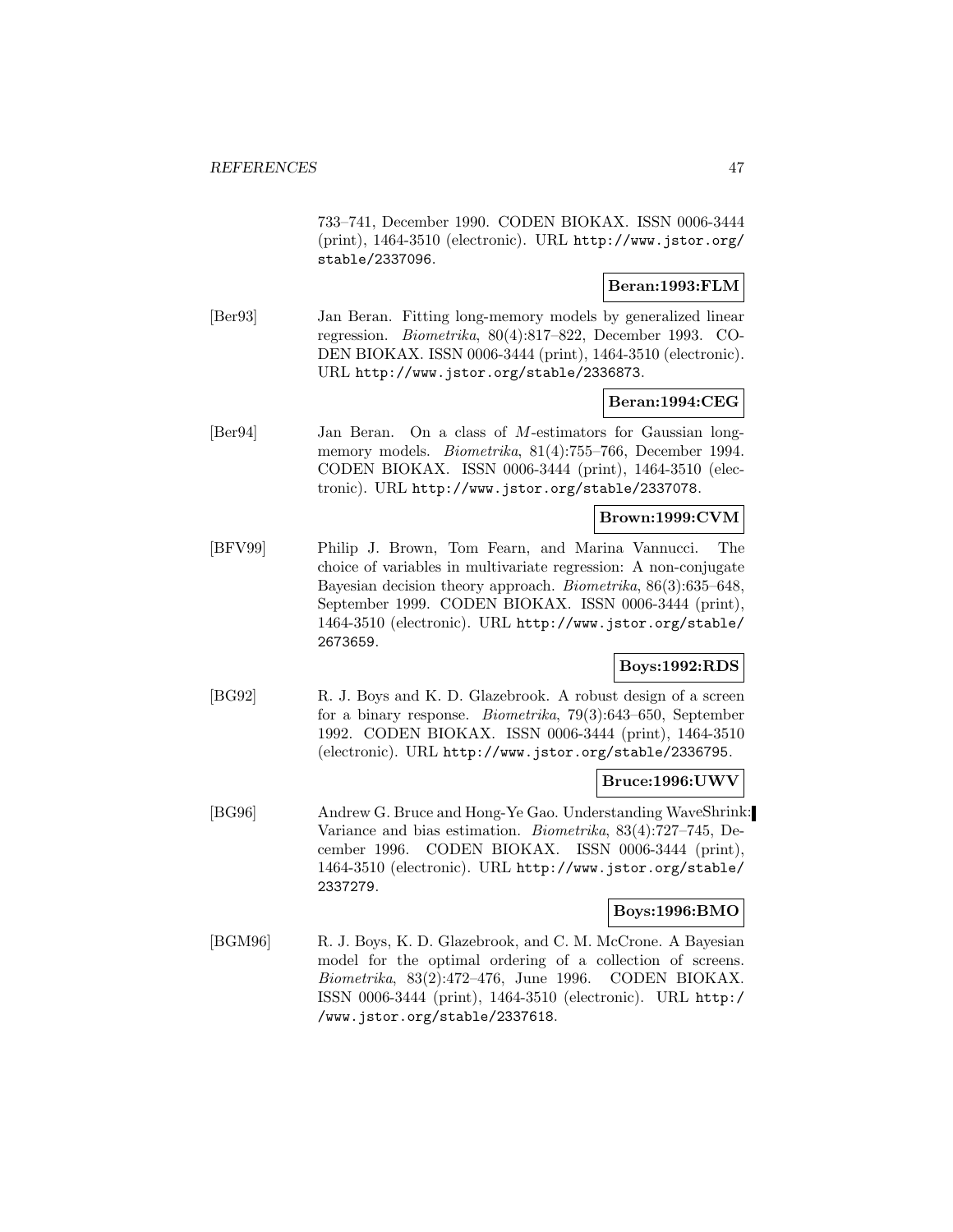## **Bedrick:1990:OTL**

[BH90] Edward J. Bedrick and Joe R. Hill. Outlier tests for logistic regression: A conditional approach. Biometrika, 77(4):815–827, December 1990. CODEN BIOKAX. ISSN 0006-3444 (print), 1464-3510 (electronic). URL http://www.jstor.org/stable/ 2337104.

# **Basu:1994:RPD**

[BH94a] Ayanendranath Basu and Ian R. Harris. Robust predictive distributions for exponential families. Biometrika, 81(4):790–794, December 1994. CODEN BIOKAX. ISSN 0006-3444 (print), 1464-3510 (electronic). URL http://www.jstor.org/stable/ 2337083.

# **Booth:1994:MCA**

[BH94b] James G. Booth and Peter Hall. Monte Carlo approximation and the iterated bootstrap. Biometrika, 81(2):331–340, June 1994. CODEN BIOKAX. ISSN 0006-3444 (print), 1464-3510 (electronic). URL http://www.jstor.org/stable/2336963.

### **Bhargava:1996:SPE**

[Bha96] Alok Bhargava. Some properties of exact tests for unit roots. Biometrika, 83(4):944–949, December 1996. CODEN BIOKAX. ISSN 0006-3444 (print), 1464-3510 (electronic). URL http:// www.jstor.org/stable/2337300.

#### **Butler:1992:SAB**

[BHB92a] Ronald W. Butler, S. Huzurbazar, and James G. Booth. Saddlepoint approximations for the Bartlett–Nanda–Pillai trace statistic in multivariate analysis. Biometrika, 79(4):705–715, December 1992. CODEN BIOKAX. ISSN 0006-3444 (print), 1464-3510 (electronic). URL http://www.jstor.org/stable/2337226.

## **Butler:1992:SAG**

[BHB92b] Ronald W. Butler, S. Huzurbazar, and James G. Booth. Saddlepoint approximations for the generalized variance and Wilks' statistic. Biometrika, 79(1):157–169, March 1992. CODEN BIOKAX. ISSN 0006-3444 (print), 1464-3510 (electronic). URL http://www.jstor.org/stable/2337156.

## **Bar-Hen:1998:ADM**

[BHD98] Avner Bar-Hen and Jean J. Daudin. Asymptotic distribution of Matusita's distance: Application to the location model.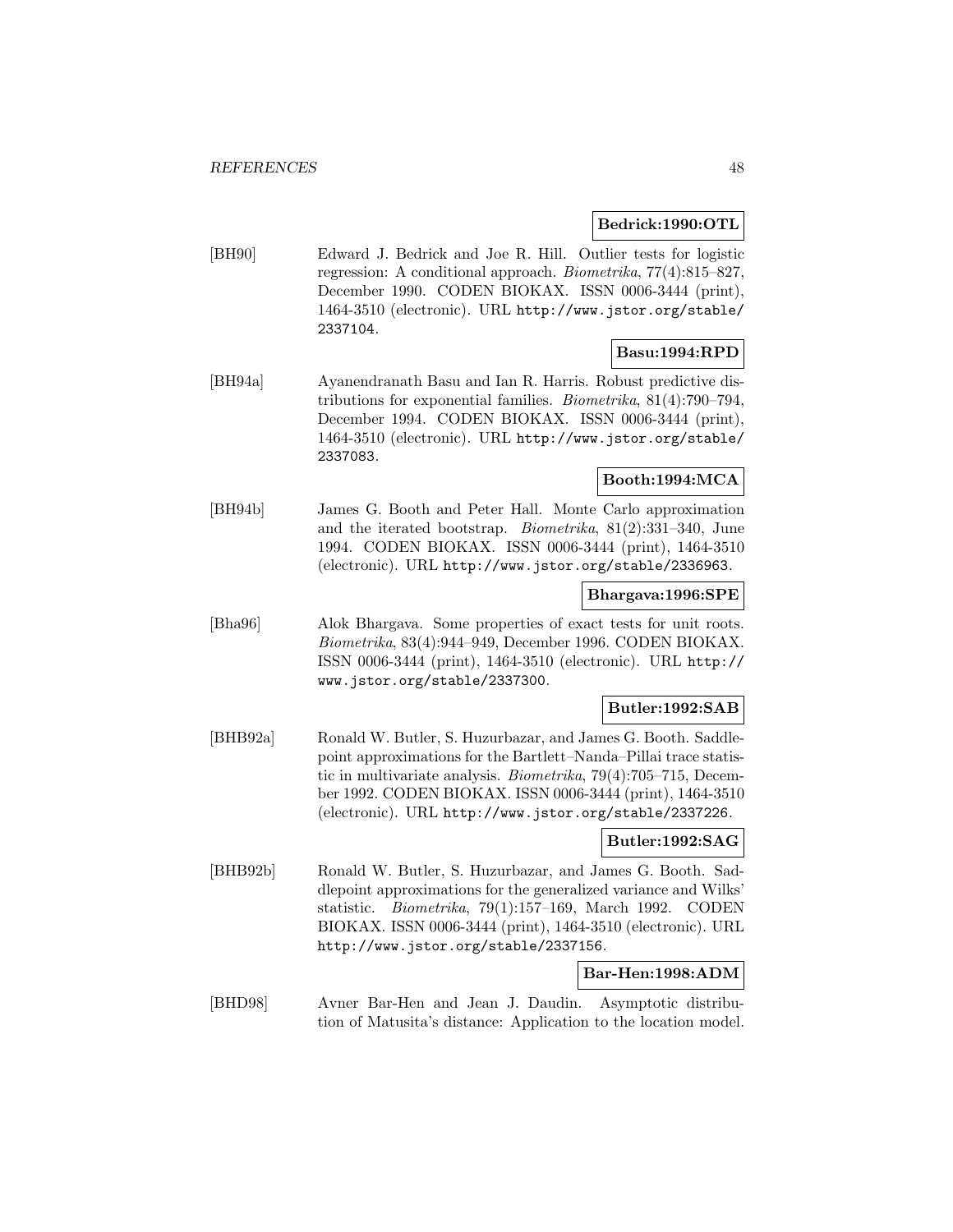Biometrika, 85(2):477–481, June 1998. CODEN BIOKAX. ISSN 0006-3444 (print), 1464-3510 (electronic). URL http:/ /www.jstor.org/stable/2337374.

# **Basu:1998:REE**

[BHHJ98] Ayanendranath Basu, Ian R. Harris, Nils L. Hjort, and M. C. Jones. Robust and efficient estimation by minimising a density power divergence. Biometrika, 85(3):549–559, September 1998. CODEN BIOKAX. ISSN 0006-3444 (print), 1464-3510 (electronic). URL http://www.jstor.org/stable/2337385.

# **Booth:1999:PER**

[BHO99] James G. Booth, James P. Hobert, and Pamela A. Ohman. On the probable error of the ratio of two gamma means. Biometrika, 86(2):439–452, June 1999. CODEN BIOKAX. ISSN 0006-3444 (print), 1464-3510 (electronic). URL http://www.jstor.org/ stable/2673524.

# **Bowman:1998:BSS**

[BHP98] Adrian Bowman, Peter Hall, and Tania Prvan. Bandwidth selection for the smoothing of distribution functions. Biometrika, 85(4):799–808, December 1998. CODEN BIOKAX. ISSN 0006- 3444 (print), 1464-3510 (electronic). URL http://www.jstor. org/stable/2337484.

## **Binder:1992:FCP**

[Bin92] David A. Binder. Fitting Cox's proportional hazards models from survey data. Biometrika, 79(1):139–147, March 1992. CO-DEN BIOKAX. ISSN 0006-3444 (print), 1464-3510 (electronic). URL http://www.jstor.org/stable/2337154.

### **Bingham:1997:SHP**

[Bin97] N. H. Bingham. Studies in the history of probability and statistics. XLV. The late Philip Holgate's paper: "Independent functions. Probability and analysis in Poland between the Wars". Biometrika, 84(1):159–173, March 1997. CODEN BIOKAX. ISSN 0006-3444 (print), 1464-3510 (electronic). URL http:// www.jstor.org/stable/2337563. With an introduction by N. H. Bingham.

# **Besag:1995:CIA**

[BK95] Julian Besag and Charles Kooperberg. On conditional and intrinsic autoregressions. Biometrika, 82(4):733–746, December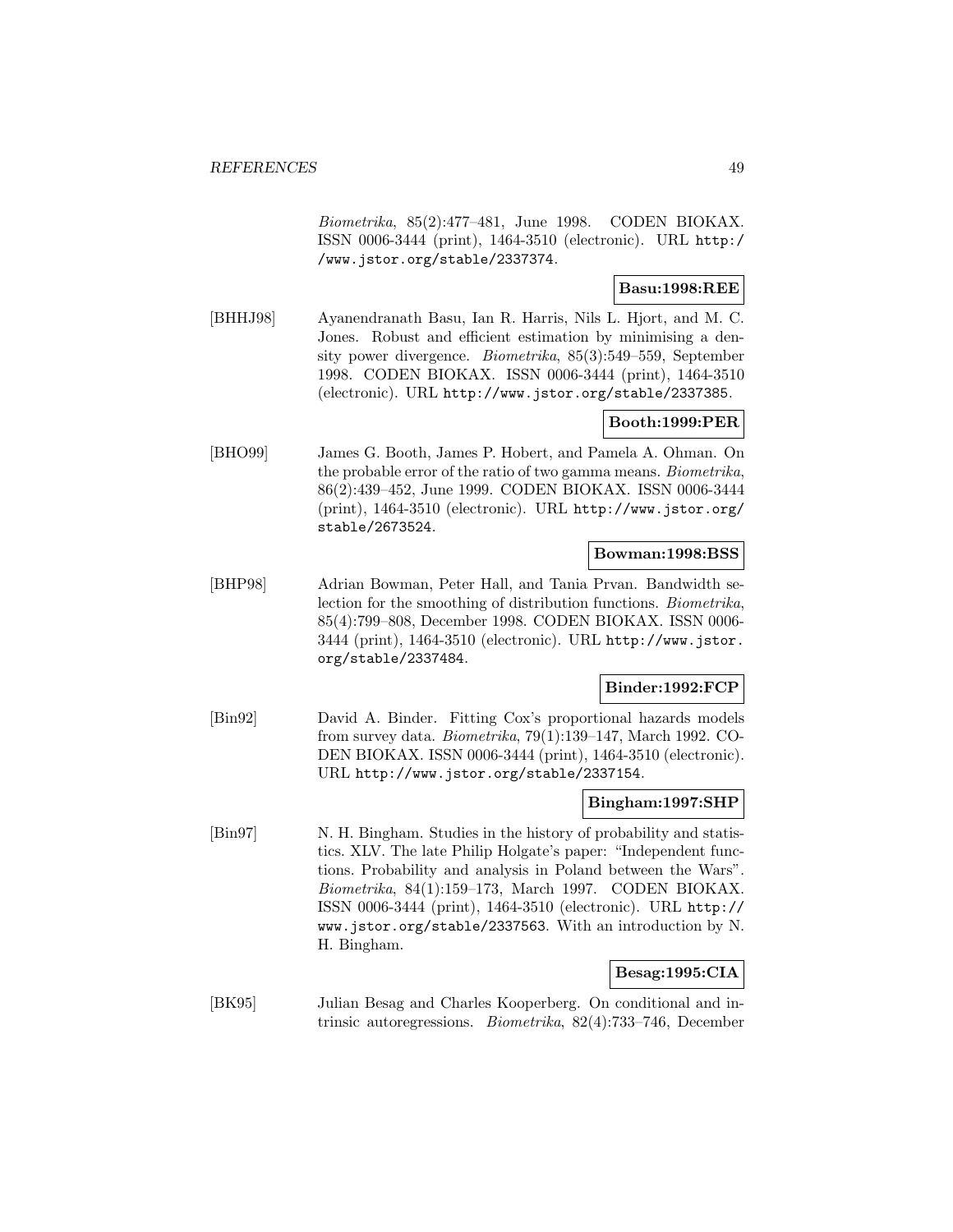1995. CODEN BIOKAX. ISSN 0006-3444 (print), 1464-3510 (electronic). URL http://www.jstor.org/stable/2337341.

**Bauer:1996:UAC**

[BK96] Peter Bauer and Meinhard Kieser. A unifying approach for confidence intervals and testing of equivalence and difference. Biometrika, 83(4):934–937, December 1996. CODEN BIOKAX. ISSN 0006-3444 (print), 1464-3510 (electronic). URL http:// www.jstor.org/stable/2337298.

### **Breslow:1995:BCG**

[BL95] Norman E. Breslow and Xihong Lin. Bias correction in generalised linear mixed models with a single component of dispersion. Biometrika, 82(1):81–91, March 1995. CODEN BIOKAX. ISSN 0006-3444 (print), 1464-3510 (electronic). URL http:// www.jstor.org/stable/2337629.

# **Blyth:1994:LDA**

[Bly94] Stephen Blyth. Local divergence and association. Biometrika, 81(3):579–584, August 1994. CODEN BIOKAX. ISSN 0006- 3444 (print), 1464-3510 (electronic). URL http://www.jstor. org/stable/2337128. See correction [Bly95].

# **Blyth:1995:ACL**

[Bly95] S. Blyth. Amendments and corrections: "Local divergence and association". Biometrika, 82(3):667, September 1995. CODEN BIOKAX. ISSN 0006-3444 (print), 1464-3510 (electronic). URL http://www.jstor.org/stable/2337545. See [Bly94].

## **Becker:1993:MEA**

[BM93] Niels G. Becker and Ian C. Marschner. A method for estimating the age-specific relative risk of HIV infection from AIDS incidence data. Biometrika, 80(1):165–178, March 1993. CODEN BIOKAX. ISSN 0006-3444 (print), 1464-3510 (electronic). URL http://www.jstor.org/stable/2336766.

### **Bush:1996:SBM**

[BM96] Christopher A. Bush and Steven N. MacEachern. A semiparametric Bayesian model for randomised block designs. Biometrika, 83(2):275–285, June 1996. CODEN BIOKAX. ISSN 0006-3444 (print), 1464-3510 (electronic). URL http:/ /www.jstor.org/stable/2337600.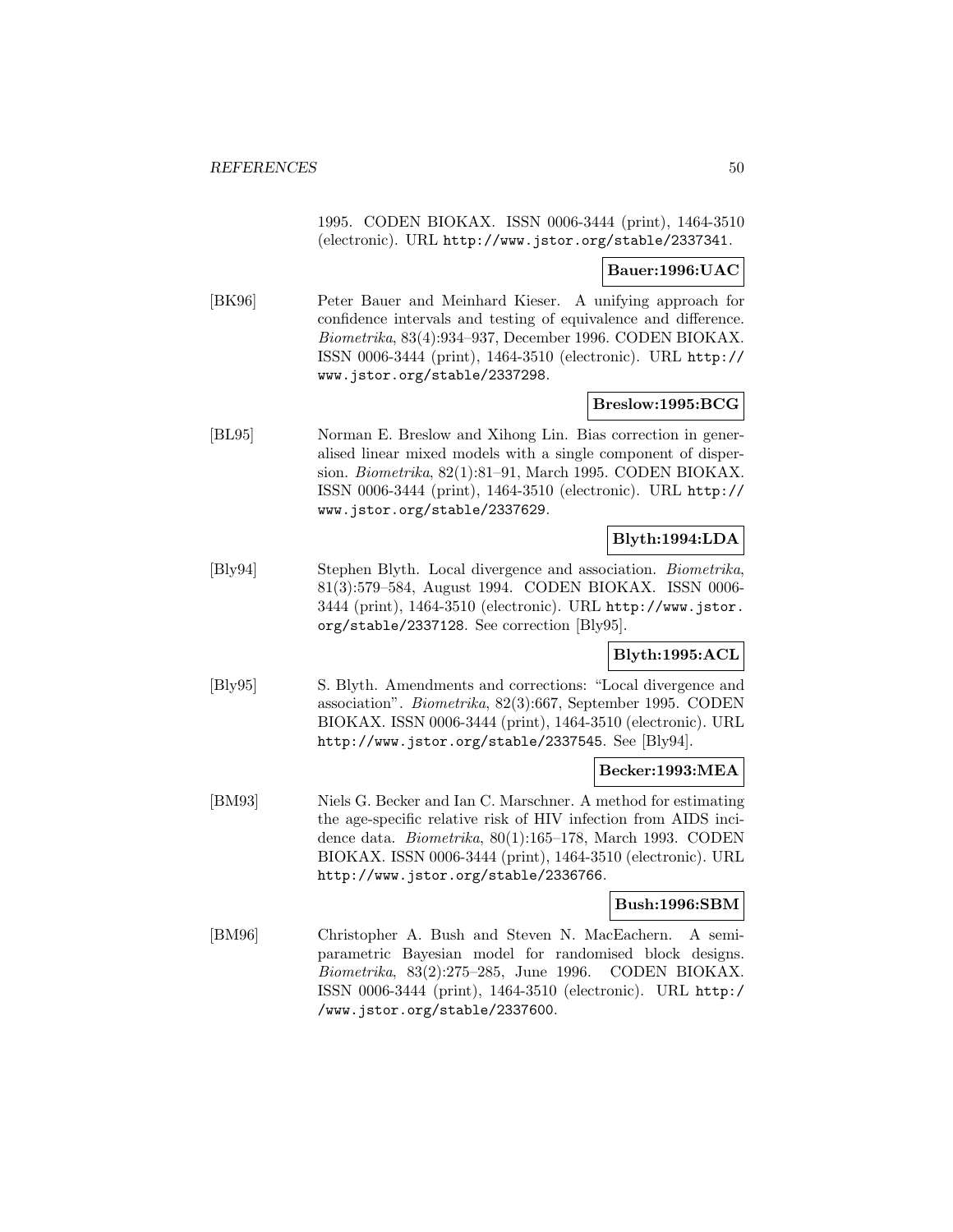#### **Bassiakos:1991:GET**

[BML91] Yiannis C. Bassiakos, Xiao-Li Meng, and Shaw-Hwa Lo. A general estimator of the treatment effect when the data are heavily censored. Biometrika, 78(4):741–748, December 1991. CODEN BIOKAX. ISSN 0006-3444 (print), 1464-3510 (electronic). URL http://www.jstor.org/stable/2336925.

# **Bailey:1995:COA**

[BMM95] R. A. Bailey, H. Monod, and J. P. Morgan. Construction and optimality of affine-resolvable designs. Biometrika, 82(1):187– 200, March 1995. CODEN BIOKAX. ISSN 0006-3444 (print), 1464-3510 (electronic). URL http://www.jstor.org/stable/ 2337638.

## **Barndorff-Nielsen:1991:MSL**

[BN91] O. E. Barndorff-Nielsen. Modified signed log likelihood ratio. Biometrika, 78(3):557–563, September 1991. CODEN BIOKAX. ISSN 0006-3444 (print), 1464-3510 (electronic). URL http://www.jstor.org/stable/2337024.

### **Barndorff-Nielsen:1995:SIA**

[BN95a] O. E. Barndorff-Nielsen. Stable and invariant adjusted profile likelihood and directed likelihood for curved exponential models. Biometrika, 82(3):489–499, September 1995. CODEN BIOKAX. ISSN 0006-3444 (print), 1464-3510 (electronic). URL http://www.jstor.org/stable/2337528.

## **Burman:1995:GAT**

[BN95b] P. Burman and D. Nolan. A general Akaike-type criterion for model selection in robust regression. Biometrika, 82(4):877–886, December 1995. CODEN BIOKAX. ISSN 0006-3444 (print), 1464-3510 (electronic). URL http://www.jstor.org/stable/ 2337352.

#### **Bagdonavicius:1997:TFS**

[BN97] Vilijandas B. Bagdonavičius and Mikhail S. Nikulin. Transfer functionals and semiparametric regression models. Biometrika, 84(2):365–378, June 1997. CODEN BIOKAX. ISSN 0006-3444 (print), 1464-3510 (electronic). URL http://www.jstor.org/ stable/2337463.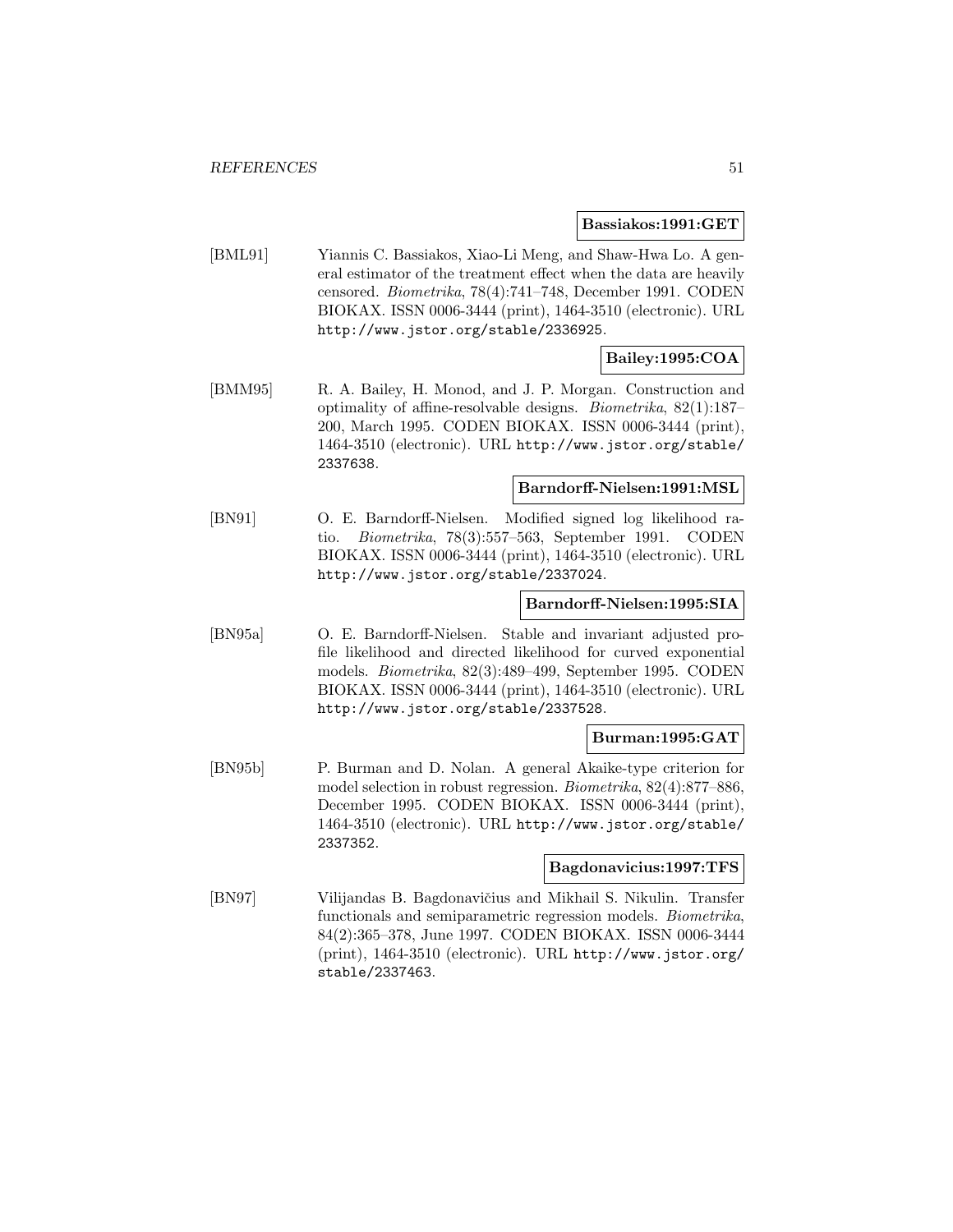### **Barndorff-Nielsen:1994:SIA**

[BNC94] O. E. Barndorff-Nielsen and S. R. Chamberlin. Stable and invariant adjusted directed likelihoods. Biometrika, 81(3):485– 499, August 1994. CODEN BIOKAX. ISSN 0006-3444 (print), 1464-3510 (electronic). URL http://www.jstor.org/stable/ 2337121.

# **Boswijk:1994:NAS**

[BNL94] H. Peter Boswijk, Heinz Neudecker, and Shuang Zhe Liu. A note on the asymptotics of a stochastic vector difference equation. Biometrika, 81(1):216–218, March 1994. CODEN BIOKAX. ISSN 0006-3444 (print), 1464-3510 (electronic). URL http:// www.jstor.org/stable/2337063.

# **Barndorff-Nielsen:1993:NRB**

[BNM93] Ole E. Barndorff-Nielsen and Peter McCullagh. A note on the relation between modified profile likelihood and the Cox–Reid adjusted profile likelihood. Biometrika, 80(2):321–328, June 1993. CODEN BIOKAX. ISSN 0006-3444 (print), 1464-3510 (electronic). URL http://www.jstor.org/stable/2337202.

## **Brown:1991:DPN**

[BO91] Philip J. Brown and Samuel D. Oman. Double points in nonlinear calibration. Biometrika, 78(1):33–43, March 1991. CODEN BIOKAX. ISSN 0006-3444 (print), 1464-3510 (electronic). URL http://www.jstor.org/stable/2336893.

## **Bohning:1994:NTP**

[Böh94] Dankmar Böhning. A note on a test for Poisson overdispersion. Biometrika, 81(2):418–419, June 1994. CODEN BIOKAX. ISSN 0006-3444 (print), 1464-3510 (electronic). URL http:// www.jstor.org/stable/2336974.

# **Bose:1996:SEI**

[Bos96] Mausumi Bose. Some efficient incomplete block sequences. Biometrika, 83(4):956–961, December 1996. CODEN BIOKAX. ISSN 0006-3444 (print), 1464-3510 (electronic). URL http:// www.jstor.org/stable/2337302.

### **Banerjee:1999:EMN**

[BP99] T. Banerjee and S. R. Paul. An extension of Morel–Nagaraj's finite mixture distribution for modelling multinomial clustered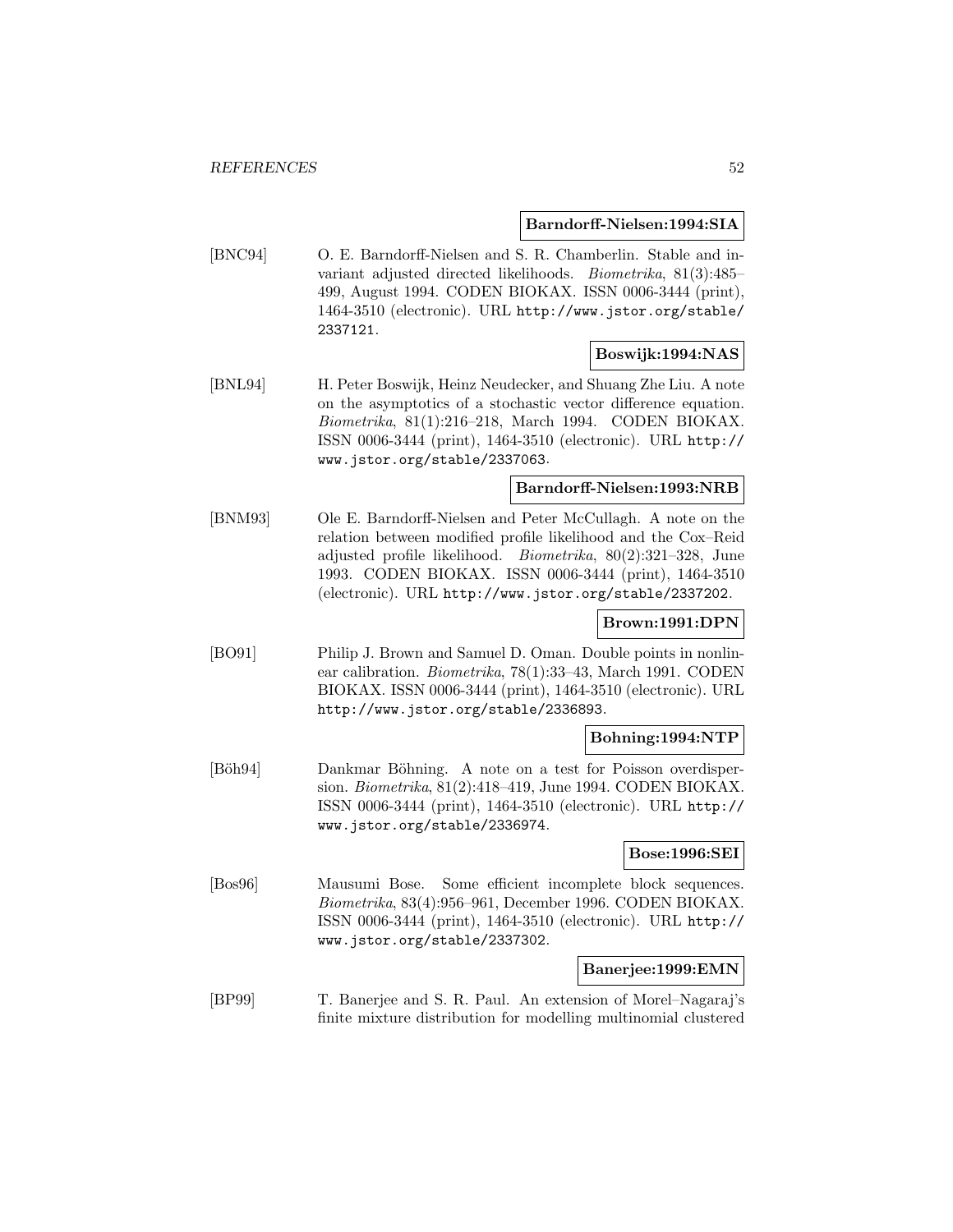data. Biometrika, 86(3):723–727, September 1999. CODEN BIOKAX. ISSN 0006-3444 (print), 1464-3510 (electronic). URL http://www.jstor.org/stable/2673667.

# **Barnard:1999:SSD**

[BR99a] John Barnard and Donald B. Rubin. Small-sample degrees of freedom with multiple imputation. Biometrika, 86(4):948–955, December 1999. CODEN BIOKAX. ISSN 0006-3444 (print), 1464-3510 (electronic). URL http://www.jstor.org/stable/ 2673599.

## **Brooks:1999:QEM**

[BR99b] S. P. Brooks and G. O. Roberts. On quantile estimation and Markov chain Monte Carlo convergence. Biometrika, 86(3): 710–717, September 1999. CODEN BIOKAX. ISSN 0006-3444 (print), 1464-3510 (electronic). URL http://www.jstor.org/ stable/2673665.

### **Bandeen-Roche:1996:MFT**

[BRL96] Karen J. Bandeen-Roche and Kung-Yee Liang. Modelling failure-time associations in data with multiple levels of clustering. Biometrika, 83(1):29–39, March 1996. CODEN BIOKAX. ISSN 0006-3444 (print), 1464-3510 (electronic). URL http:// www.jstor.org/stable/2337430.

## **Brown:1990:NAD**

[Bro90] Emery N. Brown. A note on the asymptotic distribution of the parameter estimates for the harmonic regression model. Biometrika, 77(3):653–656, September 1990. CODEN BIOKAX. ISSN 0006-3444 (print), 1464-3510 (electronic). URL http://www.jstor.org/stable/2337006.

## **Burridge:1994:ODG**

[BS94] Jim Burridge and Paola Sebastiani. D-optimal designs for generalised linear models with variance proportional to the square of the mean. Biometrika, 81(2):295–304, June 1994. CODEN BIOKAX. ISSN 0006-3444 (print), 1464-3510 (electronic). URL http://www.jstor.org/stable/2336960.

## **Bohning:1996:ICD**

[BSD96] Dankmar Bohning, Peter Schlattmann, and Ekkehart Dietz. Interval censored data: A note on the nonparametric maximum likelihood estimator of the distribution function. Biometrika,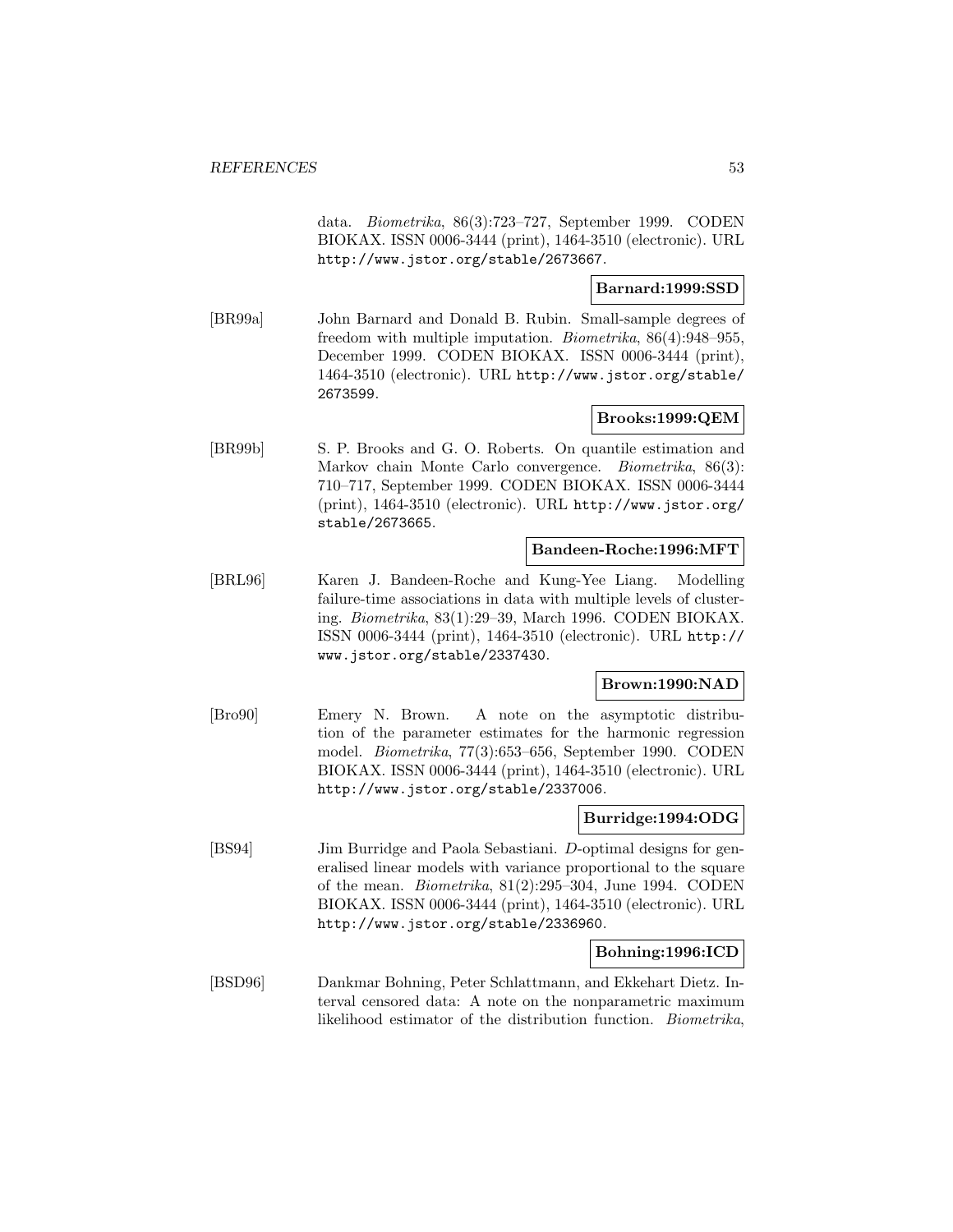83(2):462–466, June 1996. CODEN BIOKAX. ISSN 0006-3444 (print), 1464-3510 (electronic). URL http://www.jstor.org/ stable/2337616.

## **Bellavance:1995:NAA**

[BT95] F. Bellavance and S. Tardif. A nonparametric approach to the analysis of three-treatment three-period crossover designs. Biometrika, 82(4):865–875, December 1995. CODEN BIOKAX. ISSN 0006-3444 (print), 1464-3510 (electronic). URL http:// www.jstor.org/stable/2337351.

# **Beran:1996:TCL**

[BT96a] Jan Beran and Norma Terrin. Testing for a change of the long-memory parameter. Biometrika, 83(3):627–638, September 1996. CODEN BIOKAX. ISSN 0006-3444 (print), 1464-3510 (electronic). URL http://www.jstor.org/stable/2337514. See corrections [BT99].

# **Box:1996:PPC**

[BT96b] George Box and John Tyssedal. Projective properties of certain orthogonal arrays. Biometrika, 83(4):950–955, December 1996. CODEN BIOKAX. ISSN 0006-3444 (print), 1464-3510 (electronic). URL http://www.jstor.org/stable/2337301.

## **Bortot:1998:MEM**

[BT98] Paola Bortot and Jonathan A. Tawn. Models for the extremes of Markov chains. Biometrika, 85(4):851–867, December 1998. CODEN BIOKAX. ISSN 0006-3444 (print), 1464-3510 (electronic). URL http://www.jstor.org/stable/2337488.

## **Beran:1999:ACT**

[BT99] Jan Beran and Norma Terrin. Amendments and corrections:"Testing for a change of the long-memory parameter" [Biometrika **83** (1996), no. 3, 627–638; (98a:62111)]. Biometrika, 86(1):233, March 1999. CODEN BIOKAX. ISSN 0006-3444 (print), 1464-3510 (electronic). URL http://www. jstor.org/stable/2673552. See [BT96a].

### **Buckley:1991:DSS**

[Buc91] M. J. Buckley. Detecting a smooth signal: Optimality of Cusum based procedures. Biometrika, 78(2):253–262, June 1991. CO-DEN BIOKAX. ISSN 0006-3444 (print), 1464-3510 (electronic). URL http://www.jstor.org/stable/2337250.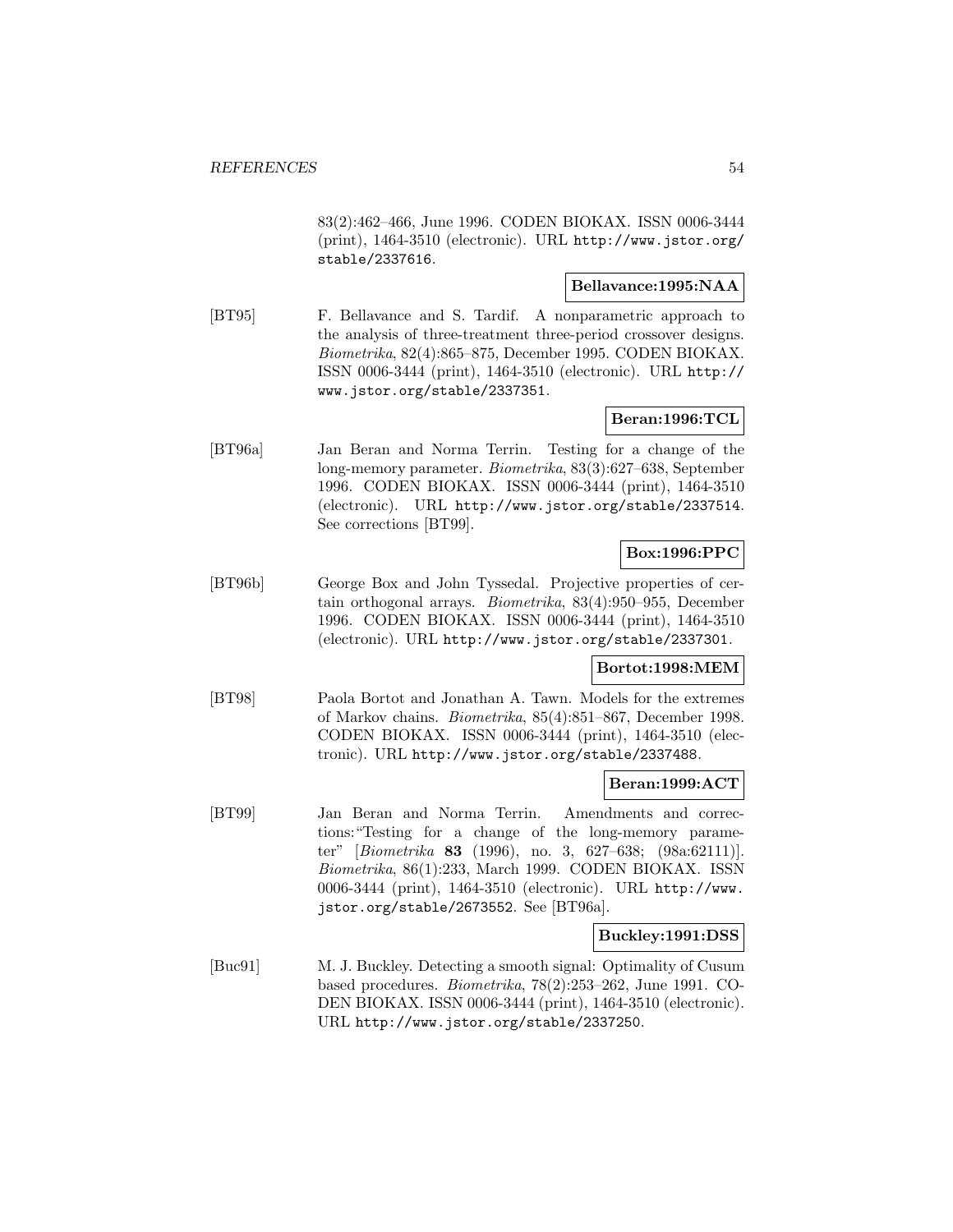### **Buckley:1994:FCD**

[Buc94] M. J. Buckley. Fast computation of a discretized thin-plate smoothing spline for image data. *Biometrika*, 81(2):247-258, June 1994. CODEN BIOKAX. ISSN 0006-3444 (print), 1464-3510 (electronic). URL http://www.jstor.org/stable/ 2336955.

### **Buhlmann:1999:DAP**

[Büh99] Peter Bühlmann. Dynamic adaptive partitioning for nonlinear time series. *Biometrika*, 86(3):555–571, September 1999. CO-DEN BIOKAX. ISSN 0006-3444 (print), 1464-3510 (electronic). URL http://www.jstor.org/stable/2673654.

### **Buonaccorsi:1996:MEE**

[Buo96] J. P. Buonaccorsi. A modified estimating equation approach to correcting for measurement error in regression. Biometrika, 83 (2):433–440, June 1996. CODEN BIOKAX. ISSN 0006-3444 (print), 1464-3510 (electronic). URL http://www.jstor.org/ stable/2337612.

# **Carroll:1997:SEM**

[Car97] R. J. Carroll. Surprising effects of measurement error on an aggregate data estimator. Biometrika, 84(1):231–234, March 1997. CODEN BIOKAX. ISSN 0006-3444 (print), 1464-3510 (electronic). URL http://www.jstor.org/stable/2337569.

## **Crisp:1994:NNL**

[CB94] Adam Crisp and Jim Burridge. A note on nonregular likelihood functions in heteroscedastic regression models. Biometrika, 81 (3):585–587, August 1994. CODEN BIOKAX. ISSN 0006-3444 (print), 1464-3510 (electronic). URL http://www.jstor.org/ stable/2337129.

# **Cook:1997:TAR**

[CB97] R. Dennis Cook and Efstathia Bura. Testing the adequacy of regression functions. Biometrika, 84(4):949–956, December 1997. CODEN BIOKAX. ISSN 0006-3444 (print), 1464-3510 (electronic). URL http://www.jstor.org/stable/2337665.

### **Cordeiro:1994:NAD**

[CBD94] Gauss M. Cordeiro, Denise A. Botter, and Silvia L. De Paula Ferrari. Nonnull asymptotic distributions of three classic criteria in generalised linear models. Biometrika, 81(4):709–720,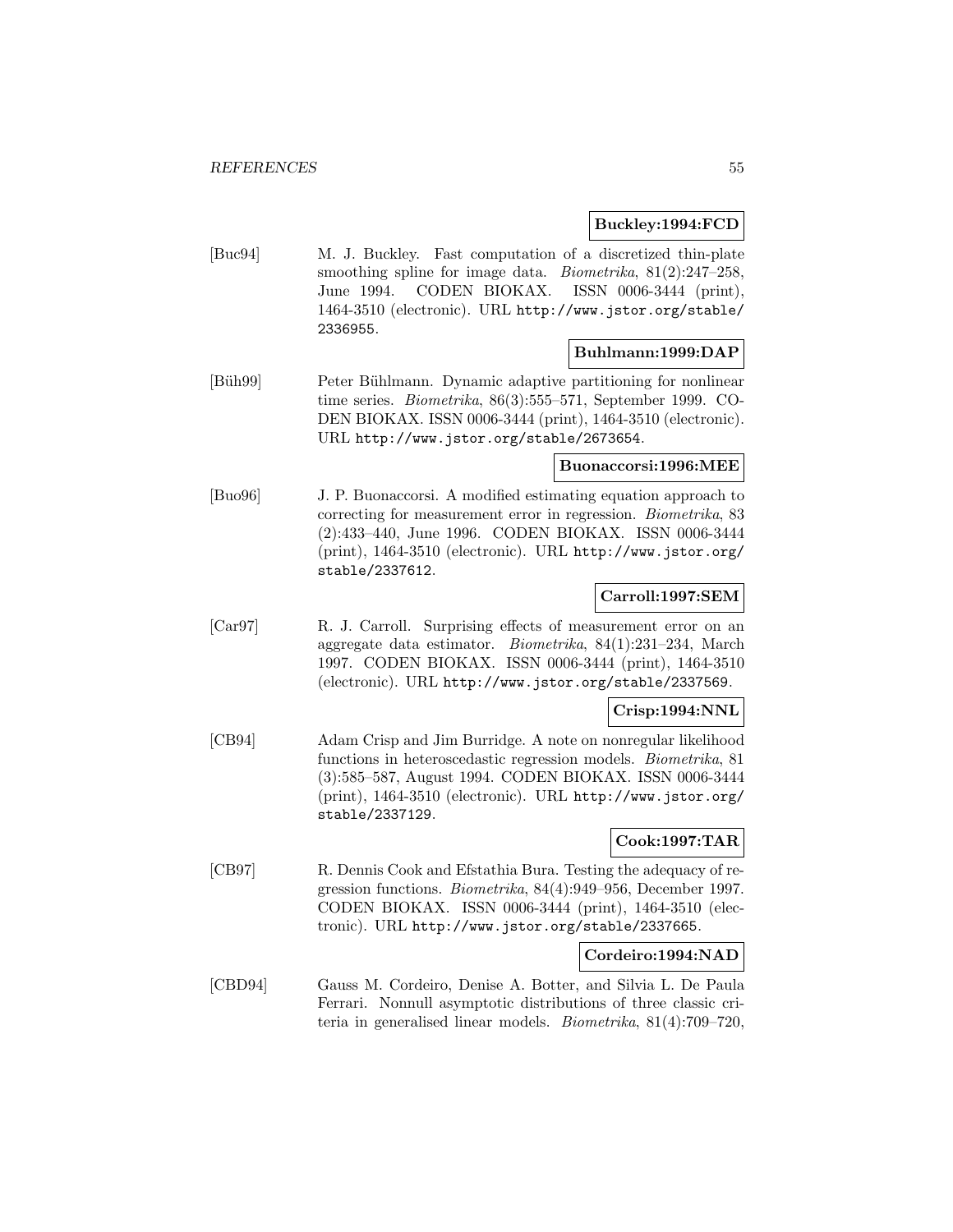December 1994. CODEN BIOKAX. ISSN 0006-3444 (print), 1464-3510 (electronic). URL http://www.jstor.org/stable/ 2337074.

# **Chu:1995:NRE**

[CC95] C. K. Chu and K. F. Cheng. Nonparametric regression estimates using misclassified binary responses. Biometrika, 82 (2):315–325, June 1995. CODEN BIOKAX. ISSN 0006-3444 (print), 1464-3510 (electronic). URL http://www.jstor.org/ stable/2337410.

# **Chambers:1992:PEF**

[CDH92] R. L. Chambers, Alan H. Dorfman, and Peter Hall. Properties of estimators of the finite population distribution function. Biometrika, 79(3):577–582, September 1992. CODEN BIOKAX. ISSN 0006-3444 (print), 1464-3510 (electronic). URL http://www.jstor.org/stable/2336788.

# **Chen:1994:WFP**

[CDL94] Xiang-Hui Chen, Arthur P. Dempster, and Jun S. Liu. Weighted finite population sampling to maximize entropy. *Biometrika*, 81 (3):457–469, August 1994. CODEN BIOKAX. ISSN 0006-3444 (print), 1464-3510 (electronic). URL http://www.jstor.org/ stable/2337119.

# **Cordeiro:1991:MST**

[CdPF91] Gauss M. Cordeiro and Silvia L. de Paula Ferrari. A modified score test statistic having chi-squared distribution to order  $n^{-1}$ . Biometrika, 78(3):573–582, September 1991. CODEN BIOKAX. ISSN 0006-3444 (print), 1464-3510 (electronic). URL http://www.jstor.org/stable/2337026.

### **Carter:1992:CRS**

[CES92] C. K. Carter, G. K. Eagleson, and B. W. Silverman. A comparison of the Reinsch and Speckman splines. Biometrika, 79 (1):81–91, March 1992. CODEN BIOKAX. ISSN 0006-3444 (print), 1464-3510 (electronic). URL http://www.jstor.org/ stable/2337149.

## **Cox:1991:RLD**

[CF91] Trevor F. Cox and Gillian Ferry. Robust logistic discrimination. Biometrika, 78(4):841–849, December 1991. CODEN BIOKAX. ISSN 0006-3444 (print), 1464-3510 (electronic). URL http:// www.jstor.org/stable/2336936.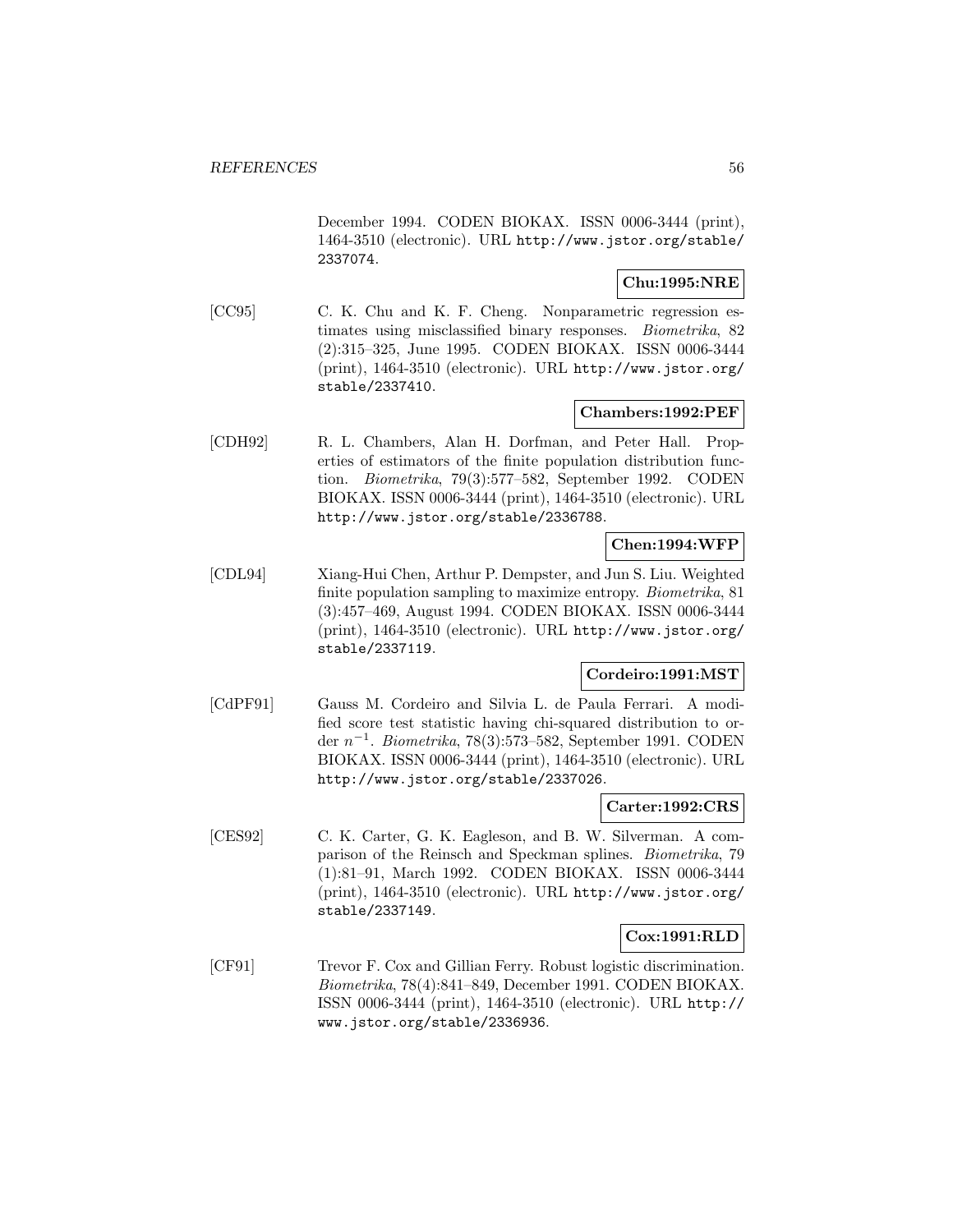## **Caperaa:1997:NEP**

[CFG97] P. Capéraà, A.-L. Fougères, and C. Genest. A nonparametric estimation procedure for bivariate extreme value copulas. Biometrika, 84(3):567–577, September 1997. CODEN BIOKAX. ISSN 0006-3444 (print), 1464-3510 (electronic). URL http://www.jstor.org/stable/2337579.

# **Cheah:1994:MTE**

[CFR94] P. K. Cheah, D. A. S. Fraser, and N. Reid. Multiparameter testing in exponential models: Third order approximations from likelihood. Biometrika, 81(2):271–278, June 1994. CODEN BIOKAX. ISSN 0006-3444 (print), 1464-3510 (electronic). URL http://www.jstor.org/stable/2336957.

# **Carlin:1993:PLI**

[CG93] Bradley P. Carlin and Alan E. Gelfand. Parametric likelihood inference for record breaking problems. Biometrika, 80(3):507– 515, September 1993. CODEN BIOKAX. ISSN 0006-3444 (print), 1464-3510 (electronic). URL http://www.jstor.org/ stable/2337172.

# **Chib:1998:AMP**

[CG98] Siddhartha Chib and Edward Greenberg. Analysis of multivariate probit models. Biometrika, 85(2):347–361, June 1998. CODEN BIOKAX. ISSN 0006-3444 (print), 1464-3510 (electronic). URL http://www.jstor.org/stable/2337362.

## **Chang:1995:VGS**

[CGS95] Myron N. Chang, A. Lawrence Gould, and Steven M. Snapinn. P-values for group sequential testing. Biometrika, 82(3): 650–654, September 1995. CODEN BIOKAX. ISSN 0006-3444 (print), 1464-3510 (electronic). URL http://www.jstor.org/ stable/2337542.

### **Chernoff:1990:LOD**

[CH90] Herman Chernoff and Yoel Haitovsky. Locally optimal design for comparing two probabilities from binomial data subject to misclassification. Biometrika, 77(4):797–805, December 1990. CODEN BIOKAX. ISSN 0006-3444 (print), 1464-3510 (electronic). URL http://www.jstor.org/stable/2337102.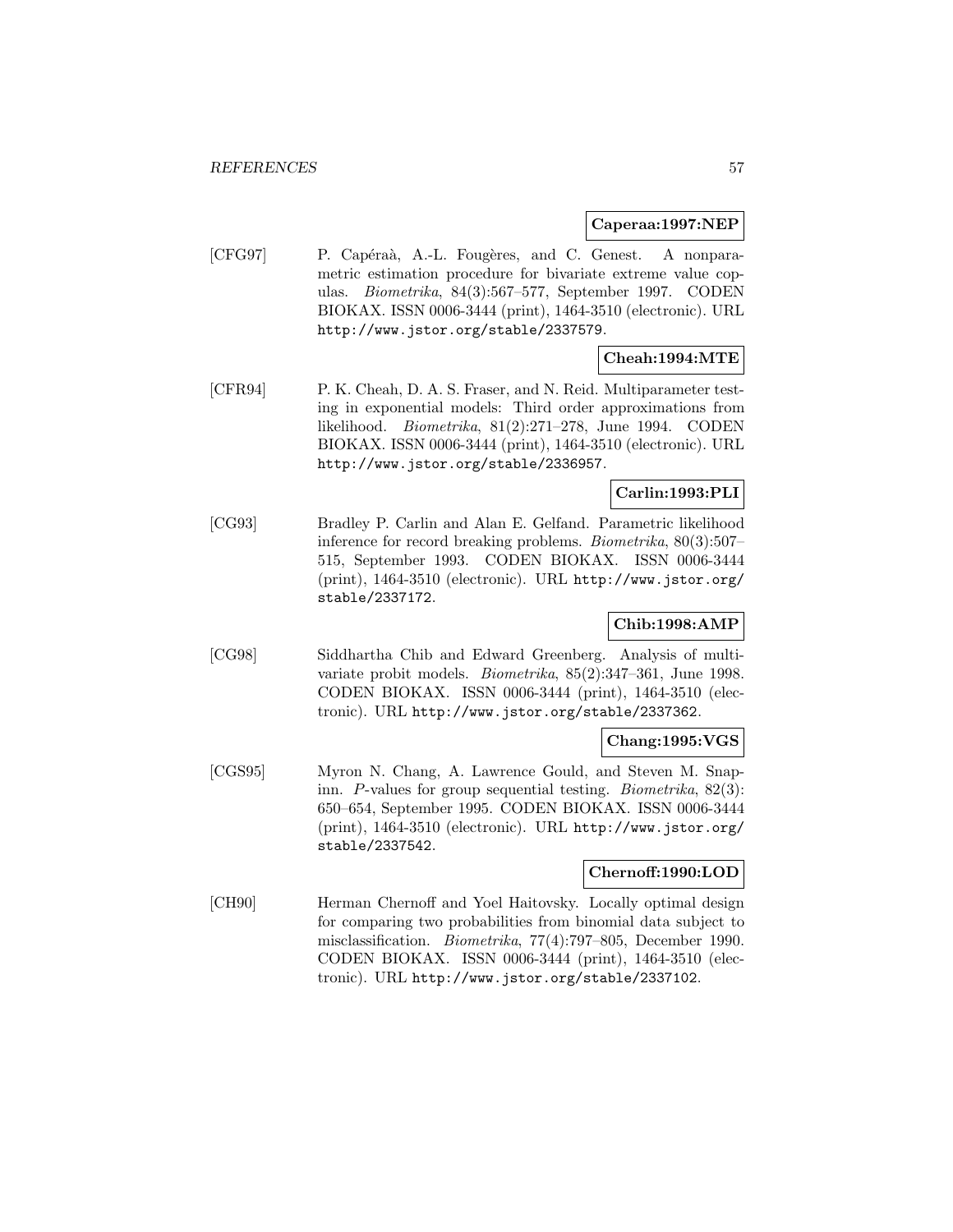## **Chan:1993:MTE**

[CH93] Y. M. Chan and Xuming He. On median-type estimators of direction for the von Mises–Fisher distribution. Biometrika, 80 (4):869–875, December 1993. CODEN BIOKAX. ISSN 0006- 3444 (print), 1464-3510 (electronic). URL http://www.jstor. org/stable/2336878.

# **Choi:1998:BRL**

[CH98] Edwin Choi and Peter Hall. On bias reduction in local linear smoothing. Biometrika, 85(2):333–345, June 1998. CODEN BIOKAX. ISSN 0006-3444 (print), 1464-3510 (electronic). URL http://www.jstor.org/stable/2337361.

## **Choi:1999:DSP**

[CH99] Edwin Choi and Peter Hall. Data sharpening as a prelude to density estimation. Biometrika, 86(4):941–947, December 1999. CODEN BIOKAX. ISSN 0006-3444 (print), 1464-3510 (electronic). URL http://www.jstor.org/stable/2673598.

## **Chaloner:1991:BRA**

[Cha91a] Kathryn Chaloner. Bayesian residual analysis in the presence of censoring. Biometrika, 78(3):637–644, September 1991. CO-DEN BIOKAX. ISSN 0006-3444 (print), 1464-3510 (electronic). URL http://www.jstor.org/stable/2337033.

## **Chan:1991:ODE**

[Cha91b] Ling-Yau Chan. Optimal design for estimation of variance in nonparametric regression using first order differences. Biometrika, 78(4):926–929, December 1991. CODEN BIOKAX. ISSN 0006-3444 (print), 1464-3510 (electronic). URL http:// www.jstor.org/stable/2336947.

## **Chappell:1992:NLR**

[Cha92a] Rick Chappell. A note on linear rank tests and Gill and Schumacher's tests of proportionality. Biometrika, 79(1):199–201, March 1992. CODEN BIOKAX. ISSN 0006-3444 (print), 1464-3510 (electronic). URL http://www.jstor.org/stable/ 2337161.

## **Chaudhuri:1992:NEV**

[Cha92b] Arijit Chaudhuri. A note on estimating the variance of the regression estimator. Biometrika, 79(1):217–218, March 1992.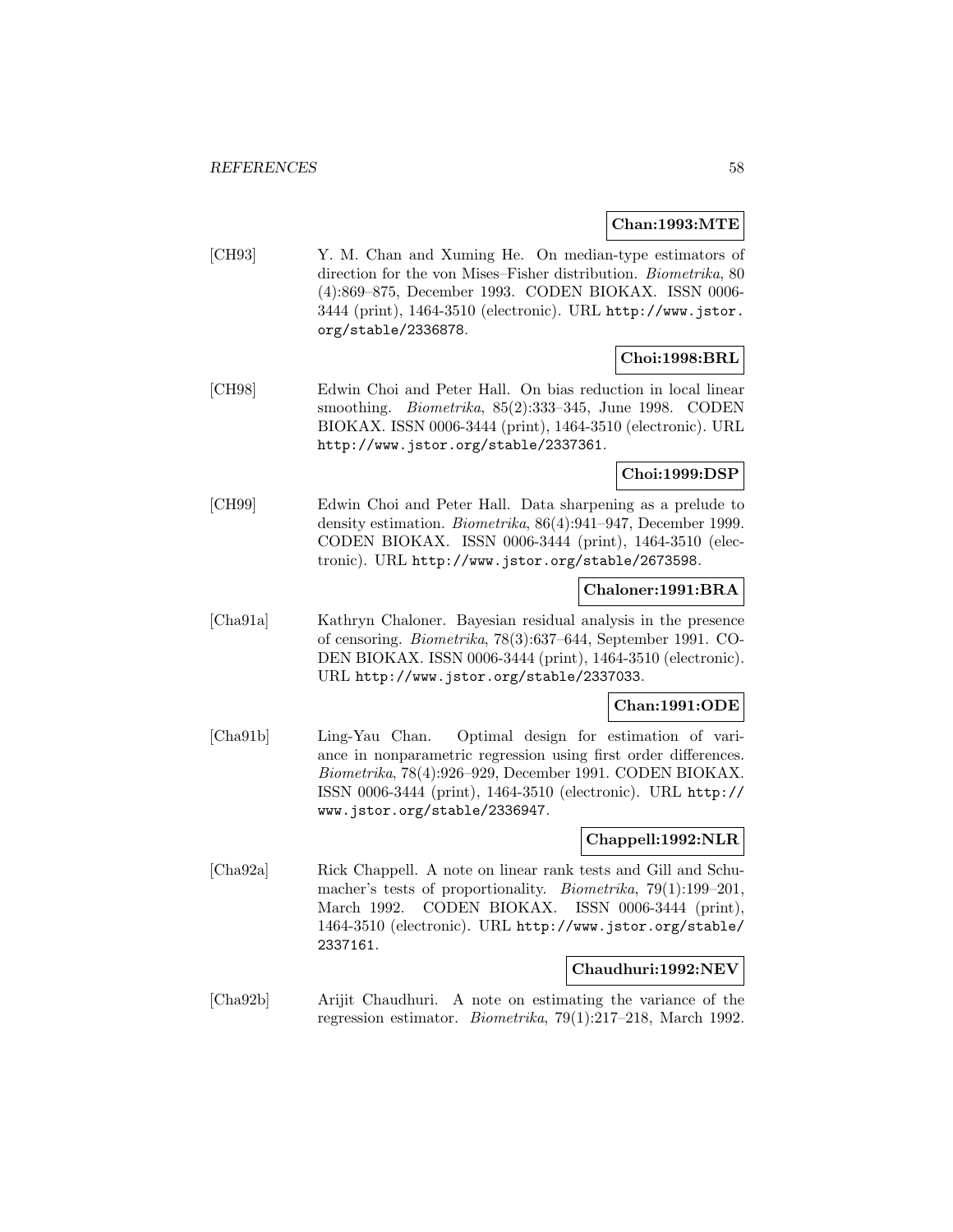CODEN BIOKAX. ISSN 0006-3444 (print), 1464-3510 (electronic). URL http://www.jstor.org/stable/2337166.

### **Chesher:1991:EME**

[Che91] Andrew Chesher. The effect of measurement error. *Biometrika*, 78(3):451–462, September 1991. CODEN BIOKAX. ISSN 0006- 3444 (print), 1464-3510 (electronic). URL http://www.jstor. org/stable/2337015.

# **Chen:1996:ELC**

[Che96] Song Xi Chen. Empirical likelihood confidence intervals for nonparametric density estimation. Biometrika, 83(2):329–341, June 1996. CODEN BIOKAX. ISSN 0006-3444 (print), 1464-3510 (electronic). URL http://www.jstor.org/stable/2337604.

### **Cheng:1998:SHP**

[Che98] Ching-Shui Cheng. Some hidden projection properties of orthogonal arrays with strength three. Biometrika, 85(2):491– 495, June 1998. CODEN BIOKAX. ISSN 0006-3444 (print), 1464-3510 (electronic). URL http://www.jstor.org/stable/ 2337377.

# **Cheng:1999:TRL**

[Che99] Qiansheng Cheng. On time-reversibility of linear processes. Biometrika, 86(2):483–486, June 1999. CODEN BIOKAX. ISSN 0006-3444 (print), 1464-3510 (electronic). URL http:/ /www.jstor.org/stable/2673529.

# **Chiu:1990:WBS**

[Chi90] Shean-Tsong Chiu. Why bandwidth selectors tend to choose smaller bandwidths, and a Remedy. *Biometrika*, 77(1):222-226, March 1990. CODEN BIOKAX. ISSN 0006-3444 (print), 1464-3510 (electronic). URL http://www.jstor.org/stable/ 2336068.

## **Chiu:1991:EDE**

[Chi91] Shean-Tsong Chiu. The effect of discretization error on bandwidth selection for kernel density estimation. Biometrika, 78 (2):436–441, June 1991. CODEN BIOKAX. ISSN 0006-3444 (print), 1464-3510 (electronic). URL http://www.jstor.org/ stable/2337272.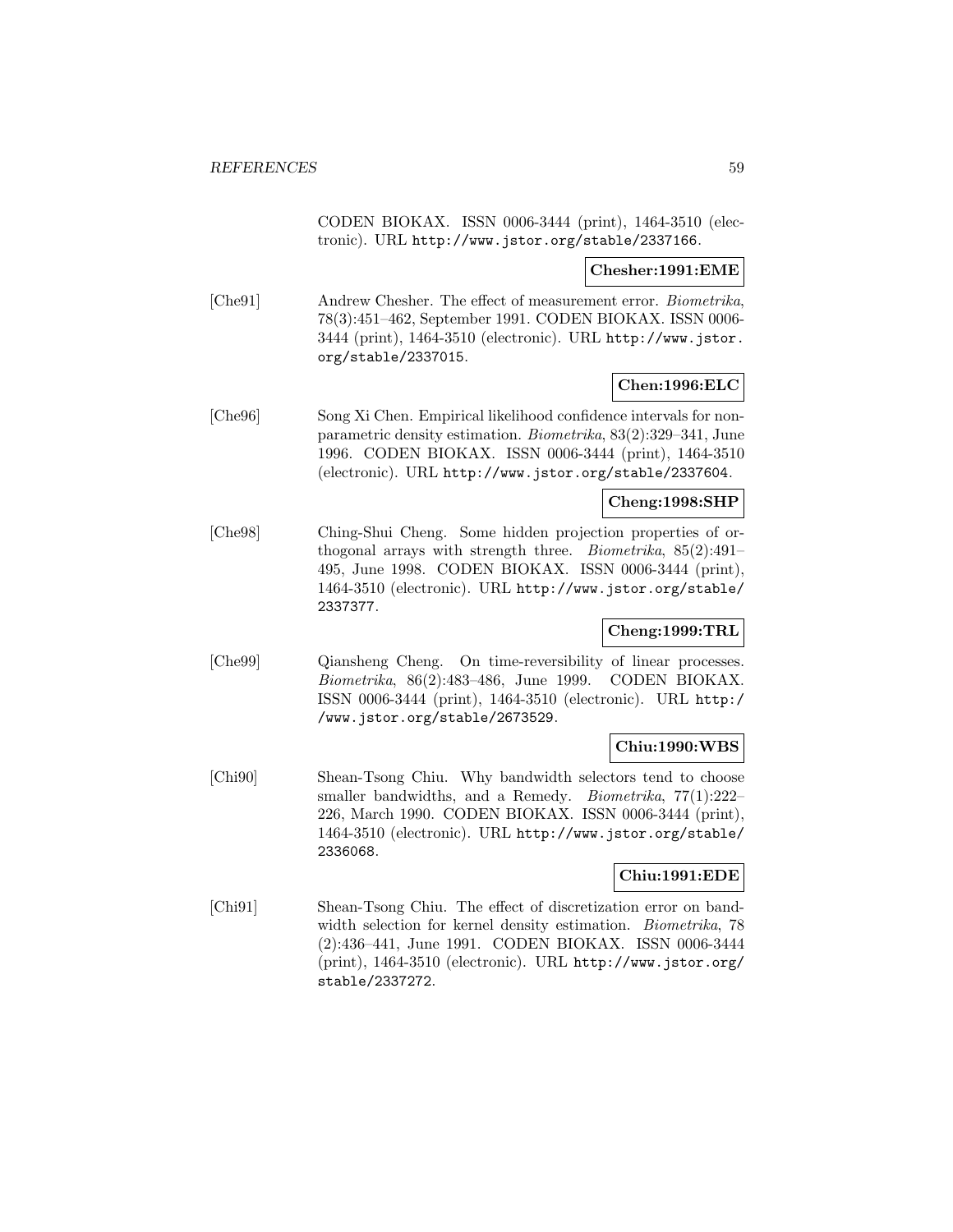### **Chiu:1992:ABS**

[Chi92] Shean-Tsong Chiu. An automatic bandwidth selector for kernel density estimation. Biometrika, 79(4):771–782, December 1992. CODEN BIOKAX. ISSN 0006-3444 (print), 1464-3510 (electronic). URL http://www.jstor.org/stable/2337233.

### **Chu:1995:MTP**

[CHK95] Chia-Shang J. Chu, Kurt Hornik, and Chung-Ming Kuan. MO-SUM tests for parameter constancy. Biometrika, 82(3):603–617, September 1995. CODEN BIOKAX. ISSN 0006-3444 (print), 1464-3510 (electronic). URL http://www.jstor.org/stable/ 2337537.

## **Christmann:1994:LMW**

[Chr94] Andreas Christmann. Least median of weighted squares in logistic regression with large strata. Biometrika, 81(2):413–417, June 1994. CODEN BIOKAX. ISSN 0006-3444 (print), 1464-3510 (electronic). URL http://www.jstor.org/stable/2336973.

# **Cai:1998:STH**

[CHT98] Zongwu Cai, Clifford M. Hurvich, and Chih-Ling Tsai. Score tests for heteroscedasticity in wavelet regression. Biometrika, 85 (1):229–234, March 1998. CODEN BIOKAX. ISSN 0006-3444 (print), 1464-3510 (electronic). URL http://www.jstor.org/ stable/2337322.

## **Cheng:1999:HDP**

[CHT99] Ming-Yen Cheng, Peter Hall, and Berwin A. Turlach. Highderivative parametric enhancements of nonparametric curve estimators. Biometrika, 86(2):417–428, June 1999. CODEN BIOKAX. ISSN 0006-3444 (print), 1464-3510 (electronic). URL http://www.jstor.org/stable/2673522.

# **Cormack:1991:IPM**

[CJ91] R. M. Cormack and P. E. Jupp. Inference for Poisson and multinomial models for capture-recapture experiments. *Biometrika*, 78(4):911–916, December 1991. CODEN BIOKAX. ISSN 0006- 3444 (print), 1464-3510 (electronic). URL http://www.jstor. org/stable/2336943.

## **Cavanaugh:1999:API**

[CJ99] Joseph E. Cavanaugh and Wesley O. Johnson. Assessing the predictive influence of cases in a state space process. Biometrika,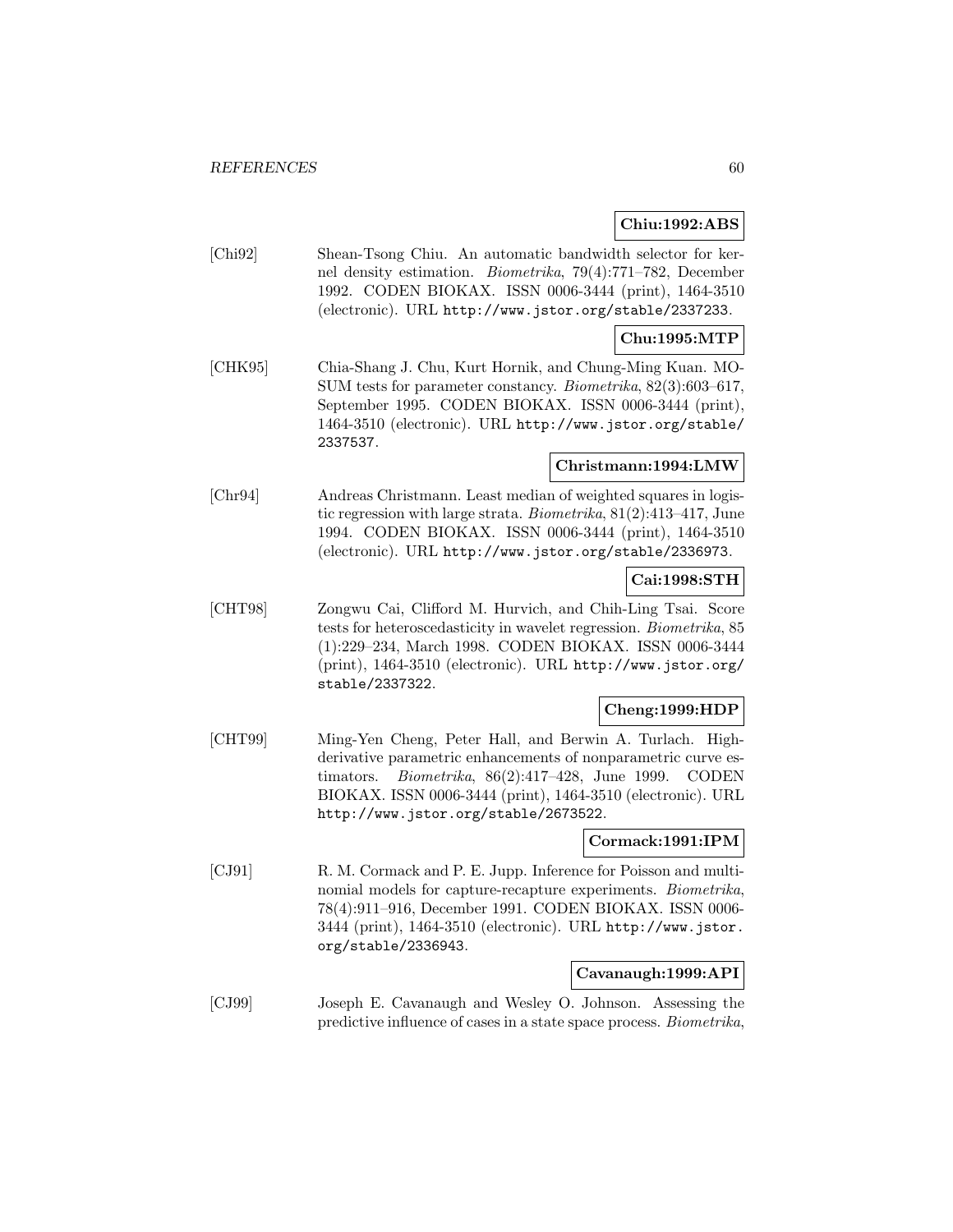86(1):183–190, March 1999. CODEN BIOKAX. ISSN 0006-3444 (print), 1464-3510 (electronic). URL http://www.jstor.org/ stable/2673546.

### **Christensen:1992:PDS**

[CJP92] Ronald Christensen, Wesley Johnson, and Larry M. Pearson. Prediction diagnostics for spatial linear models. *Biometrika*, 79 (3):583–591, September 1992. CODEN BIOKAX. ISSN 0006- 3444 (print), 1464-3510 (electronic). URL http://www.jstor. org/stable/2336789.

# **Carter:1994:GSS**

[CK94] C. K. Carter and R. Kohn. On Gibbs sampling for state space models. Biometrika, 81(3):541–553, August 1994. CODEN BIOKAX. ISSN 0006-3444 (print), 1464-3510 (electronic). URL http://www.jstor.org/stable/2337125.

# **Carter:1996:MCM**

[CK96] C. K. Carter and R. Kohn. Markov chain Monte Carlo in conditionally Gaussian state space models. Biometrika, 83(3): 589–601, September 1996. CODEN BIOKAX. ISSN 0006-3444 (print), 1464-3510 (electronic). URL http://www.jstor.org/ stable/2337511.

# **Chuang:1998:RMC**

[CL98] Chin-Shan Chuang and Tze Leung Lai. Resampling methods for confidence intervals in group sequential trials. Biometrika, 85(2):317–332, June 1998. CODEN BIOKAX. ISSN 0006-3444 (print), 1464-3510 (electronic). URL http://www.jstor.org/ stable/2337360.

## **Chen:1999:TMC**

[CL99a] Hua Yun Chen and Roderick Little. A test of missing completely at random for generalised estimating equations with missing data. Biometrika, 86(1):1–13, March 1999. CODEN BIOKAX. ISSN 0006-3444 (print), 1464-3510 (electronic). URL http:// www.jstor.org/stable/2673532.

## **Chen:1999:CCC**

[CL99b] Kani Chen and Shaw-Hwa Lo. Case-cohort and case-control analysis with Cox's model. Biometrika, 86(4):755–764, December 1999. CODEN BIOKAX. ISSN 0006-3444 (print), 1464-3510 (electronic). URL http://www.jstor.org/stable/2673583.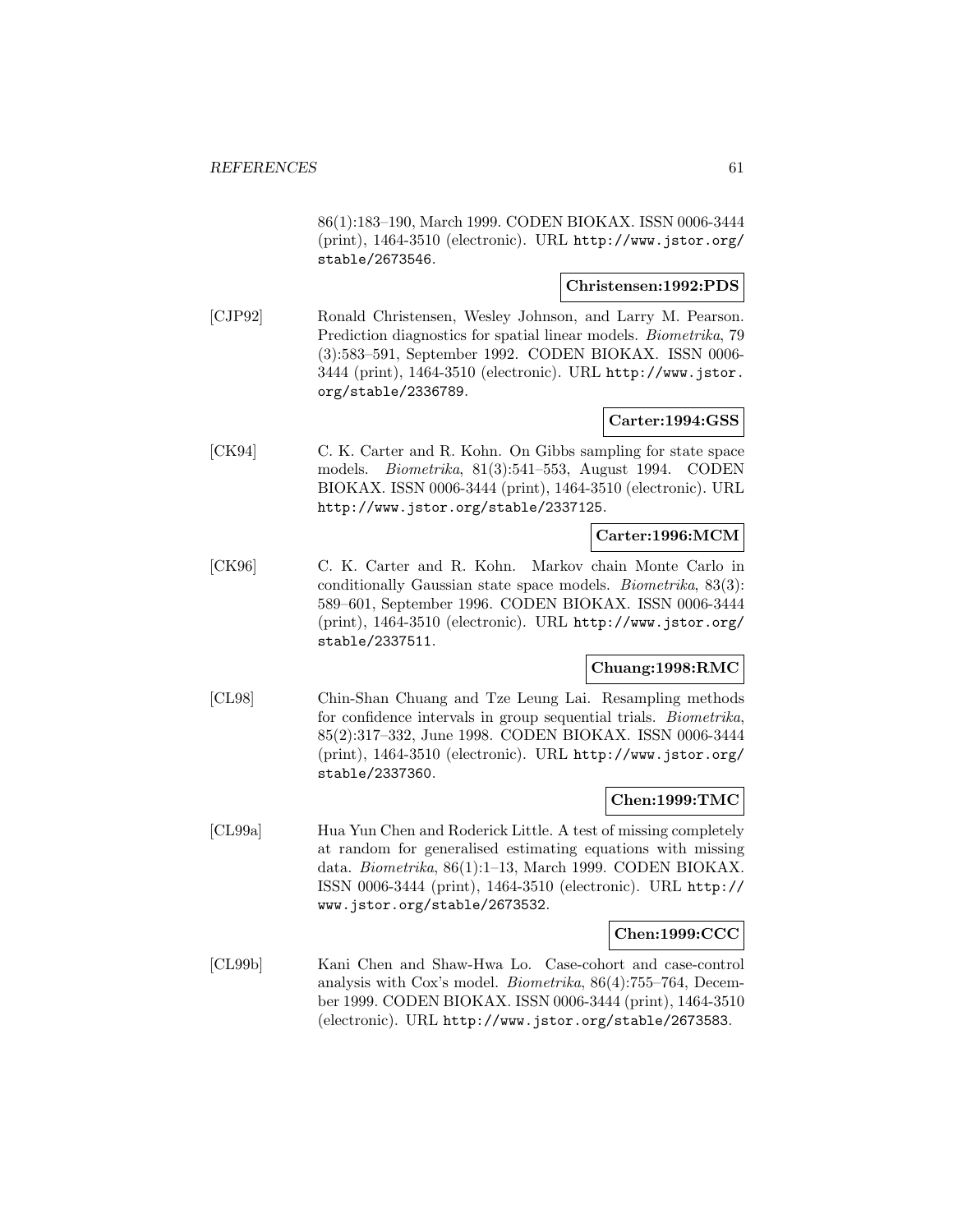## **Chen:1995:ATN**

[CLT95] Rong Chen, Jun S. Liu, and Ruey S. Tsay. Additivity tests for nonlinear autoregression. Biometrika, 82(2):369–383, June 1995. CODEN BIOKAX. ISSN 0006-3444 (print), 1464-3510 (electronic). URL http://www.jstor.org/stable/2337414.

## **Catchpole:1991:NSM**

[CM91] E. A. Catchpole and B. J. T. Morgan. A note on Seber's model for ring-recovery data. Biometrika, 78(4):917–919, December 1991. CODEN BIOKAX. ISSN 0006-3444 (print), 1464-3510 (electronic). URL http://www.jstor.org/stable/2336944.

#### **Catchpole:1997:DPR**

[CM97] E. A. Catchpole and B. J. T. Morgan. Detecting parameter redundancy. Biometrika, 84(1):187–196, March 1997. CODEN BIOKAX. ISSN 0006-3444 (print), 1464-3510 (electronic). URL http://www.jstor.org/stable/2337565.

# **Cooley:1998:CKP**

[CM98] Craig A. Cooley and Steven N. MacEachern. Classification via kernel product estimators. Biometrika, 85(4):823–833, December 1998. CODEN BIOKAX. ISSN 0006-3444 (print), 1464-3510 (electronic). URL http://www.jstor.org/stable/2337486.

## **Chai:1999:ODD**

[CM99] Feng-Shun Chai and Rahul Mukerjee. Optimal designs for diallel crosses with specific combining abilities. Biometrika, 86(2):453– 458, June 1999. CODEN BIOKAX. ISSN 0006-3444 (print), 1464-3510 (electronic). URL http://www.jstor.org/stable/ 2673525.

#### **Catchpole:1998:EPR**

[CMF98] E. A. Catchpole, B. J. T. Morgan, and S. N. Freeman. Estimation in parameter-redundant models. Biometrika, 85(2):462– 468, June 1998. CODEN BIOKAX. ISSN 0006-3444 (print), 1464-3510 (electronic). URL http://www.jstor.org/stable/ 2337372.

### **Carroll:1999:NRP**

[CMR99] Raymond J. Carroll, Jeffrey D. Maca, and David Ruppert. Nonparametric regression in the presence of measurement error. Biometrika, 86(3):541–554, September 1999. CODEN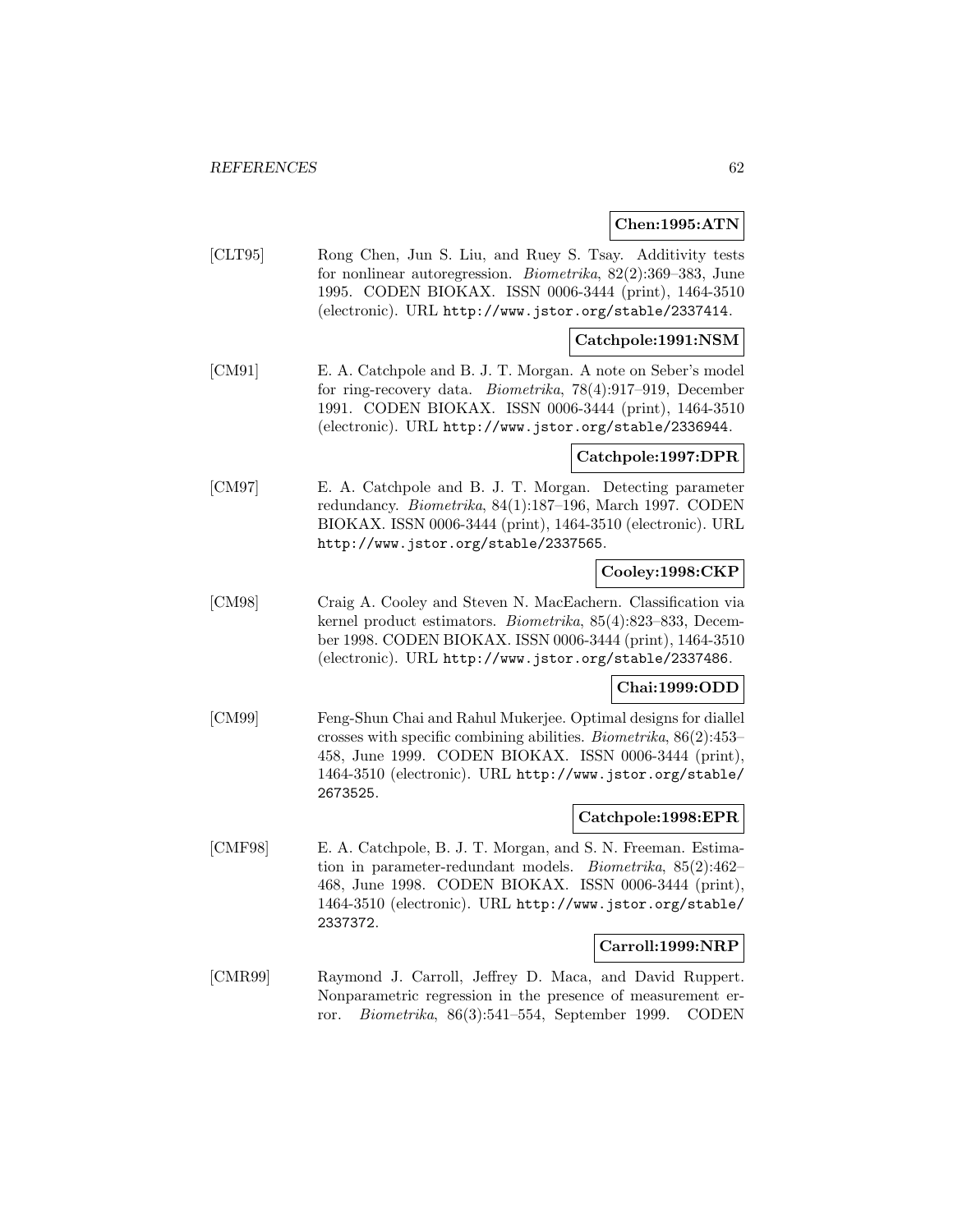BIOKAX. ISSN 0006-3444 (print), 1464-3510 (electronic). URL http://www.jstor.org/stable/2673653.

**Chao:1993:SRE**

[CMY93] Anne Chao, M.-C. Ma, and Mark C. K. Yang. Stopping rules and estimation for recapture debugging with unequal failure rates. Biometrika, 80(1):193–201, March 1993. CODEN BIOKAX. ISSN 0006-3444 (print), 1464-3510 (electronic). URL http://www.jstor.org/stable/2336768.

## **Cribari-Neto:1995:SOA**

[CNF95] Francisco Cribari-Neto and Silvia L. P. Ferrari. Second order asymptotics for score tests in generalised linear models. Biometrika, 82(2):426–432, June 1995. CODEN BIOKAX. ISSN 0006-3444 (print), 1464-3510 (electronic). URL http:/ /www.jstor.org/stable/2337420.

# **Coad:1991:STU**

[Coa91] D. S. Coad. Sequential tests for an unstable response variable. Biometrika, 78(1):113–121, March 1991. CODEN BIOKAX. ISSN 0006-3444 (print), 1464-3510 (electronic). URL http:// www.jstor.org/stable/2336901.

# **Conniffe:1990:THE**

[Con90] Denis Conniffe. Testing hypotheses with estimated scores. Biometrika, 77(1):97–106, March 1990. CODEN BIOKAX. ISSN 0006-3444 (print), 1464-3510 (electronic). URL http:/ /www.jstor.org/stable/2336052.

## **Constantine:1992:IPM**

[Con92] Gregory M. Constantine. On the information and precision matrices of varietal contrasts. Biometrika, 79(1):214–216, March 1992. CODEN BIOKAX. ISSN 0006-3444 (print), 1464-3510 (electronic). URL http://www.jstor.org/stable/2337165.

#### **Corcoran:1998:BAE**

[Cor98] Stephen A. Corcoran. Bartlett adjustment of empirical discrepancy statistics. Biometrika, 85(4):967–972, December 1998. CO-DEN BIOKAX. ISSN 0006-3444 (print), 1464-3510 (electronic). URL http://www.jstor.org/stable/2337498.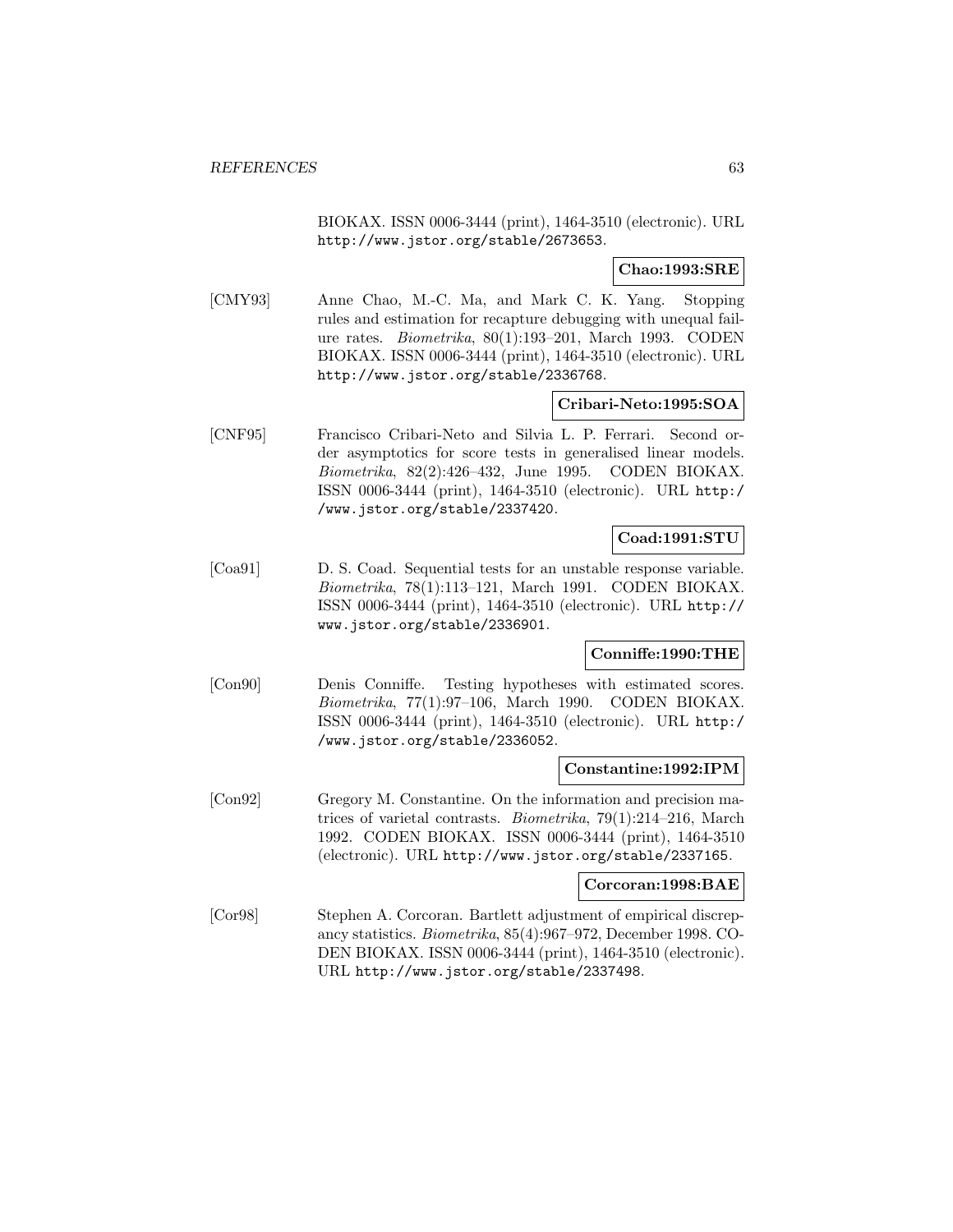## **Cox:1990:DPC**

[Cox90] D. R. Cox. Discussion of paper by C. B. Begg. Biometrika, 77 (3):483–484, September 1990. CODEN BIOKAX. ISSN 0006- 3444 (print), 1464-3510 (electronic). URL http://www.jstor. org/stable/2336984. See [Beg90b].

# **Cox:1993:UEE**

[Cox93] D. R. Cox. Unbiased estimating equations derived from statistics that are functions of a parameter. Biometrika, 80(4):905– 909, December 1993. CODEN BIOKAX. ISSN 0006-3444 (print), 1464-3510 (electronic). URL http://www.jstor.org/ stable/2336882.

# **Cordeiro:1989:ILR**

[CP89] Gauss M. Cordeiro and Gilberto A. Paula. Improved likelihood ratio statistics for exponential family nonlinear models. Biometrika, 76(1):93–100, March 1989. CODEN BIOKAX. ISSN 0006-3444 (print), 1464-3510 (electronic). URL http:/ /www.jstor.org/stable/2336372. See correction [CP91].

## **Cordeiro:1991:ACI**

[CP91] Gauss M. Cordeiro and Gilberto A. Paula. Amendments and corrections: "Improved likelihood ratio statistics for exponential family nonlinear models" [Biometrika **76** (1989), no. 1, 93– 100; MR0991426 (90f:62067)]. Biometrika, 78(4):935, December 1991. CODEN BIOKAX. ISSN 0006-3444 (print), 1464-3510 (electronic). URL http://www.jstor.org/stable/2336949. See [CP89].

# **Cai:1995:EEH**

[CP95] Jian Wen Cai and Ross L. Prentice. Estimating equations for hazard ratio parameters based on correlated failure time data. Biometrika, 82(1):151–164, March 1995. CODEN BIOKAX. ISSN 0006-3444 (print), 1464-3510 (electronic). URL http:// www.jstor.org/stable/2337635.

## **Clyde:1998:MSS**

[CPV98] Merlise Clyde, Giovanni Parmigiani, and Brani Vidakovic. Multiple shrinkage and subset selection in wavelets. Biometrika, 85 (2):391–401, June 1998. CODEN BIOKAX. ISSN 0006-3444 (print), 1464-3510 (electronic). URL http://www.jstor.org/ stable/2337365.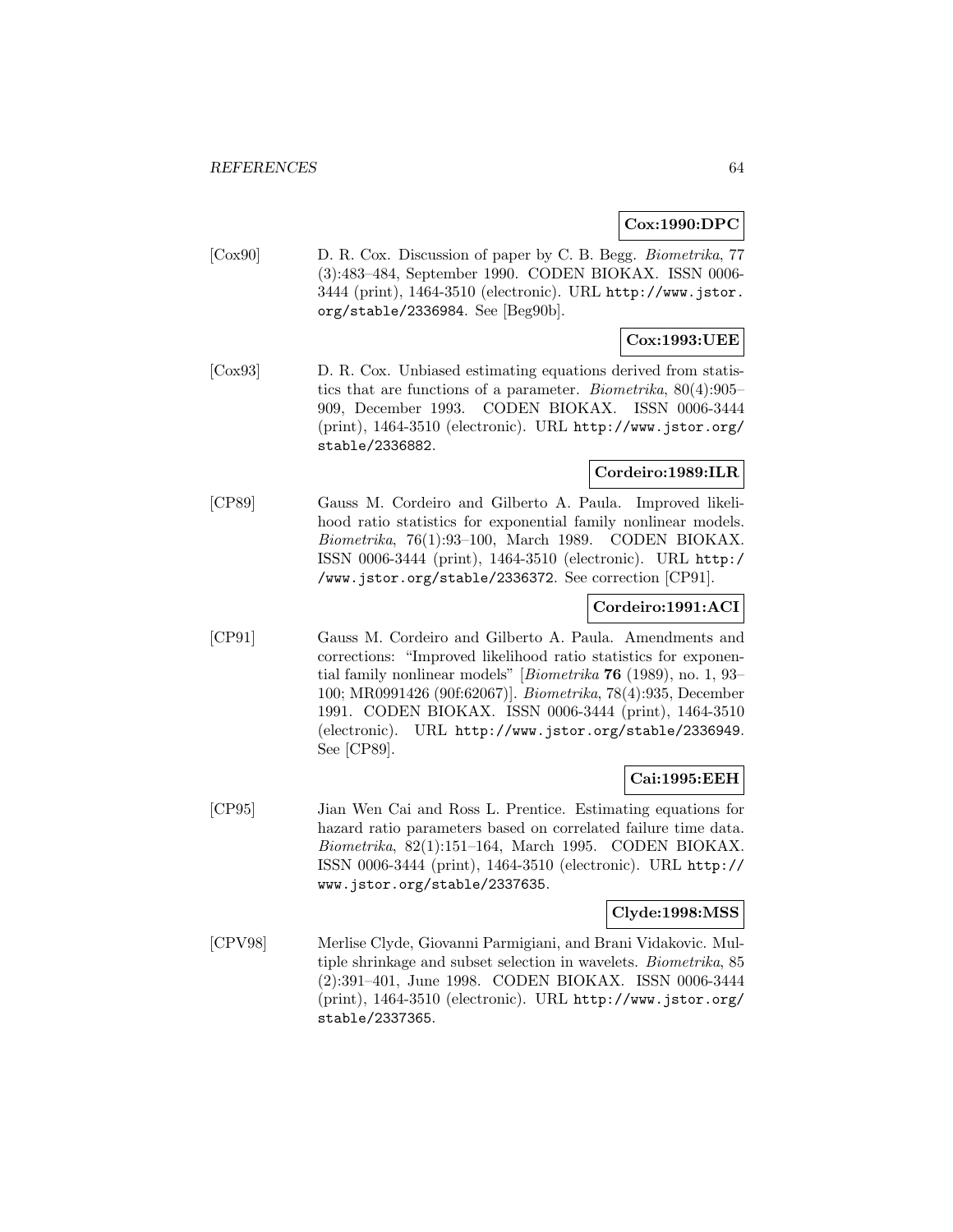### **Chen:1993:ELE**

[CQ93] Jia Hua Chen and Jing Qin. Empirical likelihood estimation for finite populations and the effective usage of auxiliary information. Biometrika, 80(1):107–116, March 1993. CODEN BIOKAX. ISSN 0006-3444 (print), 1464-3510 (electronic). URL http://www.jstor.org/stable/2336761.

# **Cox:1992:NDB**

[CR92] D. R. Cox and N. Reid. A note on the difference between profile and modified profile likelihood. Biometrika, 79(2):408–411, June 1992. CODEN BIOKAX. ISSN 0006-3444 (print), 1464-3510 (electronic). URL http://www.jstor.org/stable/2336853.

# **Carriere:1993:OTP**

[CR93] Keumhee Chough Carrière and Gregory C. Reinsel. Optimal two-period repeated measurement designs with two or more treatments. Biometrika, 80(4):924–929, December 1993. CO-DEN BIOKAX. ISSN 0006-3444 (print), 1464-3510 (electronic). URL http://www.jstor.org/stable/2336886.

# **Casella:1996:RBS**

[CR96] George Casella and Christian P. Robert. Rao–Blackwellisation of sampling schemes. Biometrika, 83(1):81–94, March 1996. CO-DEN BIOKAX. ISSN 0006-3444 (print), 1464-3510 (electronic). URL http://www.jstor.org/stable/2337434.

## **Crowder:1990:SNT**

[Cro90] Martin Crowder. On some nonregular tests for a modified Weibull model. Biometrika, 77(3):499–506, September 1990. CODEN BIOKAX. ISSN 0006-3444 (print), 1464-3510 (electronic). URL http://www.jstor.org/stable/2336987.

#### **Crowder:1995:UWC**

[Cro95] Martin Crowder. On the use of a working correlation matrix in using generalised linear models for repeated measures. Biometrika, 82(2):407–410, June 1995. CODEN BIOKAX. ISSN 0006-3444 (print), 1464-3510 (electronic). URL http:/ /www.jstor.org/stable/2337417.

# **Cheng:1991:TRT**

[CS91] Ching-Shui Cheng and David M. Steinberg. Trend robust twolevel factorial designs. Biometrika, 78(2):325–336, June 1991.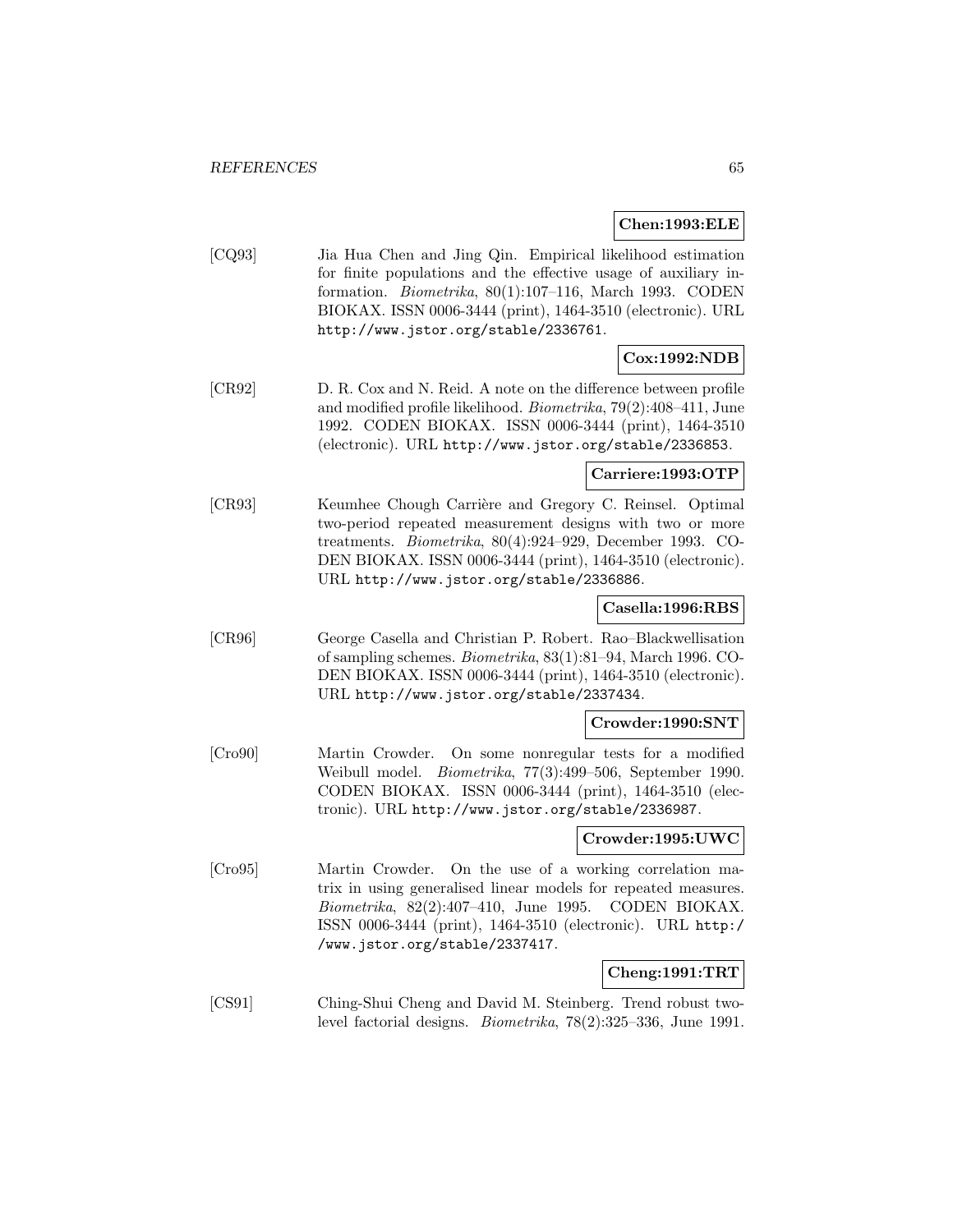CODEN BIOKAX. ISSN 0006-3444 (print), 1464-3510 (electronic). URL http://www.jstor.org/stable/2337259.

### **Chesher:1995:BCL**

[CS95] Andrew Chesher and Richard J. Smith. Bartlett corrections to likelihood ratio tests. Biometrika, 82(2):433–436, June 1995. CODEN BIOKAX. ISSN 0006-3444 (print), 1464-3510 (electronic). URL http://www.jstor.org/stable/2337421.

### **Chen:1998:MCM**

[CS98] Ming-Hui Chen and Qi-Man Shao. Monte Carlo methods for Bayesian analysis of constrained parameter problems. Biometrika, 85(1):73–87, March 1998. CODEN BIOKAX. ISSN 0006-3444 (print), 1464-3510 (electronic). URL http://www. jstor.org/stable/2337310.

### **Chandra:1992:MSF**

[CSB92] K. Suresh Chandra, S. Sampath, and G. K. Balasubramani. Markov sampling for finite populations. Biometrika, 79(1):210– 213, March 1992. CODEN BIOKAX. ISSN 0006-3444 (print), 1464-3510 (electronic). URL http://www.jstor.org/stable/ 2337164.

# **Chan:1998:LPL**

[CT98] K. S. Chan and Ruey S. Tsay. Limiting properties of the least squares estimator of a continuous threshold autoregressive model. Biometrika, 85(2):413–426, June 1998. CODEN BIOKAX. ISSN 0006-3444 (print), 1464-3510 (electronic). URL http://www.jstor.org/stable/2337367.

## **Currie:1996:NBJ**

[Cur96] Iain D. Currie. A note on Buckley–James estimators for censored data. Biometrika, 83(4):912–915, December 1996. CO-DEN BIOKAX. ISSN 0006-3444 (print), 1464-3510 (electronic). URL http://www.jstor.org/stable/2337294.

## **Cheng:1991:UUM**

[CV91a] Chi-Lun Cheng and John W. Van Ness. On the unreplicated ultrastructural model. Biometrika, 78(2):442–445, June 1991. CODEN BIOKAX. ISSN 0006-3444 (print), 1464-3510 (electronic). URL http://www.jstor.org/stable/2337273.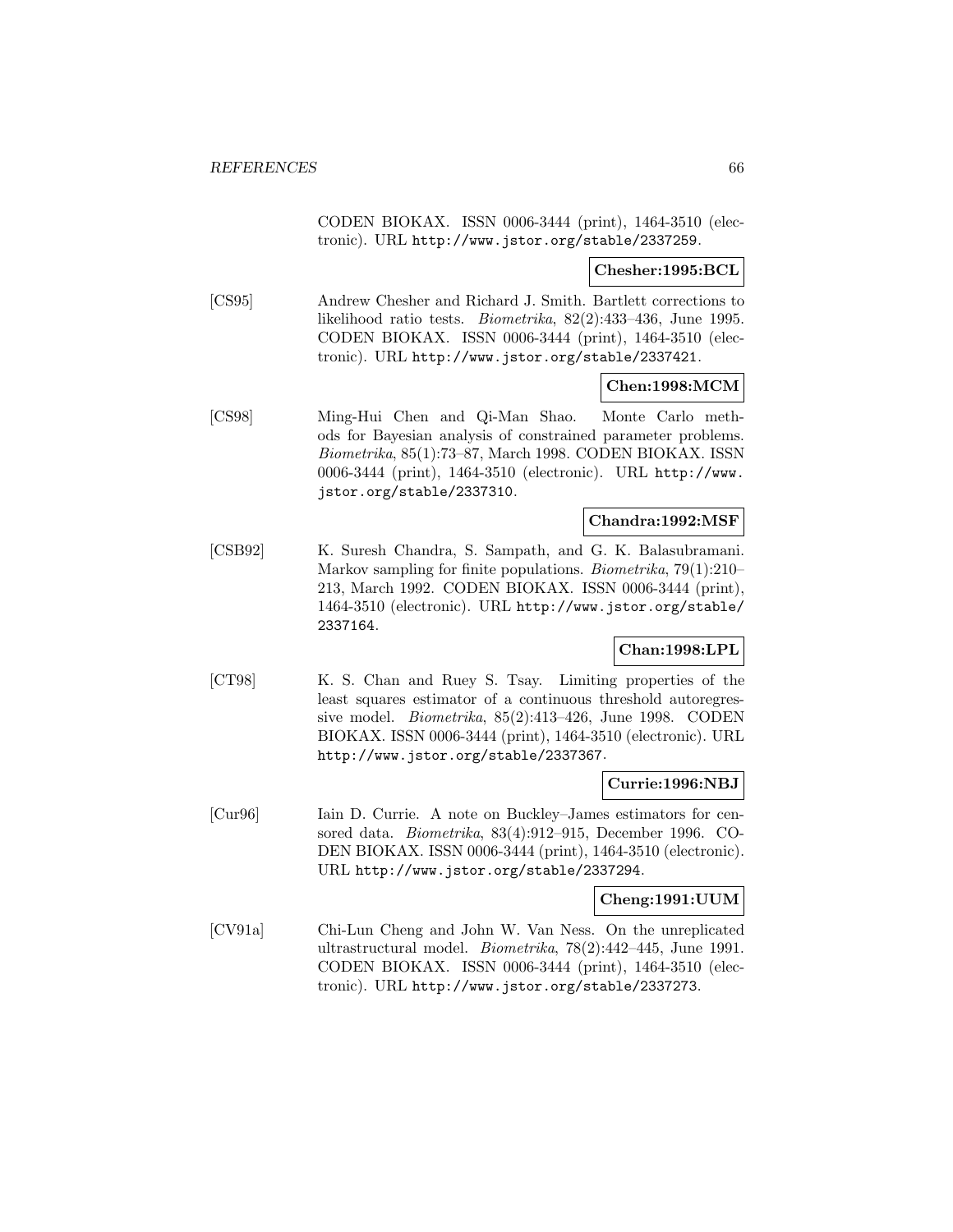**Critchley:1991:IOM**

[CV91b] Frank Critchley and Cecilia Vitiello. The influence of observations on misclassification probability estimates in linear discriminant analysis. Biometrika, 78(3):677–690, September 1991. CODEN BIOKAX. ISSN 0006-3444 (print), 1464-3510 (electronic). URL http://www.jstor.org/stable/2337037.

# **Cox:1990:AML**

[CW90] D. R. Cox and Nanny Wermuth. An approximation to maximum likelihood estimates in reduced models. Biometrika, 77(4): 747–761, December 1990. CODEN BIOKAX. ISSN 0006-3444 (print), 1464-3510 (electronic). URL http://www.jstor.org/ stable/2337098.

# **Cox:1992:RMM**

[CW92] D. R. Cox and Nanny Wermuth. Response models for mixed binary and quantitative variables. Biometrika, 79(3):441–461, September 1992. CODEN BIOKAX. ISSN 0006-3444 (print), 1464-3510 (electronic). URL http://www.jstor.org/stable/ 2336778.

# **Cook:1994:TRV**

[CW94a] R. Dennis Cook and Sanford Weisberg. Transforming a response variable for linearity. Biometrika, 81(4):731–737, December 1994. CODEN BIOKAX. ISSN 0006-3444 (print), 1464-3510 (electronic). URL http://www.jstor.org/stable/2337076.

# **Cox:1994:NQE**

[CW94b] D. R. Cox and Nanny Wermuth. A note on the quadratic exponential binary distribution. Biometrika, 81(2):403–408, June 1994. CODEN BIOKAX. ISSN 0006-3444 (print), 1464-3510 (electronic). URL http://www.jstor.org/stable/2336971.

# **Cox:1995:DCD**

[CW95] D. R. Cox and Nanny Wermuth. Discussion of "Causal Diagrams for Empirical Research" by J. Pearl. Biometrika, 82(4): 688–689, December 1995. CODEN BIOKAX. ISSN 0006-3444 (print), 1464-3510 (electronic). URL http://www.jstor.org/ stable/2337330. See [Pea95a].

# **Coad:1996:CCI**

[CW96] D. S. Coad and M. B. Woodroofe. Corrected confidence intervals after sequential testing with applications to survival analysis.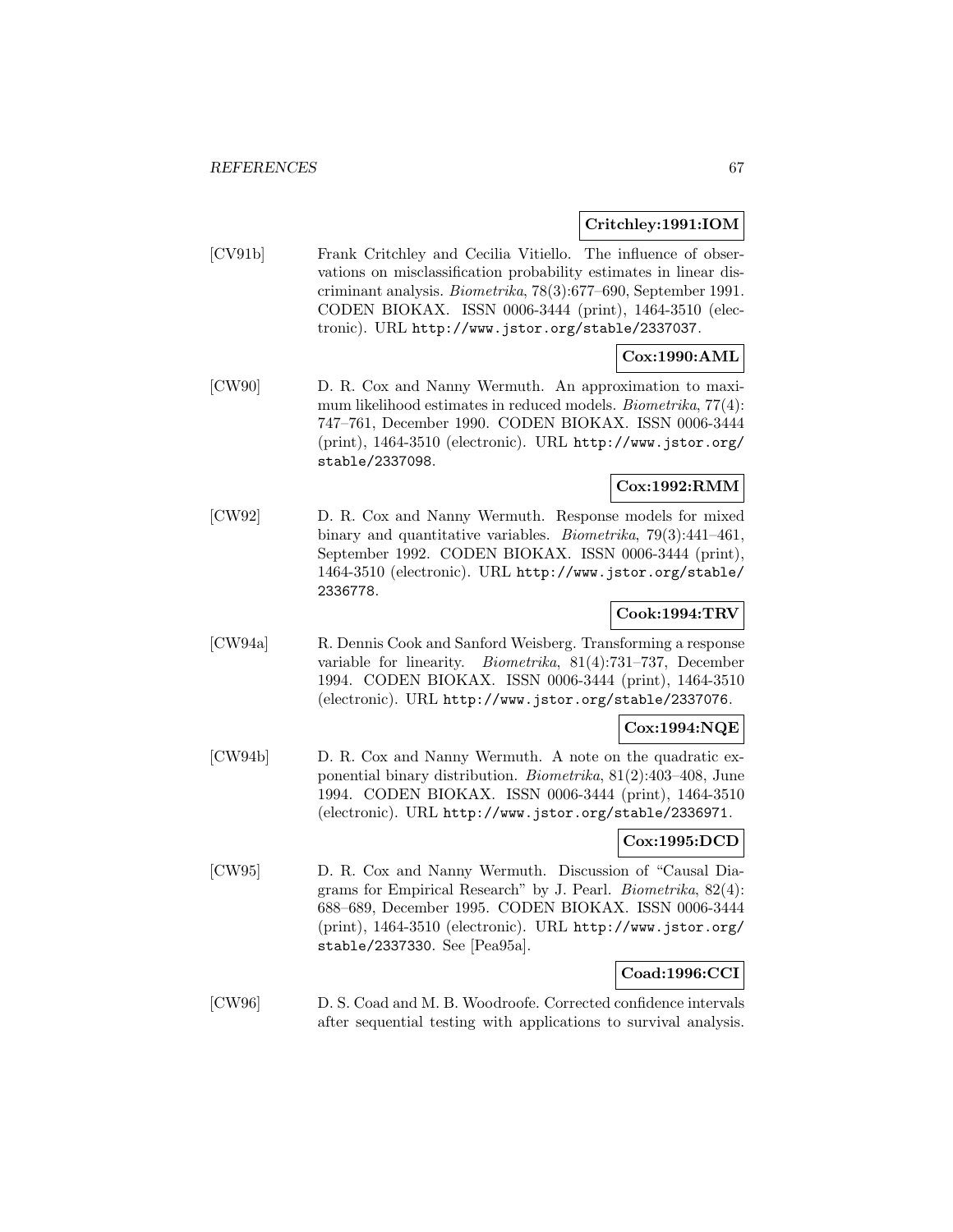Biometrika, 83(4):763–777, December 1996. CODEN BIOKAX. ISSN 0006-3444 (print), 1464-3510 (electronic). URL http:// www.jstor.org/stable/2337281.

# **Cheng:1995:ATM**

[CWY95] S. C. Cheng, L. J. Wei, and Z. Ying. Analysis of transformation models with censored data. Biometrika, 82(4):835–845, December 1995. CODEN BIOKAX. ISSN 0006-3444 (print), 1464-3510 (electronic). URL http://www.jstor.org/stable/2337348.

# **Carey:1993:MMB**

[CZD93] Vincent Carey, Scott L. Zeger, and Peter Diggle. Modelling multivariate binary data with alternating logistic regressions. Biometrika, 80(3):517–526, September 1993. CODEN BIOKAX. ISSN 0006-3444 (print), 1464-3510 (electronic). URL http://www.jstor.org/stable/2337173.

# **Datta:1996:PPF**

[Dat96] Gauri Sankar Datta. On priors providing frequentist validity of Bayesian inference for multiple parametric functions. Biometrika, 83(2):287–298, June 1996. CODEN BIOKAX. ISSN 0006-3444 (print), 1464-3510 (electronic). URL http:/ /www.jstor.org/stable/2337601.

## **Davison:1986:APL**

[Dav86] A. C. Davison. Approximate predictive likelihood. Biometrika, 73(2):323–332, August 1986. CODEN BIOKAX. ISSN 0006- 3444 (print), 1464-3510 (electronic). URL http://www.jstor. org/stable/2336208. See correction [Dav90b].

## **Davidian:1990:EVF**

[Dav90a] M. Davidian. Estimation of variance functions in assays with possibly unequal replication and nonnormal data. Biometrika, 77(1):43–54, March 1990. CODEN BIOKAX. ISSN 0006-3444 (print), 1464-3510 (electronic). URL http://www.jstor.org/ stable/2336048.

## **Davison:1990:ACA**

[Dav90b] A. C. Davison. Amendments and corrections: "Approximate predictive likelihood" [Biometrika **73** (1986), no. 2, 323–332; MR0855892 (87i:62014)]. Biometrika, 77(3):667, September 1990. CODEN BIOKAX. ISSN 0006-3444 (print), 1464-3510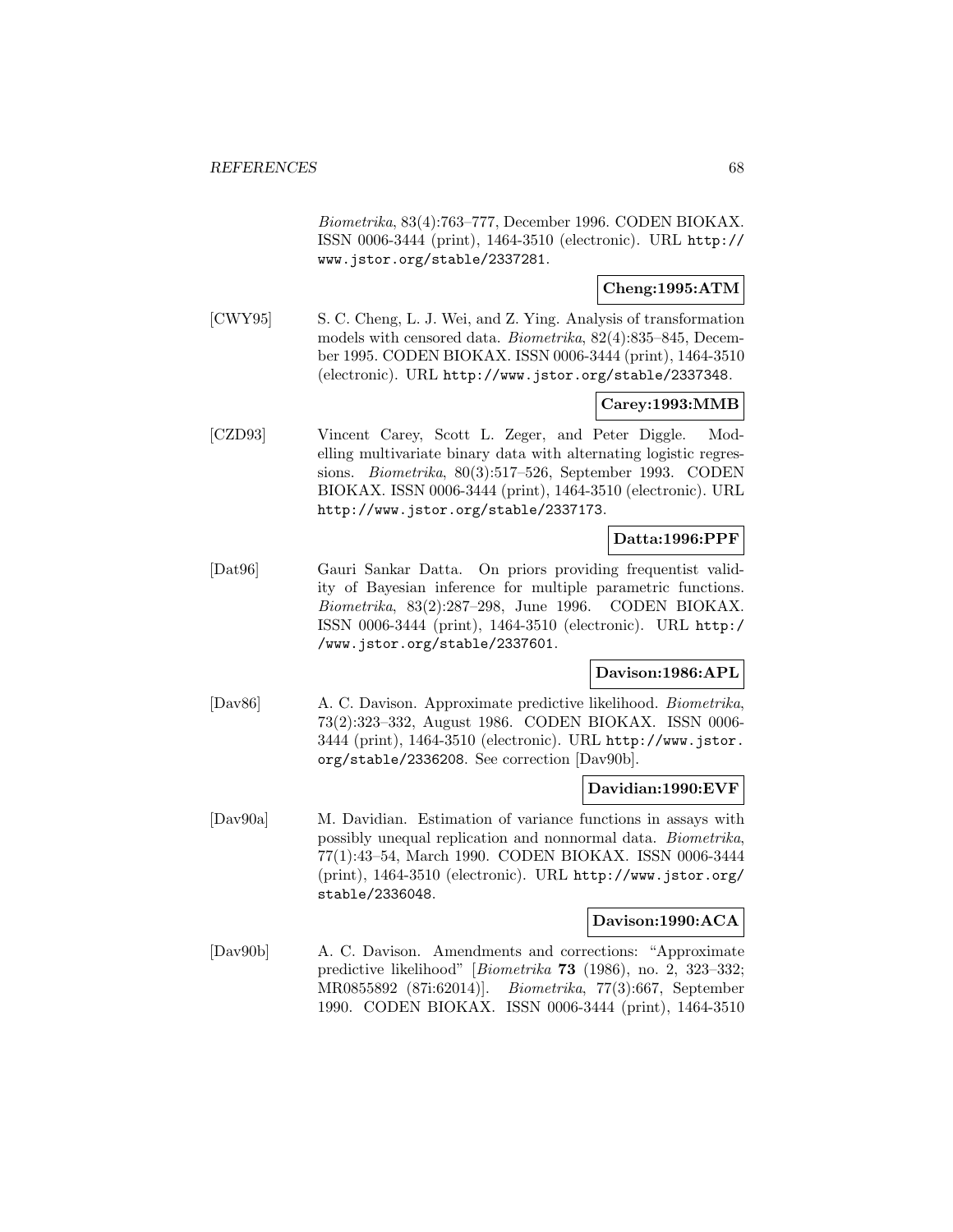(electronic). URL http://www.jstor.org/stable/2337009. See [Dav86].

## **Davison:1992:TEH**

[Dav92] A. C. Davison. Treatment effect heterogeneity in paired data. Biometrika, 79(3):463–474, September 1992. CODEN BIOKAX. ISSN 0006-3444 (print), 1464-3510 (electronic). URL http://www.jstor.org/stable/2336779.

# **Dawid:1992:E**

[Daw92] A. P. Dawid. Editorial. Biometrika, 79(3):??, September 1992. CODEN BIOKAX. ISSN 0006-3444 (print), 1464-3510 (electronic). URL http://www.jstor.org/stable/2336777.

# **Dawid:1993:E**

[Daw93] A. P. Dawid. Editorial. Biometrika, 80(1):1, March 1993. CO-DEN BIOKAX. ISSN 0006-3444 (print), 1464-3510 (electronic). URL http://www.jstor.org/stable/2336753.

# **Dawid:1995:DCD**

[Daw95] A. P. Dawid. Discussion of "Causal Diagrams for Empirical Research" by J. Pearl. *Biometrika*, 82(4):689–690, December 1995. CODEN BIOKAX. ISSN 0006-3444 (print), 1464-3510 (electronic). URL http://www.jstor.org/stable/2337331. See [Pea95a].

# **Darroch:1994:SAR**

[DB94] J. N. Darroch and M. Borkent. Synergism, attributable risk and interaction for two binary exposure factors. Biometrika, 81 (2):259–270, June 1994. CODEN BIOKAX. ISSN 0006-3444 (print), 1464-3510 (electronic). URL http://www.jstor.org/ stable/2336956.

# **Day:1997:ABF**

[DBL97] Roger Day, John Bryant, and Myrto Lefkopoulou. Adaptation of bivariate frailty models for prediction, with application to biological markers as prognostic indicators. Biometrika, 84(1): 45–56, March 1997. CODEN BIOKAX. ISSN 0006-3444 (print), 1464-3510 (electronic). URL http://www.jstor.org/stable/ 2337554.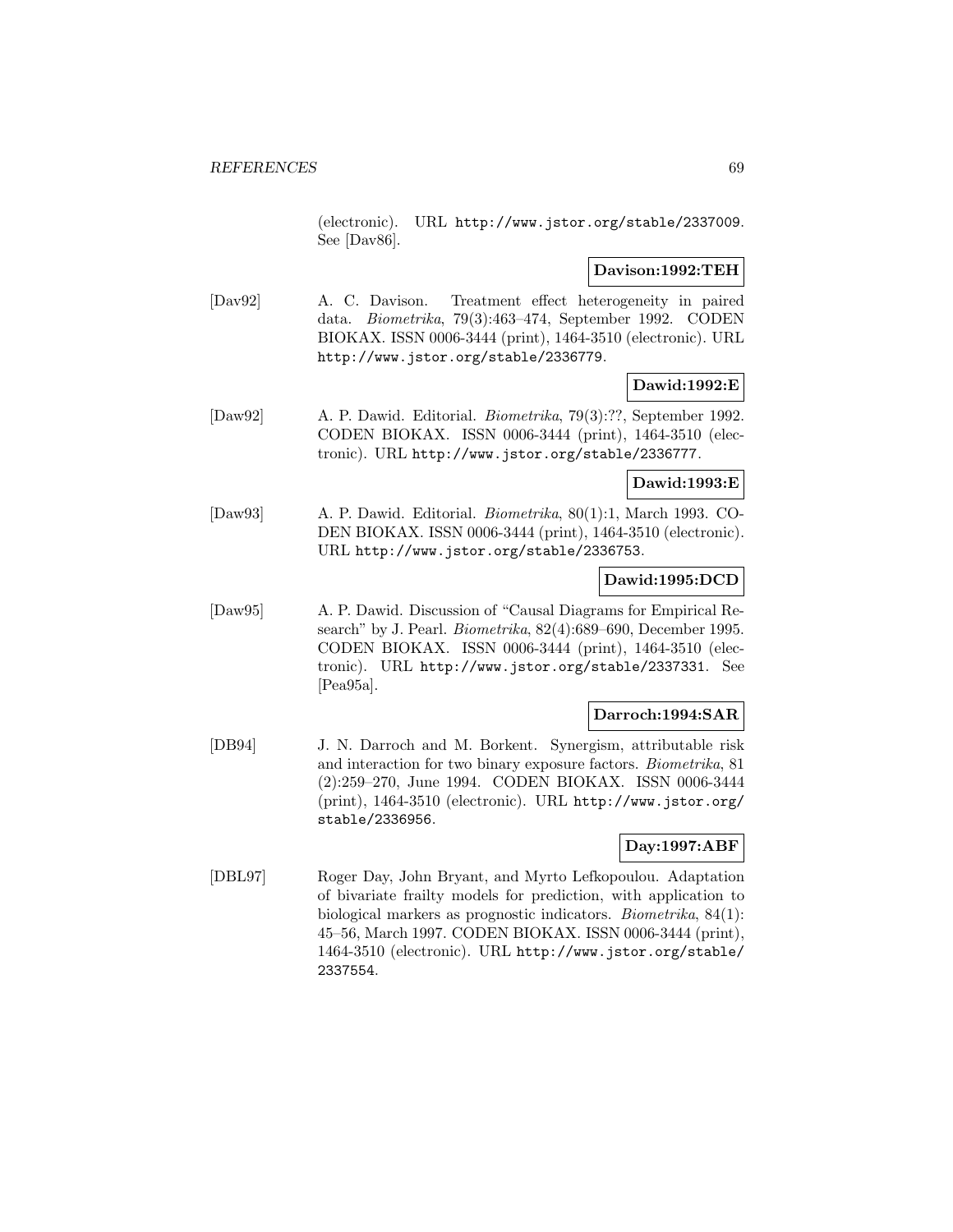# **Deng:1991:ADU**

[DC91] Lih-Yuan Deng and Raj S. Chhikara. On asymptotically designunbiased estimators of a finite population mean. Biometrika, 78 (1):189–195, March 1991. CODEN BIOKAX. ISSN 0006-3444 (print), 1464-3510 (electronic). URL http://www.jstor.org/ stable/2336909.

# **DeJong:1994:FLE**

[DCCL94] Piet De Jong and Singfat Chu-Chun-Lin. Fast likelihood evaluation and prediction for nonstationary state space models. Biometrika, 81(1):133–142, March 1994. CODEN BIOKAX. ISSN 0006-3444 (print), 1464-3510 (electronic). URL http:// www.jstor.org/stable/2337056.

# **Dannenberg:1994:EWA**

[DDM94] Olaf Dannenberg, Holger Dette, and Axel Munk. An extension of Welch's approximate  $t$ -solution to comparative bioequivalence trials. Biometrika, 81(1):91–101, March 1994. CODEN BIOKAX. ISSN 0006-3444 (print), 1464-3510 (electronic). URL http://www.jstor.org/stable/2337053.

# **Deshpande:1993:TST**

[DDNN93] Jayant V. Deshpande, Avinash D. Dharmadhikari, and Uttara V. Naik-Nimbalkar. Two-sample tests based on cumulative incidence functions from coherent systems. Biometrika, 80(4): 877–883, December 1993. CODEN BIOKAX. ISSN 0006-3444 (print), 1464-3510 (electronic). URL http://www.jstor.org/ stable/2336879.

## **DeJong:1997:SST**

[De 97] Piet De Jong. The scan sampler for time series models. Biometrika, 84(4):929–937, December 1997. CODEN BIOKAX. ISSN 0006-3444 (print), 1464-3510 (electronic). URL http:// www.jstor.org/stable/2337663.

### **DiCiccio:1992:MAC**

[DE92] Thomas DiCiccio and Bradley Efron. More accurate confidence intervals in exponential families. Biometrika, 79(2):231– 245, June 1992. CODEN BIOKAX. ISSN 0006-3444 (print), 1464-3510 (electronic). URL http://www.jstor.org/stable/ 2336835.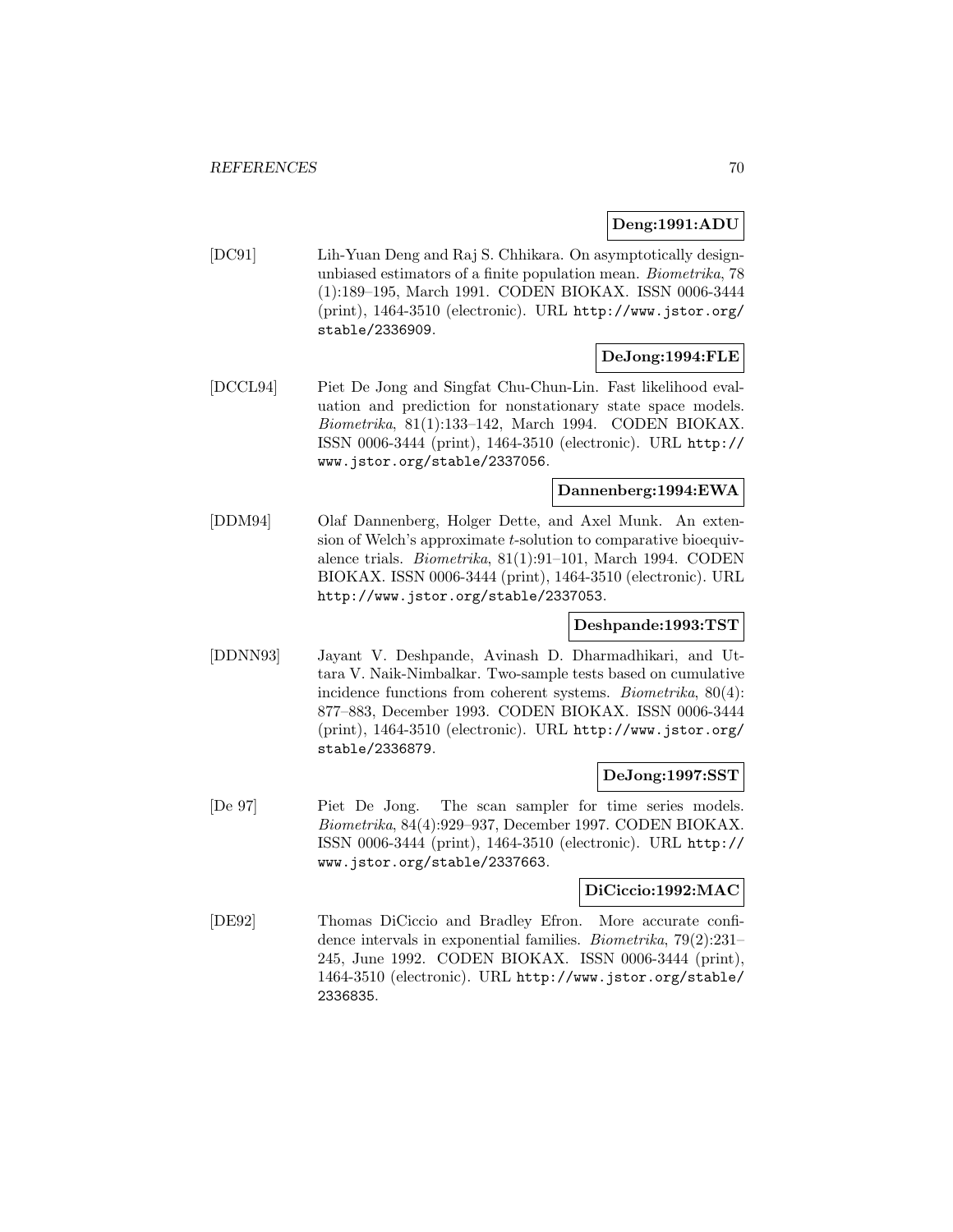**Dewanji:1992:NTC**

[Dew92] Anup Dewanji. A note on a test for competing risks with missing failure type. Biometrika, 79(4):855–857, December 1992. CO-DEN BIOKAX. ISSN 0006-3444 (print), 1464-3510 (electronic). URL http://www.jstor.org/stable/2337244.

# **DiCiccio:1991:AMA**

[DF91] Thomas J. DiCiccio and Christopher A. Field. An accurate method for approximate conditional and Bayesian inference about linear regression models from censored data. Biometrika, 78(4):903–910, December 1991. CODEN BIOKAX. ISSN 0006- 3444 (print), 1464-3510 (electronic). URL http://www.jstor. org/stable/2336942.

# **Dellaportas:1999:MCM**

[DF99] Petros Dellaportas and Jonathan J. Forster. Markov chain Monte Carlo model determination for hierarchical and graphical log-linear models. Biometrika, 86(3):615–633, September 1999. CODEN BIOKAX. ISSN 0006-3444 (print), 1464-3510 (electronic). URL http://www.jstor.org/stable/2673658.

## **DiCiccio:1990:AMT**

[DFF90] Thomas J. DiCiccio, Christopher A. Field, and D. A. S. Fraser. Approximations of marginal tail probabilities and inference for scalar parameters. Biometrika, 77(1):77–95, March 1990. CO-DEN BIOKAX. ISSN 0006-3444 (print), 1464-3510 (electronic). URL http://www.jstor.org/stable/2336051.

#### **Davidian:1993:NME**

[DG93] Marie Davidian and A. Ronald Gallant. The nonlinear mixed effects model with a smooth random effects density. Biometrika, 80(3):475–488, September 1993. CODEN BIOKAX. ISSN 0006- 3444 (print), 1464-3510 (electronic). URL http://www.jstor. org/stable/2337169.

# **Datta:1995:PPF**

[DG95] Gauri Sankar Datta and Jayanta Kumar Ghosh. On priors providing frequentist validity for Bayesian inference. Biometrika, 82(1):37–45, March 1995. CODEN BIOKAX. ISSN 0006-3444 (print), 1464-3510 (electronic). URL http://www.jstor.org/ stable/2337625.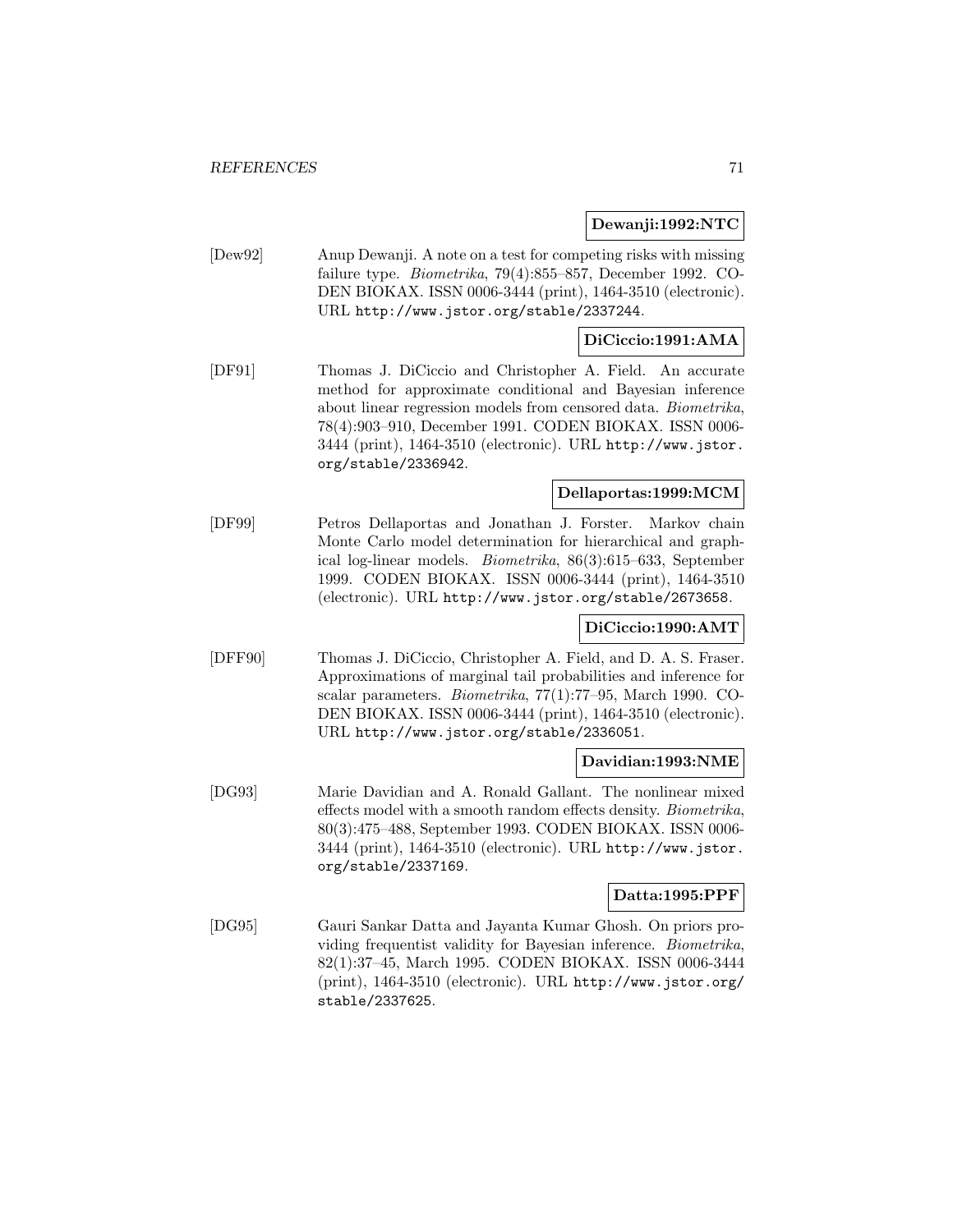### **DeLong:1994:ECS**

[DGS94] David M. DeLong, George H. Guirguis, and Ying C. So. Efficient computation of subset selection probabilities with application to Cox regression. Biometrika, 81(3):607–611, August 1994. CODEN BIOKAX. ISSN 0006-3444 (print), 1464-3510 (electronic). URL http://www.jstor.org/stable/2337133.

# **Do:1991:IRB**

[DH91] Kim-Anh Do and Peter Hall. On importance resampling for the bootstrap. Biometrika, 78(1):161–167, March 1991. CODEN BIOKAX. ISSN 0006-3444 (print), 1464-3510 (electronic). URL http://www.jstor.org/stable/2336906.

# **Davison:1992:BVB**

[DH92] A. C. Davison and Peter Hall. On the bias and variability of bootstrap and cross-validation estimates of error rate in discrimination problems. Biometrika, 79(2):279–284, June 1992. CODEN BIOKAX. ISSN 0006-3444 (print), 1464-3510 (electronic). URL http://www.jstor.org/stable/2336839.

## **Dette:1994:ODL**

[DH94] Holger Dette and Linda M. Haines. E-optimal designs for linear and nonlinear models with two parameters. Biometrika, 81(4): 739–754, December 1994. CODEN BIOKAX. ISSN 0006-3444 (print), 1464-3510 (electronic). URL http://www.jstor.org/ stable/2337077.

## **Dykstra:1999:NID**

[DHR99] Richard Dykstra, John Hewett, and Tim Robertson. Nonparametric, isotonic discriminant procedures. Biometrika, 86 (2):429–438, June 1999. CODEN BIOKAX. ISSN 0006-3444 (print), 1464-3510 (electronic). URL http://www.jstor.org/ stable/2673523.

## **Davison:1992:BL**

[DHW92] A. C. Davison, D. V. Hinkley, and B. J. Worton. Bootstrap likelihoods. Biometrika, 79(1):113–130, March 1992. CODEN BIOKAX. ISSN 0006-3444 (print), 1464-3510 (electronic). URL http://www.jstor.org/stable/2337152.

# **Dietrich:1991:MRL**

[Die91] C. R. Dietrich. Modality of the restricted likelihood for spatial Gaussian random fields. Biometrika, 78(4):833–839, December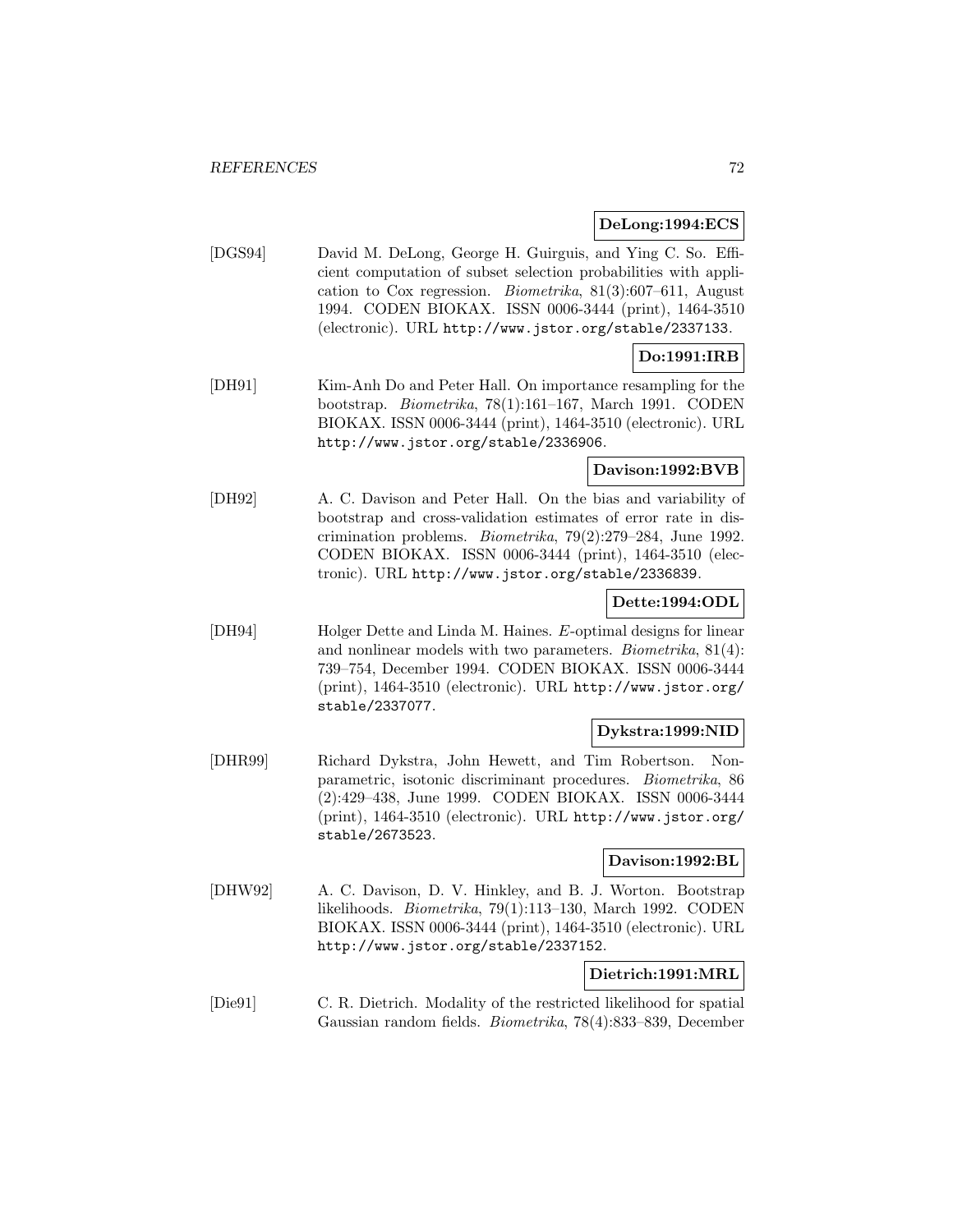|                             | 1991. CODEN BIOKAX. ISSN 0006-3444 (print), 1464-3510<br>(electronic). URL http://www.jstor.org/stable/2336935.                                                                                                                                                                                                                      |
|-----------------------------|--------------------------------------------------------------------------------------------------------------------------------------------------------------------------------------------------------------------------------------------------------------------------------------------------------------------------------------|
|                             | Ding:1996:ANM                                                                                                                                                                                                                                                                                                                        |
| $\left[\text{Din}96\right]$ | Ye Ding. On the asymptotic normality of multinomial popula-<br>tion size estimators with application to backcalculation of AIDS<br>epidemic. Biometrika, 83(3):695-699, September 1996. CODEN<br>BIOKAX. ISSN 0006-3444 (print), 1464-3510 (electronic). URL<br>http://www.jstor.org/stable/2337521.                                 |
|                             | Donoho:1994:ISA                                                                                                                                                                                                                                                                                                                      |
| [DJ94]                      | David L. Donoho and Iain M. Johnstone. Ideal spatial adapta-<br>tion by wavelet shrinkage. Biometrika, $81(3):425-455$ , August<br>1994. CODEN BIOKAX. ISSN 0006-3444 (print), 1464-3510<br>(electronic). URL http://www.jstor.org/stable/2337118.                                                                                   |
|                             | deJong:1995:SST                                                                                                                                                                                                                                                                                                                      |
| [dJS95]                     | Piet de Jong and Neil Shephard. The simulation smoother for<br>time series models. <i>Biometrika</i> , $82(2):339-350$ , June 1995. CO-<br>DEN BIOKAX. ISSN 0006-3444 (print), 1464-3510 (electronic).<br>URL http://www.jstor.org/stable/2337412.                                                                                   |
|                             | Das:1991:COP                                                                                                                                                                                                                                                                                                                         |
| [DK91]                      | Ashish Das and Sanpei Kageyama. A class of E-optimal proper<br>efficiency-balanced designs. <i>Biometrika</i> , 78(3):693-696, Septem-<br>ber 1991. CODEN BIOKAX. ISSN 0006-3444 (print), 1464-3510<br>(electronic). URL http://www.jstor.org/stable/2337039.                                                                        |
|                             | Durbin:1997:MCM                                                                                                                                                                                                                                                                                                                      |
| [DK97]                      | J. Durbin and S. J. Koopman. Monte Carlo maximum likelihood<br>estimation for non-Gaussian state space models. Biometrika, 84<br>(3):669-684, September 1997. CODEN BIOKAX. ISSN 0006-<br>3444 (print), 1464-3510 (electronic). URL http://www.jstor.<br>org/stable/2337587.                                                         |
|                             | deLeon:1991:OED                                                                                                                                                                                                                                                                                                                      |
| [dLA91]                     | A. C. Ponce de Leon and A. C. Atkinson. Optimum experi-<br>mental design for discriminating between two rival models in<br>the presence of prior information. <i>Biometrika</i> , $78(3):601-608$ ,<br>September 1991. CODEN BIOKAX. ISSN 0006-3444 (print),<br>1464-3510 (electronic). URL http://www.jstor.org/stable/<br>2337029. |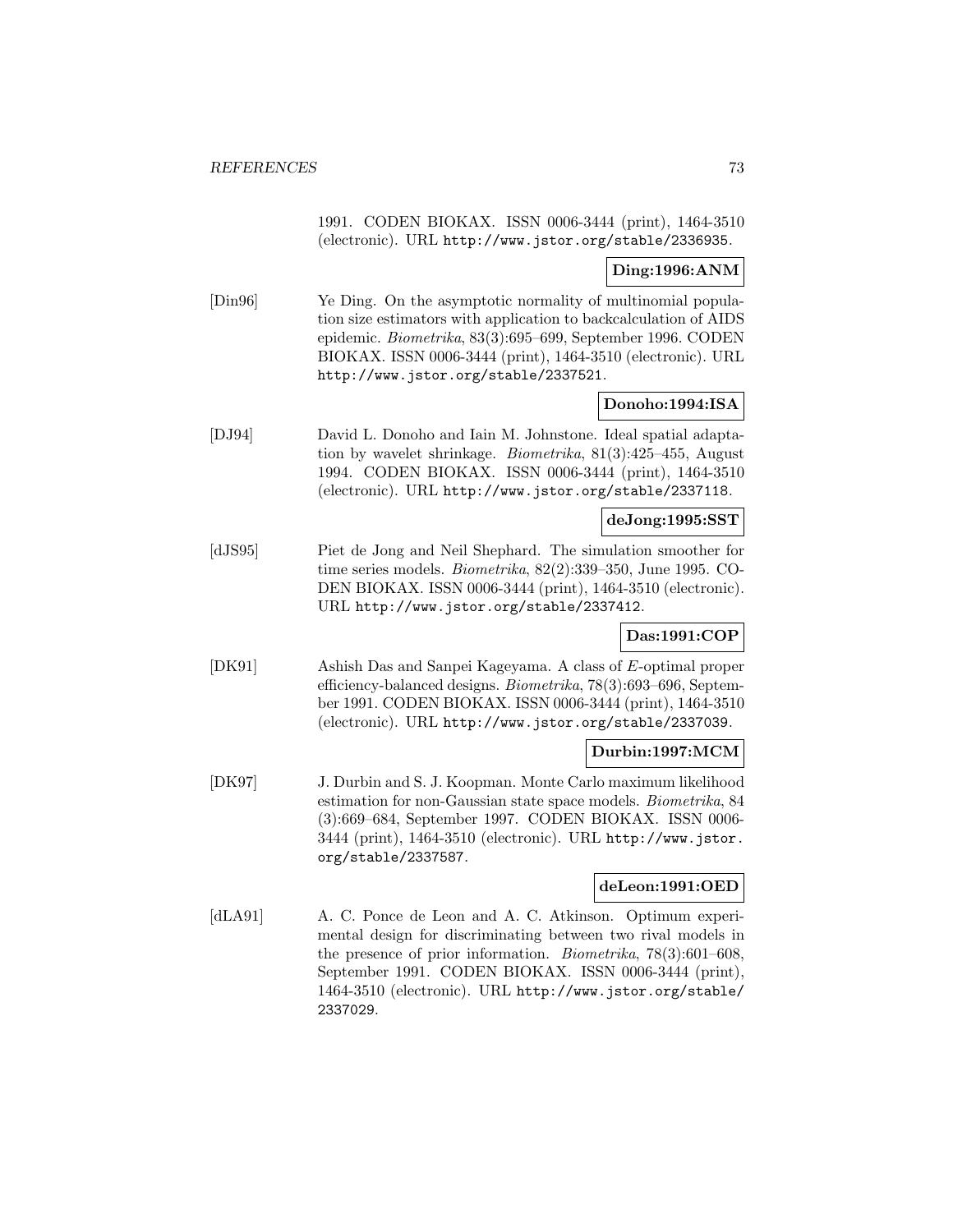#### **deLeeuw:1991:RRM**

[dLvdH91] Jan de Leeuw and Peter G. M. van der Heijden. Reduced rank models for contingency tables. Biometrika, 78(1):229– 232, March 1991. CODEN BIOKAX. ISSN 0006-3444 (print), 1464-3510 (electronic). URL http://www.jstor.org/stable/ 2336915.

#### **Darroch:1990:STS**

[DM90] J. N. Darroch and P. I. McCloud. Separating two sources of dependence in repeated influenza outbreaks. Biometrika, 77 (2):237–243, June 1990. CODEN BIOKAX. ISSN 0006-3444 (print), 1464-3510 (electronic). URL http://www.jstor.org/ stable/2336801.

## **DiCiccio:1991:AMT**

[DM91] Thomas J. DiCiccio and Michael A. Martin. Approximations of marginal tail probabilities for a class of smooth functions with applications to Bayesian and conditional inference. Biometrika, 78(4):891–902, December 1991. CODEN BIOKAX. ISSN 0006- 3444 (print), 1464-3510 (electronic). URL http://www.jstor. org/stable/2336941.

## **DeFeo:1992:NLE**

[DM92a] Patrick DeFeo and Raymond H. Myers. A new look at experimental design robustness. Biometrika, 79(2):375–380, June 1992. CODEN BIOKAX. ISSN 0006-3444 (print), 1464-3510 (electronic). URL http://www.jstor.org/stable/2336848.

## **Dryden:1992:SSA**

[DM92b] I. L. Dryden and K. V. Mardia. Size and shape analysis of landmark data. Biometrika, 79(1):57–68, March 1992. CODEN BIOKAX. ISSN 0006-3444 (print), 1464-3510 (electronic). URL http://www.jstor.org/stable/2337147.

#### **Drake:1995:NBD**

[DM95] Christiana Drake and Allan McQuarrie. A note on the bias due to omitted confounders. Biometrika, 82(3):633–638, September 1995. CODEN BIOKAX. ISSN 0006-3444 (print), 1464-3510 (electronic). URL http://www.jstor.org/stable/2337539.

## **Dey:1996:OBD**

[DM96] Aloke Dey and Chand K. Midha. Optimal block designs for diallel crosses. Biometrika, 83(2):484–489, June 1996. CODEN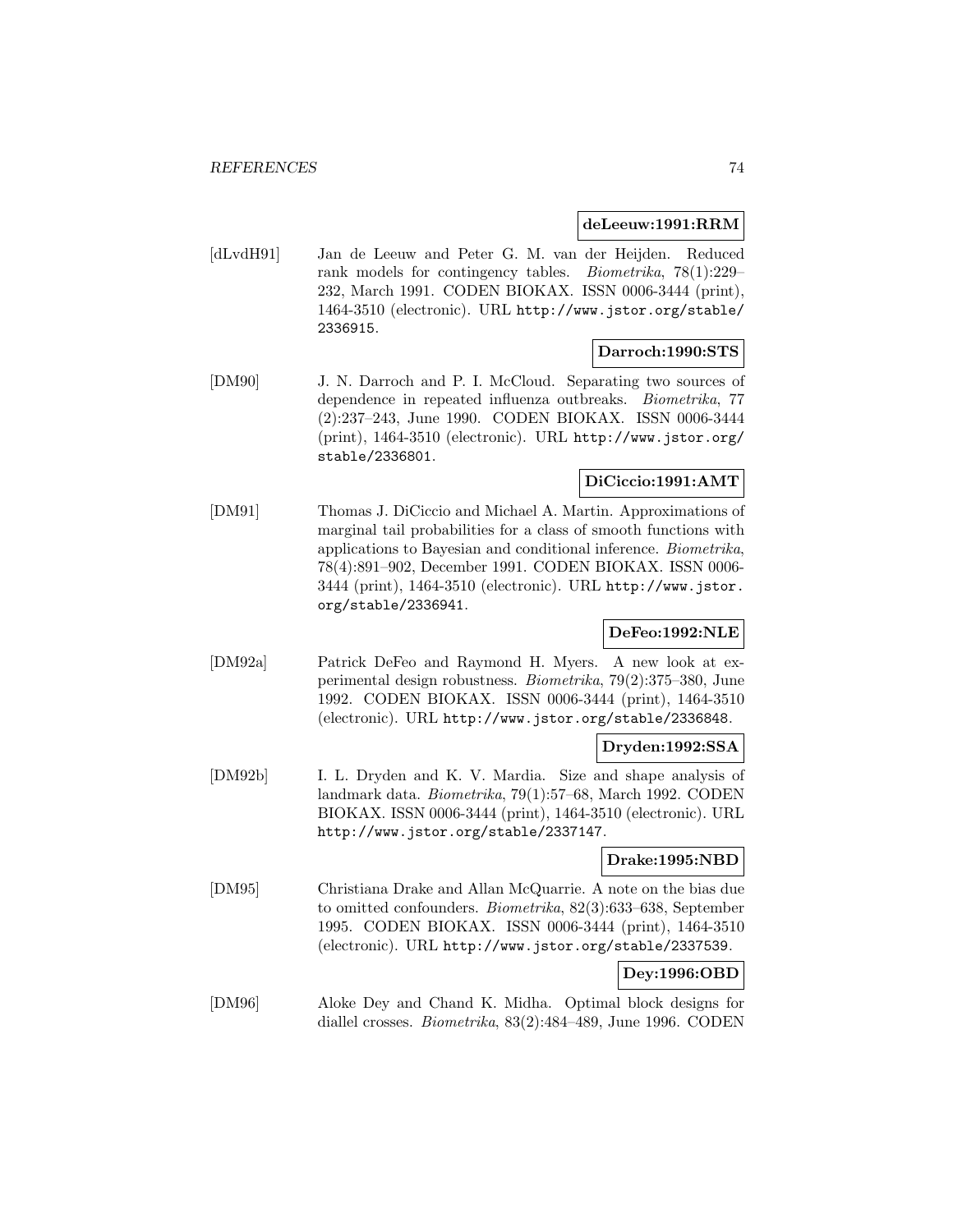BIOKAX. ISSN 0006-3444 (print), 1464-3510 (electronic). URL http://www.jstor.org/stable/2337620.

**Dawid:1998:FII**

[DM98] A. Philip Dawid and Julia Mortera. Forensic identification with imperfect evidence. Biometrika, 85(4):835–849, December 1998. CODEN BIOKAX. ISSN 0006-3444 (print), 1464-3510 (electronic). URL http://www.jstor.org/stable/2337487. See corrections [DM99].

## **Dawid:1999:ACF**

[DM99] A. Philip Dawid and Julia Mortera. Amendments and corrections:"Forensic identification with imperfect evidence" [Biometrika **85** (1998), no. 4, 835–849; (2000a:62285)]. Biometrika, 86(4):974, December 1999. CODEN BIOKAX. ISSN 0006-3444 (print), 1464-3510 (electronic). URL http:/ /www.jstor.org/stable/2673603. See [DM98].

### **Denison:1998:BCA**

[DMS98] David G. T. Denison, Bani K. Mallick, and Adrian F. M. Smith. A Bayesian CART algorithm. Biometrika, 85(2):363–377, June 1998. CODEN BIOKAX. ISSN 0006-3444 (print), 1464-3510 (electronic). URL http://www.jstor.org/stable/2337363.

### **DiCiccio:1992:FAA**

[DMY92] Thomas J. DiCiccio, Michael A. Martin, and G. Alastair Young. Fast and accurate approximate double bootstrap confidence intervals. Biometrika, 79(2):285–295, June 1992. CODEN BIOKAX. ISSN 0006-3444 (print), 1464-3510 (electronic). URL http://www.jstor.org/stable/2336840.

### **DiCiccio:1993:AAC**

[DMY93] Thomas J. DiCiccio, Michael A. Martin, and G. Alastair Young. Analytical approximations to conditional distribution functions. Biometrika, 80(4):781–790, December 1993. CODEN BIOKAX. ISSN 0006-3444 (print), 1464-3510 (electronic). URL http:// www.jstor.org/stable/2336869.

### **Dette:1999:OCR**

[DO99] Holger Dette and Timothy E. O'Brien. Optimality criteria for regression models based on predicted variance. Biometrika, 86 (1):93–106, March 1999. CODEN BIOKAX. ISSN 0006-3444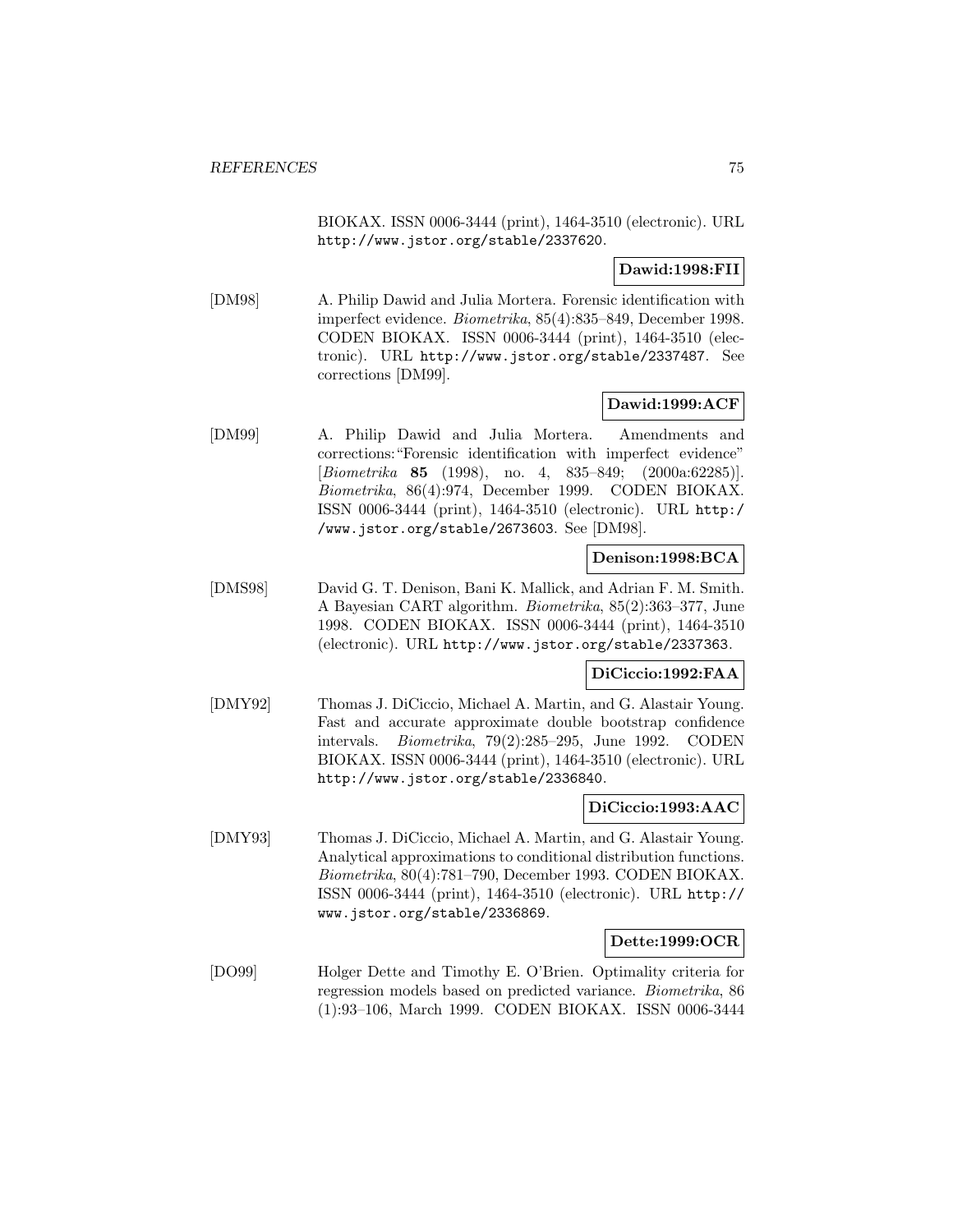(print), 1464-3510 (electronic). URL http://www.jstor.org/ stable/2673539.

### **Donegani:1991:APR**

[Don91] Michel Donegani. An adaptive and powerful randomization test. Biometrika, 78(4):930–933, December 1991. CODEN BIOKAX. ISSN 0006-3444 (print), 1464-3510 (electronic). URL http:// www.jstor.org/stable/2336948.

### **Dougherty:1997:ECL**

[Dou97] George G. Dougherty, Jr. Estimation of common linear functional relationships in  $k$  data sets. *Biometrika*,  $84(1):103-110$ , March 1997. CODEN BIOKAX. ISSN 0006-3444 (print), 1464-3510 (electronic). URL http://www.jstor.org/stable/ 2337559.

## **Didelez:1998:MLE**

[DP98] Vanessa Didelez and Iris Pigeot. Maximum likelihood estimation in graphical models with missing values. Biometrika, 85(4): 960–966, December 1998. CODEN BIOKAX. ISSN 0006-3444 (print), 1464-3510 (electronic). URL http://www.jstor.org/ stable/2337497.

## **Droge:1998:MRA**

[Dro98] Bernd Droge. Minimax regret analysis of orthogonal series regression estimation: Selection versus shrinkage. Biometrika, 85 (3):631–643, September 1998. CODEN BIOKAX. ISSN 0006- 3444 (print), 1464-3510 (electronic). URL http://www.jstor. org/stable/2337392.

## **DiCiccio:1993:BAA**

[DS93] Thomas J. DiCiccio and Steven E. Stern. On Bartlett adjustments for approximate Bayesian inference. Biometrika, 80(4): 731–740, December 1993. CODEN BIOKAX. ISSN 0006-3444 (print), 1464-3510 (electronic). URL http://www.jstor.org/ stable/2336865.

### **Deshpande:1995:THP**

[DS95] Jayant V. Deshpande and Debasis Sengupta. Testing the hypothesis of proportional hazards in two populations. Biometrika, 82(2):251–261, June 1995. CODEN BIOKAX. ISSN 0006-3444 (print), 1464-3510 (electronic). URL http:/ /www.jstor.org/stable/2337405.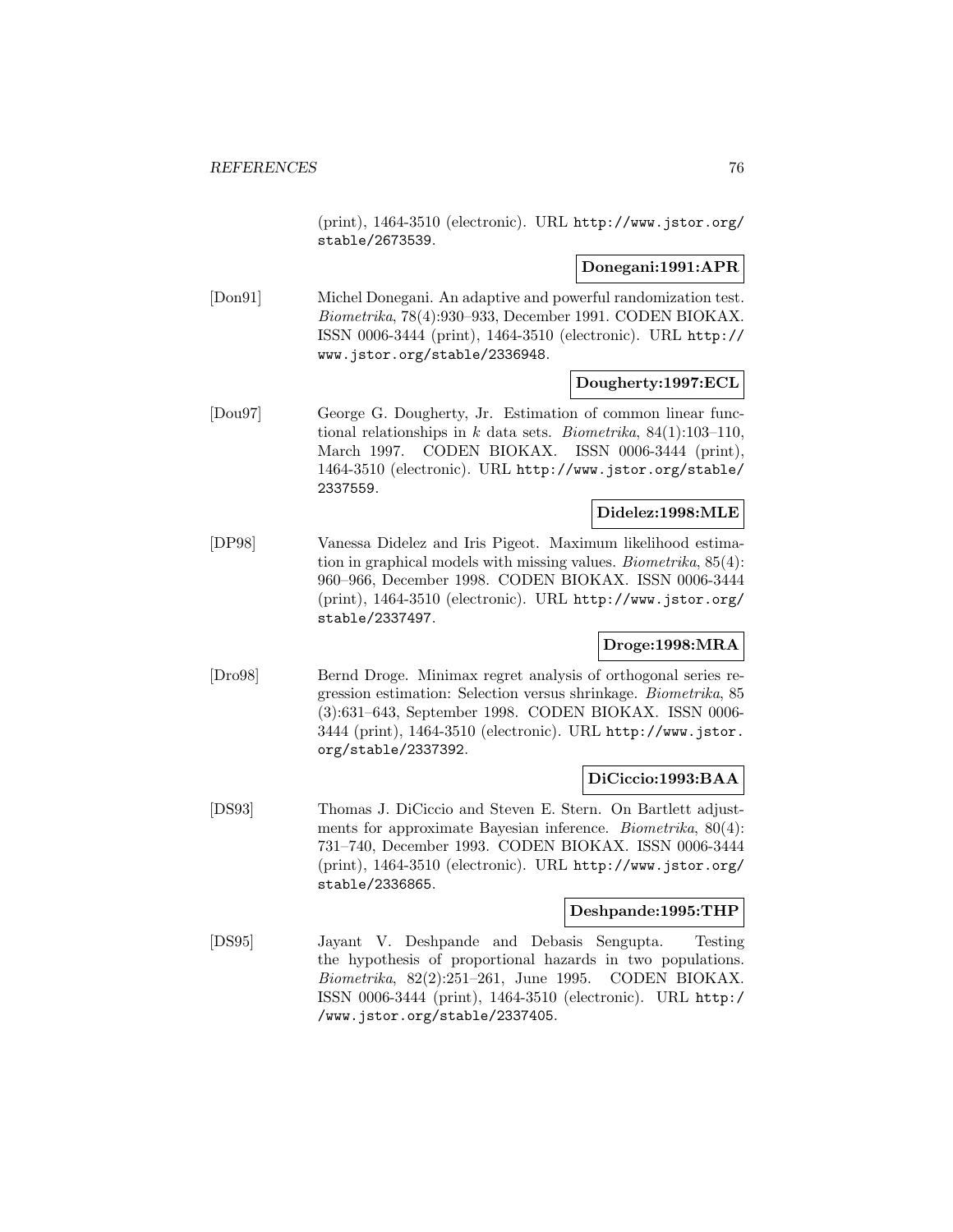**Deville:1998:UPS**

[DT98] Jean-Claude Deville and Yves Tillé. Unequal probability sampling without replacement through a splitting method. Biometrika, 85(1):89–101, March 1998. CODEN BIOKAX. ISSN 0006-3444 (print), 1464-3510 (electronic). URL http:/ /www.jstor.org/stable/2337311.

## **Diks:1999:TSM**

[DT99] Cees Diks and Howell Tong. A test for symmetries of multivariate probability distributions. Biometrika, 86(3):605–614, September 1999. CODEN BIOKAX. ISSN 0006-3444 (print), 1464-3510 (electronic). URL http://www.jstor.org/stable/ 2673657.

## **Duan:1993:SAB**

[Dua93] Naihua Duan. Sensitivity analysis for Box–Cox power transformation model: contrast parameters. Biometrika, 80(4):885–897, December 1993. CODEN BIOKAX. ISSN 0006-3444 (print), 1464-3510 (electronic). URL http://www.jstor.org/stable/ 2336880.

## **Duffy:1990:CCR**

[Duf90] Diane E. Duffy. On continuity-corrected residuals in logistic regression. *Biometrika*,  $77(2):287-293$ , June 1990. CODEN BIOKAX. ISSN 0006-3444 (print), 1464-3510 (electronic). URL http://www.jstor.org/stable/2336806.

### **Dupuis:1995:BEM**

[Dup95] Jerome A. Dupuis. Bayesian estimation of movement and survival probabilities from capture-recapture data. Biometrika, 82 (4):761–772, December 1995. CODEN BIOKAX. ISSN 0006- 3444 (print), 1464-3510 (electronic). URL http://www.jstor. org/stable/2337343.

## **Dette:1996:ROE**

[DW96] Holger Dette and Weng Kee Wong. Robust optimal extrapolation designs. Biometrika, 83(3):667–680, September 1996. CO-DEN BIOKAX. ISSN 0006-3444 (print), 1464-3510 (electronic). URL http://www.jstor.org/stable/2337517.

## **Dette:1998:BOD**

[DW98] Holger Dette and Weng Kee Wong. Bayesian D-optimal designs on a fixed number of design points for heteroscedastic polyno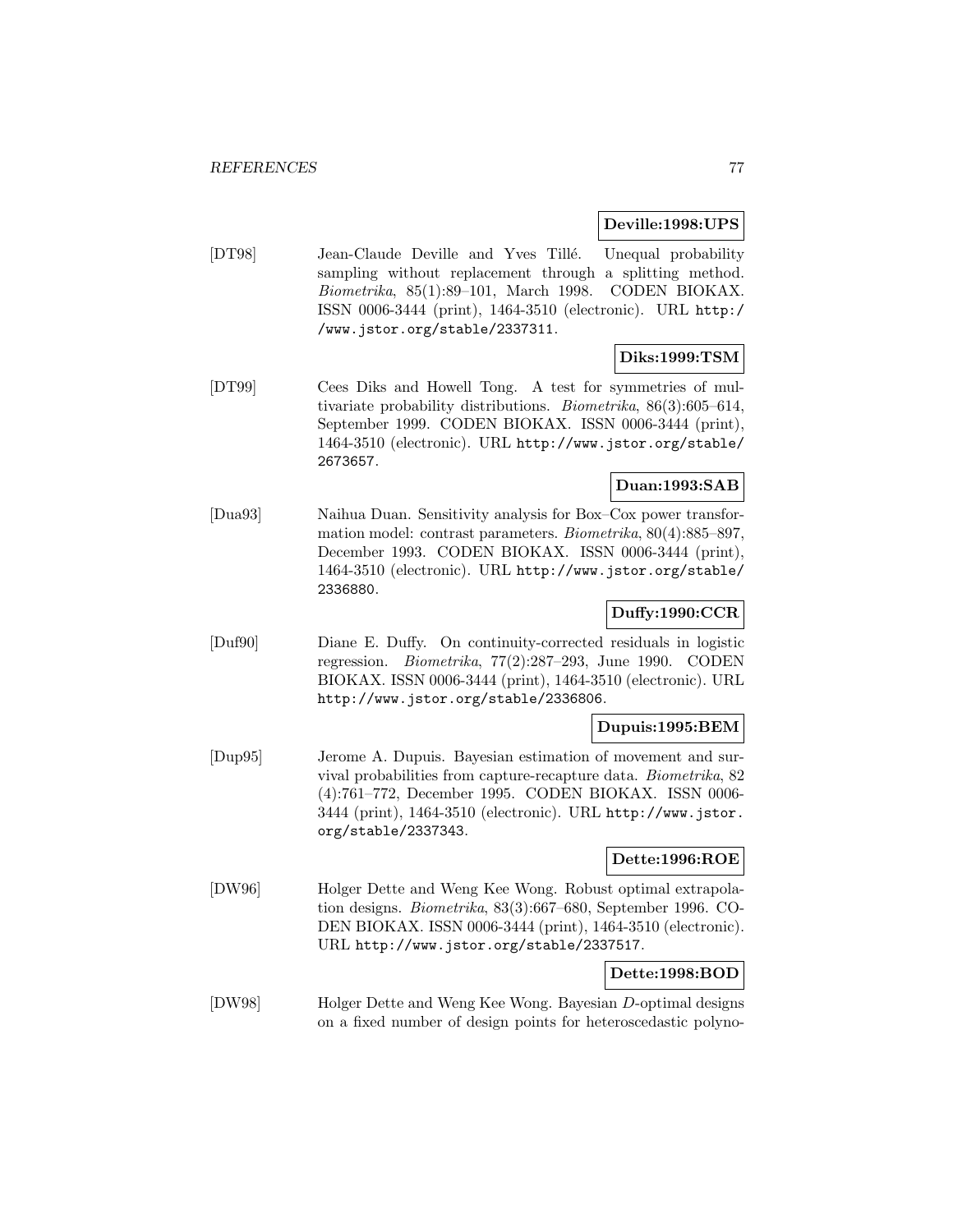mial models. Biometrika, 85(4):869–882, December 1998. CO-DEN BIOKAX. ISSN 0006-3444 (print), 1464-3510 (electronic). URL http://www.jstor.org/stable/2337489.

## **Daniels:1991:SAS**

[DY91] H. E. Daniels and G. A. Young. Saddlepoint approximation for the Studentized mean, with an application to the bootstrap. Biometrika, 78(1):169–179, March 1991. CODEN BIOKAX. ISSN 0006-3444 (print), 1464-3510 (electronic). URL http:// www.jstor.org/stable/2336907.

### **Emerson:1990:PEF**

[EF90] Scott S. Emerson and Thomas R. Fleming. Parameter estimation following group sequential hypothesis testing. Biometrika, 77(4):875–892, December 1990. CODEN BIOKAX. ISSN 0006- 3444 (print), 1464-3510 (electronic). URL http://www.jstor. org/stable/2337110.

### **Efron:1993:BLC**

[Efr93] Bradley Efron. Bayes and likelihood calculations from confidence intervals. Biometrika, 80(1):3–26, March 1993. CODEN BIOKAX. ISSN 0006-3444 (print), 1464-3510 (electronic). URL http://www.jstor.org/stable/2336754.

### **Efron:1997:LHS**

[Efr97] Bradley Efron. The length heuristic for simultaneous hypothesis tests. Biometrika, 84(1):143–157, March 1997. CODEN BIOKAX. ISSN 0006-3444 (print), 1464-3510 (electronic). URL http://www.jstor.org/stable/2337562.

### **Eaton:1996:PAB**

[EGS96] Morris L. Eaton, Alessandra Giovagnoli, and Paola Sebastiani. A predictive approach to the Bayesian design problem with application to normal regression models. Biometrika, 83(1):111– 125, March 1996. CODEN BIOKAX. ISSN 0006-3444 (print), 1464-3510 (electronic). URL http://www.jstor.org/stable/ 2337436.

#### **Ebrahimi:1990:TWS**

[EH90] Nader Ebrahimi and Mohamed Habibullah. Testing whether the survival distribution is new better than used of specified age. Biometrika, 77(1):212–215, March 1990. CODEN BIOKAX.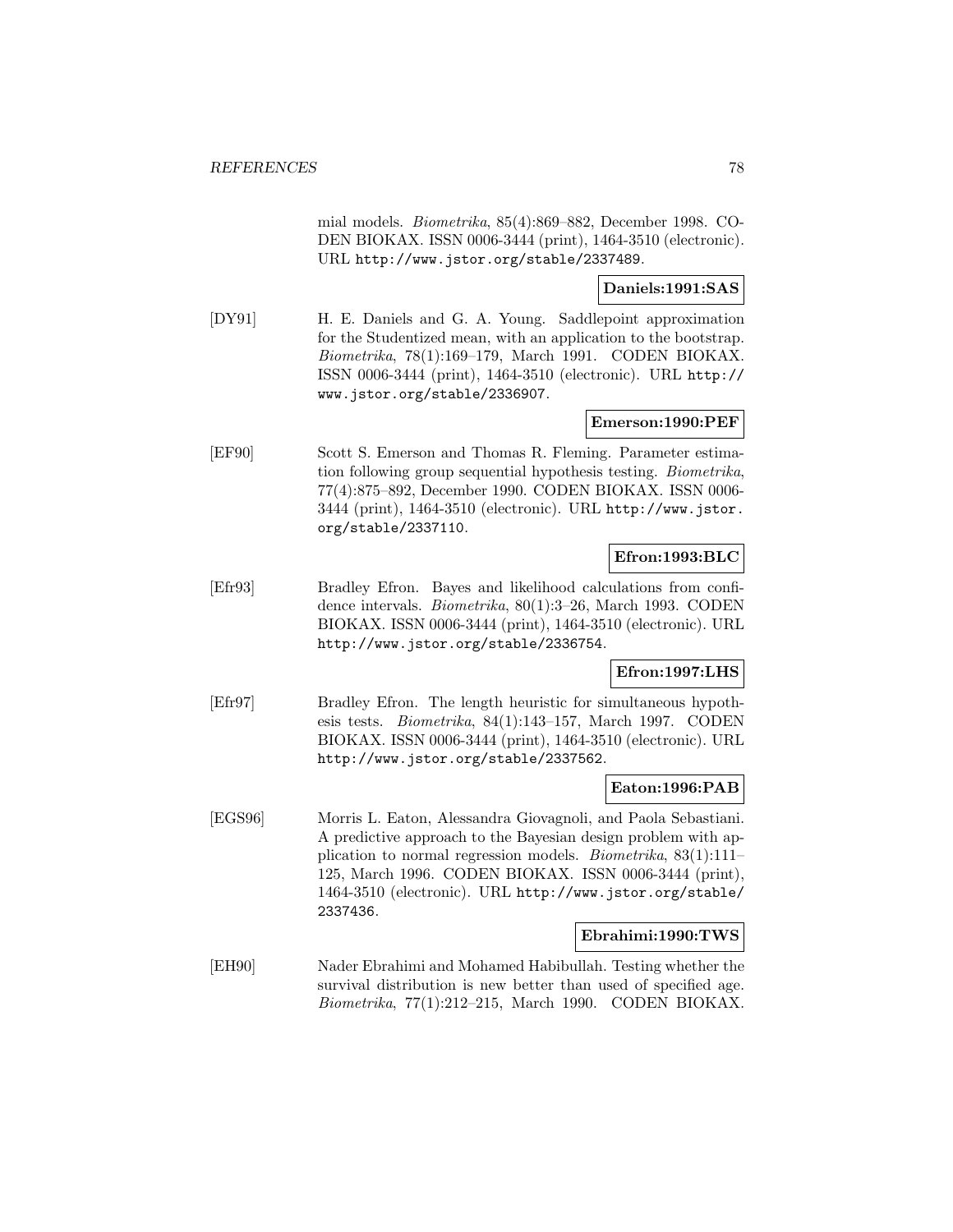ISSN 0006-3444 (print), 1464-3510 (electronic). URL http:// www.jstor.org/stable/2336065.

#### **Eubank:1993:CCN**

[EH93] R. L. Eubank and Jeffrey D. Hart. Commonality of Cusum, von Neumann and smoothing-based goodness-of-fit tests. Biometrika, 80(1):89–98, March 1993. CODEN BIOKAX. ISSN 0006-3444 (print), 1464-3510 (electronic). URL http://www. jstor.org/stable/2336759.

### **Eales:1992:IMD**

[EJ92] John D. Eales and Christopher Jennison. An improved method for deriving optimal one-sided group sequential tests. Biometrika, 79(1):13–24, March 1992. CODEN BIOKAX. ISSN 0006-3444 (print), 1464-3510 (electronic). URL http://www. jstor.org/stable/2337143.

## **Ebrahimi:1996:CPH**

[EK96] Nader Ebrahimi and S. N. U. A. Kirmani. A characterisation of the proportional hazards model through a measure of discrimination between two residual life distributions. Biometrika, 83 (1):233–235, March 1996. CODEN BIOKAX. ISSN 0006-3444 (print), 1464-3510 (electronic). URL http://www.jstor.org/ stable/2337445.

## **Engen:1997:SSC**

[EL97] Steinar Engen and Magnar Lillegård. Stochastic simulations conditioned on sufficient statistics. Biometrika, 84(1):235–240, March 1997. CODEN BIOKAX. ISSN 0006-3444 (print), 1464-3510 (electronic). URL http://www.jstor.org/stable/ 2337570.

## **Elster:1995:SCD**

[EN95] Clemens Elster and Arnold Neumaier. Screening by conference designs. Biometrika, 82(3):589–602, September 1995. CODEN BIOKAX. ISSN 0006-3444 (print), 1464-3510 (electronic). URL http://www.jstor.org/stable/2337536.

### **Ebrahimi:1990:RIL**

[ES90a] Nader Ebrahimi and Ehsan S. Soofi. Relative information loss under Type II censored exponential data. Biometrika, 77 (2):429–435, June 1990. CODEN BIOKAX. ISSN 0006-3444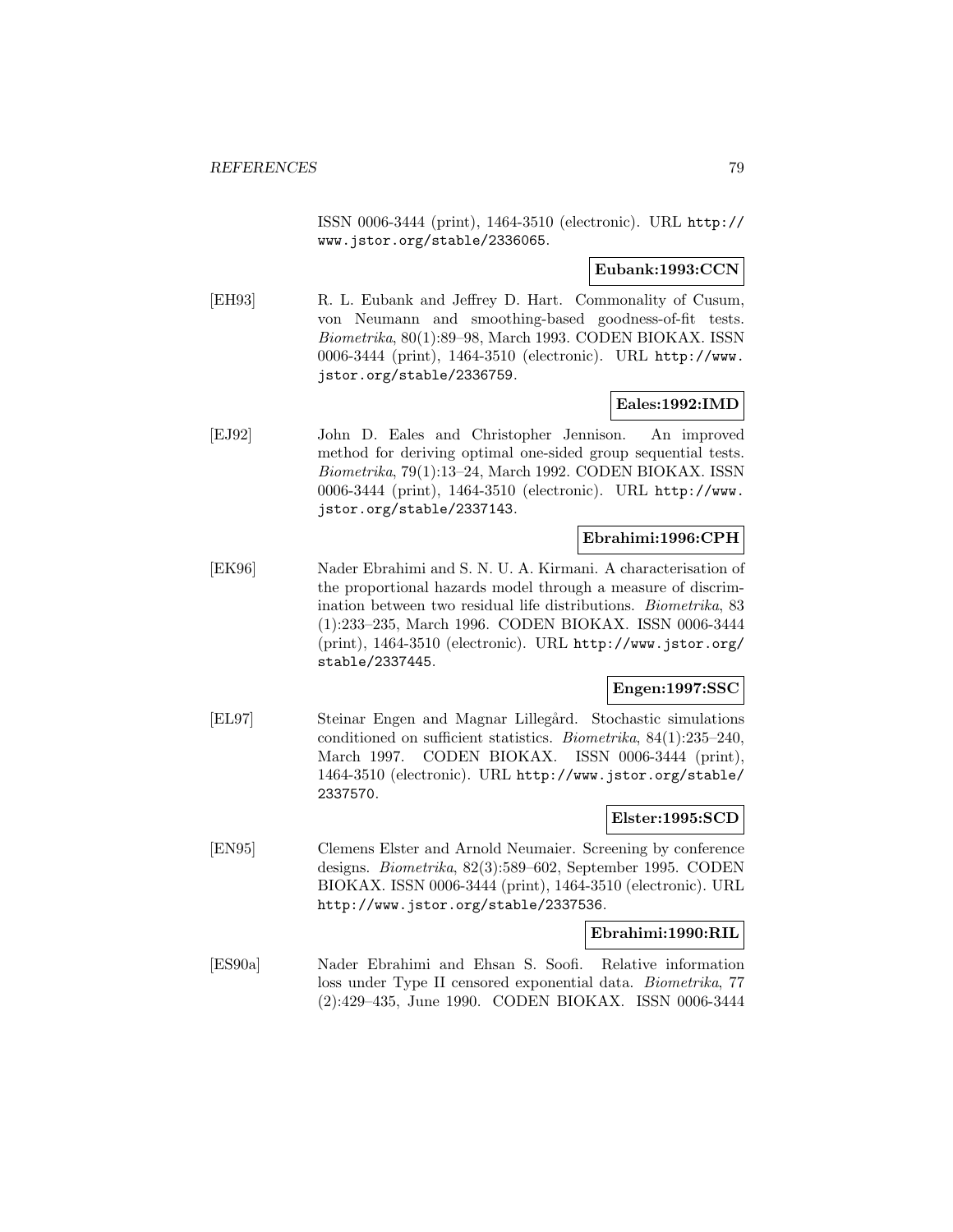(print), 1464-3510 (electronic). URL http://www.jstor.org/ stable/2336827.

## **Eubank:1990:CFP**

[ES90b] R. L. Eubank and Paul Speckman. Curve fitting by polynomialtrigonometric regression. Biometrika, 77(1):1–9, March 1990. CODEN BIOKAX. ISSN 0006-3444 (print), 1464-3510 (electronic). URL http://www.jstor.org/stable/2336044.

## **Ekholm:1995:MRA**

[ESM95] Anders Ekholm, Peter W. F. Smith, and John W. McDonald. Marginal regression analysis of a multivariate binary response. Biometrika, 82(4):847–854, December 1995. CODEN BIOKAX. ISSN 0006-3444 (print), 1464-3510 (electronic). URL http:// www.jstor.org/stable/2337349.

## **Farewell:1994:ERD**

[FADD94] V. T. Farewell, O. O. Aalen, D. De Angelis, and N. E. Day. Estimation of the rate of diagnosis of HIV infection in HIV infected individuals. Biometrika, 81(2):287–294, June 1994. CO-DEN BIOKAX. ISSN 0006-3444 (print), 1464-3510 (electronic). URL http://www.jstor.org/stable/2336959.

### **Fahrmeir:1994:DMP**

[Fah94] Ludwig Fahrmeir. Dynamic modelling and penalized likelihood estimation for discrete time survival data. Biometrika, 81(2):317–330, June 1994. CODEN BIOKAX. ISSN 0006-3444 (print), 1464-3510 (electronic). URL http://www.jstor.org/ stable/2336962.

### **Farebrother:1990:SHP**

[Far90] R. W. Farebrother. Studies in the history of probability and statistics. XLII. Further details of contacts between Boscovich and Simpson in June 1760. Biometrika, 77(2):397–400, June 1990. CODEN BIOKAX. ISSN 0006-3444 (print), 1464-3510 (electronic). URL http://www.jstor.org/stable/2336819.

### **Ferrari:1997:LPT**

[FBCN97] Silvia L. P. Ferrari, Denise A. Botter, and Francisco Cribari-Neto. Local power of three classic criteria in generalised linear models with unknown dispersion. Biometrika, 84(2):482– 485, June 1997. CODEN BIOKAX. ISSN 0006-3444 (print),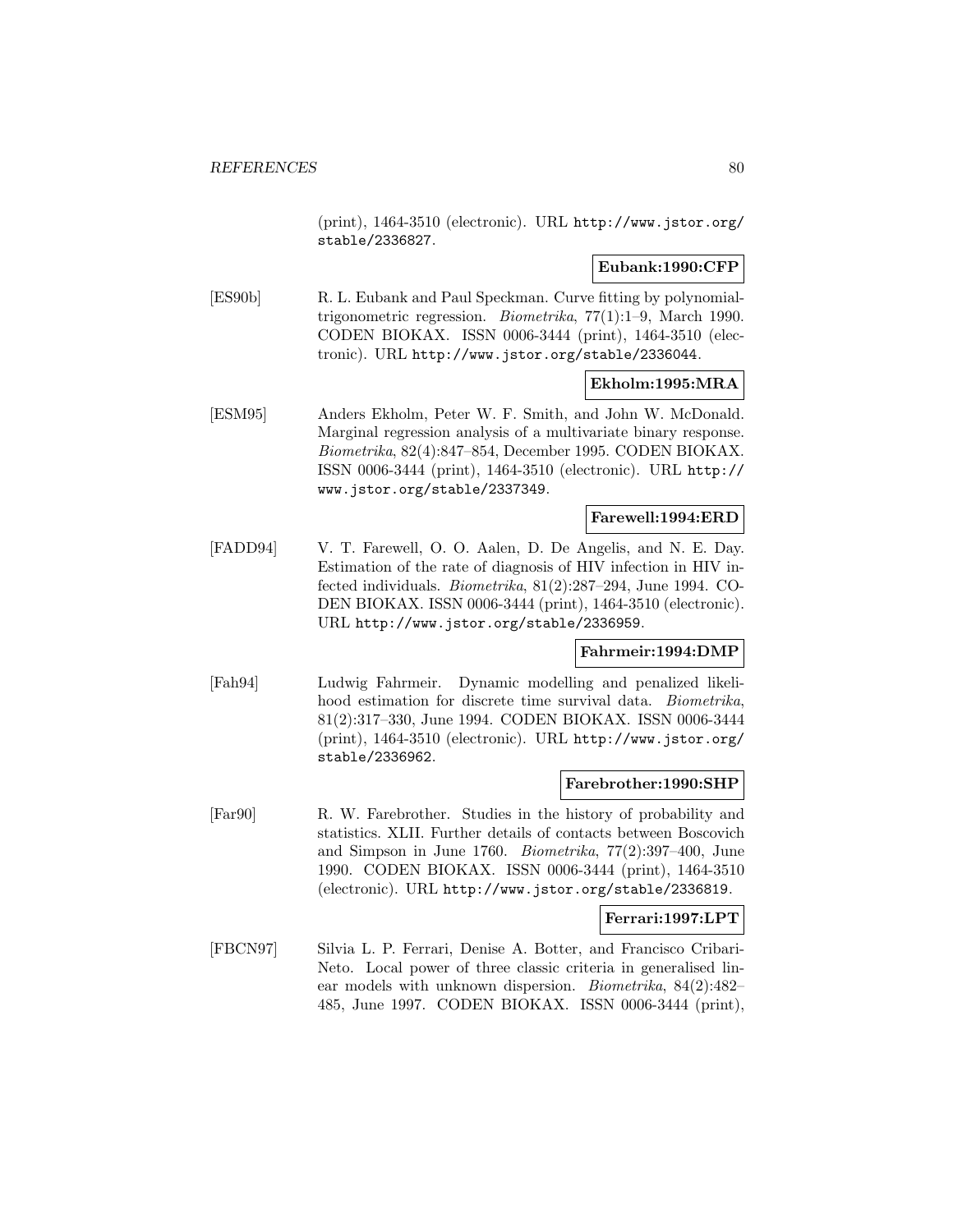1464-3510 (electronic). URL http://www.jstor.org/stable/ 2337473.

## **Fu:1990:LCS**

[FC90a] Yun-Xin Fu and R. N. Curnow. Locating a changed segment in a sequence of Bernoulli variables. Biometrika, 77(2):295– 304, June 1990. CODEN BIOKAX. ISSN 0006-3444 (print), 1464-3510 (electronic). URL http://www.jstor.org/stable/ 2336807. See correction [FC91].

## **Fu:1990:MLE**

[FC90b] Yun-Xin Fu and R. N. Curnow. Maximum likelihood estimation of multiple change points. Biometrika, 77(3):563–573, September 1990. CODEN BIOKAX. ISSN 0006-3444 (print), 1464-3510 (electronic). URL http://www.jstor.org/stable/2336995.

## **Fu:1991:ACL**

[FC91] Yun-Xin Fu and R. N. Curnow. Amendments and corrections: "Locating a changed segment in a sequence of Bernoulli variables" [Biometrika **77** (1990), no. 2, 295–304; (91f:62038)]. Biometrika, 78(1):233, March 1991. CODEN BIOKAX. ISSN 0006-3444 (print), 1464-3510 (electronic). URL http://www. jstor.org/stable/2336916. See [FC90a].

## **Frisen:1991:OS**

[FD91] Marianne Frisén and Jacques De Maré. Optimal surveillance. Biometrika, 78(2):271–280, June 1991. CODEN BIOKAX. ISSN 0006-3444 (print), 1464-3510 (electronic). URL http:/ /www.jstor.org/stable/2337252.

### **Farrow:1993:BLM**

[FG93] Malcolm Farrow and Michael Goldstein. Bayes linear methods for grouped multivariate repeated measurement studies with application to crossover trials. Biometrika, 80(1):39–59, March 1993. CODEN BIOKAX. ISSN 0006-3444 (print), 1464-3510 (electronic). URL http://www.jstor.org/stable/2336756.

### **Firth:1991:MCN**

[FGH91] D. Firth, J. Glosup, and D. V. Hinkley. Model checking with nonparametric curves. Biometrika, 78(2):245–252, June 1991. CODEN BIOKAX. ISSN 0006-3444 (print), 1464-3510 (electronic). URL http://www.jstor.org/stable/2337249.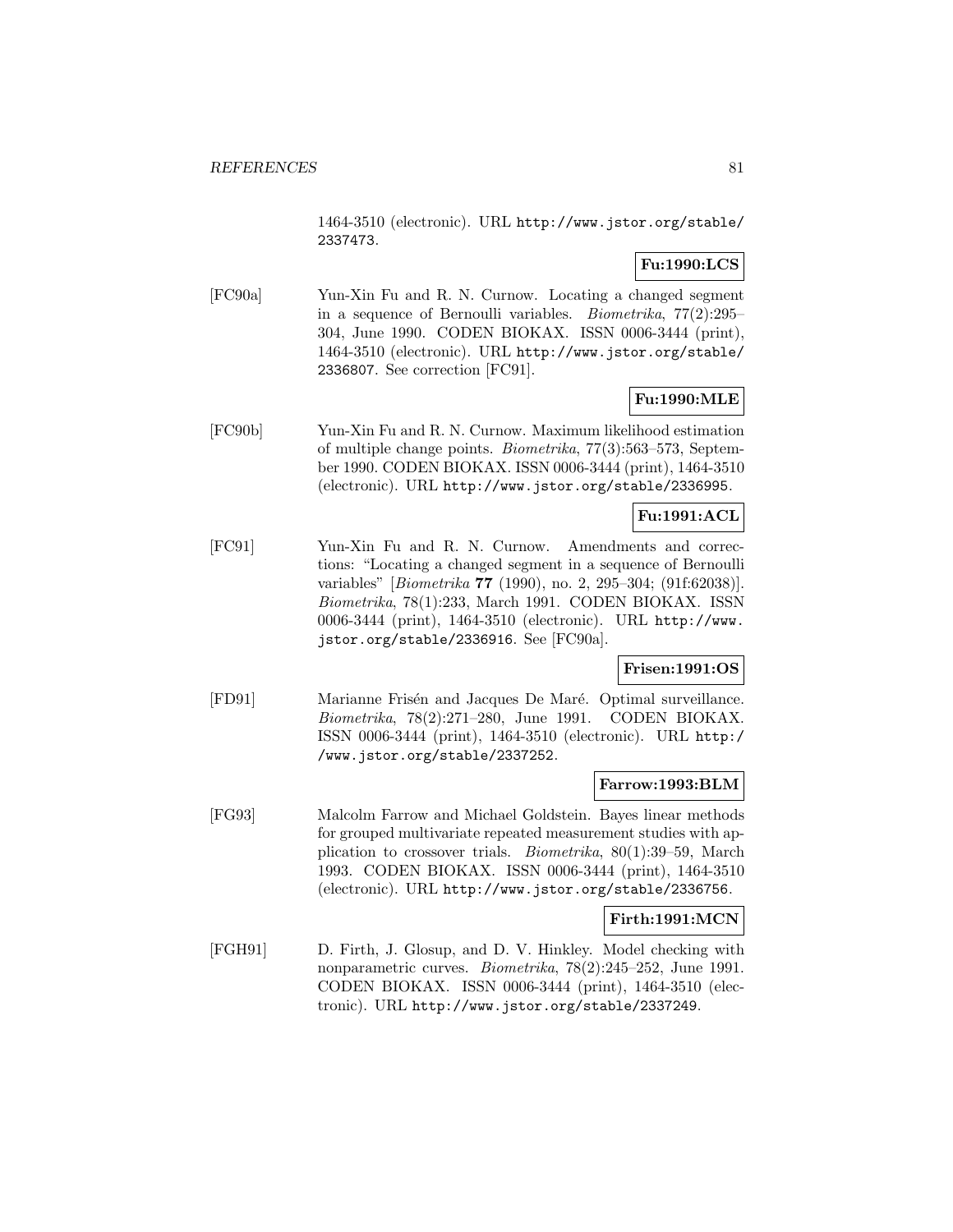#### **Fraser:1991:CIT**

[FGS91] D. A. S. Fraser, I. Guttman, and M. S. Srivastava. Conditional inference for treatment and error in multivariate analysis. Biometrika, 78(3):565–572, September 1991. CODEN BIOKAX. ISSN 0006-3444 (print), 1464-3510 (electronic). URL http://www.jstor.org/stable/2337025.

## **Fienberg:1995:DCD**

[FGS95] Stephen E. Fienberg, Clark Glymour, and Peter Spirtes. Discussion of "Causal Diagrams for Empirical Research" by J. Pearl. Biometrika, 82(4):690–692, December 1995. CODEN BIOKAX. ISSN 0006-3444 (print), 1464-3510 (electronic). URL http:// www.jstor.org/stable/2337332. See [Pea95a].

## **Firth:1991:QLM**

[FH91] D. Firth and I. R. Harris. Quasi-likelihood for multiplicative random effects. Biometrika, 78(3):545–555, September 1991. CODEN BIOKAX. ISSN 0006-3444 (print), 1464-3510 (electronic). URL http://www.jstor.org/stable/2337023.

## **Findley:1986:UMA**

[Fin86] David F. Findley. The uniqueness of moving average representations with independent and identically distributed random variables for non-Gaussian stationary time series. Biometrika, 73 (2):520–521, August 1986. CODEN BIOKAX. ISSN 0006-3444 (print), 1464-3510 (electronic). URL http://www.jstor.org/ stable/2336232. See correction [Fin90].

### **Findley:1990:ACU**

[Fin90] David F. Findley. Amendments and corrections: "The uniqueness of moving average representations with independent and identically distributed random variables for non-Gaussian stationary time series" [Biometrika **73** (1986), no. 2, 520–521; MR0855914 (88e:62210)]. Biometrika, 77(1):235, March 1990. CODEN BIOKAX. ISSN 0006-3444 (print), 1464-3510 (electronic). URL http://www.jstor.org/stable/2336071. See [Fin86].

### **Firth:1993:BRM**

[Fir93] David Firth. Bias reduction of maximum likelihood estimates. Biometrika, 80(1):27–38, March 1993. CODEN BIOKAX. ISSN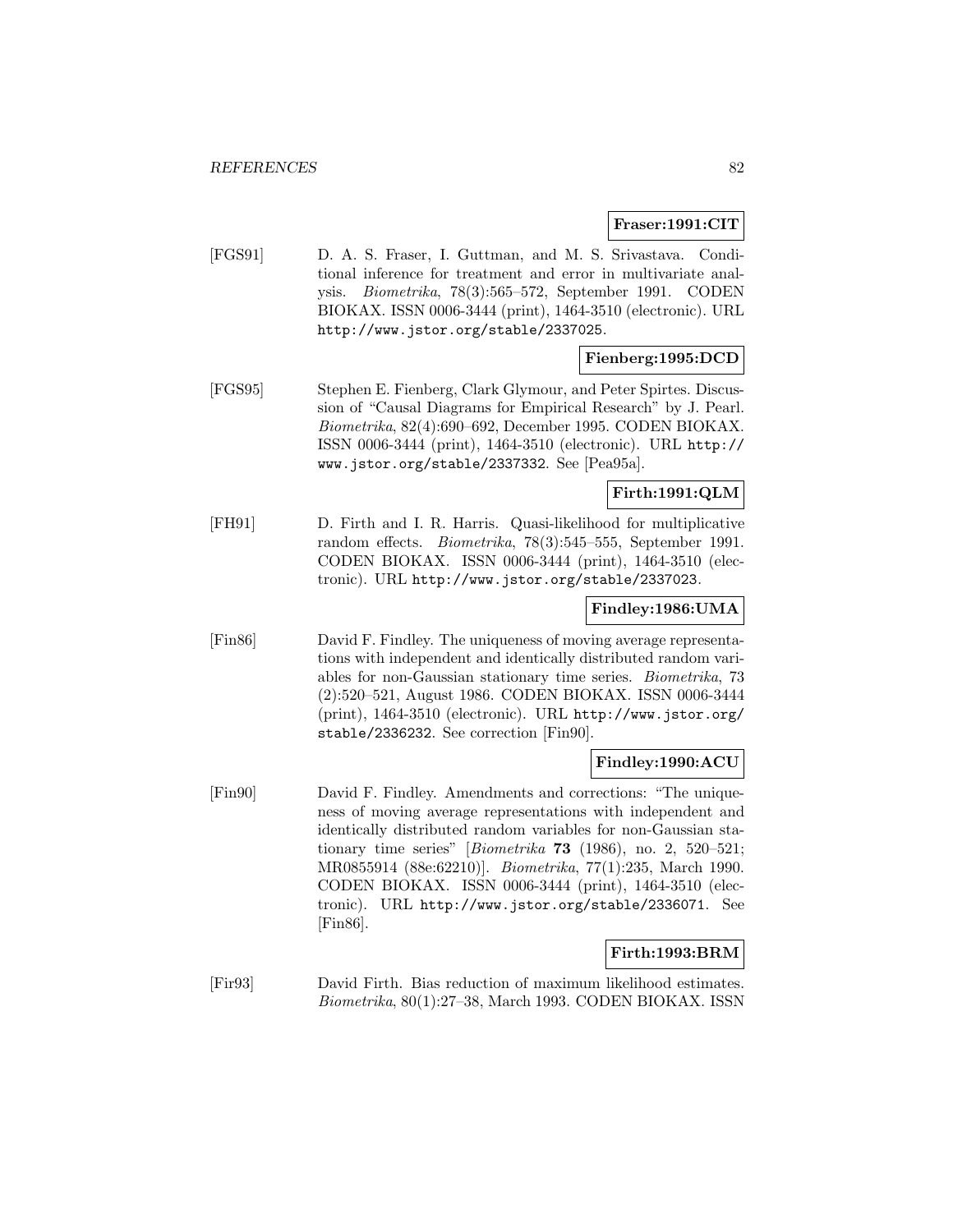0006-3444 (print), 1464-3510 (electronic). URL http://www. jstor.org/stable/2336755. See corrections [Fir95].

## **Firth:1995:ACB**

[Fir95] David Firth. Amendments and corrections: "Bias reduction of maximum likelihood estimates" [Biometrika **80** (1993), no. 1, 27–38; (94b:62017)]. Biometrika, 82(3):667, September 1995. CODEN BIOKAX. ISSN 0006-3444 (print), 1464-3510 (electronic). URL http://www.jstor.org/stable/2337546. See [Fir93].

## **Faddy:1998:SSD**

[FJ98] M. J. Faddy and M. C. Jones. Semiparametric smoothing for discrete data. Biometrika, 85(1):131–138, March 1998. CODEN BIOKAX. ISSN 0006-3444 (print), 1464-3510 (electronic). URL http://www.jstor.org/stable/2337314.

## **Faraggi:1996:CRF**

[FK96] David Faraggi and Edward L. Korn. Competing risks with frailty models when treatment affects only one failure type. Biometrika, 83(2):467–471, June 1996. CODEN BIOKAX. ISSN 0006-3444 (print), 1464-3510 (electronic). URL http:/ /www.jstor.org/stable/2337617.

### **Fahrmeir:1998:NMH**

[FK98] Ludwig Fahrmeir and Artur Klinger. A nonparametric multiplicative hazard model for event history analysis. Biometrika, 85(3):581–592, September 1998. CODEN BIOKAX. ISSN 0006- 3444 (print), 1464-3510 (electronic). URL http://www.jstor. org/stable/2337388.

### **Fitzmaurice:1993:LBM**

[FL93] Garrett M. Fitzmaurice and Nan M. Laird. A likelihood-based method for analysing longitudinal binary responses. Biometrika, 80(1):141–151, March 1993. CODEN BIOKAX. ISSN 0006-3444 (print), 1464-3510 (electronic). URL http://www.jstor.org/ stable/2336764.

## **Fraser:1990:NLR**

[FLR90] D. A. S. Fraser, H. S. Lee, and N. Reid. Nonnormal linear regression; an example of significance levels in high dimensions. Biometrika, 77(2):333–341, June 1990. CODEN BIOKAX.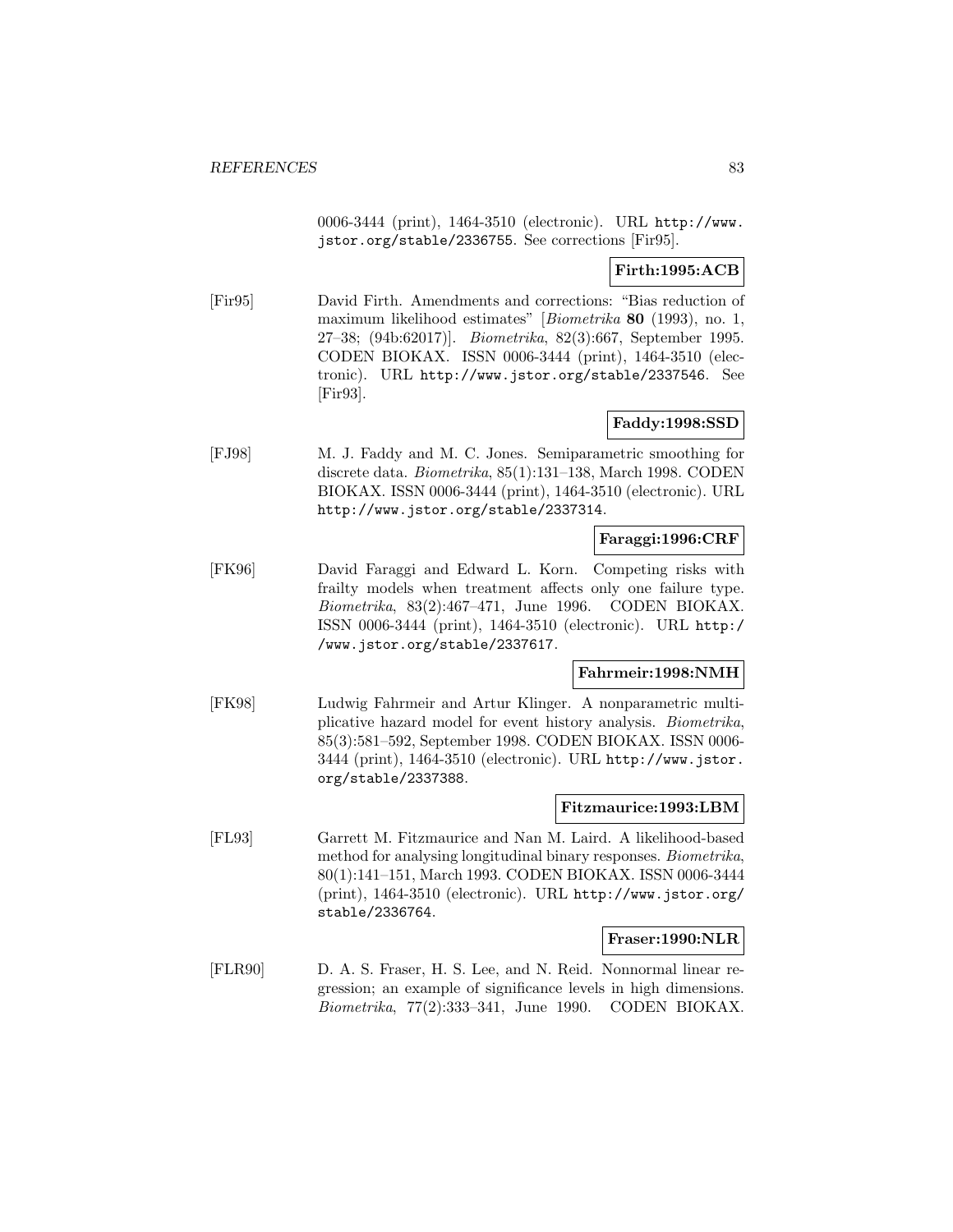ISSN 0006-3444 (print), 1464-3510 (electronic). URL http:/ /www.jstor.org/stable/2336811.

**Flury:1990:PP**

[Flu90] Bernhard A. Flury. Principal points. Biometrika, 77(1):33– 41, March 1990. CODEN BIOKAX. ISSN 0006-3444 (print), 1464-3510 (electronic). URL http://www.jstor.org/stable/ 2336047.

## **Frigessi:1997:CCM**

[FMS97] Arnoldo Frigessi, Fabio Martinelli, and Julian Stander. Computational complexity of Markov chain Monte Carlo methods for finite Markov random fields. Biometrika, 84(1):1–18, March 1997. CODEN BIOKAX. ISSN 0006-3444 (print), 1464-3510 (electronic). URL http://www.jstor.org/stable/2337551.

## **Fong:1990:BAS**

[Fon90] Wai Kwan Fong. A Bayesian approach to successive sampling with partial replacement of units on two occasions. Biometrika, 77(2):383–388, June 1990. CODEN BIOKAX. ISSN 0006-3444 (print), 1464-3510 (electronic). URL http://www.jstor.org/ stable/2336817.

## **Fernandez:1994:CML**

[FOS94] Carmen Fern´andez, Jacek Osiewalski, and Mark F. J. Steel. The continuous multivariate location-scale model revisited: A tale of robustness. Biometrika, 81(3):588–594, August 1994. CODEN BIOKAX. ISSN 0006-3444 (print), 1464-3510 (electronic). URL http://www.jstor.org/stable/2337130.

### **Fujikoshi:1991:SCG**

[FR91] Yasunori Fujikoshi and C. Radhakrishna Rao. Selection of covariables in the growth curve model. Biometrika, 78(4):779–785, December 1991. CODEN BIOKAX. ISSN 0006-3444 (print), 1464-3510 (electronic). URL http://www.jstor.org/stable/ 2336929.

#### **Ferretti:1996:URB**

[FR96] Nelida Ferretti and Juan Romo. Unit root bootstrap tests for AR (1) models. Biometrika, 83(4):849–860, December 1996. CODEN BIOKAX. ISSN 0006-3444 (print), 1464-3510 (electronic). URL http://www.jstor.org/stable/2337288.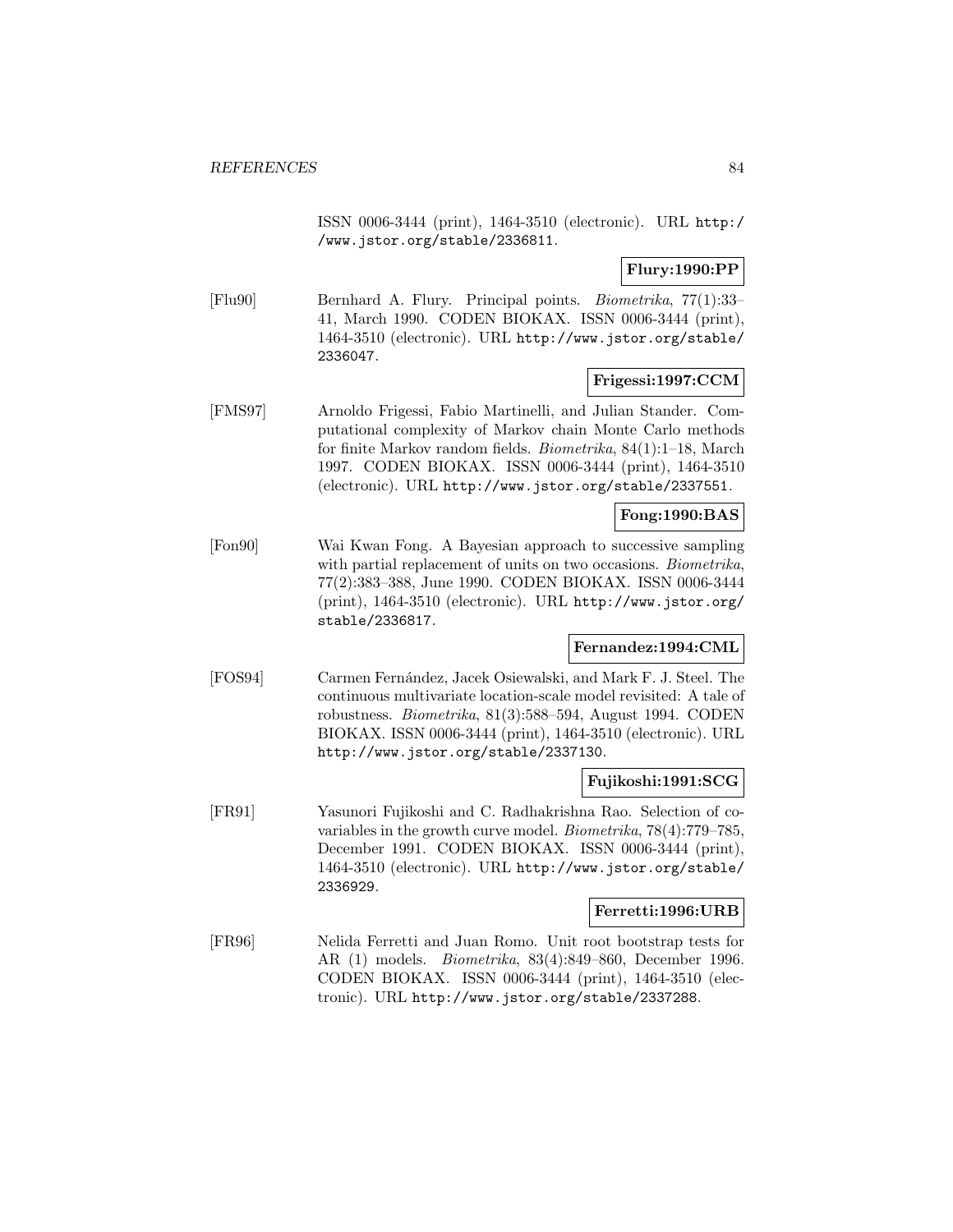#### **Frangakis:1999:ACI**

[FR99] Constantine E. Frangakis and Donald B. Rubin. Addressing complications of intention-to-treat analysis in the combined presence of all-or-none treatment-noncompliance and subsequent missing outcomes. Biometrika, 86(2):365–379, June 1999. CODEN BIOKAX. ISSN 0006-3444 (print), 1464-3510 (electronic). URL http://www.jstor.org/stable/2673518.

## **Fraser:1990:TPO**

[Fra90] D. A. S. Fraser. Tail probabilities from observed likelihoods. Biometrika, 77(1):65–76, March 1990. CODEN BIOKAX. ISSN 0006-3444 (print), 1464-3510 (electronic). URL http://www. jstor.org/stable/2336050.

# **Freedman:1995:DCD**

[Fre95] David Freedman. Discussion of "Causal Diagrams for Empirical Research" by J. Pearl. Biometrika, 82(4):692–693, December 1995. CODEN BIOKAX. ISSN 0006-3444 (print), 1464-3510 (electronic). URL http://www.jstor.org/stable/2337333. See [Pea95a].

## **Fraser:1999:SGF**

[FRW99] D. A. S. Fraser, N. Reid, and J. Wu. A simple general formula for tail probabilities for frequentist and Bayesian inference. Biometrika, 86(2):249–264, June 1999. CODEN BIOKAX. ISSN 0006-3444 (print), 1464-3510 (electronic). URL http:// www.jstor.org/stable/2673509.

#### **Frydman:1995:NEM**

[Fry95] Halina Frydman. Nonparametric estimation of a Markov "illness-death" process from interval-censored observations, with application to diabetes survival data. *Biometrika*, 82(4): 773–789, December 1995. CODEN BIOKAX. ISSN 0006-3444 (print), 1464-3510 (electronic). URL http://www.jstor.org/ stable/2337344.

## **Flehinger:1998:SCR**

[FRY98] Betty J. Flehinger, Benjamin Reiser, and Emmanuel Yashchin. Survival with competing risks and masked causes of failures. Biometrika, 85(1):151–164, March 1998. CODEN BIOKAX. ISSN 0006-3444 (print), 1464-3510 (electronic). URL http:// www.jstor.org/stable/2337316.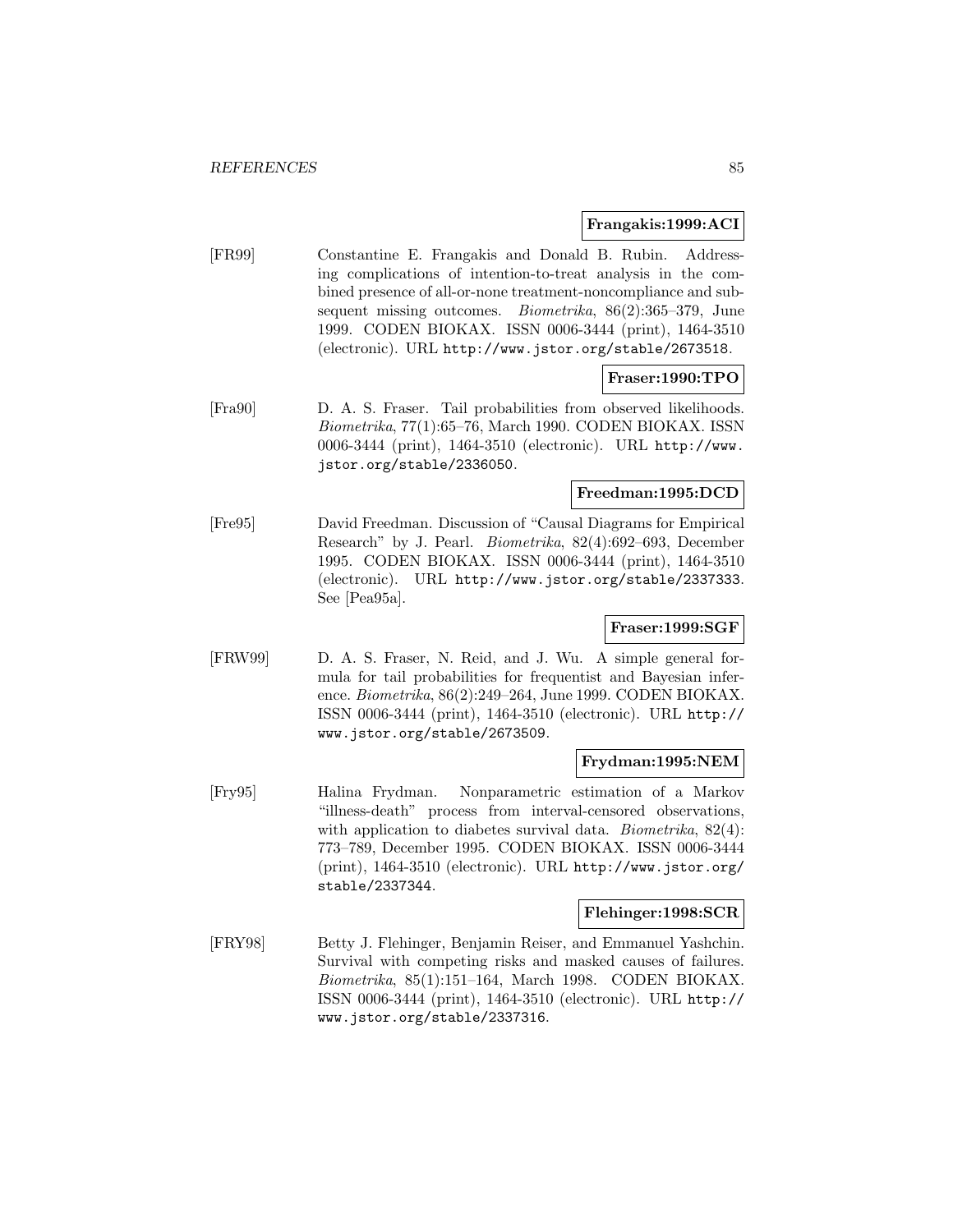### **Farewell:1990:DPC**

[FS90] V. T. Farewell and D. A. Sprott. Discussion of paper by C. B. Begg. Biometrika, 77(3):479–480, September 1990. CODEN BIOKAX. ISSN 0006-3444 (print), 1464-3510 (electronic). URL http://www.jstor.org/stable/2336981. See [Beg90b].

### **Fujikoshi:1997:MAM**

[FS97] Yasunori Fujikoshi and Kenichi Satoh. Modified AIC and  $C_p$ in multivariate linear regression. Biometrika, 84(3):707–716, September 1997. CODEN BIOKAX. ISSN 0006-3444 (print), 1464-3510 (electronic). URL http://www.jstor.org/stable/ 2337590.

## **Fernandez:1999:MSR**

[FS99] Carmen Fernandez and Mark F. J. Steel. Multivariate Student– t regression models: pitfalls and inference. Biometrika, 86(1): 153–167, March 1999. CODEN BIOKAX. ISSN 0006-3444 (print), 1464-3510 (electronic). URL http://www.jstor.org/ stable/2673544.

## **Fukuchi:1999:SMS**

[Fuk99] Jun-Ichiro Fukuchi. Subsampling and model selection in time series analysis. Biometrika, 86(3):591–604, September 1999. CO-DEN BIOKAX. ISSN 0006-3444 (print), 1464-3510 (electronic). URL http://www.jstor.org/stable/2673656.

#### **Foster:1998:AC**

[FV98] Dean P. Foster and Rakesh V. Vohra. Asymptotic calibration. Biometrika, 85(2):379–390, June 1998. CODEN BIOKAX. ISSN 0006-3444 (print), 1464-3510 (electronic). URL http:// www.jstor.org/stable/2337364.

### **Fan:1998:EEC**

[FY98] Jianqing Fan and Qiwei Yao. Efficient estimation of conditional variance functions in stochastic regression. Biometrika, 85(3): 645–660, September 1998. CODEN BIOKAX. ISSN 0006-3444 (print), 1464-3510 (electronic). URL http://www.jstor.org/ stable/2337393.

## **Fan:1996:ECD**

[FYT96] Jianqing Fan, Qiwei Yao, and Howell Tong. Estimation of conditional densities and sensitivity measures in nonlinear dynamical systems. Biometrika, 83(1):189–206, March 1996. CODEN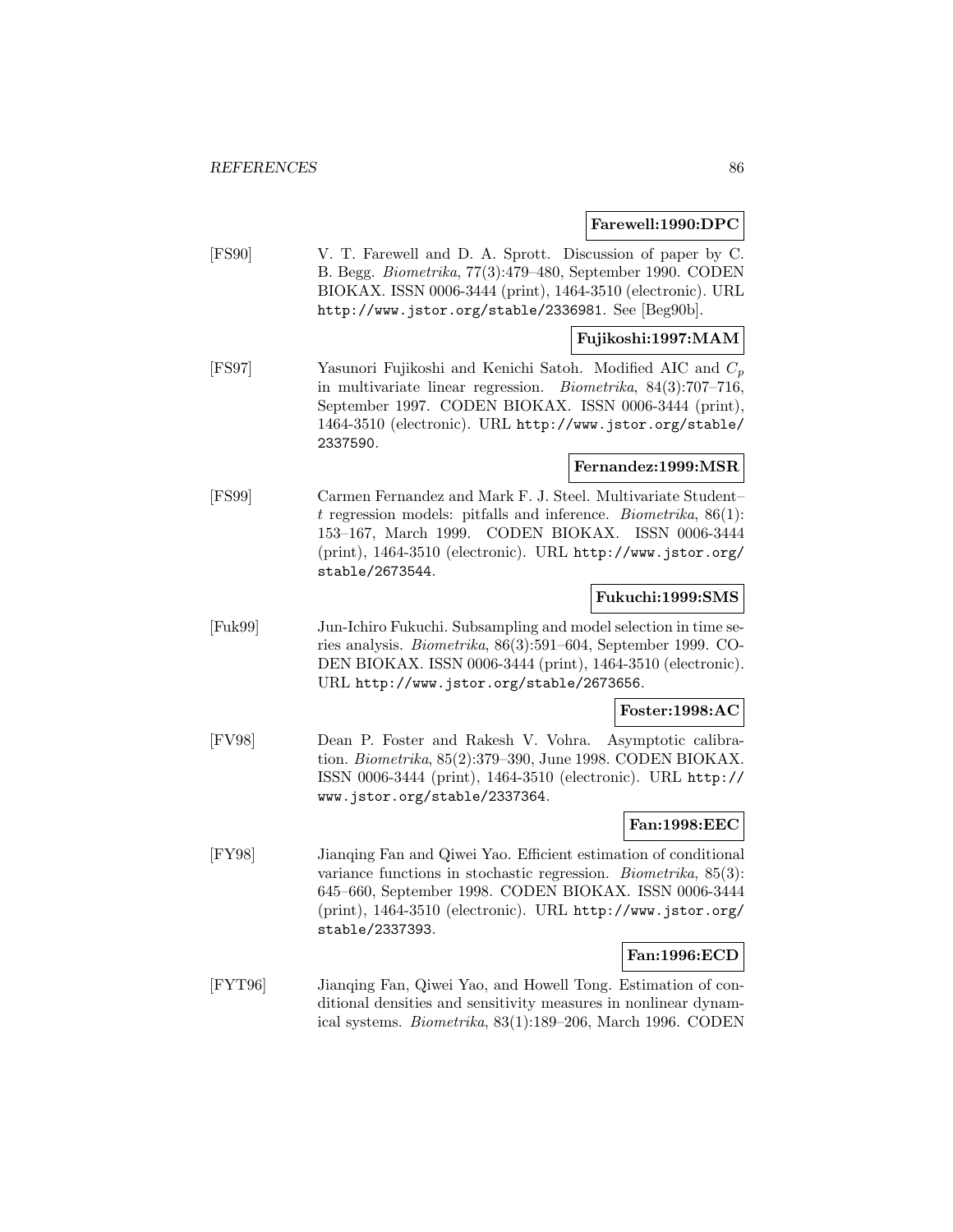BIOKAX. ISSN 0006-3444 (print), 1464-3510 (electronic). URL http://www.jstor.org/stable/2337441.

## **Fine:1998:LTM**

[FYW98] J. P. Fine, Z. Ying, and L. J. Wei. On the linear transformation model for censored data. Biometrika, 85(4):980–986, December 1998. CODEN BIOKAX. ISSN 0006-3444 (print), 1464-3510 (electronic). URL http://www.jstor.org/stable/2337500.

## **Gabriel:1998:GBR**

[Gab98] K. Ruben Gabriel. Generalised bilinear regression. Biometrika, 85(3):689–700, September 1998. CODEN BIOKAX. ISSN 0006- 3444 (print), 1464-3510 (electronic). URL http://www.jstor. org/stable/2337396.

#### **Gamerman:1992:DAS**

[Gam92] Dani Gamerman. A dynamic approach to the statistical analysis of point processes. Biometrika, 79(1):39–50, March 1992. CO-DEN BIOKAX. ISSN 0006-3444 (print), 1464-3510 (electronic). URL http://www.jstor.org/stable/2337145.

## **Gamerman:1998:MCM**

[Gam98] Dani Gamerman. Markov chain Monte Carlo for dynamic generalised linear models. Biometrika, 85(1):215–227, March 1998. CODEN BIOKAX. ISSN 0006-3444 (print), 1464-3510 (electronic). URL http://www.jstor.org/stable/2337321.

### **Gelfand:1990:NOE**

[GD90] A. E. Gelfand and S. R. Dalal. A note on overdispersed exponential families. Biometrika, 77(1):55–64, March 1990. CODEN BIOKAX. ISSN 0006-3444 (print), 1464-3510 (electronic). URL http://www.jstor.org/stable/2336049.

## **Gange:1996:SMC**

[GD96] Stephen J. Gange and David L. DeMets. Sequential monitoring of clinical trials with correlated responses. Biometrika, 83 (1):157–167, March 1996. CODEN BIOKAX. ISSN 0006-3444 (print), 1464-3510 (electronic). URL http://www.jstor.org/ stable/2337439.

## **Ghosh:1997:TAC**

[GD97] D. K. Ghosh and J. Divecha. Two associate class partially balanced incomplete block designs and partial diallel crosses.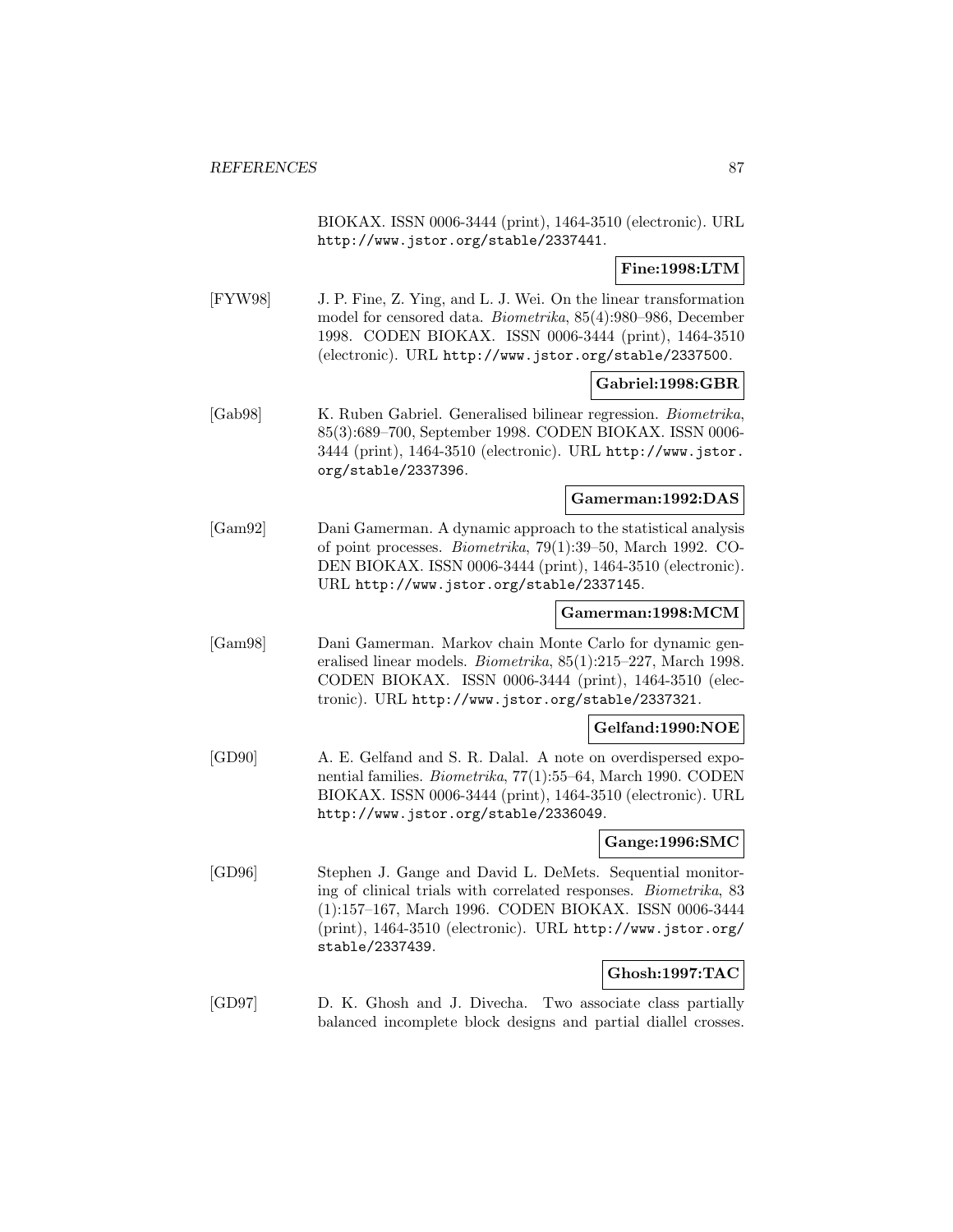Biometrika, 84(1):245–248, March 1997. CODEN BIOKAX. ISSN 0006-3444 (print), 1464-3510 (electronic). URL http:// www.jstor.org/stable/2337572.

## **Gasser:1990:CWK**

[GE90] Theo Gasser and Joachim Engel. The choice of weights in kernel regression estimation. Biometrika, 77(2):377–381, June 1990. CODEN BIOKAX. ISSN 0006-3444 (print), 1464-3510 (electronic). URL http://www.jstor.org/stable/2336816.

## **Gu:1999:MGC**

[GFG99] Minggao Gu, Dean Follmann, and Nancy L. Geller. Monitoring a general class of two-sample survival statistics with applications. Biometrika, 86(1):45–57, March 1999. CODEN BIOKAX. ISSN 0006-3444 (print), 1464-3510 (electronic). URL http:// www.jstor.org/stable/2673535.

## **Gentleman:1994:MLI**

[GG94] Robert Gentleman and Charles J. Geyer. Maximum likelihood for interval censored data: Consistency and computation. Biometrika, 81(3):618–623, August 1994. CODEN BIOKAX. ISSN 0006-3444 (print), 1464-3510 (electronic). URL http:// www.jstor.org/stable/2337135.

### **Garvan:1997:NPD**

[GG97] Cynthia Wilson Garvan and Malay Ghosh. Noninformative priors for dispersion models. Biometrika, 84(4):976–982, December 1997. CODEN BIOKAX. ISSN 0006-3444 (print), 1464-3510 (electronic). URL http://www.jstor.org/stable/2337669.

### **Gelfand:1998:MCM**

[GG98] Alan E. Gelfand and Sujit K. Ghosh. Model choice: A minimum posterior predictive loss approach. Biometrika, 85(1): 1–11, March 1998. CODEN BIOKAX. ISSN 0006-3444 (print), 1464-3510 (electronic). URL http://www.jstor.org/stable/ 2337305.

## **Giudici:1999:DGG**

[GG99] Paolo Giudici and Peter J. Green. Decomposable graphical Gaussian model determination. Biometrika, 86(4):785–801, December 1999. CODEN BIOKAX. ISSN 0006-3444 (print), 1464-3510 (electronic). URL http://www.jstor.org/stable/ 2673585.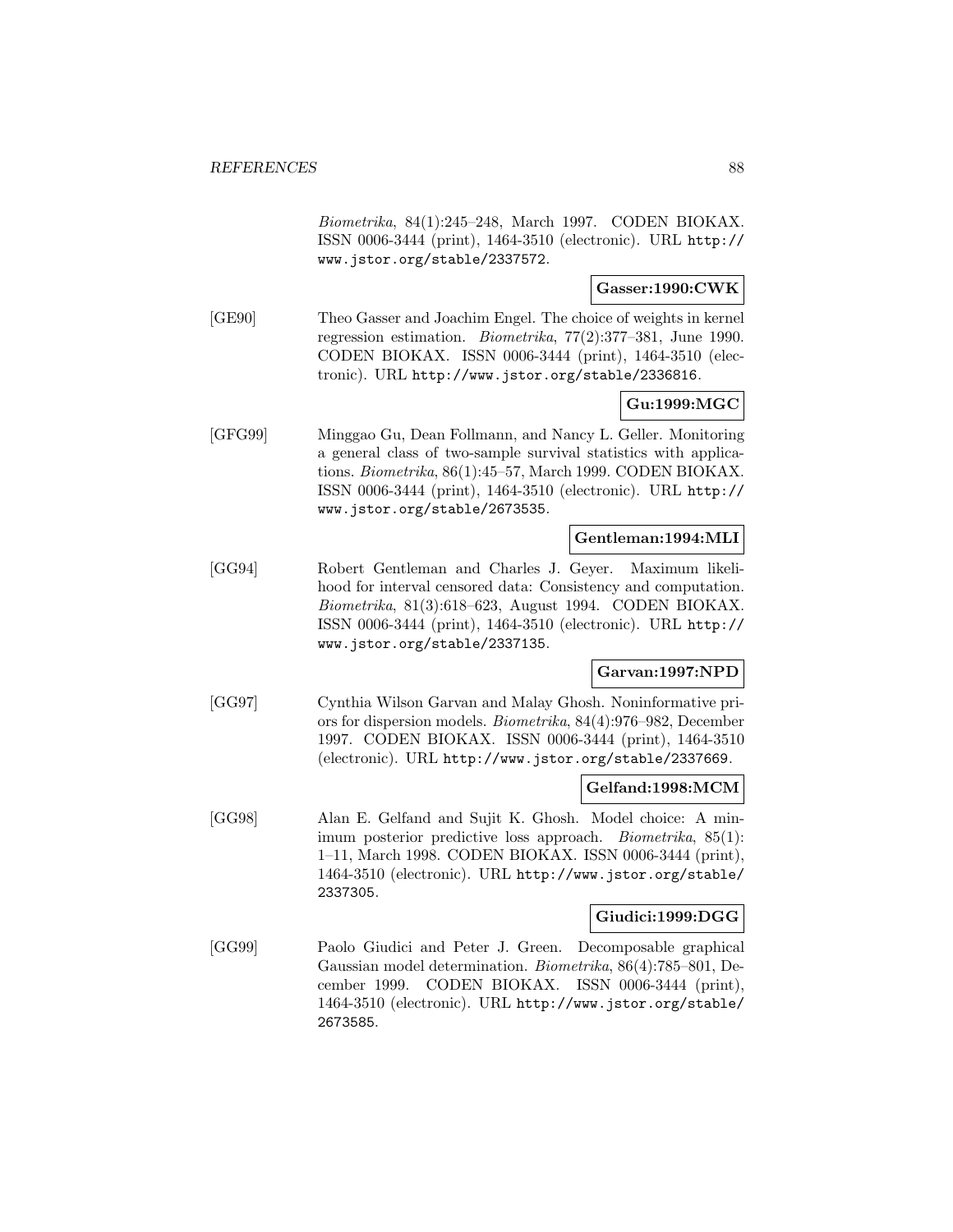#### **Gillespie:1992:CBF**

[GGI92] Brenda Gillespie, John A. Gillespie, and Boris Iglewicz. A comparison of the bias in four versions of the product-limit estimator. Biometrika, 79(1):149–155, March 1992. CODEN BIOKAX. ISSN 0006-3444 (print), 1464-3510 (electronic). URL http://www.jstor.org/stable/2337155.

## **Genest:1995:SEP**

[GGR95] C. Genest, K. Ghoudi, and L.-P. Rivest. A semiparametric estimation procedure of dependence parameters in multivariate families of distributions. Biometrika, 82(3):543–552, September 1995. CODEN BIOKAX. ISSN 0006-3444 (print), 1464-3510 (electronic). URL http://www.jstor.org/stable/2337532.

## **Gay:1990:CRF**

[GH90a] Roger Gay and C. C. Heyde. On a class of random field models which allows long range dependence. *Biometrika*,  $77(2):401-$ 403, June 1990. CODEN BIOKAX. ISSN 0006-3444 (print), 1464-3510 (electronic). URL http://www.jstor.org/stable/ 2336820.

## **Gombay:1990:ADM**

[GH90b] Edit Gombay and Lajos Horv´ath. Asymptotic distributions of maximum likelihood tests for change in the mean. *Biometrika*, 77(2):411–414, June 1990. CODEN BIOKAX. ISSN 0006-3444 (print), 1464-3510 (electronic). URL http://www.jstor.org/ stable/2336823.

### **Ghosal:1999:PMP**

[Gho99] Subhashis Ghosal. Probability matching priors for non-regular cases. Biometrika, 86(4):956–964, December 1999. CODEN BIOKAX. ISSN 0006-3444 (print), 1464-3510 (electronic). URL http://www.jstor.org/stable/2673600.

## **Gelfand:1991:NBB**

[GK91] Alan E. Gelfand and Lynn Kuo. Nonparametric Bayesian bioassay including ordered polytomous response. Biometrika, 78(3): 657–666, September 1991. CODEN BIOKAX. ISSN 0006-3444 (print), 1464-3510 (electronic). URL http://www.jstor.org/ stable/2337035.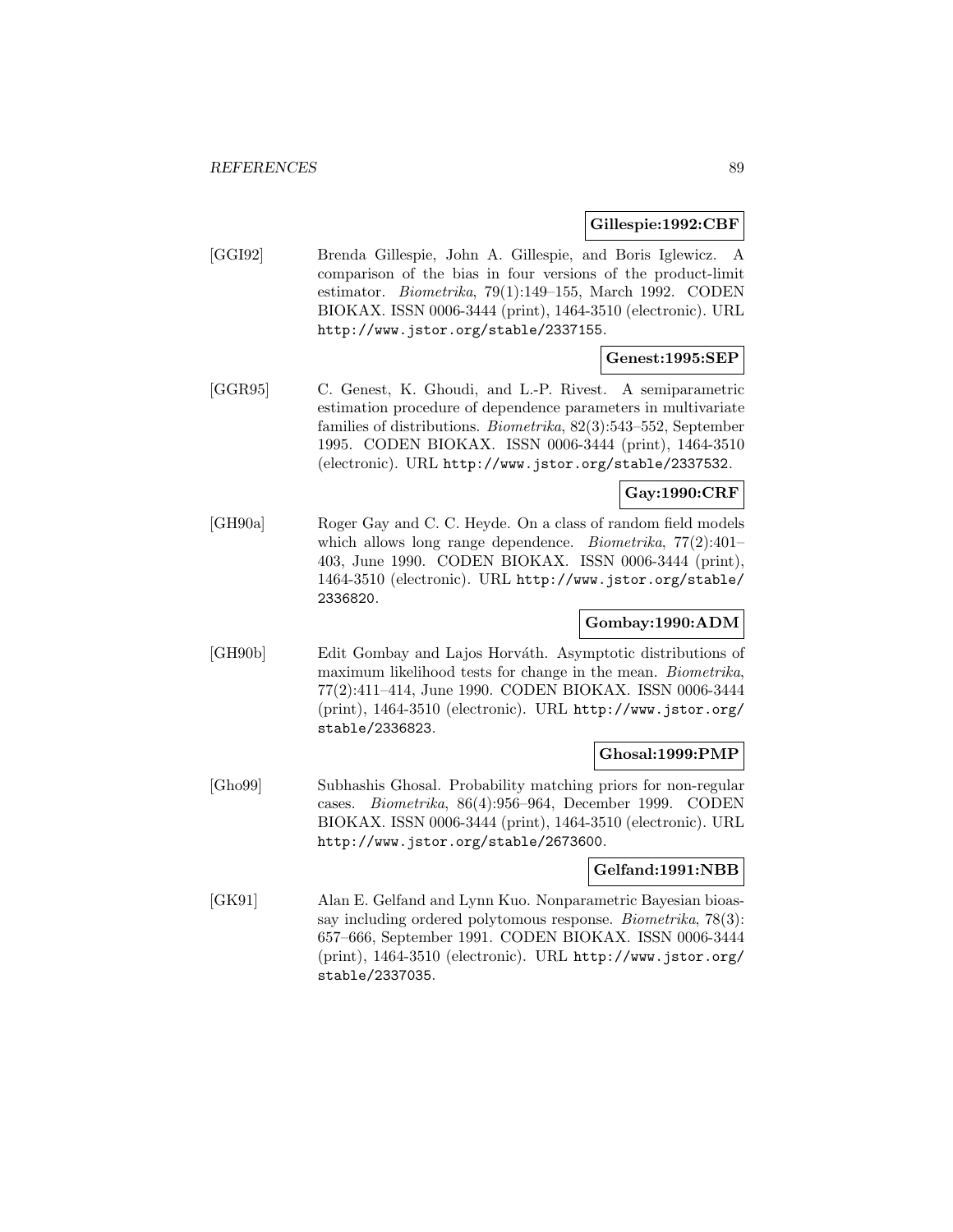#### **Godambe:1993:OEU**

[GK93] V. P. Godambe and S. Kunte. Optimal estimation under biased allocation of treatments. Biometrika, 80(4):797–806, December 1993. CODEN BIOKAX. ISSN 0006-3444 (print), 1464-3510 (electronic). URL http://www.jstor.org/stable/2336871.

## **Gupta:1994:OCD**

[GK94] Sudhir Gupta and Sanpei Kageyama. Optimal complete diallel crosses. Biometrika, 81(2):420–424, June 1994. CODEN BIOKAX. ISSN 0006-3444 (print), 1464-3510 (electronic). URL http://www.jstor.org/stable/2336975.

#### **Gastwirth:1998:DSS**

[GKR98] Joseph L. Gastwirth, Abba M. Krieger, and Paul R. Rosenbaum. Dual and simultaneous sensitivity analysis for matched pairs. Biometrika, 85(4):907–920, December 1998. CODEN BIOKAX. ISSN 0006-3444 (print), 1464-3510 (electronic). URL http://www.jstor.org/stable/2337492.

### **Gerami:1992:CDS**

[GL92] A. Gerami and S. M. Lewis. Comparing dual with single treatments in block designs. Biometrika, 79(3):603–610, September 1992. CODEN BIOKAX. ISSN 0006-3444 (print), 1464-3510 (electronic). URL http://www.jstor.org/stable/2336791.

### **Gu:1994:NIR**

[GL94] Minggao Gu and Jiang Lu. A note on identifiability of the regression parameter and validity of the partial likelihood approach in general relative risk regression. Biometrika, 81(4): 802–806, December 1994. CODEN BIOKAX. ISSN 0006-3444 (print), 1464-3510 (electronic). URL http://www.jstor.org/ stable/2337085.

## **Gallant:1997:ESD**

[GL97] A. Ronald Gallant and Jonathan R. Long. Estimating stochastic differential equations efficiently by minimum chi-squared. Biometrika, 84(1):125–141, March 1997. CODEN BIOKAX. ISSN 0006-3444 (print), 1464-3510 (electronic). URL http:// www.jstor.org/stable/2337561.

## **Gleser:1992:NAF**

[Gle92] Leon Jay Gleser. A note on the analysis of familial data. Biometrika, 79(2):412–415, June 1992. CODEN BIOKAX.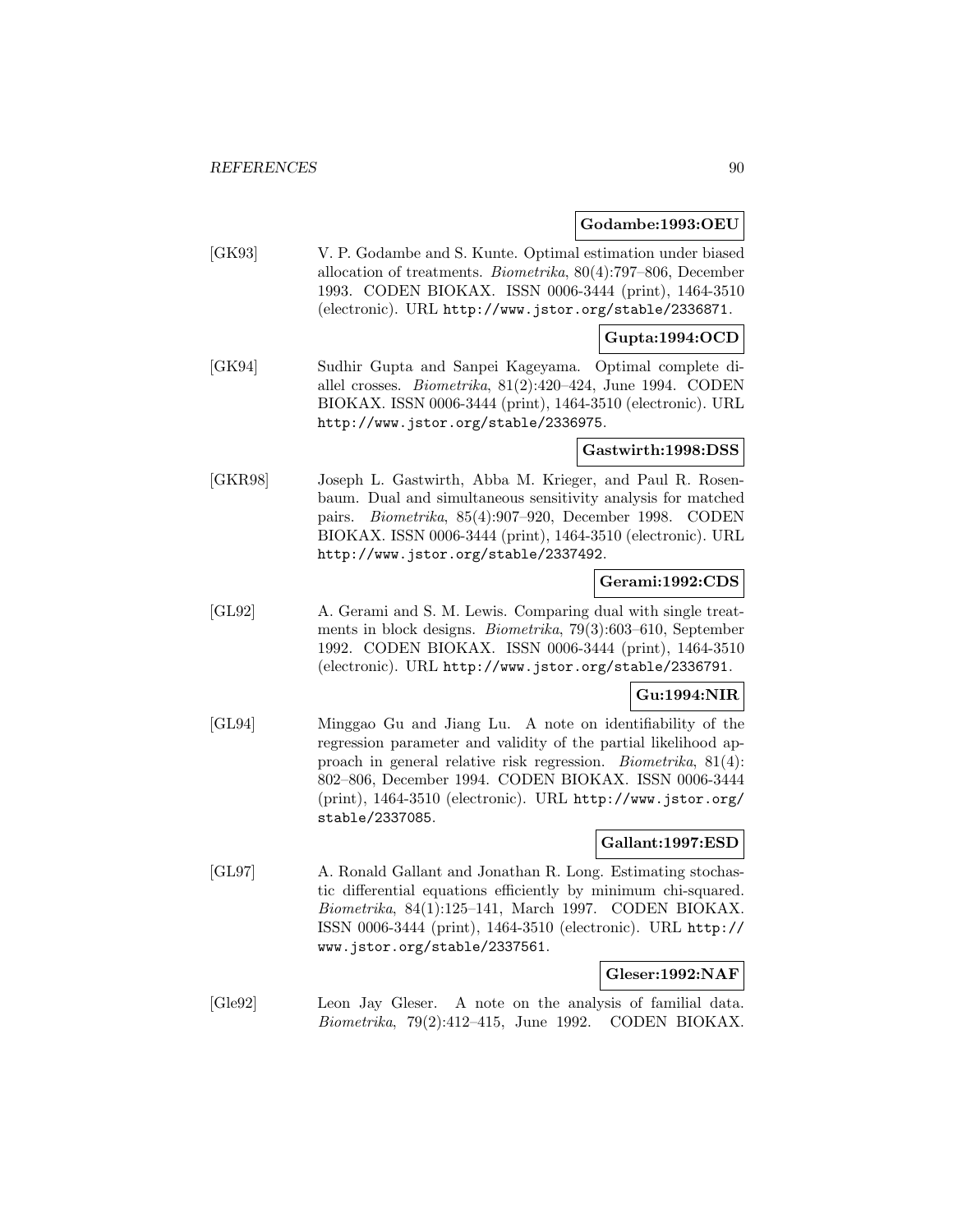ISSN 0006-3444 (print), 1464-3510 (electronic). URL http:/ /www.jstor.org/stable/2336854. See corrections [Gle96].

#### **Gleser:1996:CNA**

[Gle96] Leon Jay Gleser. Corrections: "A note on the analysis of familial data" [Biometrika **79** (1992), no. 2, 412–415; (93f:62145)]. Biometrika, 83(1):247, March 1996. CODEN BIOKAX. ISSN 0006-3444 (print), 1464-3510 (electronic). URL http://www. jstor.org/stable/2337449. See [Gle92].

### **Glidden:1999:CAG**

[Gli99] David V. Glidden. Checking the adequacy of the gamma frailty model for multivariate failure times. Biometrika, 86(2):381– 393, June 1999. CODEN BIOKAX. ISSN 0006-3444 (print), 1464-3510 (electronic). URL http://www.jstor.org/stable/ 2673519.

## **Goffinet:1992:TNM**

[GLL92] Bruno Goffinet, Patrice Loisel, and Beatrice Laurent. Testing in normal mixture models when the proportions are known. Biometrika, 79(4):842–846, December 1992. CODEN BIOKAX. ISSN 0006-3444 (print), 1464-3510 (electronic). URL http:// www.jstor.org/stable/2337241.

### **Glonek:1996:CRM**

[Glo96] G. F. V. Glonek. A class of regression models for multivariate categorical responses. Biometrika, 83(1):15–28, March 1996. CODEN BIOKAX. ISSN 0006-3444 (print), 1464-3510 (electronic). URL http://www.jstor.org/stable/2337429.

### **Gilbert:1999:MLE**

[GLV99] Peter B. Gilbert, Subhash R. Lele, and Yehuda Vardi. Maximum likelihood estimation in semiparametric selection bias models with application to AIDS vaccine trials. *Biometrika*, 86(1):27– 43, March 1999. CODEN BIOKAX. ISSN 0006-3444 (print), 1464-3510 (electronic). URL http://www.jstor.org/stable/ 2673534.

#### **Godambe:1991:OEF**

[God91] V. P. Godambe. Orthogonality of estimating functions and nuisance parameters. Biometrika, 78(1):143–151, March 1991. CO-DEN BIOKAX. ISSN 0006-3444 (print), 1464-3510 (electronic). URL http://www.jstor.org/stable/2336904.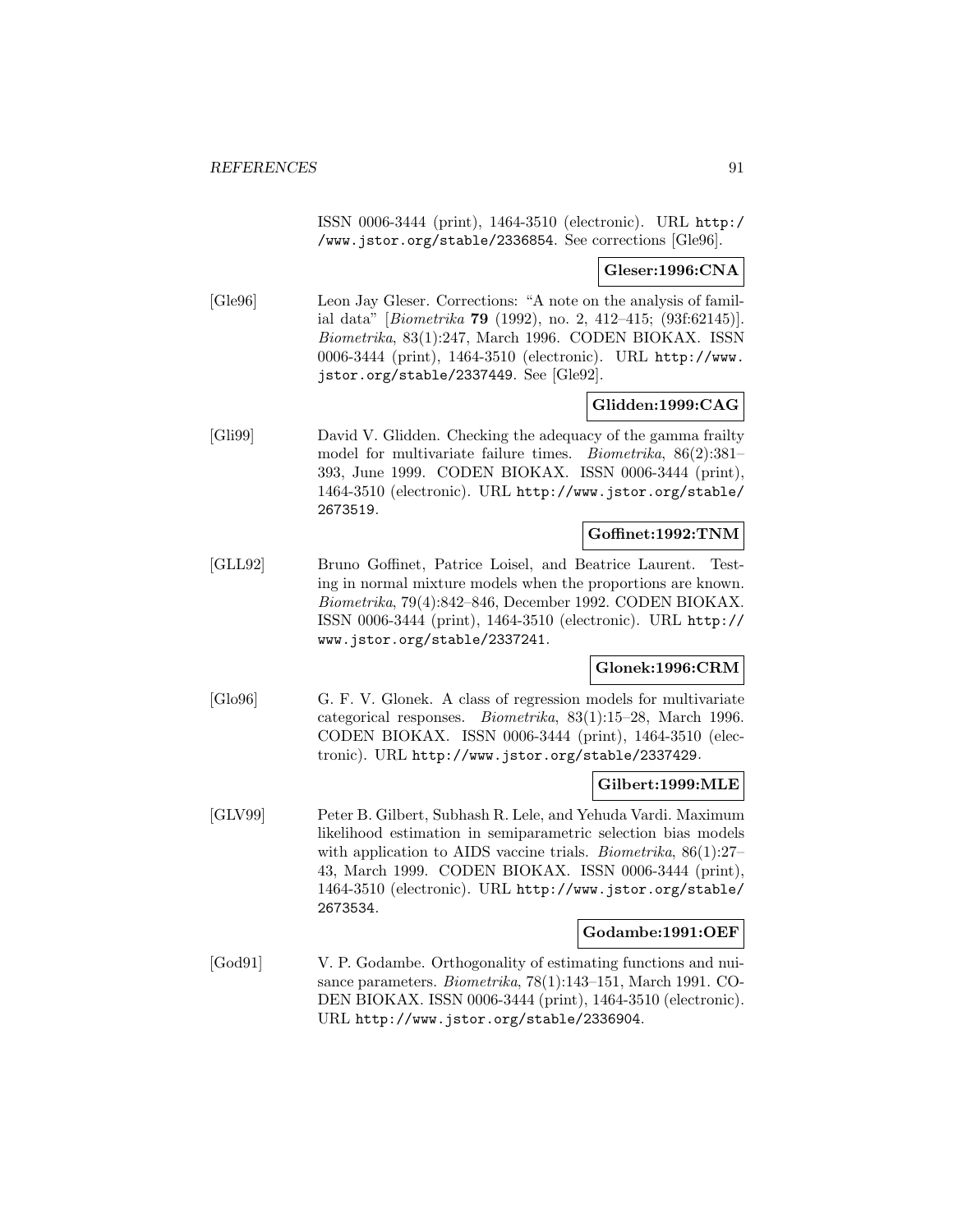#### **Goldstein:1991:NMM**

[Gol91] Harvey Goldstein. Nonlinear multilevel models, with an application to discrete response data. Biometrika, 78(1):45–51, March 1991. CODEN BIOKAX. ISSN 0006-3444 (print), 1464-3510 (electronic). URL http://www.jstor.org/stable/2336894.

### **Goudie:1990:LBS**

[Gou90] I. B. J. Goudie. A likelihood-based stopping rule for recapture debugging. Biometrika, 77(1):203–206, March 1990. CODEN BIOKAX. ISSN 0006-3444 (print), 1464-3510 (electronic). URL http://www.jstor.org/stable/2336063.

### **Gower:1990:TDB**

[Gow90] J. C. Gower. Three-dimensional biplots. Biometrika, 77(4): 773–785, December 1990. CODEN BIOKAX. ISSN 0006-3444 (print), 1464-3510 (electronic). URL http://www.jstor.org/ stable/2337100.

#### **Gower:1992:GB**

[Gow92] J. C. Gower. Generalized biplots. Biometrika, 79(3):475–493, September 1992. CODEN BIOKAX. ISSN 0006-3444 (print), 1464-3510 (electronic). URL http://www.jstor.org/stable/ 2336780.

### **Geoffard:1995:ECC**

[GP95] Pierre-Yves Geoffard and Tomas Philipson. The empirical content of canonical models of infectious diseases: The proportional hazard specification. *Biometrika*, 82(1):101-111, March 1995. CODEN BIOKAX. ISSN 0006-3444 (print), 1464-3510 (electronic). URL http://www.jstor.org/stable/2337631.

#### **Gutierrez-Pena:1997:MCP**

[GP97] E. Gutiérrez-Peña. Moments for the canonical parameter of an exponential family under a conjugate distribution. Biometrika, 84(3):727–732, September 1997. CODEN BIOKAX. ISSN 0006- 3444 (print), 1464-3510 (electronic). URL http://www.jstor. org/stable/2337592.

### **Goetghebeur:1990:MLR**

[GR90] Els Goetghebeur and Louise Ryan. A modified log rank test for competing risks with missing failure type. Biometrika, 77 (1):207–211, March 1990. CODEN BIOKAX. ISSN 0006-3444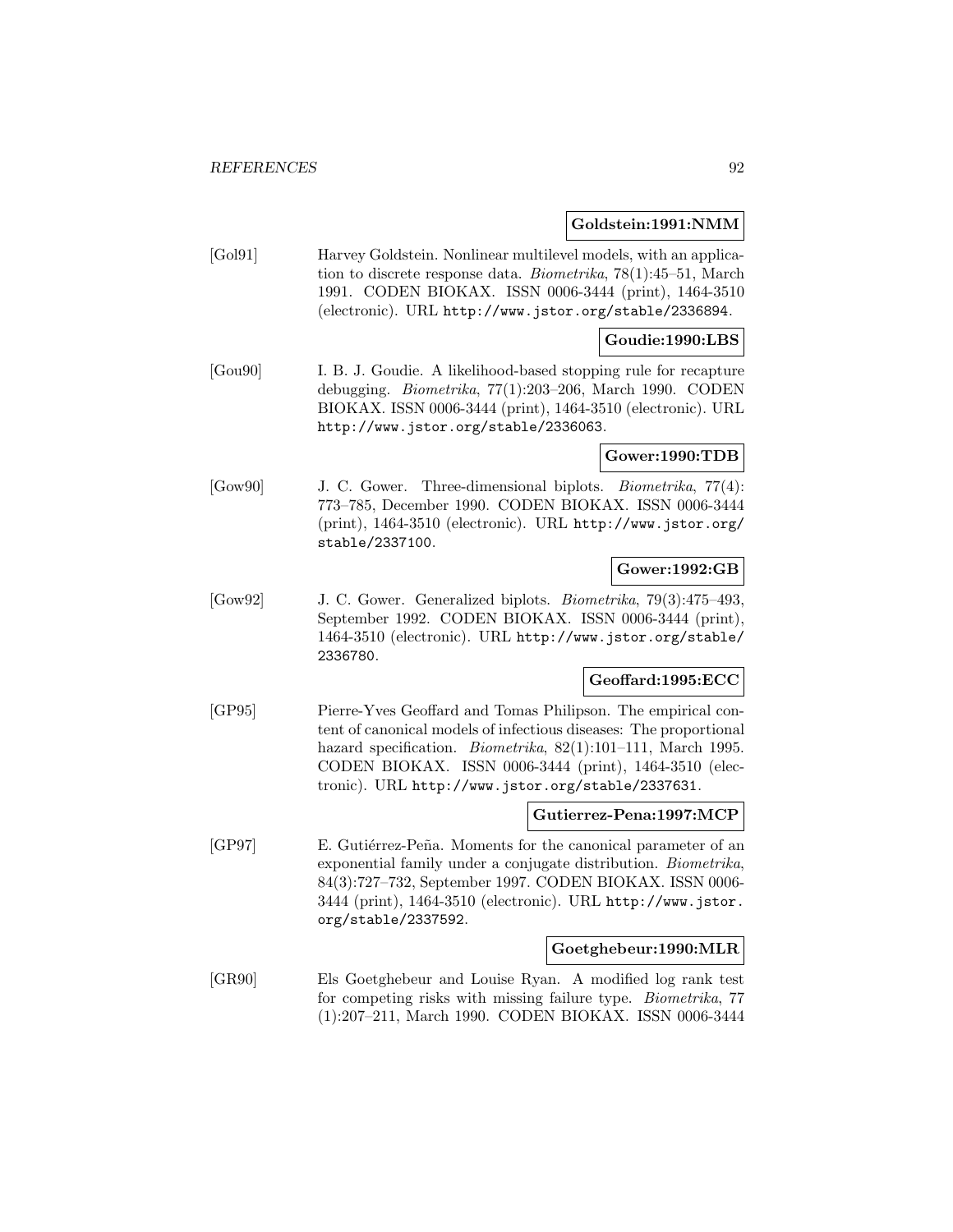(print), 1464-3510 (electronic). URL http://www.jstor.org/ stable/2336064.

#### **George:1992:CRE**

[GR92] Edward I. George and Christian P. Robert. Capture-recapture estimation via Gibbs sampling. Biometrika, 79(4):677–683, December 1992. CODEN BIOKAX. ISSN 0006-3444 (print), 1464-3510 (electronic). URL http://www.jstor.org/stable/ 2337223.

## **Giron:1994:BKF**

[GR94] F. J. Girón and J. C. Rojano. Bayesian Kalman filtering with elliptically contoured errors. Biometrika, 81(2):390–395, June 1994. CODEN BIOKAX. ISSN 0006-3444 (print), 1464-3510 (electronic). URL http://www.jstor.org/stable/2336969.

## **Goetghebeur:1995:ACR**

[GR95] Els Goetghebeur and Louise Ryan. Analysis of competing risks survival data when some failure types are missing. Biometrika, 82(4):821–833, December 1995. CODEN BIOKAX. ISSN 0006- 3444 (print), 1464-3510 (electronic). URL http://www.jstor. org/stable/2337347.

## **Goutis:1998:MCG**

[GR98] Constantinos Goutis and Christian P. Robert. Model choice in generalised linear models: a Bayesian approach via Kullback– Leibler projections. Biometrika, 85(1):29–37, March 1998. CO-DEN BIOKAX. ISSN 0006-3444 (print), 1464-3510 (electronic). URL http://www.jstor.org/stable/2337307.

#### **Grambsch:1994:SRT**

[Gra94a] Patricia M. Grambsch. Simple robust tests for scale differences in paired data. Biometrika, 81(2):359–372, June 1994. CODEN BIOKAX. ISSN 0006-3444 (print), 1464-3510 (electronic). URL http://www.jstor.org/stable/2336966.

## **Gray:1994:KMI**

[Gra94b] Robert J. Gray. A kernel method for incorporating information on disease progression in the analysis of survival. Biometrika, 81 (3):527–539, August 1994. CODEN BIOKAX. ISSN 0006-3444 (print), 1464-3510 (electronic). URL http://www.jstor.org/ stable/2337124.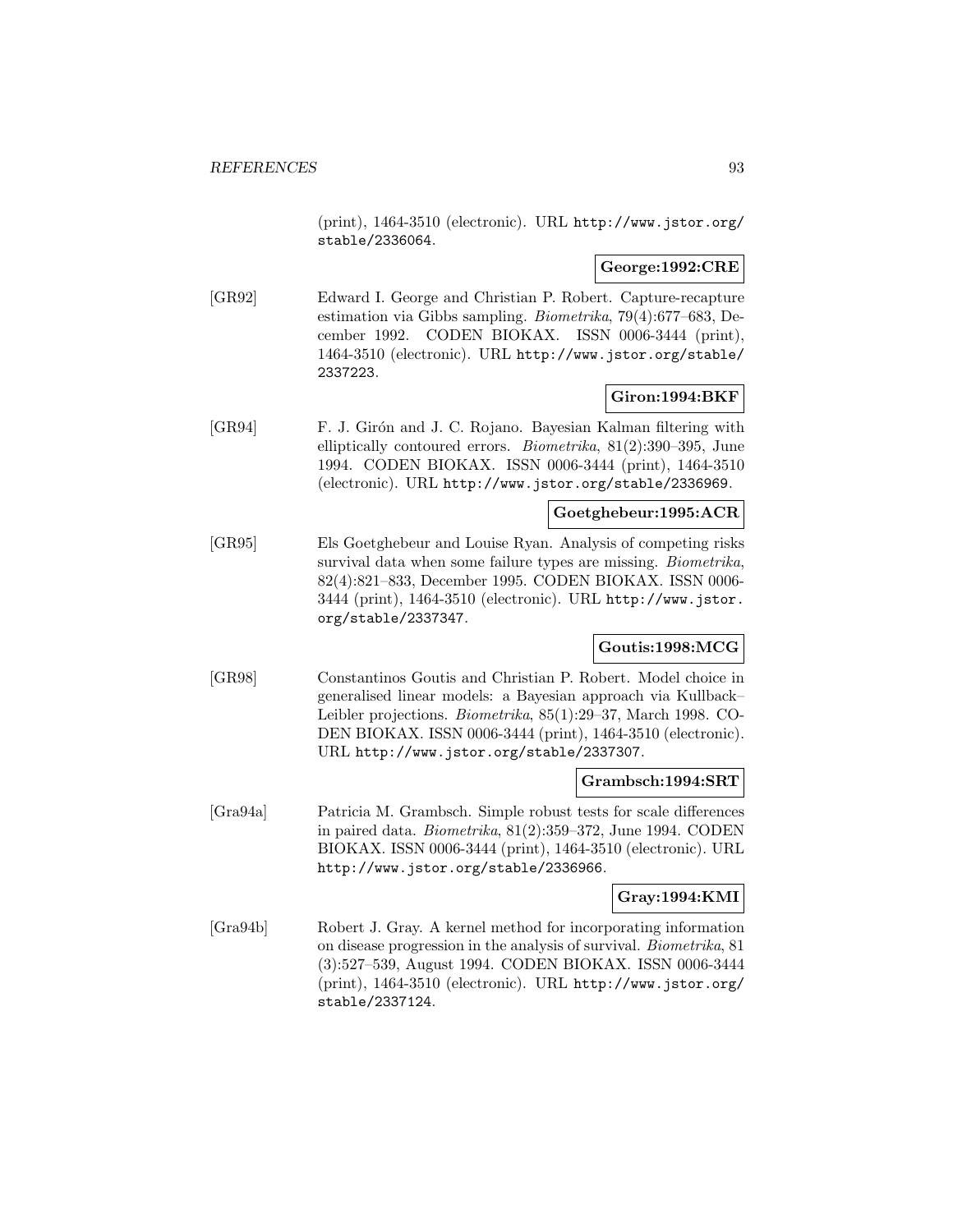### **Green:1995:RJM**

[Gre95] Peter J. Green. Reversible jump Markov chain Monte Carlo computation and Bayesian model determination. Biometrika, 82(4):711–732, December 1995. CODEN BIOKAX. ISSN 0006- 3444 (print), 1464-3510 (electronic). URL http://www.jstor. org/stable/2337340.

## **Grieve:1994:FNS**

[Gri94] Andrew P. Grieve. A further note on sampling to locate rare defectives with strong prior evidence. Biometrika, 81(4):787–789, December 1994. CODEN BIOKAX. ISSN 0006-3444 (print), 1464-3510 (electronic). URL http://www.jstor.org/stable/ 2337082.

## **Grieve:1995:EBA**

[Gri95] Andrew P. Grieve. Extending a Bayesian analysis of the twoperiod crossover to accommodate missing data. Biometrika, 82 (2):277–286, June 1995. CODEN BIOKAX. ISSN 0006-3444 (print), 1464-3510 (electronic). URL http://www.jstor.org/ stable/2337407.

## **Guilkey:1991:ITU**

[GS91] David K. Guilkey and Peter Schmidt. An interpolation test for a unit root in the presence of drift. Biometrika, 78(4):809–815, December 1991. CODEN BIOKAX. ISSN 0006-3444 (print), 1464-3510 (electronic). URL http://www.jstor.org/stable/ 2336932.

## **Glad:1995:BAS**

[GS95] Ingrid K. Glad and Giovanni Sebastiani. A Bayesian approach to synthetic magnetic resonance imaging. Biometrika, 82(2): 237–250, June 1995. CODEN BIOKAX. ISSN 0006-3444 (print), 1464-3510 (electronic). URL http://www.jstor.org/ stable/2337404.

### **Gelfand:1995:EPN**

[GSC95] Alan E. Gelfand, Sujit K. Sahu, and Bradley P. Carlin. Efficient parametrisations for normal linear mixed models. Biometrika, 82(3):479–488, September 1995. CODEN BIOKAX. ISSN 0006- 3444 (print), 1464-3510 (electronic). URL http://www.jstor. org/stable/2337527.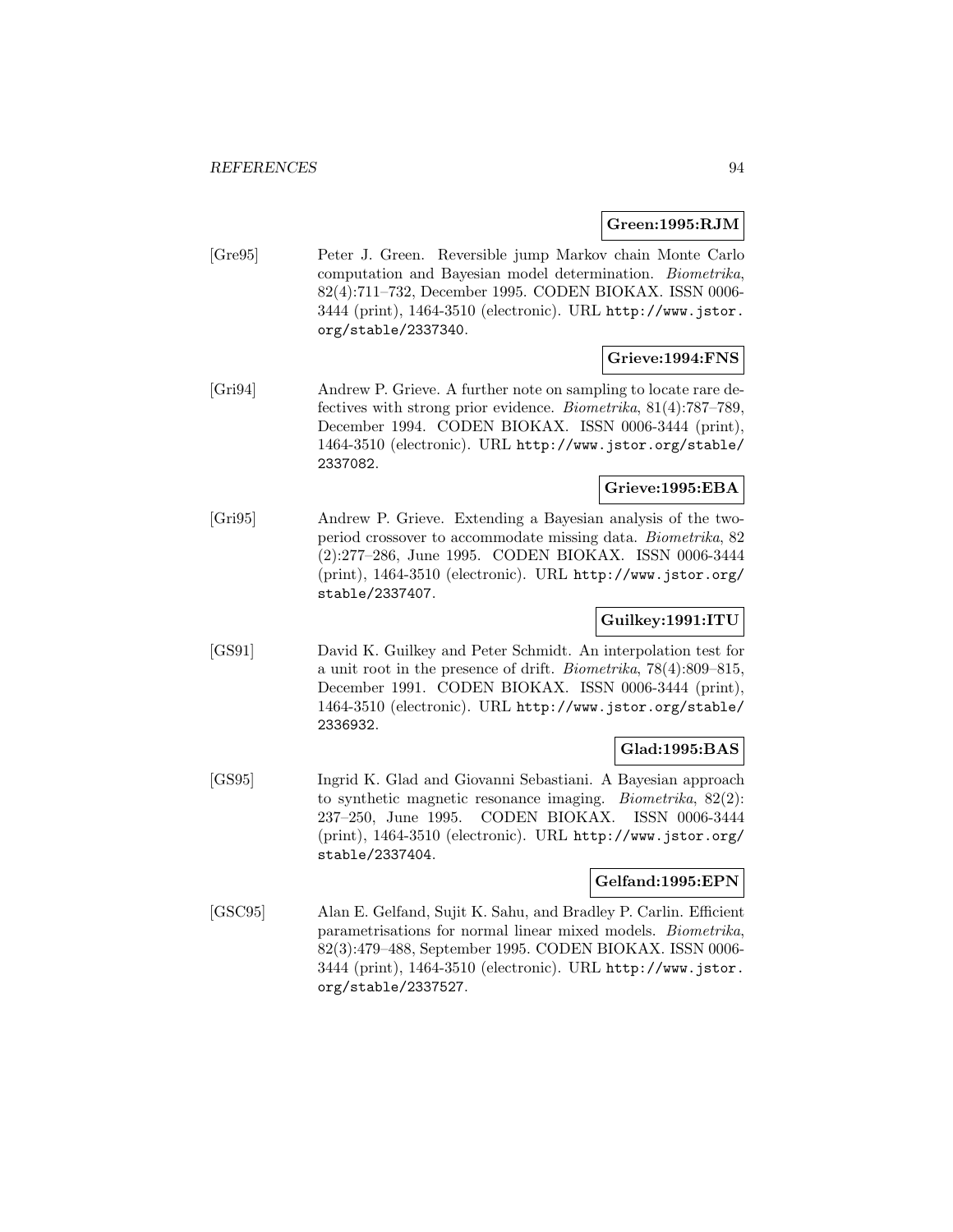#### **Grambsch:1994:PHT**

[GT94] Patricia M. Grambsch and Terry M. Therneau. Proportional hazards tests and diagnostics based on weighted residuals. Biometrika, 81(3):515–526, August 1994. CODEN BIOKAX. ISSN 0006-3444 (print), 1464-3510 (electronic). URL http:// www.jstor.org/stable/2337123. See correction [GT95].

## **Grambsch:1995:ACP**

[GT95] Patricia M. Grambsch and Terry M. Therneau. Amendments and corrections: "Proportional hazards tests and diagnostics based on weighted residuals" [Biometrika **81** (1994), no. 3, 515–526]. Biometrika, 82(3):668, September 1995. CODEN BIOKAX. ISSN 0006-3444 (print), 1464-3510 (electronic). URL http://www.jstor.org/stable/2337547. See [GT94].

## **Guay:1995:CMM**

[Gua95] M. Guay. Curvature measures for multiresponse regression models. Biometrika, 82(2):411–417, June 1995. CODEN BIOKAX. ISSN 0006-3444 (print), 1464-3510 (electronic). URL http:// www.jstor.org/stable/2337418.

## **Goffinet:1996:OIS**

[GW96] Bruno Goffinet and Daniel Wallach. Optimised importance sampling quantile estimation. Biometrika, 83(4):791–800, December 1996. CODEN BIOKAX. ISSN 0006-3444 (print), 1464-3510 (electronic). URL http://www.jstor.org/stable/2337283.

### **Goldstein:1998:AEB**

[GW98] Michael Goldstein and David A. Wooff. Adjusting exchangeable beliefs. Biometrika, 85(1):39–54, March 1998. CODEN BIOKAX. ISSN 0006-3444 (print), 1464-3510 (electronic). URL http://www.jstor.org/stable/2337308.

### **Galbraith:1994:SNE**

[GZW94] John W. Galbraith and Victoria Zinde-Walsh. A simple noniterative estimator for moving average models. Biometrika, 81 (1):143–155, March 1994. CODEN BIOKAX. ISSN 0006-3444 (print), 1464-3510 (electronic). URL http://www.jstor.org/ stable/2337057.

### **Galbraith:1997:SSA**

[GZW97] John W. Galbraith and Victoria Zinde-Walsh. On some simple, autoregression-based estimation and identification techniques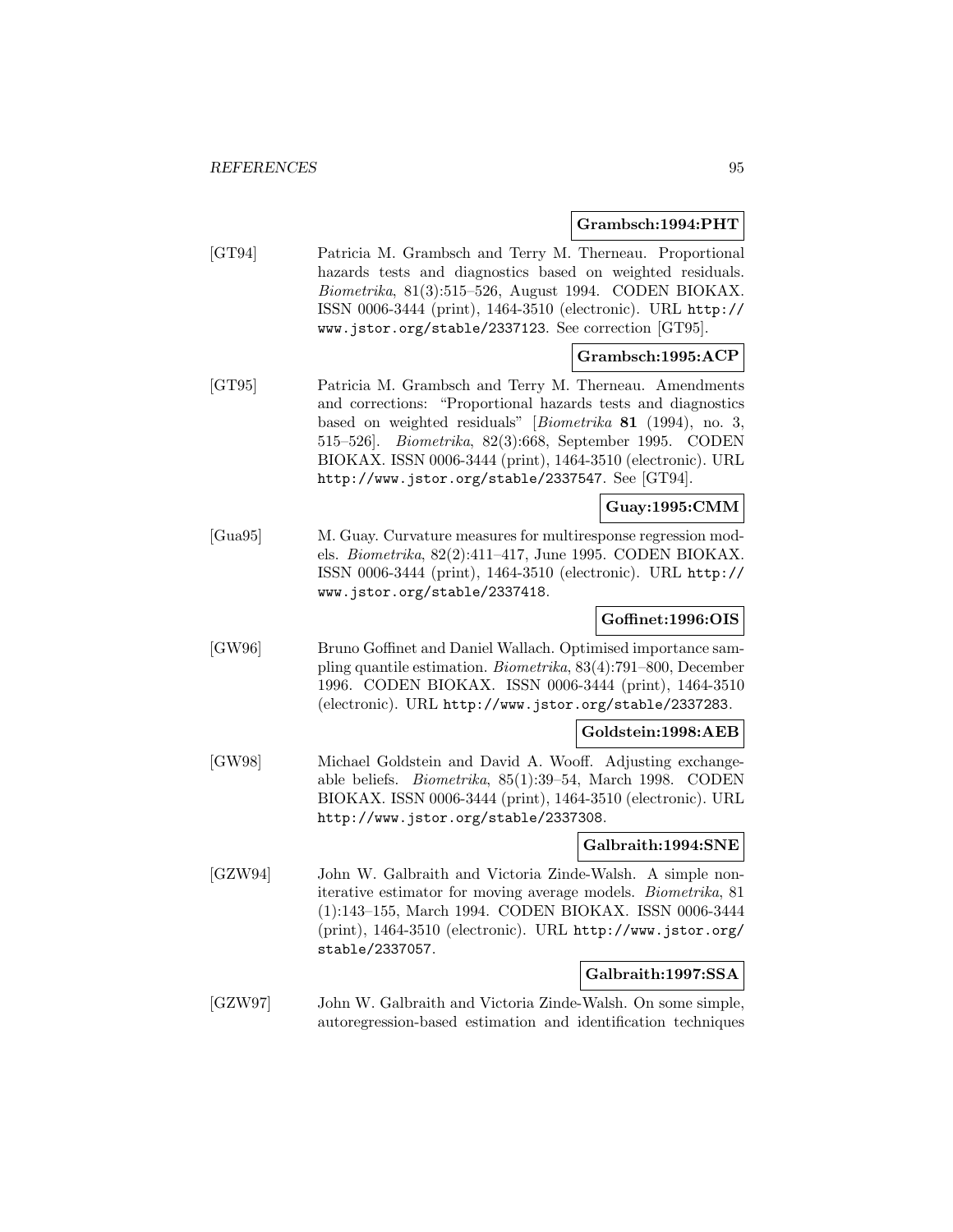for ARMA models. Biometrika, 84(3):685–696, September 1997. CODEN BIOKAX. ISSN 0006-3444 (print), 1464-3510 (electronic). URL http://www.jstor.org/stable/2337588.

## **Haddad:1995:CFL**

[Had95] John N. Haddad. On the closed form of the likelihood function of the first order moving average model. Biometrika, 82(1):232– 234, March 1995. CODEN BIOKAX. ISSN 0006-3444 (print), 1464-3510 (electronic). URL http://www.jstor.org/stable/ 2337644.

## **Hall:1989:TUR**

[Hal89] Alastair Hall. Testing for a unit root in the presence of moving average errors. Biometrika, 76(1):49–56, March 1989. CO-DEN BIOKAX. ISSN 0006-3444 (print), 1464-3510 (electronic). URL http://www.jstor.org/stable/2336368. See correction [Hal90a].

## **Hall:1990:ACT**

[Hal90a] Alastair Hall. Amendments and corrections: "Testing for a unit root in the presence of moving average errors" [Biometrika **76** (1989), no. 1, 49–56; MR0991422 (90g:62218)]. Biometrika, 77(1):235, March 1990. CODEN BIOKAX. ISSN 0006-3444 (print), 1464-3510 (electronic). URL http://www.jstor.org/ stable/2336072. See [Hal89].

## **Hall:1990:BVB**

[Hal90b] Peter Hall. On the bias of variable bandwidth curve estimators. Biometrika, 77(3):529–535, September 1990. CODEN BIOKAX. ISSN 0006-3444 (print), 1464-3510 (electronic). URL http://www.jstor.org/stable/2336991.

## **Heitjan:1994:IGI**

[Hei94] Daniel F. Heitjan. Ignorability in general incomplete-data models. Biometrika, 81(4):701–708, December 1994. CODEN BIOKAX. ISSN 0006-3444 (print), 1464-3510 (electronic). URL http://www.jstor.org/stable/2337073.

### **Henderson:1990:PLR**

[Hen90] Robin Henderson. A problem with the likelihood ratio test for a change-point hazard rate model. Biometrika, 77(4):835–843, December 1990. CODEN BIOKAX. ISSN 0006-3444 (print),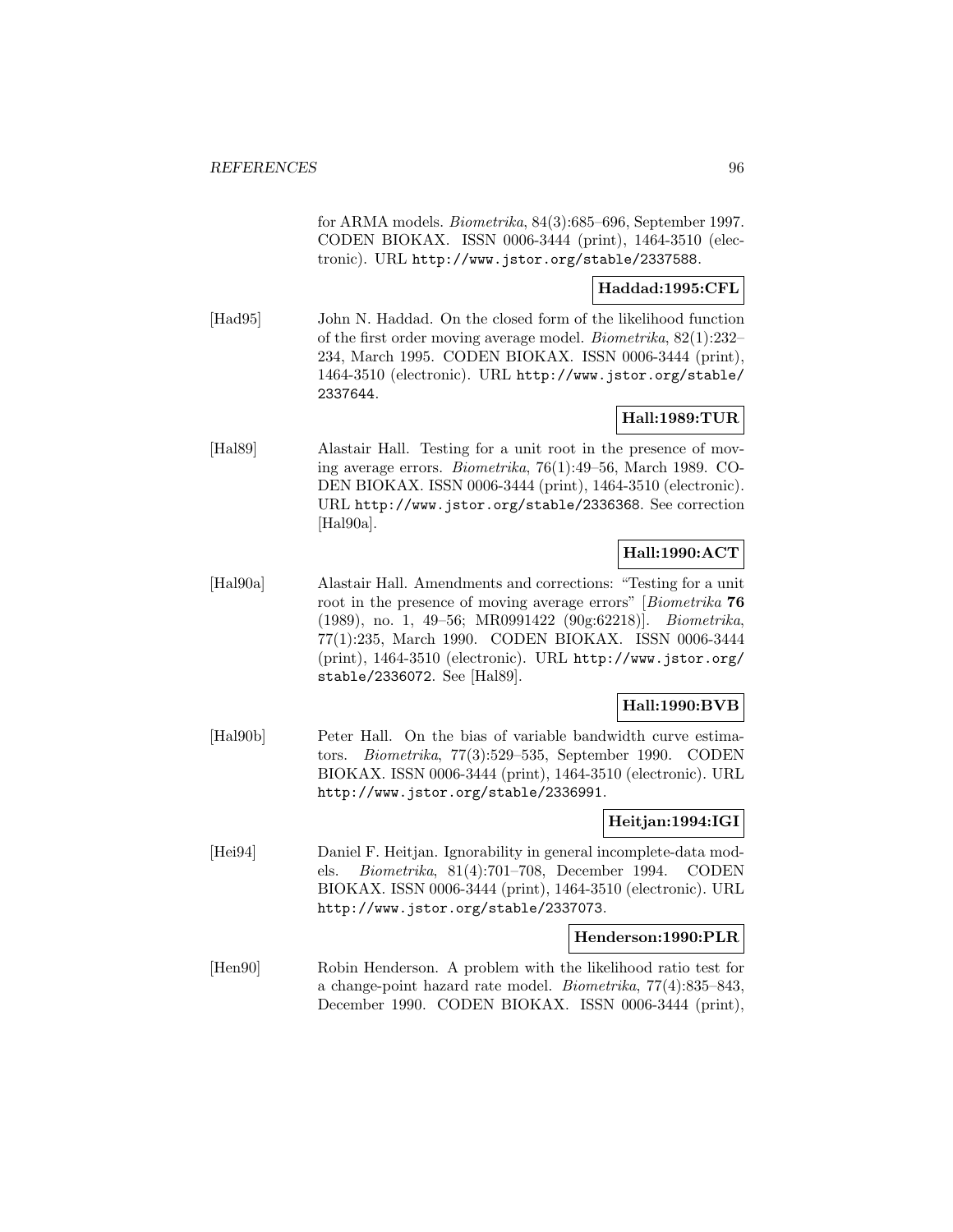1464-3510 (electronic). URL http://www.jstor.org/stable/ 2337106.

## **Hirst:1990:EIM**

[HFC90] D. J. Hirst, I. Ford, and F. Critchley. An empirical investigation of methods for interval estimation of the log odds ratio in discriminant analysis. Biometrika, 77(3):609–615, September 1990. CODEN BIOKAX. ISSN 0006-3444 (print), 1464-3510 (electronic). URL http://www.jstor.org/stable/2336999.

### **Hoover:1990:RLC**

[HG90] Donald R. Hoover and Frank M. Guess. Response linked censoring: Modelling and estimation. Biometrika, 77(4):893–896, December 1990. CODEN BIOKAX. ISSN 0006-3444 (print), 1464-3510 (electronic). URL http://www.jstor.org/stable/ 2337111.

#### **Herrmann:1992:CBK**

[HGK92] Eva Herrmann, Theo Gasser, and Alois Kneip. Choice of bandwidth for kernel regression when residuals are correlated. Biometrika, 79(4):783–795, December 1992. CODEN BIOKAX. ISSN 0006-3444 (print), 1464-3510 (electronic). URL http:// www.jstor.org/stable/2337234.

### **Holder:1993:MBC**

[HH93] Daniel J. Holder and Francis Hsuan. Moment-based criteria for determining bioequivalence. Biometrika, 80(4):835–846, December 1993. CODEN BIOKAX. ISSN 0006-3444 (print), 1464-3510 (electronic). URL http://www.jstor.org/stable/2336875.

### **Hall:1995:BRB**

[HHJ95] Peter Hall, Joel L. Horowitz, and Bing-Yi Jing. On blocking rules for the bootstrap with dependent data. Biometrika, 82(3): 561–574, September 1995. CODEN BIOKAX. ISSN 0006-3444 (print), 1464-3510 (electronic). URL http://www.jstor.org/ stable/2337534.

## **Hsu:1994:CIA**

[HHLR94] Jason C. Hsu, J. T. Gene Hwang, Hung-Kung Liu, and Stephen J. Ruberg. Confidence intervals associated with tests for bioequivalence. Biometrika, 81(1):103–114, March 1994. CODEN BIOKAX. ISSN 0006-3444 (print), 1464-3510 (electronic). URL http://www.jstor.org/stable/2337054.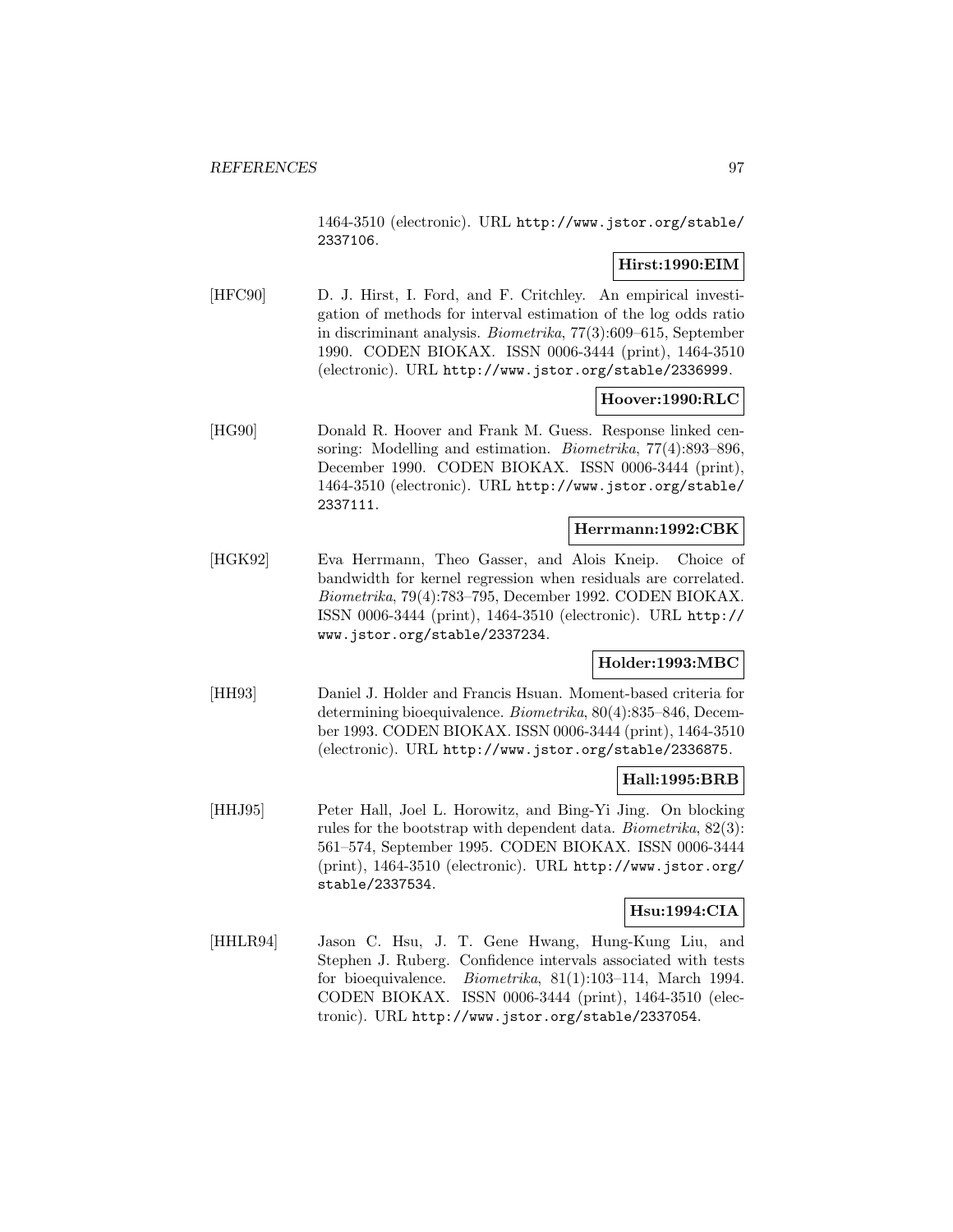## **Hill:1990:GFM**

[Hil90] Joe R. Hill. A general framework for model-based statistics. Biometrika, 77(1):115–126, March 1990. CODEN BIOKAX. ISSN 0006-3444 (print), 1464-3510 (electronic). URL http:// www.jstor.org/stable/2336054.

## **Hirotsu:1991:ACT**

[Hir91] C. Hirotsu. An approach to comparing treatments based on repeated measures. Biometrika, 78(3):583–594, September 1991. CODEN BIOKAX. ISSN 0006-3444 (print), 1464-3510 (electronic). URL http://www.jstor.org/stable/2337027.

#### **Hardle:1996:SSV**

[HK96] W. Härdle and A. Korostelev. Search for significant variables in nonparametric additive regression. Biometrika, 83(3):541–549, September 1996. CODEN BIOKAX. ISSN 0006-3444 (print), 1464-3510 (electronic). URL http://www.jstor.org/stable/ 2337507.

### **Hirotsu:1992:MCP**

[HKH92] Chihiro Hirotsu, Satoshi Kuriki, and Anthony J. Hayter. Multiple comparison procedures based on the maximal component of the cumulative chi-squared statistic. Biometrika, 79(2):381– 392, June 1992. CODEN BIOKAX. ISSN 0006-3444 (print), 1464-3510 (electronic). URL http://www.jstor.org/stable/ 2336849.

## **Hall:1990:AOD**

[HKT90] Peter Hall, J. W. Kay, and D. M. Titterington. Asymptotically optimal difference-based estimation of variance in nonparametric regression. Biometrika, 77(3):521–528, September 1990. CO-DEN BIOKAX. ISSN 0006-3444 (print), 1464-3510 (electronic). URL http://www.jstor.org/stable/2336990.

## **Hanfelt:1995:ALR**

[HL95] John J. Hanfelt and Kung-Yee Liang. Approximate likelihood ratios for general estimating functions. Biometrika, 82(3):461– 477, September 1995. CODEN BIOKAX. ISSN 0006-3444 (print), 1464-3510 (electronic). URL http://www.jstor.org/ stable/2337526.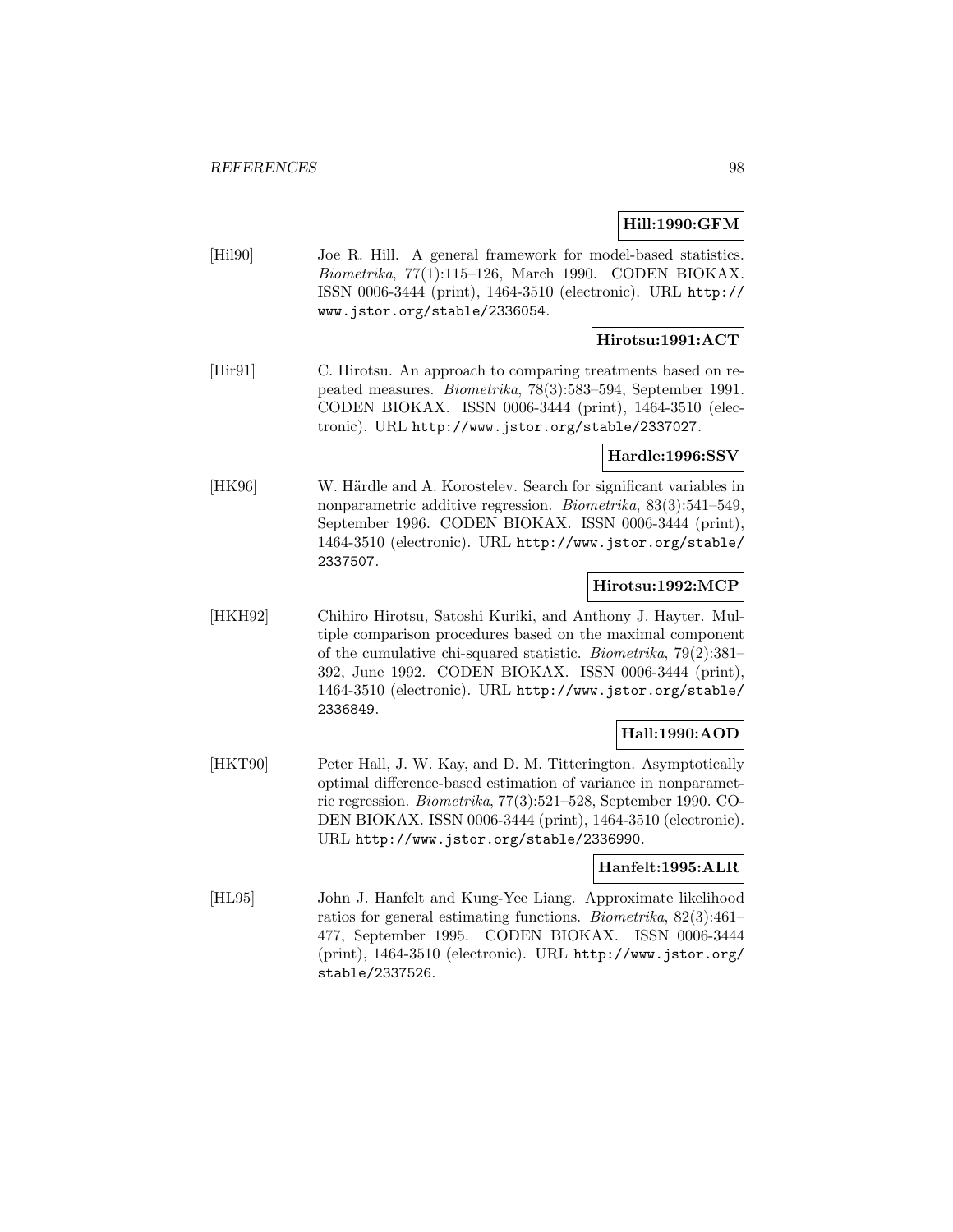## **Hu:1996:ETL**

[HL96] X. Joan Hu and Jerald F. Lawless. Estimation from truncated lifetime data with supplementary information on covariates and censoring times. Biometrika, 83(4):747–761, December 1996. CODEN BIOKAX. ISSN 0006-3444 (print), 1464-3510 (electronic). URL http://www.jstor.org/stable/2337280.

## **Hsu:1997:HBS**

[HL97] John S. J. Hsu and Tom Leonard. Hierarchical Bayesian semiparametric procedures for logistic regression. Biometrika, 84(1): 85–93, March 1997. CODEN BIOKAX. ISSN 0006-3444 (print), 1464-3510 (electronic). URL http://www.jstor.org/stable/ 2337557.

## **Huang:1998:NEJ**

[HL98] Yijian Huang and Thomas A. Louis. Nonparametric estimation of the joint distribution of survival time and mark variables. Biometrika, 85(4):785–798, December 1998. CODEN BIOKAX. ISSN 0006-3444 (print), 1464-3510 (electronic). URL http:// www.jstor.org/stable/2337483.

## **Hu:1999:IAU**

[HL99] X. Joan Hu and Stephen W. Lagakos. Interim analyses using repeated confidence bands. Biometrika, 86(3):517–529, September 1999. CODEN BIOKAX. ISSN 0006-3444 (print), 1464-3510 (electronic). URL http://www.jstor.org/stable/2673651.

### **Hall:1990:VEN**

[HM90] Peter Hall and J. S. Marron. On variance estimation in nonparametric regression. Biometrika, 77(2):415–419, June 1990. CODEN BIOKAX. ISSN 0006-3444 (print), 1464-3510 (electronic). URL http://www.jstor.org/stable/2336824.

### **Henderson:1991:RPR**

[HM91] Robin Henderson and Alvin Milner. On residual plots for relative risk regression. Biometrika, 78(3):631–636, September 1991. CODEN BIOKAX. ISSN 0006-3444 (print), 1464-3510 (electronic). URL http://www.jstor.org/stable/2337032.

## **Heyde:1993:CQL**

[HM93] C. C. Heyde and R. Morton. On constrained quasi-likelihood estimation. Biometrika, 80(4):755–761, December 1993. CODEN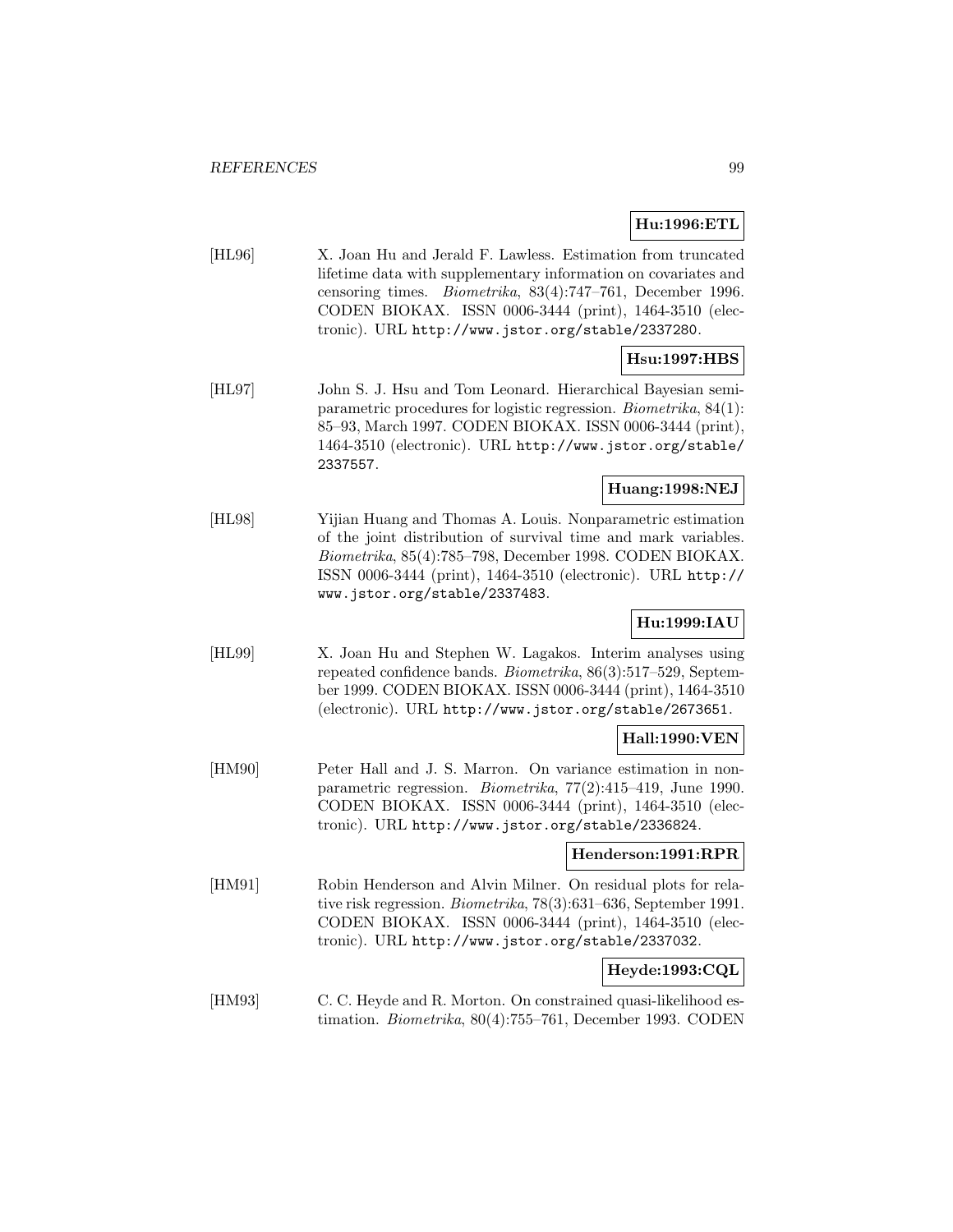BIOKAX. ISSN 0006-3444 (print), 1464-3510 (electronic). URL http://www.jstor.org/stable/2336867.

## **Heyde:1998:MRG**

[HM98] C. C. Heyde and R. Morton. Multiple roots in general estimating equations. Biometrika, 85(4):954–959, December 1998. CODEN BIOKAX. ISSN 0006-3444 (print), 1464-3510 (electronic). URL http://www.jstor.org/stable/2337496.

## **Hall:1995:PLS**

[HMT95] Peter Hall, J. Stephen Marron, and D. M. Titterington. On partial local smoothing rules for curve estimation. Biometrika, 82(3):575–587, September 1995. CODEN BIOKAX. ISSN 0006- 3444 (print), 1464-3510 (electronic). URL http://www.jstor. org/stable/2337535.

## **Heathcote:1990:LSE**

[HN90] C. R. Heathcote and D. F. Nicholls. Least-squares estimation of the contact rate in models for the spread of infectious diseases. Biometrika, 77(1):161–168, March 1990. CODEN BIOKAX. ISSN 0006-3444 (print), 1464-3510 (electronic). URL http:// www.jstor.org/stable/2336058.

## **Ha:1993:BEC**

[HN93] Eunho Ha and H. Joseph Newton. The bias of estimators of causal spatial autoregressive processes. Biometrika, 80(1):242– 245, March 1993. CODEN BIOKAX. ISSN 0006-3444 (print), 1464-3510 (electronic). URL http://www.jstor.org/stable/ 2336773.

### **Harvill:1995:SAD**

[HN95] Jane L. Harvill and H. Joseph Newton. Saddlepoint approximations for the difference of order statistics. Biometrika, 82 (1):226–231, March 1995. CODEN BIOKAX. ISSN 0006-3444 (print), 1464-3510 (electronic). URL http://www.jstor.org/ stable/2337643.

### **Hong:1996:TIB**

[Hon96] Yongmiao Hong. Testing for independence between two covariance stationary time series. Biometrika, 83(3):615–625, September 1996. CODEN BIOKAX. ISSN 0006-3444 (print), 1464-3510 (electronic). URL http://www.jstor.org/stable/2337513.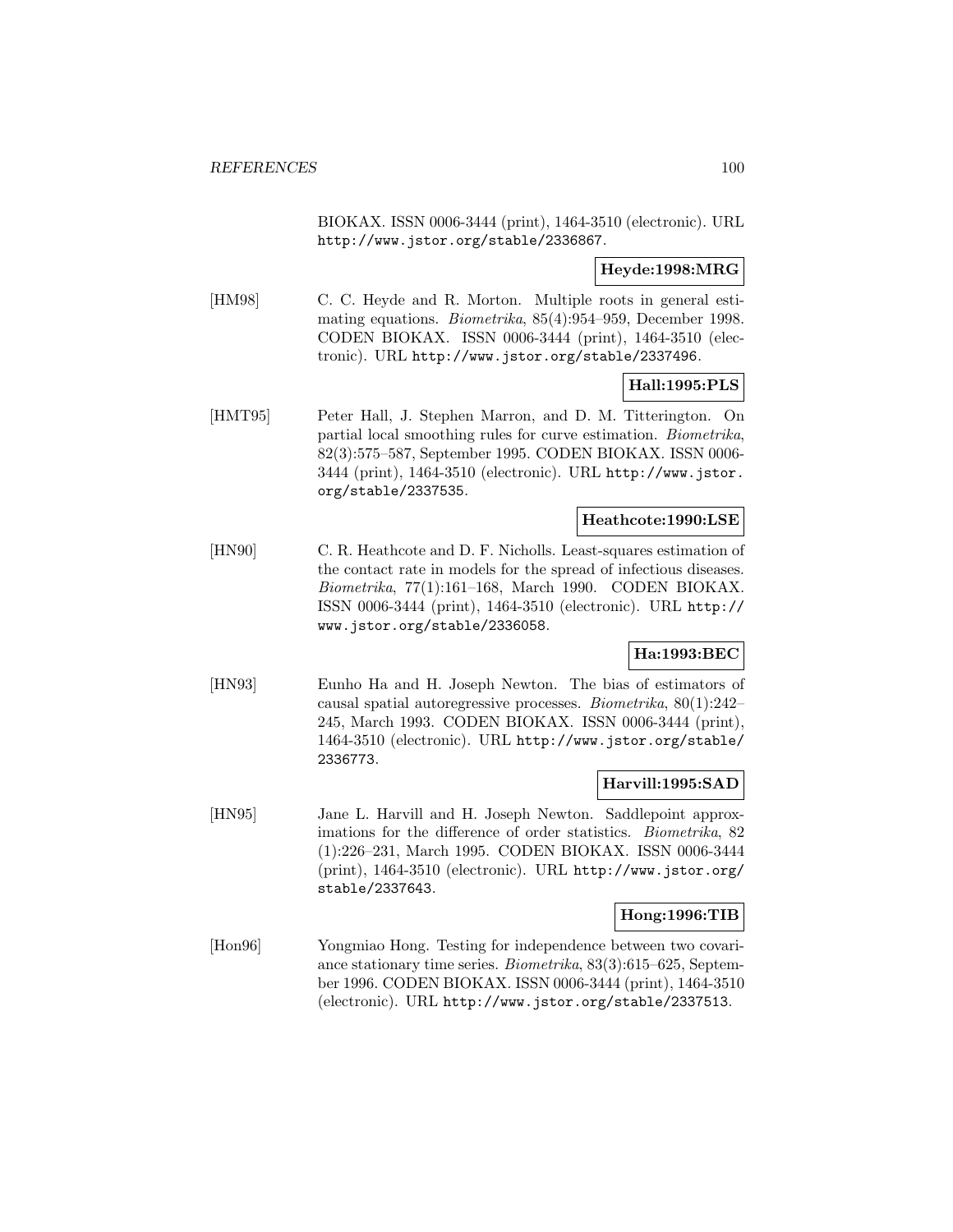### **Horn:1990:RQE**

[Hor90] Paul S. Horn. Robust quantile estimators for skewed populations. Biometrika, 77(3):631–636, September 1990. CODEN BIOKAX. ISSN 0006-3444 (print), 1464-3510 (electronic). URL http://www.jstor.org/stable/2337002.

## **Hsu:1996:GMH**

[HP96a] Li Hsu and Ross L. Prentice. A generalisation of the Mantel– Haenszel test to bivariate failure time data. Biometrika, 83(4): 905–911, December 1996. CODEN BIOKAX. ISSN 0006-3444 (print), 1464-3510 (electronic). URL http://www.jstor.org/ stable/2337293.

## **Hsu:1996:ASD**

[HP96b] Li Hsu and Ross L. Prentice. On assessing the strength of dependency between failure time variates. Biometrika, 83(3):491–506, September 1996. CODEN BIOKAX. ISSN 0006-3444 (print), 1464-3510 (electronic). URL http://www.jstor.org/stable/ 2337503.

## **Hall:1998:NDT**

[HPT98] Peter Hall, Byeong U. Park, and Berwin A. Turlach. A note on design transformation and binning in nonparametric curve estimation. Biometrika, 85(2):469–476, June 1998. CODEN BIOKAX. ISSN 0006-3444 (print), 1464-3510 (electronic). URL http://www.jstor.org/stable/2337373.

## **Hall:1999:PIB**

[HPT99] Peter Hall, Liang Peng, and Nader Tajvidi. On prediction intervals based on predictive likelihood or bootstrap methods. Biometrika, 86(4):871–880, December 1999. CODEN BIOKAX. ISSN 0006-3444 (print), 1464-3510 (electronic). URL http:// www.jstor.org/stable/2673591.

### **Hsu:1999:DEU**

[HPZF99] Li Hsu, Ross L. Prentice, Lue Ping Zhao, and Juan Juan Fan. On dependence estimation using correlated failure time data from case-control family studies. Biometrika, 86(4):743–753, December 1999. CODEN BIOKAX. ISSN 0006-3444 (print), 1464-3510 (electronic). URL http://www.jstor.org/stable/ 2673582.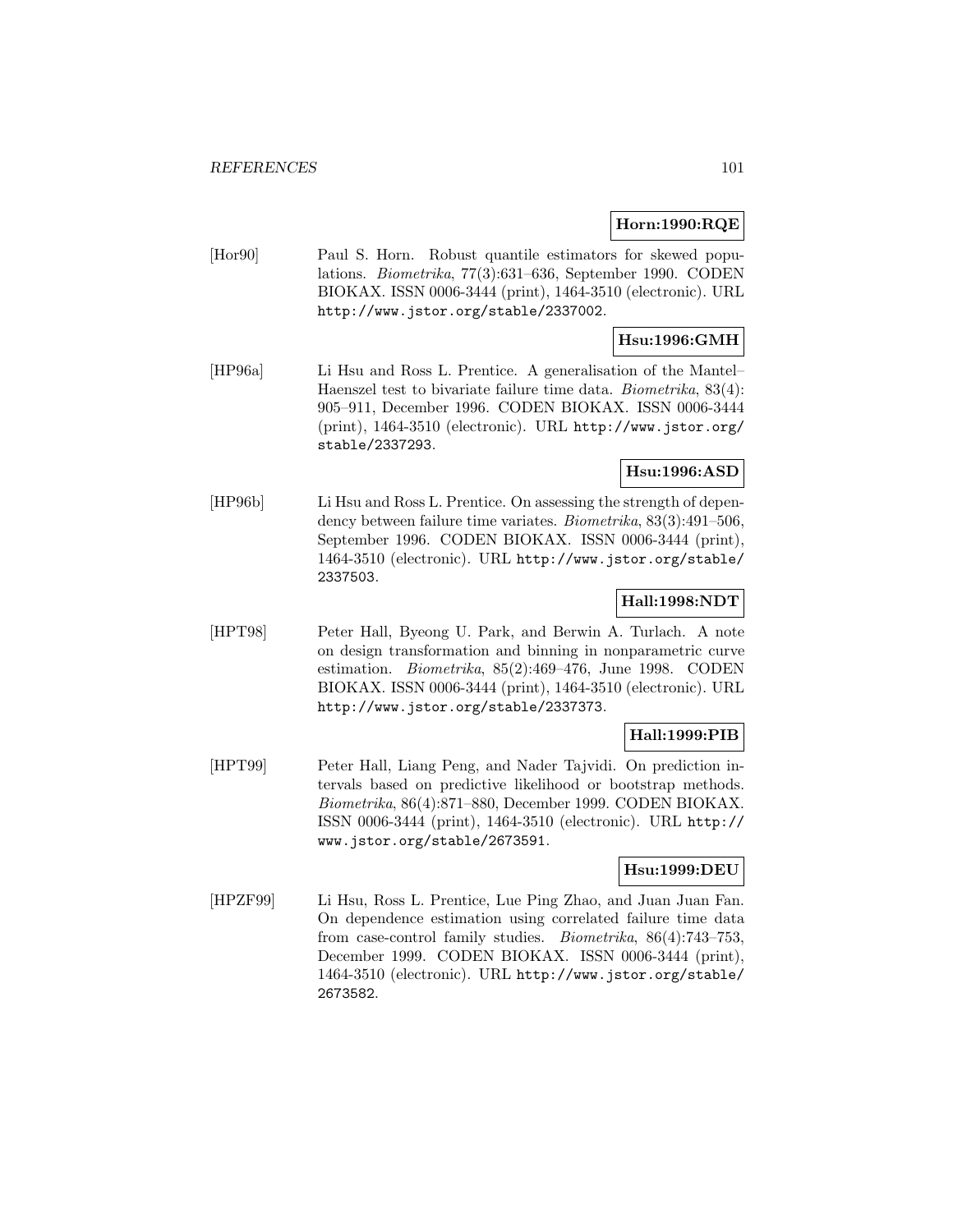#### **Harvill:1999:NTN**

[HR99] Jane L. Harvill and Bonnie K. Ray. A note on tests for nonlinearity in a vector time series. *Biometrika*, 86(3):728–734, September 1999. CODEN BIOKAX. ISSN 0006-3444 (print), 1464-3510 (electronic). URL http://www.jstor.org/stable/ 2673668.

### **Hoover:1998:NSE**

[HRWY98] Donald R. Hoover, John A. Rice, Colin O. Wu, and Li-Ping Yang. Nonparametric smoothing estimates of time-varying coefficient models with longitudinal data. Biometrika, 85(4):809– 822, December 1998. CODEN BIOKAX. ISSN 0006-3444 (print), 1464-3510 (electronic). URL http://www.jstor.org/ stable/2337485.

## **Heller:1990:CER**

[HS90] Glenn Heller and Jeffrey S. Simonoff. A comparison of estimators for regression with a censored response variable. Biometrika, 77(3):515–520, September 1990. CODEN BIOKAX. ISSN 0006-3444 (print), 1464-3510 (electronic). URL http://www.jstor.org/stable/2336989.

## **Hills:1993:DPI**

[HS93] Susan E. Hills and Adrian F. M. Smith. Diagnostic plots for improved parameterization in Bayesian inference. Biometrika, 80(1):61–74, March 1993. CODEN BIOKAX. ISSN 0006-3444 (print), 1464-3510 (electronic). URL http://www.jstor.org/ stable/2336757.

## **He:1997:LRA**

[HS97] Xuming He and Liji Shen. Linear regression after spline transformation. Biometrika, 84(2):474–481, June 1997. CODEN BIOKAX. ISSN 0006-3444 (print), 1464-3510 (electronic). URL http://www.jstor.org/stable/2337472.

#### **Hauschke:1996:NWA**

[HSH96] Dieter Hauschke, Volker W. Steinijans, and Ludwig A. Hothorn. A note on Welch's approximate t-solution to bioequivalence assessment. Biometrika, 83(1):236–237, March 1996. CODEN BIOKAX. ISSN 0006-3444 (print), 1464-3510 (electronic). URL http://www.jstor.org/stable/2337446.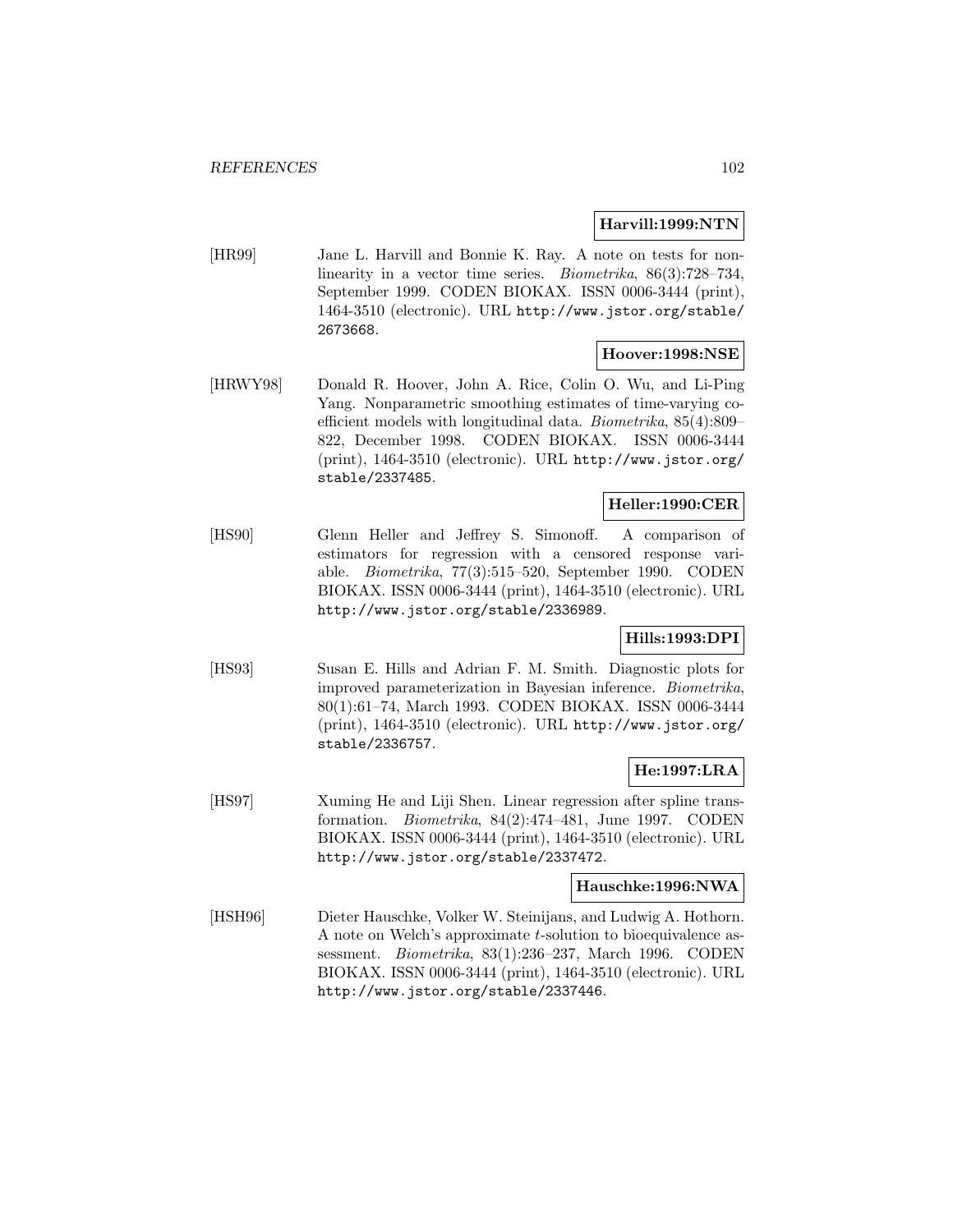### **Hsieh:1996:TMT**

[Hsi96] Fushing Hsieh. A transformation model for two survival curves: An empirical process approach. *Biometrika*, 83(3):519–528, September 1996. CODEN BIOKAX. ISSN 0006-3444 (print), 1464-3510 (electronic). URL http://www.jstor.org/stable/ 2337505.

## **Hall:1991:ODB**

[HSJM91] Peter Hall, Simon J. Sheather, M. C. Jones, and J. S. Marron. On optimal data-based bandwidth selection in kernel density estimation. Biometrika, 78(2):263–269, June 1991. CODEN BIOKAX. ISSN 0006-3444 (print), 1464-3510 (electronic). URL http://www.jstor.org/stable/2337251.

## **Hurvich:1990:IEK**

[HST90] Clifford M. Hurvich, Robert Shumway, and Chih-Ling Tsai. Improved estimators of Kullback–Leibler information for autoregressive model selection in small samples. Biometrika, 77(4): 709–719, December 1990. CODEN BIOKAX. ISSN 0006-3444 (print), 1464-3510 (electronic). URL http://www.jstor.org/ stable/2337094.

## **Hurvich:1991:BCA**

[HT91] Clifford M. Hurvich and Chih-Ling Tsai. Bias of the corrected AIC criterion for underfitted regression and time series models. Biometrika, 78(3):499–509, September 1991. CODEN BIOKAX. ISSN 0006-3444 (print), 1464-3510 (electronic). URL http://www.jstor.org/stable/2337019.

### **Hjellvik:1995:NTL**

[HT95a] Vidar Hjellvik and Dag Tjøstheim. Nonparametric tests of linearity for time series. *Biometrika*, 82(2):351-368, June 1995. CODEN BIOKAX. ISSN 0006-3444 (print), 1464-3510 (electronic). URL http://www.jstor.org/stable/2337413.

### **Hurvich:1995:RRC**

[HT95b] Clifford M. Hurvich and Chih-Ling Tsai. Relative rates of convergence for efficient model selection criteria in linear regression. Biometrika, 82(2):418–425, June 1995. CODEN BIOKAX. ISSN 0006-3444 (print), 1464-3510 (electronic). URL http:// www.jstor.org/stable/2337419.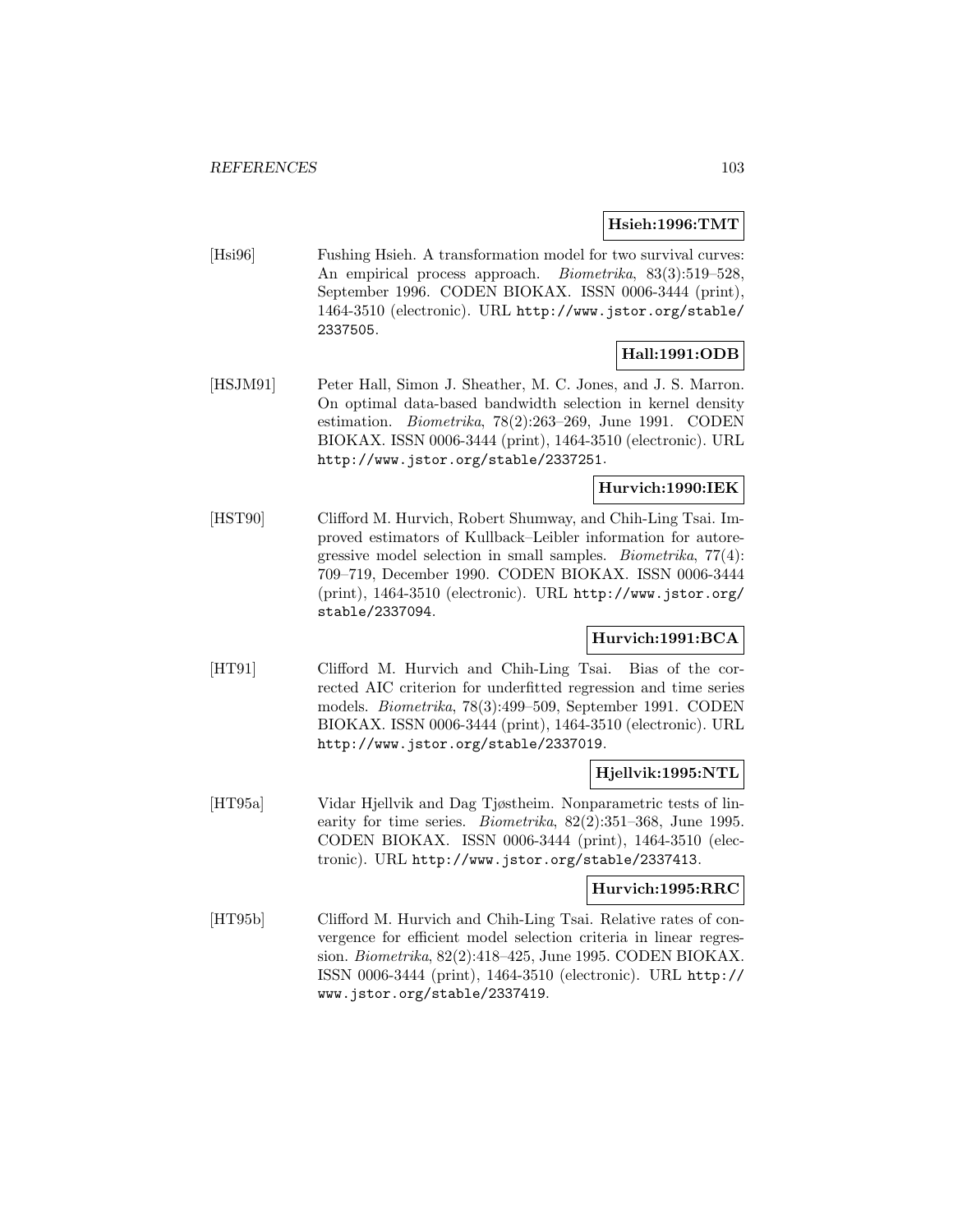## **Hu:1996:ESD**

[HT96] Ping Hu and Anastasios A. Tsiatis. Estimating the survival distribution when ascertainment of vital status is subject to delay. Biometrika, 83(2):371–380, June 1996. CODEN BIOKAX. ISSN 0006-3444 (print), 1464-3510 (electronic). URL http:// www.jstor.org/stable/2337607.

# **Hall:1997:ECI**

[HT97] Peter Hall and Berwin A. Turlach. Enhancing convolution and interpolation methods for nonparametric regression. Biometrika, 84(4):779–790, December 1997. CODEN BIOKAX. ISSN 0006-3444 (print), 1464-3510 (electronic). URL http:// www.jstor.org/stable/2337651.

## **Hurvich:1998:CAH**

[HT98] Clifford M. Hurvich and Chih-Ling Tsai. A crossvalidatory AIC for hard wavelet thresholding in spatially adaptive function estimation. Biometrika, 85(3):701–710, September 1998. CODEN BIOKAX. ISSN 0006-3444 (print), 1464-3510 (electronic). URL http://www.jstor.org/stable/2337397.

## **Hjellvik:1999:MPI**

[HT99] Vidar Hjellvik and Dag Tjøstheim. Modelling panels of intercorrelated autoregressive time series. Biometrika, 86(3):573–590, September 1999. CODEN BIOKAX. ISSN 0006-3444 (print), 1464-3510 (electronic). URL http://www.jstor.org/stable/ 2673655.

## **Hu:1997:SCS**

[Hu97] Inchi Hu. Strong consistency in stochastic regression models via posterior covariance matrices. Biometrika, 84(3):744–749, September 1997. CODEN BIOKAX. ISSN 0006-3444 (print), 1464-3510 (electronic). URL http://www.jstor.org/stable/ 2337595.

## **Hu:1998:SDN**

[Hu98] Inchi Hu. On sequential designs in nonlinear problems. Biometrika, 85(2):496–503, June 1998. CODEN BIOKAX. ISSN 0006-3444 (print), 1464-3510 (electronic). URL http:/ /www.jstor.org/stable/2337378.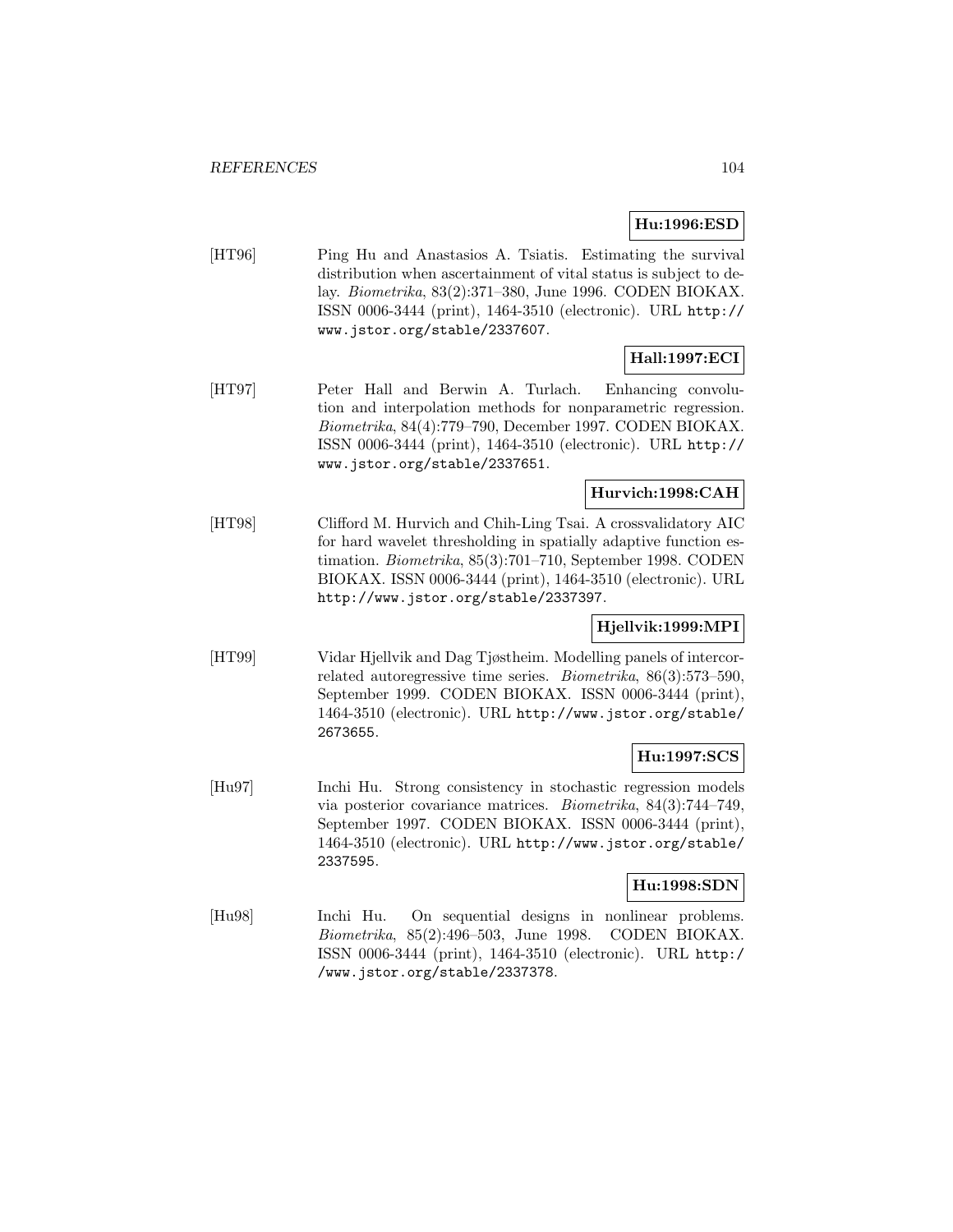#### **Harrison:1991:DLM**

[HW91] Jeff Harrison and Mike West. Dynamic linear model diagnostics. Biometrika, 78(4):797–808, December 1991. CODEN BIOKAX. ISSN 0006-3444 (print), 1464-3510 (electronic). URL http:// www.jstor.org/stable/2336931.

## **Hall:1993:PBC**

[HW93] Peter Hall and Andrew Wood. On the performance of boxcounting estimators of fractal dimension. Biometrika, 80(1): 246–252, March 1993. CODEN BIOKAX. ISSN 0006-3444 (print), 1464-3510 (electronic). URL http://www.jstor.org/ stable/2336774.

## **Hwang:1997:VTI**

[HW97] J. T. Gene Hwang and Weizhen Wang. The validity of the test of individual equivalence ratios. Biometrika, 84(4):893–900, December 1997. CODEN BIOKAX. ISSN 0006-3444 (print), 1464-3510 (electronic). URL http://www.jstor.org/stable/ 2337659.

## **Hu:1995:BBE**

[HZ95] Fei Fang Hu and James V. Zidek. A bootstrap based on the estimating equations of the linear model. Biometrika, 82(2):263– 275, June 1995. CODEN BIOKAX. ISSN 0006-3444 (print), 1464-3510 (electronic). URL http://www.jstor.org/stable/ 2337406.

## **Hu:1997:PCT**

[HZ97] Ping Hu and Marvin Zelen. Planning clinical trials to evaluate early detection programmes. Biometrika, 84(4):817–829, December 1997. CODEN BIOKAX. ISSN 0006-3444 (print), 1464-3510 (electronic). URL http://www.jstor.org/stable/ 2337654.

### **Imbens:1995:DCD**

[IR95] Guido W. Imbens and Donald B. Rubin. Discussion of "Causal Diagrams for Empirical Research" by J. Pearl. Biometrika, 82 (4):694–695, December 1995. CODEN BIOKAX. ISSN 0006- 3444 (print), 1464-3510 (electronic). URL http://www.jstor. org/stable/2337334. See [Pea95a].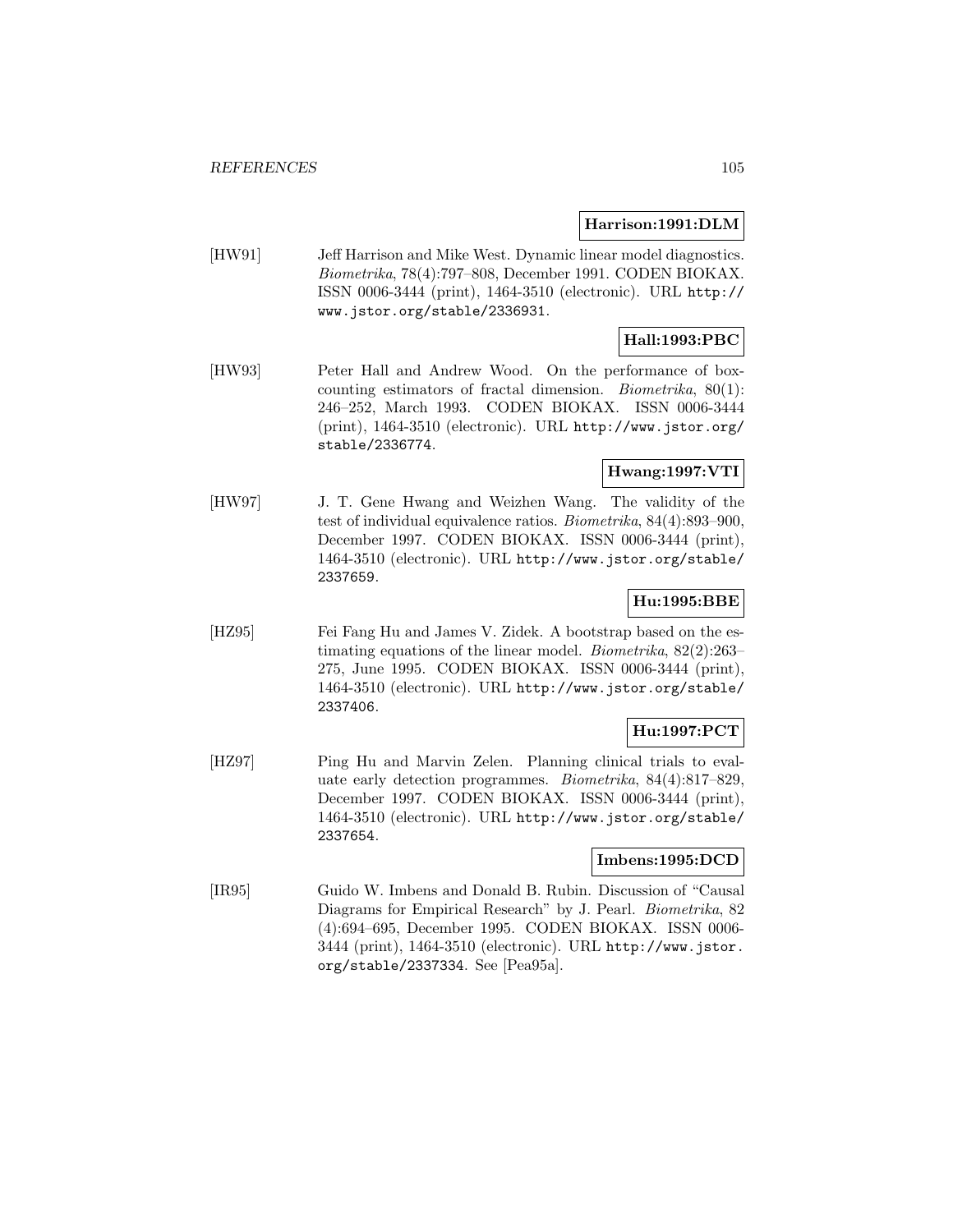## **Jones:1990:SCU**

[JA90] Richard H. Jones and Lynn M. Ackerson. Serial correlation in unequally spaced longitudinal data. Biometrika, 77(4):721–731, December 1990. CODEN BIOKAX. ISSN 0006-3444 (print), 1464-3510 (electronic). URL http://www.jstor.org/stable/ 2337095.

## **Jones:1992:NTM**

[JC92] Michael P. Jones and John Crowley. Nonparametric tests of the Markov model for survival data. *Biometrika*, 79(3):513-522, September 1992. CODEN BIOKAX. ISSN 0006-3444 (print), 1464-3510 (electronic). URL http://www.jstor.org/stable/ 2336782.

## **Jefferys:1990:REW**

[Jef90] William H. Jefferys. Robust estimation when more than one variable per equation of condition has error. Biometrika, 77(3): 597–607, September 1990. CODEN BIOKAX. ISSN 0006-3444 (print), 1464-3510 (electronic). URL http://www.jstor.org/ stable/2336998.

## **Jensen:1992:MSL**

[Jen92] J. L. Jensen. The modified signed likelihood statistic and saddlepoint approximations. Biometrika, 79(4):693–703, December 1992. CODEN BIOKAX. ISSN 0006-3444 (print), 1464-3510 (electronic). URL http://www.jstor.org/stable/2337225.

## **Jandhyala:1999:CDB**

[JF99] Venkata K. Jandhyala and Stergios B. Fotopoulos. Capturing the distributional behaviour of the maximum likelihood estimator of a changepoint. Biometrika, 86(1):129–140, March 1999. CODEN BIOKAX. ISSN 0006-3444 (print), 1464-3510 (electronic). URL http://www.jstor.org/stable/2673542.

### **Jing:1994:BSA**

[JFR94] B.-Y. Jing, A. Feuerverger, and J. Robinson. On the bootstrap saddlepoint approximations. *Biometrika*, 81(1):211-215, March 1994. CODEN BIOKAX. ISSN 0006-3444 (print), 1464-3510 (electronic). URL http://www.jstor.org/stable/2337062.

## **Jensen:1991:GCA**

[JJL91] Søren Tolver Jensen, Søren Johansen, and Steffen L. Lauritzen. Globally convergent algorithms for maximizing a likelihood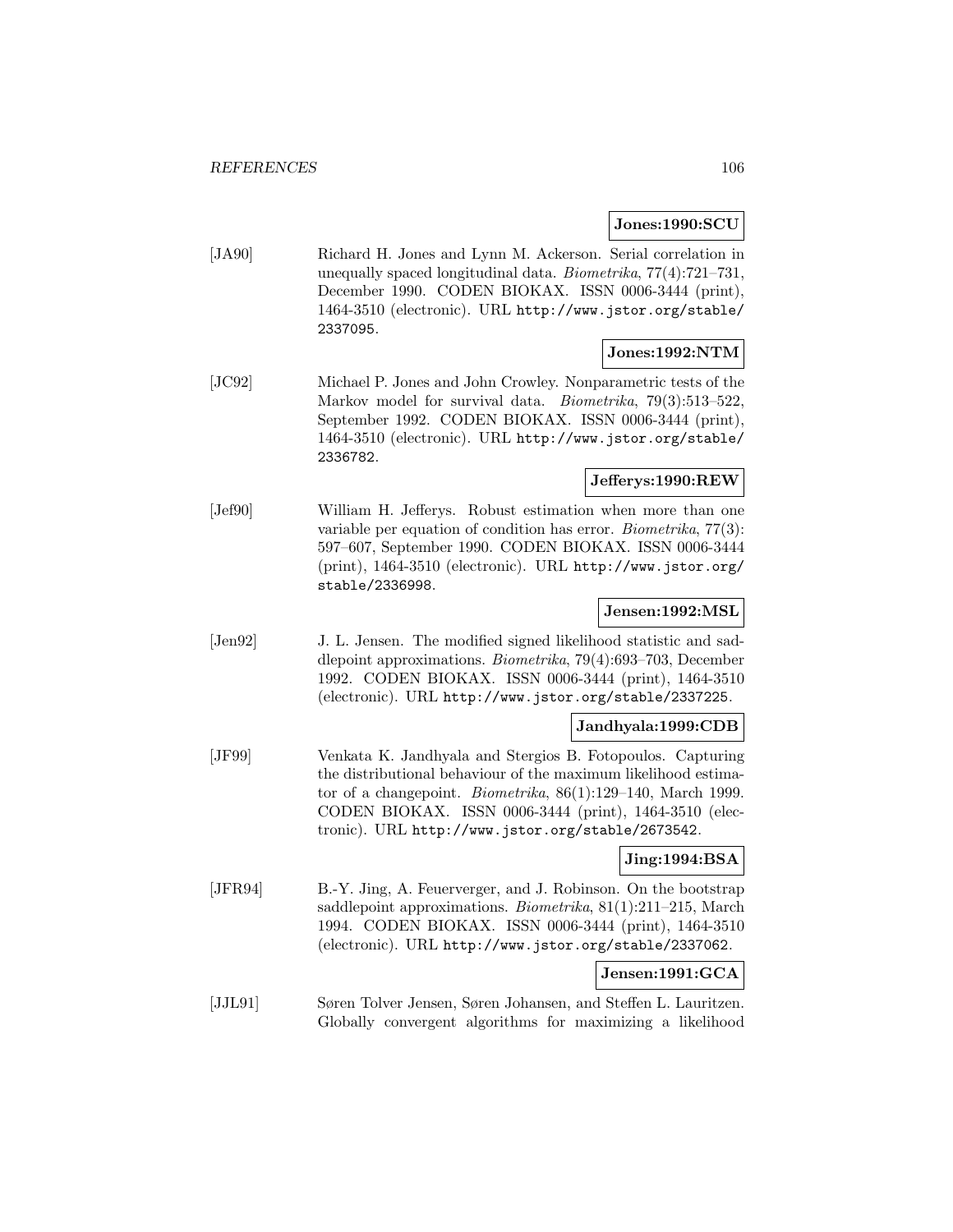function. Biometrika, 78(4):867–877, December 1991. CODEN BIOKAX. ISSN 0006-3444 (print), 1464-3510 (electronic). URL http://www.jstor.org/stable/2336939.

## **Jorgensen:1999:SSM**

[JLCSS99] Bent Jørgensen, Søren Lundbye-Christensen, Peter Xue-Kun Song, and Li Sun. A state space model for multivariate longitudinal count data. Biometrika, 86(1):169–181, March 1999. CODEN BIOKAX. ISSN 0006-3444 (print), 1464-3510 (electronic). URL http://www.jstor.org/stable/2673545.

## **Jones:1995:SBR**

[JLN95] M. C. Jones, O. Linton, and J. P. Nielsen. A simple bias reduction method for density estimation. Biometrika, 82(2):327– 338, June 1995. CODEN BIOKAX. ISSN 0006-3444 (print), 1464-3510 (electronic). URL http://www.jstor.org/stable/ 2337411.

## **Jewell:1993:FCP**

[JN93] Nicholas P. Jewell and Jens P. Nielsen. A framework for consistent prediction rules based on markers. Biometrika, 80(1):153– 164, March 1993. CODEN BIOKAX. ISSN 0006-3444 (print), 1464-3510 (electronic). URL http://www.jstor.org/stable/ 2336765.

## **Jones:1991:KDE**

[Jon91] M. C. Jones. Kernel density estimation for length biased data. Biometrika, 78(3):511–519, September 1991. CODEN BIOKAX. ISSN 0006-3444 (print), 1464-3510 (electronic). URL http://www.jstor.org/stable/2337020.

### **Jones:1996:LDF**

[Jon96] M. C. Jones. The local dependence function. *Biometrika*, 83(4): 899–904, December 1996. CODEN BIOKAX. ISSN 0006-3444 (print), 1464-3510 (electronic). URL http://www.jstor.org/ stable/2337292.

#### **Jones:1997:CSR**

[Jon97] Michael P. Jones. A class of semiparametric regressions for the accelerated failure time model. Biometrika, 84(1):73–84, March 1997. CODEN BIOKAX. ISSN 0006-3444 (print), 1464-3510 (electronic). URL http://www.jstor.org/stable/2337556.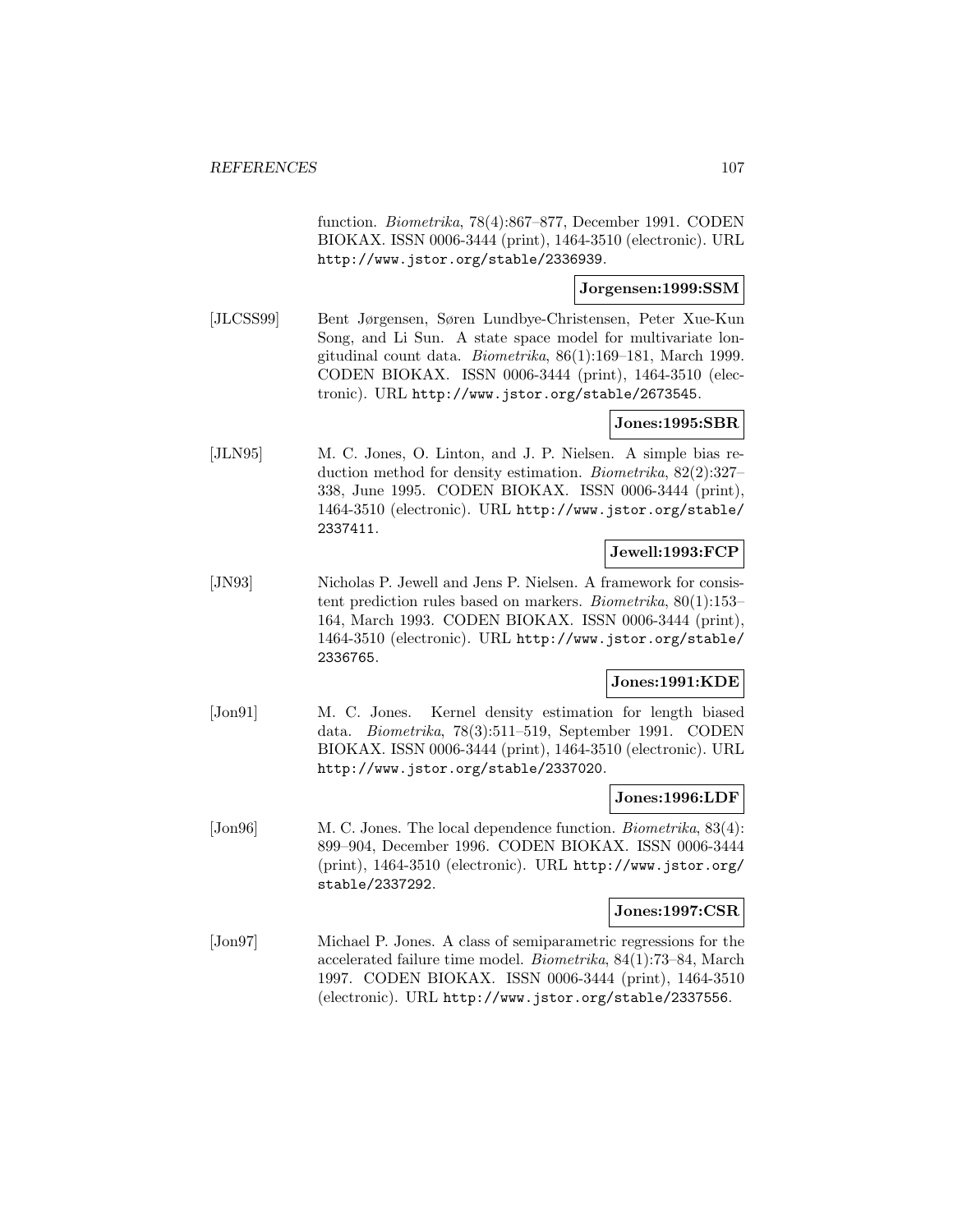#### **Jorgensen:1993:IFI**

[Jor93] Murray A. Jorgensen. Influence functions for iteratively defined statistics. *Biometrika*, 80(2):253–265, June 1993. CODEN BIOKAX. ISSN 0006-3444 (print), 1464-3510 (electronic). URL http://www.jstor.org/stable/2337197.

## **Jacroux:1990:CTF**

[JR90] Michael Jacroux and Rita Saha Ray. On the construction of trend-free run orders of treatments. Biometrika, 77(1):187– 191, March 1990. CODEN BIOKAX. ISSN 0006-3444 (print), 1464-3510 (electronic). URL http://www.jstor.org/stable/ 2336061.

## **John:1992:BEF**

[JS92] J. A. John and Deborah J. Street. Bounds for the efficiency factor of row-column designs. Biometrika, 79(3):658–661, September 1992. CODEN BIOKAX. ISSN 0006-3444 (print), 1464-3510 (electronic). URL http://www.jstor.org/stable/2336798. See corrections [JS93].

## **John:1993:ACB**

[JS93] J. A. John and Deborah J. Street. Amendments and corrections: "Bounds for the efficiency factor of row-column designs" [Biometrika **79** (1992), no. 3, 658–661; (94a:62118)]. Biometrika, 80(3):712–713, September 1993. CODEN BIOKAX. ISSN 0006-3444 (print), 1464-3510 (electronic). URL http:// www.jstor.org/stable/2337194. See [JS92].

### **Jones:1998:EFP**

[JSAHM98] M. C. Jones, M. Samiuddin, A. H. Al-Harbey, and T. A. H. Maatouk. The edge frequency polygon. Biometrika, 85(1):235– 239, March 1998. CODEN BIOKAX. ISSN 0006-3444 (print), 1464-3510 (electronic). URL http://www.jstor.org/stable/ 2337323.

#### **Jennison:1991:ECS**

[JT91] Christopher Jennison and Bruce W. Turnbull. Exact calculations for sequential t,  $\chi^2$  and F tests. Biometrika, 78(1):133– 141, March 1991. CODEN BIOKAX. ISSN 0006-3444 (print), 1464-3510 (electronic). URL http://www.jstor.org/stable/ 2336903.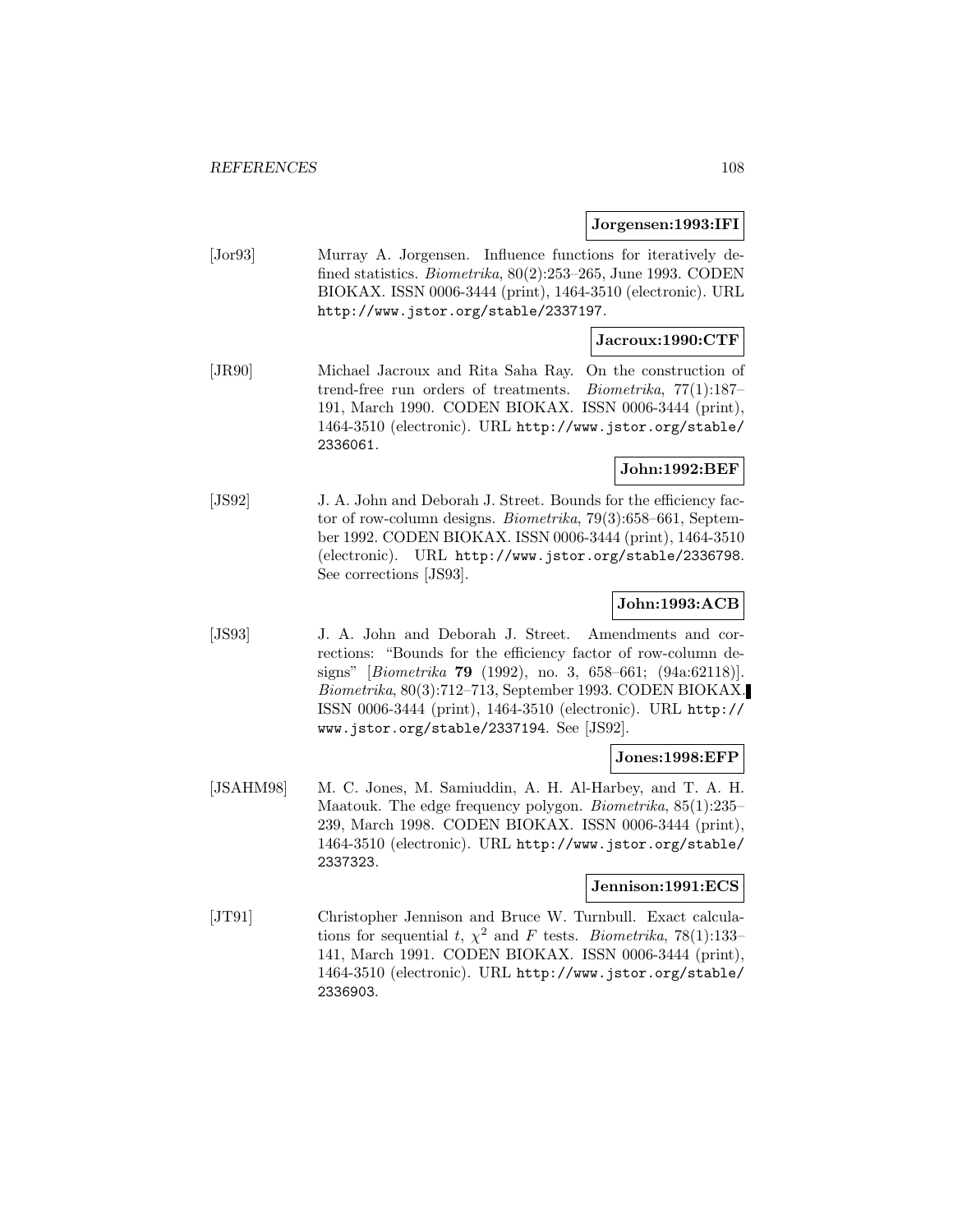#### **Jung:1996:RAL**

[Jun96] Sin-Ho Jung. Regression analysis for long-term survival rate. Biometrika, 83(1):227–232, March 1996. CODEN BIOKAX. ISSN 0006-3444 (print), 1464-3510 (electronic). URL http:// www.jstor.org/stable/2337444.

# **James:1994:REV**

[JVDW94] A. T. James, W. N. Venables, I. B. Dry, and J. T. Wiskich. Random effects and variances as a synthesis of nonlinear regression analyses of mitochondrial electron transport. Biometrika, 81(2):219–235, June 1994. CODEN BIOKAX. ISSN 0006-3444 (print), 1464-3510 (electronic). URL http://www.jstor.org/ stable/2336953.

#### **Kakizawa:1996:HOM**

[Kak96] Yoshihide Kakizawa. Higher order monotone Bartlett-type adjustment for some multivariate test statistics. Biometrika, 83(4): 923–927, December 1996. CODEN BIOKAX. ISSN 0006-3444 (print), 1464-3510 (electronic). URL http://www.jstor.org/ stable/2337296.

# **Kass:1990:DTL**

[Kas90] Robert E. Kass. Data-translated likelihood and Jeffreys's rules. Biometrika, 77(1):107–114, March 1990. CODEN BIOKAX. ISSN 0006-3444 (print), 1464-3510 (electronic). URL http:// www.jstor.org/stable/2336053.

#### **Kavalieris:1991:NEA**

[Kav91] L. Kavalieris. A note on estimating autoregressive-moving average order. Biometrika, 78(4):920–922, December 1991. CODEN BIOKAX. ISSN 0006-3444 (print), 1464-3510 (electronic). URL http://www.jstor.org/stable/2336945.

# **Kohn:1992:NSR**

[KAW92] Robert Kohn, Craig F. Ansley, and Chi-Ming Wong. Nonparametric spline regression with autoregressive moving average errors. Biometrika, 79(2):335–346, June 1992. CODEN BIOKAX. ISSN 0006-3444 (print), 1464-3510 (electronic). URL http:// www.jstor.org/stable/2336844.

# **Kang:1990:AIM**

[KB90] Gunseog Kang and Douglas M. Bates. Approximate inferences in multiresponse regression analysis. Biometrika, 77(2):321–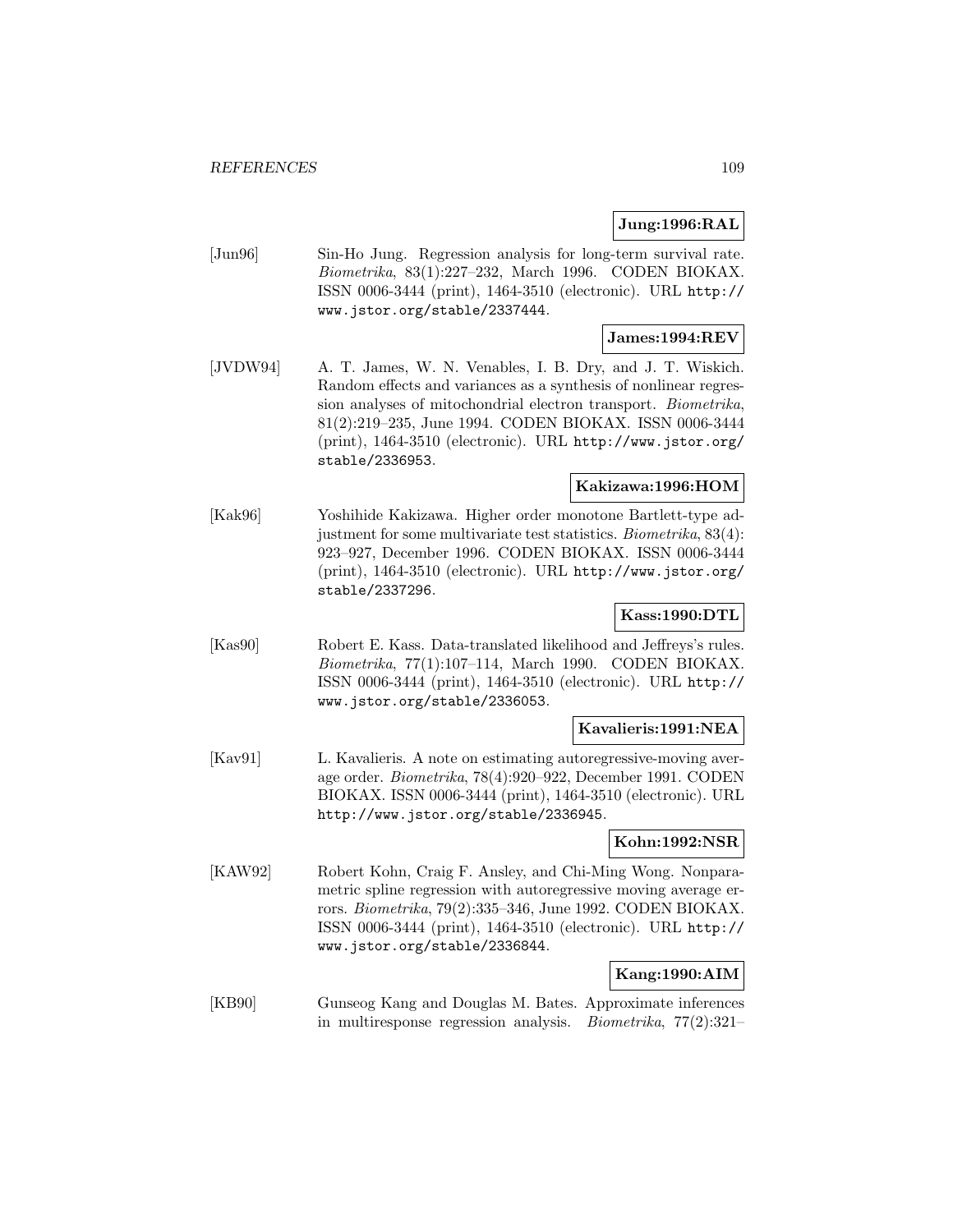331, June 1990. CODEN BIOKAX. ISSN 0006-3444 (print), 1464-3510 (electronic). URL http://www.jstor.org/stable/ 2336810.

# **Kano:1990:CSA**

[KBB90] Yutaka Kano, Maia Berkane, and Peter M. Bentler. Covariance structure analysis with heterogeneous kurtosis parameters. Biometrika, 77(3):575–585, September 1990. CODEN BIOKAX. ISSN 0006-3444 (print), 1464-3510 (electronic). URL http://www.jstor.org/stable/2336996.

# **Kuk:1992:MMC**

[KC92] Anthony Y. C. Kuk and Chen-Hsin Chen. A mixture model combining logistic regression with proportional hazards regression. Biometrika, 79(3):531–541, September 1992. CODEN BIOKAX. ISSN 0006-3444 (print), 1464-3510 (electronic). URL http://www.jstor.org/stable/2336784.

#### **Kempthorne:1990:DPC**

[Kem90] Oscar Kempthorne. Discussion of paper by C. B. Begg. Biometrika, 77(3):481–483, September 1990. CODEN BIOKAX. ISSN 0006-3444 (print), 1464-3510 (electronic). URL http:// www.jstor.org/stable/2336983. See [Beg90b].

#### **Kosorok:1993:USF**

[KF93] Michael R. Kosorok and Thomas R. Fleming. Using surrogate failure time data to increase cost effectiveness in clinical trials. Biometrika, 80(4):823–833, December 1993. CODEN BIOKAX. ISSN 0006-3444 (print), 1464-3510 (electronic). URL http:// www.jstor.org/stable/2336874.

#### **Kim:1991:BST**

[Kim91] Dongcheol Kim. A Bayesian significance test of the stationarity of regression parameters. Biometrika, 78(3):667–675, September 1991. CODEN BIOKAX. ISSN 0006-3444 (print), 1464-3510 (electronic). URL http://www.jstor.org/stable/2337036.

#### **Kim:1992:PSM**

[Kim92] Seong-Ju Kim. A practical solution to the multivariate Behrens– Fisher problem. Biometrika, 79(1):171–176, March 1992. CO-DEN BIOKAX. ISSN 0006-3444 (print), 1464-3510 (electronic). URL http://www.jstor.org/stable/2337157.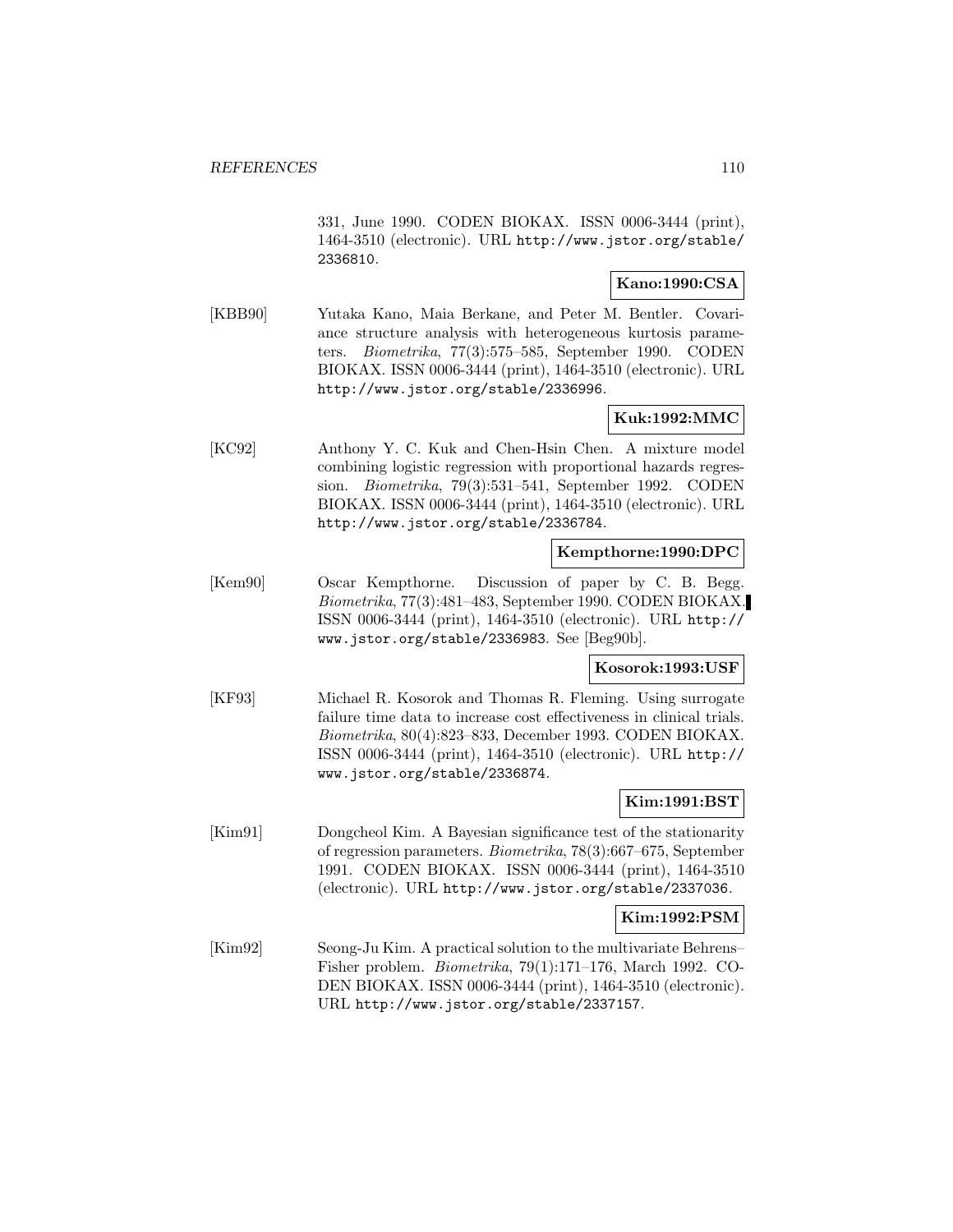#### **Konishi:1996:GIC**

[KK96] Sadanori Konishi and Genshiro Kitagawa. Generalised information criteria in model selection. Biometrika, 83(4):875–890, December 1996. CODEN BIOKAX. ISSN 0006-3444 (print), 1464-3510 (electronic). URL http://www.jstor.org/stable/ 2337290.

### **Kim:1998:TSG**

[KL98] Jinheum Kim and Seung-Yeoun Lee. Two-sample goodnessof-fit tests for additive risk models with censored observations. Biometrika, 85(3):593–603, September 1998. CODEN BIOKAX. ISSN 0006-3444 (print), 1464-3510 (electronic). URL http://www.jstor.org/stable/2337389.

# **Kleffe:1993:POS**

[Kle93] J. Kleffe. Parent-offspring and sibling correlation estimation based on MINQUE theory. Biometrika, 80(2):393–404, June 1993. CODEN BIOKAX. ISSN 0006-3444 (print), 1464-3510 (electronic). URL http://www.jstor.org/stable/2337209.

## **Khattree:1994:EIC**

[KN94] Ravindra Khattree and Dayanand N. Naik. Estimation of interclass correlation under circular covariance. Biometrika, 81 (3):612–617, August 1994. CODEN BIOKAX. ISSN 0006-3444 (print), 1464-3510 (electronic). URL http://www.jstor.org/ stable/2337134.

#### **Koenker:1994:QSS**

[KNP94] Roger Koenker, Pin Ng, and Stephen Portnoy. Quantile smoothing splines. Biometrika, 81(4):673–680, December 1994. CO-DEN BIOKAX. ISSN 0006-3444 (print), 1464-3510 (electronic). URL http://www.jstor.org/stable/2337070.

#### **Komaki:1993:SSM**

[Kom93] Fumiyasu Komaki. State-space modelling of time series sampled from continuous processes with pulses. Biometrika, 80(2):417– 429, June 1993. CODEN BIOKAX. ISSN 0006-3444 (print), 1464-3510 (electronic). URL http://www.jstor.org/stable/ 2337211.

# **Komaki:1996:APP**

[Kom96] Fumiyasu Komaki. On asymptotic properties of predictive distributions. Biometrika, 83(2):299–313, June 1996. CODEN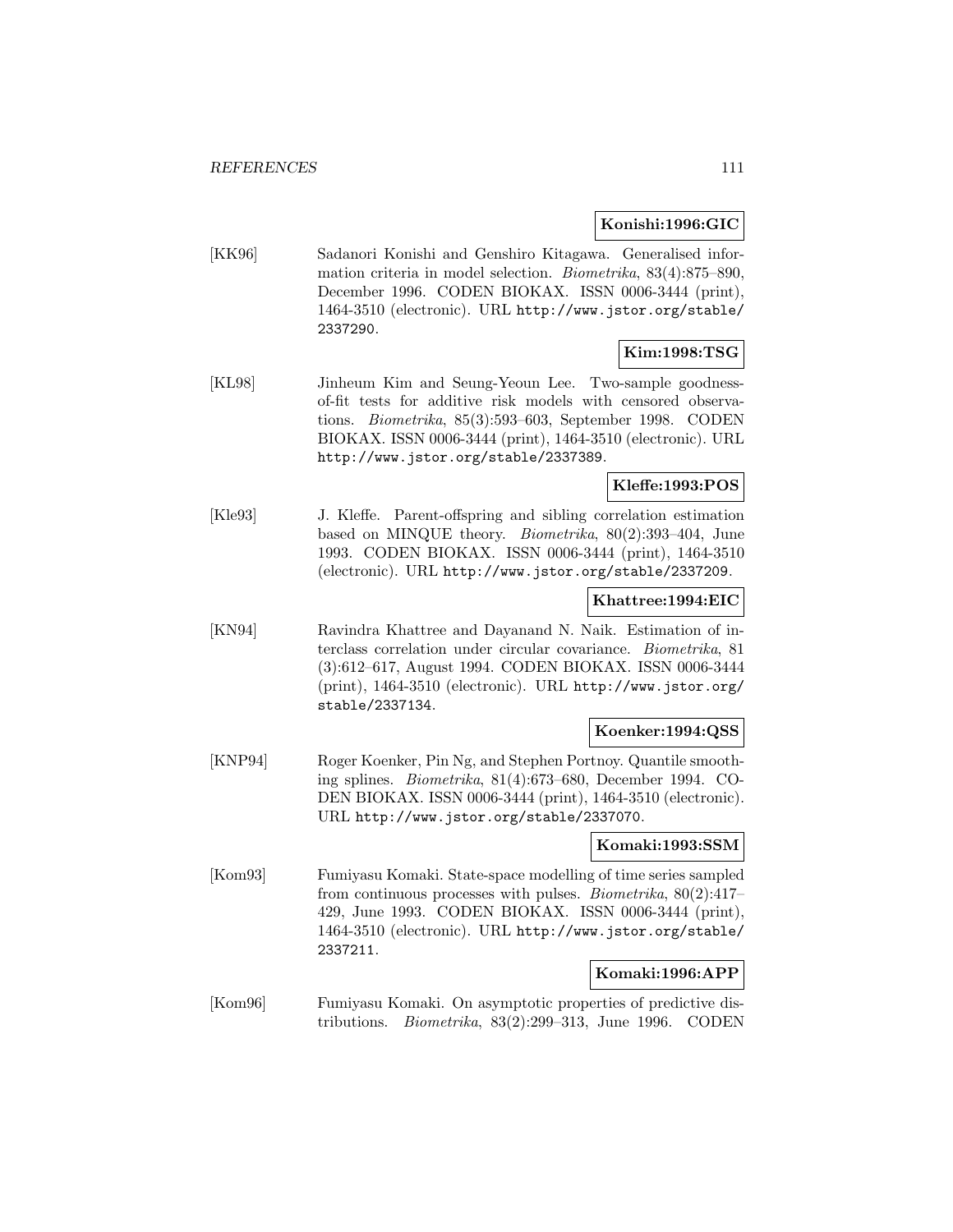BIOKAX. ISSN 0006-3444 (print), 1464-3510 (electronic). URL http://www.jstor.org/stable/2337602.

**Koopman:1993:DSS**

[Koo93] Siem Jan Koopman. Disturbance smoother for state space models. Biometrika, 80(1):117–126, March 1993. CODEN BIOKAX. ISSN 0006-3444 (print), 1464-3510 (electronic). URL http:// www.jstor.org/stable/2336762.

### **Korn:1993:EDF**

[Kor93] Edward L. Korn. On estimating the distribution function for quality of life in cancer clinical trials. Biometrika, 80(3):535– 542, September 1993. CODEN BIOKAX. ISSN 0006-3444 (print), 1464-3510 (electronic). URL http://www.jstor.org/ stable/2337175.

#### **Kosorok:1999:TSQ**

[Kos99] Michael R. Kosorok. Two-sample quantile tests under general conditions. Biometrika, 86(4):909–921, December 1999. CO-DEN BIOKAX. ISSN 0006-3444 (print), 1464-3510 (electronic). URL http://www.jstor.org/stable/2673594. See correction [Kos01].

# **Kosorok:2001:ACT**

[Kos01] Michael R. Kosorok. Amendments and corrections: "Twosample quantile tests under general conditions" [Biometrika **86** (1999), no. 4, 909–921; 1741986]. Biometrika, 88(4):1201, December 2001. CODEN BIOKAX. ISSN 0006-3444 (print), 1464- 3510 (electronic). URL http://biomet.oxfordjournals.org/ content/88/4/1201. See [Kos99].

#### **Konishi:1992:PCA**

[KR92] Sadanori Konishi and C. Radhakrishna Rao. Principal component analysis for multivariate familial data. Biometrika, 79(3): 631–641, September 1992. CODEN BIOKAX. ISSN 0006-3444 (print), 1464-3510 (electronic). URL http://www.jstor.org/ stable/2336794.

# **Keen:1991:AVI**

[KS91] K. J. Keen and M. S. Srivastava. The asymptotic variance of the interclass correlation coefficient. Biometrika, 78(1):225– 228, March 1991. CODEN BIOKAX. ISSN 0006-3444 (print),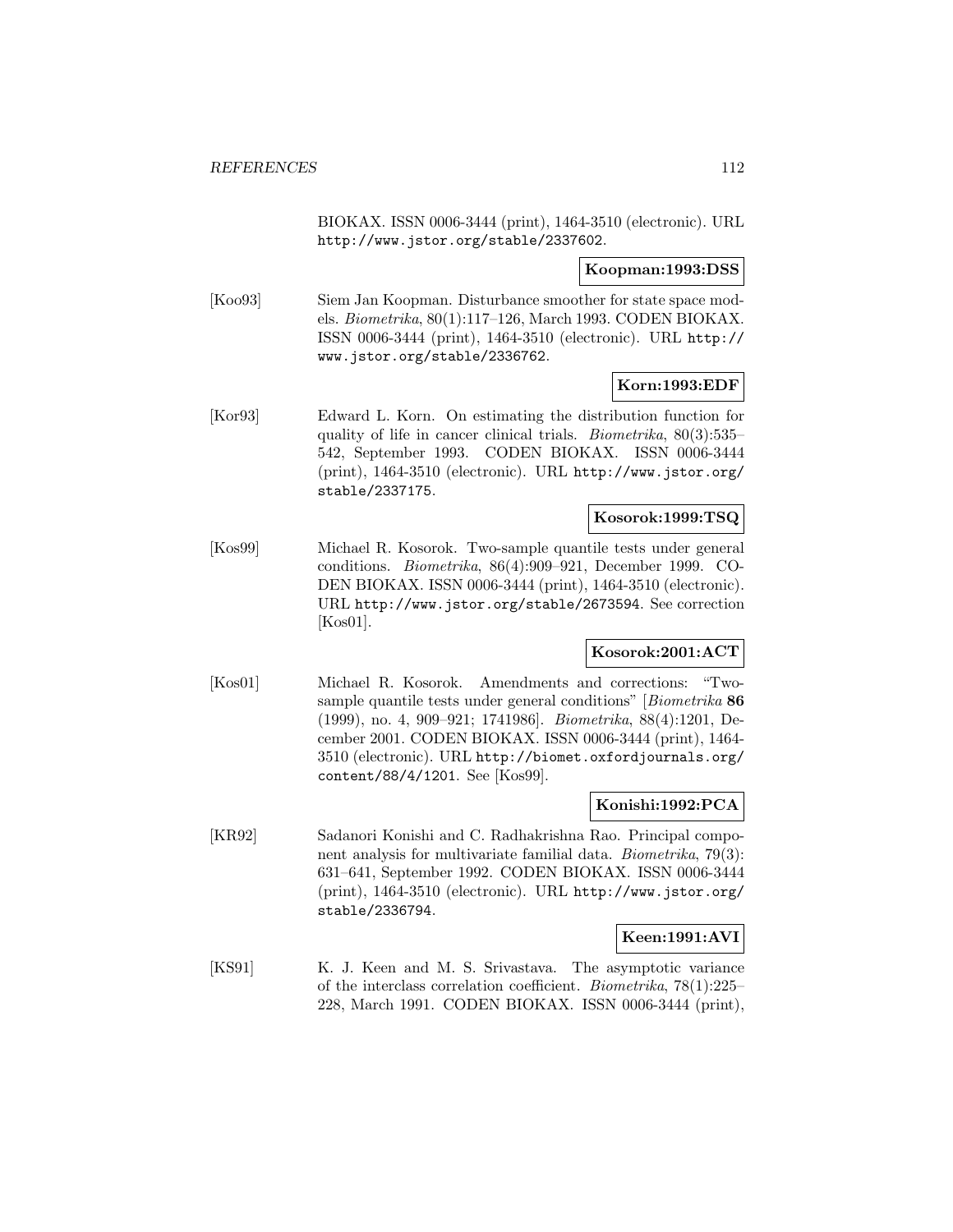1464-3510 (electronic). URL http://www.jstor.org/stable/ 2336914.

#### **Koopman:1992:EST**

[KS92] Siem Jan Koopman and Neil Shephard. Exact score for time series models in state space form. Biometrika, 79(4):823–826, December 1992. CODEN BIOKAX. ISSN 0006-3444 (print), 1464-3510 (electronic). URL http://www.jstor.org/stable/ 2337237.

#### **Kwan:1996:FSD**

[KS96] Andy C. C. Kwan and Ah-Boon Sim. On the finite-sample distribution of modified portmanteau tests for randomness of a Gaussian time series. Biometrika, 83(4):938–943, December 1996. CODEN BIOKAX. ISSN 0006-3444 (print), 1464-3510 (electronic). URL http://www.jstor.org/stable/2337299.

### **Kong:1997:RCA**

[KS97] Fan Hui Kong and Eric Slud. Robust covariate-adjusted logrank tests. Biometrika, 84(4):847–862, December 1997. CO-DEN BIOKAX. ISSN 0006-3444 (print), 1464-3510 (electronic). URL http://www.jstor.org/stable/2337656.

#### **Knowles:1991:CRS**

[KSZ91] Mark Knowles, David Siegmund, and Heping Zhang. Confidence regions in semilinear regression. Biometrika, 78(1):15–31, March 1991. CODEN BIOKAX. ISSN 0006-3444 (print), 1464-3510 (electronic). URL http://www.jstor.org/stable/2336892.

#### **Kauermann:1999:MDU**

[KT99] Göran Kauermann and Gerhard Tutz. On model diagnostics using varying coefficient models. Biometrika, 86(1):119– 128, March 1999. CODEN BIOKAX. ISSN 0006-3444 (print), 1464-3510 (electronic). URL http://www.jstor.org/stable/ 2673541.

#### **Kowalski:1997:RCE**

[KTDMB97] Jeanne Kowalski, Xin M. Tu, Roger S. Day, and José R. Mendoza-Blanco. On the rate of convergence of the ECME algorithm for multiple regression models with t-distributed errors. Biometrika, 84(2):269–281, June 1997. CODEN BIOKAX. ISSN 0006-3444 (print), 1464-3510 (electronic). URL http:// www.jstor.org/stable/2337456.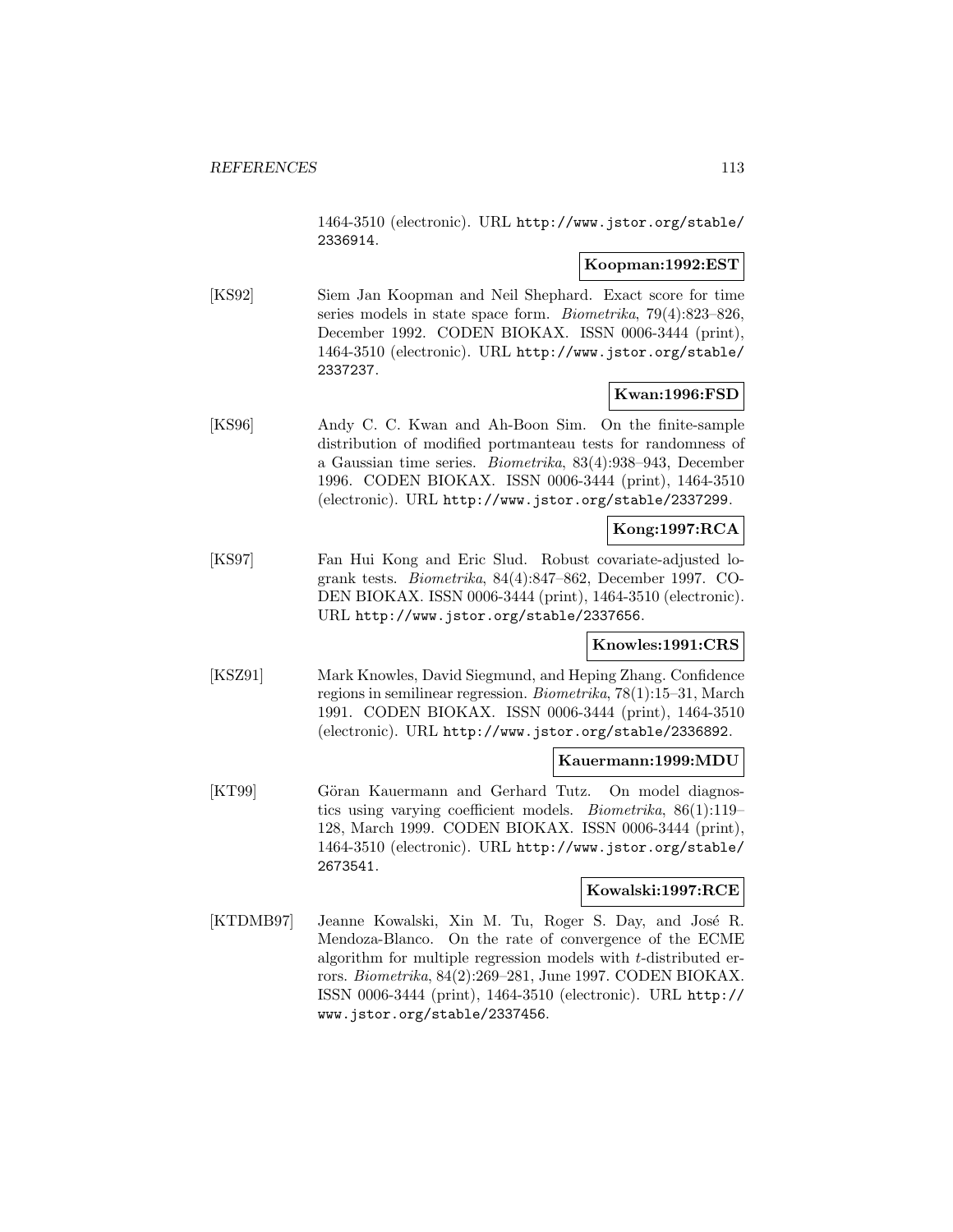#### **Kuk:1990:ASQ**

[Kuk90] Anthony Y. C. Kuk. Asking sensitive questions indirectly. Biometrika, 77(2):436–438, June 1990. CODEN BIOKAX. ISSN 0006-3444 (print), 1464-3510 (electronic). URL http:/ /www.jstor.org/stable/2336828.

# **Kuk:1993:KME**

[Kuk93] Anthony Y. C. Kuk. A kernel method for estimating finite population distribution functions using auxiliary information. Biometrika, 80(2):385–392, June 1993. CODEN BIOKAX. ISSN 0006-3444 (print), 1464-3510 (electronic). URL http:/ /www.jstor.org/stable/2337208.

#### **Kumazawa:1993:CNT**

[Kum93] Yoshiki Kumazawa. Comments on 'A New Test for Mean Residual Life Times' by Ahmad. Biometrika, 80(2):473–474, June 1993. CODEN BIOKAX. ISSN 0006-3444 (print), 1464-3510 (electronic). URL http://www.jstor.org/stable/2337218. See [Ahm92].

### **Kunert:1991:CDT**

[Kun91] Joachim Kunert. Cross-over designs for two treatments and correlated errors. Biometrika, 78(2):315–324, June 1991. CODEN BIOKAX. ISSN 0006-3444 (print), 1464-3510 (electronic). URL http://www.jstor.org/stable/2337258.

#### **Kuonen:1999:SAD**

[Kuo99] D. Kuonen. Saddlepoint approximations for distributions of quadratic forms in normal variables. Biometrika, 86(4):929–935, December 1999. CODEN BIOKAX. ISSN 0006-3444 (print), 1464-3510 (electronic). URL http://www.jstor.org/stable/ 2673596.

#### **Kushner:1997:OET**

[Kus97] H. B. Kushner. Optimality and efficiency of two-treatment repeated measurements designs. Biometrika, 84(2):455–468, June 1997. CODEN BIOKAX. ISSN 0006-3444 (print), 1464-3510 (electronic). URL http://www.jstor.org/stable/2337470. See corrections [Kus99].

# **Kushner:1999:ACO**

[Kus99] H. B. Kushner. Amendments and corrections:"Optimality and efficiency of two-treatment repeated measurement de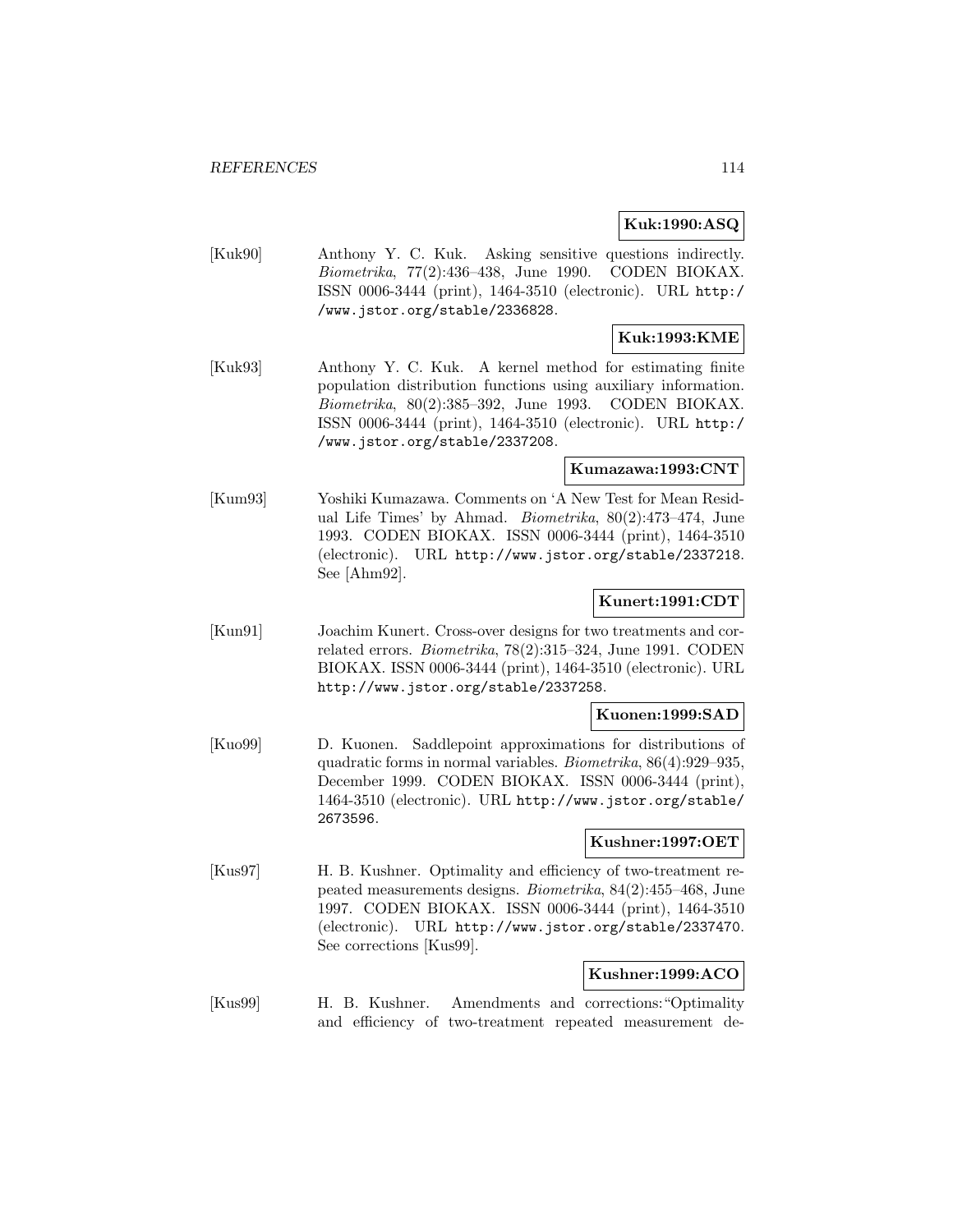signs" [Biometrika **84** (1997), no. 2, 455–468; (98k:62134)]. Biometrika, 86(1):234, March 1999. CODEN BIOKAX. ISSN 0006-3444 (print), 1464-3510 (electronic). URL http://www. jstor.org/stable/2673554. See [Kus97].

### **Keaney:1994:IAB**

[KW94] K. M. Keaney and L. J. Wei. Interim analyses based on median survival times. Biometrika, 81(2):279–286, June 1994. CODEN BIOKAX. ISSN 0006-3444 (print), 1464-3510 (electronic). URL http://www.jstor.org/stable/2336958.

# **Kwan:1997:FRF**

[KW97] Andy C. C. Kwan and Yangru Wu. Further results on the finite-sample distribution of Monti's portmanteau test for the adequacy of an  $ARMA(p, q)$  model. *Biometrika*,  $84(3):733-736$ , September 1997. CODEN BIOKAX. ISSN 0006-3444 (print), 1464-3510 (electronic). URL http://www.jstor.org/stable/ 2337593.

### **Lam:1998:CTE**

[Lam98] K. F. Lam. A class of tests for the equality of k cause-specific hazard rates in a competing risks model. *Biometrika*,  $85(1):179-$ 188, March 1998. CODEN BIOKAX. ISSN 0006-3444 (print), 1464-3510 (electronic). URL http://www.jstor.org/stable/ 2337318.

#### **Lang:1992:OOI**

[Lan92] Joseph B. Lang. Obtaining the observed information matrix for the Poisson log linear model with incomplete data. Biometrika, 79(2):405–407, June 1992. CODEN BIOKAX. ISSN 0006-3444 (print), 1464-3510 (electronic). URL http://www.jstor.org/ stable/2336852.

# **Lavine:1995:ALQ**

[Lav95] M. Lavine. On an approximate likelihood for quantiles. Biometrika, 82(1):220–222, March 1995. CODEN BIOKAX. ISSN 0006-3444 (print), 1464-3510 (electronic). URL http:// www.jstor.org/stable/2337641.

#### **Langholz:1995:CMS**

[LB95] Bryan Langholz and Ornulf Borgan. Counter-matching: A stratified nested case-control sampling method. Biometrika, 82 (1):69–79, March 1995. CODEN BIOKAX. ISSN 0006-3444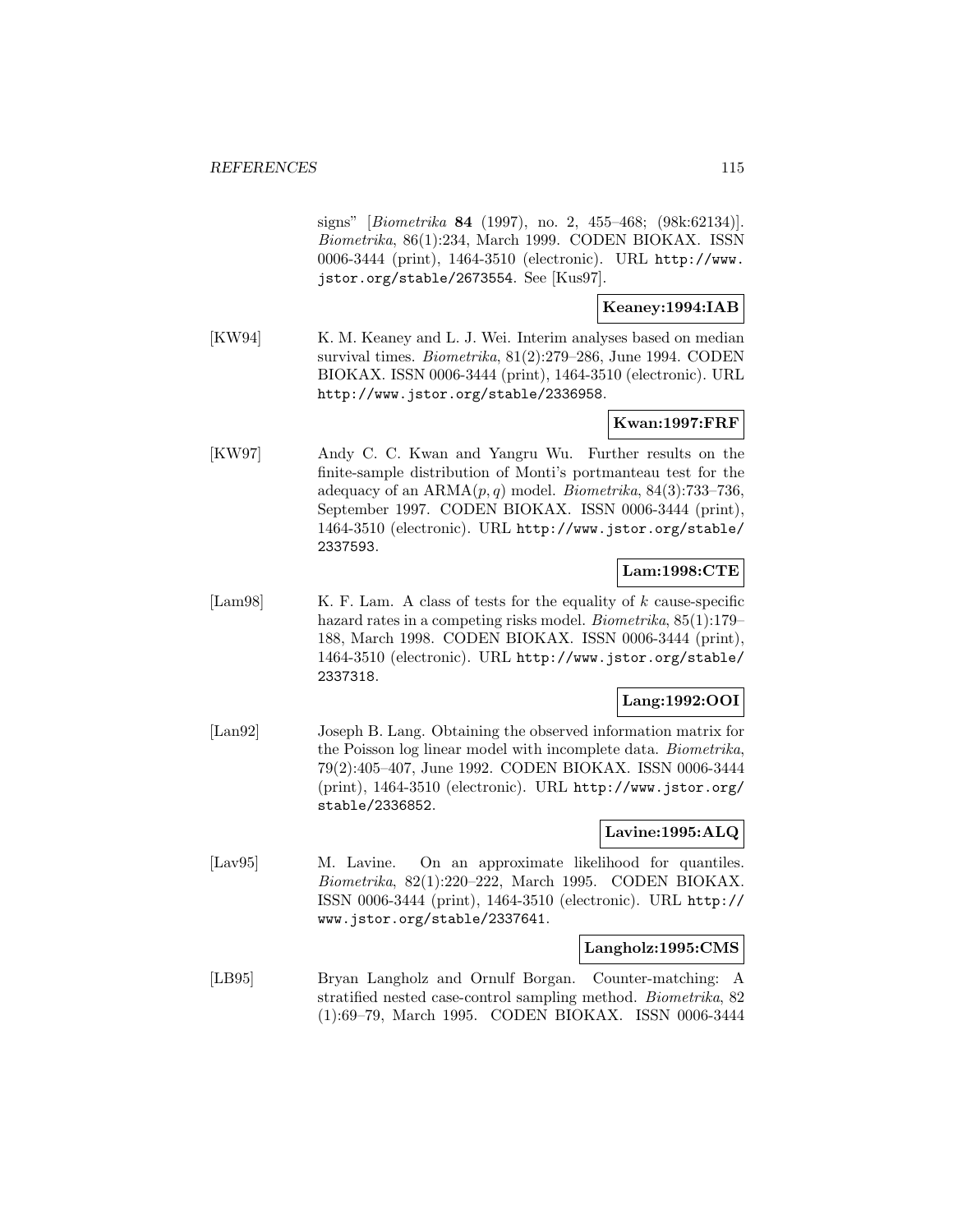(print), 1464-3510 (electronic). URL http://www.jstor.org/ stable/2337628.

### **Lewis:1991:GBR**

[LD91] S. M. Lewis and A. M. Dean. On general balance in row-column designs. Biometrika, 78(3):595–600, September 1991. CODEN BIOKAX. ISSN 0006-3444 (print), 1464-3510 (electronic). URL http://www.jstor.org/stable/2337028.

# **Lunn:1998:NGC**

[LD98] A. D. Lunn and S. J. Davies. A note on generating correlated binary variables. Biometrika, 85(2):487–490, June 1998. CO-DEN BIOKAX. ISSN 0006-3444 (print), 1464-3510 (electronic). URL http://www.jstor.org/stable/2337376.

#### **Lee:1990:MAS**

[Lee90] Sik Yum Lee. Multilevel analysis of structural equation models. Biometrika, 77(4):763–772, December 1990. CODEN BIOKAX. ISSN 0006-3444 (print), 1464-3510 (electronic). URL http:// www.jstor.org/stable/2337099.

#### **Lee:1997:SSS**

[Lee97] Thomas C. M. Lee. A simple span selector for periodogram smoothing. Biometrika, 84(4):965–969, December 1997. CO-DEN BIOKAX. ISSN 0006-3444 (print), 1464-3510 (electronic). URL http://www.jstor.org/stable/2337667.

#### **Lefrancois:1991:DIO**

[Lef91] Bernard Lefrançois. Detecting over-influential observations in time series. Biometrika, 78(1):91–99, March 1991. CODEN BIOKAX. ISSN 0006-3444 (print), 1464-3510 (electronic). URL http://www.jstor.org/stable/2336899.

#### **Lenk:1991:TPB**

[Len91] Peter J. Lenk. Towards a practicable Bayesian nonparametric density estimator. Biometrika, 78(3):531–543, September 1991. CODEN BIOKAX. ISSN 0006-3444 (print), 1464-3510 (electronic). URL http://www.jstor.org/stable/2337022.

#### **Levin:1990:SCC**

[Lev90] Bruce Levin. The saddlepoint correction in conditional logistic likelihood analysis. Biometrika, 77(2):275–285, June 1990. CO-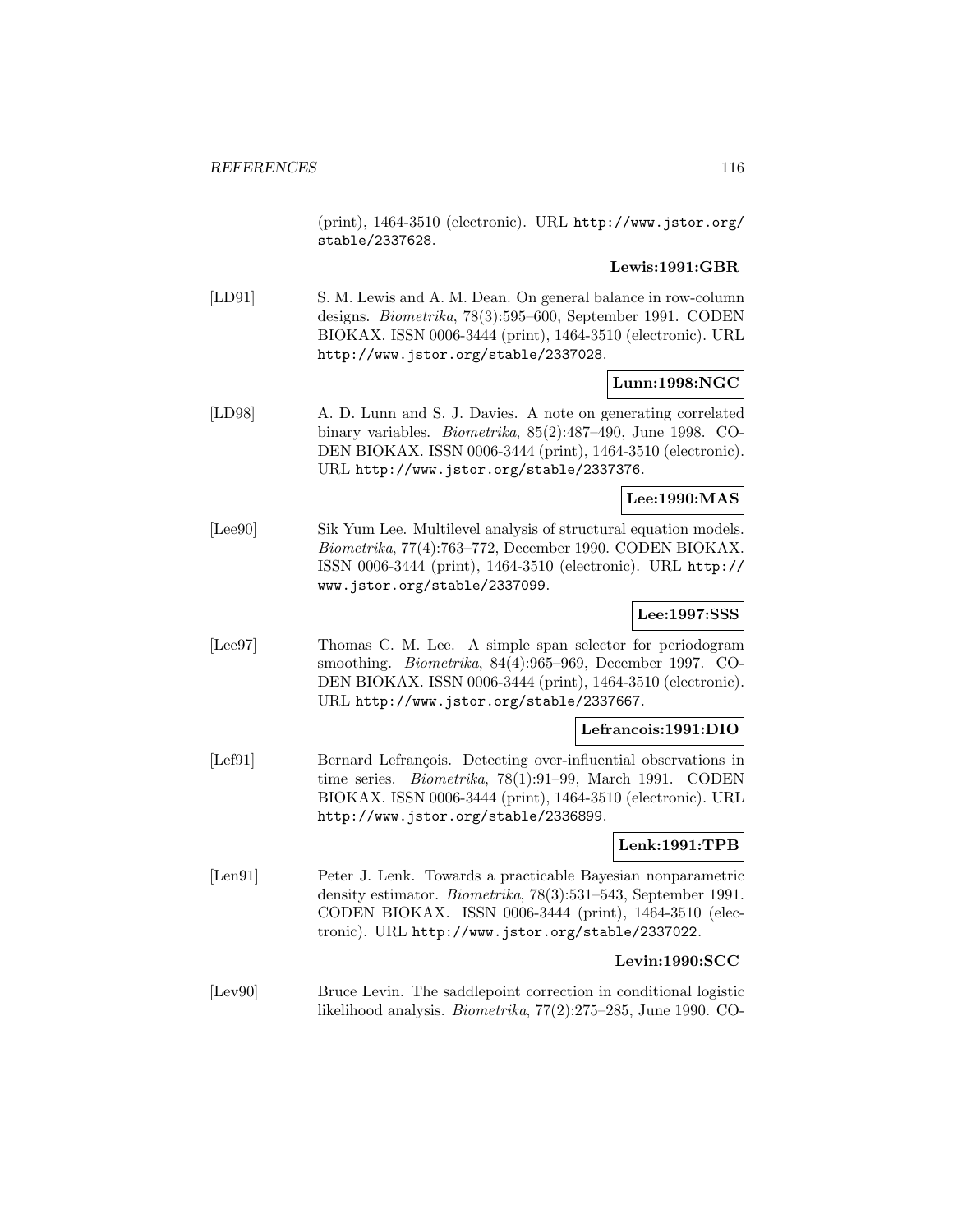DEN BIOKAX. ISSN 0006-3444 (print), 1464-3510 (electronic). URL http://www.jstor.org/stable/2336805.

**Lin:1994:CBS**

[LFW94] D. Y. Lin, T. R. Fleming, and L. J. Wei. Confidence bands for survival curves under the proportional hazards model. Biometrika, 81(1):73–81, March 1994. CODEN BIOKAX. ISSN 0006-3444 (print), 1464-3510 (electronic). URL http://www. jstor.org/stable/2337051.

### **Linton:1996:EAR**

[LH96] O. B. Linton and W. Härdle. Estimation of additive regression models with known links. Biometrika, 83(3):529–540, September 1996. CODEN BIOKAX. ISSN 0006-3444 (print), 1464-3510 (electronic). URL http://www.jstor.org/stable/2337506.

#### **Liu:1999:UEF**

[LH99] Aiyi Liu and W. J. Hall. Unbiased estimation following a group sequential test. Biometrika, 86(1):71–78, March 1999. CODEN BIOKAX. ISSN 0006-3444 (print), 1464-3510 (electronic). URL http://www.jstor.org/stable/2673537.

# **Li:1991:SLM**

[Li91a] W. K. Li. Some Lagrange multiplier tests for seasonal differencing. Biometrika, 78(2):381–387, June 1991. CODEN BIOKAX. ISSN 0006-3444 (print), 1464-3510 (electronic). URL http:// www.jstor.org/stable/2337265.

# **Li:1991:TMA**

[Li91b] W. K. Li. Testing model adequacy for some Markov regression models for time series. Biometrika, 78(1):83–89, March 1991. CODEN BIOKAX. ISSN 0006-3444 (print), 1464-3510 (electronic). URL http://www.jstor.org/stable/2336898.

### **Li:1992:ASE**

[Li92] W. K. Li. On the asymptotic standard errors of residual autocorrelations in nonlinear time series modelling. Biometrika, 79 (2):435–437, June 1992. CODEN BIOKAX. ISSN 0006-3444 (print), 1464-3510 (electronic). URL http://www.jstor.org/ stable/2336859.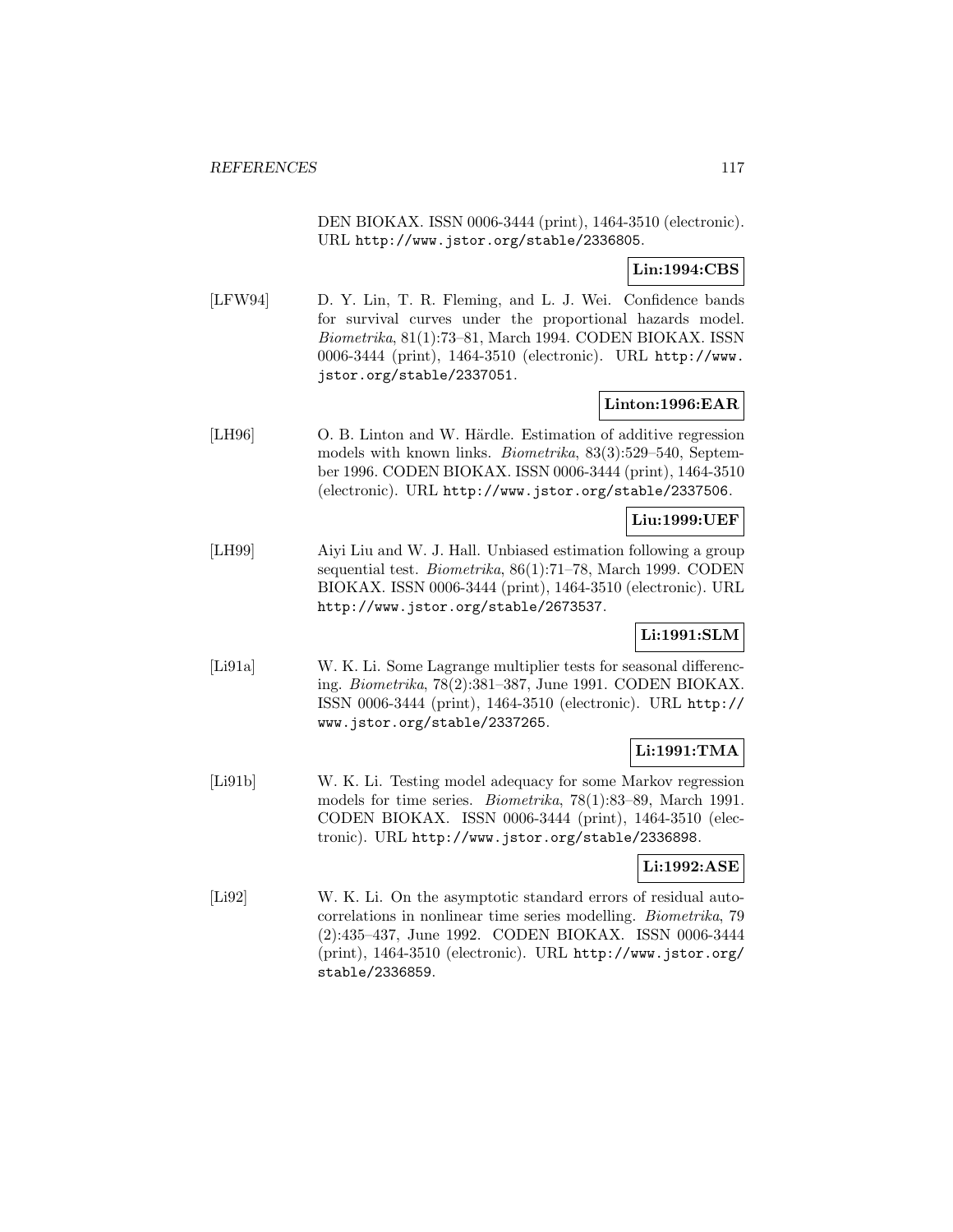# **Li:1993:DFQ**

[Li93] Bing Li. A deviance function for the quasi-likelihood method. Biometrika, 80(4):741–753, December 1993. CODEN BIOKAX. ISSN 0006-3444 (print), 1464-3510 (electronic). URL http:// www.jstor.org/stable/2336866.

# **Li:1995:PMI**

[Li95] Hongyi Li. The power of modified instrumental variables tests for unit roots. Biometrika, 82(3):660–666, September 1995. CO-DEN BIOKAX. ISSN 0006-3444 (print), 1464-3510 (electronic). URL http://www.jstor.org/stable/2337544.

#### **Laud:1996:PSP**

[LI96a] Purushottam W. Laud and Joseph G. Ibrahim. Predictive specification of prior model probabilities in variable selection. Biometrika, 83(2):267–274, June 1996. CODEN BIOKAX. ISSN 0006-3444 (print), 1464-3510 (electronic). URL http:/ /www.jstor.org/stable/2337599.

### **Lipsitz:1996:CMI**

[LI96b] Stuart R. Lipsitz and Joseph G. Ibrahim. A conditional model for incomplete covariates in parametric regression models. Biometrika, 83(4):916–922, December 1996. CODEN BIOKAX. ISSN 0006-3444 (print), 1464-3510 (electronic). URL http://www.jstor.org/stable/2337295.

# **Li:1998:OEE**

[Li98] Bing Li. An optimal estimating equation based on the first three cumulants. Biometrika, 85(1):103–114, March 1998. CODEN BIOKAX. ISSN 0006-3444 (print), 1464-3510 (electronic). URL http://www.jstor.org/stable/2337312.

#### **Lieberman:1994:LAM**

[Lie94a] Offer Lieberman. A Laplace approximation to the moments of a ratio of quadratic forms. Biometrika, 81(4):681–690, December 1994. CODEN BIOKAX. ISSN 0006-3444 (print), 1464-3510 (electronic). URL http://www.jstor.org/stable/2337071.

#### **Lieberman:1994:SAL**

[Lie94b] Offer Lieberman. Saddlepoint approximation for the least squares estimator in first-order autoregression. Biometrika, 81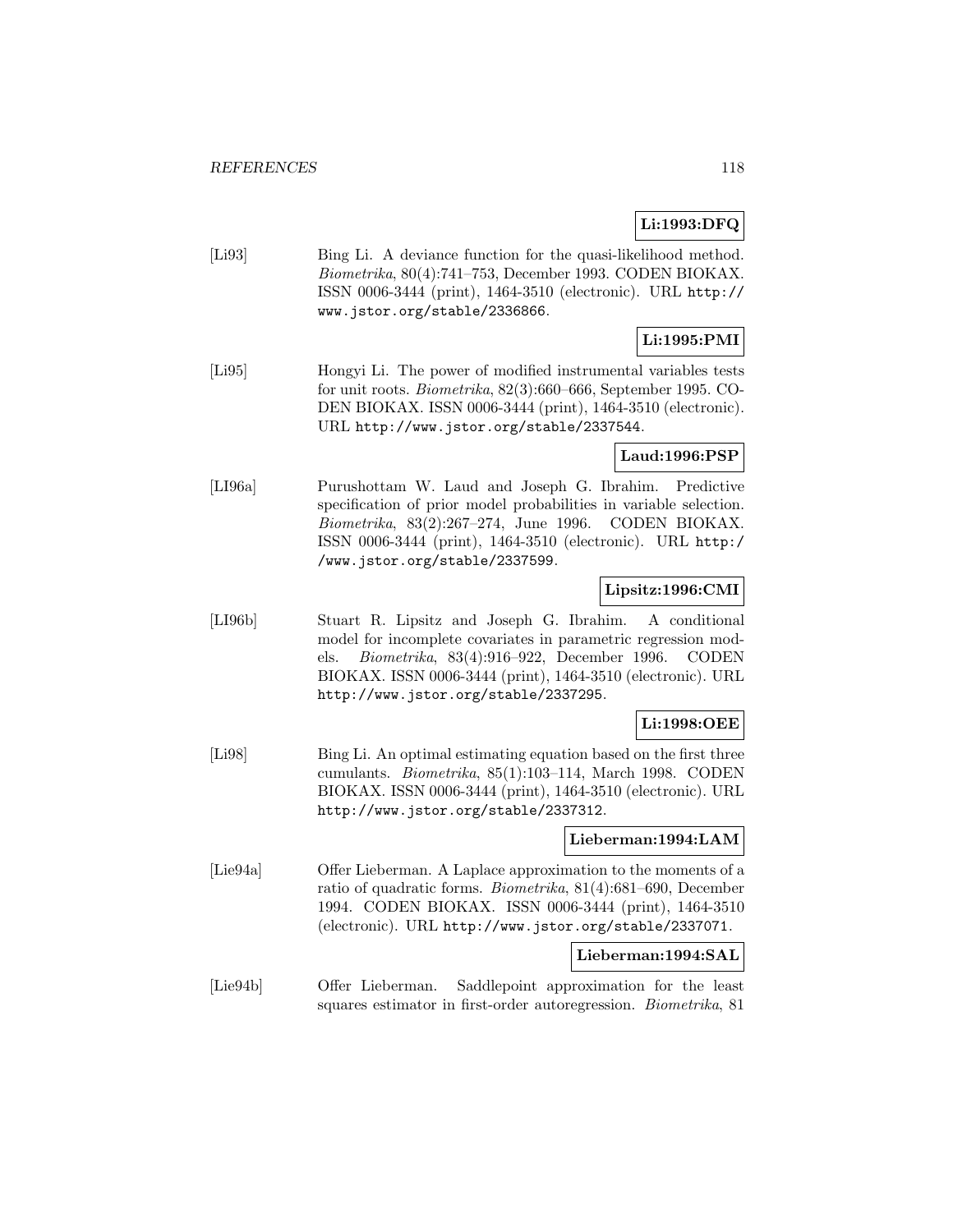(4):807–811, December 1994. CODEN BIOKAX. ISSN 0006- 3444 (print), 1464-3510 (electronic). URL http://www.jstor. org/stable/2337086. See corrections [Lie96].

### **Lieberman:1996:ACS**

[Lie96] Offer Lieberman. Amendments and corrections: "Saddlepoint approximation for the least squares estimator in firstorder autoregression" [Biometrika **81** (1994), no. 4, 807–811; (96f:62150)]. Biometrika, 83(1):247, March 1996. CODEN BIOKAX. ISSN 0006-3444 (print), 1464-3510 (electronic). URL http://www.jstor.org/stable/2337450. See [Lie94b].

### **Lieberman:1998:ULE**

[Lie98] Offer Lieberman. From unbiased linear estimating equations to unbiased estimators. Biometrika, 85(1):244–250, March 1998. CODEN BIOKAX. ISSN 0006-3444 (print), 1464-3510 (electronic). URL http://www.jstor.org/stable/2337325.

# **Lin:1991:NST**

[Lin91] D. Y. Lin. Nonparametric sequential testing in clinical trials with incomplete multivariate observations. *Biometrika*, 78(1): 123–131, March 1991. CODEN BIOKAX. ISSN 0006-3444 (print), 1464-3510 (electronic). URL http://www.jstor.org/ stable/2336902.

# **Lin:1992:SLR**

[Lin92] D. Y. Lin. Sequential log rank tests adjusting for covariates with the accelerated life model. Biometrika, 79(3):523–529, September 1992. CODEN BIOKAX. ISSN 0006-3444 (print), 1464-3510 (electronic). URL http://www.jstor.org/stable/2336783.

# **Lin:1997:VCT**

[Lin97a] Xihong Lin. Variance component testing in generalised linear models with random effects. Biometrika, 84(2):309–326, June 1997. CODEN BIOKAX. ISSN 0006-3444 (print), 1464-3510 (electronic). URL http://www.jstor.org/stable/2337459.

#### **Linton:1997:EEA**

[Lin97b] Oliver B. Linton. Efficient estimation of additive nonparametric regression models. Biometrika, 84(2):469–473, June 1997. CO-DEN BIOKAX. ISSN 0006-3444 (print), 1464-3510 (electronic). URL http://www.jstor.org/stable/2337471.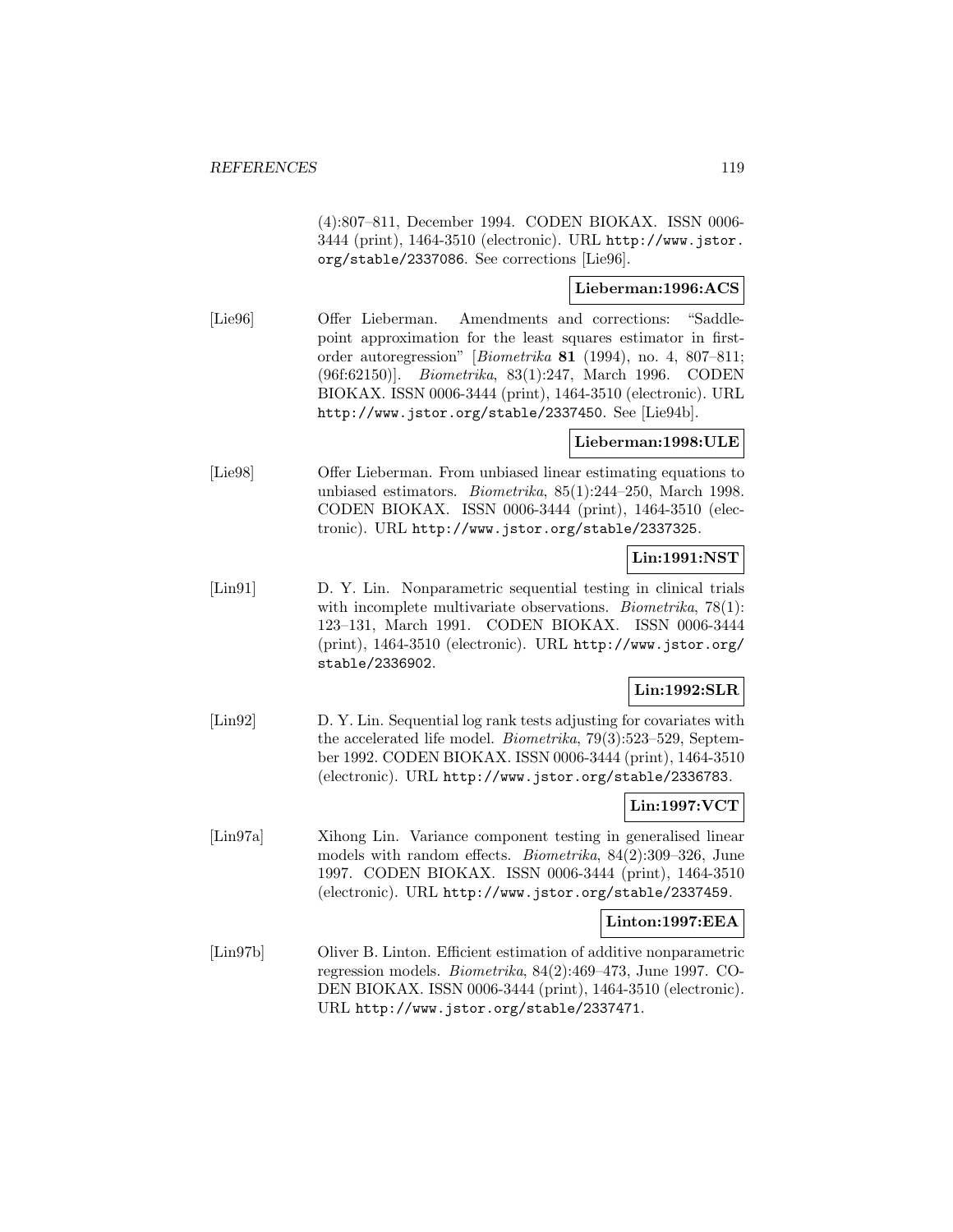#### **Liseo:1993:ENP**

[Lis93] Brunero Liseo. Elimination of nuisance parameters with reference priors. Biometrika, 80(2):295–304, June 1993. CODEN BIOKAX. ISSN 0006-3444 (print), 1464-3510 (electronic). URL http://www.jstor.org/stable/2337200.

### **Little:1994:CPM**

[Lit94] Roderick J. A. Little. A class of pattern-mixture models for normal incomplete data. Biometrika, 81(3):471–483, August 1994. CODEN BIOKAX. ISSN 0006-3444 (print), 1464-3510 (electronic). URL http://www.jstor.org/stable/2337120.

### **Liu:1996:PTM**

[Liu96a] Jun S. Liu. Peskun's theorem and a modified discrete-state Gibbs sampler. Biometrika, 83(3):681–682, September 1996. CODEN BIOKAX. ISSN 0006-3444 (print), 1464-3510 (electronic). URL http://www.jstor.org/stable/2337518.

#### **Liu:1996:MSM**

[Liu96b] Shu-Ing Liu. Model selection for multiperiod forecasts. Biometrika, 83(4):861–873, December 1996. CODEN BIOKAX. ISSN 0006-3444 (print), 1464-3510 (electronic). URL http:// www.jstor.org/stable/2337289.

#### **Liu:1996:CUC**

[Liu96c] Wei Liu. The construction of upper confidence bounds on the range of several location parameters following a sequential range test. Biometrika, 83(1):223–226, March 1996. CODEN BIOKAX. ISSN 0006-3444 (print), 1464-3510 (electronic). URL http://www.jstor.org/stable/2337443.

# **Liu:1998:IMC**

[Liu98] Chuanhai Liu. Information matrix computation from conditional information via normal approximation. Biometrika, 85 (4):973–979, December 1998. CODEN BIOKAX. ISSN 0006- 3444 (print), 1464-3510 (electronic). URL http://www.jstor. org/stable/2337499.

#### **Levin:1990:BBC**

[LK90] Bruce Levin and Fanhui Kong. Bartlett's bias correction to the profile score function is a saddlepoint correction. Biometrika, 77 (1):219–221, March 1990. CODEN BIOKAX. ISSN 0006-3444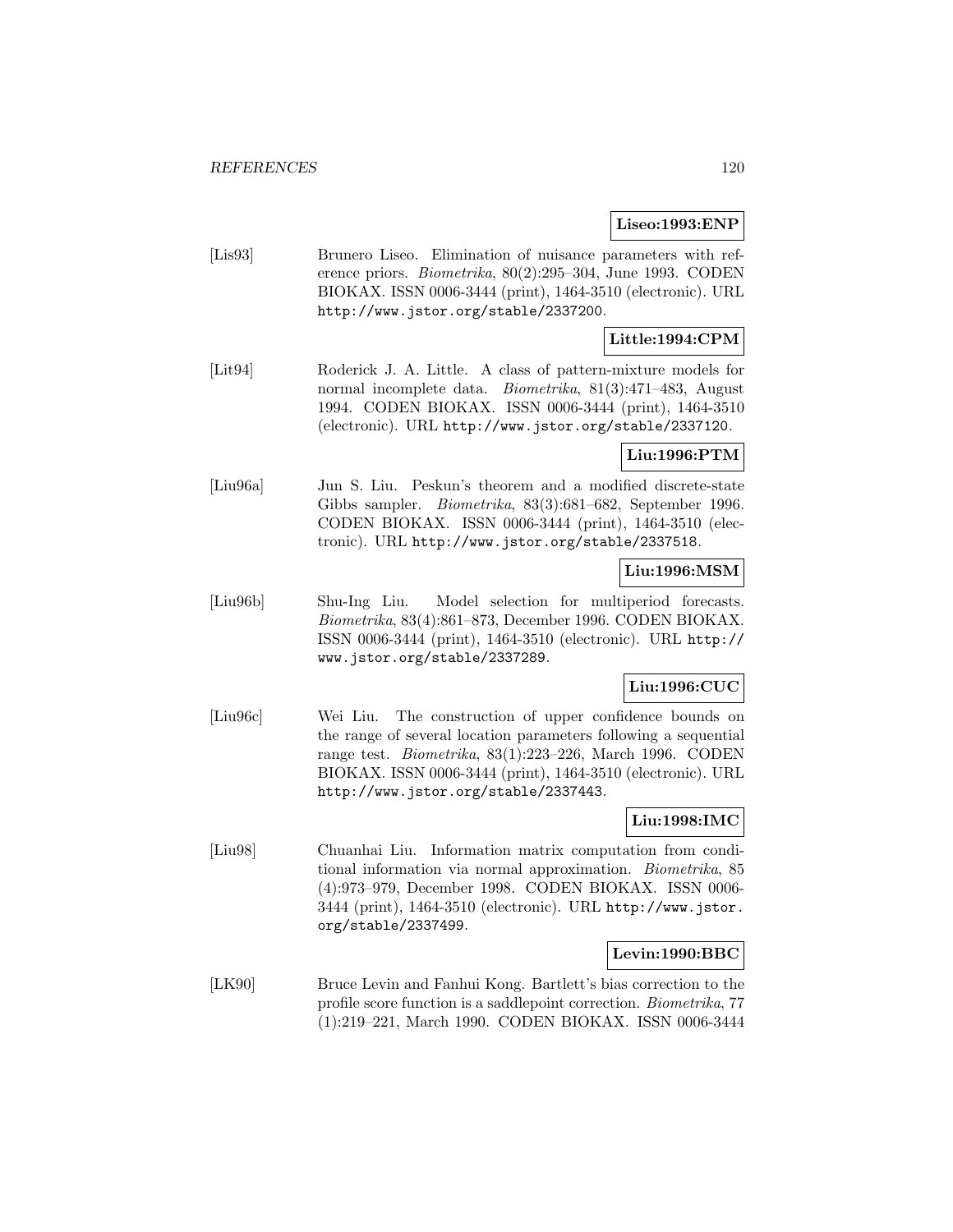(print), 1464-3510 (electronic). URL http://www.jstor.org/ stable/2336067.

# **Lee:1996:RST**

[LKT96] Sandra J. Lee, Kyungmann Kim, and Anastasios A. Tsiatis. Repeated significance testing in longitudinal clinical trials. Biometrika, 83(4):779–789, December 1996. CODEN BIOKAX. ISSN 0006-3444 (print), 1464-3510 (electronic). URL http:// www.jstor.org/stable/2337282.

# **Lin:1992:NST**

[LL92] D. Y. Lin and P. Y. Liu. Nonparametric sequential tests against ordered alternatives in multiple-armed clinical trials. Biometrika, 79(2):420–425, June 1992. CODEN BIOKAX. ISSN 0006-3444 (print), 1464-3510 (electronic). URL http:/ /www.jstor.org/stable/2336856.

### **Lipsitz:1990:FDM**

[LLH90] Stuart R. Lipsitz, Nan M. Laird, and David P. Harrington. Finding the design matrix for the marginal homogeneity model. Biometrika, 77(2):353–358, June 1990. CODEN BIOKAX. ISSN 0006-3444 (print), 1464-3510 (electronic). URL http:/ /www.jstor.org/stable/2336813.

### **Lipsitz:1991:GEE**

[LLH91] Stuart R. Lipsitz, Nan M. Laird, and David P. Harrington. Generalized estimating equations for correlated binary data: Using the odds ratio as a measure of association. Biometrika, 78 (1):153–160, March 1991. CODEN BIOKAX. ISSN 0006-3444 (print), 1464-3510 (electronic). URL http://www.jstor.org/ stable/2336905.

# **Lloyd:1992:TCH**

[Llo92a] Chris J. Lloyd. Testing capture homogeneity in a recapture model. Biometrika, 79(3):555–561, September 1992. CODEN BIOKAX. ISSN 0006-3444 (print), 1464-3510 (electronic). URL http://www.jstor.org/stable/2336786.

#### **Lloyd:1992:MME**

[Llo92b] Christopher J. Lloyd. Modified martingale estimation for recapture experiments with heterogeneous capture probabilities. Biometrika, 79(4):833–836, December 1992. CODEN BIOKAX.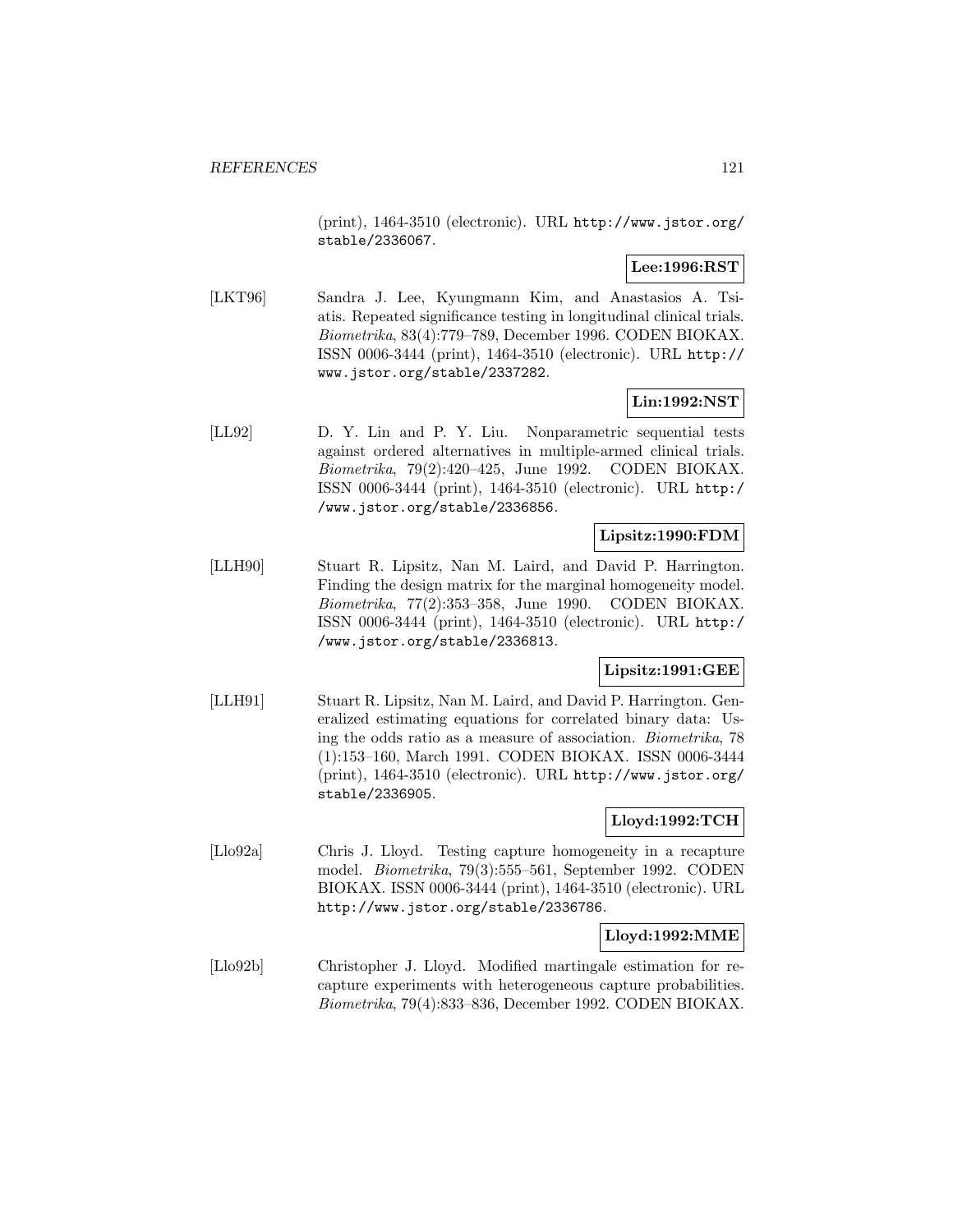ISSN 0006-3444 (print), 1464-3510 (electronic). URL http:// www.jstor.org/stable/2337239.

### **Lloyd:1994:EMM**

[Llo94] C. J. Lloyd. Efficiency of martingale methods in recapture studies. Biometrika, 81(2):305–315, June 1994. CODEN BIOKAX. ISSN 0006-3444 (print), 1464-3510 (electronic). URL http:// www.jstor.org/stable/2336961.

# **Lloyd:1996:APR**

[Llo96a] C. J. Lloyd. Accurate pivotals from recapture experiments with time variation. Biometrika, 83(3):700–708, September 1996. CODEN BIOKAX. ISSN 0006-3444 (print), 1464-3510 (electronic). URL http://www.jstor.org/stable/2337522.

### **Lloyd:1996:EAR**

[Llo96b] C. J. Lloyd. Estimating attributable response as a function of a continuous risk factor. Biometrika, 83(3):563–573, September 1996. CODEN BIOKAX. ISSN 0006-3444 (print), 1464-3510 (electronic). URL http://www.jstor.org/stable/2337509.

# **Lazar:1998:EPC**

[LM98] Nicole Lazar and Per Aslak Mykland. An evaluation of the power and conditionality properties of empirical likelihood. Biometrika, 85(3):523–534, September 1998. CODEN BIOKAX. ISSN 0006-3444 (print), 1464-3510 (electronic). URL http://www.jstor.org/stable/2337383.

#### **Lazar:1999:ELP**

[LM99] Nicole A. Lazar and Per Aslak Mykland. Empirical likelihood in the presence of nuisance parameters. Biometrika, 86(1):203– 211, March 1999. CODEN BIOKAX. ISSN 0006-3444 (print), 1464-3510 (electronic). URL http://www.jstor.org/stable/ 2673548.

#### **Linton:1995:KME**

[LN95] Oliver Linton and Jens Perch Nielsen. A kernel method of estimating structured nonparametric regression based on marginal integration. Biometrika, 82(1):93–100, March 1995. CODEN BIOKAX. ISSN 0006-3444 (print), 1464-3510 (electronic). URL http://www.jstor.org/stable/2337630.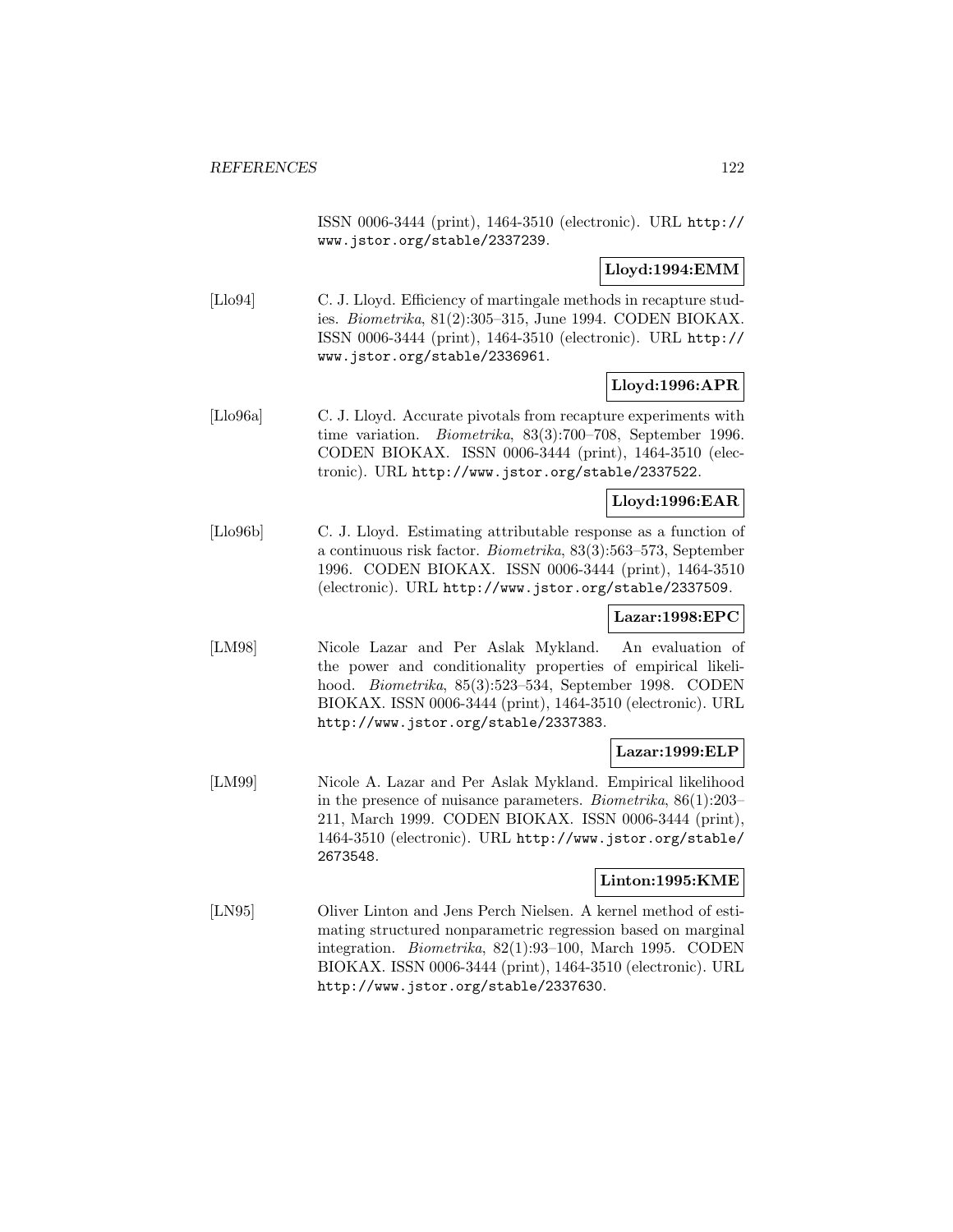#### **Loader:1991:IHR**

[Loa91] Clive R. Loader. Inference for a hazard rate change point. Biometrika, 78(4):749–757, December 1991. CODEN BIOKAX. ISSN 0006-3444 (print), 1464-3510 (electronic). URL http:// www.jstor.org/stable/2336926.

### **Lohr:1995:OBD**

[Loh95] Sharon L. Lohr. Optimal Bayesian design of experiments for the one-way random effects model. Biometrika, 82(1):175– 186, March 1995. CODEN BIOKAX. ISSN 0006-3444 (print), 1464-3510 (electronic). URL http://www.jstor.org/stable/ 2337637.

# **Lin:1998:AHR**

[LOY98] D. Y. Lin, David Oakes, and Zhiliang Ying. Additive hazards regression with current status data. Biometrika, 85(2):289– 298, June 1998. CODEN BIOKAX. ISSN 0006-3444 (print), 1464-3510 (electronic). URL http://www.jstor.org/stable/ 2337358.

## **Liu:1993:HMH**

[LP93] Qing Liu and Donald A. Pierce. Heterogeneity in Mantel– Haenszel-type models. Biometrika, 80(3):543–556, September 1993. CODEN BIOKAX. ISSN 0006-3444 (print), 1464-3510 (electronic). URL http://www.jstor.org/stable/2337176.

# **Liu:1994:NGH**

[LP94] Qing Liu and Donald A. Pierce. A note on Gauss–Hermite quadrature. Biometrika, 81(3):624–629, August 1994. CODEN BIOKAX. ISSN 0006-3444 (print), 1464-3510 (electronic). URL http://www.jstor.org/stable/2337136.

## **Liu:1994:EAS**

[LR94] Chuanhai Liu and Donald B. Rubin. The ECME algorithm: A simple extension of EM and ECM with faster monotone convergence. Biometrika, 81(4):633–648, December 1994. CODEN BIOKAX. ISSN 0006-3444 (print), 1464-3510 (electronic). URL http://www.jstor.org/stable/2337067.

### **Liu:1998:ESE**

[LR98] Chuanhai Liu and Donald B. Rubin. Ellipsoidally symmetric extensions of the general location model for mixed categorical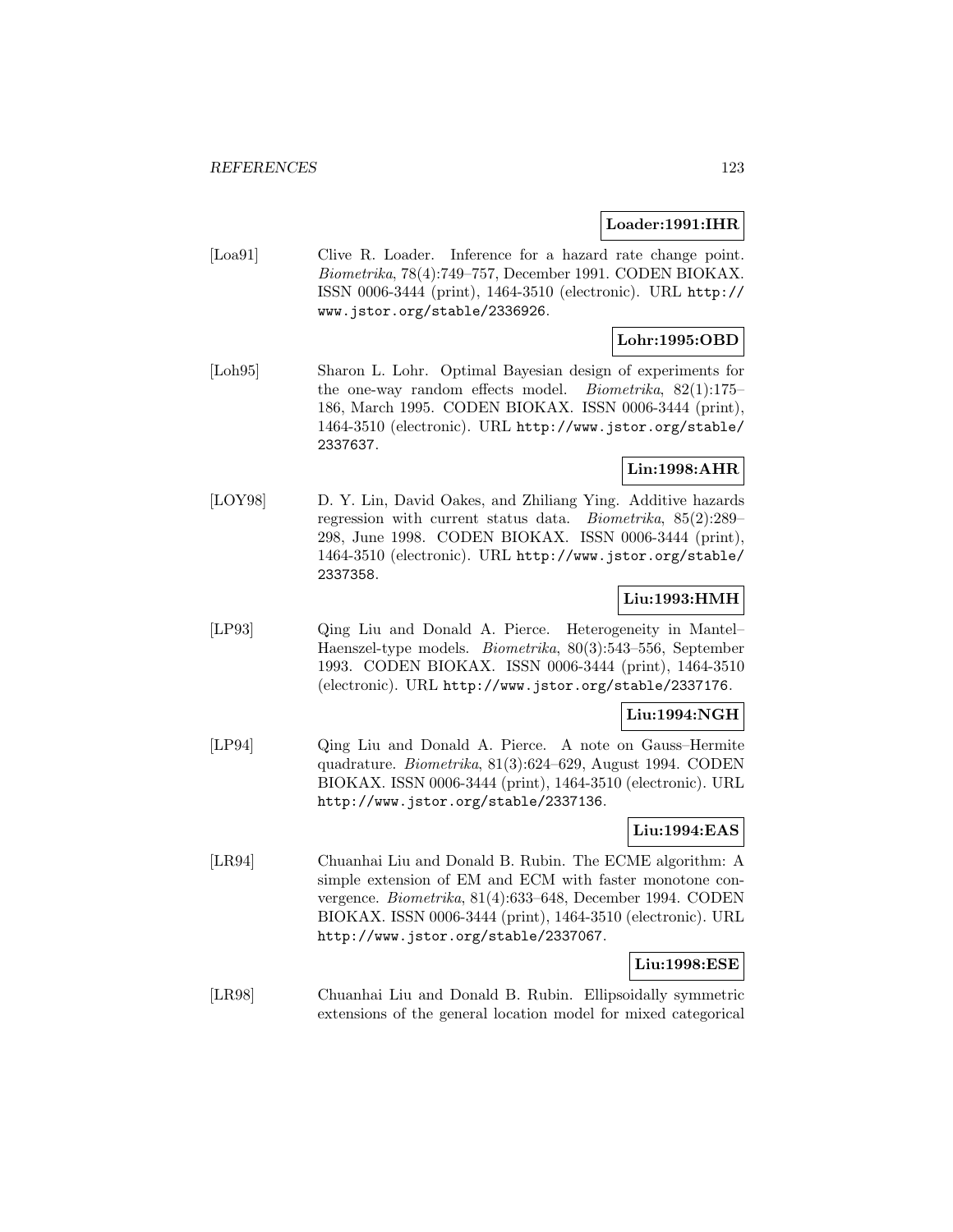and continuous data. Biometrika, 85(3):673–688, September 1998. CODEN BIOKAX. ISSN 0006-3444 (print), 1464-3510 (electronic). URL http://www.jstor.org/stable/2337395.

# **Lee:1993:BDA**

[LRW93] Chu-In Charles Lee, Tim Robertson, and F. T. Wright. Bounds on distributions arising in order restricted inferences with restricted weights. Biometrika, 80(2):405–416, June 1993. CO-DEN BIOKAX. ISSN 0006-3444 (print), 1464-3510 (electronic). URL http://www.jstor.org/stable/2337210.

# **Lin:1996:CTF**

[LRW96] D. Y. Lin, J. M. Robins, and L. J. Wei. Comparing two failure time distributions in the presence of dependent censoring. Biometrika, 83(2):381–393, June 1996. CODEN BIOKAX. ISSN 0006-3444 (print), 1464-3510 (electronic). URL http:// www.jstor.org/stable/2337608.

### **Liu:1998:PEA**

[LRW98] Chuanhai Liu, Donald B. Rubin, and Ying Nian Wu. Parameter expansion to accelerate EM: the PX–EM algorithm. Biometrika, 85(4):755–770, December 1998. CODEN BIOKAX. ISSN 0006- 3444 (print), 1464-3510 (electronic). URL http://www.jstor. org/stable/2337481.

#### **Lin:1999:NEG**

[LSY99] D. Y. Lin, W. Sun, and Zhiliang Ying. Nonparametric estimation of the gap time distributions for serial events with censored data. Biometrika, 86(1):59–70, March 1999. CODEN BIOKAX. ISSN 0006-3444 (print), 1464-3510 (electronic). URL http:// www.jstor.org/stable/2673536.

# **Liang:1992:EBC**

[LT92] Kung-Yee Liang and Daniel Tsou. Empirical Bayes and conditional inference with many nuisance parameters. Biometrika, 79(2):261–270, June 1992. CODEN BIOKAX. ISSN 0006-3444 (print), 1464-3510 (electronic). URL http://www.jstor.org/ stable/2336837.

#### **Ledford:1996:SNI**

[LT96] Anthony W. Ledford and Jonathan A. Tawn. Statistics for near independence in multivariate extreme values. Biometrika, 83 (1):169–187, March 1996. CODEN BIOKAX. ISSN 0006-3444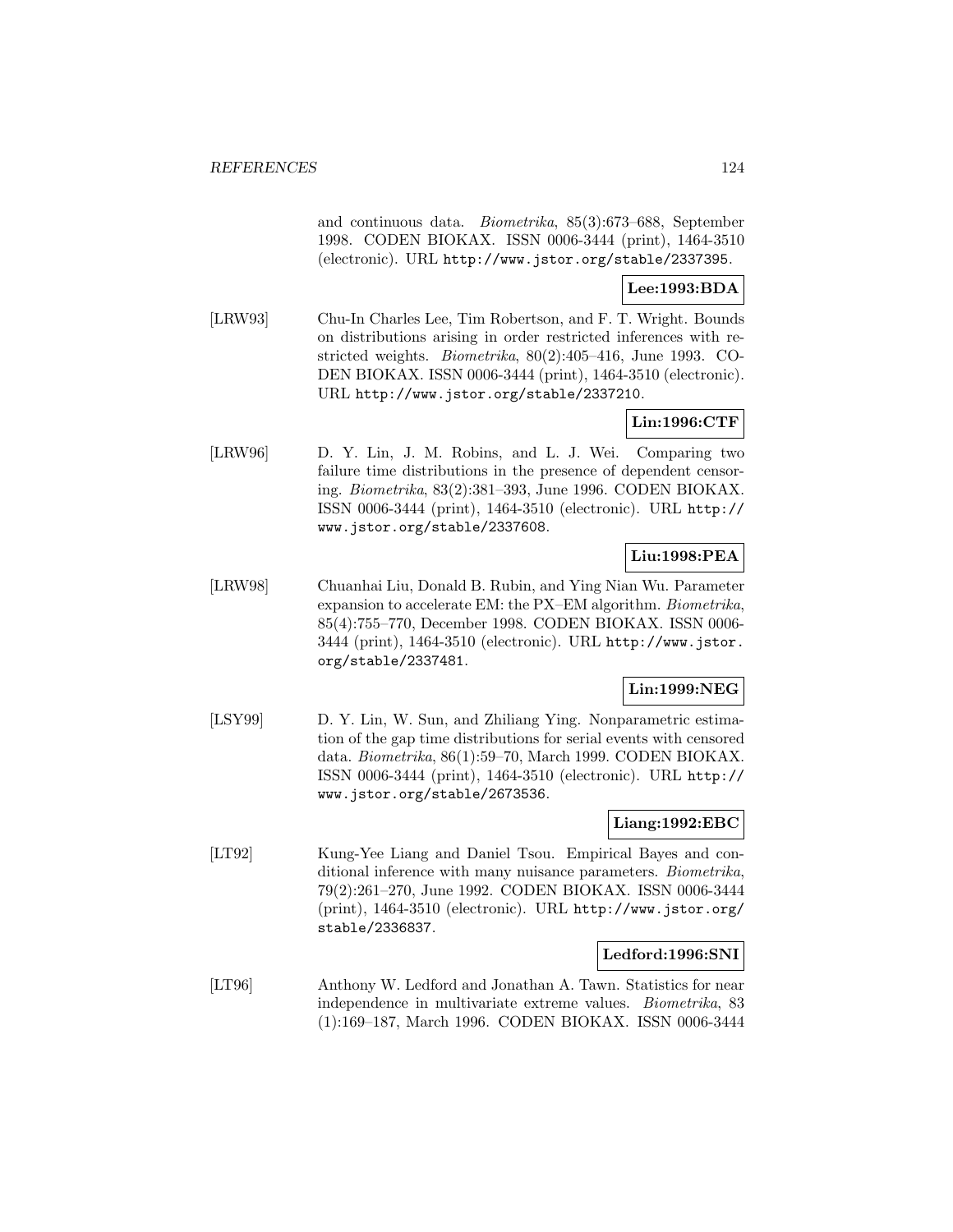(print), 1464-3510 (electronic). URL http://www.jstor.org/ stable/2337440.

# **Luo:1997:LRT**

[LTC97] Xiaolong Luo, Bruce W. Turnbull, and Larry C. Clark. Likelihood ratio tests for a changepoint with survival data. Biometrika, 84(3):555–565, September 1997. CODEN BIOKAX. ISSN 0006-3444 (print), 1464-3510 (electronic). URL http:// www.jstor.org/stable/2337578.

### **Langholz:1990:TEM**

[LTCR90] Bryan Langholz, Duncan Thomas, Tsunjen Chen, and Phillip Rhodes. Tests of effect in 1: J matched case-control studies based on a modified likelihood approach. Biometrika, 77(4): 897–900, December 1990. CODEN BIOKAX. ISSN 0006-3444 (print), 1464-3510 (electronic). URL http://www.jstor.org/ stable/2337112.

# **Li:1999:SIQ**

[LTW99] Gang Li, Ram C. Tiwari, and Martin T. Wells. Semiparametric inference for a quantile comparison function with applications to receiver operating characteristic curves. Biometrika, 86(3): 487–502, September 1999. CODEN BIOKAX. ISSN 0006-3444 (print), 1464-3510 (electronic). URL http://www.jstor.org/ stable/2673649.

#### **Lucas:1994:PLA**

[Luc94a] Thomas W. Lucas. Priors and likelihoods that are arbitrarily sensitive to outlying observations. Biometrika, 81(2):385– 389, June 1994. CODEN BIOKAX. ISSN 0006-3444 (print), 1464-3510 (electronic). URL http://www.jstor.org/stable/ 2336968.

#### **Luceno:1994:FAE**

[Luc94b] Alberto Luceño. A fast algorithm for the exact likelihood of stationary and partially nonstationary vector autoregressivemoving average processes. Biometrika, 81(3):555–565, August 1994. CODEN BIOKAX. ISSN 0006-3444 (print), 1464-3510 (electronic). URL http://www.jstor.org/stable/2337126.

#### **Luceno:1996:FLA**

[Luc96] Alberto Luceño. A fast likelihood approximation for vector general linear processes with long series: Application to fractional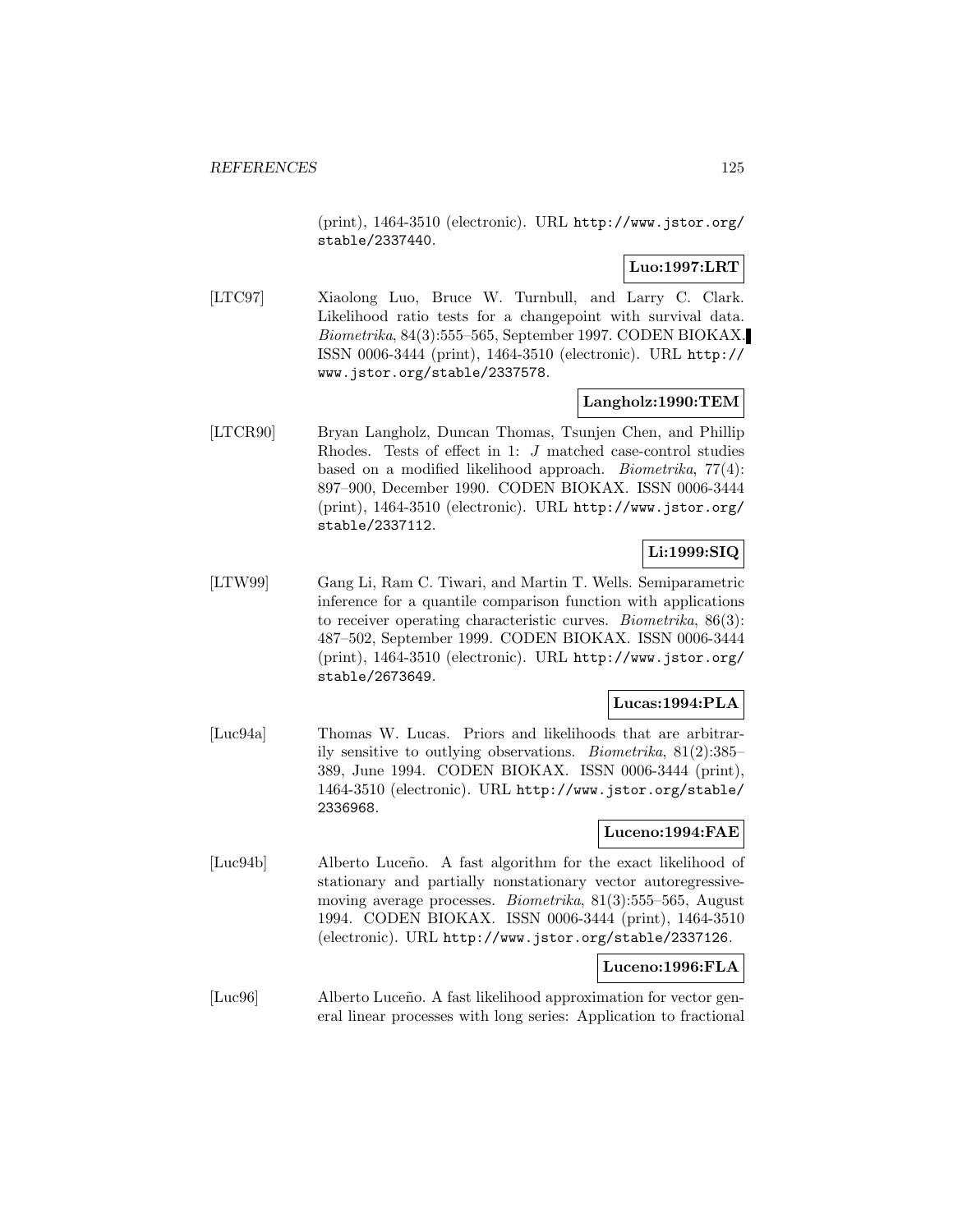differencing. Biometrika, 83(3):603–614, September 1996. CO-DEN BIOKAX. ISSN 0006-3444 (print), 1464-3510 (electronic). URL http://www.jstor.org/stable/2337512.

### **Luceno:1997:EMV**

[Luc97] Alberto Luceno. Estimation of missing values in possibly partially nonstationary vector time series. Biometrika, 84(2):495– 499, June 1997. CODEN BIOKAX. ISSN 0006-3444 (print), 1464-3510 (electronic). URL http://www.jstor.org/stable/ 2337476.

# **Liu:1994:CSG**

[LWK94] Jun S. Liu, Wing Hung Wong, and Augustine Kong. Covariance structure of the Gibbs sampler with applications to the comparisons of estimators and augmentation schemes. Biometrika, 81 (1):27–40, March 1994. CODEN BIOKAX. ISSN 0006-3444 (print), 1464-3510 (electronic). URL http://www.jstor.org/ stable/2337047.

# **Lin:1993:CCM**

[LWY93] D. Y. Lin, L. J. Wei, and Z. Ying. Checking the Cox model with cumulative sums of martingale-based residuals. Biometrika, 80 (3):557–572, September 1993. CODEN BIOKAX. ISSN 0006- 3444 (print), 1464-3510 (electronic). URL http://www.jstor. org/stable/2337177.

# **Lin:1998:AFT**

[LWY98] D. Y. Lin, L. J. Wei, and Zhiliang Ying. Accelerated failure time models for counting processes. Biometrika, 85(3):605–618, September 1998. CODEN BIOKAX. ISSN 0006-3444 (print), 1464-3510 (electronic). URL http://www.jstor.org/stable/ 2337390.

# **Lin:1993:SNE**

[LY93] D. Y. Lin and Zhiliang Ying. A simple nonparametric estimator of the bivariate survival function under univariate censoring. Biometrika, 80(3):573–581, September 1993. CODEN BIOKAX. ISSN 0006-3444 (print), 1464-3510 (electronic). URL http://www.jstor.org/stable/2337178.

# **Lin:1994:SAA**

[LY94] D. Y. Lin and Zhiliang Ying. Semiparametric analysis of the additive risk model. Biometrika, 81(1):61–71, March 1994. CO-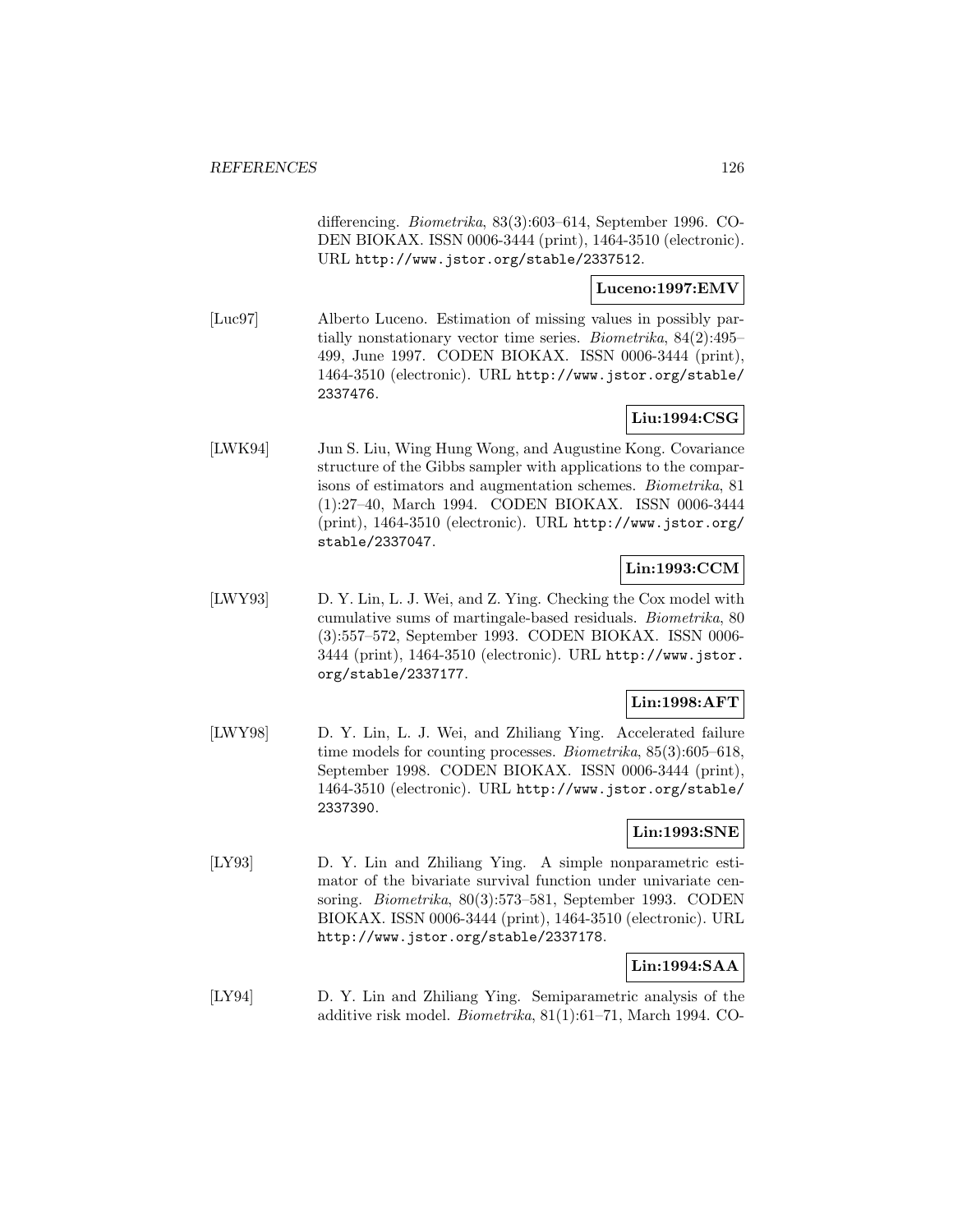DEN BIOKAX. ISSN 0006-3444 (print), 1464-3510 (electronic). URL http://www.jstor.org/stable/2337050.

# **Lee:1999:NLR**

[LY99] Stephen M. S. Lee and G. Alastair Young. Nonparametric likelihood ratio confidence intervals. Biometrika, 86(1):107– 118, March 1999. CODEN BIOKAX. ISSN 0006-3444 (print), 1464-3510 (electronic). URL http://www.jstor.org/stable/ 2673540.

### **Ma:1997:ELF**

[Ma97] Chunsheng Ma. On the exact likelihood function of a multivariate autoregressive moving average model. Biometrika, 84(4): 957–964, December 1997. CODEN BIOKAX. ISSN 0006-3444 (print), 1464-3510 (electronic). URL http://www.jstor.org/ stable/2337666.

#### **Malani:1995:MRR**

[Mal95] Hina Mehta Malani. A modification of the redistribution to the right algorithm using disease markers. Biometrika, 82(3): 515–526, September 1995. CODEN BIOKAX. ISSN 0006-3444 (print), 1464-3510 (electronic). URL http://www.jstor.org/ stable/2337530.

#### **Meshkani:1992:EBE**

[MB92a] M. R. Meshkani and L. Billard. Empirical Bayes estimators for a finite Markov chain. Biometrika, 79(1):185–193, March 1992. CODEN BIOKAX. ISSN 0006-3444 (print), 1464-3510 (electronic). URL http://www.jstor.org/stable/2337159.

#### **Monahan:1992:PLB**

[MB92b] John F. Monahan and Dennis D. Boos. Proper likelihoods for Bayesian analysis. Biometrika, 79(2):271–278, June 1992. CO-DEN BIOKAX. ISSN 0006-3444 (print), 1464-3510 (electronic). URL http://www.jstor.org/stable/2336838.

#### **Monod:1993:TFD**

[MB93] H. Monod and R. A. Bailey. Two-factor designs balanced for the neighbour effect of one factor. Biometrika, 80(3):643–659, September 1993. CODEN BIOKAX. ISSN 0006-3444 (print), 1464-3510 (electronic). URL http://www.jstor.org/stable/ 2337184.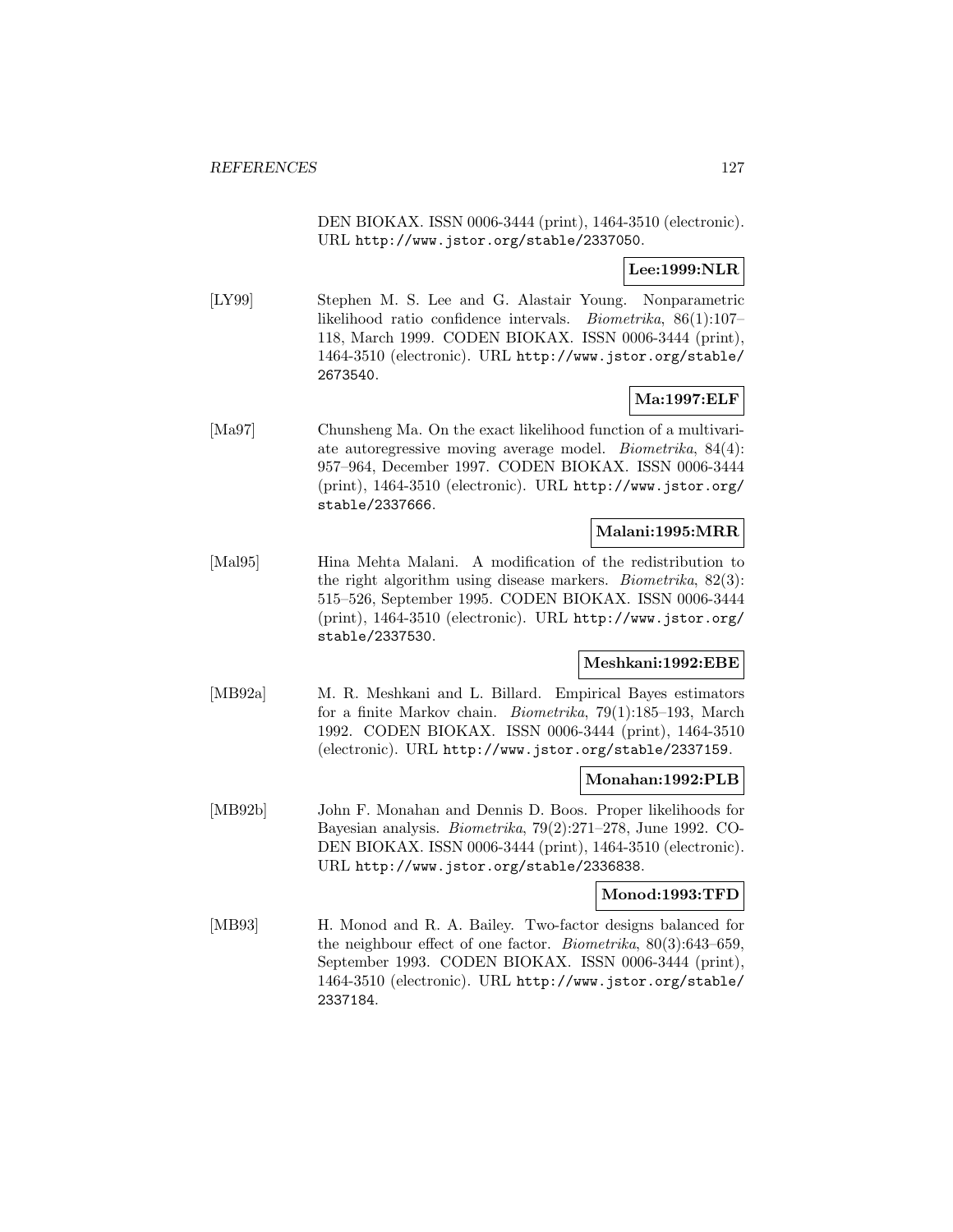#### **Mukerjee:1991:BTA**

[MC91] Rahul Mukerjee and Tapas K. Chandra. Bartlett-type adjustment for the conditional likelihood ratio statistic of Cox and Reid. Biometrika, 78(2):365–372, June 1991. CODEN BIOKAX. ISSN 0006-3444 (print), 1464-3510 (electronic). URL http://www.jstor.org/stable/2337263.

# **McCullagh:1992:CIC**

[McC92] Peter McCullagh. Conditional inference and Cauchy models. Biometrika, 79(2):247–259, June 1992. CODEN BIOKAX. ISSN 0006-3444 (print), 1464-3510 (electronic). URL http:/ /www.jstor.org/stable/2336836.

#### **McCullagh:1994:EMQ**

[McC94] Peter McCullagh. Exponential mixtures and quadratic exponential families. Biometrika, 81(4):721–729, December 1994. CODEN BIOKAX. ISSN 0006-3444 (print), 1464-3510 (electronic). URL http://www.jstor.org/stable/2337075. See corrections [McC96].

#### **McCullagh:1996:ACE**

[McC96] Peter McCullagh. Amendments and corrections: "Exponential mixtures and quadratic exponential families" [Biometrika **81** (1994), no. 4, 721–729; (96d:62014)]. Biometrika, 83(1): 248, March 1996. CODEN BIOKAX. ISSN 0006-3444 (print), 1464-3510 (electronic). URL http://www.jstor.org/stable/ 2337451. See [McC94].

#### **Mukerjee:1993:FVP**

[MD93] Rahul Mukerjee and Dipak K. Dey. Frequentist validity of posterior quantiles in the presence of a nuisance parameter: Higher order asymptotics. Biometrika, 80(3):499–505, September 1993. CODEN BIOKAX. ISSN 0006-3444 (print), 1464-3510 (electronic). URL http://www.jstor.org/stable/2337171.

#### **McClean:1995:NML**

[MD95a] Sally McClean and Colum Devine. A nonparametric maximum likelihood estimator for incomplete renewal data. Biometrika, 82(4):791–803, December 1995. CODEN BIOKAX. ISSN 0006- 3444 (print), 1464-3510 (electronic). URL http://www.jstor. org/stable/2337345.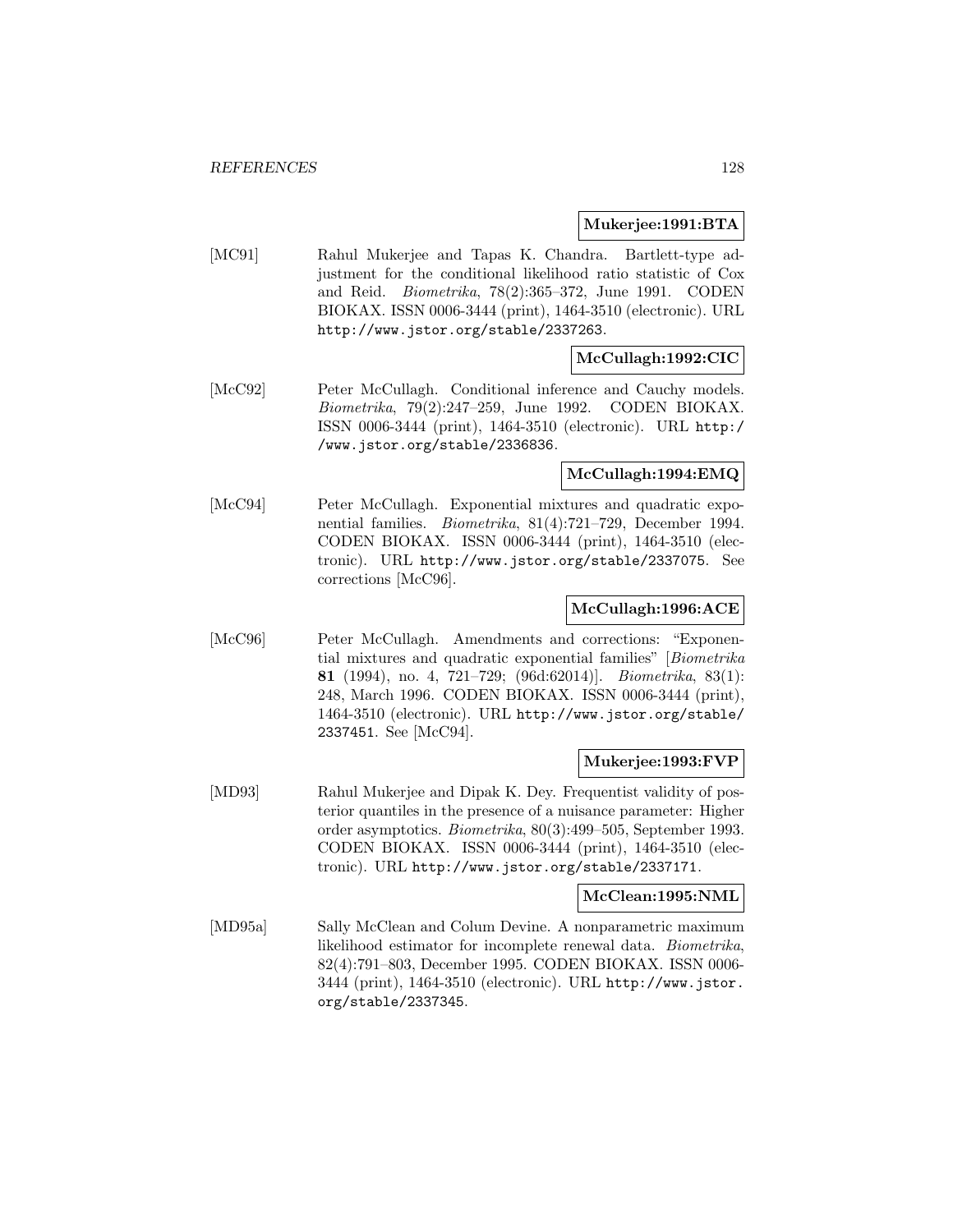#### **McCloud:1995:ACR**

[MD95b] P. I. McCloud and J. N. Darroch. An analysis of categorical repeated measurements in the presence of an external factor. Biometrika, 82(1):47–55, March 1995. CODEN BIOKAX. ISSN 0006-3444 (print), 1464-3510 (electronic). URL http://www. jstor.org/stable/2337626.

### **Martin:1992:RFC**

[ME92] R. J. Martin and J. A. Eccleston. Recursive formulae for constructing block designs with dependent errors. Biometrika, 79 (2):426–430, June 1992. CODEN BIOKAX. ISSN 0006-3444 (print), 1464-3510 (electronic). URL http://www.jstor.org/ stable/2336857.

### **Martin:1998:VBC**

[ME98] R. J. Martin and J. A. Eccleston. Variance-balanced changeover designs for dependent observations. Biometrika, 85(4): 883–892, December 1998. CODEN BIOKAX. ISSN 0006-3444 (print), 1464-3510 (electronic). URL http://www.jstor.org/ stable/2337490.

### **Muller:1996:BCF**

[MEW96] Peter Müller, Alaattin Erkanli, and Mike West. Bayesian curve fitting using multivariate normal mixtures. Biometrika, 83(1): 67–79, March 1996. CODEN BIOKAX. ISSN 0006-3444 (print), 1464-3510 (electronic). URL http://www.jstor.org/stable/ 2337433.

#### **Mallick:1994:GLM**

[MG94] Bani K. Mallick and Alan E. Gelfand. Generalized linear models with unknown link functions. Biometrika, 81(2):237–245, June 1994. CODEN BIOKAX. ISSN 0006-3444 (print), 1464-3510 (electronic). URL http://www.jstor.org/stable/2336954.

#### **Mukerjee:1997:SOP**

[MG97] Rahul Mukerjee and Malay Ghosh. Second-order probability matching priors. Biometrika, 84(4):970–975, December 1997. CODEN BIOKAX. ISSN 0006-3444 (print), 1464-3510 (electronic). URL http://www.jstor.org/stable/2337668.

#### **Mijares:1990:NAB**

[Mij90a] Tito A. Mijares. The normal approximation to the Bartlett– Nanda–Pillai trace test in multivariate analysis. Biometrika, 77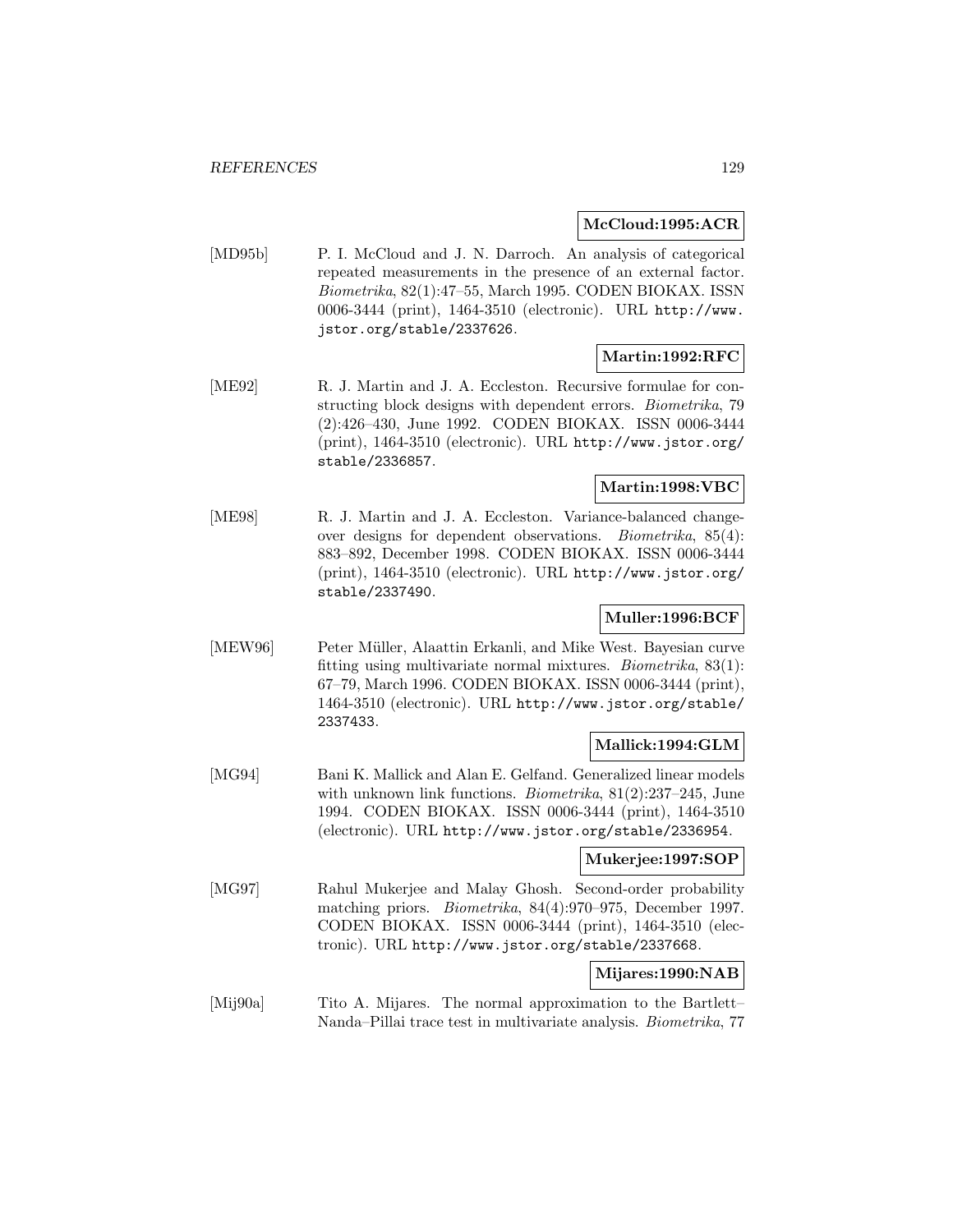(1):230–233, March 1990. CODEN BIOKAX. ISSN 0006-3444 (print), 1464-3510 (electronic). URL http://www.jstor.org/ stable/2336070.

#### **Mijares:1990:NAL**

[Mij90b] Tito A. Mijares. On the normal approximation to the Lawley– Hotelling trace criterion. Biometrika, 77(2):443, June 1990. CO-DEN BIOKAX. ISSN 0006-3444 (print), 1464-3510 (electronic). URL http://www.jstor.org/stable/2336830.

#### **Mitchell:1993:TLV**

[Mit93] Heather Mitchell. Testing for linearity versus convexity in regression using a contrast-type test. Biometrika, 80(3):695–697, September 1993. CODEN BIOKAX. ISSN 0006-3444 (print), 1464-3510 (electronic). URL http://www.jstor.org/stable/ 2337189.

#### **Mardia:1991:RST**

[MK91] K. V. Mardia and J. T. Kent. Rao score tests for goodness of fit and independence. Biometrika, 78(2):355–363, June 1991. CO-DEN BIOKAX. ISSN 0006-3444 (print), 1464-3510 (electronic). URL http://www.jstor.org/stable/2337262.

#### **Mardia:1996:KSD**

[MKGL96] K. V. Mardia, J. T. Kent, C. R. Goodall, and J. A. Little. Kriging and splines with derivative information. Biometrika, 83 (1):207–221, March 1996. CODEN BIOKAX. ISSN 0006-3444 (print), 1464-3510 (electronic). URL http://www.jstor.org/ stable/2337442. See corrections [MKGL98].

#### **Mardia:1998:ACK**

[MKGL98] K. V. Mardia, J. T. Kent, C. R. Goodall, and J. A. Little. Amendments and corrections: "Kriging and splines with derivative information" [Biometrika **83** (1996), no. 1, 207– 221; (98d:65017)]. Biometrika, 85(2):505, June 1998. CODEN BIOKAX. ISSN 0006-3444 (print), 1464-3510 (electronic). URL http://www.jstor.org/stable/2337379. See [MKGL96].

#### **Molenberghs:1997:ALO**

[MKL97] G. Molenberghs, M. G. Kenward, and E. Lesaffre. The analysis of longitudinal ordinal data with nonrandom drop-out. Biometrika, 84(1):33–44, March 1997. CODEN BIOKAX. ISSN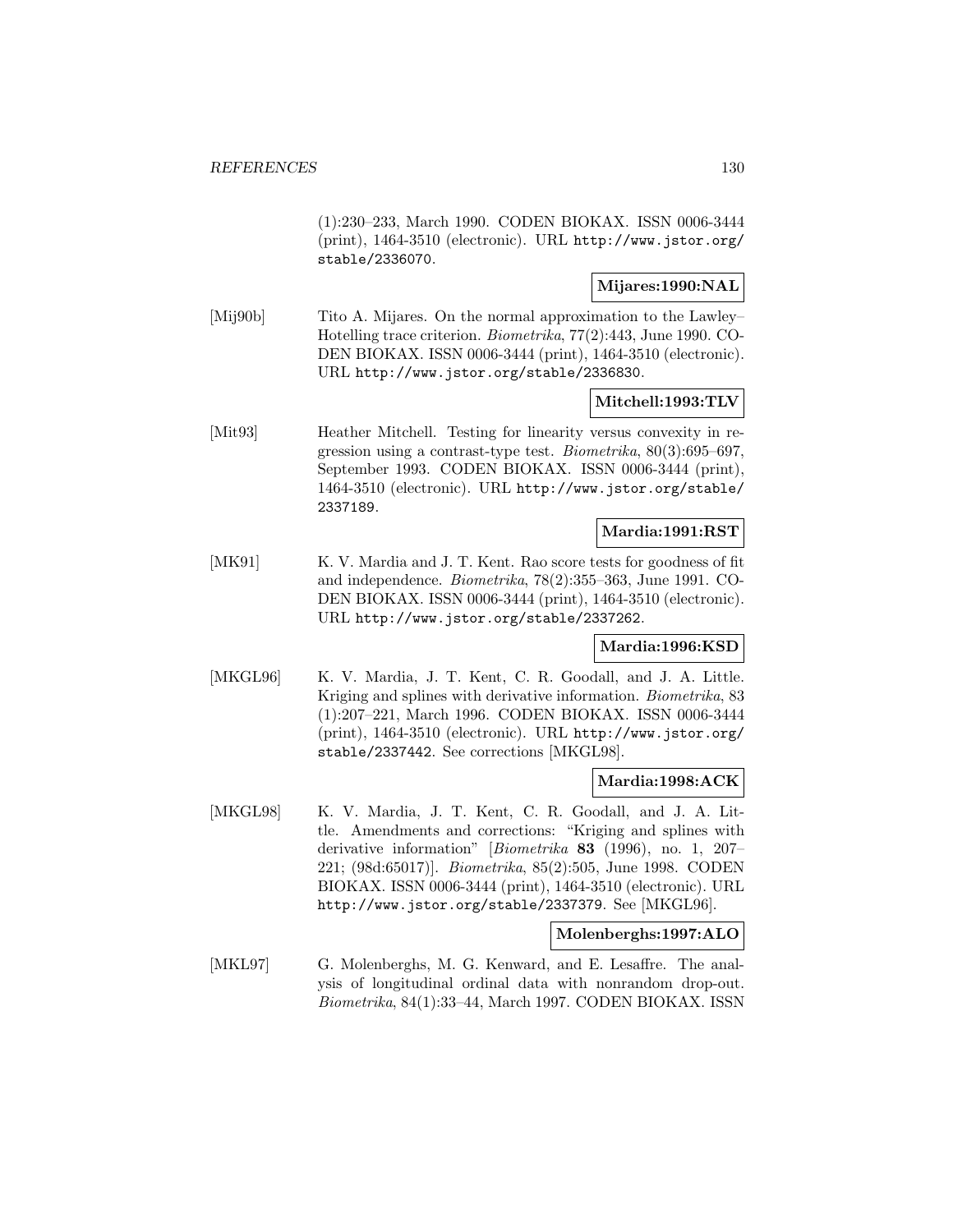0006-3444 (print), 1464-3510 (electronic). URL http://www. jstor.org/stable/2337553.

### **Murphy:1995:PPL**

[ML95] Susan Murphy and Bing Li. Projected partial likelihood and its application to longitudinal data. Biometrika, 82(2):399– 406, June 1995. CODEN BIOKAX. ISSN 0006-3444 (print), 1464-3510 (electronic). URL http://www.jstor.org/stable/ 2337416.

#### **Madigan:1990:ERA**

[MM90] David Madigan and Krzysztof Mosurski. An extension of the results of Asmussen and Edwards on collapsibility in contingency tables. Biometrika, 77(2):315–319, June 1990. CO-DEN BIOKAX. ISSN 0006-3444 (print), 1464-3510 (electronic). URL http://www.jstor.org/stable/2336809. See corrections [MM99].

#### **Marzec:1991:TED**

[MM91] Leszek Marzec and Pawel Marzec. On testing the equality in dispersion of two probability distributions. Biometrika, 78(4): 923–925, December 1991. CODEN BIOKAX. ISSN 0006-3444 (print), 1464-3510 (electronic). URL http://www.jstor.org/ stable/2336946.

#### **Mammen:1997:MRK**

[MM97a] E. Mammen and J. S. Marron. Mass recentred kernel smoothers. Biometrika, 84(4):765–777, December 1997. CODEN BIOKAX. ISSN 0006-3444 (print), 1464-3510 (electronic). URL http:// www.jstor.org/stable/2337650.

#### **Marzec:1997:FCR**

[MM97b] Leszek Marzec and Pawel Marzec. On fitting Cox's regression model with time-dependent coefficients. Biometrika, 84(4): 901–908, December 1997. CODEN BIOKAX. ISSN 0006-3444 (print), 1464-3510 (electronic). URL http://www.jstor.org/ stable/2337660.

#### **Madigan:1999:ACE**

[MM99] David Madigan and Krzysztof Mosurski. Amendments and corrections:"An extension of the results of Asmussen and Edwards on collapsibility in contingency tables" [Biometrika **77** (1990), no. 2, 315–319; (91i:62075)]. Biometrika, 86(4):973, December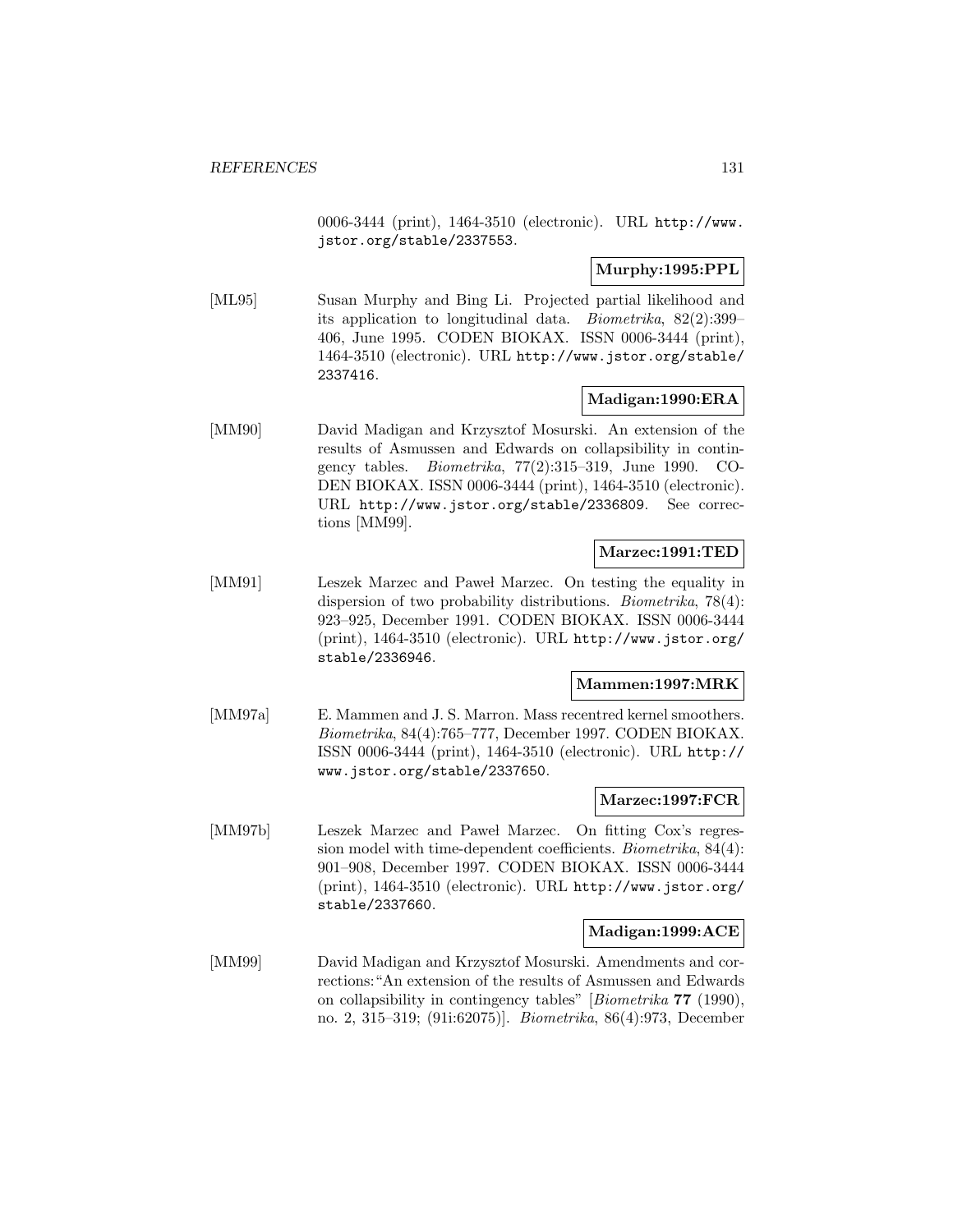1999. CODEN BIOKAX. ISSN 0006-3444 (print), 1464-3510 (electronic). URL http://www.jstor.org/stable/2673602. See [MM90].

### **Mentre:1997:ODR**

[MMB97] France Mentré, Alain Mallet, and Doha Baccar. Optimal design in random-effects regression models. Biometrika, 84(2):429– 442, June 1997. CODEN BIOKAX. ISSN 0006-3444 (print), 1464-3510 (electronic). URL http://www.jstor.org/stable/ 2337468.

### **Moreau:1992:WLR**

[MMLH92] Thierry Moreau, Jean Maccario, Joseph Lellouch, and Catherine Huber. Weighted log rank statistics for comparing two distributions. Biometrika, 79(1):195–198, March 1992. CODEN BIOKAX. ISSN 0006-3444 (print), 1464-3510 (electronic). URL http://www.jstor.org/stable/2337160.

#### **Mudholkar:1992:TVN**

[MMS92] Govind S. Mudholkar, Maria McDermott, and Deo Kumar Srivastava. A test of p-variate normality. Biometrika, 79(4): 850–854, December 1992. CODEN BIOKAX. ISSN 0006-3444 (print), 1464-3510 (electronic). URL http://www.jstor.org/ stable/2337243.

# **Nam:1993:BCM**

[mN93a] Jun mo Nam. Bias-corrected maximum likelihood estimator of a log common odds ratio. Biometrika, 80(3):688–694, September 1993. CODEN BIOKAX. ISSN 0006-3444 (print), 1464-3510 (electronic). URL http://www.jstor.org/stable/2337188.

#### **Morel:1993:FMD**

[MN93b] Jorge G. Morel and Neerchal K. Nagaraj. A finite mixture distribution for modelling multinomial extra variation. Biometrika, 80(2):363–371, June 1993. CODEN BIOKAX. ISSN 0006-3444 (print), 1464-3510 (electronic). URL http://www.jstor.org/ stable/2337206.

#### **Marshall:1997:NMA**

[MO97] Albert W. Marshall and Ingram Olkin. A new method for adding a parameter to a family of distributions with application to the exponential and Weibull families. Biometrika, 84(3): 641–652, September 1997. CODEN BIOKAX. ISSN 0006-3444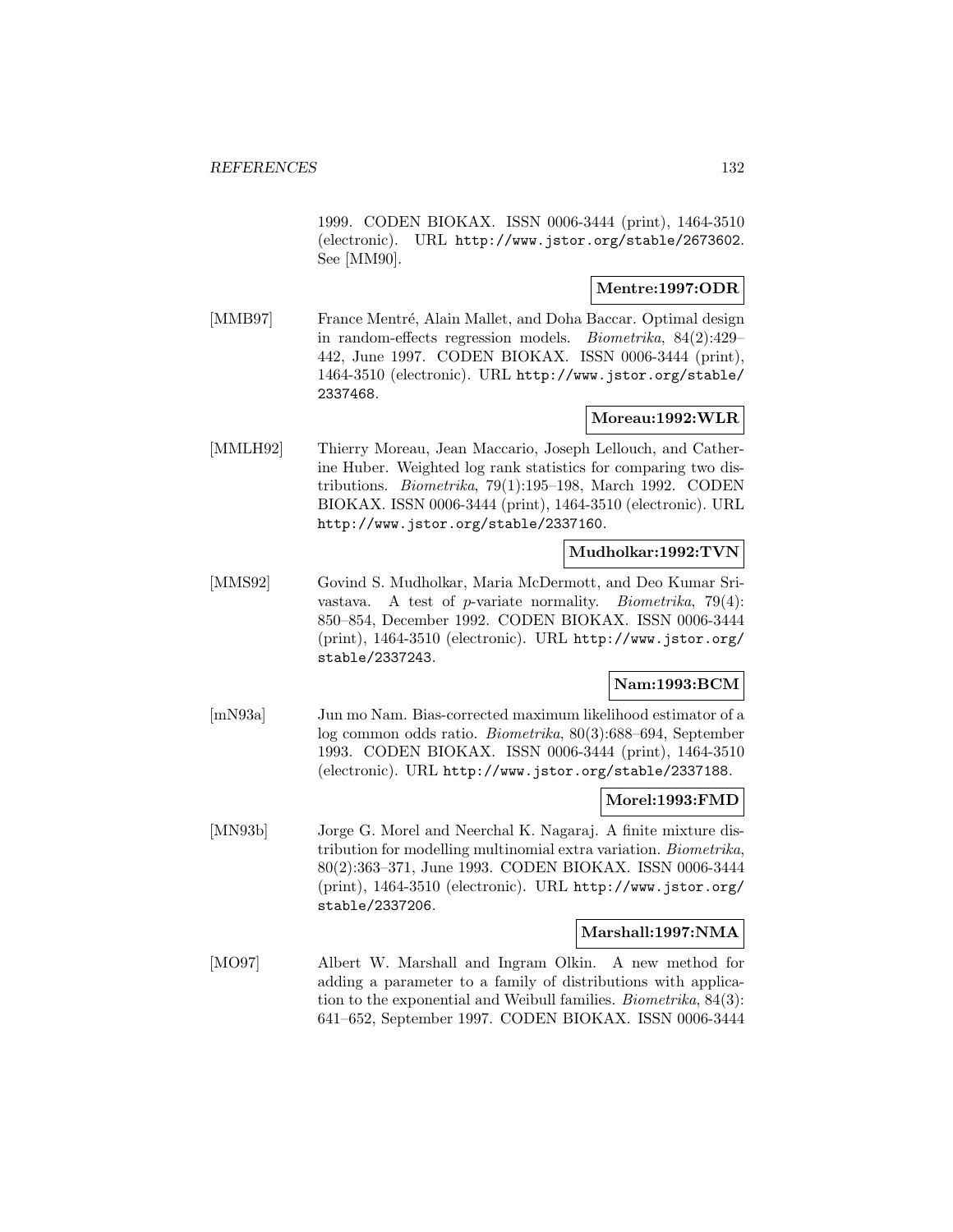(print), 1464-3510 (electronic). URL http://www.jstor.org/ stable/2337585. See correction [MO05].

### **Marshall:2005:ACN**

[MO05] Albert W. Marshall and Ingram Olkin. Amendments and corrections: "A new method for adding a parameter to a family of distributions with application to the exponential and Weibull families" [Biometrika **84** (1997), no. 3, 641–652; MR1603936]. Biometrika, 92(2):505, June 2005. CODEN BIOKAX. ISSN 0006-3444 (print), 1464-3510 (electronic). URL http://biomet.oxfordjournals.org/content/92/2/505.1; http://www.jstor.org/stable/20441205. See [MO97].

### **Monti:1994:PRA**

[Mon94] Anna Clara Monti. A proposal for a residual autocorrelation test in linear models. Biometrika, 81(4):776–780, December 1994. CODEN BIOKAX. ISSN 0006-3444 (print), 1464-3510 (electronic). URL http://www.jstor.org/stable/2337080.

# **Monti:1997:ELC**

[Mon97] Anna Clara Monti. Empirical likelihood confidence regions in time series models. Biometrika, 84(2):395–405, June 1997. CO-DEN BIOKAX. ISSN 0006-3444 (print), 1464-3510 (electronic). URL http://www.jstor.org/stable/2337465.

#### **Morton:1991:AEM**

[Mor91] Richard Morton. Analysis of extra-multinomial data derived from extra-Poisson variables conditional on their total. Biometrika, 78(1):1–6, March 1991. CODEN BIOKAX. ISSN 0006-3444 (print), 1464-3510 (electronic). URL http://www. jstor.org/stable/2336890.

#### **Morgenthaler:1992:LAD**

[Mor92] Stephan Morgenthaler. Least-absolute-deviations fits for generalized linear models. Biometrika, 79(4):747–754, December 1992. CODEN BIOKAX. ISSN 0006-3444 (print), 1464-3510 (electronic). URL http://www.jstor.org/stable/2337230.

#### **Morton:1993:URC**

[Mor93] R. Morton. Ultrastructural relationships and canonical variates analysis. Biometrika, 80(4):915–918, December 1993. CODEN BIOKAX. ISSN 0006-3444 (print), 1464-3510 (electronic). URL http://www.jstor.org/stable/2336884.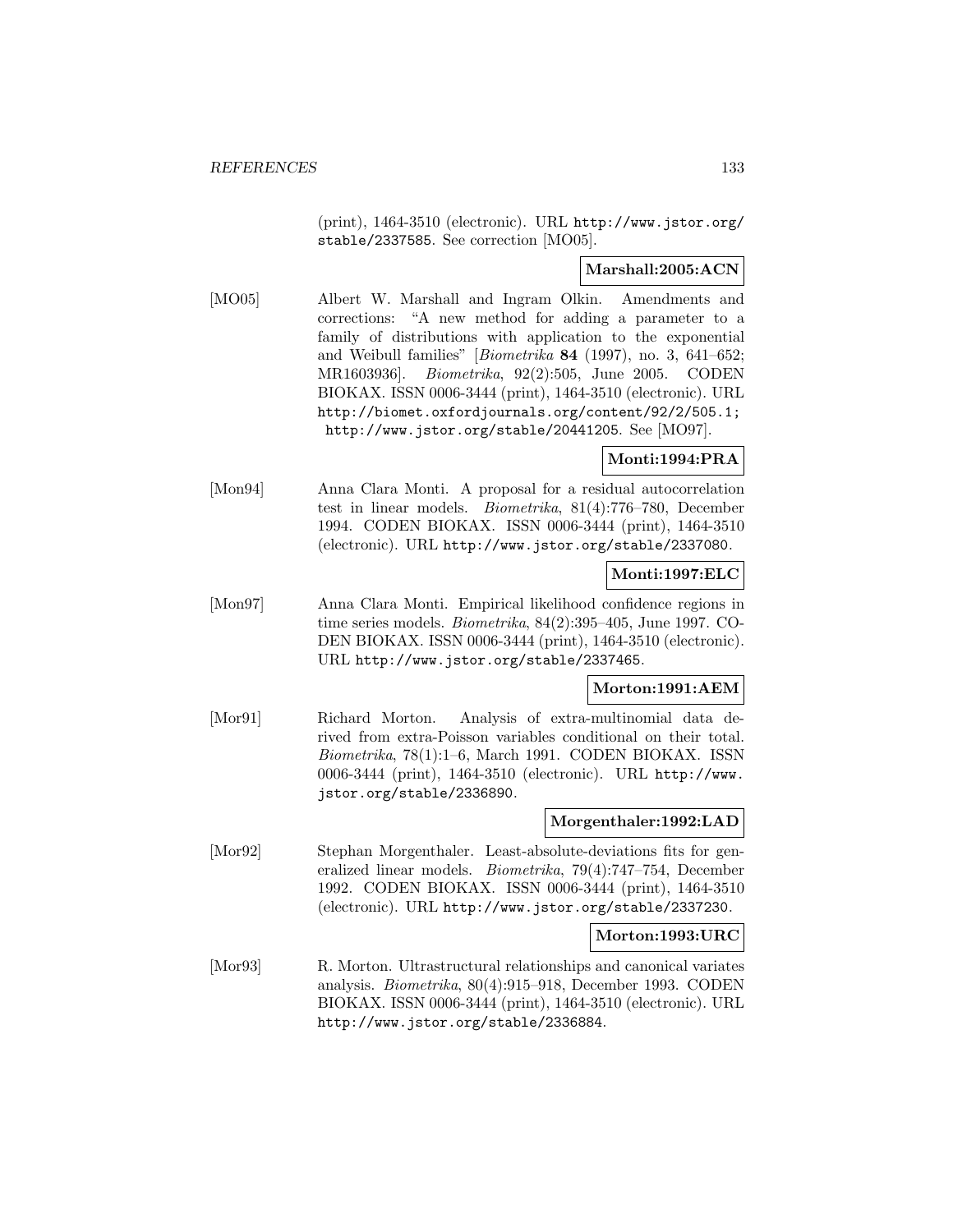#### **McCulloch:1992:BFN**

[MR92a] Robert E. McCulloch and Peter E. Rossi. Bayes factors for nonlinear hypotheses and likelihood distributions. *Biometrika*, 79(4):663–676, December 1992. CODEN BIOKAX. ISSN 0006- 3444 (print), 1464-3510 (electronic). URL http://www.jstor. org/stable/2337222.

# **Meng:1992:PLR**

[MR92b] Xiao-Li Meng and Donald B. Rubin. Performing likelihood ratio tests with multiply-imputed data sets. Biometrika, 79(1):103– 111, March 1992. CODEN BIOKAX. ISSN 0006-3444 (print), 1464-3510 (electronic). URL http://www.jstor.org/stable/ 2337151.

# **Meng:1993:MLE**

[MR93a] Xiao-Li Meng and Donald B. Rubin. Maximum likelihood estimation via the ECM algorithm: A general framework. Biometrika, 80(2):267–278, June 1993. CODEN BIOKAX. ISSN 0006-3444 (print), 1464-3510 (electronic). URL http:/ /www.jstor.org/stable/2337198.

#### **Monti:1993:RBE**

[MR93b] Anna Clara Monti and Elvezio Ronchetti. On the relationship between empirical likelihood and empirical saddlepoint approximation for multivariate M-estimators. Biometrika, 80(2):329– 338, June 1993. CODEN BIOKAX. ISSN 0006-3444 (print), 1464-3510 (electronic). URL http://www.jstor.org/stable/ 2337203.

#### **Muller:1997:BSM**

[MR97] Peter Müller and Kathryn Roeder. A Bayesian semiparametric model for case-control studies with errors in variables. Biometrika, 84(3):523–537, September 1997. CODEN BIOKAX. ISSN 0006-3444 (print), 1464-3510 (electronic). URL http://www.jstor.org/stable/2337576.

#### **Mukerjee:1999:PPM**

[MR99] Rahul Mukerjee and N. Reid. On a property of probability matching priors: Matching the alternative coverage probabilities. Biometrika, 86(2):333–340, June 1999. CODEN BIOKAX. ISSN 0006-3444 (print), 1464-3510 (electronic). URL http:// www.jstor.org/stable/2673515.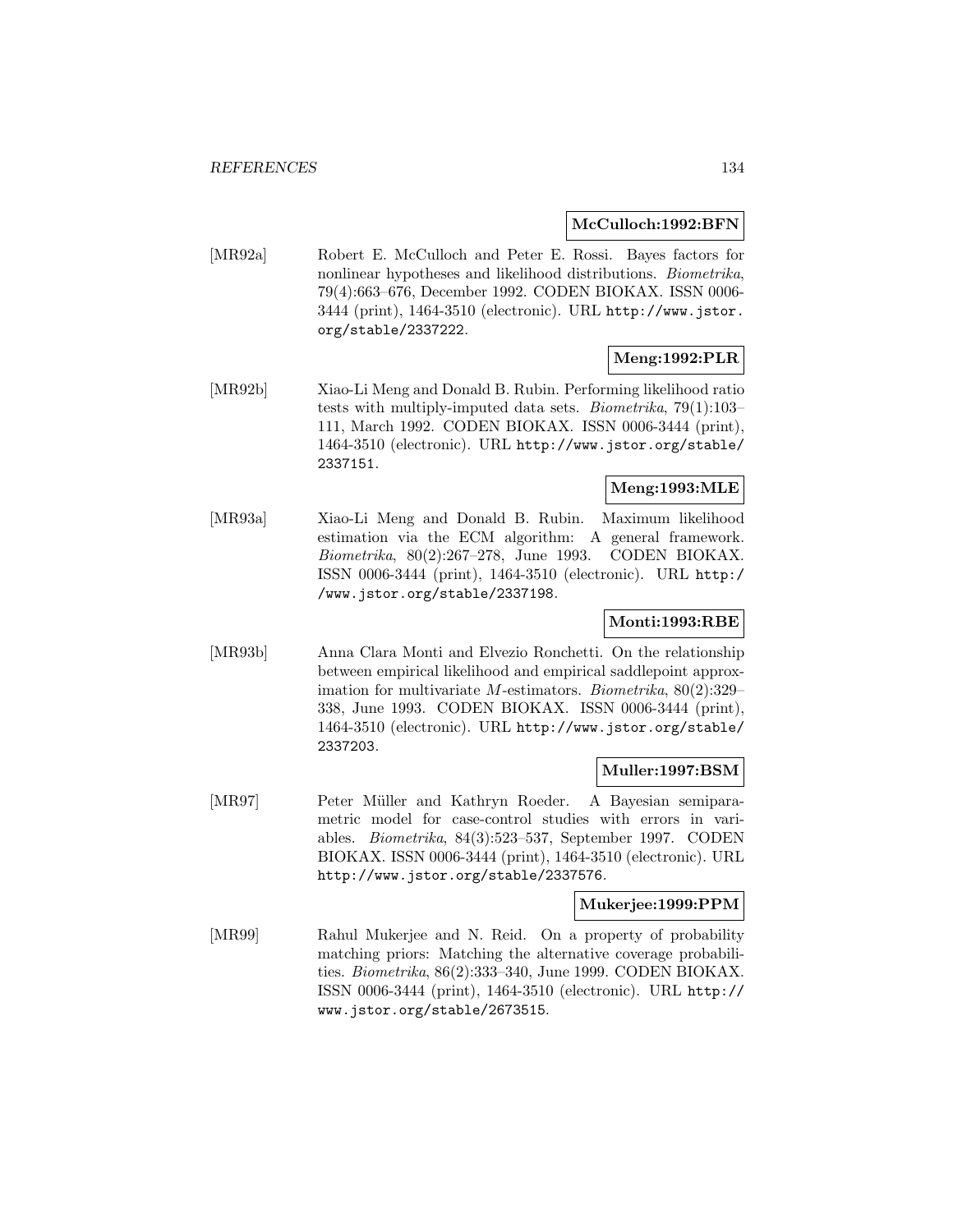#### **Moreno-Rebollo:1999:IDS**

[MRMRMP99] J. L. Moreno-Rebollo, A. Muñoz-Reyes, and J. Muñoz-Pichardo. Influence diagnostic in survey sampling: Conditional bias. Biometrika, 86(4):923–928, December 1999. CODEN BIOKAX. ISSN 0006-3444 (print), 1464-3510 (electronic). URL http:// www.jstor.org/stable/2673595.

# **Mangat:1990:ARR**

[MS90a] N. S. Mangat and Ravindra Singh. An alternative randomized response procedure. Biometrika, 77(2):439–442, June 1990. CO-DEN BIOKAX. ISSN 0006-3444 (print), 1464-3510 (electronic). URL http://www.jstor.org/stable/2336829.

### **Marx:1990:PCE**

[MS90b] Brian D. Marx and Eric P. Smith. Principal component estimation for generalized linear regression. Biometrika, 77(1):23– 31, March 1990. CODEN BIOKAX. ISSN 0006-3444 (print), 1464-3510 (electronic). URL http://www.jstor.org/stable/ 2336046.

### **Mukerjee:1990:OEF**

[MS90c] Rahul Mukerjee and S. Sengupta. Optimal estimation of a finite population mean in the presence of linear trend. Biometrika, 77 (3):625–630, September 1990. CODEN BIOKAX. ISSN 0006- 3444 (print), 1464-3510 (electronic). URL http://www.jstor. org/stable/2337001.

#### **Malec:1992:BMC**

[MS92a] Donald Malec and J. Sedransk. Bayesian methodology for combining the results from different experiments when the specifications for pooling are uncertain. Biometrika, 79(3):593–601, September 1992. CODEN BIOKAX. ISSN 0006-3444 (print), 1464-3510 (electronic). URL http://www.jstor.org/stable/ 2336790.

#### **McLeish:1992:PLF**

[MS92b] D. L. McLeish and Christopher G. Small. A projected likelihood function for semiparametric models. *Biometrika*, 79(1):93– 102, March 1992. CODEN BIOKAX. ISSN 0006-3444 (print), 1464-3510 (electronic). URL http://www.jstor.org/stable/ 2337150.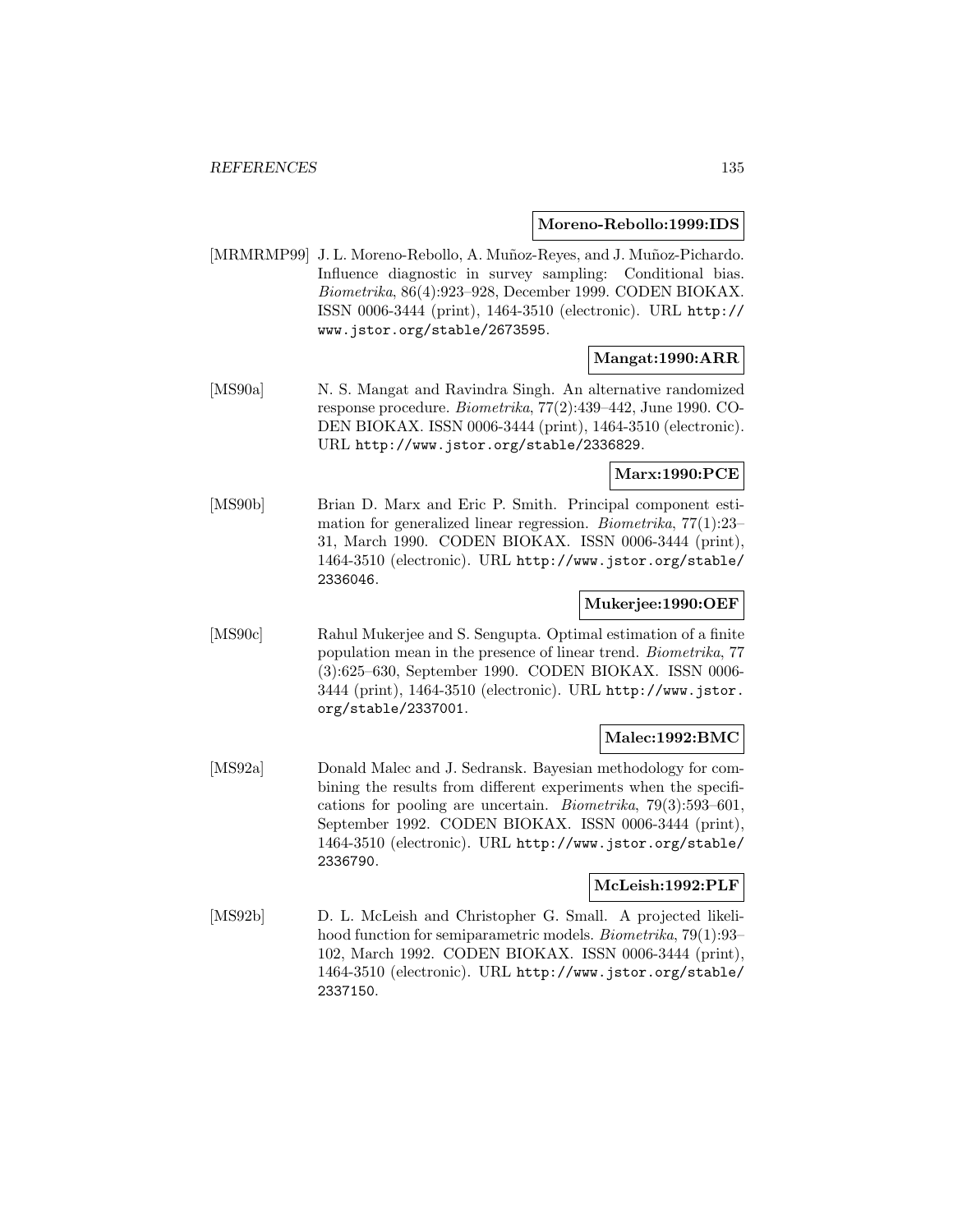#### **McKeague:1994:PPA**

[MS94] Ian W. McKeague and Peter D. Sasieni. A partly parametric additive risk model. Biometrika, 81(3):501–514, August 1994. CODEN BIOKAX. ISSN 0006-3444 (print), 1464-3510 (electronic). URL http://www.jstor.org/stable/2337122.

# **M:1997:ACS**

[MS97] Mohammad Salehi M. and George A. F. Seber. Adaptive cluster sampling with networks selected without replacement. Biometrika, 84(1):209–219, March 1997. CODEN BIOKAX. ISSN 0006-3444 (print), 1464-3510 (electronic). URL http:// www.jstor.org/stable/2337567.

#### **Martinussen:1999:SAR**

[MS99] Torben Martinussen and Thomas H. Scheike. A semiparametric additive regression model for longitudinal data. Biometrika, 86 (3):691–702, September 1999. CODEN BIOKAX. ISSN 0006- 3444 (print), 1464-3510 (electronic). URL http://www.jstor. org/stable/2673663.

#### **Mukerjee:1997:OPD**

[Muk97] Rahul Mukerjee. Optimal partial diallel crosses. Biometrika, 84 (4):939–948, December 1997. CODEN BIOKAX. ISSN 0006- 3444 (print), 1464-3510 (electronic). URL http://www.jstor. org/stable/2337664.

#### **Muller:1991:SOK**

[Mül91] Hans-Georg Müller. Smooth optimum kernel estimators near endpoints. Biometrika, 78(3):521–530, September 1991. CO-DEN BIOKAX. ISSN 0006-3444 (print), 1464-3510 (electronic). URL http://www.jstor.org/stable/2337021.

#### **Meng:1999:SED**

[MV99] Xiao-Li Meng and David A. Van Dyk. Seeking efficient data augmentation schemes via conditional and marginal augmentation. Biometrika, 86(2):301–320, June 1999. CODEN BIOKAX. ISSN 0006-3444 (print), 1464-3510 (electronic). URL http:// www.jstor.org/stable/2673513.

#### **Muller:1990:NAC**

[MW90] Hans-Georg Müller and Jane-Ling Wang. Nonparametric analysis of changes in hazard rates for censored survival data: An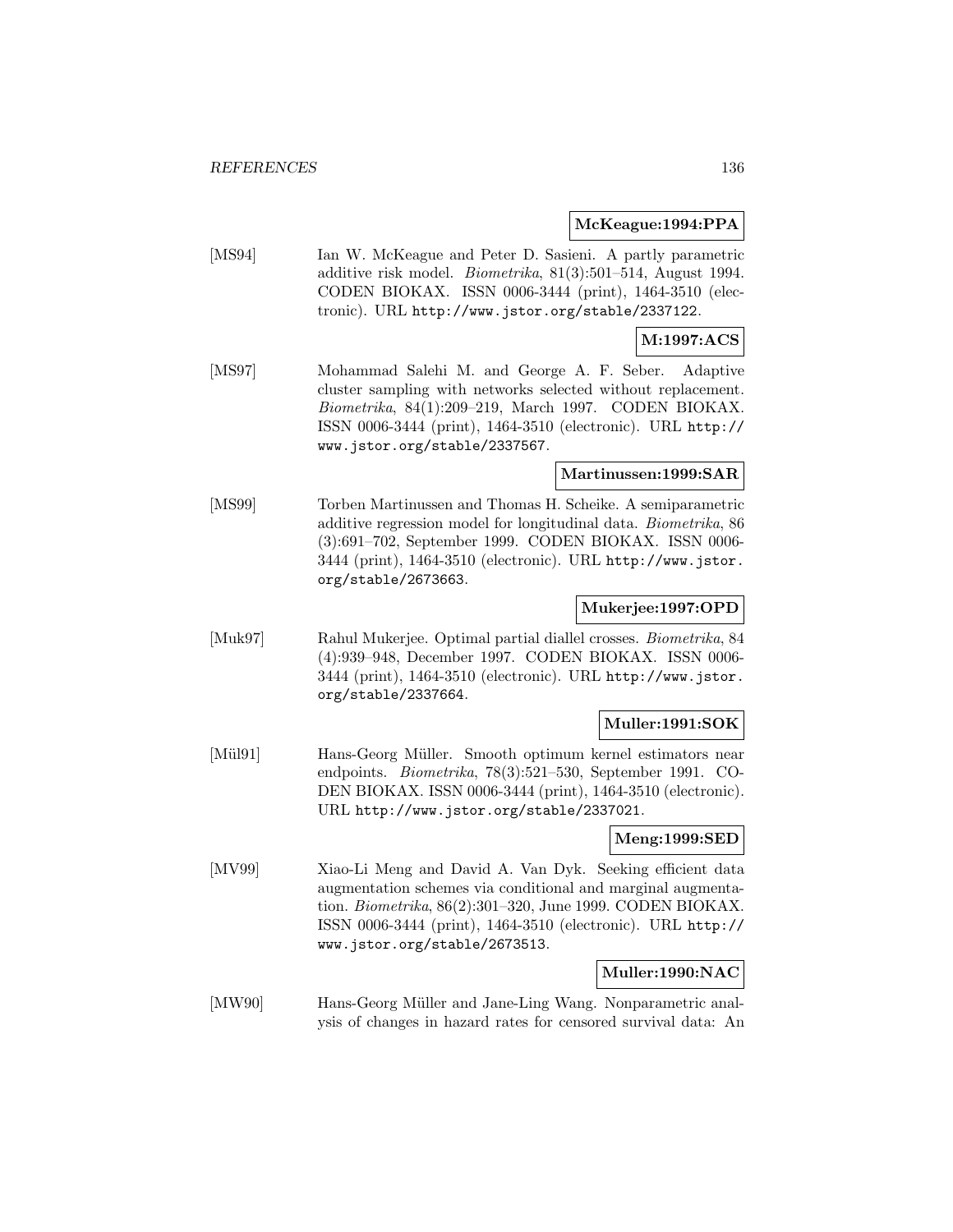alternative to change-point models. Biometrika, 77(2):305– 314, June 1990. CODEN BIOKAX. ISSN 0006-3444 (print), 1464-3510 (electronic). URL http://www.jstor.org/stable/ 2336808.

### **McKnight:1992:TIR**

[MW92] Barbara McKnight and Jürgen Wahrendorf. Tumour incidence rate alternatives and the cause-of-death test for carcinogenicity. Biometrika, 79(1):131–138, March 1992. CODEN BIOKAX. ISSN 0006-3444 (print), 1464-3510 (electronic). URL http:// www.jstor.org/stable/2337153.

### **Mardia:1994:SAP**

[MW94] K. V. Mardia and A. N. Walder. Shape analysis of paired landmark data. Biometrika, 81(1):185–196, March 1994. CODEN BIOKAX. ISSN 0006-3444 (print), 1464-3510 (electronic). URL http://www.jstor.org/stable/2337060.

### **Mallick:1997:CIS**

[MW97] Bani K. Mallick and Stephen G. Walker. Combining information from several experiments with nonparameter priors. Biometrika, 84(3):697–706, September 1997. CODEN BIOKAX. ISSN 0006- 3444 (print), 1464-3510 (electronic). URL http://www.jstor. org/stable/2337589.

# **Muller:1997:LHR**

[MWC97] Hans-Georg Müller, Jane-Ling Wang, and William B. Capra. From lifetables to hazard rates: The transformation approach. Biometrika, 84(4):881–892, December 1997. CODEN BIOKAX. ISSN 0006-3444 (print), 1464-3510 (electronic). URL http:// www.jstor.org/stable/2337658.

#### **Madigan:1997:BME**

[MY97] David Madigan and Jeremy C. York. Bayesian methods for estimation of the size of a closed population. Biometrika, 84(1): 19–31, March 1997. CODEN BIOKAX. ISSN 0006-3444 (print), 1464-3510 (electronic). URL http://www.jstor.org/stable/ 2337552.

# **Maller:1992:EPI**

[MZ92] R. A. Maller and S. Zhou. Estimating the proportion of immunes in a censored sample. Biometrika, 79(4):731–739, December 1992. CODEN BIOKAX. ISSN 0006-3444 (print), 1464-3510 (electronic). URL http://www.jstor.org/stable/2337228.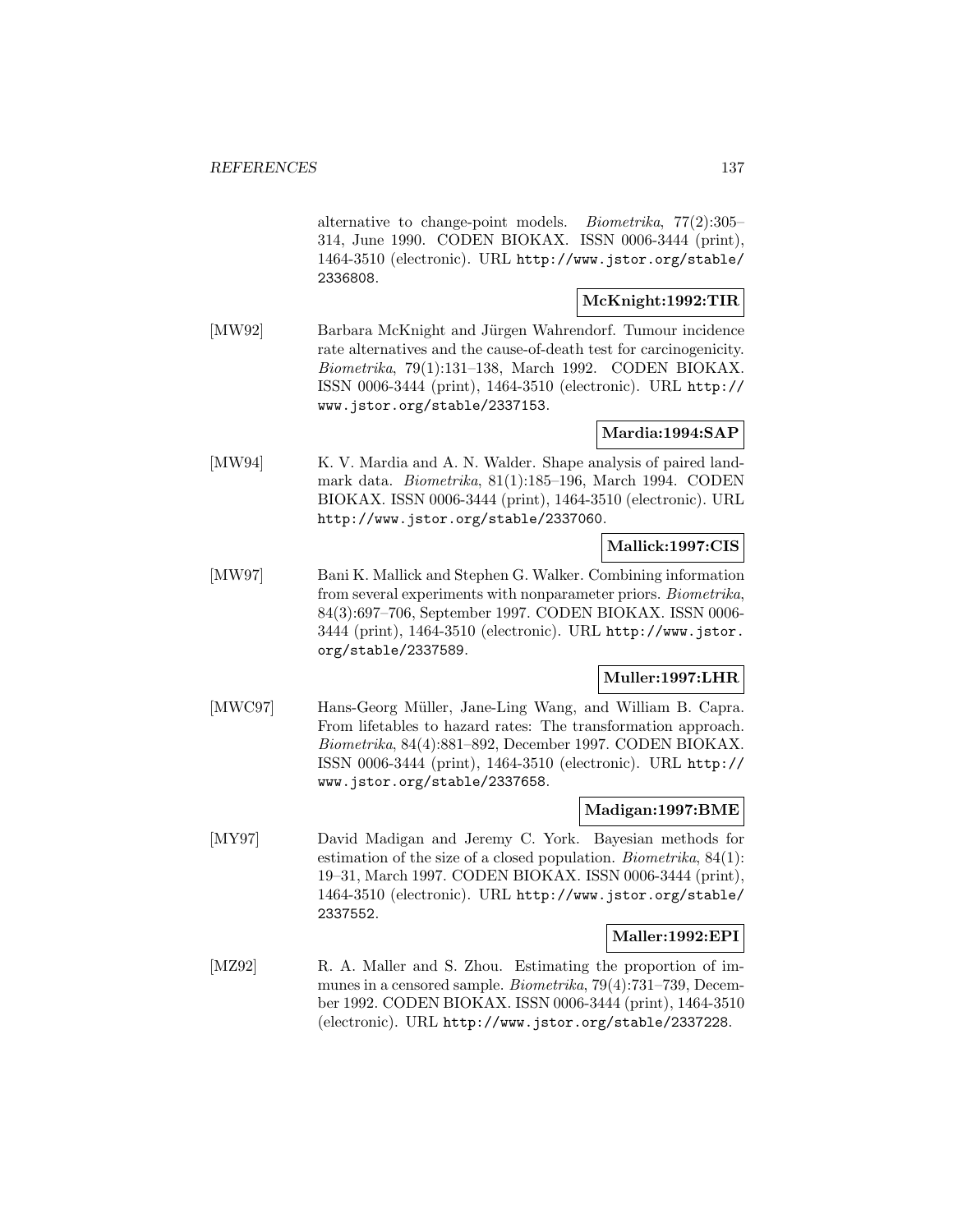#### **Newbold:1993:BSA**

[NA93] Paul Newbold and Christos Agiakloglou. Bias in the sample autocorrelations of fractional noise. Biometrika, 80(3):698–702, September 1993. CODEN BIOKAX. ISSN 0006-3444 (print), 1464-3510 (electronic). URL http://www.jstor.org/stable/ 2337190.

#### **Nagelkerke:1991:NGD**

[Nag91] N. J. D. Nagelkerke. A note on a general definition of the coefficient of determination. *Biometrika*, 78(3):691–692, September 1991. CODEN BIOKAX. ISSN 0006-3444 (print), 1464-3510 (electronic). URL http://www.jstor.org/stable/2337038.

#### **Nakamura:1990:CSF**

[Nak90] Tsuyoshi Nakamura. Corrected score function for errors-invariables models: Methodology and application to generalized linear models. Biometrika, 77(1):127–137, March 1990. CODEN BIOKAX. ISSN 0006-3444 (print), 1464-3510 (electronic). URL http://www.jstor.org/stable/2336055.

#### **Nayak:1991:ENC**

[Nay91] Tapan K. Nayak. Estimating the number of component processes of a superimposed process. Biometrika, 78(1):75–81, March 1991. CODEN BIOKAX. ISSN 0006-3444 (print), 1464-3510 (electronic). URL http://www.jstor.org/stable/ 2336897.

#### **Neuhaus:1999:BEL**

[Neu99] John M. Neuhaus. Bias and efficiency loss due to misclassified responses in binary regression. Biometrika, 86(4):843–855, December 1999. CODEN BIOKAX. ISSN 0006-3444 (print), 1464-3510 (electronic). URL http://www.jstor.org/stable/ 2673589.

#### **Newton:1996:BPL**

[New96] Michael A. Newton. Bootstrapping phylogenies: Large deviations and dispersion effects. Biometrika, 83(2):315–328, June 1996. CODEN BIOKAX. ISSN 0006-3444 (print), 1464-3510 (electronic). URL http://www.jstor.org/stable/2337603.

#### **Neuenschwander:1995:CCV**

[NF95] Beat E. Neuenschwander and Bernard D. Flury. Common canonical variates. Biometrika, 82(3):553–560, September 1995.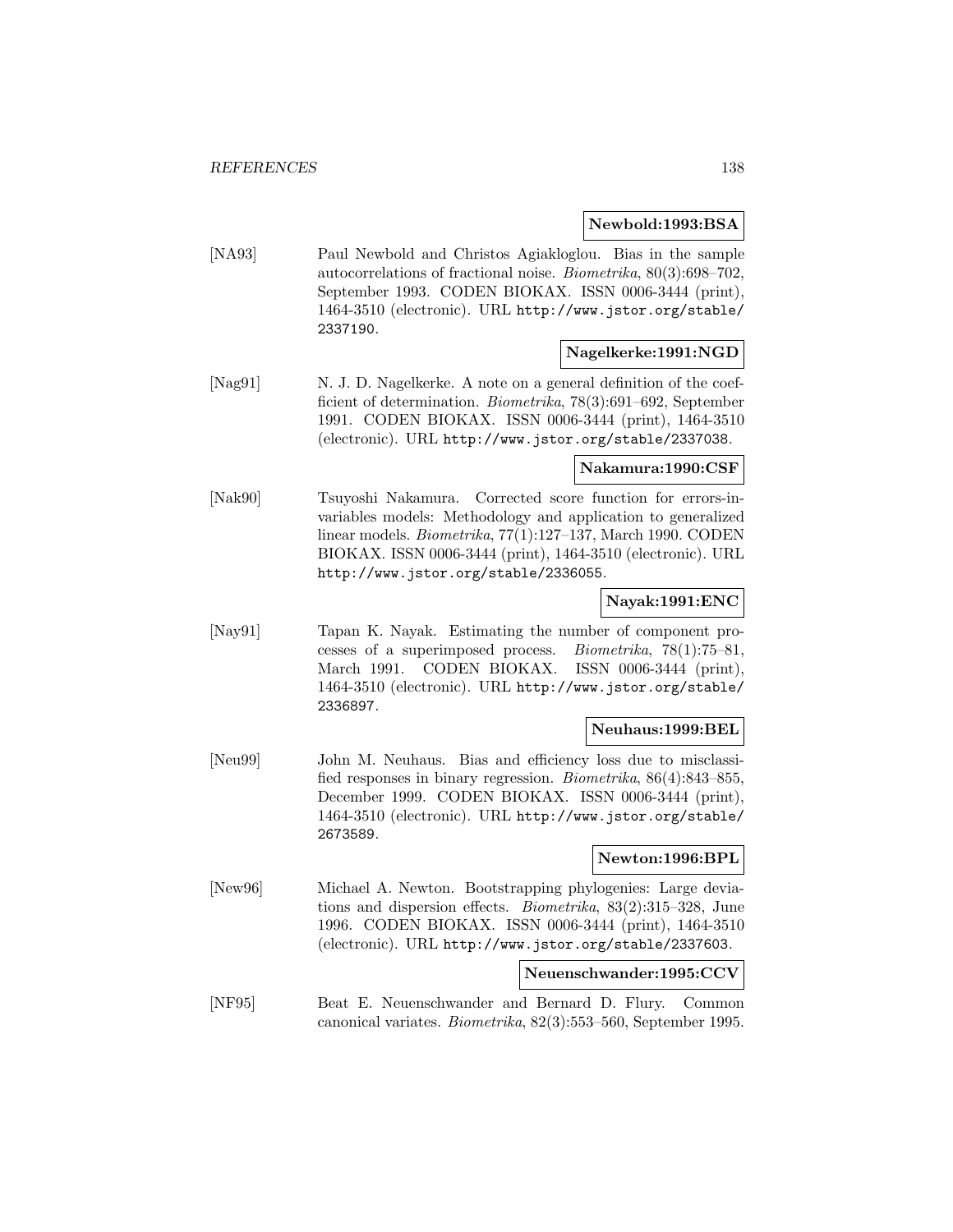CODEN BIOKAX. ISSN 0006-3444 (print), 1464-3510 (electronic). URL http://www.jstor.org/stable/2337533.

#### **Neuhaus:1992:EMD**

[NHK92] J. M. Neuhaus, W. W. Hauck, and J. D. Kalbfleisch. The effects of mixture distribution misspecification when fitting mixedeffects logistic models. Biometrika, 79(4):755–762, December 1992. CODEN BIOKAX. ISSN 0006-3444 (print), 1464-3510 (electronic). URL http://www.jstor.org/stable/2337231.

#### **Nielsen:1997:BCU**

[Nie97] B. Nielsen. Bartlett correction of the unit root test in autoregressive models. Biometrika, 84(2):500–504, June 1997. CO-DEN BIOKAX. ISSN 0006-3444 (print), 1464-3510 (electronic). URL http://www.jstor.org/stable/2337477.

#### **Nielsen:1999:LRT**

[Nie99a] B. Nielsen. The likelihood-ratio test for rank in bivariate canonical correlation analysis. Biometrika, 86(2):279–288, June 1999. CODEN BIOKAX. ISSN 0006-3444 (print), 1464-3510 (electronic). URL http://www.jstor.org/stable/2673511.

### **Nielsen:1999:SEH**

[Nie99b] Jens Perch Nielsen. Super-efficient hazard estimation based on high-quality marker information. Biometrika, 86(1):227– 232, March 1999. CODEN BIOKAX. ISSN 0006-3444 (print), 1464-3510 (electronic). URL http://www.jstor.org/stable/ 2673551.

#### **Neuhaus:1993:GAA**

[NJ93] John M. Neuhaus and Nicholas P. Jewell. A geometric approach to assess bias due to omitted covariates in generalized linear models. Biometrika, 80(4):807–815, December 1993. CODEN BIOKAX. ISSN 0006-3444 (print), 1464-3510 (electronic). URL http://www.jstor.org/stable/2336872.

#### **Neuhaus:1996:EEB**

[NL96] J. M. Neuhaus and M. L. Lesperance. Estimation efficiency in a binary mixed-effects model setting. Biometrika, 83(2):441– 446, June 1996. CODEN BIOKAX. ISSN 0006-3444 (print), 1464-3510 (electronic). URL http://www.jstor.org/stable/ 2337613.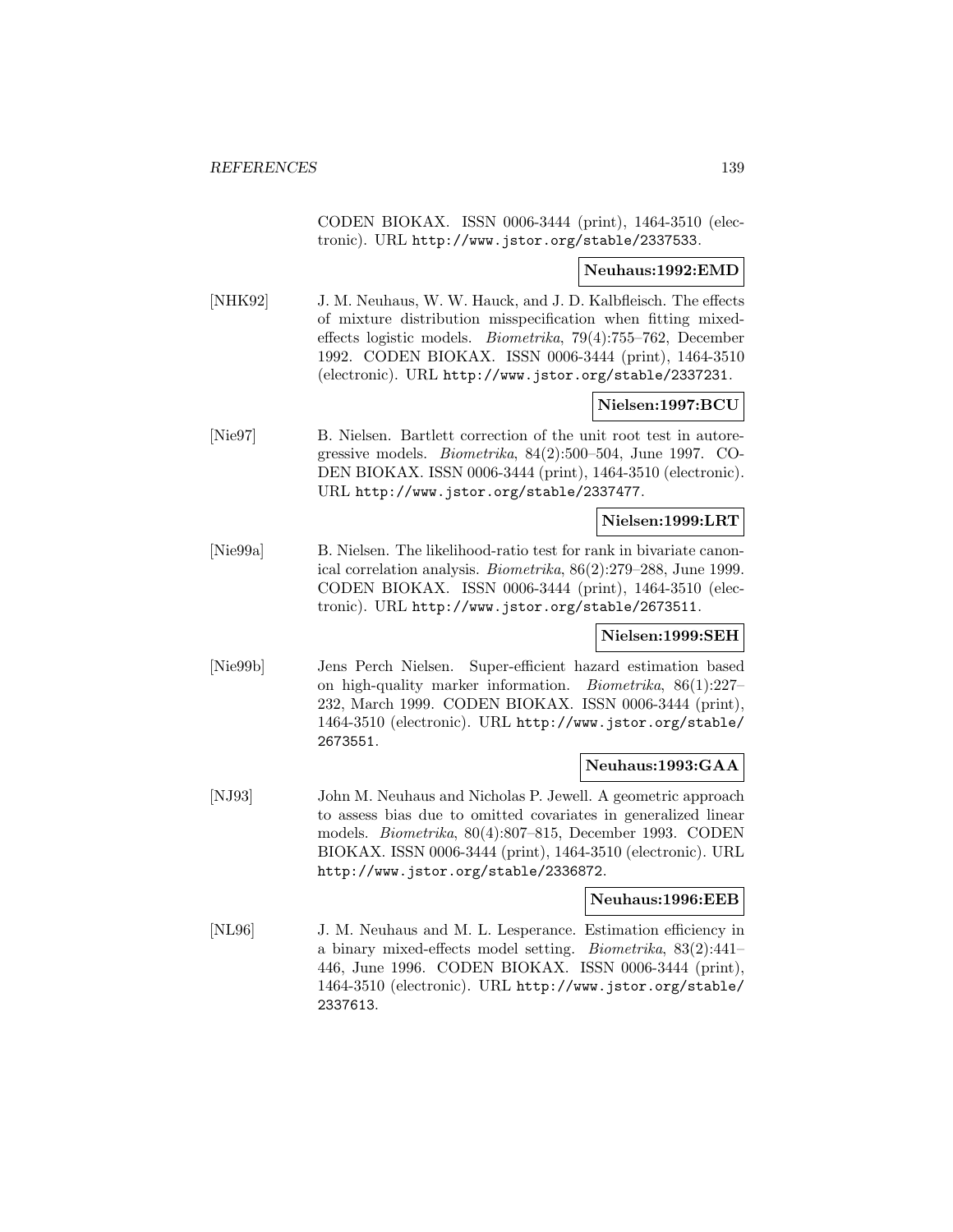#### **Nadeau:1998:IMC**

[NL98] C. Nadeau and J. F. Lawless. Inference for means and covariances of point processes through estimating functions. Biometrika, 85(4):893–906, December 1998. CODEN BIOKAX. ISSN 0006-3444 (print), 1464-3510 (electronic). URL http:// www.jstor.org/stable/2337491.

#### **Natarajan:1995:NEP**

[NM95] Ranjini Natarajan and Charles E. McCulloch. A note on the existence of the posterior distribution for a class of mixed models for binomial responses. Biometrika, 82(3):639–643, September 1995. CODEN BIOKAX. ISSN 0006-3444 (print), 1464-3510 (electronic). URL http://www.jstor.org/stable/2337540.

### **Nott:1999:PLM**

[NR99] David J. Nott and Tobias Rydén. Pairwise likelihood methods for inference in image models. Biometrika, 86(3):661–676, September 1999. CODEN BIOKAX. ISSN 0006-3444 (print), 1464-3510 (electronic). URL http://www.jstor.org/stable/ 2673661.

#### **Newton:1999:RAN**

[NZ99] Michael A. Newton and Yunlei Zhang. A recursive algorithm for nonparametric analysis with missing data. Biometrika, 86 (1):15–26, March 1999. CODEN BIOKAX. ISSN 0006-3444 (print), 1464-3510 (electronic). URL http://www.jstor.org/ stable/2673533.

#### **OBrien:1992:NQD**

[O'B92] Timothy E. O'Brien. A note on quadratic designs for nonlinear regression models. Biometrika, 79(4):847–849, December 1992. CODEN BIOKAX. ISSN 0006-3444 (print), 1464-3510 (electronic). URL http://www.jstor.org/stable/2337242.

#### **Oakes:1994:SIM**

[OC94] David Oakes and Lu Cui. On semiparametric inference for modulated renewal processes. Biometrika, 81(1):83–90, March 1994. CODEN BIOKAX. ISSN 0006-3444 (print), 1464-3510 (electronic). URL http://www.jstor.org/stable/2337052.

#### **Oakes:1990:NRL**

[OD90] David Oakes and Tamraparni Dasu. A note on residual life. Biometrika, 77(2):409–410, June 1990. CODEN BIOKAX.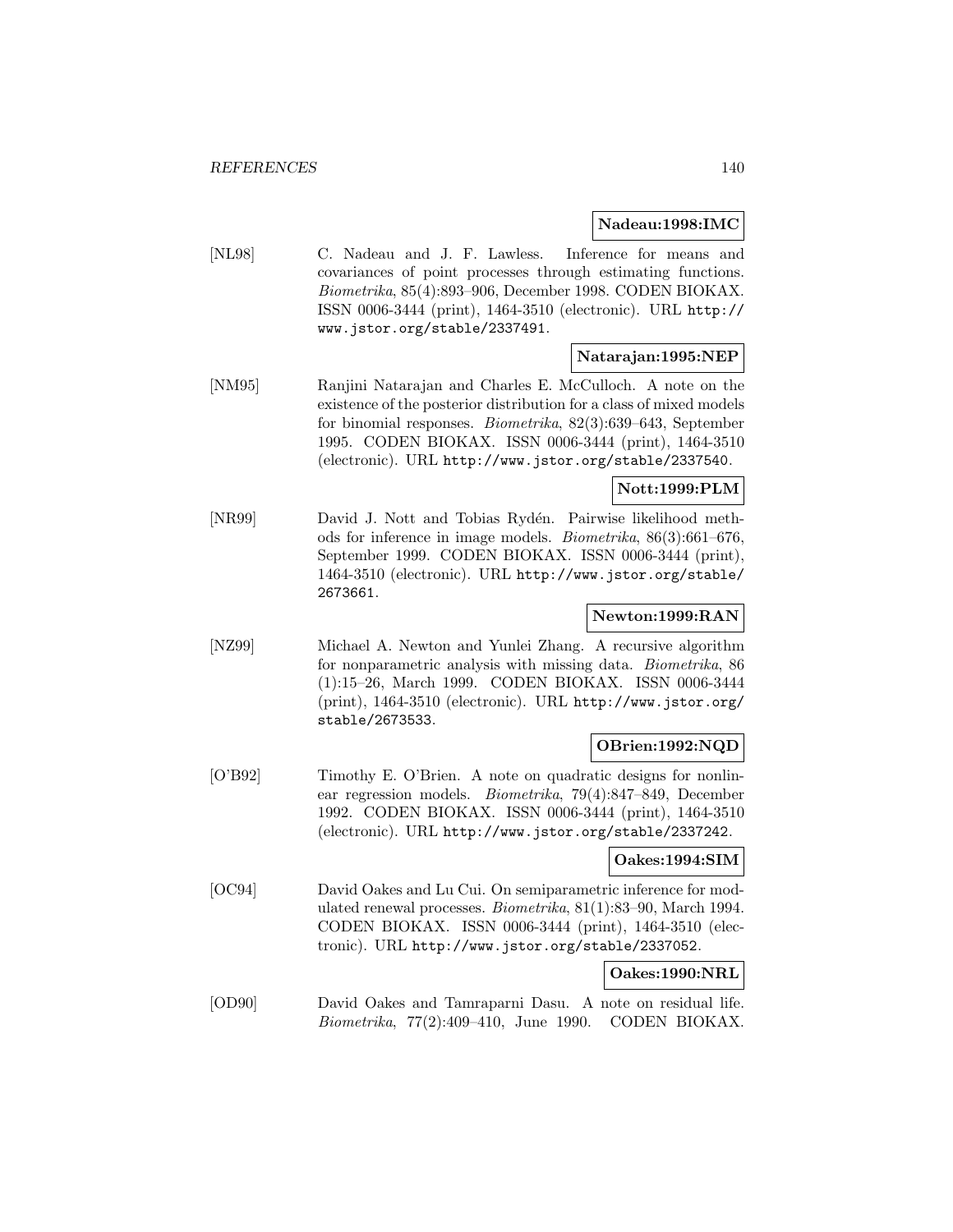ISSN 0006-3444 (print), 1464-3510 (electronic). URL http:/ /www.jstor.org/stable/2336822.

### **Odaki:1993:IFD**

[Oda93] Mitsuhiro Odaki. On the invertibility of fractionally differenced ARIMA processes. Biometrika, 80(3):703–709, September 1993. CODEN BIOKAX. ISSN 0006-3444 (print), 1464-3510 (electronic). URL http://www.jstor.org/stable/2337191.

### **Ozturk:1997:GWC**

[ÖH97] <sup>Omer</sup> Öztürk and Thomas P. Hettmansperger. Generalised weighted Cramér–von Mises distance estimators. Biometrika, 84(2):283–294, June 1997. CODEN BIOKAX. ISSN 0006-3444 (print), 1464-3510 (electronic). URL http://www.jstor.org/ stable/2337457.

### **Omori:1993:IRE**

[OJ93] Yasuhiro Omori and Richard A. Johnson. The influence of random effects on the unconditional hazard rate and survival functions. Biometrika, 80(4):910–914, December 1993. CODEN BIOKAX. ISSN 0006-3444 (print), 1464-3510 (electronic). URL http://www.jstor.org/stable/2336883.

# **Ogata:1991:MLE**

[OK91] Yosihiko Ogata and Koiti Katsura. Maximum likelihood estimates of the fractal dimension for random spatial patterns. Biometrika, 78(3):463–474, September 1991. CODEN BIOKAX. ISSN 0006-3444 (print), 1464-3510 (electronic). URL http://www.jstor.org/stable/2337016.

#### **Oakes:1992:FIB**

[OM92] David Oakes and Amita K. Manatunga. Fisher information for a bivariate extreme value distribution. Biometrika, 79(4): 827–832, December 1992. CODEN BIOKAX. ISSN 0006-3444 (print), 1464-3510 (electronic). URL http://www.jstor.org/ stable/2337238.

#### **Oman:1991:MEM**

[Oma91] Samuel D. Oman. Multiplicative effects in mixed model analysis of variance. Biometrika, 78(4):729–739, December 1991. CO-DEN BIOKAX. ISSN 0006-3444 (print), 1464-3510 (electronic). URL http://www.jstor.org/stable/2336924.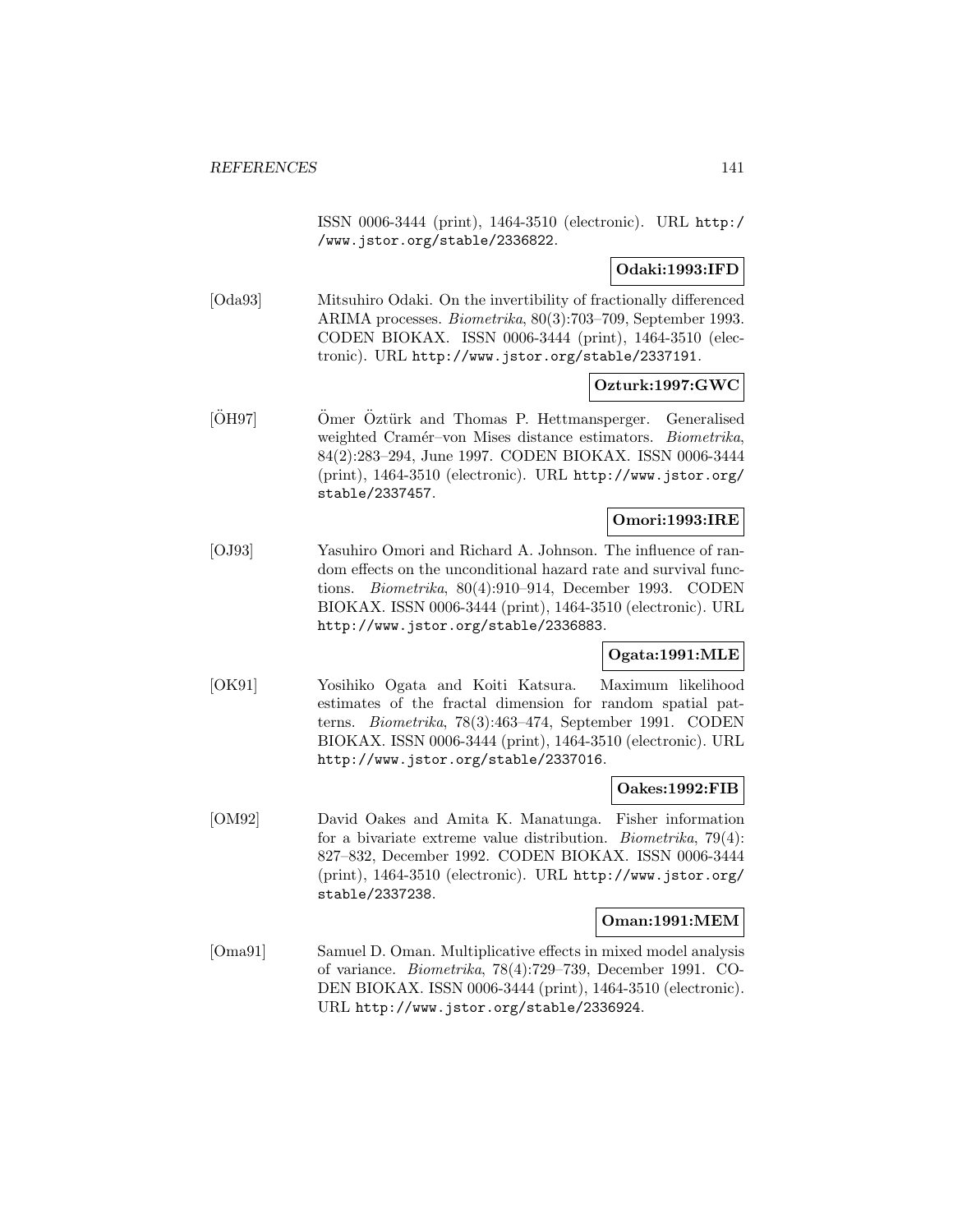#### **Oman:1998:CRS**

[Oma98] Samuel D. Oman. Calibration with random slopes. Biometrika, 85(2):439–449, June 1998. CODEN BIOKAX. ISSN 0006-3444 (print), 1464-3510 (electronic). URL http://www.jstor.org/ stable/2337369.

# **ONeill:1992:ERN**

[O'N92] Terence J. O'Neill. Error rates of non-Bayes classification rules and the robustness of Fisher's linear discriminant function. Biometrika, 79(1):177–184, March 1992. CODEN BIOKAX. ISSN 0006-3444 (print), 1464-3510 (electronic). URL http:// www.jstor.org/stable/2337158.

# **OQuigley:1998:SRC**

[OR98] John O'Quigley and Ethan Reiner. A stopping rule for the continual reassessment method. Biometrika, 85(3):741–748, September 1998. CODEN BIOKAX. ISSN 0006-3444 (print), 1464-3510 (electronic). URL http://www.jstor.org/stable/ 2337400.

#### **Orme:1998:IST**

[Orm98] Chris D. Orme. On the insensitivity of the score test for heterogeneity to omitted covariates in multivariate failure time models. Biometrika, 85(2):457–461, June 1998. CODEN BIOKAX. ISSN 0006-3444 (print), 1464-3510 (electronic). URL http:// www.jstor.org/stable/2337371.

#### **Osiewalski:1993:RBI**

[OS93] Jacek Osiewalski and Mark F. J. Steel. Robust Bayesian inference in  $l_q$ -spherical models. *Biometrika*, 80(2):456–460, June 1993. CODEN BIOKAX. ISSN 0006-3444 (print), 1464-3510 (electronic). URL http://www.jstor.org/stable/2337215.

# **Oh:1991:AML**

[OSS91] Chang-Hyuck Oh, Norman C. Severo, and John Slivka. Approximations to the maximum likelihood estimate in some pure birth processes. Biometrika, 78(2):295–299, June 1991. CODEN BIOKAX. ISSN 0006-3444 (print), 1464-3510 (electronic). URL http://www.jstor.org/stable/2337255.

# **Paik:1996:QLR**

[Pai96] Myunghee Cho Paik. Quasi-likelihood regression models with missing covariates. Biometrika, 83(4):825–834, December 1996.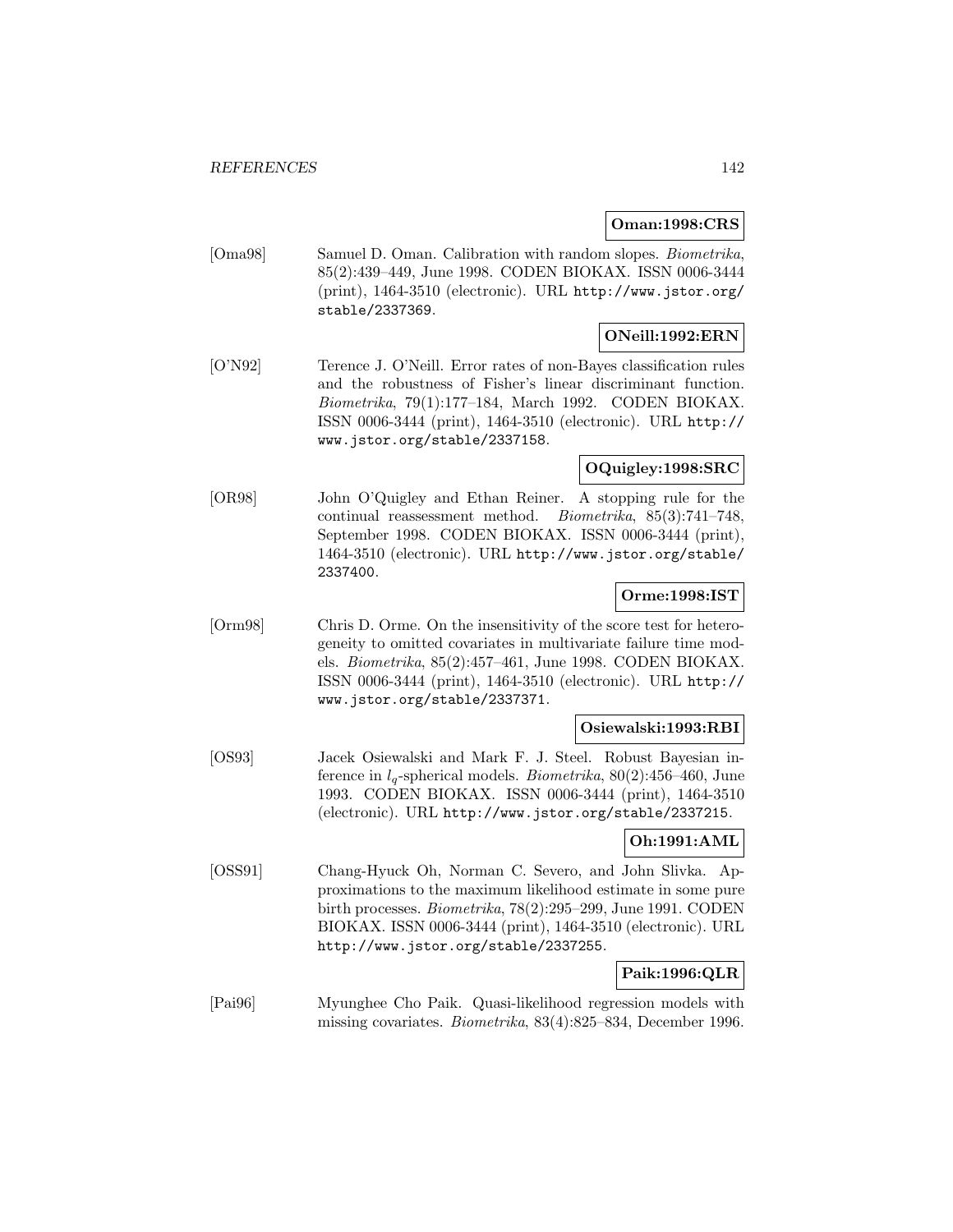CODEN BIOKAX. ISSN 0006-3444 (print), 1464-3510 (electronic). URL http://www.jstor.org/stable/2337286.

#### **Pankratz:1993:DTO**

[Pan93] Alan Pankratz. Detecting and treating outliers in dynamic regression models. Biometrika, 80(4):847–854, December 1993. CODEN BIOKAX. ISSN 0006-3444 (print), 1464-3510 (electronic). URL http://www.jstor.org/stable/2336876.

#### **Park:1997:NRB**

[Par97a] Hyo-Il Park. A note on the relation between two forms of linear rank statistics for right censored and grouped data. Biometrika, 84(4):987–988, December 1997. CODEN BIOKAX. ISSN 0006- 3444 (print), 1464-3510 (electronic). URL http://www.jstor. org/stable/2337671.

#### **Parmigiani:1997:TME**

[Par97b] Giovanni Parmigiani. Timing medical examinations via intensity functions. Biometrika, 84(4):803–816, December 1997. CO-DEN BIOKAX. ISSN 0006-3444 (print), 1464-3510 (electronic). URL http://www.jstor.org/stable/2337653.

#### **Patel:1991:AID**

[Pat91] H. I. Patel. Analysis of incomplete data from a clinical trial with repeated measurements. Biometrika, 78(3):609–619, September 1991. CODEN BIOKAX. ISSN 0006-3444 (print), 1464-3510 (electronic). URL http://www.jstor.org/stable/2337030.

#### **Paul:1990:MLE**

[Pau90] S. R. Paul. Maximum likelihood estimation of intraclass correlation in the analysis of familial data: Estimating equation approach. Biometrika, 77(3):549–555, September 1990. CODEN BIOKAX. ISSN 0006-3444 (print), 1464-3510 (electronic). URL http://www.jstor.org/stable/2336993.

#### **Pauler:1998:SCR**

[Pau98] Donna K. Pauler. The Schwarz criterion and related methods for normal linear models. Biometrika, 85(1):13–27, March 1998. CODEN BIOKAX. ISSN 0006-3444 (print), 1464-3510 (electronic). URL http://www.jstor.org/stable/2337306.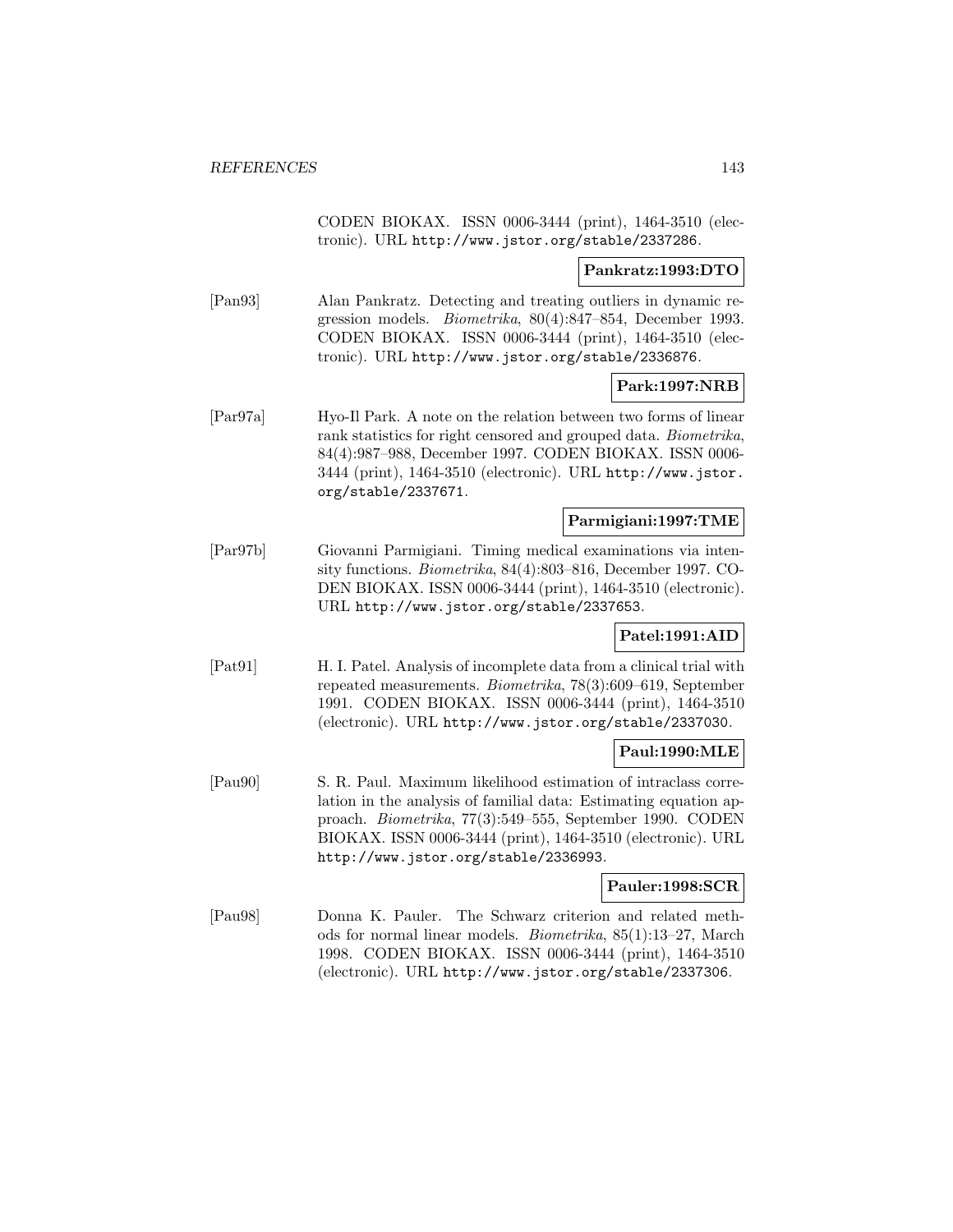#### **Pawitan:1996:AEC**

[Paw96] Yudi Pawitan. Automatic estimation of the cross-spectrum of a bivariate time series. Biometrika, 83(2):419–432, June 1996. CODEN BIOKAX. ISSN 0006-3444 (print), 1464-3510 (electronic). URL http://www.jstor.org/stable/2337611.

#### **Prentice:1992:CSF**

[PC92] R. L. Prentice and J. Cai. Covariance and survivor function estimation using censored multivariate failure time data. Biometrika, 79(3):495–512, September 1992. CODEN BIOKAX. ISSN 0006-3444 (print), 1464-3510 (electronic). URL http://www.jstor.org/stable/2336781. See correction [PC93].

## **Prentice:1993:ACC**

[PC93] R. L. Prentice and J. Cai. Amendments and corrections: "Covariance and survivor function estimation using censored multivariate failure time data" [Biometrika **79** (1992), no. 3, 495–512; (93j:62239)]. Biometrika, 80(3):711–712, September 1993. CO-DEN BIOKAX. ISSN 0006-3444 (print), 1464-3510 (electronic). URL http://www.jstor.org/stable/2337193. See [PC92].

#### **Philipson:1997:ESS**

[PD97a] Tomas Philipson and Jeffrey DeSimone. Experiments and subject sampling. Biometrika, 84(3):619–630, September 1997. CO-DEN BIOKAX. ISSN 0006-3444 (print), 1464-3510 (electronic). URL http://www.jstor.org/stable/2337583.

#### **Pinheiro:1997:ERB**

[PD97b] José C. Pinheiro and David L. DeMets. Estimating and reducing bias in group sequential designs with Gaussian independent increment structure. Biometrika, 84(4):831–845, December 1997. CODEN BIOKAX. ISSN 0006-3444 (print), 1464-3510 (electronic). URL http://www.jstor.org/stable/2337655.

### **Palma:1999:SAI**

[PD99] Wilfredo Palma and Guido Del Pino. Statistical analysis of incomplete long-range dependent data. Biometrika, 86(4):965– 972, December 1999. CODEN BIOKAX. ISSN 0006-3444 (print), 1464-3510 (electronic). URL http://www.jstor.org/ stable/2673601.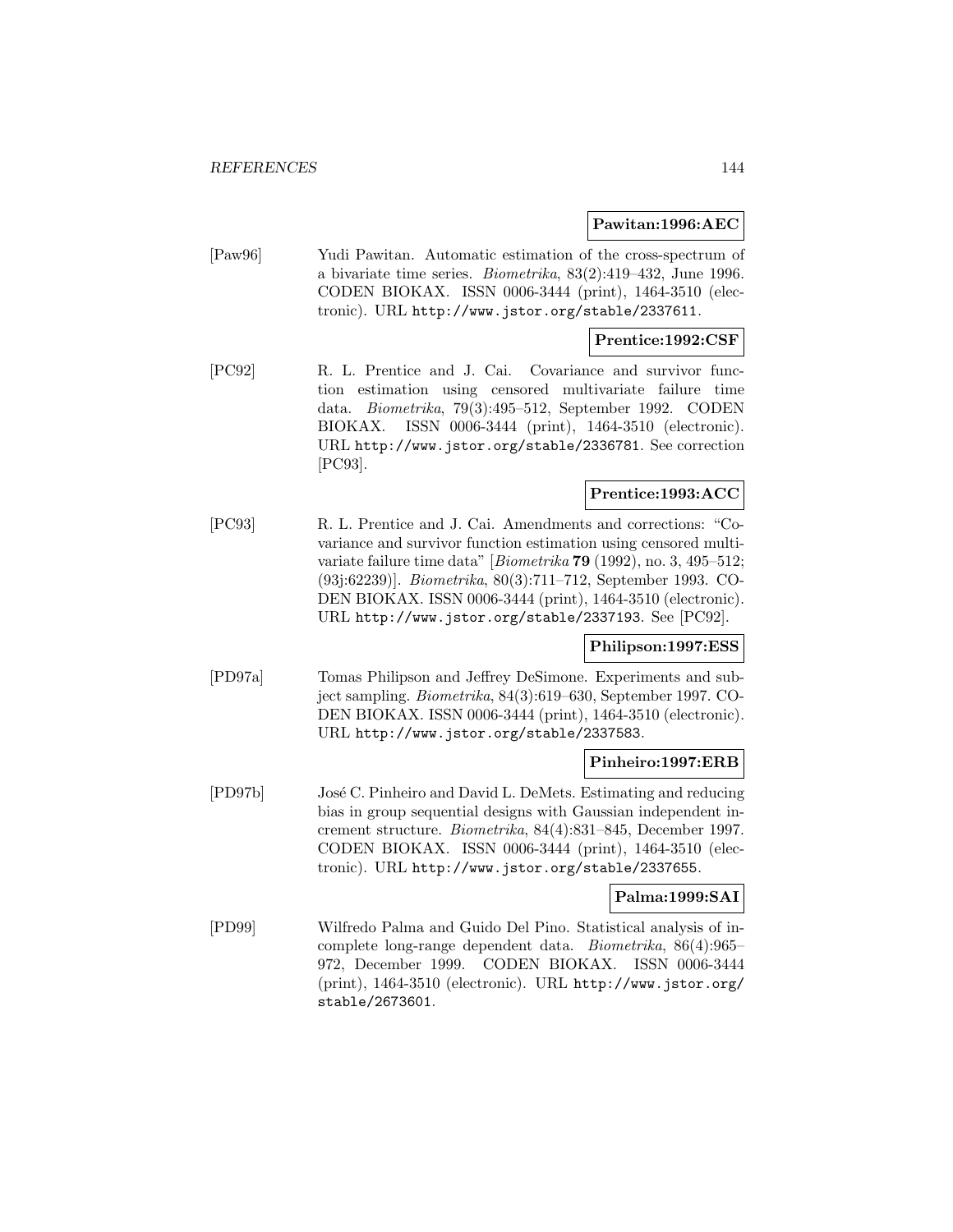## **Paulino:1995:BMC**

[PdBP95] Carlos Daniel Mimoso Paulino and Carlos Alberto de Braganca Pereira. Bayesian methods for categorical data under informative general censoring. Biometrika, 82(2):439–446, June 1995. CODEN BIOKAX. ISSN 0006-3444 (print), 1464-3510 (electronic). URL http://www.jstor.org/stable/2337423.

# **Pearl:1995:CDE**

[Pea95a] Judea Pearl. Causal diagrams for empirical research. Biometrika, 82(4):669–688, December 1995. CODEN BIOKAX. ISSN 0006-3444 (print), 1464-3510 (electronic). URL http: //www.jstor.org/stable/2337329. See discussion [CW95, Daw95, FGS95, Fre95, IR95, Rob95, Ros95, Sha95, Sob95] and rejoinder [Pea95b].

# **Pearl:1995:RDC**

[Pea95b] Judea Pearl. Rejoinder to discussions of "Causal Diagrams for Empirical Research". Biometrika, 82(4):702–710, December 1995. CODEN BIOKAX. ISSN 0006-3444 (print), 1464-3510 (electronic). URL http://www.jstor.org/stable/2337339. See [Pea95a].

# **Pepe:1992:IUS**

[Pep92] Margaret Sullivan Pepe. Inference using surrogate outcome data and a validation sample. Biometrika, 79(2):355–365, June 1992. CODEN BIOKAX. ISSN 0006-3444 (print), 1464-3510 (electronic). URL http://www.jstor.org/stable/2336846.

## **Pepe:1997:RMF**

[Pep97] Margaret Sullivan Pepe. A regression modelling framework for receiver operating characteristic curves in medical diagnostic testing. Biometrika, 84(3):595–608, September 1997. CODEN BIOKAX. ISSN 0006-3444 (print), 1464-3510 (electronic). URL http://www.jstor.org/stable/2337581.

# **Percival:1995:EWV**

[Per95] Donald P. Percival. On estimation of the wavelet variance. Biometrika, 82(3):619–631, September 1995. CODEN BIOKAX. ISSN 0006-3444 (print), 1464-3510 (electronic). URL http://www.jstor.org/stable/2337538.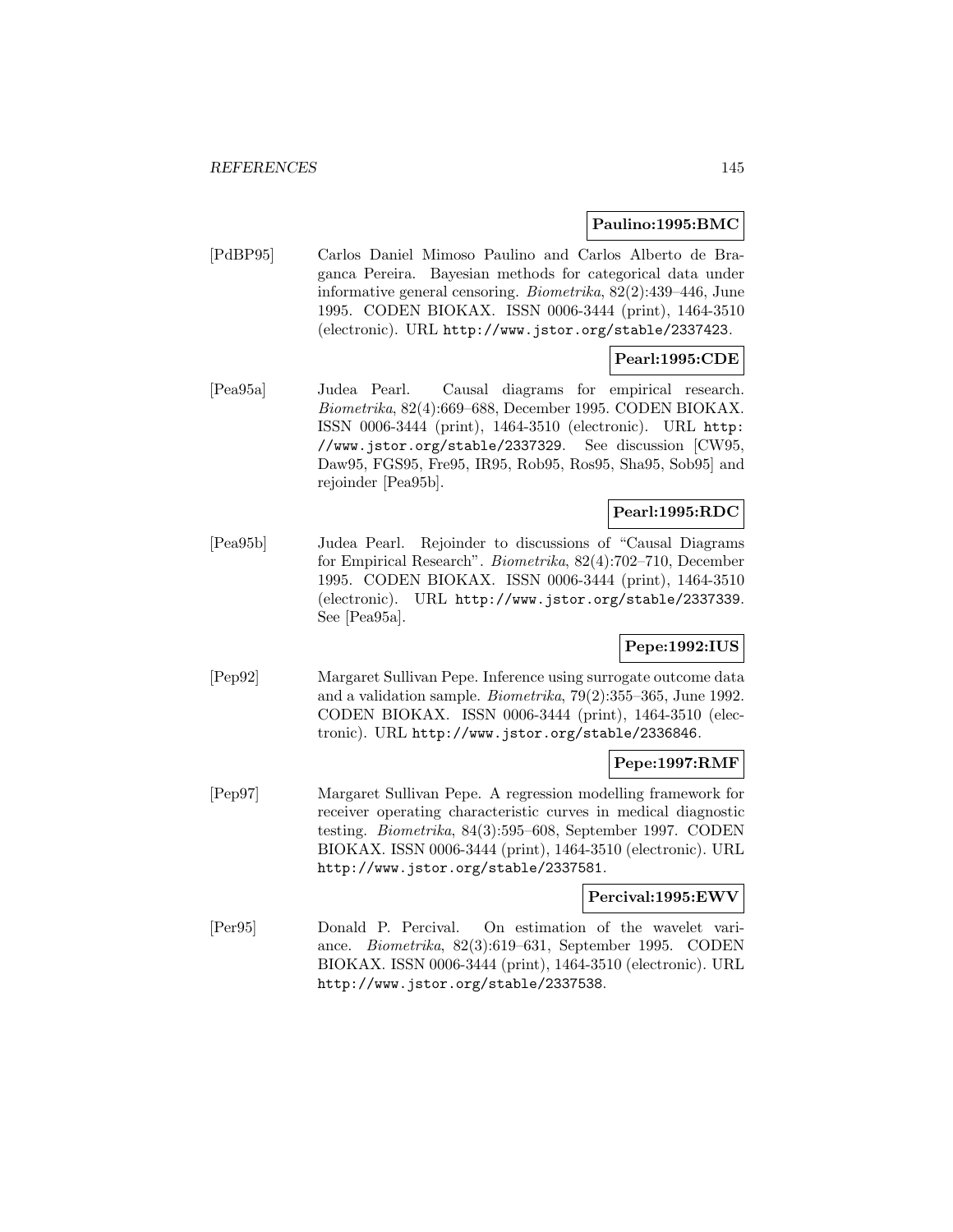### **Perron:1999:BAR**

[Per99] François Perron. Beyond accept-reject sampling. *Biometrika*, 86(4):803–813, December 1999. CODEN BIOKAX. ISSN 0006- 3444 (print), 1464-3510 (electronic). URL http://www.jstor. org/stable/2673586.

## **Pantula:1993:LSD**

[PF93] Sastry G. Pantula and Wayne A. Fuller. The large sample distribution of the roots of the second order autoregressive polynomial. Biometrika, 80(4):919–923, December 1993. CODEN BIOKAX. ISSN 0006-3444 (print), 1464-3510 (electronic). URL http://www.jstor.org/stable/2336885.

## **Pawitan:1991:EBC**

[PG91] Y. Pawitan and A. K. Gangopadhyay. Efficient bias corrected nonparametric spectral estimation. Biometrika, 78(4):825–832, December 1991. CODEN BIOKAX. ISSN 0006-3444 (print), 1464-3510 (electronic). URL http://www.jstor.org/stable/ 2336934.

# **Pena:1993:CPM**

[PG93] Daniel Pe˜na and Irwin Guttman. Comparing probabilistic methods for outlier detection in linear models. Biometrika, 80 (3):603–610, September 1993. CODEN BIOKAX. ISSN 0006- 3444 (print), 1464-3510 (electronic). URL http://www.jstor. org/stable/2337181.

## **Prentice:1997:RHR**

[PH97] Ross L. Prentice and Li Hsu. Regression on hazard ratios and cross ratios in multivariate failure time analysis. Biometrika, 84(2):349–363, June 1997. CODEN BIOKAX. ISSN 0006-3444 (print), 1464-3510 (electronic). URL http://www.jstor.org/ stable/2337462.

# **Pigeot:1990:CAE**

[Pig90] Iris Pigeot. A class of asymptotically efficient noniterative estimators of a common odds ratio. Biometrika, 77(2):420– 423, June 1990. CODEN BIOKAX. ISSN 0006-3444 (print), 1464-3510 (electronic). URL http://www.jstor.org/stable/ 2336825.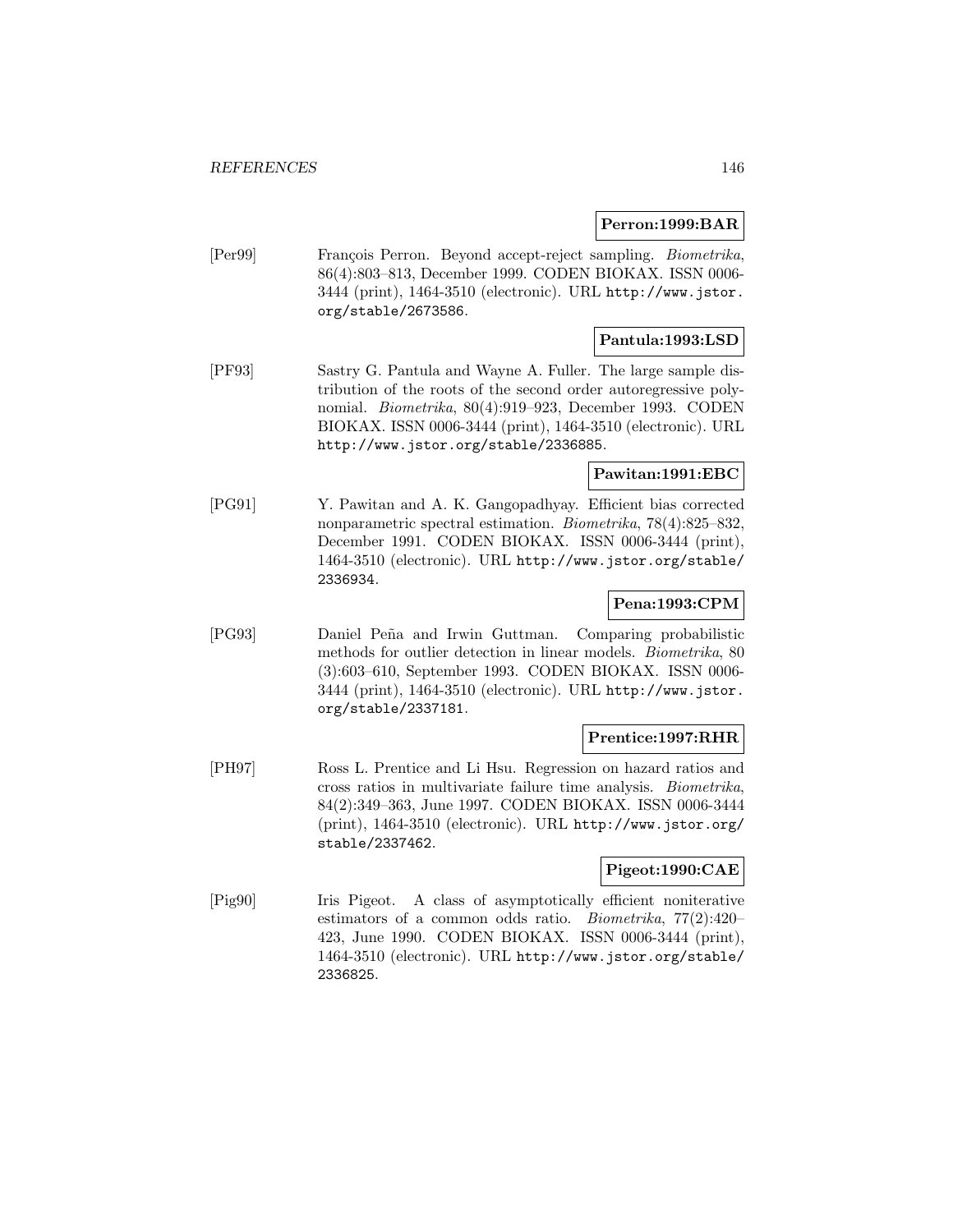#### **Pfeffermann:1991:PUR**

[PK91] Danny Pfeffermann and Abba M. Krieger. Poststratification using regression estimators when information on strata means and sizes is missing. Biometrika, 78(2):409–419, June 1991. CODEN BIOKAX. ISSN 0006-3444 (print), 1464-3510 (electronic). URL http://www.jstor.org/stable/2337268.

## **Papageorgiou:1998:OSD**

[PK98] Ioulia Papageorgiou and K. X. Karakostas. On optimal sampling designs for autocorrelated finite populations. Biometrika, 85(2):482–486, June 1998. CODEN BIOKAX. ISSN 0006-3444 (print), 1464-3510 (electronic). URL http://www.jstor.org/ stable/2337375.

## **Pukkila:1990:IAM**

[PKK90] Tarmo Pukkila, Sergio Koreisha, and Arto Kallinen. The identification of ARMA models. Biometrika, 77(3):537–548, September 1990. CODEN BIOKAX. ISSN 0006-3444 (print), 1464-3510 (electronic). URL http://www.jstor.org/stable/2336992.

## **Pocock:1990:DPC**

[Poc90] S. J. Pocock. Discussion of paper by C. B. Begg. Biometrika, 77 (3):480–481, September 1990. CODEN BIOKAX. ISSN 0006- 3444 (print), 1464-3510 (electronic). URL http://www.jstor. org/stable/2336982. See [Beg90b].

#### **Polson:1991:RPM**

[Pol91] Nicholas G. Polson. A representation of the posterior mean for a location model. Biometrika, 78(2):426–430, June 1991. CODEN BIOKAX. ISSN 0006-3444 (print), 1464-3510 (electronic). URL http://www.jstor.org/stable/2337270.

#### **Poskitt:1987:MHR**

[Pos87] D. S. Poskitt. A modified Hannan–Rissanen strategy for mixed autoregressive-moving average order determination. Biometrika, 74(4):781–790, December 1987. CODEN BIOKAX. ISSN 0006-3444 (print), 1464-3510 (electronic). URL http:// www.jstor.org/stable/2336472. See correction [Pos90].

# **Poskitt:1990:ACM**

[Pos90] D. S. Poskitt. Amendments and corrections: "A modified Hannan–Rissanen strategy for mixed autoregressive-moving av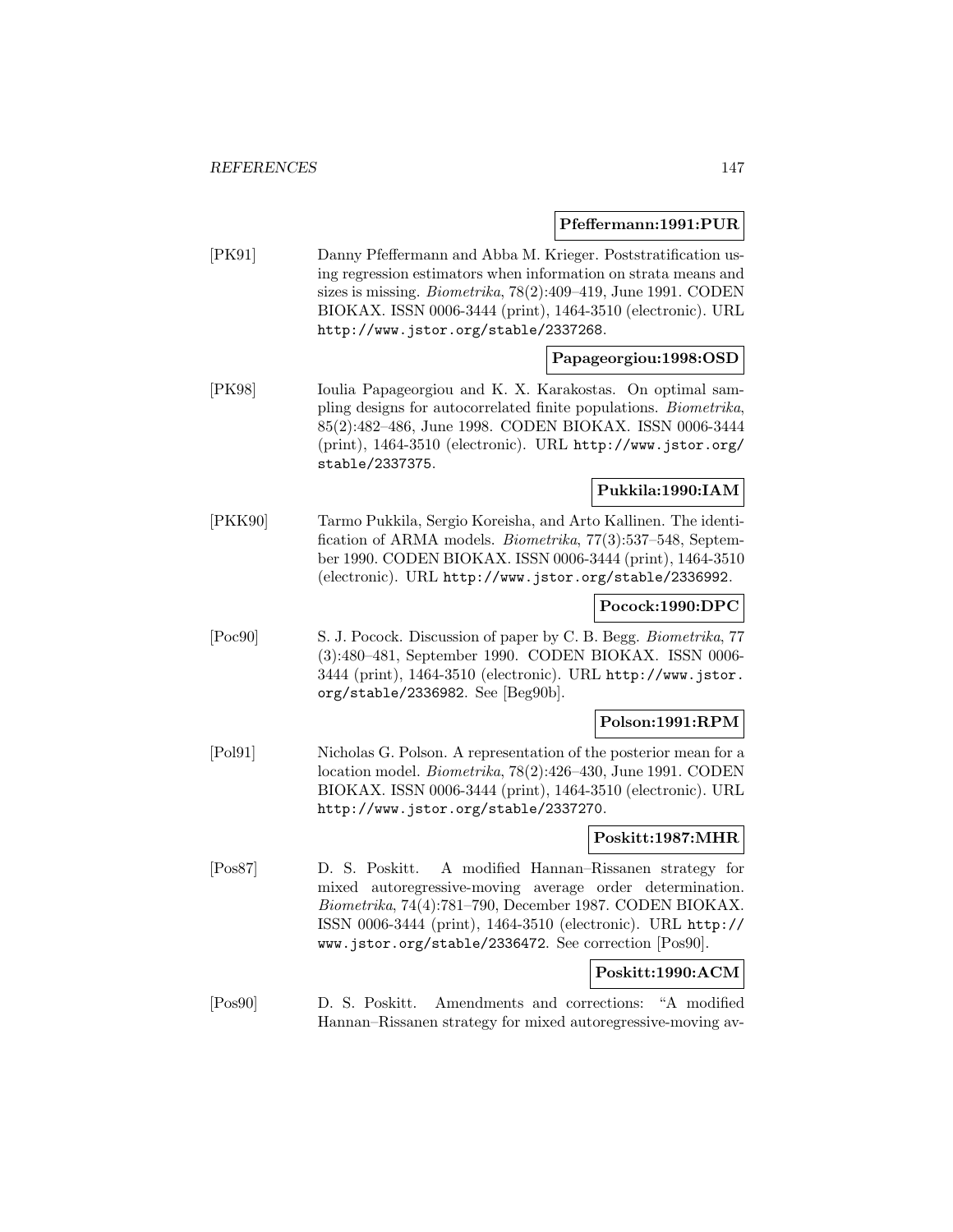erage order determination" [Biometrika **74** (1987), no. 4, 781– 790; MR0919846 (90f:62291)]. Biometrika, 77(3):667, September 1990. CODEN BIOKAX. ISSN 0006-3444 (print), 1464-3510 (electronic). URL http://www.jstor.org/stable/2337010. See [Pos87].

## **Pourahmadi:1999:JMC**

[Pou99] Mohsen Pourahmadi. Joint mean-covariance models with applications to longitudinal data: Unconstrained parameterisation. Biometrika, 86(3):677–690, September 1999. CODEN BIOKAX. ISSN 0006-3444 (print), 1464-3510 (electronic). URL http://www.jstor.org/stable/2673662.

# **Peddada:1992:JVE**

[PP92] Shyamal Das Peddada and Girish Patwardhan. Jackknife variance estimators in linear models. Biometrika, 79(3):654–657, September 1992. CODEN BIOKAX. ISSN 0006-3444 (print), 1464-3510 (electronic). URL http://www.jstor.org/stable/ 2336797.

# **Pierce:1994:HOA**

[PP94] Donald A. Pierce and Dawn Peters. Higher-order asymptotics and the likelihood principle: One-parameter models. Biometrika, 81(1):1–10, March 1994. CODEN BIOKAX. ISSN 0006-3444 (print), 1464-3510 (electronic). URL http://www. jstor.org/stable/2337045. See corrections [PP95].

# **Pierce:1995:ACH**

[PP95] Donald A. Pierce and Dawn Peters. Amendments and corrections: "Higher-order asymptotics and the likelihood principle: one-parameter models" [Biometrika **81** (1994), no. 1, 1– 10; (95a:62011)]. Biometrika, 82(1):235, March 1995. CODEN BIOKAX. ISSN 0006-3444 (print), 1464-3510 (electronic). URL http://www.jstor.org/stable/2337645. See [PP94].

## **Pierce:1999:IET**

[PP99] Donald A. Pierce and Dawn Peters. Improving on exact tests by approximate conditioning. Biometrika, 86(2):265–277, June 1999. CODEN BIOKAX. ISSN 0006-3444 (print), 1464-3510 (electronic). URL http://www.jstor.org/stable/2673510.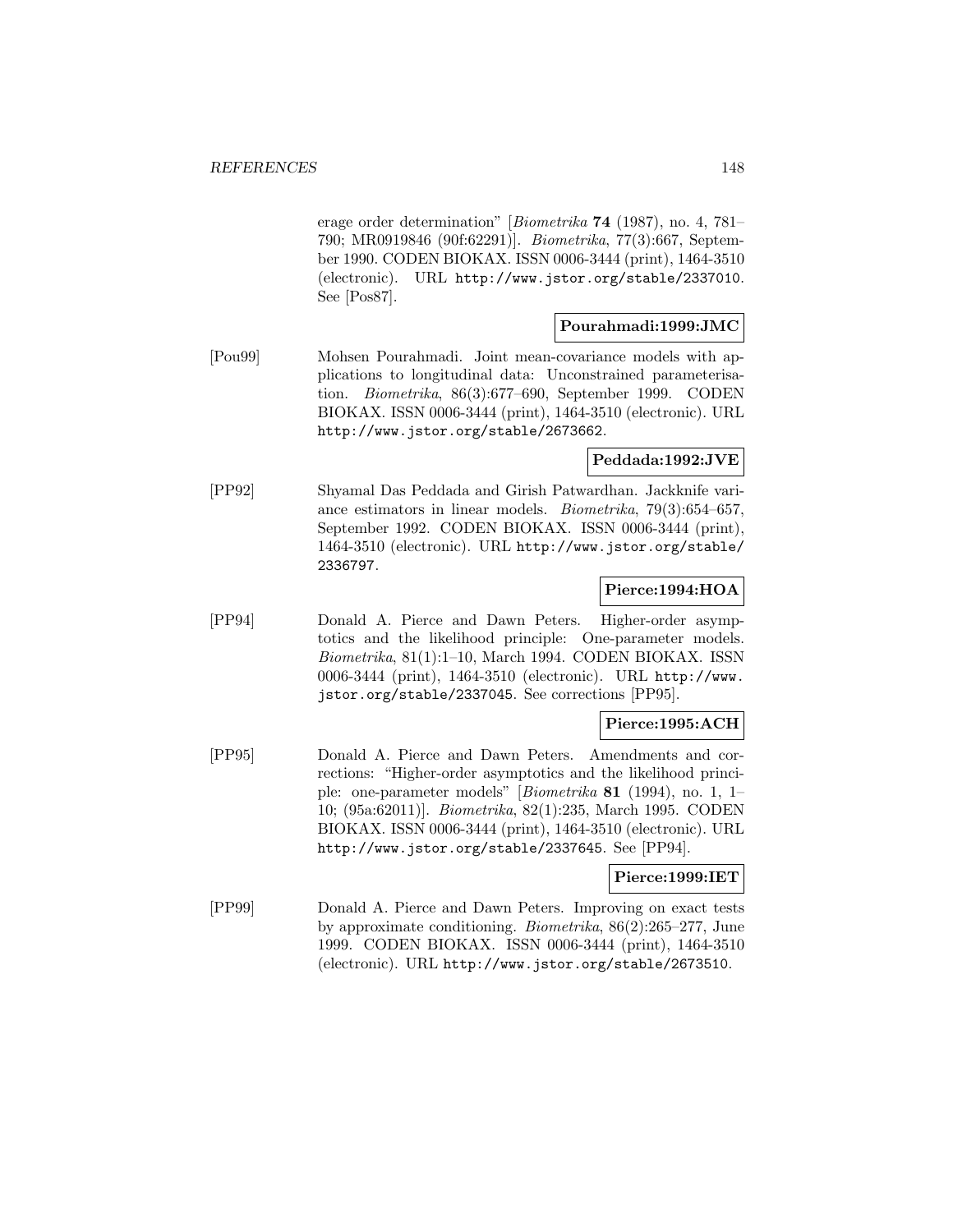#### **Preisser:1996:DDG**

[PQ96] John S. Preisser and Bahjat F. Qaqish. Deletion diagnostics for generalised estimating equations. Biometrika, 83(3):551–562, September 1996. CODEN BIOKAX. ISSN 0006-3444 (print), 1464-3510 (electronic). URL http://www.jstor.org/stable/ 2337508.

### **Pukelsheim:1992:ERA**

[PR92] Friedrich Pukelsheim and Sabine Rieder. Efficient rounding of approximate designs. Biometrika, 79(4):763–770, December 1992. CODEN BIOKAX. ISSN 0006-3444 (print), 1464-3510 (electronic). URL http://www.jstor.org/stable/2337232.

# **Pikounis:1994:LRT**

[PR94a] V. Bill Pikounis and P. V. Rao. Linear rank tests for the nonresponders problem with censored data. Biometrika, 81(4): 691–699, December 1994. CODEN BIOKAX. ISSN 0006-3444 (print), 1464-3510 (electronic). URL http://www.jstor.org/ stable/2337072.

## **Polson:1994:BFD**

[PR94b] Nicholas G. Polson and Gareth O. Roberts. Bayes factors for discrete observations from diffusion processes. Biometrika, 81 (1):11–26, March 1994. CODEN BIOKAX. ISSN 0006-3444 (print), 1464-3510 (electronic). URL http://www.jstor.org/ stable/2337046.

## **Proschan:1997:CPF**

[Pro97] Michael A. Proschan. Conditional power with Fisher's least significant difference procedure. Biometrika, 84(1):197–208, March 1997. CODEN BIOKAX. ISSN 0006-3444 (print), 1464-3510 (electronic). URL http://www.jstor.org/stable/2337566.

#### **Proschan:1999:PSF**

[Pro99] Michael A. Proschan. Properties of spending function boundaries. Biometrika, 86(2):466–473, June 1999. CODEN BIOKAX. ISSN 0006-3444 (print), 1464-3510 (electronic). URL http://www.jstor.org/stable/2673527.

## **Pericchi:1995:NBI**

[PS95a] Luis R. Pericchi and Bruno Sansó. A note on bounded influence in Bayesian analysis. Biometrika, 82(1):223–225, March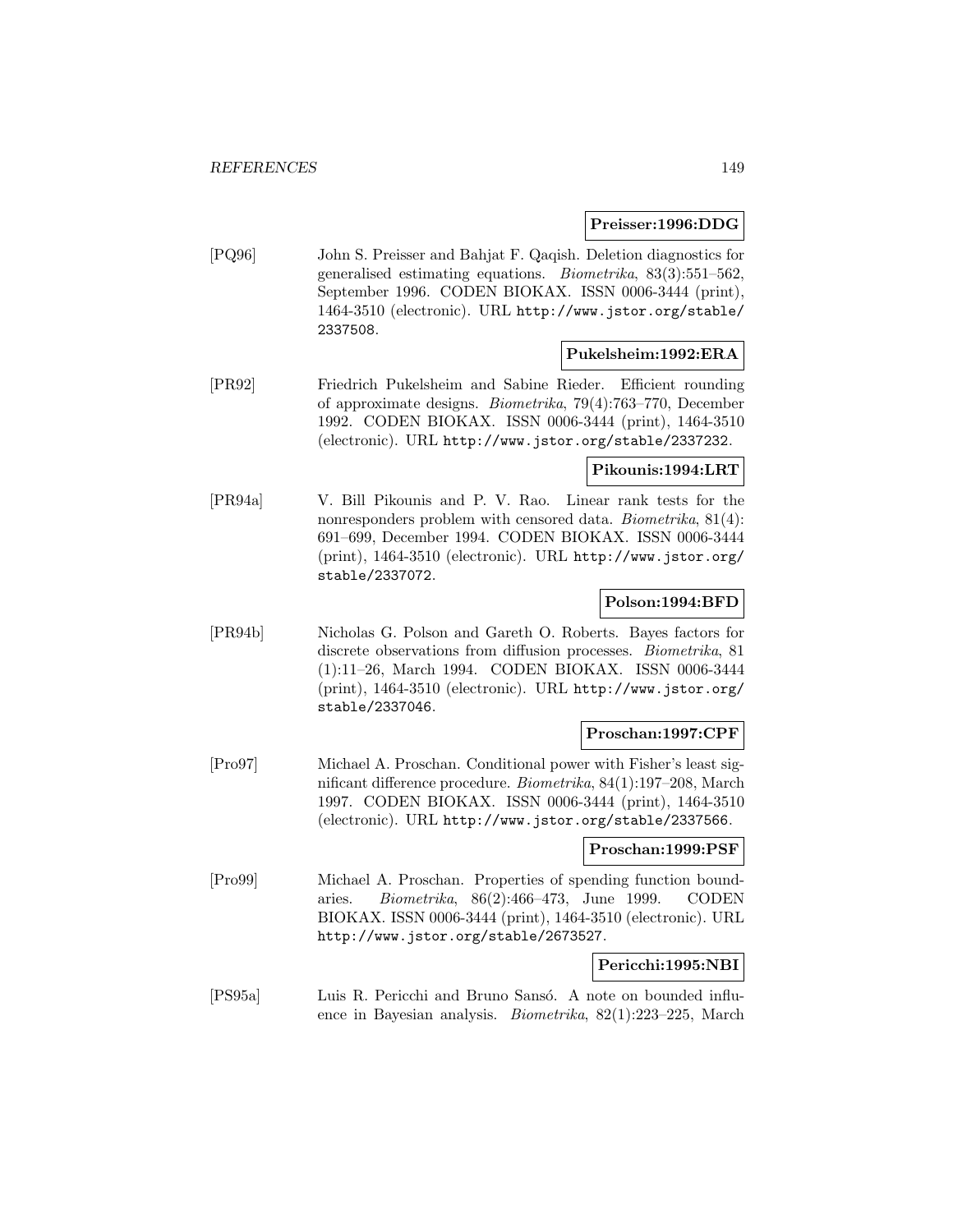1995. CODEN BIOKAX. ISSN 0006-3444 (print), 1464-3510 (electronic). URL http://www.jstor.org/stable/2337642.

#### **Prentice:1995:ADS**

[PS95b] Ross L. Prentice and Lianne Sheppard. Aggregate data studies of disease risk factors. Biometrika, 82(1):113–125, March 1995. CODEN BIOKAX. ISSN 0006-3444 (print), 1464-3510 (electronic). URL http://www.jstor.org/stable/2337632.

### **Pfanzagl:1996:SHP**

[PS96] J. Pfanzagl and O. Sheynin. Studies in the history of probability and statistics. XLIV. A forerunner of the *t*-distribution. Biometrika, 83(4):891–898, December 1996. CODEN BIOKAX. ISSN 0006-3444 (print), 1464-3510 (electronic). URL http:// www.jstor.org/stable/2337291.

## **Penzer:1997:ELA**

[PS97a] Jeremy Penzer and Brian Shea. The exact likelihood of an autoregressive-moving average model with incomplete data. Biometrika, 84(4):919–928, December 1997. CODEN BIOKAX. ISSN 0006-3444 (print), 1464-3510 (electronic). URL http:// www.jstor.org/stable/2337662.

## **Pickands:1997:EMG**

[PS97b] James Pickands III and Robert A. Stine. Estimation for an  $M/G/\infty$  queue with incomplete information. *Biometrika*, 84 (2):295–308, June 1997. CODEN BIOKAX. ISSN 0006-3444 (print), 1464-3510 (electronic). URL http://www.jstor.org/ stable/2337458.

## **Paik:1997:UCP**

[PT97] Myunghee Cho Paik and Wei-Yann Tsai. On using the Cox proportional hazards model with missing covariates. Biometrika, 84(3):579–593, September 1997. CODEN BIOKAX. ISSN 0006- 3444 (print), 1464-3510 (electronic). URL http://www.jstor. org/stable/2337580.

#### **Polson:1990:PDB**

[PW90] Nick Polson and Larry Wasserman. Prior distributions for the bivariate binomial. Biometrika, 77(4):901–904, December 1990. CODEN BIOKAX. ISSN 0006-3444 (print), 1464-3510 (electronic). URL http://www.jstor.org/stable/2337113.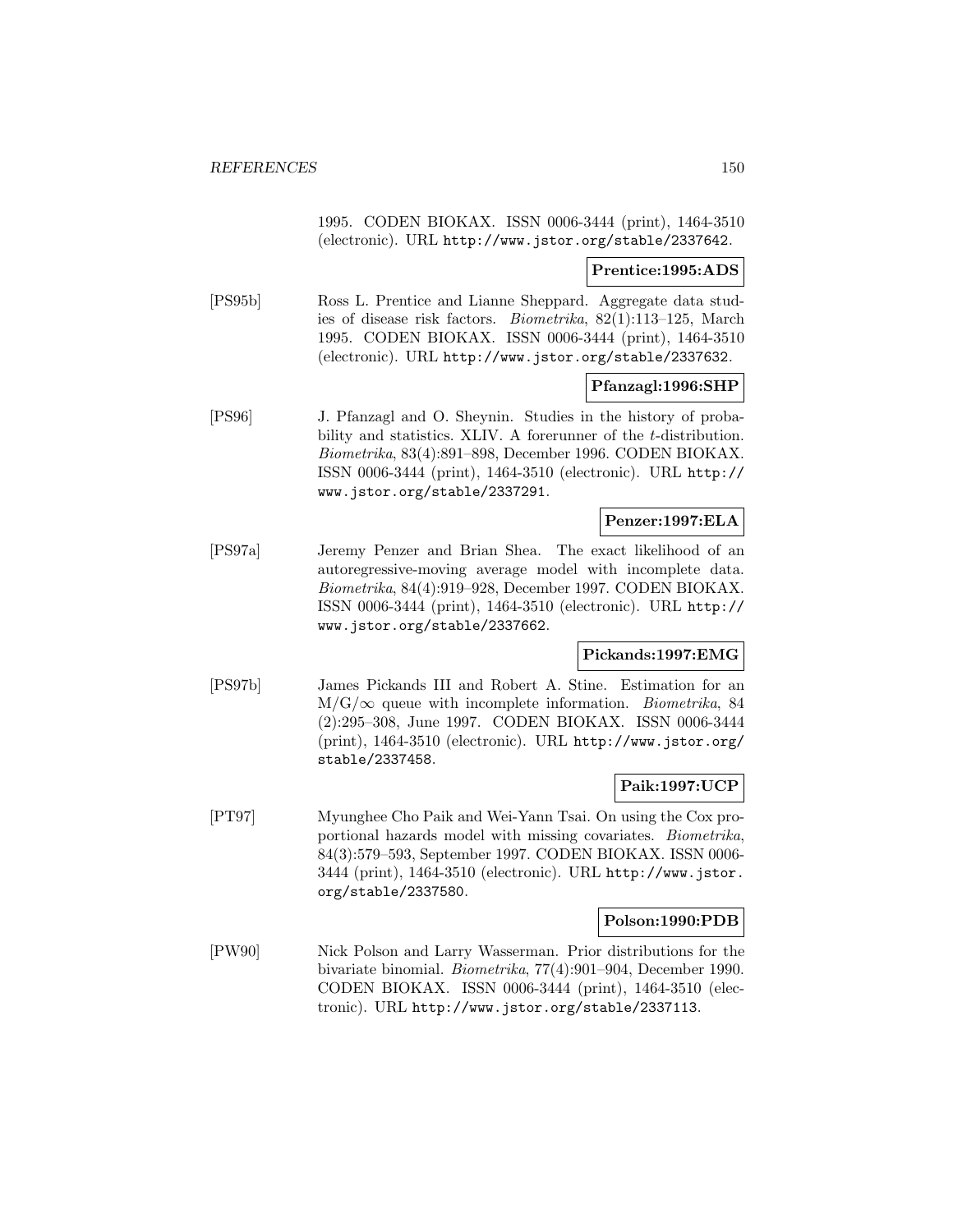### **Pistone:1996:GCG**

[PW96] Giovanni Pistone and Henry P. Wynn. Generalised confounding with Gröbner bases. Biometrika,  $83(3):653-666$ , September 1996. CODEN BIOKAX. ISSN 0006-3444 (print), 1464-3510 (electronic). URL http://www.jstor.org/stable/2337516.

## **Parzen:1994:RMB**

[PWY94] M. I. Parzen, L. J. Wei, and Z. Ying. A resampling method based on pivotal estimating functions. Biometrika, 81(2):341– 350, June 1994. CODEN BIOKAX. ISSN 0006-3444 (print), 1464-3510 (electronic). URL http://www.jstor.org/stable/ 2336964.

# **Pettit:1990:MEO**

[PY90] L. I. Pettit and K. D. S. Young. Measuring the effect of observations on Bayes factors. Biometrika, 77(3):455–466, September 1990. CODEN BIOKAX. ISSN 0006-3444 (print), 1464-3510 (electronic). URL http://www.jstor.org/stable/2336979.

# **Quinn:1991:FET**

[QF91] B. G. Quinn and J. M. Fernandes. A fast efficient technique for the estimation of frequency. Biometrika, 78(3):489–497, September 1991. CODEN BIOKAX. ISSN 0006-3444 (print), 1464-3510 (electronic). URL http://www.jstor.org/stable/ 2337018.

# **Qian:1996:GLM**

[QGG96] Guoqi Qian, George Gabor, and R. P. Gupta. Generalised linear model selection by the predictive least quasi-deviance criterion. Biometrika, 83(1):41–54, March 1996. CODEN BIOKAX. ISSN 0006-3444 (print), 1464-3510 (electronic). URL http://www. jstor.org/stable/2337431.

# **Qin:1998:ICC**

[Qin98] Jing Qin. Inferences for case-control and semiparametric two-sample density ratio models. Biometrika, 85(3):619–630, September 1998. CODEN BIOKAX. ISSN 0006-3444 (print), 1464-3510 (electronic). URL http://www.jstor.org/stable/ 2337391.

# **Quinn:1991:EFP**

[QT91] B. G. Quinn and P. J. Thomson. Estimating the frequency of a periodic function. Biometrika, 78(1):65–74, March 1991. CO-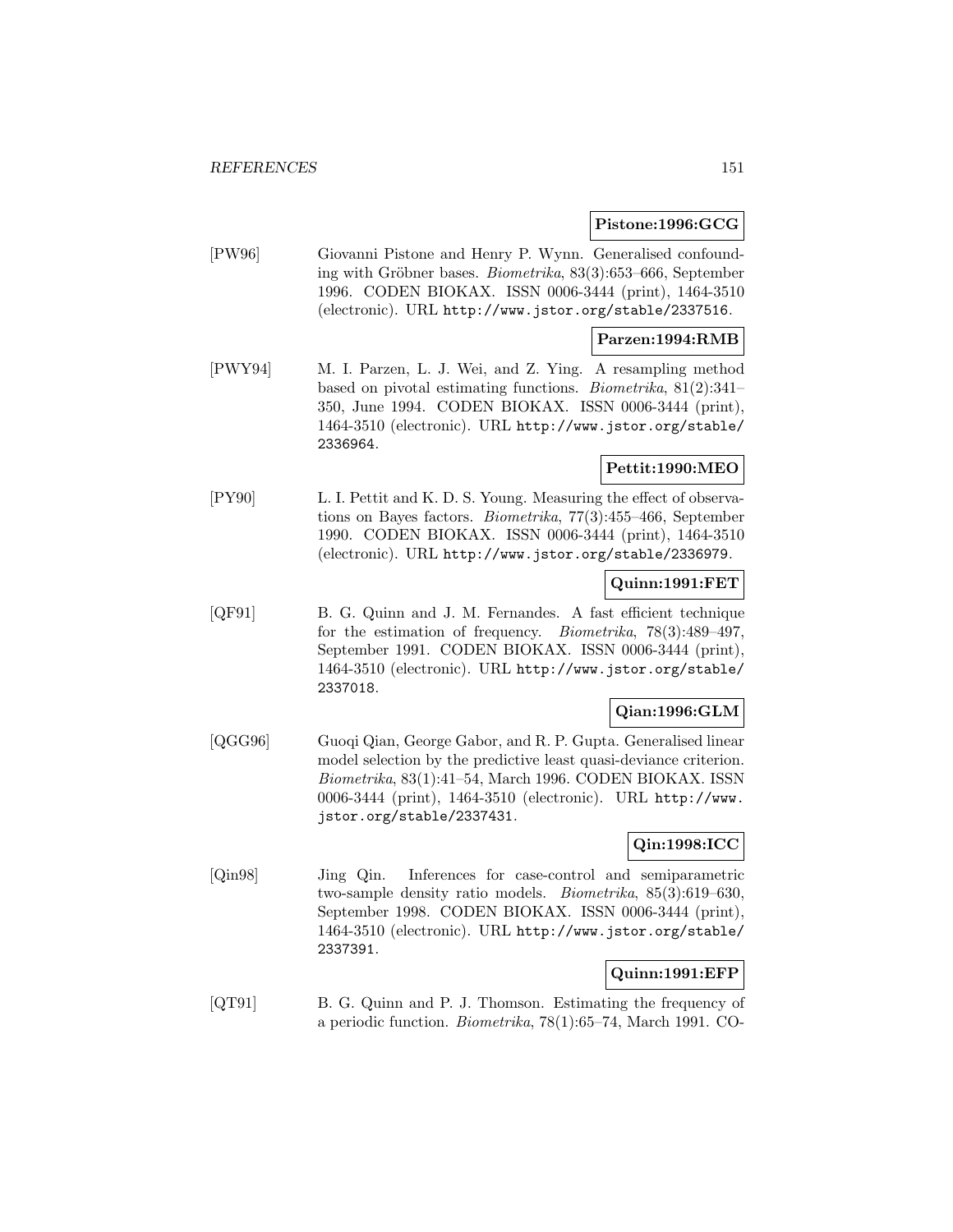DEN BIOKAX. ISSN 0006-3444 (print), 1464-3510 (electronic). URL http://www.jstor.org/stable/2336896.

# **Quinn:1999:FET**

[Qui99] B. G. Quinn. A fast efficient technique for the estimation of frequency: Interpretation and generalisation. Biometrika, 86 (1):213–220, March 1999. CODEN BIOKAX. ISSN 0006-3444 (print), 1464-3510 (electronic). URL http://www.jstor.org/ stable/2673549.

# **Qin:1997:GFT**

[QZ97] Jing Qin and Biao Zhang. A goodness-of-fit test for logistic regression models based on case-control data. Biometrika, 84 (3):609–618, September 1997. CODEN BIOKAX. ISSN 0006- 3444 (print), 1464-3510 (electronic). URL http://www.jstor. org/stable/2337582.

# **Qaqish:1997:CCS**

[QZC97] Bahjat F. Qaqish, Haibo Zhou, and Jianwen Cai. On casecontrol sampling of clustered data. Biometrika, 84(4):983–986, December 1997. CODEN BIOKAX. ISSN 0006-3444 (print), 1464-3510 (electronic). URL http://www.jstor.org/stable/ 2337670.

# **Rabinowitz:1993:EDA**

[Rab93] Daniel Rabinowitz. Estimating Durbin's approximation. Biometrika, 80(3):671–680, September 1993. CODEN BIOKAX. ISSN 0006-3444 (print), 1464-3510 (electronic). URL http:// www.jstor.org/stable/2337186.

## **Rabinowitz:1997:NEE**

[Rab97] Daniel Rabinowitz. A note on efficient estimation from casecontrol data. Biometrika, 84(2):486–488, June 1997. CODEN BIOKAX. ISSN 0006-3444 (print), 1464-3510 (electronic). URL http://www.jstor.org/stable/2337474.

#### **Raftery:1996:ABF**

[Raf96] Adrian E. Raftery. Approximate Bayes factors and accounting for model uncertainty in generalised linear models. Biometrika, 83(2):251–266, June 1996. CODEN BIOKAX. ISSN 0006-3444 (print), 1464-3510 (electronic). URL http://www.jstor.org/ stable/2337598.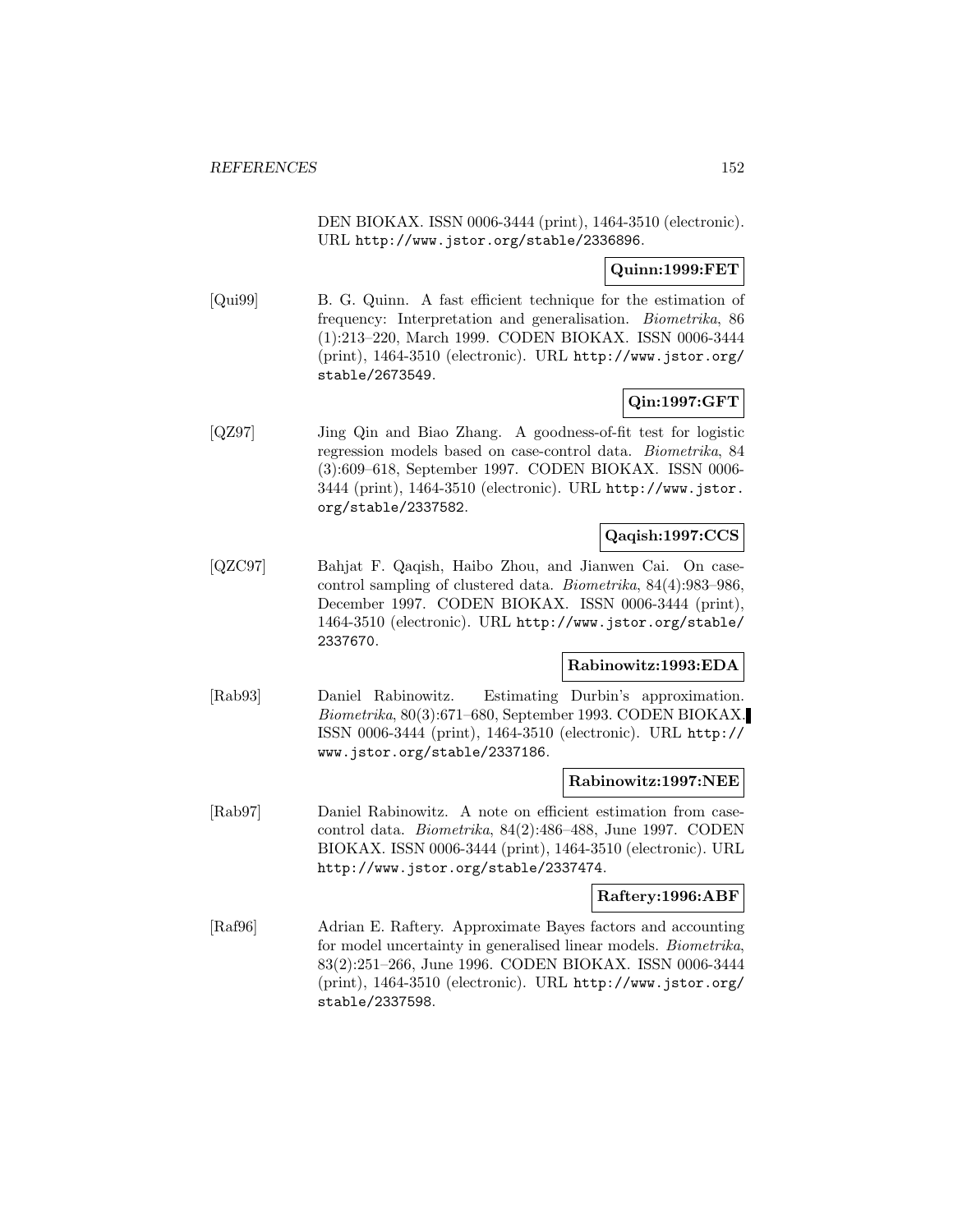### **Rahiala:1999:RCA**

[Rah99] Markku Rahiala. Random coefficient autoregressive models for longitudinal data. Biometrika, 86(3):718–722, September 1999. CODEN BIOKAX. ISSN 0006-3444 (print), 1464-3510 (electronic). URL http://www.jstor.org/stable/2673666.

## **Reschenhofer:1991:LTG**

[RB91] E. Reschenhofer and I. M. Bomze. Length tests for goodness of fit. Biometrika, 78(1):207–216, March 1991. CODEN BIOKAX. ISSN 0006-3444 (print), 1464-3510 (electronic). URL http:// www.jstor.org/stable/2336911. See correction [RB92].

#### **Reschenhofer:1992:ACL**

[RB92] E. Reschenhofer and I. M. Bomze. Amendments and corrections: "Length tests for goodness of fit" [Biometrika **78** (1991), no. 1, 207–216; (93a:62079)]. Biometrika, 79(4):859, December 1992. CODEN BIOKAX. ISSN 0006-3444 (print), 1464-3510 (electronic). URL http://www.jstor.org/stable/2337245. See [RB91].

## **Reeves:1991:ECV**

[Ree91] Gillian K. Reeves. Estimation of contrast variances in linear models. Biometrika, 78(1):7–14, March 1991. CODEN BIOKAX. ISSN 0006-3444 (print), 1464-3510 (electronic). URL http://www.jstor.org/stable/2336891.

#### **Reeves:1993:GFT**

[Ree93] Gillian K. Reeves. Goodness-of-fit tests in two-state processes. Biometrika, 80(2):431–442, June 1993. CODEN BIOKAX. ISSN 0006-3444 (print), 1464-3510 (electronic). URL http:/ /www.jstor.org/stable/2337212.

#### **Roeder:1998:MHF**

[REKB98] Kathryn Roeder, Michael Escobar, Joseph B. Kadane, and Ivan Balazs. Measuring heterogeneity in forensic databases using hierarchical Bayes models. Biometrika, 85(2):269–287, June 1998. CODEN BIOKAX. ISSN 0006-3444 (print), 1464-3510 (electronic). URL http://www.jstor.org/stable/2337357.

# **Rue:1999:BOI**

[RH99] Håvard Rue and Merrilee A. Hurn. Bayesian object identification. Biometrika, 86(3):649–660, September 1999. CODEN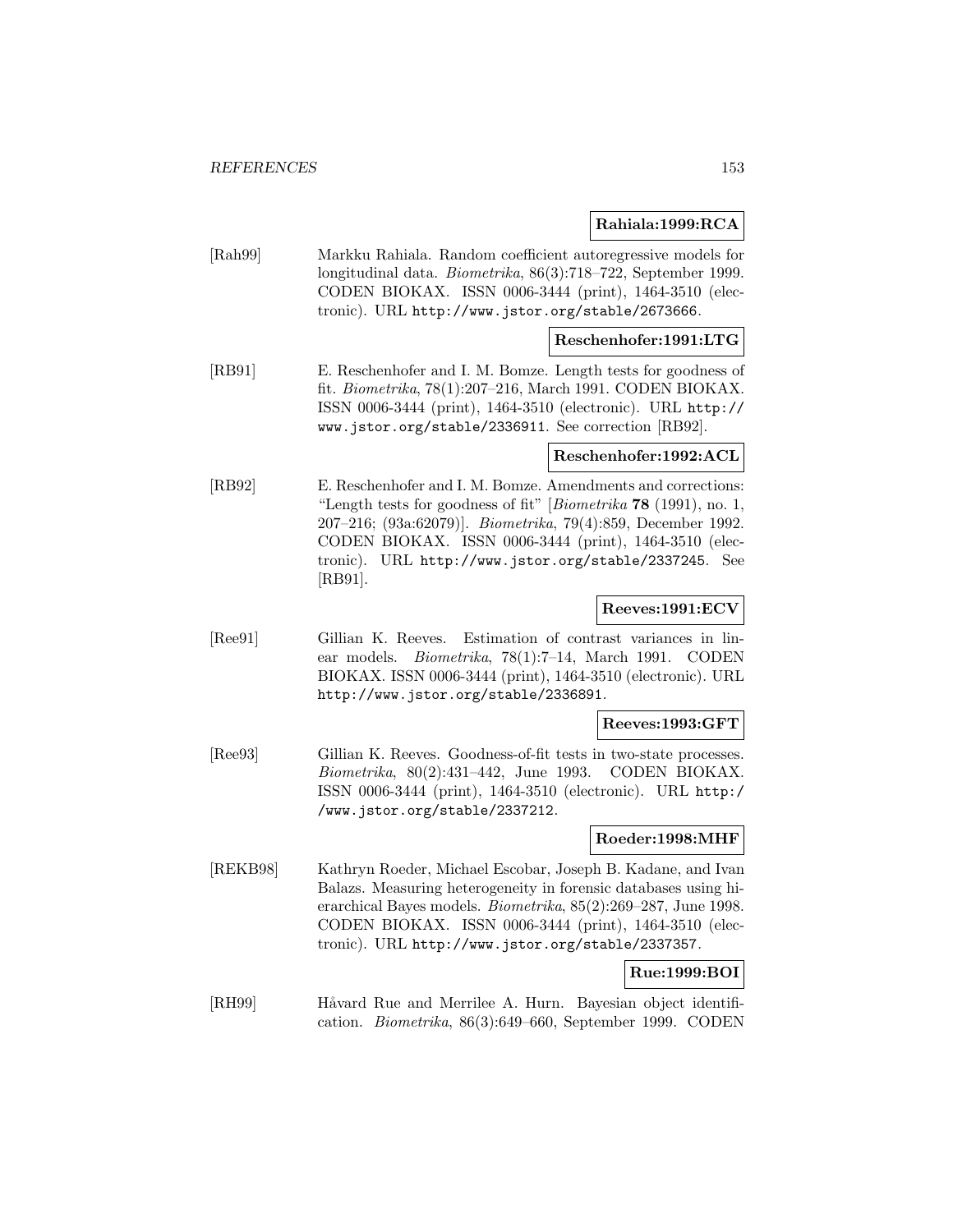BIOKAX. ISSN 0006-3444 (print), 1464-3510 (electronic). URL http://www.jstor.org/stable/2673660.

## **Raghunathan:1993:ABD**

[RI93] T. E. Raghunathan and Yoichi Ii. Analysis of binary data from a multicentre clinical trial. Biometrika, 80(1):127–139, March 1993. CODEN BIOKAX. ISSN 0006-3444 (print), 1464-3510 (electronic). URL http://www.jstor.org/stable/2336763.

## **Ringrose:1996:ACR**

[Rin96] Trevor J. Ringrose. Alternative confidence regions for canonical variate analysis. Biometrika, 83(3):575–587, September 1996. CODEN BIOKAX. ISSN 0006-3444 (print), 1464-3510 (electronic). URL http://www.jstor.org/stable/2337510.

### **Rivest:1994:SPW**

[Riv94] Louis-Paul Rivest. Statistical properties of Winsorized means for skewed distributions. Biometrika, 81(2):373–383, June 1994. CODEN BIOKAX. ISSN 0006-3444 (print), 1464-3510 (electronic). URL http://www.jstor.org/stable/2336967.

# **Rivest:1997:DPC**

[Riv97] Louis-Paul Rivest. A decentred predictor for circular–circular regression. Biometrika, 84(3):717–726, September 1997. CO-DEN BIOKAX. ISSN 0006-3444 (print), 1464-3510 (electronic). URL http://www.jstor.org/stable/2337591.

## **Rotnitzky:1990:HTR**

[RJ90] Andrea Rotnitzky and Nicholas P. Jewell. Hypothesis testing of regression parameters in semiparametric generalized linear models for cluster correlated data. Biometrika, 77(3):485–497, September 1990. CODEN BIOKAX. ISSN 0006-3444 (print), 1464-3510 (electronic). URL http://www.jstor.org/stable/ 2336986.

## **Rao:1990:EDF**

[RKM90] J. N. K. Rao, J. G. Kovar, and H. J. Mantel. On estimating distribution functions and quantiles from survey data using auxiliary information. Biometrika, 77(2):365–375, June 1990. CODEN BIOKAX. ISSN 0006-3444 (print), 1464-3510 (electronic). URL http://www.jstor.org/stable/2336815.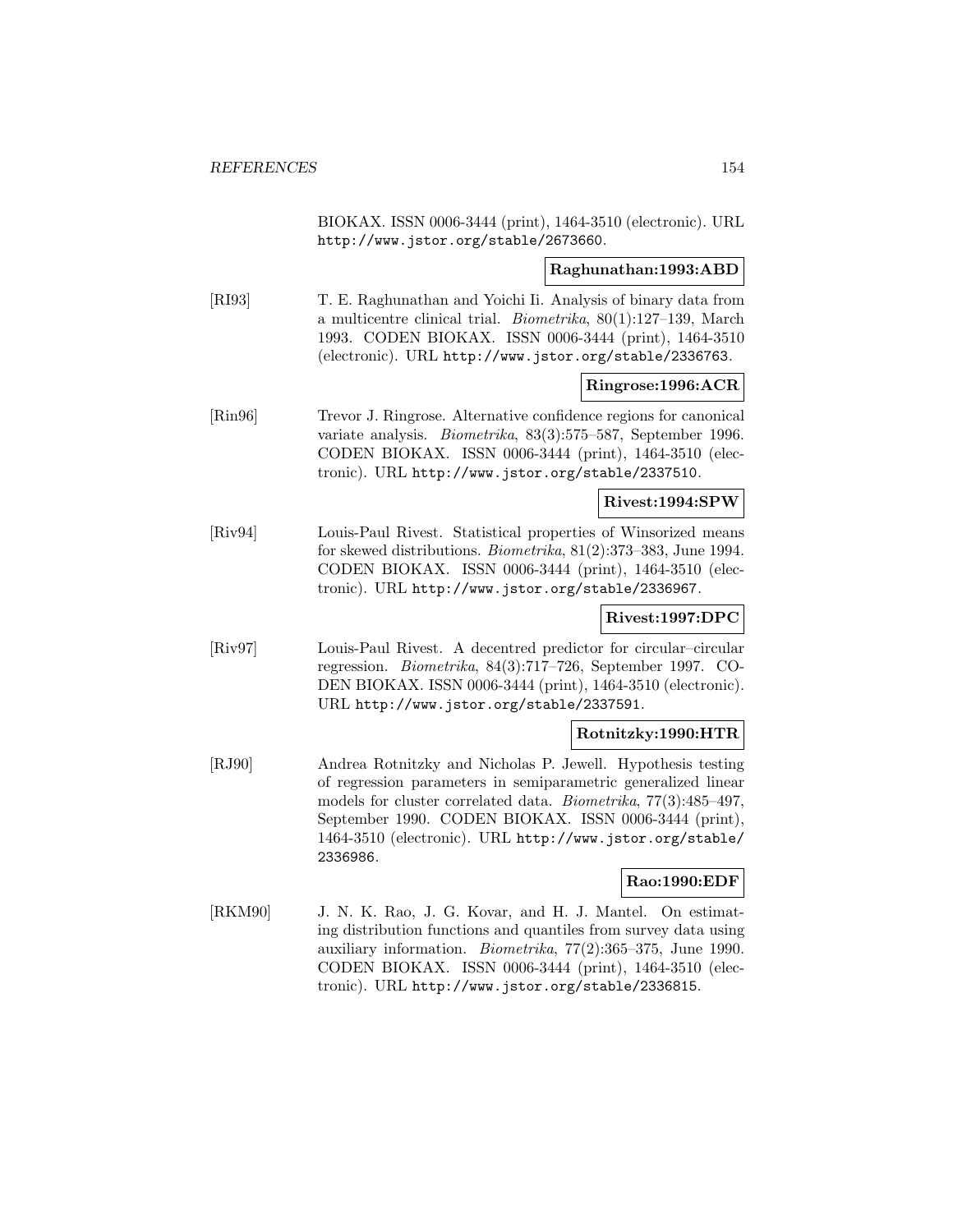#### **Rathouz:1999:RSN**

[RL99] Paul J. Rathouz and Kung-Yee Liang. Reducing sensitivity to nuisance parameters in semiparametric models: A quasi-score method. Biometrika, 86(4):857–869, December 1999. CODEN BIOKAX. ISSN 0006-3444 (print), 1464-3510 (electronic). URL http://www.jstor.org/stable/2673590.

# **Ramgopal:1993:NBB**

[RLS93] P. Ramgopal, P. W. Laud, and A. F. M. Smith. Nonparametric Bayesian bioassay with prior constraints on the shape of the potency curve. Biometrika, 80(3):489–498, September 1993. CODEN BIOKAX. ISSN 0006-3444 (print), 1464-3510 (electronic). URL http://www.jstor.org/stable/2337170. See corrections [RLS94].

# **Ramgopal:1994:ACN**

[RLS94] P. Ramgopal, P. W. Laud, and A. F. M. Smith. Amendments and corrections: "Nonparametric Bayesian bioassay with prior constraints on the shape of the potency curve" [Biometrika **80** (1993), no. 3, 489–498; (94g:62089)]. Biometrika, 81(3):631, August 1994. CODEN BIOKAX. ISSN 0006-3444 (print), 1464-3510 (electronic). URL http://www.jstor.org/stable/ 2337137. See [RLS93].

## **Rao:1990:OCS**

[RN90] J. N. K. Rao and A. K. Nigam. Optimal controlled sampling designs. Biometrika, 77(4):807–814, December 1990. CODEN BIOKAX. ISSN 0006-3444 (print), 1464-3510 (electronic). URL http://www.jstor.org/stable/2337103.

#### **Robins:1992:ETD**

[Rob92] James Robins. Estimation of the time-dependent accelerated failure time model in the presence of confounding factors. Biometrika, 79(2):321–334, June 1992. CODEN BIOKAX. ISSN 0006-3444 (print), 1464-3510 (electronic). URL http:// www.jstor.org/stable/2336843.

#### **Robins:1995:DCD**

[Rob95] James M. Robins. Discussion of "Causal Diagrams for Empirical Research" by J. Pearl. Biometrika, 82(4):695–698, December 1995. CODEN BIOKAX. ISSN 0006-3444 (print), 1464-3510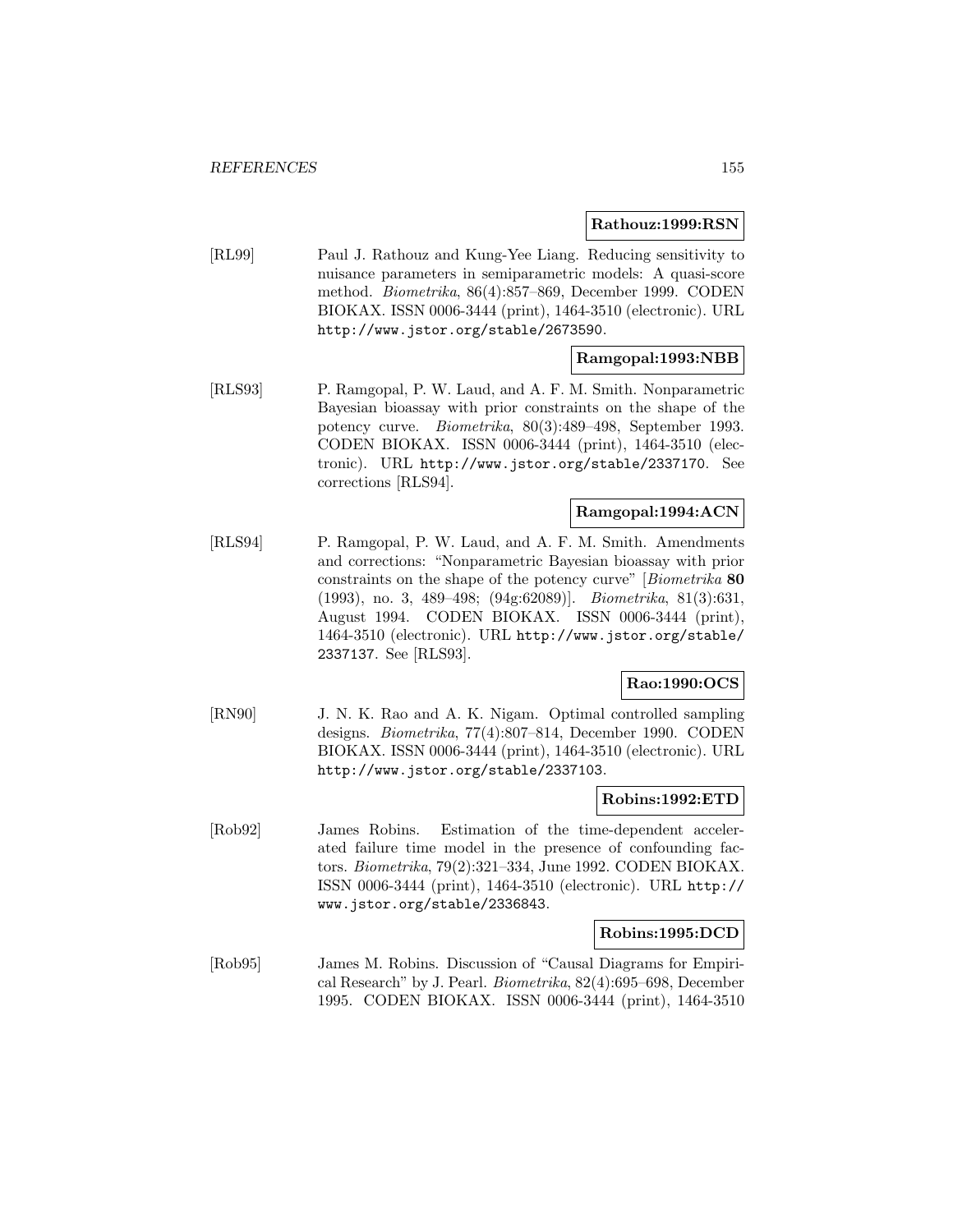(electronic). URL http://www.jstor.org/stable/2337335. See [Pea95a].

# **Rocke:1986:ORS**

[Roc86] David M. Rocke. Outlier resistance in small samples. Biometrika, 73(1):175–181, April 1986. CODEN BIOKAX. ISSN 0006-3444 (print), 1464-3510 (electronic). URL http:/ /www.jstor.org/stable/2336283. See correction [Roc90].

# **Rocke:1990:ACO**

[Roc90] David M. Rocke. Amendments and corrections: "Outlier resistance in small samples" [Biometrika **73** (1986), no. 1, 175– 181; MR0836445 (88b:62069)] by D. M. Rocke. Biometrika, 77 (1):235–236, March 1990. CODEN BIOKAX. ISSN 0006-3444 (print), 1464-3510 (electronic). URL http://www.jstor.org/ stable/2336073. See [Roc86].

# **Rom:1990:SRT**

[Rom90] Dror M. Rom. A sequentially rejective test procedure based on a modified Bonferroni inequality. Biometrika, 77(3):663–665, September 1990. CODEN BIOKAX. ISSN 0006-3444 (print), 1464-3510 (electronic). URL http://www.jstor.org/stable/ 2337008.

## **Rosenbaum:1992:DBC**

[Ros92] Paul R. Rosenbaum. Detecting bias with confidence in observational studies. Biometrika, 79(2):367–374, June 1992. CODEN BIOKAX. ISSN 0006-3444 (print), 1464-3510 (electronic). URL http://www.jstor.org/stable/2336847.

## **Rosenbaum:1995:DCD**

[Ros95] Paul R. Rosenbaum. Discussion of "Causal Diagrams for Empirical Research" by J. Pearl. Biometrika, 82(4):698–699, December 1995. CODEN BIOKAX. ISSN 0006-3444 (print), 1464-3510 (electronic). URL http://www.jstor.org/stable/2337336. See [Pea95a].

## **Reilly:1995:MSM**

[RP95] Marie Reilly and Margaret Sullivan Pepe. A mean score method for missing and auxiliary covariate data in regression models. Biometrika, 82(2):299–314, June 1995. CODEN BIOKAX. ISSN 0006-3444 (print), 1464-3510 (electronic). URL http:// www.jstor.org/stable/2337409.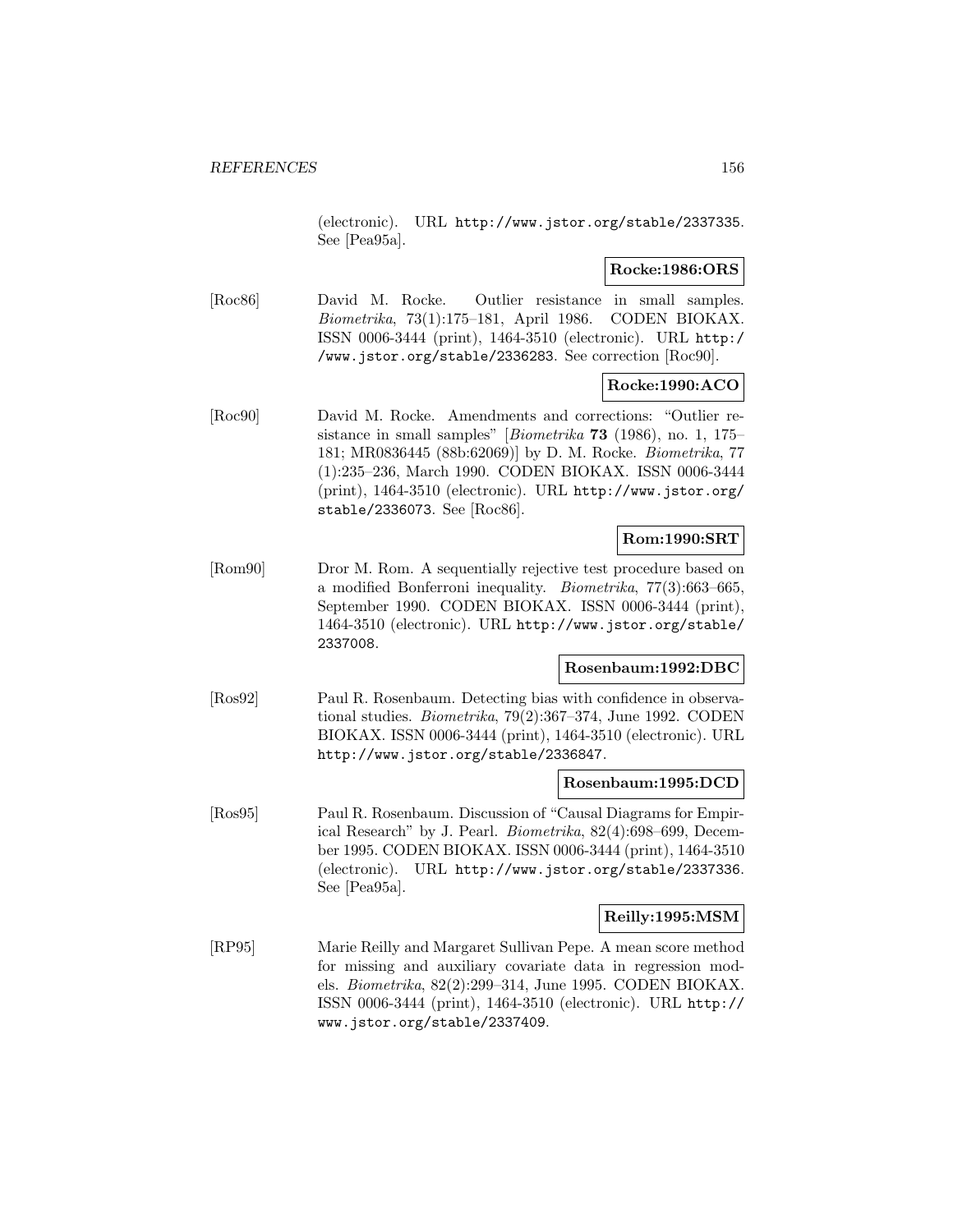### **Rabinowitz:1993:LCB**

[RR93] Daniel Rabinowitz and Louise Ryan. Lower confidence bounds for time to cure. Biometrika, 80(3):681–687, September 1993. CODEN BIOKAX. ISSN 0006-3444 (print), 1464-3510 (electronic). URL http://www.jstor.org/stable/2337187.

#### **Rotnitzky:1995:SRE**

[RR95] Andrea Rotnitzky and James M. Robins. Semiparametric regression estimation in the presence of dependent censoring. Biometrika, 82(4):805–820, December 1995. CODEN BIOKAX. ISSN 0006-3444 (print), 1464-3510 (electronic). URL http:// www.jstor.org/stable/2337346.

# **Rao:1992:JVE**

[RS92] J. N. K. Rao and J. Shao. Jackknife variance estimation with survey data under hot deck imputation. Biometrika, 79(4): 811–822, December 1992. CODEN BIOKAX. ISSN 0006-3444 (print), 1464-3510 (electronic). URL http://www.jstor.org/ stable/2337236.

# **Rao:1995:VEU**

[RS95] J. N. K. Rao and R. R. Sitter. Variance estimation under two-phase sampling with application to imputation for missing data. Biometrika, 82(2):453–460, June 1995. CODEN BIOKAX. ISSN 0006-3444 (print), 1464-3510 (electronic). URL http://www.jstor.org/stable/2337425.

#### **Rao:1999:MBR**

[RS99] J. N. K. Rao and Jun Shao. Modified balanced repeated replication for complex survey data. Biometrika, 86(2):403–415, June 1999. CODEN BIOKAX. ISSN 0006-3444 (print), 1464-3510 (electronic). URL http://www.jstor.org/stable/2673521.

# **Robins:1992:SEA**

[RT92a] James Robins and Anastasios A. Tsiatis. Semiparametric estimation of an accelerated failure time model with timedependent covariates. Biometrika, 79(2):311–319, June 1992. CODEN BIOKAX. ISSN 0006-3444 (print), 1464-3510 (electronic). URL http://www.jstor.org/stable/2336842.

# **Rubin:1992:CEM**

[RT92b] Donald B. Rubin and Neal Thomas. Characterizing the effect of matching using linear propensity score methods with normal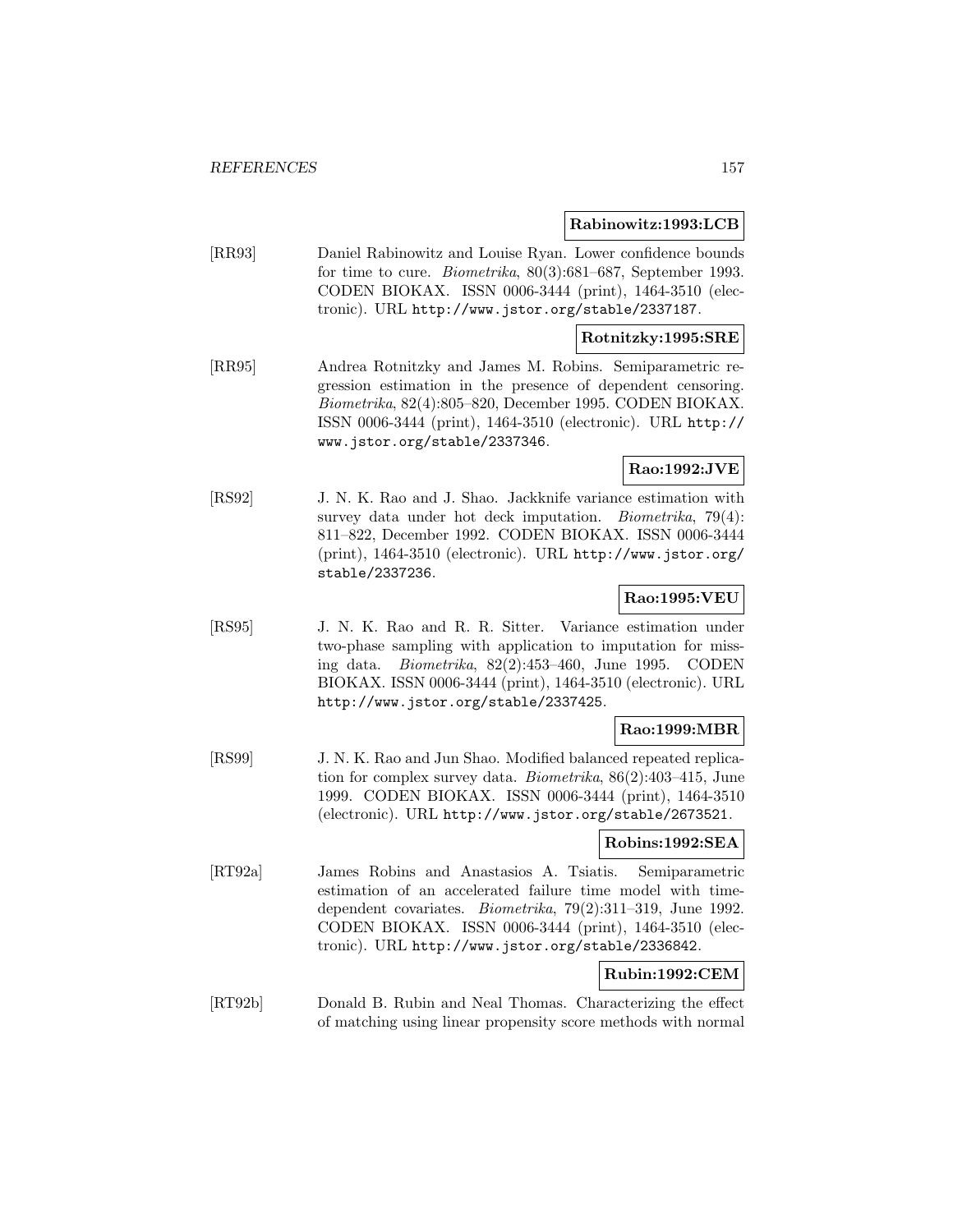distributions. Biometrika, 79(4):797–809, December 1992. CO-DEN BIOKAX. ISSN 0006-3444 (print), 1464-3510 (electronic). URL http://www.jstor.org/stable/2337235.

# **Roberts:1996:GCC**

[RT96] G. O. Roberts and R. L. Tweedie. Geometric convergence and central limit theorems for multidimensional Hastings and Metropolis algorithms. Biometrika, 83(1):95–110, March 1996. CODEN BIOKAX. ISSN 0006-3444 (print), 1464-3510 (electronic). URL http://www.jstor.org/stable/2337435.

# **Ray:1997:BSK**

[RT97] Bonnie K. Ray and Ruey S. Tsay. Bandwidth selection for kernel regression with long-range dependent errors. Biometrika, 84(4): 791–802, December 1997. CODEN BIOKAX. ISSN 0006-3444 (print), 1464-3510 (electronic). URL http://www.jstor.org/ stable/2337652.

## **Rabinowitz:1995:RIC**

[RTA95] Daniel Rabinowitz, Anastasios Tsiatis, and Jorge Aragon. Regression with interval-censored data. Biometrika, 82(3):501– 513, September 1995. CODEN BIOKAX. ISSN 0006-3444 (print), 1464-3510 (electronic). URL http://www.jstor.org/ stable/2337529.

## **Rudolfer:1990:MCM**

[Rud90] Stephan M. Rudolfer. A Markov chain model of extrabinomial variation. Biometrika, 77(2):255–264, June 1990. CO-DEN BIOKAX. ISSN 0006-3444 (print), 1464-3510 (electronic). URL http://www.jstor.org/stable/2336803. See correction [Rud91].

# **Rudolfer:1991:CMC**

[Rud91] Stephan M. Rudolfer. Corrections: "A Markov chain model of extrabinomial variation" [Biometrika **77** (1990), no. 2, 255–264; (91f:62028)]. Biometrika, 78(4):935, December 1991. CODEN BIOKAX. ISSN 0006-3444 (print), 1464-3510 (electronic). URL http://www.jstor.org/stable/2336950. See [Rud90].

## **Russell:1991:CGC**

[Rus91] K. G. Russell. The construction of good change-over designs when there are fewer units than treatments. *Biometrika*, 78 (2):305–313, June 1991. CODEN BIOKAX. ISSN 0006-3444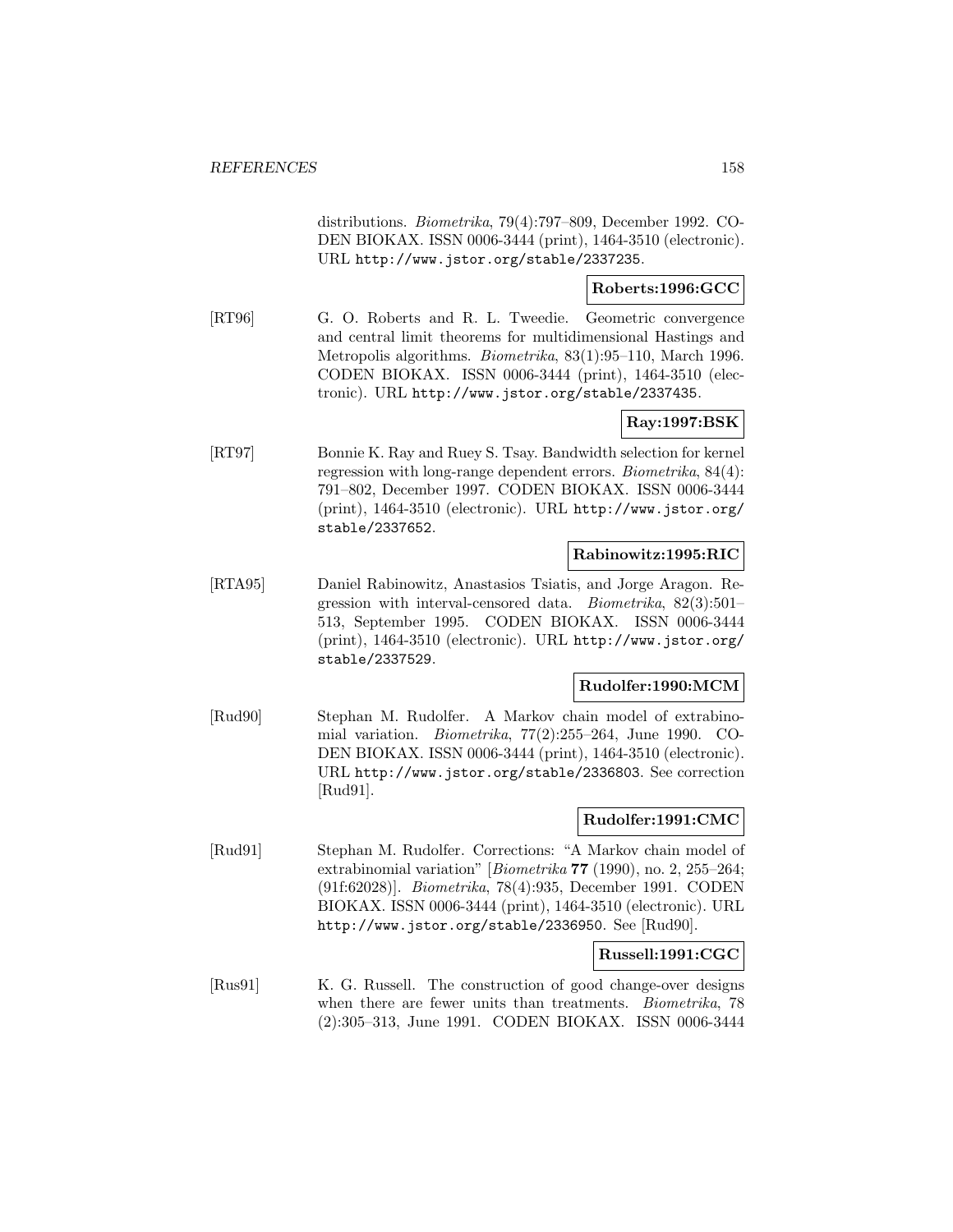(print), 1464-3510 (electronic). URL http://www.jstor.org/ stable/2337257.

#### **Ruiz-Velasco:1991:AEL**

[RV91] S. Ruiz-Velasco. Asymptotic efficiency of logistic regression relative to linear discriminant analysis. Biometrika, 78(2):235– 243, June 1991. CODEN BIOKAX. ISSN 0006-3444 (print), 1464-3510 (electronic). URL http://www.jstor.org/stable/ 2337248.

# **Roverato:1998:IMA**

[RW98] Alberto Roverato and Joe Whittaker. The Isserlis matrix and its application to non-decomposable graphical Gaussian models. Biometrika, 85(3):711–725, September 1998. CODEN BIOKAX. ISSN 0006-3444 (print), 1464-3510 (electronic). URL http://www.jstor.org/stable/2337398.

# **Robbins:1991:EMT**

[RZ91] Herbert Robbins and Cun-Hui Zhang. Estimating a multiplicative treatment effect under biased allocation. Biometrika, 78 (2):349–354, June 1991. CODEN BIOKAX. ISSN 0006-3444 (print), 1464-3510 (electronic). URL http://www.jstor.org/ stable/2337261.

## **Stafford:1993:SAS**

[SA93] James E. Stafford and David F. Andrews. A symbolic algorithm for studying adjustments to the profile likelihood. Biometrika, 80(4):715–730, December 1993. CODEN BIOKAX. ISSN 0006- 3444 (print), 1464-3510 (electronic). URL http://www.jstor. org/stable/2336864.

# **Samuelsen:1997:PAA**

[Sam97] Sven Ove Samuelsen. A pseudolikelihood approach to analysis of nested case-control studies. Biometrika, 84(2):379–394, June 1997. CODEN BIOKAX. ISSN 0006-3444 (print), 1464-3510 (electronic). URL http://www.jstor.org/stable/2337464.

#### **Sasieni:1996:PEH**

[Sas96] Peter D. Sasieni. Proportional excess hazards. Biometrika, 83 (1):127–141, March 1996. CODEN BIOKAX. ISSN 0006-3444 (print), 1464-3510 (electronic). URL http://www.jstor.org/ stable/2337437.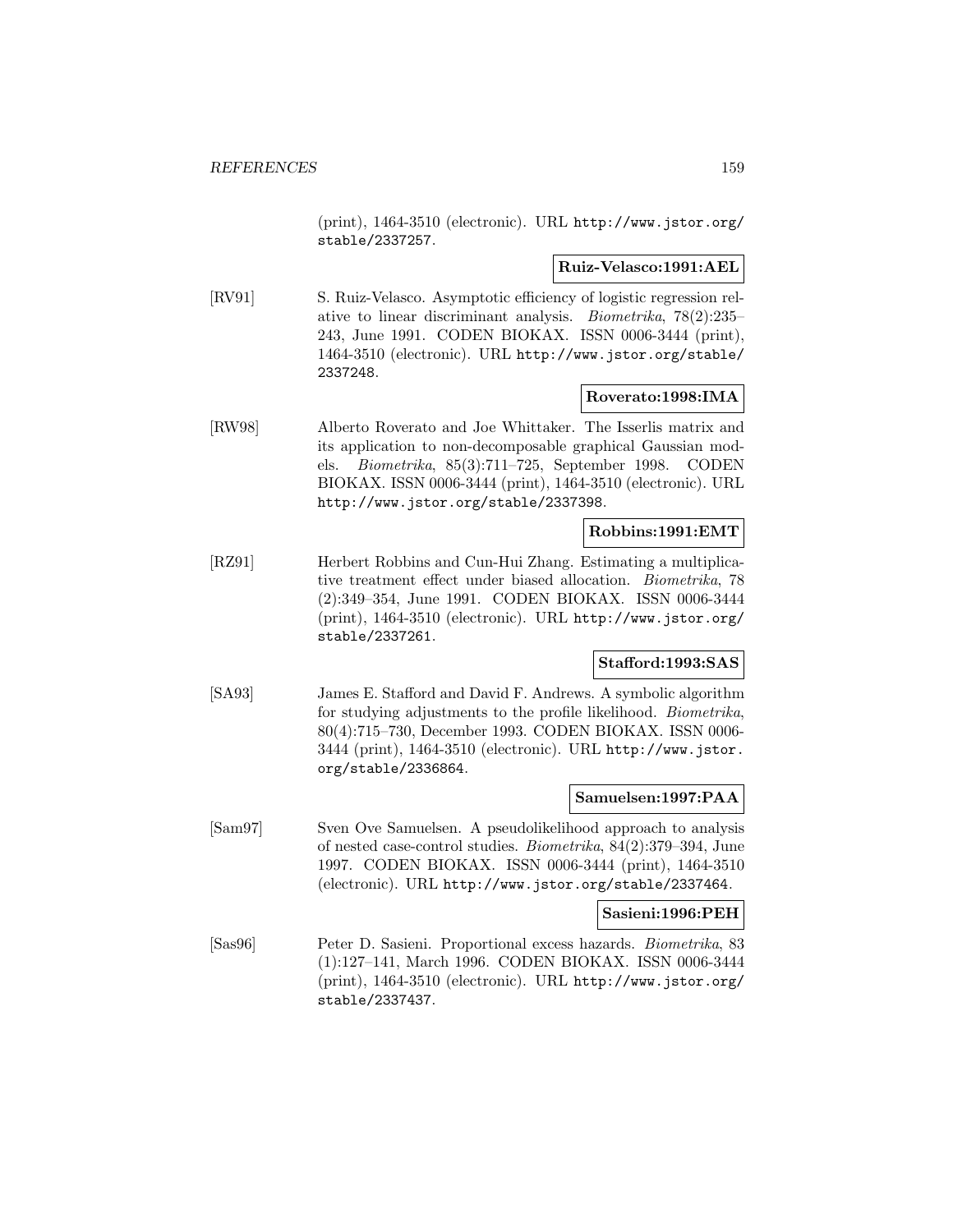## **Satten:1996:RBI**

[Sat96] Glen A. Satten. Rank-based inference in the proportional hazards model for interval censored data. Biometrika, 83(2):355– 370, June 1996. CODEN BIOKAX. ISSN 0006-3444 (print), 1464-3510 (electronic). URL http://www.jstor.org/stable/ 2337606.

## **Stewart:1991:SUO**

[SB91] Frances P. Stewart and Ralph A. Bradley. Some universally optimal row-column designs with empty nodes. Biometrika, 78 (2):337–348, June 1991. CODEN BIOKAX. ISSN 0006-3444 (print), 1464-3510 (electronic). URL http://www.jstor.org/ stable/2337260.

#### **Stefanski:1996:SED**

[SB96] L. A. Stefanski and J. M. Bay. Simulation extrapolation deconvolution of finite population cumulative distribution function estimators. Biometrika, 83(2):407–417, June 1996. CODEN BIOKAX. ISSN 0006-3444 (print), 1464-3510 (electronic). URL http://www.jstor.org/stable/2337610.

# **Sun:1998:RPP**

[SB98] D. Sun and J. O. Berger. Reference priors with partial information. Biometrika, 85(1):55–71, March 1998. CODEN BIOKAX. ISSN 0006-3444 (print), 1464-3510 (electronic). URL http:// www.jstor.org/stable/2337309.

## **Sartori:1999:DMP**

[SBSP99] N. Sartori, R. Bellio, A. Salvan, and L. Pace. The directed modified profile likelihood in models with many nuisance parameters. Biometrika, 86(3):735–742, September 1999. CODEN BIOKAX. ISSN 0006-3444 (print), 1464-3510 (electronic). URL http://www.jstor.org/stable/2673669.

## **Solomon:1992:NCV**

[SC92] P. J. Solomon and D. R. Cox. Nonlinear component of variance models. Biometrika, 79(1):1–11, March 1992. CODEN BIOKAX. ISSN 0006-3444 (print), 1464-3510 (electronic). URL http://www.jstor.org/stable/2337142.

## **StLaurent:1993:LLI**

[SC93] Roy T. St. Laurent and R. Dennis Cook. Leverage, local influence and curvature in nonlinear regression. *Biometrika*, 80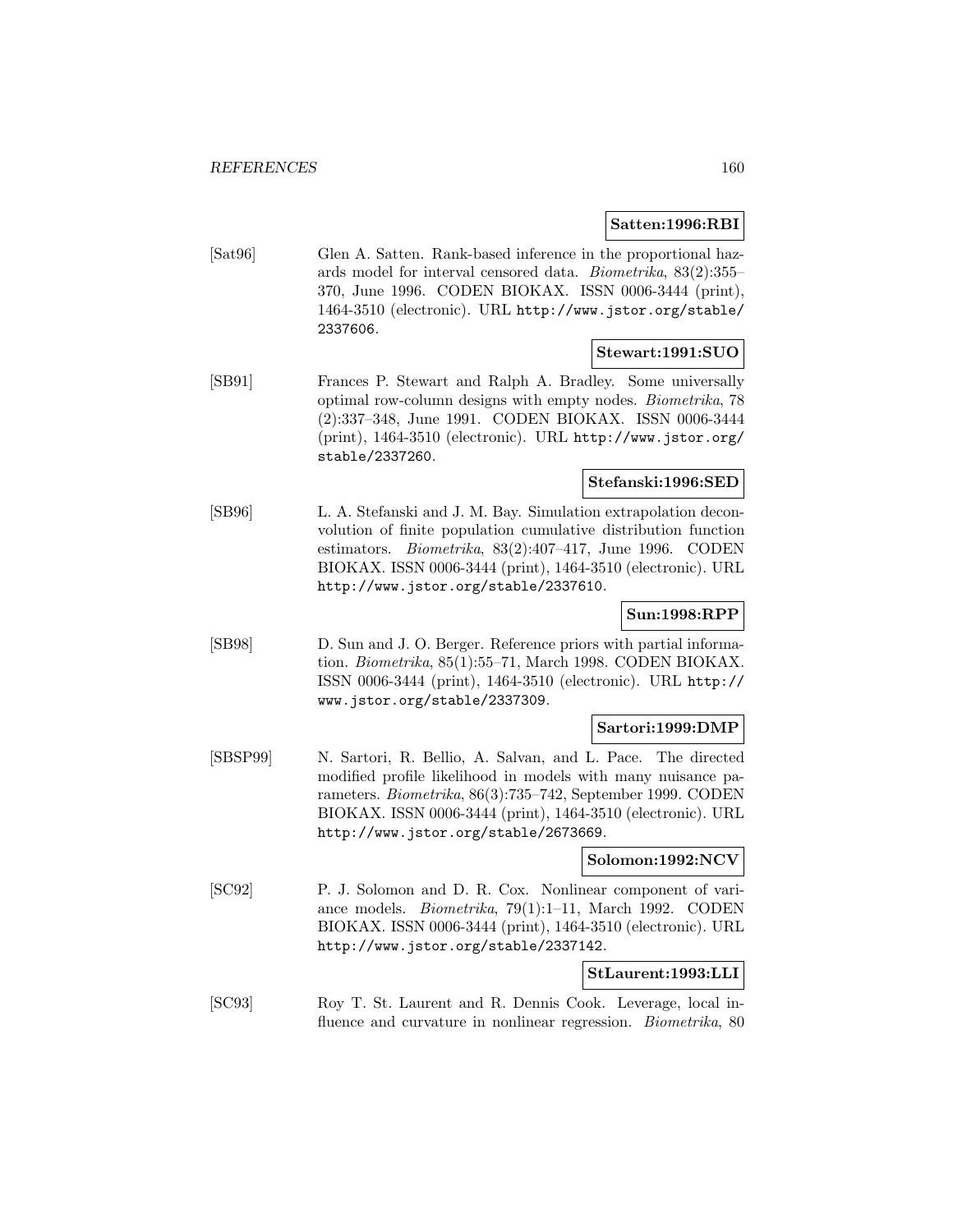(1):99–106, March 1993. CODEN BIOKAX. ISSN 0006-3444 (print), 1464-3510 (electronic). URL http://www.jstor.org/ stable/2336760.

### **Samuel-Cahn:1996:SIB**

[SC96] Ester Samuel-Cahn. Is the Simes improved Bonferroni procedure conservative? Biometrika, 83(4):928–933, December 1996. CODEN BIOKAX. ISSN 0006-3444 (print), 1464-3510 (electronic). URL http://www.jstor.org/stable/2337297. See correction [Ano04].

## **Schemper:1990:EVP**

[Sch90a] M. Schemper. The explained variation in proportional hazards regression. Biometrika, 77(1):216–218, March 1990. CO-DEN BIOKAX. ISSN 0006-3444 (print), 1464-3510 (electronic). URL http://www.jstor.org/stable/2336066. See corrections [Sch94].

## **Schott:1990:CMP**

[Sch90b] James R. Schott. Canonical mean projections and confidence regions in canonical variate analysis. Biometrika, 77(3):587–596, September 1990. CODEN BIOKAX. ISSN 0006-3444 (print), 1464-3510 (electronic). URL http://www.jstor.org/stable/ 2336997.

# **Schall:1991:EGL**

[Sch91a] Robert Schall. Estimation in generalized linear models with random effects. Biometrika, 78(4):719–727, December 1991. CO-DEN BIOKAX. ISSN 0006-3444 (print), 1464-3510 (electronic). URL http://www.jstor.org/stable/2336923.

## **Schott:1991:STC**

[Sch91b] James R. Schott. Some tests for common principal component subspaces in several groups. Biometrika, 78(4):771–777, December 1991. CODEN BIOKAX. ISSN 0006-3444 (print), 1464-3510 (electronic). URL http://www.jstor.org/stable/2336928.

# **Schemper:1992:FRE**

[Sch92] M. Schemper. Further results on the explained variation in proportional hazards regression. Biometrika, 79(1):202–204, March 1992. CODEN BIOKAX. ISSN 0006-3444 (print), 1464-3510 (electronic). URL http://www.jstor.org/stable/2337162.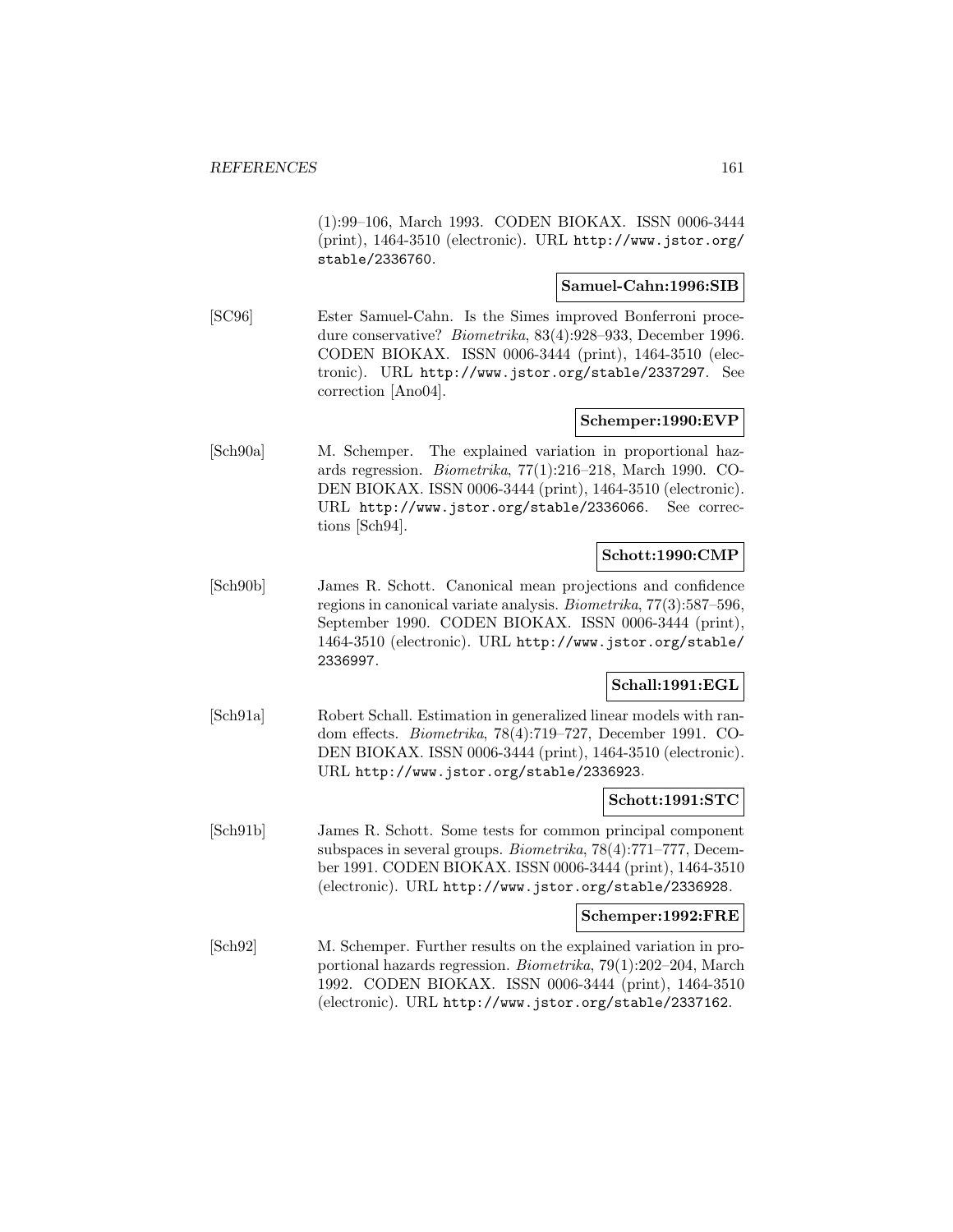### **Schafer:1993:LAP**

[Sch93] D. W. Schafer. Likelihood analysis for probit regression with measurement errors. Biometrika, 80(4):899–904, December 1993. CODEN BIOKAX. ISSN 0006-3444 (print), 1464-3510 (electronic). URL http://www.jstor.org/stable/2336881.

## **Schemper:1994:ACE**

[Sch94] M. Schemper. Amendments and corrections: "The explained variation in proportional hazards regression" [Biometrika **77** (1990), no. 1, 216–218; (91a:62272)]. Biometrika, 81(3):631, August 1994. CODEN BIOKAX. ISSN 0006-3444 (print), 1464-3510 (electronic). URL http://www.jstor.org/stable/ 2337138. See [Sch90a].

# **Schott:1997:AEC**

[Sch97] James R. Schott. Asymptotics of eigenprojections of correlation matrices with some applications in principal components analysis. Biometrika, 84(2):327–337, June 1997. CODEN BIOKAX. ISSN 0006-3444 (print), 1464-3510 (electronic). URL http:// www.jstor.org/stable/2337460.

# **Schott:1999:PCP**

[Sch99] James R. Schott. Partial common principal component subspaces. Biometrika, 86(4):899–908, December 1999. CODEN BIOKAX. ISSN 0006-3444 (print), 1464-3510 (electronic). URL http://www.jstor.org/stable/2673593.

## **Schall:1992:NRB**

[SD92] Robert Schall and Timothy T. Dunne. A note on the relationship between parameter collinearity and local influence. Biometrika, 79(2):399–404, June 1992. CODEN BIOKAX. ISSN 0006-3444 (print), 1464-3510 (electronic). URL http:/ /www.jstor.org/stable/2336851.

#### **Skouras:1999:EPF**

[SD99a] Kostas Skouras and A. Philip Dawid. On efficient probability forecasting systems. Biometrika, 86(4):765–784, December 1999. CODEN BIOKAX. ISSN 0006-3444 (print), 1464-3510 (electronic). URL http://www.jstor.org/stable/2673584.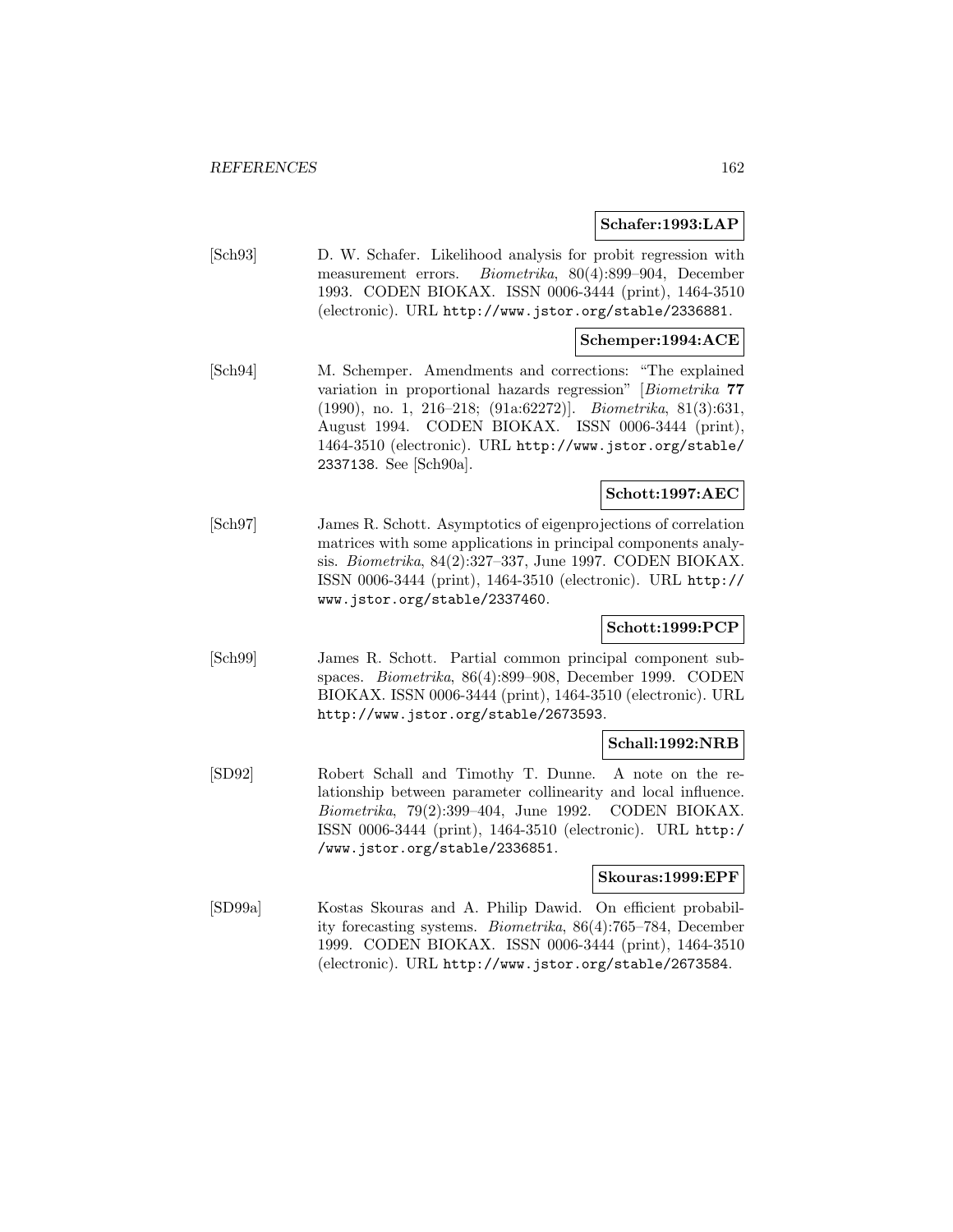#### **Sutradhar:1999:ERE**

[SD99b] Brajendra C. Sutradhar and Kalyan Das. On the efficiency of regression estimators in generalised linear models for longitudinal data. Biometrika, 86(2):459–465, June 1999. CODEN BIOKAX. ISSN 0006-3444 (print), 1464-3510 (electronic). URL http://www.jstor.org/stable/2673526.

#### **Samiuddin:1990:NKD**

[SES90] M. Samiuddin and G. M. El-Sayyad. On nonparametric kernel density estimates. Biometrika, 77(4):865–874, December 1990. CODEN BIOKAX. ISSN 0006-3444 (print), 1464-3510 (electronic). URL http://www.jstor.org/stable/2337109.

## **Severini:1990:CPL**

[Sev90] Thomas A. Severini. Conditional properties of likelihood-based significance tests. Biometrika, 77(2):343–352, June 1990. CO-DEN BIOKAX. ISSN 0006-3444 (print), 1464-3510 (electronic). URL http://www.jstor.org/stable/2336812.

#### **Severini:1992:CRL**

[Sev92] Thomas A. Severini. Conditional robustness in location estimation. Biometrika, 79(1):69–79, March 1992. CODEN BIOKAX. ISSN 0006-3444 (print), 1464-3510 (electronic). URL http:// www.jstor.org/stable/2337148.

#### **Severini:1993:LAP**

[Sev93] Thomas A. Severini. Local ancillarity in the presence of a nuisance parameter. Biometrika, 80(2):305–320, June 1993. CO-DEN BIOKAX. ISSN 0006-3444 (print), 1464-3510 (electronic). URL http://www.jstor.org/stable/2337201.

#### **Severini:1994:AEN**

[Sev94] Thomas A. Severini. On the approximate elimination of nuisance parameters by conditioning. *Biometrika*, 81(4):649–661, December 1994. CODEN BIOKAX. ISSN 0006-3444 (print), 1464-3510 (electronic). URL http://www.jstor.org/stable/ 2337068.

#### **Severini:1998:AMP**

[Sev98a] Thomas A. Severini. An approximation to the modified profile likelihood function. Biometrika, 85(2):403–411, June 1998. CO-DEN BIOKAX. ISSN 0006-3444 (print), 1464-3510 (electronic). URL http://www.jstor.org/stable/2337366.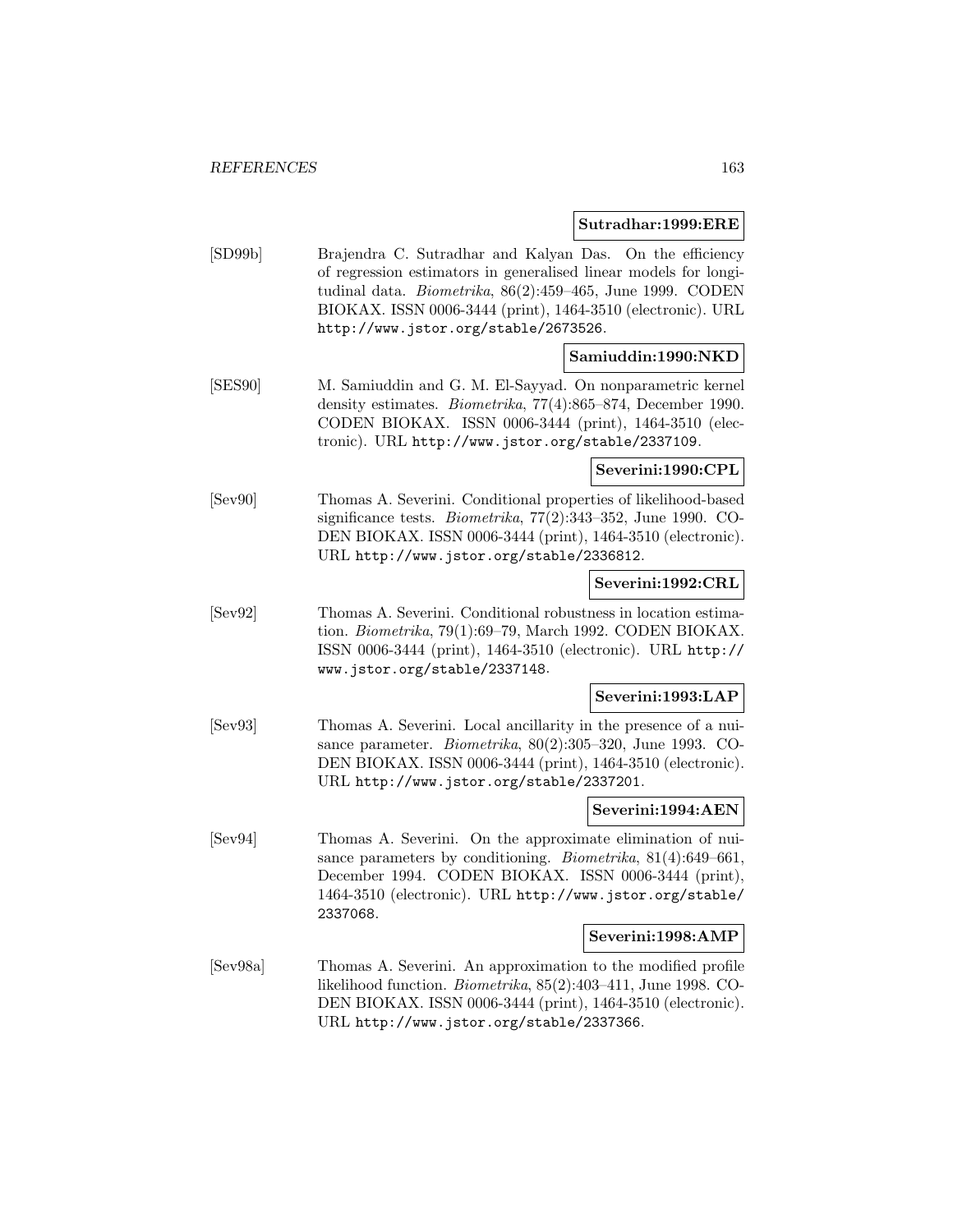# **Severini:1998:LFI**

[Sev98b] Thomas A. Severini. Likelihood functions for inference in the presence of a nuisance parameter. Biometrika, 85(3):507–522, September 1998. CODEN BIOKAX. ISSN 0006-3444 (print), 1464-3510 (electronic). URL http://www.jstor.org/stable/ 2337382.

# **Severini:1999:EAL**

[Sev99] Thomas A. Severini. An empirical adjustment to the likelihood ratio statistic. Biometrika, 86(2):235–247, June 1999. CODEN BIOKAX. ISSN 0006-3444 (print), 1464-3510 (electronic). URL http://www.jstor.org/stable/2673508.

# **Shi:1998:NTR**

[SF98] Peide Shi and Wing-Kam Fung. A note on transforming a response variable for linearity. Biometrika, 85(3):749–754, September 1998. CODEN BIOKAX. ISSN 0006-3444 (print), 1464-3510 (electronic). URL http://www.jstor.org/stable/ 2337401.

# **Shaw:1997:ETC**

[SG97] Frank H. Shaw and Charles J. Geyer. Estimation and testing in constrained covariance component models. Biometrika, 84 (1):95–102, March 1997. CODEN BIOKAX. ISSN 0006-3444 (print), 1464-3510 (electronic). URL http://www.jstor.org/ stable/2337558.

# **Seifert:1993:NER**

[SGW93] Burkhardt Seifert, Theo Gasser, and Andreas Wolf. Nonparametric estimation of residual variance revisited. Biometrika, 80 (2):373–383, June 1993. CODEN BIOKAX. ISSN 0006-3444 (print), 1464-3510 (electronic). URL http://www.jstor.org/ stable/2337207.

# **Sharples:1990:IAO**

[Sha90] Linda D. Sharples. Identification and accommodation of outliers in general hierarchical models. Biometrika, 77(3):445–453, September 1990. CODEN BIOKAX. ISSN 0006-3444 (print), 1464-3510 (electronic). URL http://www.jstor.org/stable/ 2336978.

## **Shafer:1995:DCD**

[Sha95] Glenn Shafer. Discussion of "Causal Diagrams for Empirical Research" by J. Pearl. Biometrika, 82(4):699–700, December 1995.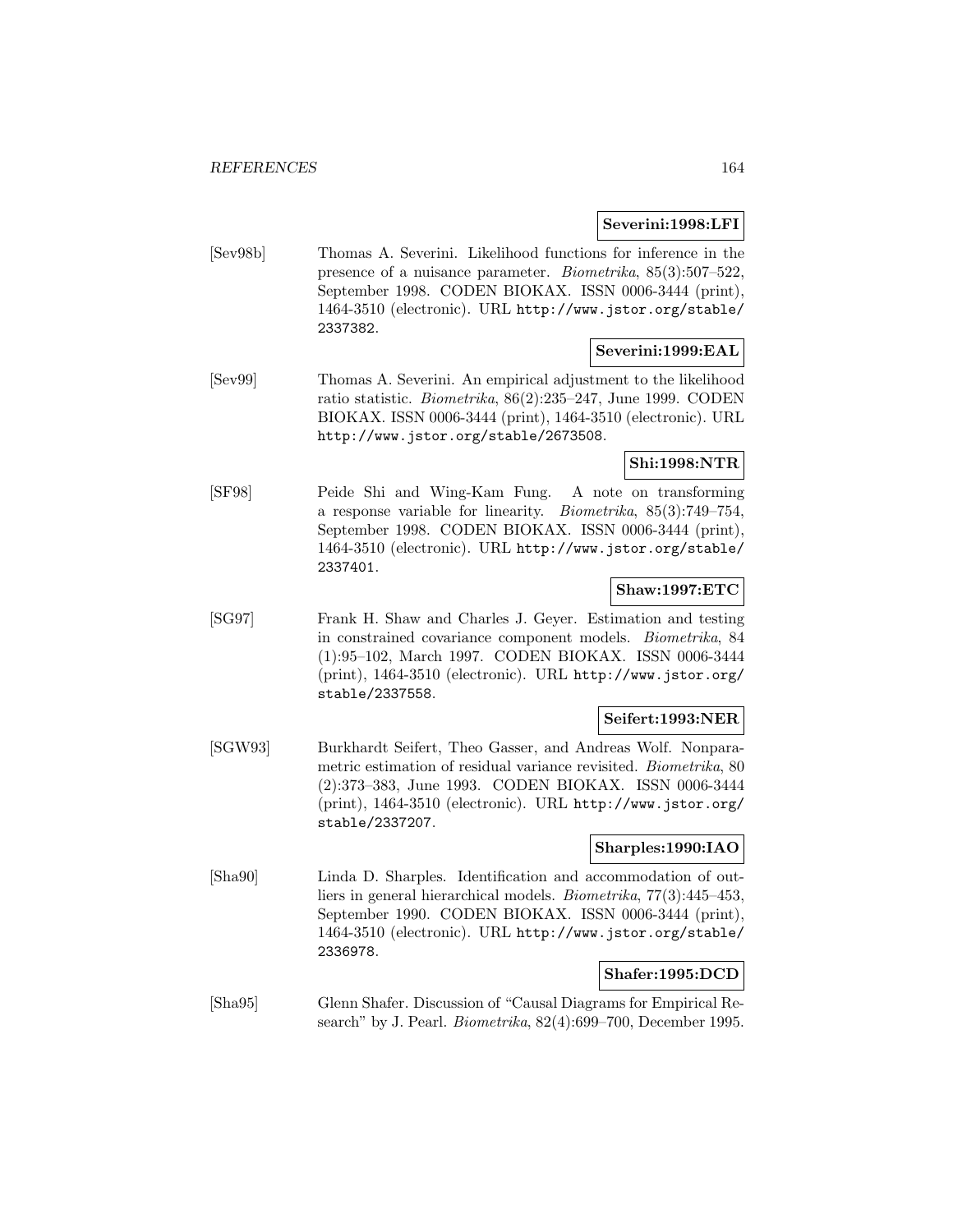CODEN BIOKAX. ISSN 0006-3444 (print), 1464-3510 (electronic). URL http://www.jstor.org/stable/2337337. See [Pea95a].

# **Shephard:1994:PNG**

[She94] Neil Shephard. Partial non-Gaussian state space. Biometrika, 81(1):115–131, March 1994. CODEN BIOKAX. ISSN 0006-3444 (print), 1464-3510 (electronic). URL http://www.jstor.org/ stable/2337055.

#### **Shen:1998:POR**

[She98] Xiaotong Shen. Proportional odds regression and sieve maximum likelihood estimation. Biometrika, 85(1):165–177, March 1998. CODEN BIOKAX. ISSN 0006-3444 (print), 1464-3510 (electronic). URL http://www.jstor.org/stable/2337317.

## **Shi:1995:FIM**

[Shi95] Daoji Shi. Fisher information for a multivariate extreme value distribution. Biometrika, 82(3):644–649, September 1995. CO-DEN BIOKAX. ISSN 0006-3444 (print), 1464-3510 (electronic). URL http://www.jstor.org/stable/2337541.

#### **Shi:1997:LIP**

[Shi97] Lei Shi. Local influence in principal components analysis. Biometrika, 84(1):175–186, March 1997. CODEN BIOKAX. ISSN 0006-3444 (print), 1464-3510 (electronic). URL http:// www.jstor.org/stable/2337564.

# **Shih:1998:GFT**

[Shi98] Joanna H. Shih. A goodness-of-fit test for association in a bivariate survival model. Biometrika, 85(1):189–200, March 1998. CODEN BIOKAX. ISSN 0006-3444 (print), 1464-3510 (electronic). URL http://www.jstor.org/stable/2337319.

#### **Signorini:1991:SSP**

[Sig91] David F. Signorini. Sample size for Poisson regression. Biometrika, 78(2):446–450, June 1991. CODEN BIOKAX. ISSN 0006-3444 (print), 1464-3510 (electronic). URL http:/ /www.jstor.org/stable/2337274.

#### **Silvapulle:1992:RTI**

[Sil92] Mervyn J. Silvapulle. Robust tests of inequality constraints and one-sided hypotheses in the linear model. Biometrika, 79(3):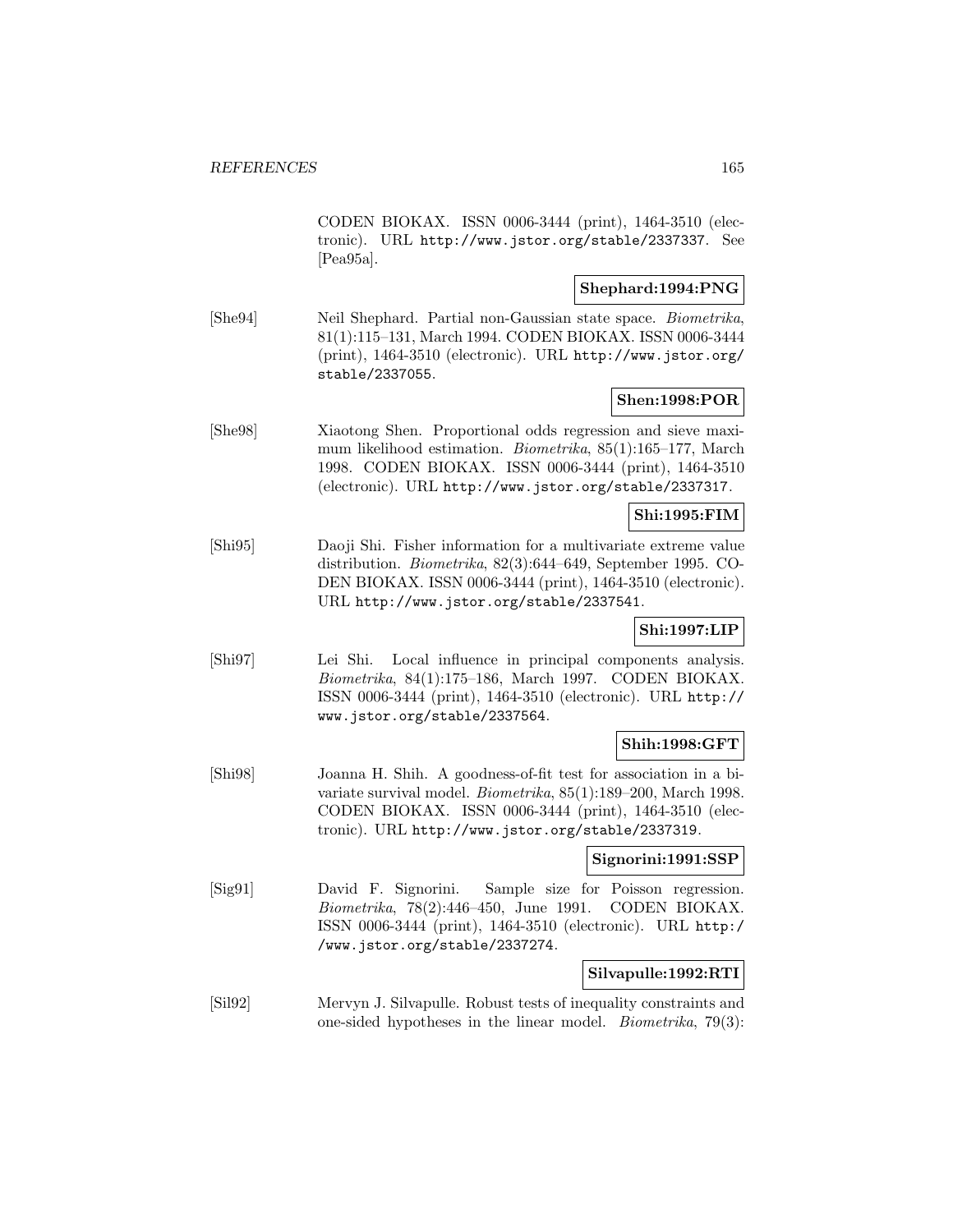621–630, September 1992. CODEN BIOKAX. ISSN 0006-3444 (print), 1464-3510 (electronic). URL http://www.jstor.org/ stable/2336793.

# **Silliman:1997:NCW**

[Sil97] Nancy Paul Silliman. Nonparametric classes of weight functions to model publication bias. Biometrika, 84(4):909–918, December 1997. CODEN BIOKAX. ISSN 0006-3444 (print), 1464-3510 (electronic). URL http://www.jstor.org/stable/2337661.

# **Sitter:1993:BRR**

[Sit93] R. R. Sitter. Balanced repeated replications based on orthogonal multi-arrays. Biometrika, 80(1):211–221, March 1993. CODEN BIOKAX. ISSN 0006-3444 (print), 1464-3510 (electronic). URL http://www.jstor.org/stable/2336770.

# **Schill:1993:LAC**

[SJDT93] W. Schill, K.-H. Jöckel, K. Drescher, and J. Timm. Logistic analysis in case-control studies under validation sampling. Biometrika, 80(2):339–352, June 1993. CODEN BIOKAX. ISSN 0006-3444 (print), 1464-3510 (electronic). URL http:/ /www.jstor.org/stable/2337204.

## **Slud:1997:STS**

[SK97] Eric V. Slud and Edward L. Korn. Semiparametric two-sample tests in clinical trials with a post-randomisation response indicator. Biometrika, 84(1):221–230, March 1997. CODEN BIOKAX. ISSN 0006-3444 (print), 1464-3510 (electronic). URL http://www.jstor.org/stable/2337568.

#### **Skates:1993:SAC**

[Ska93] Steven James Skates. On secant approximations to cumulative distribution functions. Biometrika, 80(1):223–235, March 1993. CODEN BIOKAX. ISSN 0006-3444 (print), 1464-3510 (electronic). URL http://www.jstor.org/stable/2336771.

#### **Spiekerman:1996:CMC**

[SL96] C. F. Spiekerman and D. Y. Lin. Checking the marginal Cox model for correlated failure time data. Biometrika, 83(1):143– 156, March 1996. CODEN BIOKAX. ISSN 0006-3444 (print), 1464-3510 (electronic). URL http://www.jstor.org/stable/ 2337438.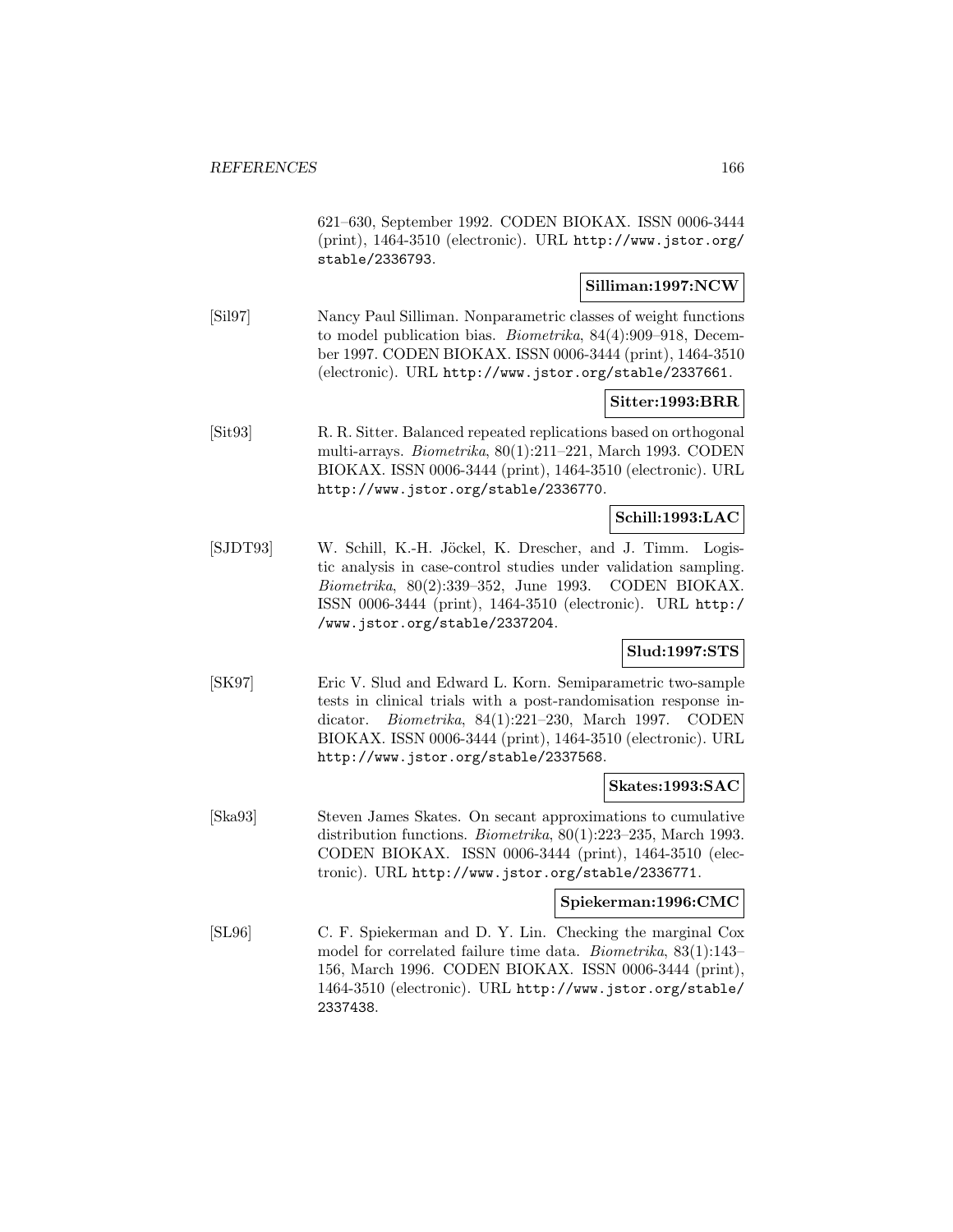### **Slate:1999:AMN**

[Sla99] Elizabeth H. Slate. Assessing multivariate nonnormality using univariate distributions. Biometrika, 86(1):191–202, March 1999. CODEN BIOKAX. ISSN 0006-3444 (print), 1464-3510 (electronic). URL http://www.jstor.org/stable/2673547.

# **Slud:1991:REL**

[Slu91] Eric Slud. Relative efficiency of the log rank test within a multiplicative intensity model. Biometrika, 78(3):621–630, September 1991. CODEN BIOKAX. ISSN 0006-3444 (print), 1464-3510 (electronic). URL http://www.jstor.org/stable/2337031.

# **Small:1993:NNS**

[SM93] Christopher G. Small and D. J. Murdoch. Nonparametric Neyman–Scott problems: telescoping product methods. Biometrika, 80(4):763–779, December 1993. CODEN BIOKAX. ISSN 0006-3444 (print), 1464-3510 (electronic). URL http:// www.jstor.org/stable/2336868.

# **Smith:1991:BAM**

[Smi91] Philip J. Smith. Bayesian analyses for a multiple capturerecapture model. Biometrika, 78(2):399–407, June 1991. CO-DEN BIOKAX. ISSN 0006-3444 (print), 1464-3510 (electronic). URL http://www.jstor.org/stable/2337267.

## **Smith:1994:NR**

[Smi94] Richard L. Smith. Nonregular regression. Biometrika, 81(1): 173–183, March 1994. CODEN BIOKAX. ISSN 0006-3444 (print), 1464-3510 (electronic). URL http://www.jstor.org/ stable/2337059.

# **Smyth:1994:NMC**

[Smy94] Gordon K. Smyth. A note on modelling cross-correlations: Hyperbolic secant regression. Biometrika, 81(2):396–402, June 1994. CODEN BIOKAX. ISSN 0006-3444 (print), 1464-3510 (electronic). URL http://www.jstor.org/stable/2336970.

## **Shen:1996:CCR**

[SO96] Larry Z. Shen and John O'Quigley. Consistency of continual reassessment method under model misspecification. Biometrika, 83(2):395–405, June 1996. CODEN BIOKAX. ISSN 0006-3444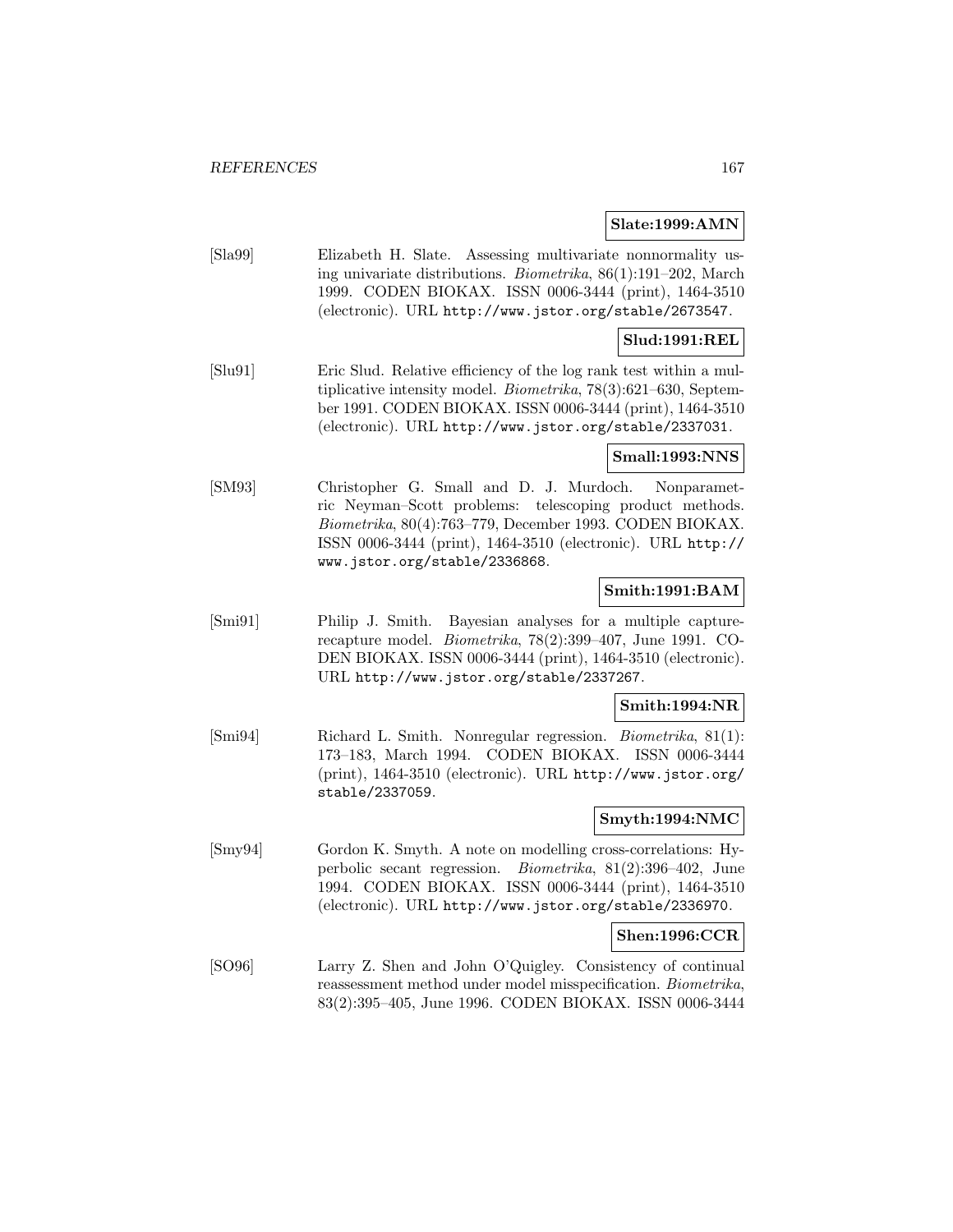(print), 1464-3510 (electronic). URL http://www.jstor.org/ stable/2337609.

# **Shoji:1998:SME**

[SO98] Isao Shoji and Tohru Ozaki. A statistical method of estimation and simulation for systems of stochastic differential equations. Biometrika, 85(1):240–243, March 1998. CODEN BIOKAX. ISSN 0006-3444 (print), 1464-3510 (electronic). URL http:// www.jstor.org/stable/2337324.

## **So:1999:TSA**

[So99] Mike K. P. So. Time series with additive noise. Biometrika, 86 (2):474–482, June 1999. CODEN BIOKAX. ISSN 0006-3444 (print), 1464-3510 (electronic). URL http://www.jstor.org/ stable/2673528.

# **Sobel:1995:DCD**

[Sob95] Michael E. Sobel. Discussion of "Causal Diagrams for Empirical Research" by J. Pearl. Biometrika, 82(4):700–702, December 1995. CODEN BIOKAX. ISSN 0006-3444 (print), 1464-3510 (electronic). URL http://www.jstor.org/stable/2337338. See [Pea95a].

# **Schafer:1996:LAE**

[SP96] Daniel W. Schafer and Kathleen G. Purdy. Likelihood analysis for errors-in-variables regression with replicate measurements. Biometrika, 83(4):813–824, December 1996. CODEN BIOKAX. ISSN 0006-3444 (print), 1464-3510 (electronic). URL http:// www.jstor.org/stable/2337285.

## **Shephard:1997:LAN**

[SP97] Neil Shephard and Michael K. Pitt. Likelihood analysis of non-Gaussian measurement time series. Biometrika, 84(3):653–667, September 1997. CODEN BIOKAX. ISSN 0006-3444 (print), 1464-3510 (electronic). URL http://www.jstor.org/stable/ 2337586.

## **Spady:1991:SAR**

[Spa91] Richard H. Spady. Saddlepoint approximations for regression models. Biometrika, 78(4):879–889, December 1991. CODEN BIOKAX. ISSN 0006-3444 (print), 1464-3510 (electronic). URL http://www.jstor.org/stable/2336940.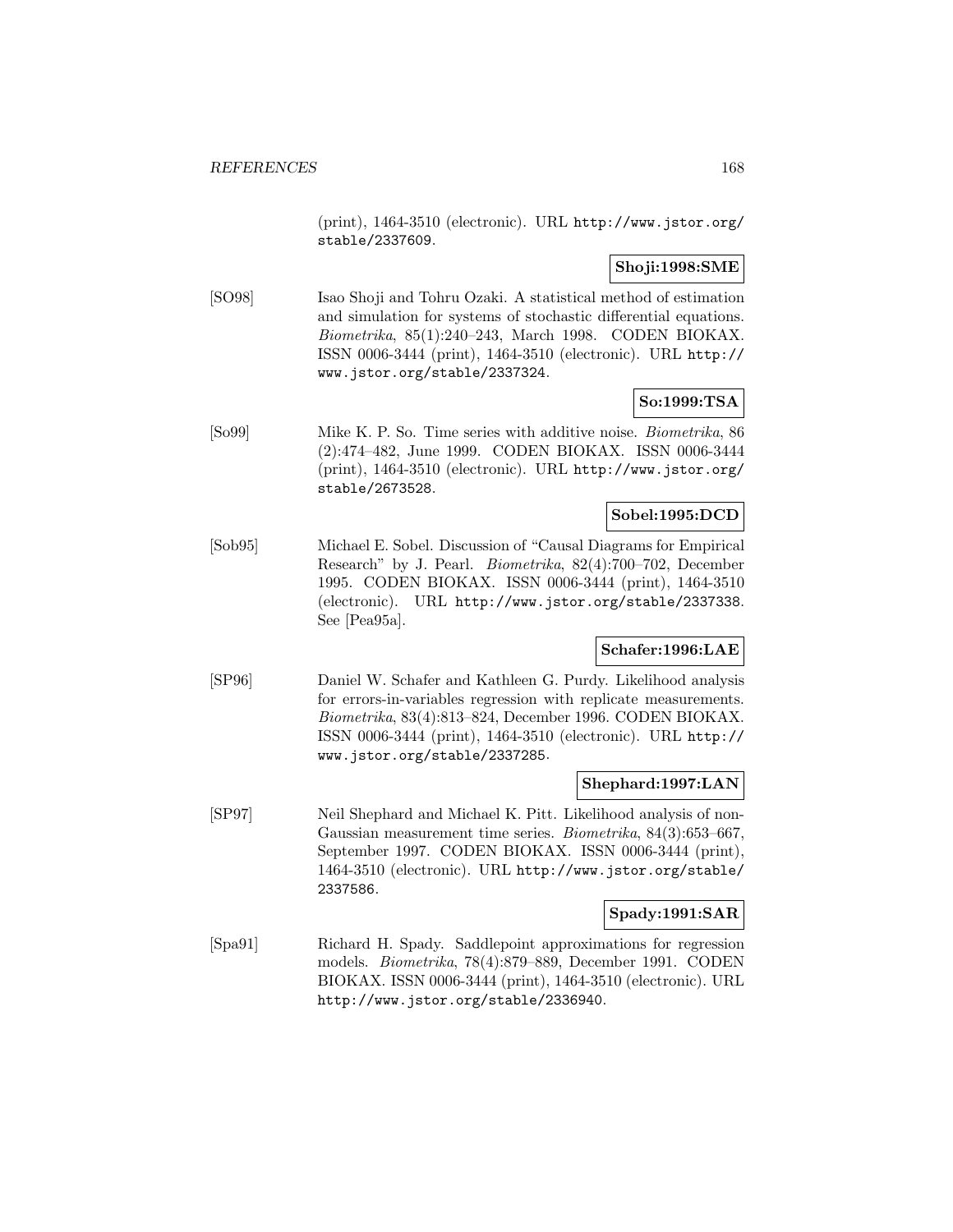### **Shin:1996:TOG**

[SPP96] Dong Wan Shin, Chul Gyu Park, and Taesung Park. Testing for ordered group effects with repeated measurements. Biometrika, 83(3):688–694, September 1996. CODEN BIOKAX. ISSN 0006- 3444 (print), 1464-3510 (electronic). URL http://www.jstor. org/stable/2337520.

#### **Srivenkataramana:1991:ATP**

[ST91] T. Srivenkataramana and D. S. Tracy. Amendment: "Twophase sampling for selection with probability proportional to size in sample surveys" [Biometrika **76** (1989), no. 4, 818–821; MR1041430 (91c:62009)]. Biometrika, 78(1):233, March 1991. CODEN BIOKAX. ISSN 0006-3444 (print), 1464-3510 (electronic). URL http://www.jstor.org/stable/2336917.

# **Skaug:1993:NTS**

[ST93] Hans Julius Skaug and Dag Tjøstheim. A nonparametric test of serial independence based on the empirical distribution function. Biometrika, 80(3):591–602, September 1993. CODEN BIOKAX. ISSN 0006-3444 (print), 1464-3510 (electronic). URL http://www.jstor.org/stable/2337180.

# **Stoffer:1998:MSC**

[ST98] David S. Stoffer and David E. Tyler. Matching sequences: Cross-spectral analysis of categorical time series. Biometrika, 85 (1):201–213, March 1998. CODEN BIOKAX. ISSN 0006-3444 (print), 1464-3510 (electronic). URL http://www.jstor.org/ stable/2337320.

## **Solomon:1999:OTV**

[ST99] P. J. Solomon and J. M. G. Taylor. Orthogonality and transformations in variance components models. Biometrika, 86(2):289– 300, June 1999. CODEN BIOKAX. ISSN 0006-3444 (print), 1464-3510 (electronic). URL http://www.jstor.org/stable/ 2673512.

#### **Stanghellini:1997:ISF**

[Sta97] Elena Stanghellini. Identification of a single-factor model using graphical Gaussian rules. Biometrika, 84(1):241–244, March 1997. CODEN BIOKAX. ISSN 0006-3444 (print), 1464-3510 (electronic). URL http://www.jstor.org/stable/2337571.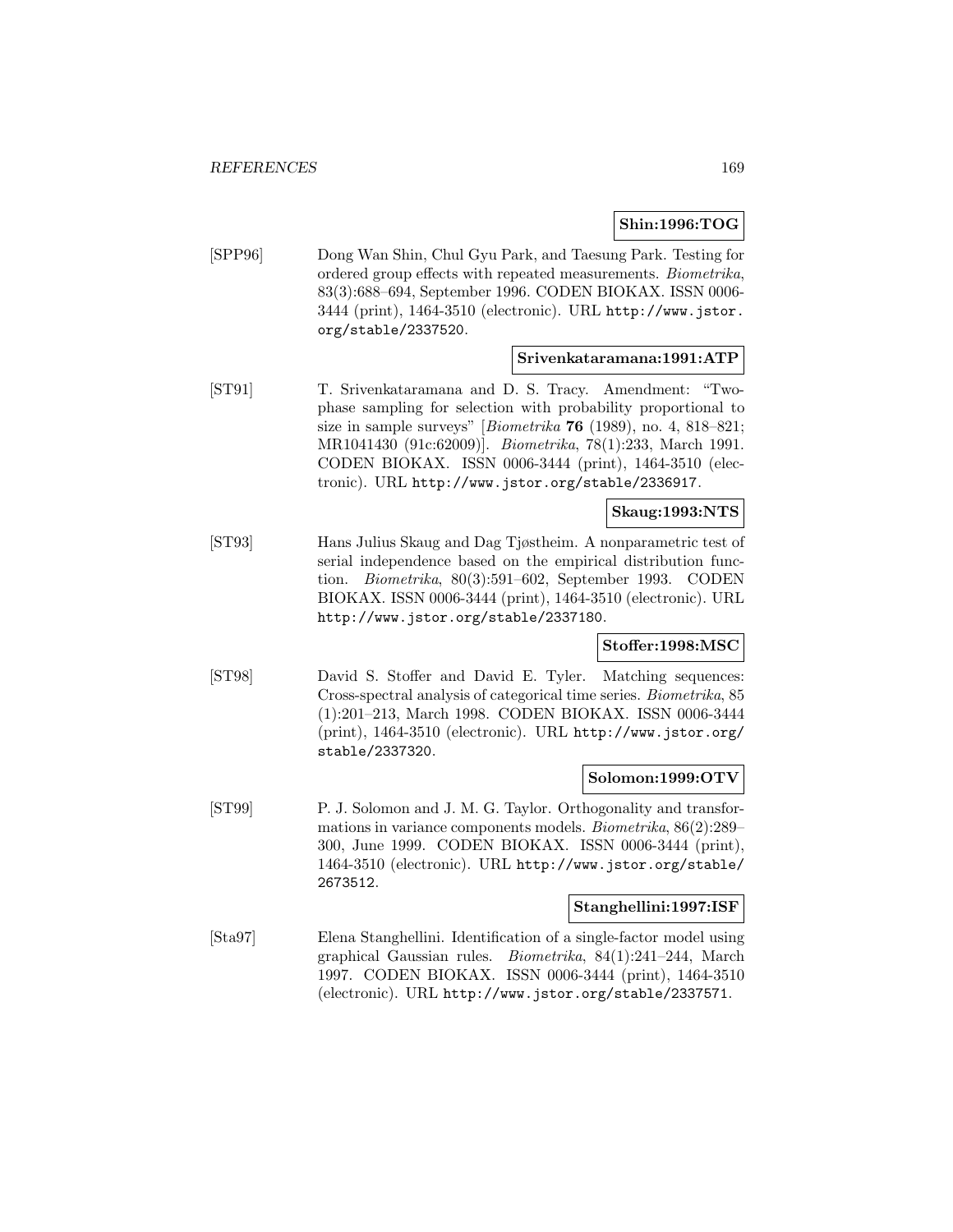# **Smith:1997:MCM**

[STC97] Richard L. Smith, Jonathan A. Tawn, and Stuart G. Coles. Markov chain models for threshold exceedances. Biometrika, 84 (2):249–268, June 1997. CODEN BIOKAX. ISSN 0006-3444 (print), 1464-3510 (electronic). URL http://www.jstor.org/ stable/2337455.

# **Stenger:1990:AMR**

[Ste90a] H. Stenger. Asymptotic minimaxity of the ratio strategy. Biometrika, 77(2):389–395, June 1990. CODEN BIOKAX. ISSN 0006-3444 (print), 1464-3510 (electronic). URL http:/ /www.jstor.org/stable/2336818.

# **Stern:1990:CPC**

[Ste90b] Hal Stern. A continuum of paired comparisons models. Biometrika, 77(2):265–273, June 1990. CODEN BIOKAX. ISSN 0006-3444 (print), 1464-3510 (electronic). URL http:/ /www.jstor.org/stable/2336804.

# **Stein:1991:NCE**

[Ste91] Michael L. Stein. A new class of estimators for the reduced second moment measure of point processes. Biometrika, 78 (2):281–286, June 1991. CODEN BIOKAX. ISSN 0006-3444 (print), 1464-3510 (electronic). URL http://www.jstor.org/ stable/2337253.

## **Stein:1993:AOE**

[Ste93] Michael L. Stein. Asymptotically optimal estimation for the reduced second moment measure of point processes. Biometrika, 80(2):443–449, June 1993. CODEN BIOKAX. ISSN 0006-3444 (print), 1464-3510 (electronic). URL http://www.jstor.org/ stable/2337213.

## **Sinha:1994:MML**

[STH94] Debajyoti Sinha, Martin A. Tanner, and W. J. Hall. Maximization of the marginal likelihood of grouped survival data. Biometrika, 81(1):53–60, March 1994. CODEN BIOKAX. ISSN 0006-3444 (print), 1464-3510 (electronic). URL http://www. jstor.org/stable/2337049.

# **Stigler:1992:SHP**

[Sti92] Stephen M. Stigler. Studies in the history of probability and statistics. XLIII. Karl Pearson and quasi-independence.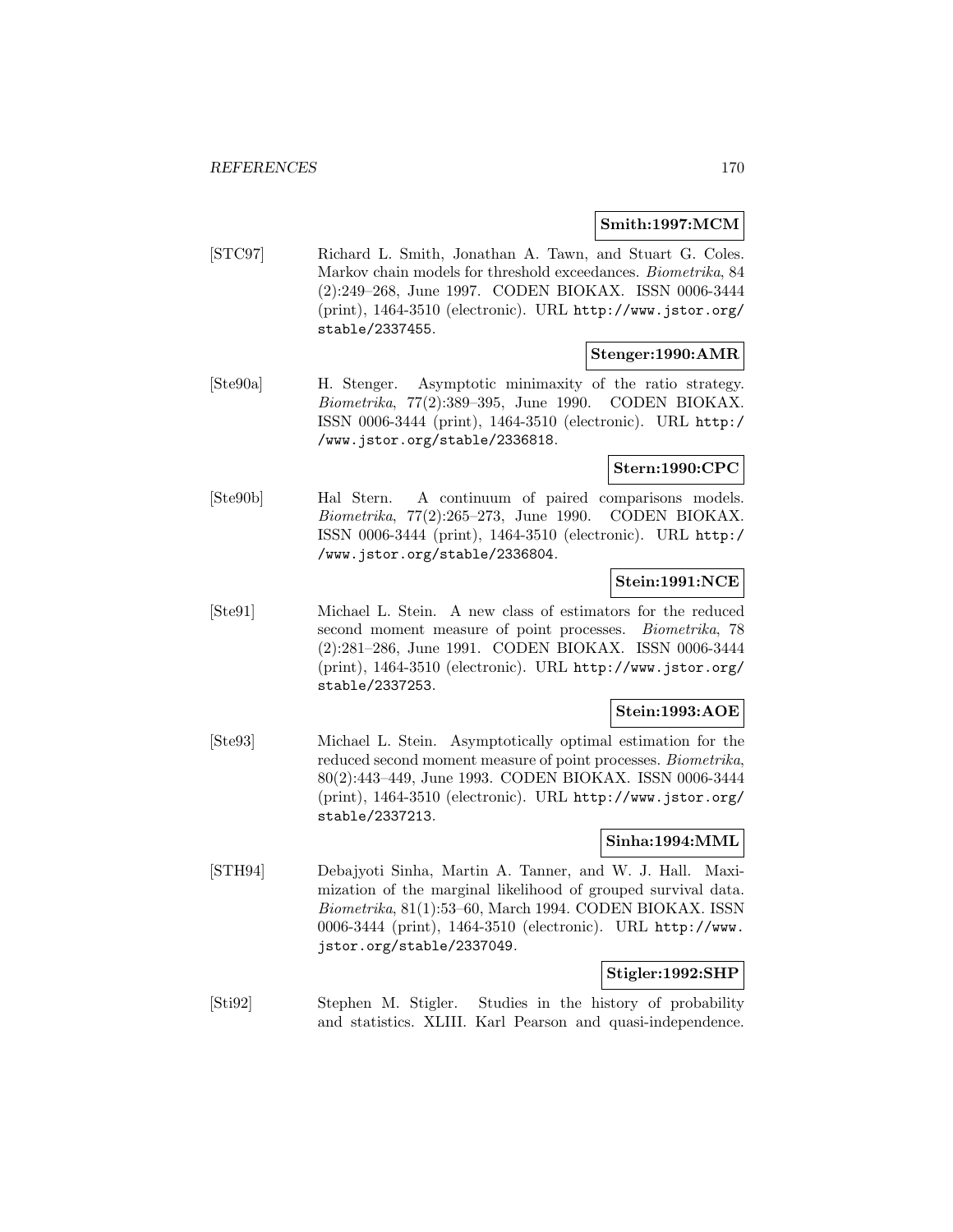Biometrika, 79(3):563–575, September 1992. CODEN BIOKAX. ISSN 0006-3444 (print), 1464-3510 (electronic). URL http:// www.jstor.org/stable/2336787.

# **Stoffer:1993:SAC**

[STM93] David S. Stoffer, David E. Tyler, and Andrew J. McDougall. Spectral analysis for categorical time series: Scaling and the spectral envelope. Biometrika, 80(3):611–622, September 1993. CODEN BIOKAX. ISSN 0006-3444 (print), 1464-3510 (electronic). URL http://www.jstor.org/stable/2337182.

# **Sun:1999:PDH**

[STS99] Dongchu Sun, Robert K. Tsutakawa, and Paul L. Speckman. Posterior distribution of hierarchical models using CAR(1) distributions. Biometrika, 86(2):341–350, June 1999. CODEN BIOKAX. ISSN 0006-3444 (print), 1464-3510 (electronic). URL http://www.jstor.org/stable/2673516.

# **Sugden:1993:PES**

[Sug93] R. A. Sugden. Partial exchangeability and survey sampling inference. Biometrika, 80(2):451–455, June 1993. CODEN BIOKAX. ISSN 0006-3444 (print), 1464-3510 (electronic). URL http://www.jstor.org/stable/2337214.

## **Sun:1991:SLE**

[Sun91] J. Sun. Significance levels in exploratory projection pursuit. Biometrika, 78(4):759–769, December 1991. CODEN BIOKAX. ISSN 0006-3444 (print), 1464-3510 (electronic). URL http:// www.jstor.org/stable/2336927.

## **Sundberg:1994:PES**

[Sun94] Rolf Sundberg. Precision estimation in sample survey inference: A criterion for choice between variance estimators. Biometrika, 81(1):157–172, March 1994. CODEN BIOKAX. ISSN 0006-3444 (print), 1464-3510 (electronic). URL http://www.jstor.org/ stable/2337058.

## **Scott:1991:FMD**

[SW91] David W. Scott and M. P. Wand. Feasibility of multivariate density estimates. Biometrika, 78(1):197–205, March 1991. CO-DEN BIOKAX. ISSN 0006-3444 (print), 1464-3510 (electronic). URL http://www.jstor.org/stable/2336910.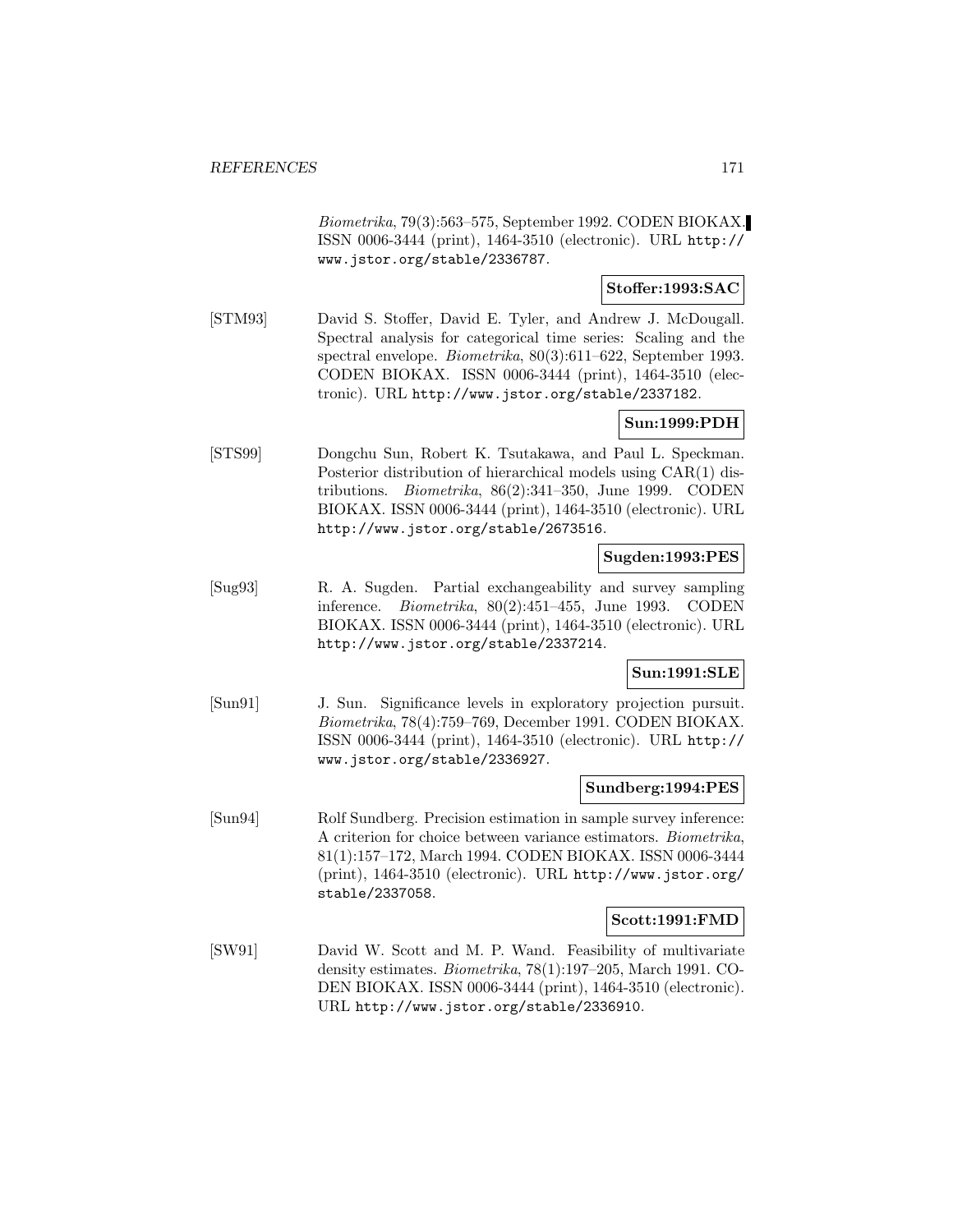#### **Stute:1994:JEK**

[SW94] Winfried Stute and Jane-Ling Wang. The jackknife estimate of a Kaplan–Meier integral. Biometrika, 81(3):602–606, August 1994. CODEN BIOKAX. ISSN 0006-3444 (print), 1464-3510 (electronic). URL http://www.jstor.org/stable/2337132.

## **Scott:1997:FRM**

[SW97] A. J. Scott and C. J. Wild. Fitting regression models to casecontrol data by maximum likelihood. Biometrika, 84(1):57– 71, March 1997. CODEN BIOKAX. ISSN 0006-3444 (print), 1464-3510 (electronic). URL http://www.jstor.org/stable/ 2337555.

# **Sweeting:1992:PBA**

[Swe92] Trevor J. Sweeting. Parameter-based asymptotics. Biometrika, 79(2):219–230, June 1992. CODEN BIOKAX. ISSN 0006-3444 (print), 1464-3510 (electronic). URL http://www.jstor.org/ stable/2336834.

## **Sweeting:1995:BAA**

[Swe95a] Trevor J. Sweeting. A Bayesian approach to approximate conditional inference. Biometrika, 82(1):25–36, March 1995. CODEN BIOKAX. ISSN 0006-3444 (print), 1464-3510 (electronic). URL http://www.jstor.org/stable/2337624.

# **Sweeting:1995:FBL**

[Swe95b] Trevor J. Sweeting. A framework for Bayesian and likelihood approximations in statistics. Biometrika, 82(1):1–23, March 1995. CODEN BIOKAX. ISSN 0006-3444 (print), 1464-3510 (electronic). URL http://www.jstor.org/stable/2337623.

#### **Schaid:1990:OTS**

[SWT90] Daniel J. Schaid, Sam Wieand, and Terry M. Therneau. Optimal two-stage screening designs for survival comparisons. Biometrika, 77(3):507–513, September 1990. CODEN BIOKAX. ISSN 0006-3444 (print), 1464-3510 (electronic). URL http://www.jstor.org/stable/2336988.

# **Sun:1996:FVP**

[SY96] Dongchu Sun and Keying Ye. Frequentist validity of posterior quantiles for a two-parameter exponential family. Biometrika, 83(1):55–65, March 1996. CODEN BIOKAX. ISSN 0006-3444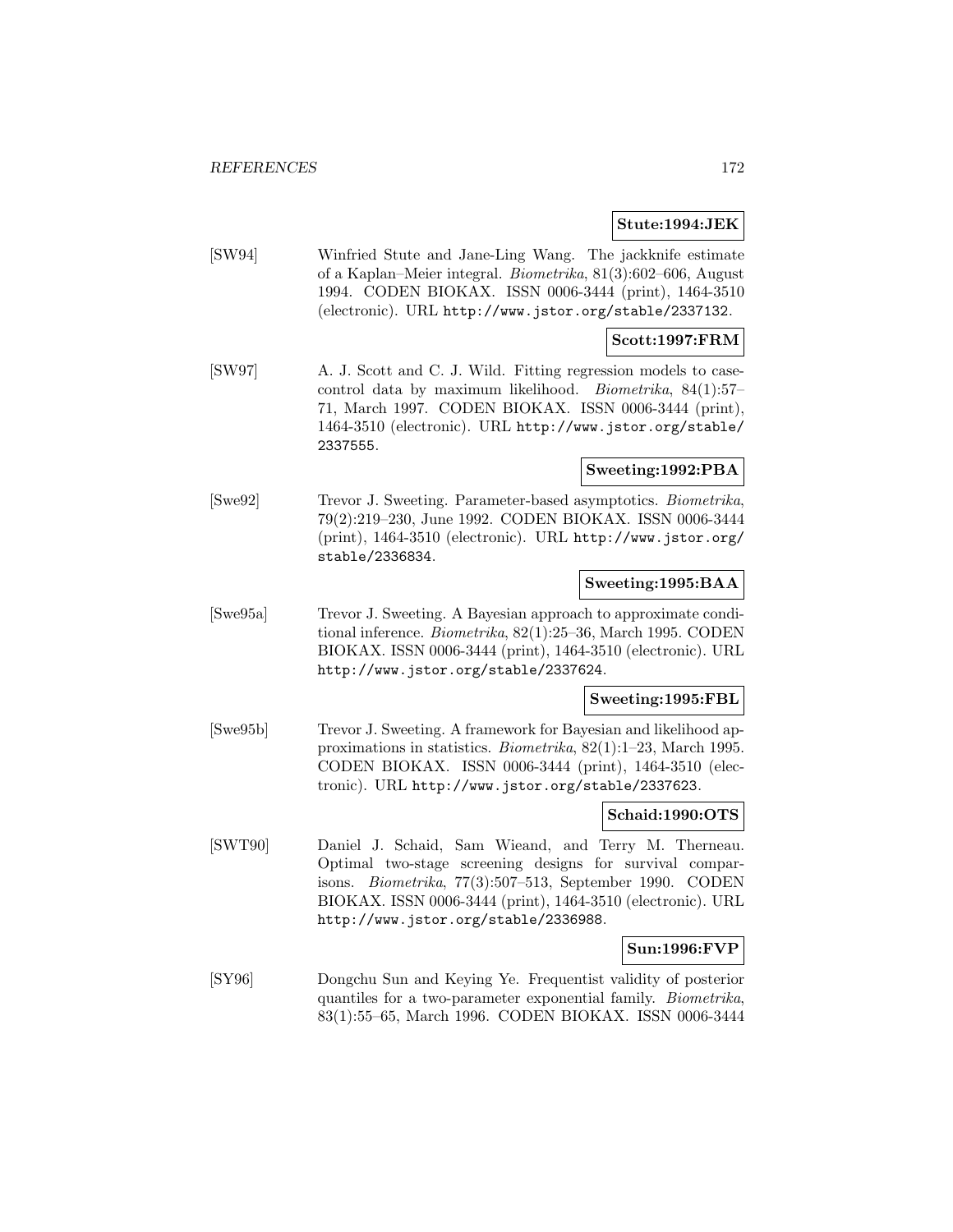(print), 1464-3510 (electronic). URL http://www.jstor.org/ stable/2337432.

# **Smith:1995:RSC**

[SZ95] Peter J. Smith and J. Zhang. Renovated scatterplots for censored data. Biometrika, 82(2):447–452, June 1995. CODEN BIOKAX. ISSN 0006-3444 (print), 1464-3510 (electronic). URL http://www.jstor.org/stable/2337424.

# **Shen:1999:PEP**

[SZ99] Yu Shen and Marvin Zelen. Parametric estimation procedures for screening programmes: Stable and nonstable disease models for multimodality case finding. Biometrika, 86(3):503–515, September 1999. CODEN BIOKAX. ISSN 0006-3444 (print), 1464-3510 (electronic). URL http://www.jstor.org/stable/ 2673650.

# **Tarone:1979:TGF**

[Tar79] R. E. Tarone. Testing the goodness of fit of the binomial distribution. Biometrika, 66(3):585–590, December 1979. CO-DEN BIOKAX. ISSN 0006-3444 (print), 1464-3510 (electronic). URL http://www.jstor.org/stable/2335179. See correction [Tar90].

# **Tarone:1990:ACT**

[Tar90] R. E. Tarone. Amendments and corrections: "Testing the Goodness of fit of the Binomial Distribution". Biometrika, 77(3):668, September 1990. CODEN BIOKAX. ISSN 0006-3444 (print), 1464-3510 (electronic). URL http://www.jstor.org/stable/ 2337011. See [Wis68, Tar79].

## **Tawn:1990:MME**

[Taw90] Jonathan A. Tawn. Modelling multivariate extreme value distributions. *Biometrika*,  $77(2):245-253$ , June 1990. CODEN BIOKAX. ISSN 0006-3444 (print), 1464-3510 (electronic). URL http://www.jstor.org/stable/2336802.

**Tsiatis:1995:SMP**

[TBK95] Anastasios A. Tsiatis, Hélène Boucher, and Kyungmann Kim. Sequential methods for parametric survival models. Biometrika, 82(1):165–173, March 1995. CODEN BIOKAX. ISSN 0006-3444 (print), 1464-3510 (electronic). URL http://www.jstor.org/ stable/2337636.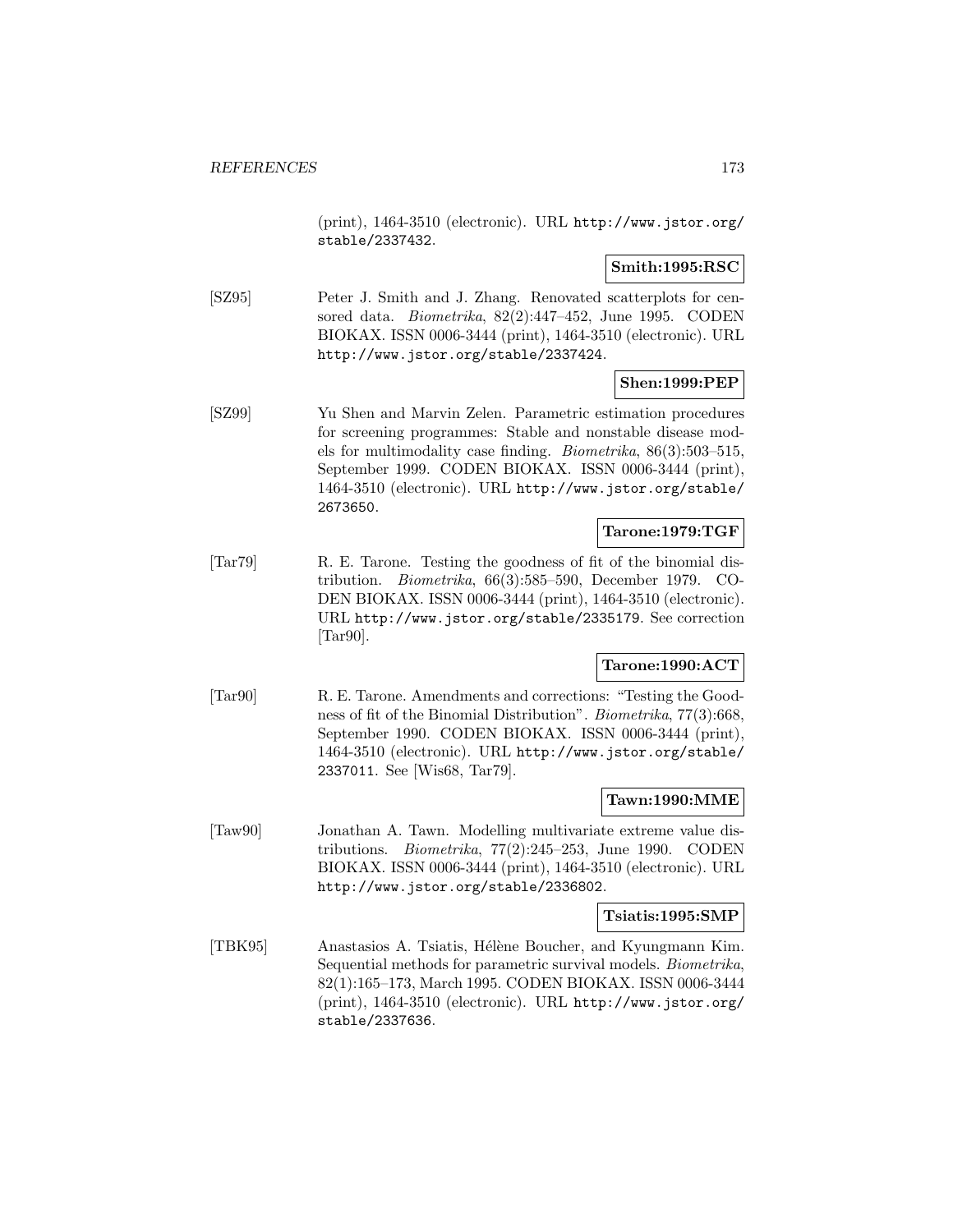## **Tsai:1998:NNE**

[TC98] Wei-Yann Tsai and John Crowley. A note on nonparametric estimators of the bivariate survival function under univariate censoring. Biometrika, 85(3):573–580, September 1998. CODEN BIOKAX. ISSN 0006-3444 (print), 1464-3510 (electronic). URL http://www.jstor.org/stable/2337387.

## **Therneau:1990:MBR**

[TGF90] Terry M. Therneau, Patricia M. Grambsch, and Thomas R. Fleming. Martingale-based residuals for survival models. Biometrika, 77(1):147–160, March 1990. CODEN BIOKAX. ISSN 0006-3444 (print), 1464-3510 (electronic). URL http:// www.jstor.org/stable/2336057.

## **Thompson:1991:NRT**

[Tho91a] G. L. Thompson. A note on the rank transform for interactions. Biometrika, 78(3):697–701, September 1991. CO-DEN BIOKAX. ISSN 0006-3444 (print), 1464-3510 (electronic). URL http://www.jstor.org/stable/2337040. See correction [Tho93].

# **Thompson:1991:SAC**

[Tho91b] Steven K. Thompson. Stratified adaptive cluster sampling. Biometrika, 78(2):389–397, June 1991. CODEN BIOKAX. ISSN 0006-3444 (print), 1464-3510 (electronic). URL http:/ /www.jstor.org/stable/2337266.

#### **Thompson:1993:ACN**

[Tho93] Georgia Lee Thompson. Amendments and corrections: "A note on the rank transform for interactions" [Biometrika **78** (1991), no. 3, 697–701; (92k:62127)]. Biometrika, 80(3):711, September 1993. CODEN BIOKAX. ISSN 0006-3444 (print), 1464-3510 (electronic). URL http://www.jstor.org/stable/2337192. See [Tho91a].

## **Tille:1996:EPU**

[Til96] Yves Tillé. An elimination procedure for unequal probability sampling without replacement. Biometrika, 83(1):238–241, March 1996. CODEN BIOKAX. ISSN 0006-3444 (print), 1464-3510 (electronic). URL http://www.jstor.org/stable/ 2337447.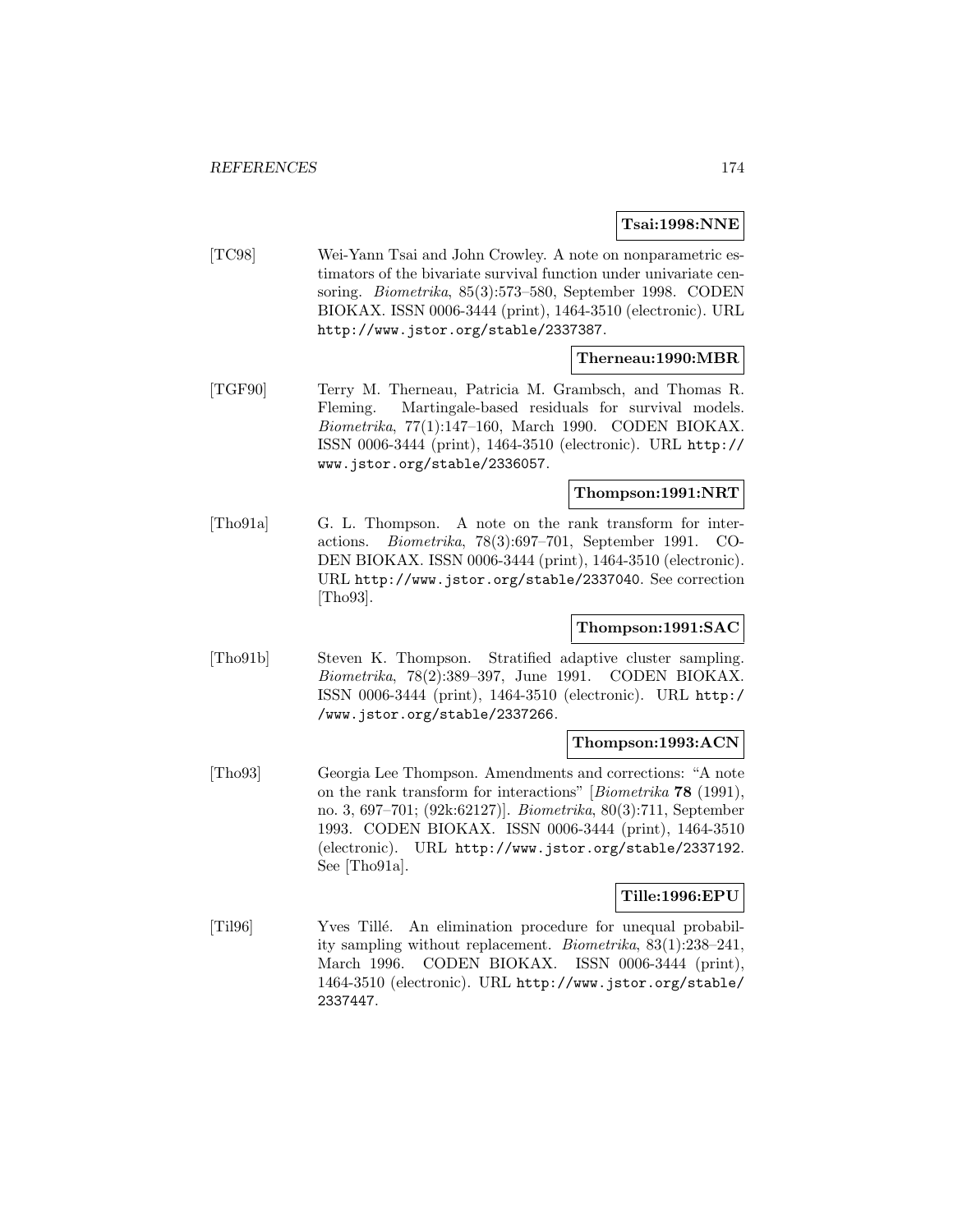### **Tierney:1989:AMD**

[TKK89] Luke Tierney, Robert E. Kass, and Joseph B. Kadane. Approximate marginal densities of nonlinear functions. Biometrika, 76 (3):425–433, September 1989. CODEN BIOKAX. ISSN 0006- 3444 (print), 1464-3510 (electronic). URL http://www.jstor. org/stable/2336109. See correction [TKK91].

# **Tierney:1991:ACA**

[TKK91] Luke Tierney, Robert E. Kass, and Joseph B. Kadane. Amendments and corrections: "Approximate marginal densities of nonlinear functions" [Biometrika **76** (1989), no. 3, 425–433; MR1040637 (91c:62015)]. Biometrika, 78(1):233–234, March 1991. CODEN BIOKAX. ISSN 0006-3444 (print), 1464-3510 (electronic). URL http://www.jstor.org/stable/2336918. See [TKK89].

# **Thompson:1991:NES**

[TKT91] A. M. Thompson, J. W. Kay, and D. M. Titterington. Noise estimation in signal restoration using regularization. Biometrika, 78(3):475–488, September 1991. CODEN BIOKAX. ISSN 0006- 3444 (print), 1464-3510 (electronic). URL http://www.jstor. org/stable/2337017.

# **Troxel:1998:MMA**

[TLH98] Andrea B. Troxel, Stuart R. Lipsitz, and David P. Harrington. Marginal models for the analysis of longitudinal measurements with nonignorable non-monotone missing data. Biometrika, 85 (3):661–672, September 1998. CODEN BIOKAX. ISSN 0006- 3444 (print), 1464-3510 (electronic). URL http://www.jstor. org/stable/2337394.

# **Tu:1995:IAP**

[TLP95] Xin Ming Tu, Eugene Litvak, and Marcello Pagano. On the informativeness and accuracy of pooled testing in estimating prevalence of a rare disease: Application to HIV screening. Biometrika, 82(2):287–297, June 1995. CODEN BIOKAX. ISSN 0006-3444 (print), 1464-3510 (electronic). URL http:/ /www.jstor.org/stable/2337408.

# **Tsai:1990:TAI**

[Tsa90] Wei-Yann Tsai. Testing the assumption of independence of truncation time and failure time. Biometrika, 77(1):169–177, March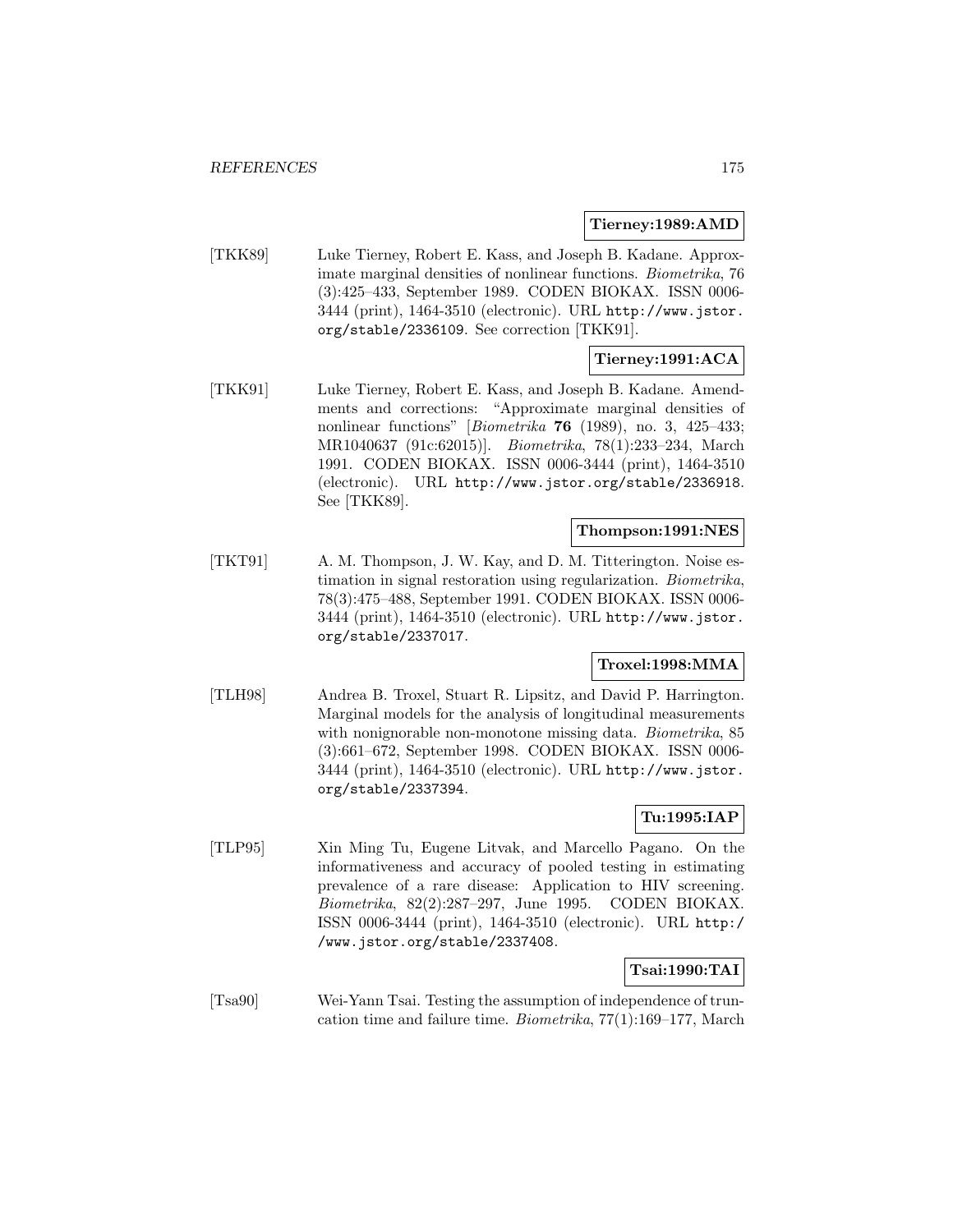1990. CODEN BIOKAX. ISSN 0006-3444 (print), 1464-3510 (electronic). URL http://www.jstor.org/stable/2336059.

## **Tsai:1994:NJI**

[Tsa94] Chih-Ling Tsai. A note on Jorgensen's iteratively defined statistics. Biometrika, 81(4):781–786, December 1994. CODEN BIOKAX. ISSN 0006-3444 (print), 1464-3510 (electronic). URL http://www.jstor.org/stable/2337081.

## **Tosteson:1990:DLR**

[TW90] Tor D. Tosteson and James H. Ware. Designing a logistic regression study using surrogate measures for exposure and outcome. Biometrika, 77(1):11–21, March 1990. CODEN BIOKAX. ISSN 0006-3444 (print), 1464-3510 (electronic). URL http://www. jstor.org/stable/2336045.

# **Todd:1997:CIC**

[TW97] Susan Todd and John Whitehead. Confidence interval calculation for a sequential clinical trial of binary responses. Biometrika, 84(3):737–743, September 1997. CODEN BIOKAX. ISSN 0006-3444 (print), 1464-3510 (electronic). URL http:// www.jstor.org/stable/2337594.

## **Todd:1996:PIE**

[TWF96] Susan Todd, John Whitehead, and Karen M. Facey. Point and interval estimation following a sequential clinical trial. Biometrika, 83(2):453–461, June 1996. CODEN BIOKAX. ISSN 0006-3444 (print), 1464-3510 (electronic). URL http:/ /www.jstor.org/stable/2337615.

## **Tiao:1993:RML**

[TX93] George C. Tiao and Daming Xu. Robustness of maximum likelihood estimates for multi-step predictions: The exponential smoothing case. *Biometrika*, 80(3):623-641, September 1993. CODEN BIOKAX. ISSN 0006-3444 (print), 1464-3510 (electronic). URL http://www.jstor.org/stable/2337183.

## **Uddin:1990:SSC**

[Udd90] Nizam Uddin. Some series constructions for minimal size equineighboured balanced incomplete block designs with nested rows and columns. Biometrika, 77(4):829–833, December 1990. CODEN BIOKAX. ISSN 0006-3444 (print), 1464-3510 (electronic). URL http://www.jstor.org/stable/2337105.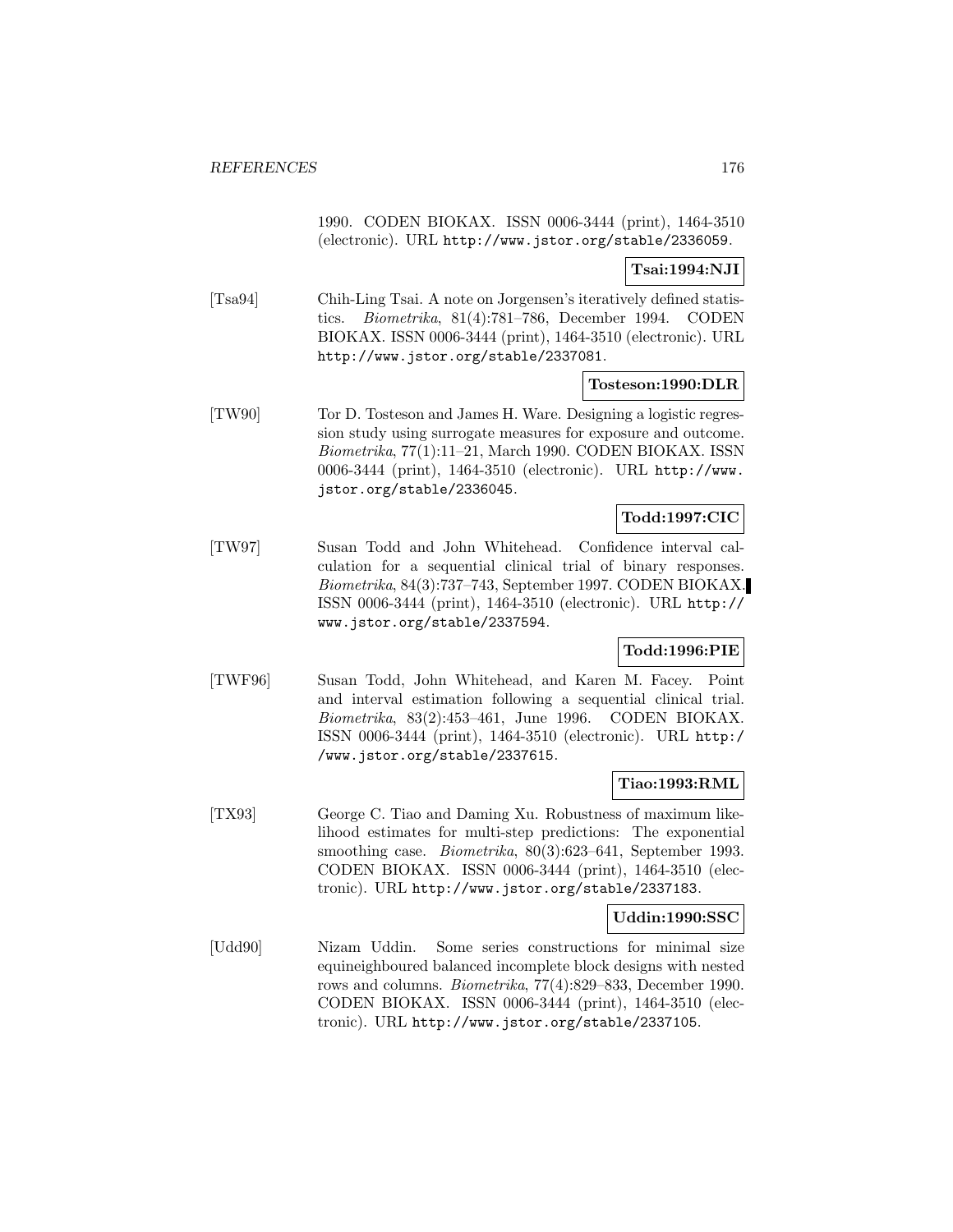# **Uddin:1990:SCB**

[UM90] Nizam Uddin and John P. Morgan. Some constructions for balanced incomplete block designs with nested rows and columns. Biometrika, 77(1):193–202, March 1990. CODEN BIOKAX. ISSN 0006-3444 (print), 1464-3510 (electronic). URL http:// www.jstor.org/stable/2336062.

# **Uddin:1997:EBD**

[UM97] Nizam Uddin and John P. Morgan. Efficient block designs for settings with spatially correlated errors. Biometrika, 84(2):443– 454, June 1997. CODEN BIOKAX. ISSN 0006-3444 (print), 1464-3510 (electronic). URL http://www.jstor.org/stable/ 2337469. See corrections [UM99].

# **Uddin:1999:ACE**

[UM99] N. Uddin and J. P. Morgan. Amendments and corrections:"Efficient block designs for settings with spatially correlated errors" [Biometrika **84** (1997), no. 2, 443–454; (99c:62212)]. Biometrika, 86(1):233, 1999. CODEN BIOKAX. ISSN 0006-3444 (print), 1464-3510 (electronic). See [UM97].

# **Uzunogullari:1992:CHR**

[UW92] Ulkü Uzunoğullari and Jane-Ling Wang. A comparison of hazard rate estimators for left truncated and right censored data. Biometrika, 79(2):297–310, June 1992. CODEN BIOKAX. ISSN 0006-3444 (print), 1464-3510 (electronic). URL http:/ /www.jstor.org/stable/2336841.

## **Vecchia:1991:TPA**

[VB91] A. V. Vecchia and R. Ballerini. Testing for periodic autocorrelations in seasonal time series data. Biometrika, 78(1):53– 63, March 1991. CODEN BIOKAX. ISSN 0006-3444 (print), 1464-3510 (electronic). URL http://www.jstor.org/stable/ 2336895.

#### **Venkatraman:1996:DFP**

[VB96] E. S. Venkatraman and Colin B. Begg. A distribution-free procedure for comparing receiver operating characteristic curves from a paired experiment. Biometrika, 83(4):835–848, December 1996. CODEN BIOKAX. ISSN 0006-3444 (print), 1464-3510 (electronic). URL http://www.jstor.org/stable/2337287.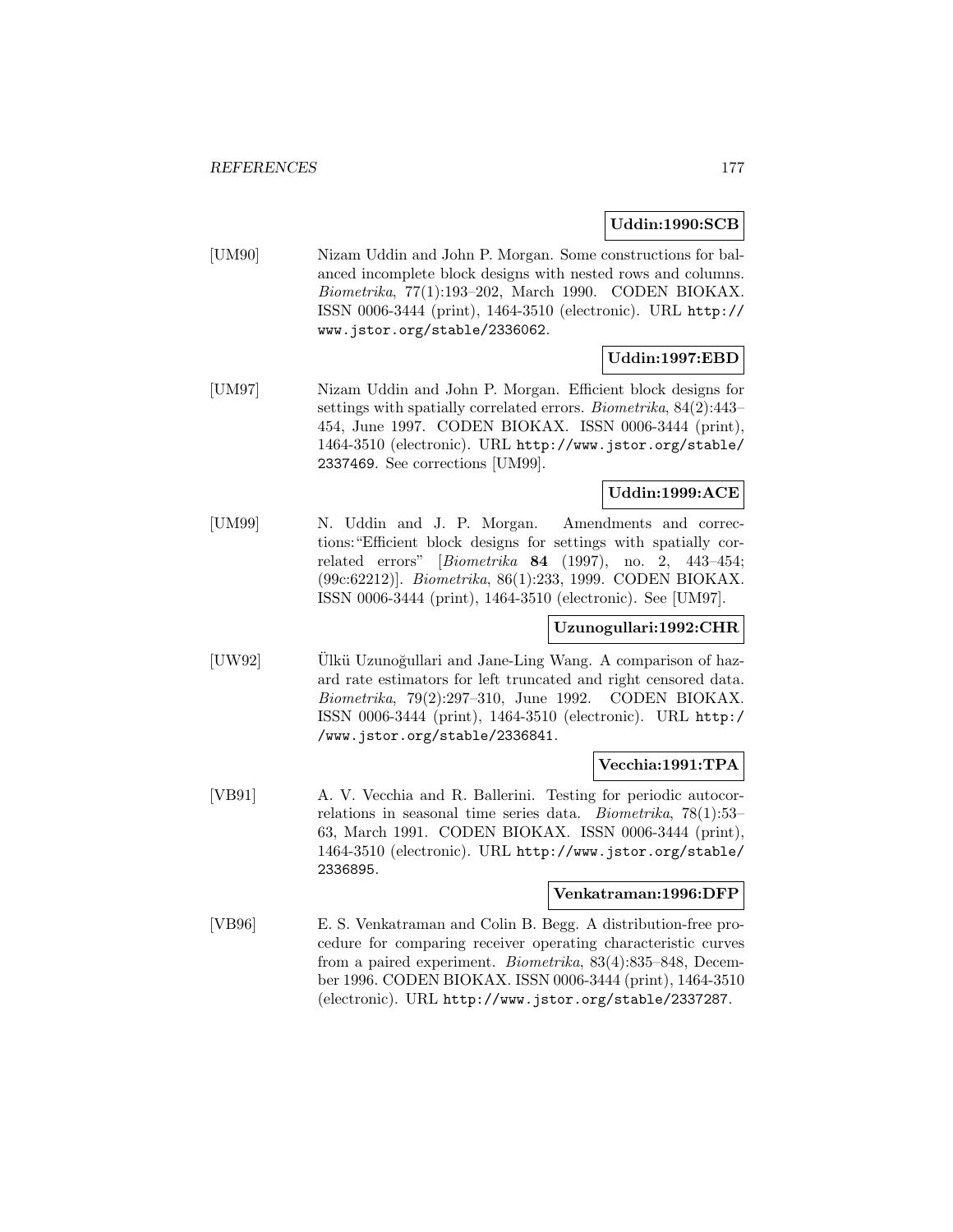### **VanEs:1990:KEW**

[VH90] Bert Van Es and Adriaan Hoogendoorn. Kernel estimation in Wicksell's corpuscle problem. Biometrika, 77(1):139–145, March 1990. CODEN BIOKAX. ISSN 0006-3444 (print), 1464-3510 (electronic). URL http://www.jstor.org/stable/ 2336056.

#### **VanderLaan:1998:LEE**

[VH98] Mark J. Van der Laan and Alan E. Hubbard. Locally efficient estimation of the survival distribution with right-censored data and covariates when collection of data is delayed. Biometrika, 85(4):771–783, December 1998. CODEN BIOKAX. ISSN 0006- 3444 (print), 1464-3510 (electronic). URL http://www.jstor. org/stable/2337482.

# **Vidoni:1995:SPD**

[Vid95] Paolo Vidoni. A simple predictive density based on the p∗ formula. Biometrika, 82(4):855–863, December 1995. CODEN BIOKAX. ISSN 0006-3444 (print), 1464-3510 (electronic). URL http://www.jstor.org/stable/2337350.

## **Vidoni:1998:NME**

[Vid98] Paolo Vidoni. A note on modified estimative prediction limits and distributions. Biometrika, 85(4):949–953, December 1998. CODEN BIOKAX. ISSN 0006-3444 (print), 1464-3510 (electronic). URL http://www.jstor.org/stable/2337495.

## **Visser:1996:NEB**

[Vis96] Michael Visser. Nonparametric estimation of the bivariate survival function with an application to vertically transmitted AIDS. Biometrika, 83(3):507–518, September 1996. CODEN BIOKAX. ISSN 0006-3444 (print), 1464-3510 (electronic). URL http://www.jstor.org/stable/2337504.

# **VanDerLaan:1997:EEL**

[VJP97] Mark J. Van Der Laan, Nicholas P. Jewell, and Derick R. Peterson. Efficient estimation of the lifetime and disease onset distribution. Biometrika, 84(3):539–554, September 1997. CO-DEN BIOKAX. ISSN 0006-3444 (print), 1464-3510 (electronic). URL http://www.jstor.org/stable/2337577.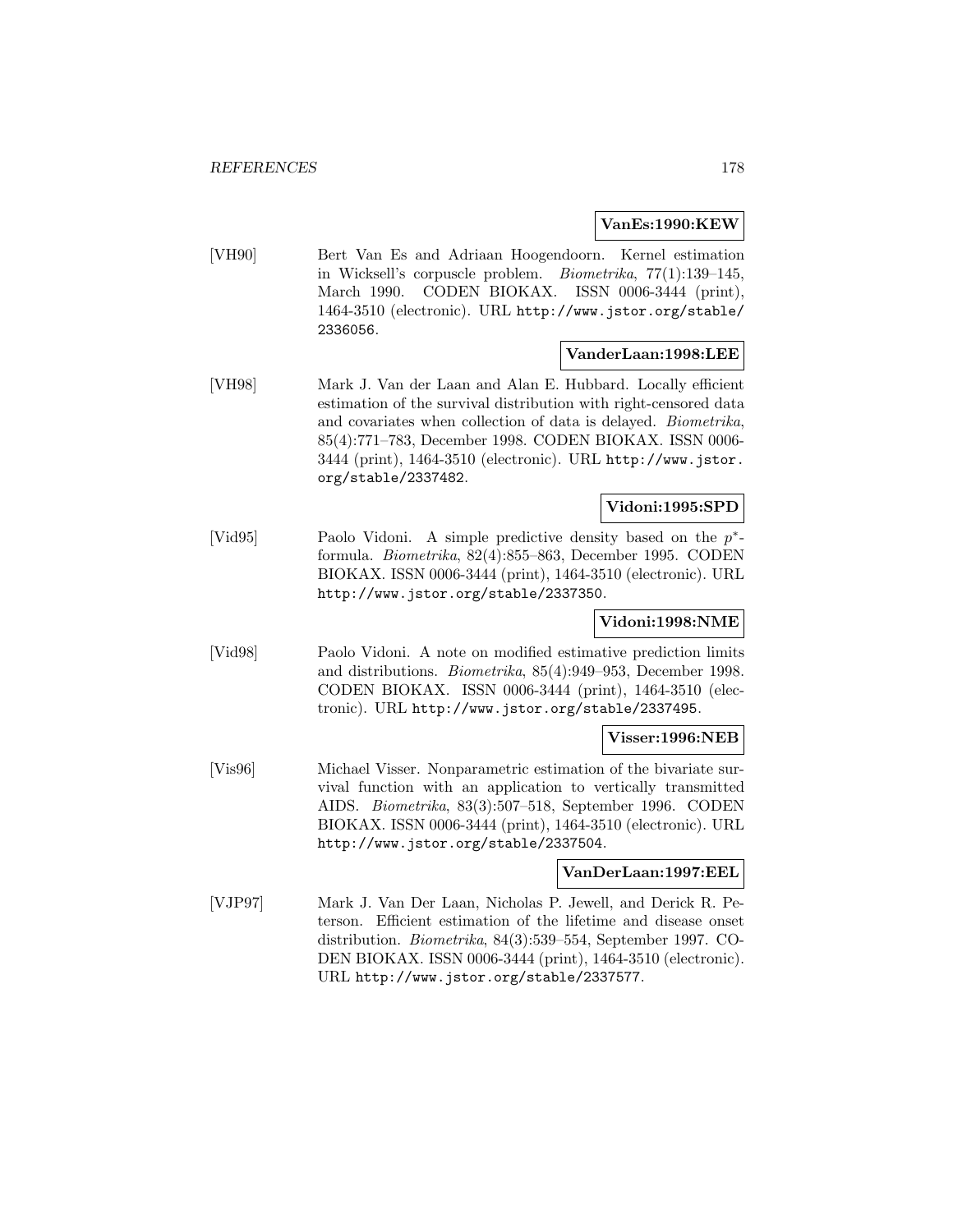#### **Vlachonikolis:1990:PDC**

[Vla90] I. G. Vlachonikolis. Predictive discrimination and classification with mixed binary and continuous variables. *Biometrika*, 77(3): 657–662, September 1990. CODEN BIOKAX. ISSN 0006-3444 (print), 1464-3510 (electronic). URL http://www.jstor.org/ stable/2337007.

#### **Vonesh:1996:NUL**

[Von96] Edward F. Vonesh. A note on the use of Laplace's approximation for nonlinear mixed-effects models. Biometrika, 83(2):447– 452, June 1996. CODEN BIOKAX. ISSN 0006-3444 (print), 1464-3510 (electronic). URL http://www.jstor.org/stable/ 2337614.

# **Velu:1990:EPO**

[VR90] Raja Velu and M. Bhaskara Rao. Estimation of parent-offspring correlation. Biometrika, 77(3):557–562, September 1990. CO-DEN BIOKAX. ISSN 0006-3444 (print), 1464-3510 (electronic). URL http://www.jstor.org/stable/2336994.

# **Vach:1993:LRI**

[VS93] Werner Vach and Martin Schumacher. Logistic regression with incompletely observed categorical covariates: A comparison of three approaches. Biometrika, 80(2):353–362, June 1993. CO-DEN BIOKAX. ISSN 0006-3444 (print), 1464-3510 (electronic). URL http://www.jstor.org/stable/2337205.

## **Venter:1995:NGC**

[VS95] J. H. Venter and J. L. J. Snyman. A note on the generalised cross-validation criterion in linear model selection. Biometrika, 82(1):215–219, March 1995. CODEN BIOKAX. ISSN 0006-3444 (print), 1464-3510 (electronic). URL http://www.jstor.org/ stable/2337640.

#### **VanDerMeulen:1996:THM**

[VV96] E. A. Van Der Meulen and N. J. Van Sittert. Testing homogeneity of many within-subject variances using small samples. Biometrika, 83(3):683–687, September 1996. CODEN BIOKAX. ISSN 0006-3444 (print), 1464-3510 (electronic). URL http://www.jstor.org/stable/2337519.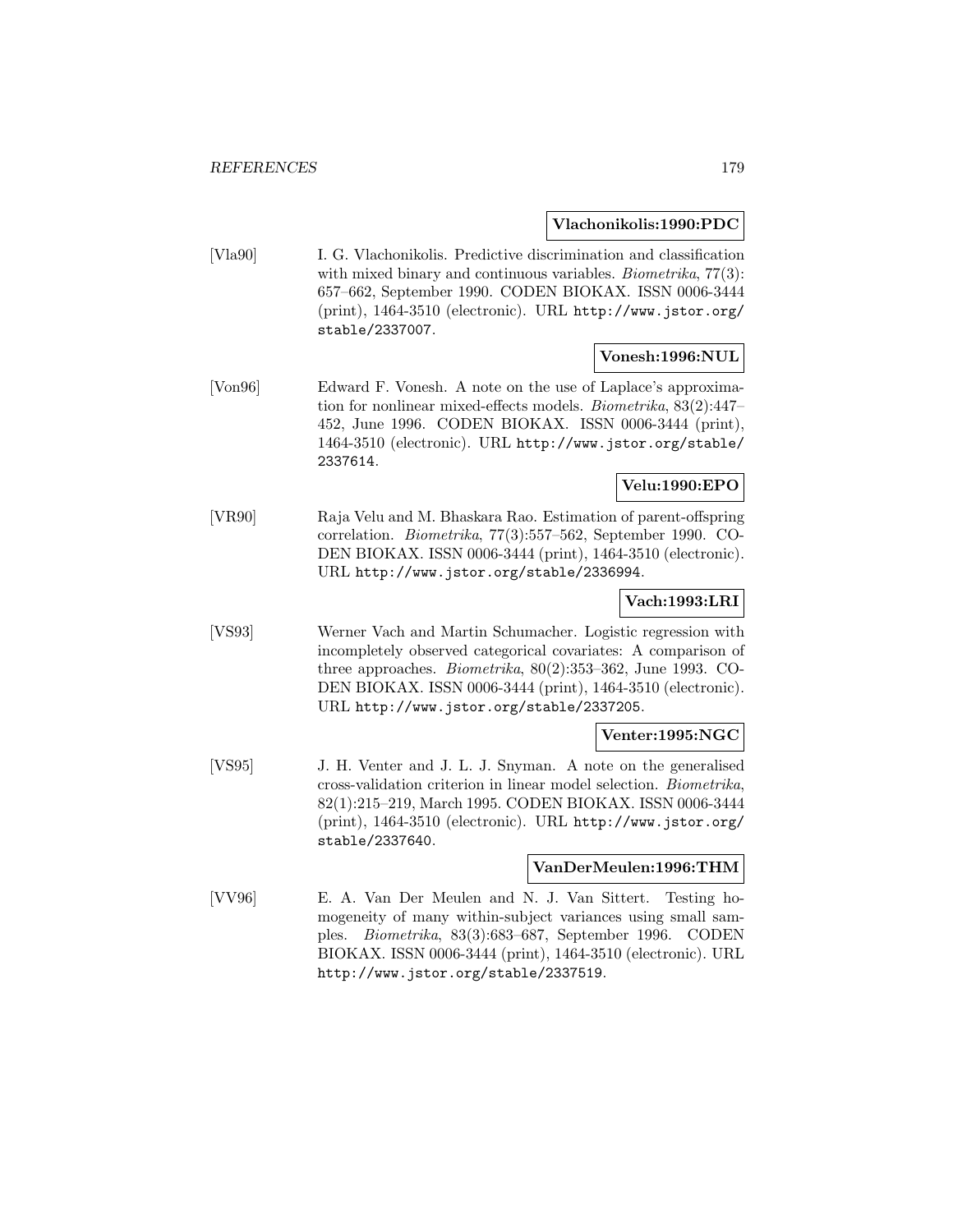### **Wakaki:1990:CLQ**

[Wak90] Hirofumi Wakaki. Comparison of linear and quadratic discriminant functions. Biometrika, 77(1):227–229, March 1990. CO-DEN BIOKAX. ISSN 0006-3444 (print), 1464-3510 (electronic). URL http://www.jstor.org/stable/2336069.

# **Walden:1992:APP**

[Wal92] A. T. Walden. Asymptotic percentage points for Siegel's test statistic for compound periodicities. Biometrika, 79(2):438– 440, June 1992. CODEN BIOKAX. ISSN 0006-3444 (print), 1464-3510 (electronic). URL http://www.jstor.org/stable/ 2336860.

# **Wang:1991:GIC**

[Wan91] You-Gan Wang. Gittins indices and constrained allocation in clinical trials. Biometrika, 78(1):101–111, March 1991. CODEN BIOKAX. ISSN 0006-3444 (print), 1464-3510 (electronic). URL http://www.jstor.org/stable/2336900.

## **Wang:1992:TPA**

[Wan92] Suojin Wang. Tail probability approximations in the first-order noncircular autoregression. Biometrika, 79(2):431–434, June 1992. CODEN BIOKAX. ISSN 0006-3444 (print), 1464-3510 (electronic). URL http://www.jstor.org/stable/2336858.

#### **Wang:1993:SEF**

[Wan93] Suojin Wang. Saddlepoint expansions in finite population problems. Biometrika, 80(3):583–590, September 1993. CODEN BIOKAX. ISSN 0006-3444 (print), 1464-3510 (electronic). URL http://www.jstor.org/stable/2337179.

## **Wang:1995:JSC**

[Wan95] Yazhen Wang. Jump and sharp cusp detection by wavelets. Biometrika, 82(2):385–397, June 1995. CODEN BIOKAX. ISSN 0006-3444 (print), 1464-3510 (electronic). URL http:/ /www.jstor.org/stable/2337415.

#### **Wang:1996:HRA**

[Wan96] Mei-Cheng Wang. Hazards regression analysis for lengthbiased data. Biometrika, 83(2):343–354, June 1996. CODEN BIOKAX. ISSN 0006-3444 (print), 1464-3510 (electronic). URL http://www.jstor.org/stable/2337605.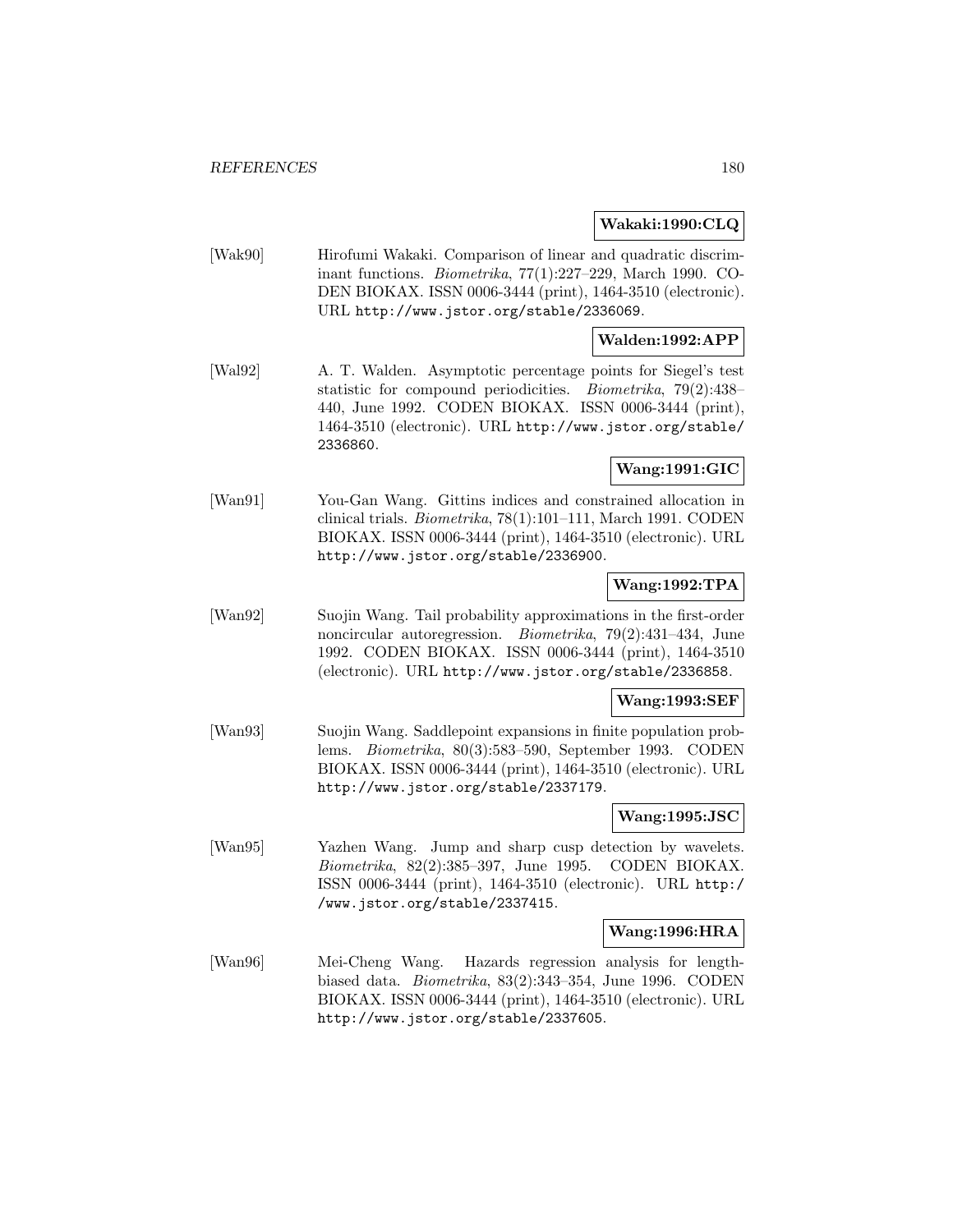## **Wand:1999:OAS**

[Wan99] M. P. Wand. On the optimal amount of smoothing in penalised spline regression. Biometrika, 86(4):936–940, December 1999. CODEN BIOKAX. ISSN 0006-3444 (print), 1464-3510 (electronic). URL http://www.jstor.org/stable/2673597.

## **Watkins:1990:PEL**

[Wat90] A. J. Watkins. On polynomial expansions for likelihoods of spatial data with finite range correlation function. Biometrika, 77(2):404–408, June 1990. CODEN BIOKAX. ISSN 0006-3444 (print), 1464-3510 (electronic). URL http://www.jstor.org/ stable/2336821.

# **Weiss:1992:GCS**

[WC92a] Robert E. Weiss and R. Dennis Cook. A graphical case statistic for assessing posterior influence. Biometrika, 79(1):51–55, March 1992. CODEN BIOKAX. ISSN 0006-3444 (print), 1464-3510 (electronic). URL http://www.jstor.org/stable/ 2337146.

# **Wilson:1992:CRE**

[WC92b] Richard M. Wilson and Mark F. Collins. Capture-recapture estimation with samples of size one using frequency data. Biometrika, 79(3):543–553, September 1992. CODEN BIOKAX. ISSN 0006-3444 (print), 1464-3510 (electronic). URL http:// www.jstor.org/stable/2336785.

## **Wang:1993:REL**

[WC93] C. Y. Wang and R. J. Carroll. On robust estimation in logistic case-control studies. Biometrika, 80(1):237–241, March 1993. CODEN BIOKAX. ISSN 0006-3444 (print), 1464-3510 (electronic). URL http://www.jstor.org/stable/2336772.

#### **Wang:1999:HOA**

[WC99a] Suojin Wang and Raymond J. Carroll. High-order accurate methods for retrospective sampling problems. Biometrika, 86 (4):881–897, December 1999. CODEN BIOKAX. ISSN 0006- 3444 (print), 1464-3510 (electronic). URL http://www.jstor. org/stable/2673592.

# **Wikle:1999:DRA**

[WC99b] Christopher K. Wikle and Noel Cressie. A dimension-reduced approach to space-time Kalman filtering. Biometrika, 86(4):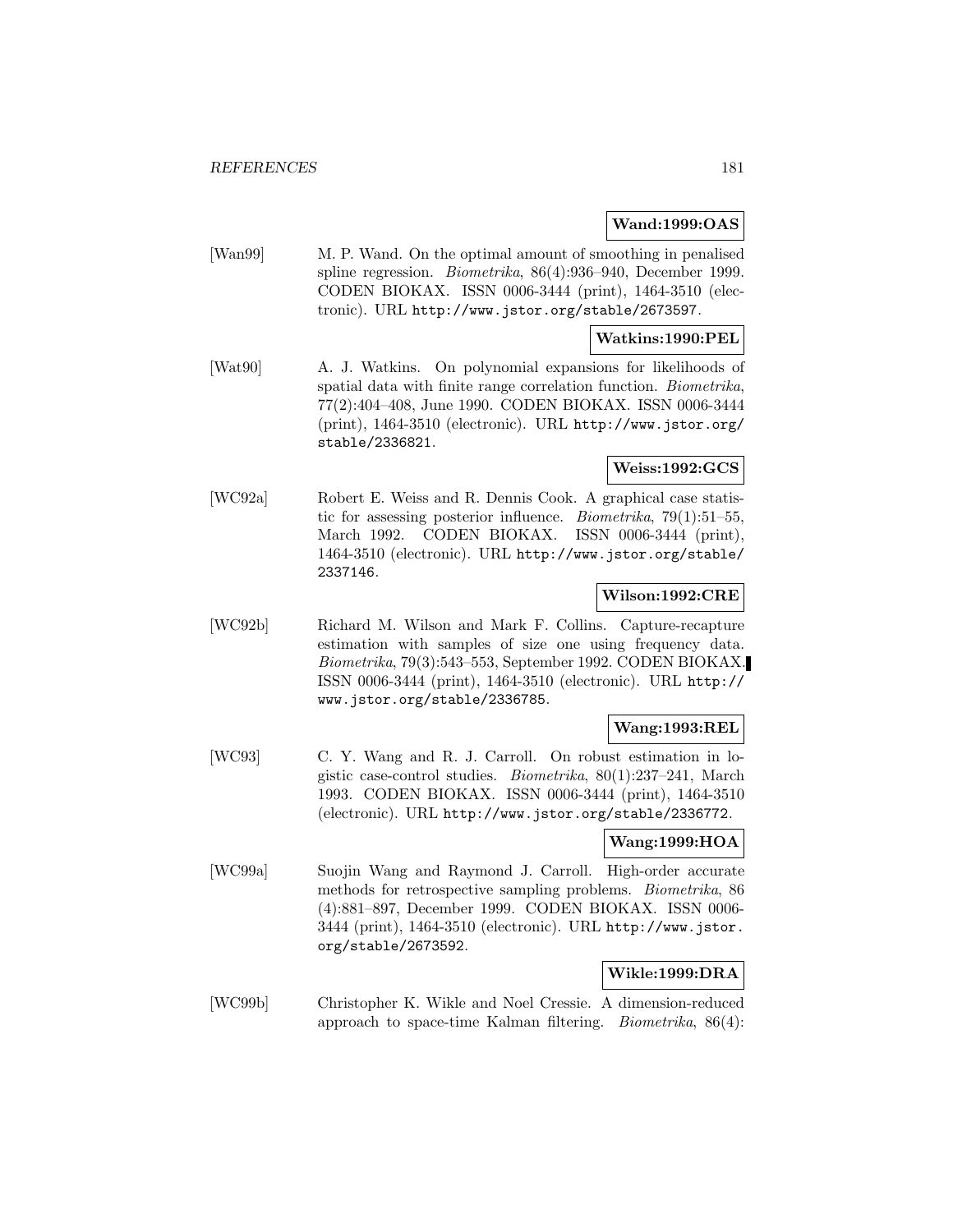815–829, December 1999. CODEN BIOKAX. ISSN 0006-3444 (print), 1464-3510 (electronic). URL http://www.jstor.org/ stable/2673587.

## **Wang:1996:NCM**

[WD96a] Naisyin Wang and Marie Davidian. A note on covariate measurement error in nonlinear mixed effects models. Biometrika, 83(4):801–812, December 1996. CODEN BIOKAX. ISSN 0006- 3444 (print), 1464-3510 (electronic). URL http://www.jstor. org/stable/2337284.

## **Wang:1996:NEF**

[WD96b] Suojin Wang and Alan H. Dorfman. A new estimator for the finite population distribution function. Biometrika, 83(3):639– 652, September 1996. CODEN BIOKAX. ISSN 0006-3444 (print), 1464-3510 (electronic). URL http://www.jstor.org/ stable/2337515.

## **Wells:1994:NKE**

[Wel94] Martin T. Wells. Nonparametric kernel estimation in counting processes with explanatory variables. Biometrika, 81(4): 795–801, December 1994. CODEN BIOKAX. ISSN 0006-3444 (print), 1464-3510 (electronic). URL http://www.jstor.org/ stable/2337084.

## **West:1991:KDE**

[Wes91] Mike West. Kernel density estimation and marginalization consistency. Biometrika, 78(2):421–425, June 1991. CODEN BIOKAX. ISSN 0006-3444 (print), 1464-3510 (electronic). URL http://www.jstor.org/stable/2337269.

## **West:1997:TSD**

[Wes97] Mike West. Time series decomposition. Biometrika, 84(2):489– 494, June 1997. CODEN BIOKAX. ISSN 0006-3444 (print), 1464-3510 (electronic). URL http://www.jstor.org/stable/ 2337475.

## **Wellman:1991:IDL**

[WG91] Joyce M. Wellman and Richard F. Gunst. Influence diagnostics for linear measurement error models. Biometrika, 78(2):373– 380, June 1991. CODEN BIOKAX. ISSN 0006-3444 (print), 1464-3510 (electronic). URL http://www.jstor.org/stable/ 2337264.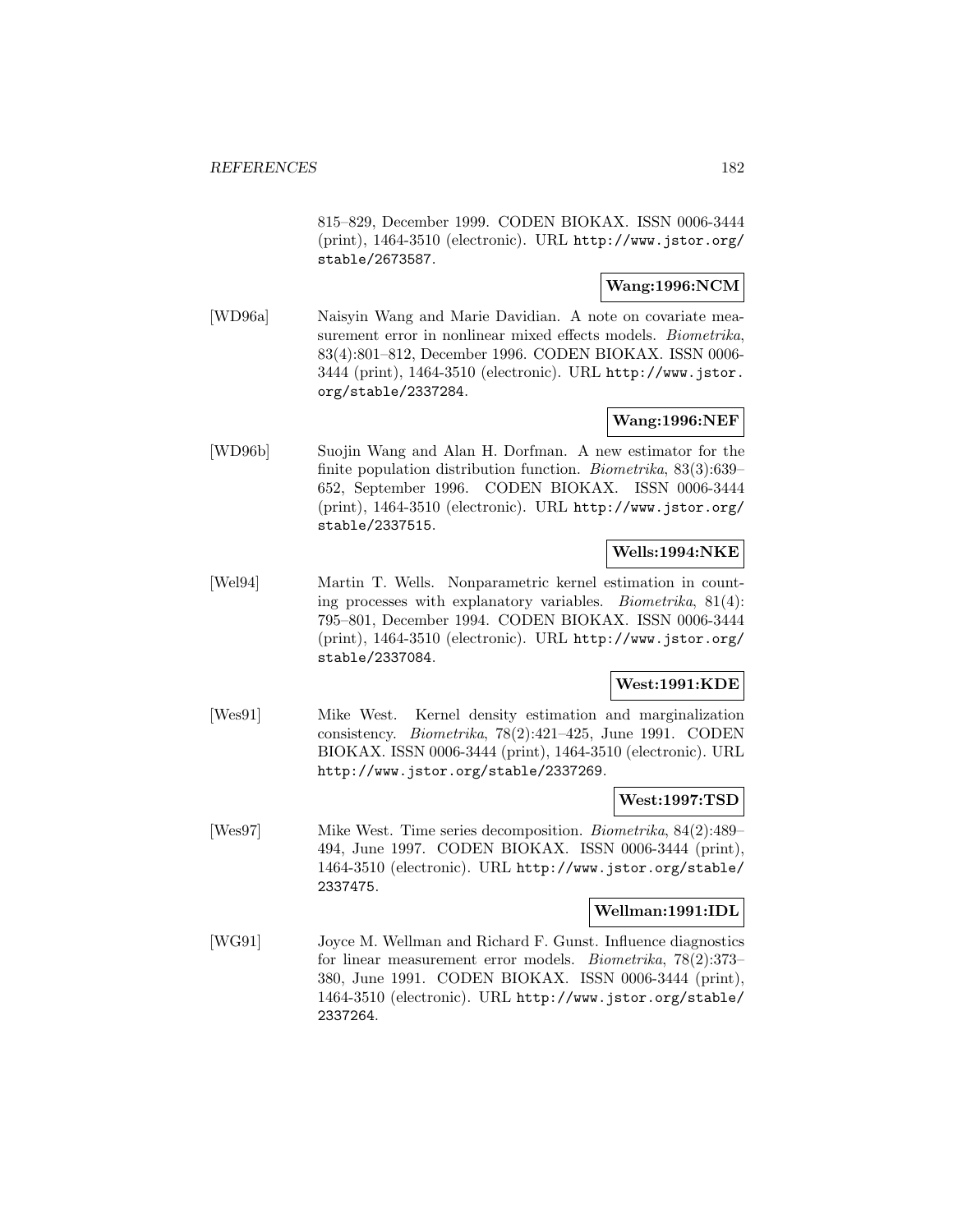#### **Wagner:1995:MEM**

[WG95] Udo Wagner and Alois L. J. Geyer. A maximum entropy method for inverting Laplace transforms of probability density functions. Biometrika, 82(4):887–892, December 1995. CODEN BIOKAX. ISSN 0006-3444 (print), 1464-3510 (electronic). URL http://www.jstor.org/stable/2337353.

# **Wang:1999:STM**

[WHD99] Weizhen Wang, J. T. Gene Hwang, and Anirban Dasgupta. Statistical tests for multivariate bioequivalence. Biometrika, 86 (2):395–402, June 1999. CODEN BIOKAX. ISSN 0006-3444 (print), 1464-3510 (electronic). URL http://www.jstor.org/ stable/2673520.

#### **Whittemore:1995:LRF**

[Whi95] Alice S. Whittemore. Logistic regression of family data from case-control studies. Biometrika, 82(1):57–67, March 1995. CO-DEN BIOKAX. ISSN 0006-3444 (print), 1464-3510 (electronic). URL http://www.jstor.org/stable/2337627. See correction [Whi97].

# **Whittemore:1997:ACL**

[Whi97] Alice S. Whittemore. Amendments and corrections: "Logistic Regression of Family Data From Case-Control Studies. Biometrika, 84(4):989–990, December 1997. CODEN BIOKAX. ISSN 0006-3444 (print), 1464-3510 (electronic). URL http:// www.jstor.org/stable/2337673. See [Whi95].

#### **Wolpert:1998:PGR**

[WI98] Robert L. Wolpert and Katja Ickstadt. Poisson/gamma random field models for spatial statistics. Biometrika, 85(2):251– 267, June 1998. CODEN BIOKAX. ISSN 0006-3444 (print), 1464-3510 (electronic). URL http://www.jstor.org/stable/ 2337356.

## **Willmot:1990:CPO**

[Wil90] Gordon E. Willmot. On the construction of a parameter orthogonal to the mean. *Biometrika*,  $77(2):424-428$ , June 1990. CODEN BIOKAX. ISSN 0006-3444 (print), 1464-3510 (electronic). URL http://www.jstor.org/stable/2336826.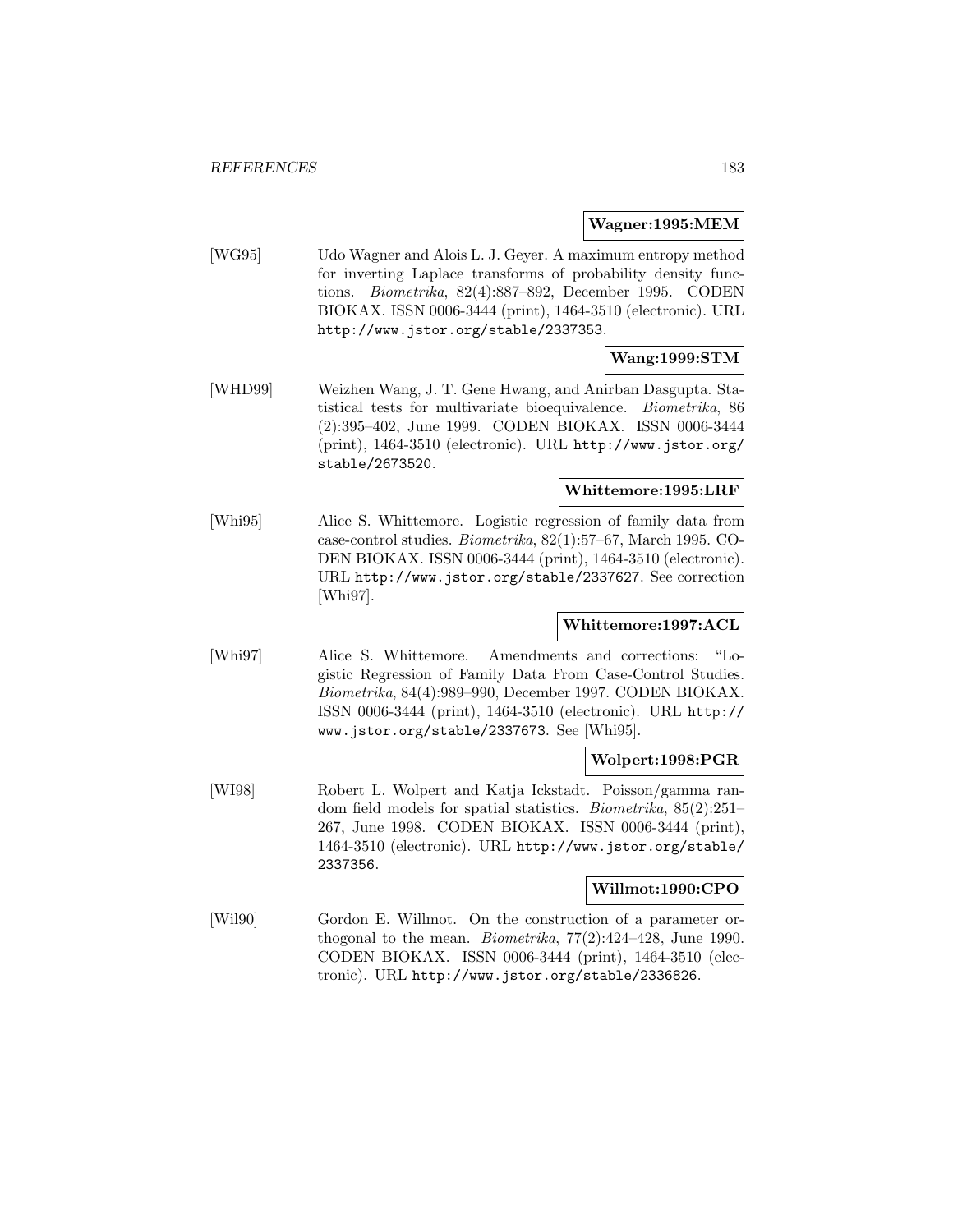## **Wild:1991:FPR**

[Wil91] C. J. Wild. Fitting prospective regression models to case-control data. Biometrika, 78(4):705–717, December 1991. CODEN BIOKAX. ISSN 0006-3444 (print), 1464-3510 (electronic). URL http://www.jstor.org/stable/2336922.

## **Wisniewski:1968:THB**

[Wis68] T. K. M. Wisniewski. Testing for homogeneity of a binomial series. Biometrika, 55(2):426–428, July 1968. CODEN BIOKAX. ISSN 0006-3444 (print), 1464-3510 (electronic). URL http://www.jstor.org/stable/2334888. See corrections [Tar90, Wis90].

## **Wisniewski:1990:ACT**

[Wis90] T. K. M. Wisniewski. Amendments and corrections: Testing for Homogeneity of a Binomial Series. Biometrika, 77(3):668, September 1990. CODEN BIOKAX. ISSN 0006-3444 (print), 1464-3510 (electronic). URL http://www.jstor.org/stable/ 2337012. See [Wis68].

## **Williams:1996:NOL**

[WJ96] E. R. Williams and J. A. John. A note on optimality in lattice square designs. Biometrika, 83(3):709–713, September 1996. CODEN BIOKAX. ISSN 0006-3444 (print), 1464-3510 (electronic). URL http://www.jstor.org/stable/2337523.

# **Westfall:1997:BPB**

[WJU97] Peter H. Westfall, Wesley O. Johnson, and Jessica M. Utts. A Bayesian perspective on the Bonferroni adjustment. Biometrika, 84(2):419–427, June 1997. CODEN BIOKAX. ISSN 0006-3444 (print), 1464-3510 (electronic). URL http://www.jstor.org/ stable/2337467.

## **Wong:1992:LEP**

[WL92] Wing Hung Wong and Bing Li. Laplace expansion for posterior densities of nonlinear functions of parameters. Biometrika, 79 (2):393–398, June 1992. CODEN BIOKAX. ISSN 0006-3444 (print), 1464-3510 (electronic). URL http://www.jstor.org/ stable/2336850.

#### **Waterman:1996:PSM**

[WL96] Richard P. Waterman and Bruce G. Lindsay. Projected score methods for approximating conditional scores. Biometrika, 83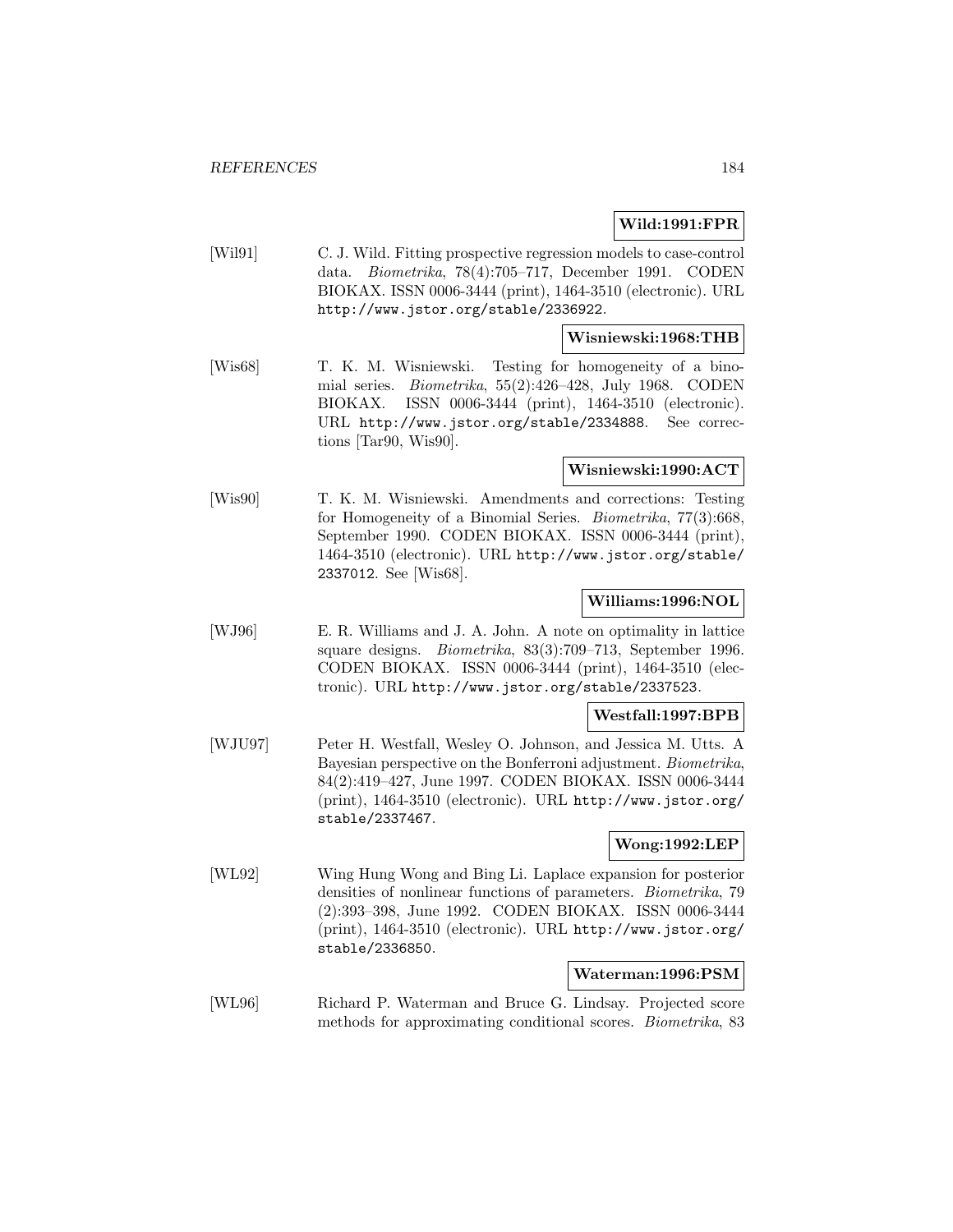(1):1–13, March 1996. CODEN BIOKAX. ISSN 0006-3444 (print), 1464-3510 (electronic). URL http://www.jstor.org/ stable/2337428.

# **Wong:1997:TTA**

[WL97a] C. S. Wong and W. K. Li. Testing for threshold autoregression with conditional heteroscedasticity. Biometrika, 84(2):407– 418, June 1997. CODEN BIOKAX. ISSN 0006-3444 (print), 1464-3510 (electronic). URL http://www.jstor.org/stable/ 2337466.

# **Wong:1997:MCH**

[WL97b] Heung Wong and W. K. Li. On a multivariate conditional heteroscedastic model. Biometrika, 84(1):111–123, March 1997. CODEN BIOKAX. ISSN 0006-3444 (print), 1464-3510 (electronic). URL http://www.jstor.org/stable/2337560.

#### **Walden:1995:EBM**

[WMP95] A. T. Walden, E. J. McCoy, and D. B. Percival. The effective bandwidth of a multitaper spectral estimator. Biometrika, 82 (1):201–214, March 1995. CODEN BIOKAX. ISSN 0006-3444 (print), 1464-3510 (electronic). URL http://www.jstor.org/ stable/2337639.

## **Wallenstein:1994:PSS**

[WNG94] Sylvan Wallenstein, Joseph Naus, and Joseph Glaz. Power of the scan statistic in detecting a changed segment in a Bernoulli sequence. Biometrika, 81(3):595–601, August 1994. CODEN BIOKAX. ISSN 0006-3444 (print), 1464-3510 (electronic). URL http://www.jstor.org/stable/2337131.

## **Wolff:1990:NBC**

[Wol90] Rodney C. L. Wolff. A note on the behaviour of the correlation integral in the presence of a time series. Biometrika, 77(4): 689–697, December 1990. CODEN BIOKAX. ISSN 0006-3444 (print), 1464-3510 (electronic). URL http://www.jstor.org/ stable/2337092.

## **Wolfinger:1993:LAN**

[Wol93] Russ Wolfinger. Laplace's approximation for nonlinear mixed models. Biometrika, 80(4):791–795, December 1993. CODEN BIOKAX. ISSN 0006-3444 (print), 1464-3510 (electronic). URL http://www.jstor.org/stable/2336870.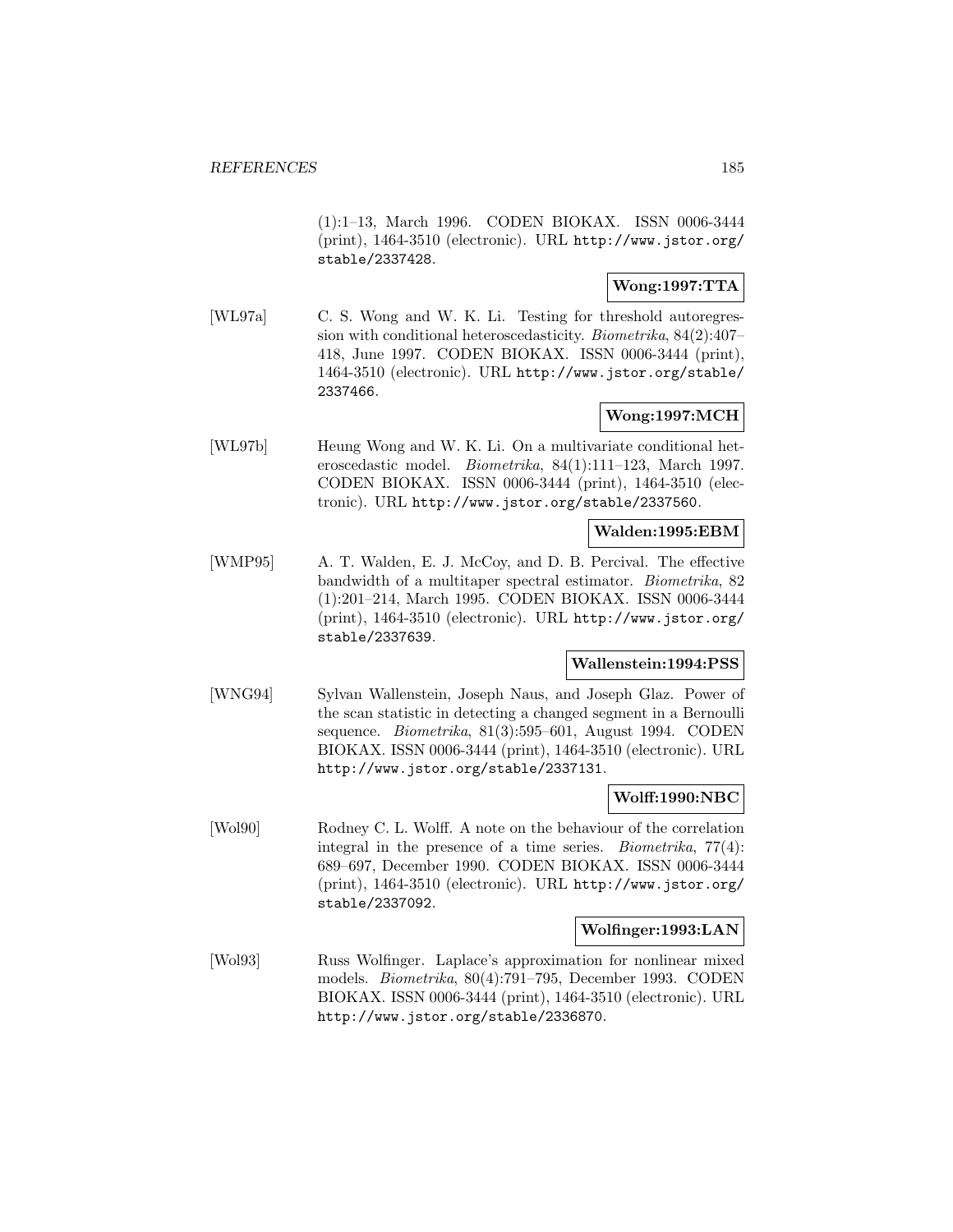## **Wong:1991:BAL**

[Won91] M. Y. Wong. Bartlett adjustment to the likelihood ratio statistic for testing several slopes. Biometrika, 78(1):221–224, March 1991. CODEN BIOKAX. ISSN 0006-3444 (print), 1464-3510 (electronic). URL http://www.jstor.org/stable/2336913.

## **Wong:1992:UAC**

[Won92] Weng Kee Wong. A unified approach to the construction of minimax designs. Biometrika, 79(3):611–619, September 1992. CODEN BIOKAX. ISSN 0006-3444 (print), 1464-3510 (electronic). URL http://www.jstor.org/stable/2336792.

## **Woodroofe:1992:EAS**

[Woo92] Michael Woodroofe. Estimation after sequential testing: A simple approach for a truncated sequential probability ratio test. Biometrika, 79(2):347–353, June 1992. CODEN BIOKAX. ISSN 0006-3444 (print), 1464-3510 (electronic). URL http:// www.jstor.org/stable/2336845.

#### **Williams:1992:ESC**

[WP92] Paige L. Williams and Christopher J. Portier. Explicit solutions for constrained maximum likelihood estimators in survival/sacrifice experiments. Biometrika, 79(4):717–729, December 1992. CODEN BIOKAX. ISSN 0006-3444 (print), 1464-3510 (electronic). URL http://www.jstor.org/stable/2337227.

## **Wang:1998:LST**

[WR98] Naisyin Wang and James M. Robins. Large-sample theory for parametric multiple imputation procedures. Biometrika, 85(4): 935–948, December 1998. CODEN BIOKAX. ISSN 0006-3444 (print), 1464-3510 (electronic). URL http://www.jstor.org/ stable/2337494.

#### **Wright:1992:NSL**

[Wri92] Tommy Wright. A note on sampling to locate rare defectives with strong prior evidence. *Biometrika*, 79(4):685–691, December 1992. CODEN BIOKAX. ISSN 0006-3444 (print), 1464-3510 (electronic). URL http://www.jstor.org/stable/2337224.

## **Willmot:1994:NPO**

[WS94] G. E. Willmot and D. A. Sprott. A note on parameters orthogonal to the mean. Biometrika, 81(2):409–412, June 1994.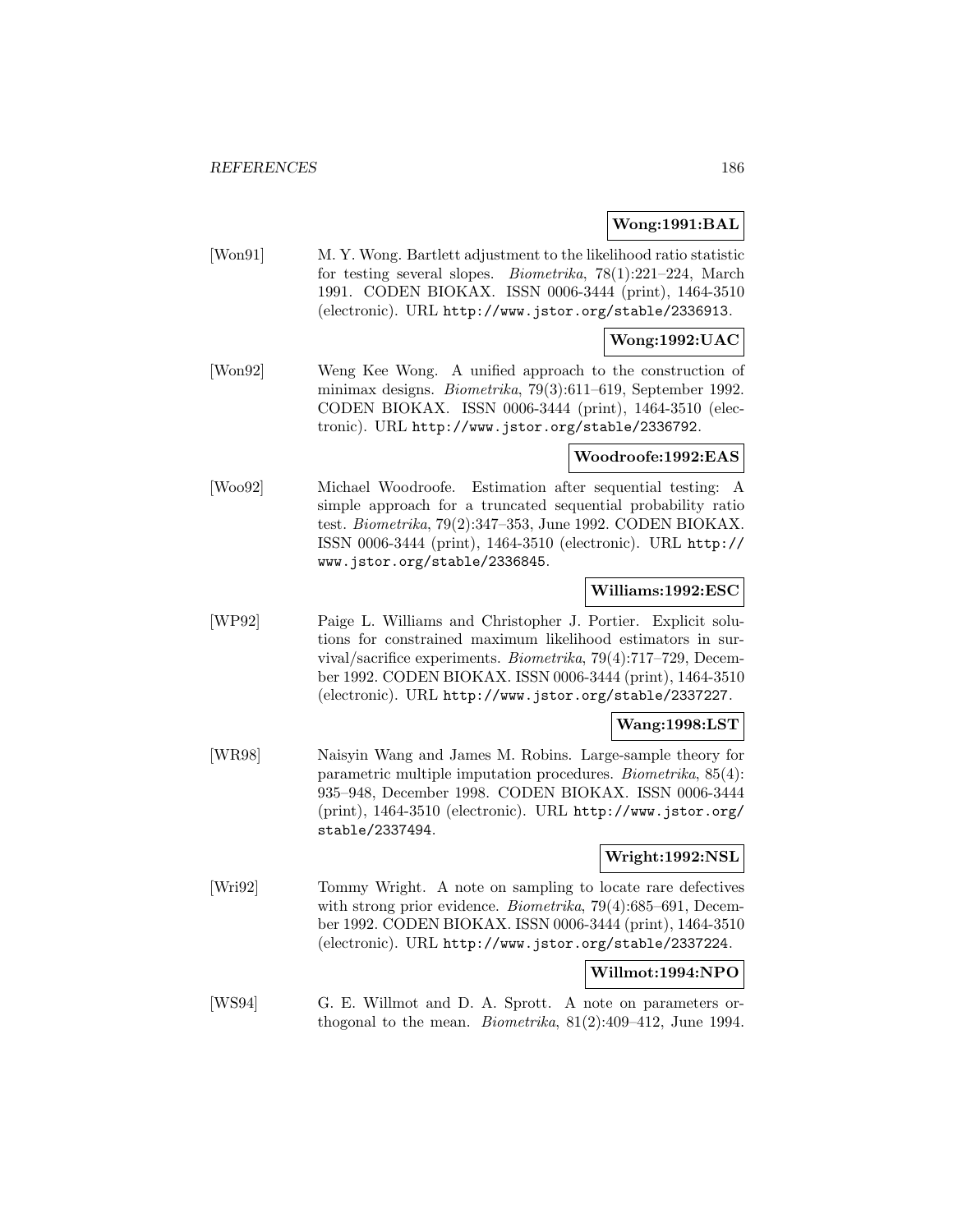CODEN BIOKAX. ISSN 0006-3444 (print), 1464-3510 (electronic). URL http://www.jstor.org/stable/2336972.

## **Walker:1999:MFD**

[WS99] Stephen G. Walker and David A. Stephens. A multivariate family of distributions on  $(0, \infty)^p$ . Biometrika, 86(3):703–709, September 1999. CODEN BIOKAX. ISSN 0006-3444 (print), 1464-3510 (electronic). URL http://www.jstor.org/stable/ 2673664.

# **Wei:1990:IAR**

[WSL90] L. J. Wei, John Q. Su, and John M. Lachin. Interim analyses with repeated measurements in a sequential clinical trial. Biometrika, 77(2):359–364, June 1990. CODEN BIOKAX. ISSN 0006-3444 (print), 1464-3510 (electronic). URL http:/ /www.jstor.org/stable/2336814.

# **Wei:1990:CCB**

[WT90] Greg C. G. Wei and Martin A. Tanner. Calculating the content and boundary of the highest posterior density region via data augmentation. Biometrika, 77(3):649–652, September 1990. CODEN BIOKAX. ISSN 0006-3444 (print), 1464-3510 (electronic). URL http://www.jstor.org/stable/2337005.

# **Wu:1991:BRR**

[Wu91] C. F. J. Wu. Balanced repeated replications based on mixed orthogonal arrays. Biometrika, 78(1):181–188, March 1991. CO-DEN BIOKAX. ISSN 0006-3444 (print), 1464-3510 (electronic). URL http://www.jstor.org/stable/2336908.

# **Wu:1993:CSD**

[Wu93] C. F. J. Wu. Construction of supersaturated designs through partially aliased interactions. Biometrika, 80(3):661–669, September 1993. CODEN BIOKAX. ISSN 0006-3444 (print), 1464-3510 (electronic). URL http://www.jstor.org/stable/ 2337185.

## **Walden:1990:ESB**

[WW90] A. T. Walden and R. E. White. Estimating the statistical bandwidth of a time series. Biometrika, 77(4):699–707, December 1990. CODEN BIOKAX. ISSN 0006-3444 (print), 1464-3510 (electronic). URL http://www.jstor.org/stable/2337093.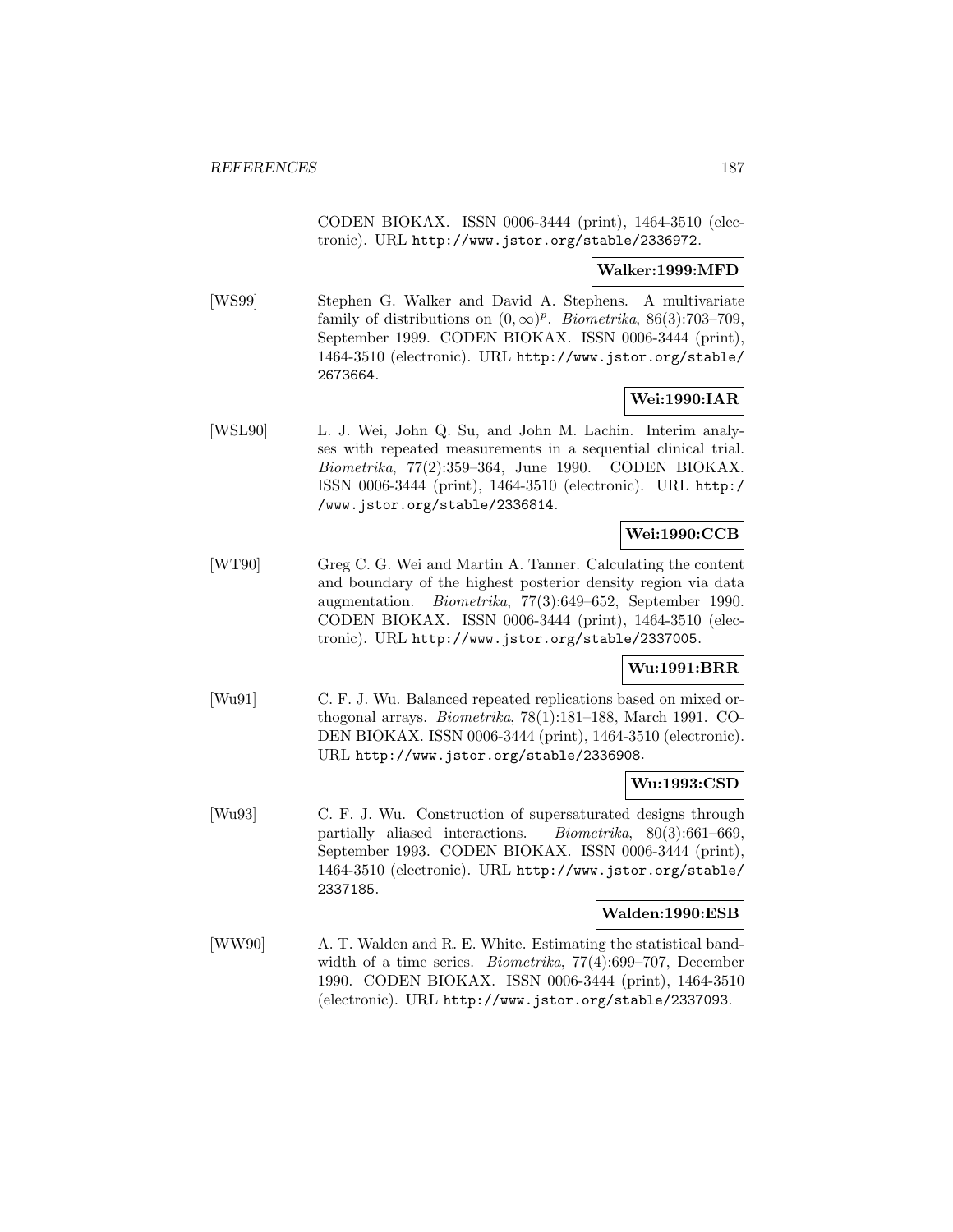#### **Weinberg:1993:PAC**

[WW93] Clarice R. Weinberg and Sholom Wacholder. Prospective analysis of case-control data under general multiplicative-intercept risk models. Biometrika, 80(2):461–465, June 1993. CODEN BIOKAX. ISSN 0006-3444 (print), 1464-3510 (electronic). URL http://www.jstor.org/stable/2337216.

# **Wang:1997:NEB**

[WW97] Weijing Wang and Martin T. Wells. Nonparametric estimators of the bivariate survival function under simplified censoring conditions. Biometrika, 84(4):863–880, December 1997. CODEN BIOKAX. ISSN 0006-3444 (print), 1464-3510 (electronic). URL http://www.jstor.org/stable/2337657.

## **Wang:1998:NES**

[WW98] Weijing Wang and Martin T. Wells. Nonparametric estimation of successive duration times under dependent censoring. Biometrika, 85(3):561–572, September 1998. CODEN BIOKAX. ISSN 0006-3444 (print), 1464-3510 (electronic). URL http://www.jstor.org/stable/2337386.

# **Wei:1990:LRA**

[WYL90] L. J. Wei, Z. Ying, and D. Y. Lin. Linear regression analysis of censored survival data based on rank tests. Biometrika, 77(4): 845–851, December 1990. CODEN BIOKAX. ISSN 0006-3444 (print), 1464-3510 (electronic). URL http://www.jstor.org/ stable/2337107.

# **Wu:1993:MAD**

[WZ93] C.-F. J. Wu and Run Chu Zhang. Minimum aberration designs with two-level and four-level factors. *Biometrika*, 80(1):203– 209, March 1993. CODEN BIOKAX. ISSN 0006-3444 (print), 1464-3510 (electronic). URL http://www.jstor.org/stable/ 2336769.

## **Xiang:1999:CCC**

[XL99] Anny Hui Xiang and Bryan Langholz. Comparison of casecontrol to full cohort analyses under model misspecification. Biometrika, 86(1):221–226, March 1999. CODEN BIOKAX. ISSN 0006-3444 (print), 1464-3510 (electronic). URL http:// www.jstor.org/stable/2673550.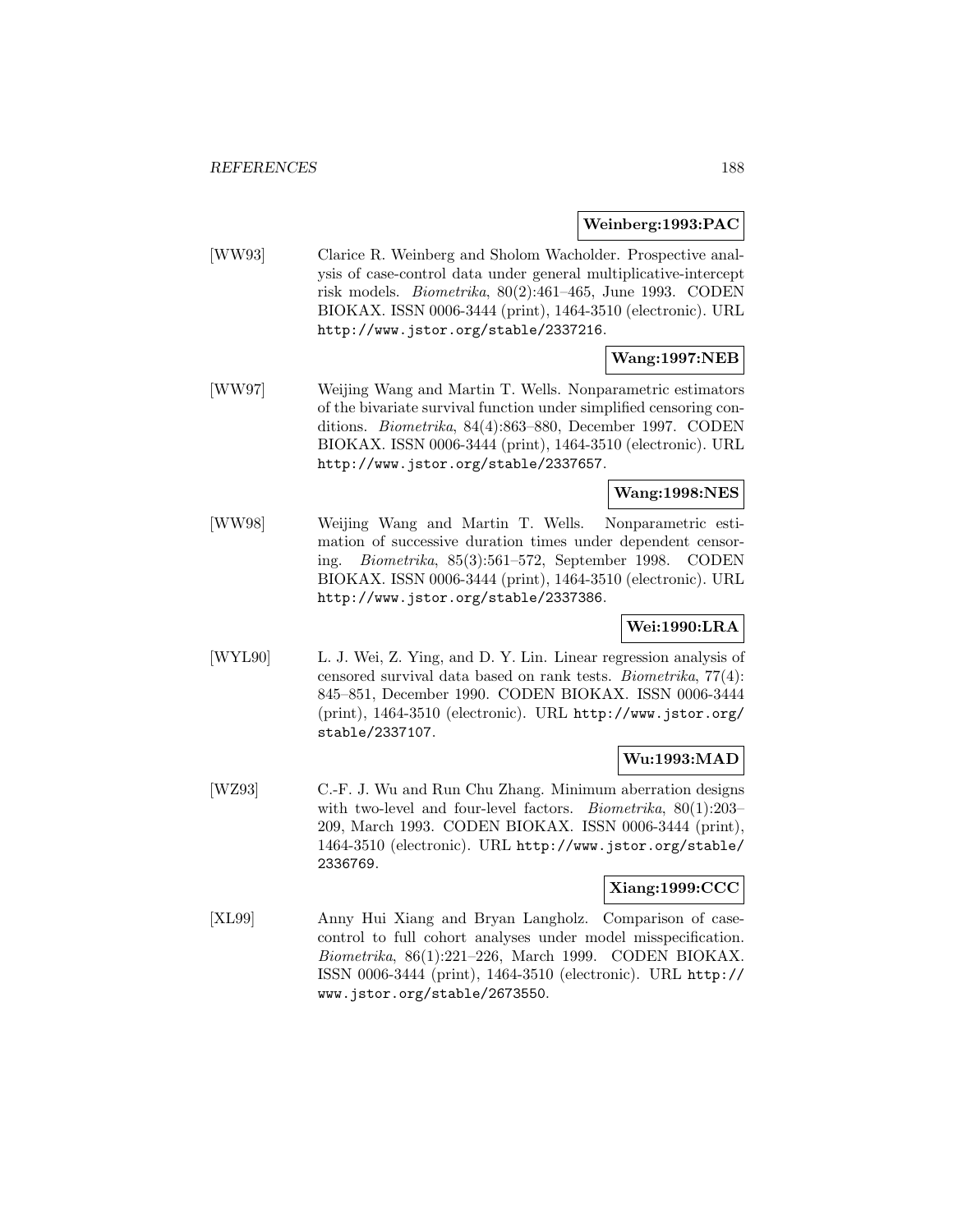# **Xia:1999:EPL**

[XTL99] Yingcun Xia, Howell Tong, and W. K. Li. On extended partially linear single-index models. Biometrika, 86(4):831–842, December 1999. CODEN BIOKAX. ISSN 0006-3444 (print), 1464-3510 (electronic). URL http://www.jstor.org/stable/2673588.

# **Yao:1993:TCP**

[Yao93] Qi Wei Yao. Tests for change-points with epidemic alternatives. Biometrika, 80(1):179–191, March 1993. CODEN BIOKAX. ISSN 0006-3444 (print), 1464-3510 (electronic). URL http:// www.jstor.org/stable/2336767.

# **Yatracos:1991:NTP**

[Yat91] Yannis G. Yatracos. A note on Tukey's polyefficiency. Biometrika, 78(3):702–703, September 1991. CODEN BIOKAX. ISSN 0006-3444 (print), 1464-3510 (electronic). URL http:// www.jstor.org/stable/2337041.

# **Ye:1991:NPI**

[YB91] Keying Ye and James O. Berger. Noninformative priors for inferences in exponential regression models. Biometrika, 78(3): 645–656, September 1991. CODEN BIOKAX. ISSN 0006-3444 (print), 1464-3510 (electronic). URL http://www.jstor.org/ stable/2337034.

# **Yuen:1997:TFS**

[YB97] K. C. Yuen and M. D. Burke. A test of fit for a semiparametric additive risk model. Biometrika, 84(3):631–639, September 1997. CODEN BIOKAX. ISSN 0006-3444 (print), 1464-3510 (electronic). URL http://www.jstor.org/stable/2337584.

# **Young:1990:BB**

[YD90] G. A. Young and H. E. Daniels. Bootstrap bias. Biometrika, 77 (1):179–185, March 1990. CODEN BIOKAX. ISSN 0006-3444 (print), 1464-3510 (electronic). URL http://www.jstor.org/ stable/2336060.

# **Yip:1996:ICR**

[YHL96] Paul S. F. Yip, Richard M. Huggins, and D. Y. Lin. Inference for capture-recapture experiments in continuous time with variable capture rates. Biometrika, 83(2):477–483, June 1996. CODEN BIOKAX. ISSN 0006-3444 (print), 1464-3510 (electronic). URL http://www.jstor.org/stable/2337619.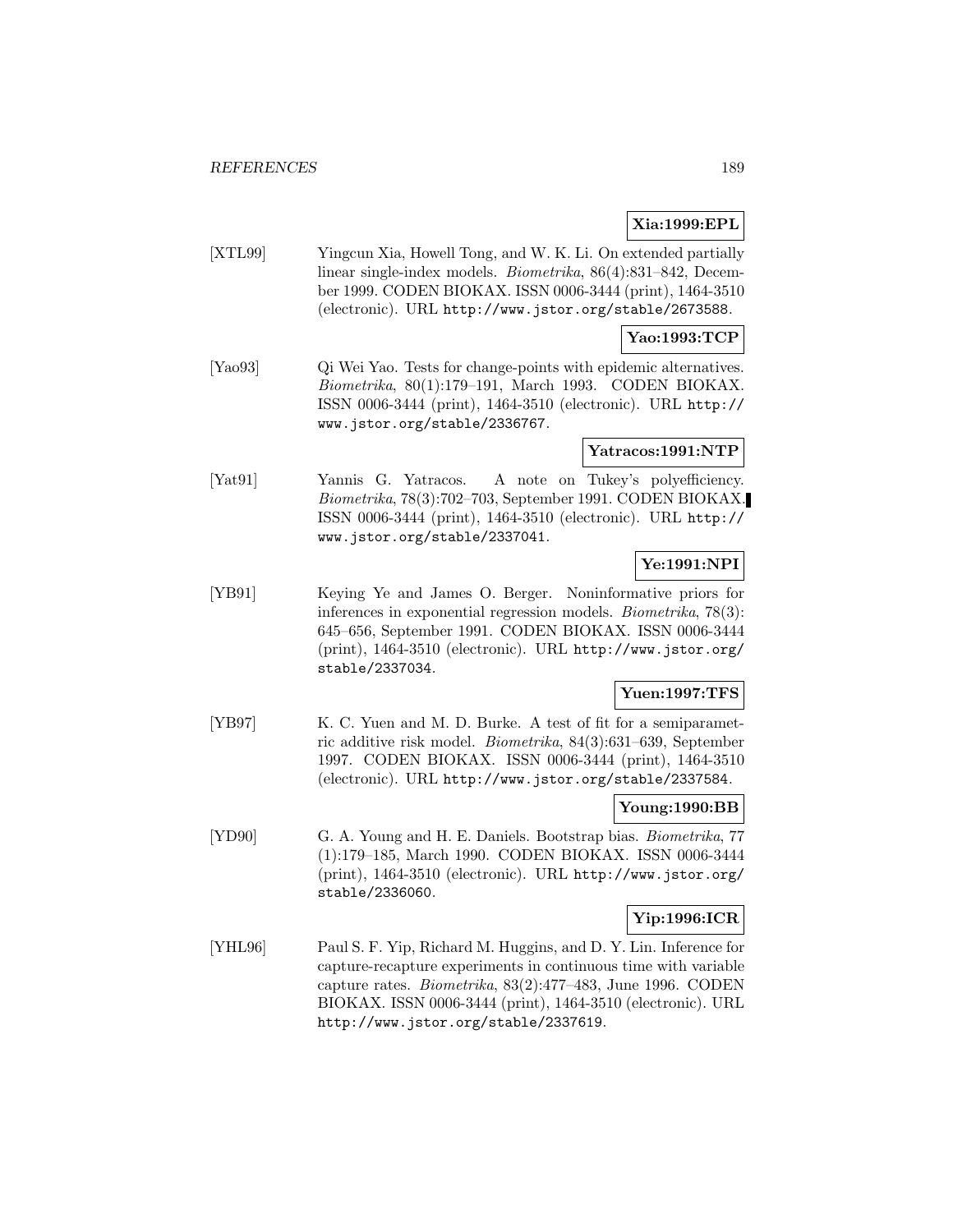# **Ying:1990:LRS**

[Yin90] Zhiliang Ying. Linear rank statistics for truncated data. Biometrika, 77(4):909–914, December 1990. CODEN BIOKAX. ISSN 0006-3444 (print), 1464-3510 (electronic). URL http:// www.jstor.org/stable/2337115.

# **Yao:1998:AIR**

[YWH98] Q. Yao, L. J. Wei, and J. W. Hogan. Analysis of incomplete repeated measurements with dependent censoring times. Biometrika, 85(1):139–149, March 1998. CODEN BIOKAX. ISSN 0006-3444 (print), 1464-3510 (electronic). URL http:// www.jstor.org/stable/2337315.

## **Ying:1992:PSP**

[YWL92] Z. Ying, L. J. Wei, and J. S. Lin. Prediction of survival probability based on a linear regression model. Biometrika, 79(1):205– 209, March 1992. CODEN BIOKAX. ISSN 0006-3444 (print), 1464-3510 (electronic). URL http://www.jstor.org/stable/ 2337163.

## **Zelen:1993:OSE**

[Zel93] Marvin Zelen. Optimal scheduling of examinations for the early detection of disease. Biometrika, 80(2):279–293, June 1993. CODEN BIOKAX. ISSN 0006-3444 (print), 1464-3510 (electronic). URL http://www.jstor.org/stable/2337199. See corrections [Zel96].

# **Zelen:1996:ACO**

[Zel96] Marvin Zelen. Amendments and corrections: "Optimal scheduling of examinations for the early detection of disease" [Biometrika **80** (1993), no. 2, 279–293; (94e:62111)]. Biometrika, 83(1):249, March 1996. CODEN BIOKAX. ISSN 0006-3444 (print), 1464-3510 (electronic). URL http://www. jstor.org/stable/2337452. See [Zel93].

## **Zelen:1991:THB**

[ZH91] M. Zelen and Y. Haitovsky. Testing hypotheses with binary data subject to misclassification errors: Analysis and experimental design. Biometrika, 78(4):857–865, December 1991. CODEN BIOKAX. ISSN 0006-3444 (print), 1464-3510 (electronic). URL http://www.jstor.org/stable/2336938.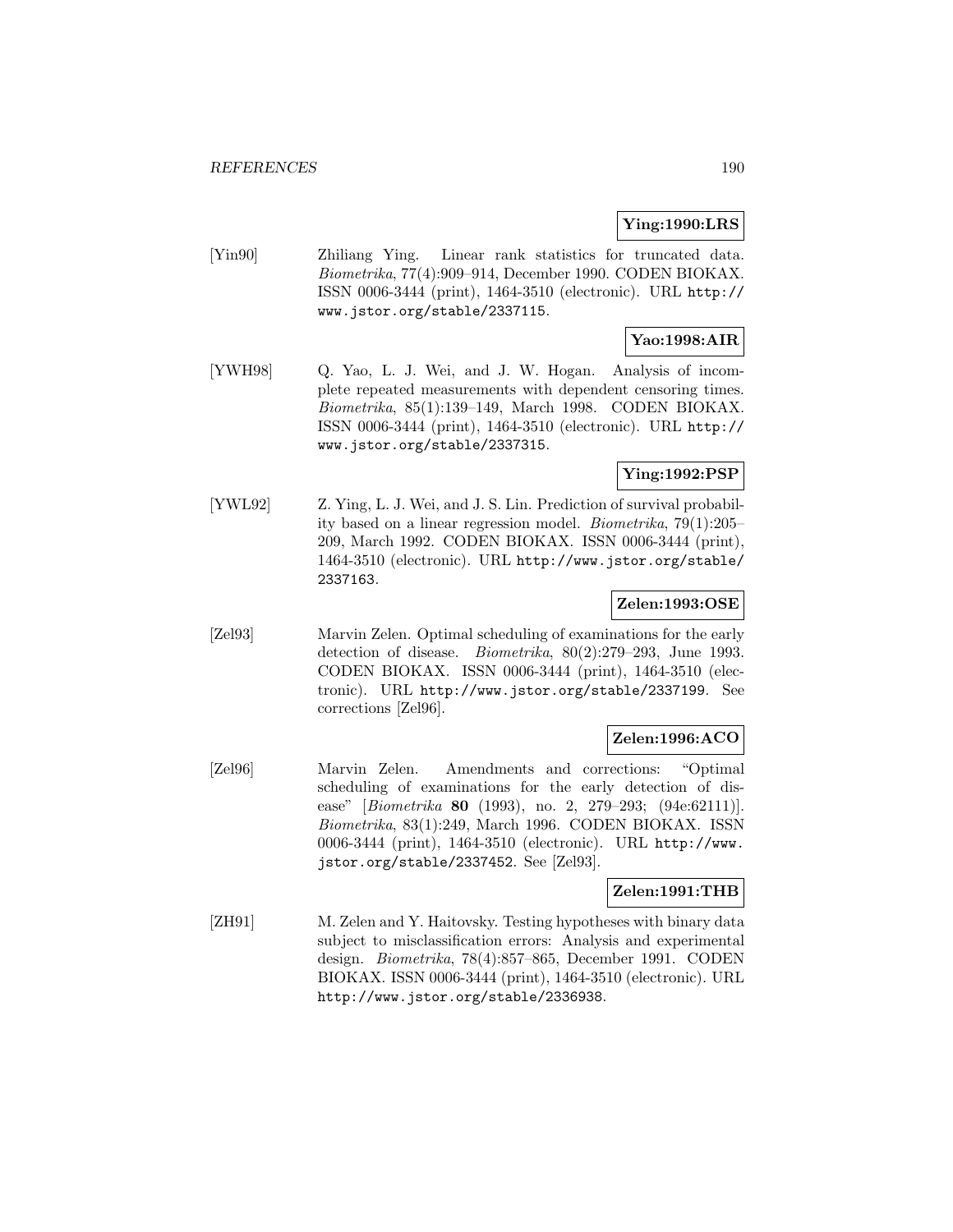## **Zhang:1992:IAV**

[Zha92] Ping Zhang. Inference after variable selection in linear regression models. Biometrika, 79(4):741–746, December 1992. CODEN BIOKAX. ISSN 0006-3444 (print), 1464-3510 (electronic). URL http://www.jstor.org/stable/2337229.

## **Zhao:1994:SAH**

[Zha94] Lue Ping Zhao. Segregation analysis of human pedigrees using estimating equations. Biometrika, 81(1):197–209, March 1994. CODEN BIOKAX. ISSN 0006-3444 (print), 1464-3510 (electronic). URL http://www.jstor.org/stable/2337061.

## **Zhang:1999:CSG**

[Zha99] Biao Zhang. A chi-squared goodness-of-fit test for logistic regression models based on case-control data. Biometrika, 86(3): 531–539, September 1999. CODEN BIOKAX. ISSN 0006-3444 (print), 1464-3510 (electronic). URL http://www.jstor.org/ stable/2673652.

# **Zhao:1998:CAA**

[ZHH<sup>+</sup>98] Lue Ping Zhao, Li Hsu, Sarah Holte, Yan Chen, Filemon Quiaoit, and Ross L. Prentice. Combined association and aggregation analysis of data from case-control family studies. Biometrika, 85(2):299–315, June 1998. CODEN BIOKAX. ISSN 0006-3444 (print), 1464-3510 (electronic). URL http:/ /www.jstor.org/stable/2337359.

## **Zhou:1992:ECL**

[Zho92] Mai Zhou. M-estimation in censored linear models. Biometrika, 79(4):837–841, December 1992. CODEN BIOKAX. ISSN 0006- 3444 (print), 1464-3510 (electronic). URL http://www.jstor. org/stable/2337240.

#### **Zimmerman:1991:CDB**

[Zim91] Dale Zimmerman. Censored distance-based intensity estimation of spatial point processes. Biometrika, 78(2):287–294, June 1991. CODEN BIOKAX. ISSN 0006-3444 (print), 1464-3510 (electronic). URL http://www.jstor.org/stable/2337254.

## **Zheng:1995:EMS**

[ZK95] Ming Zheng and John P. Klein. Estimates of marginal survival for dependent competing risks based on an assumed copula.